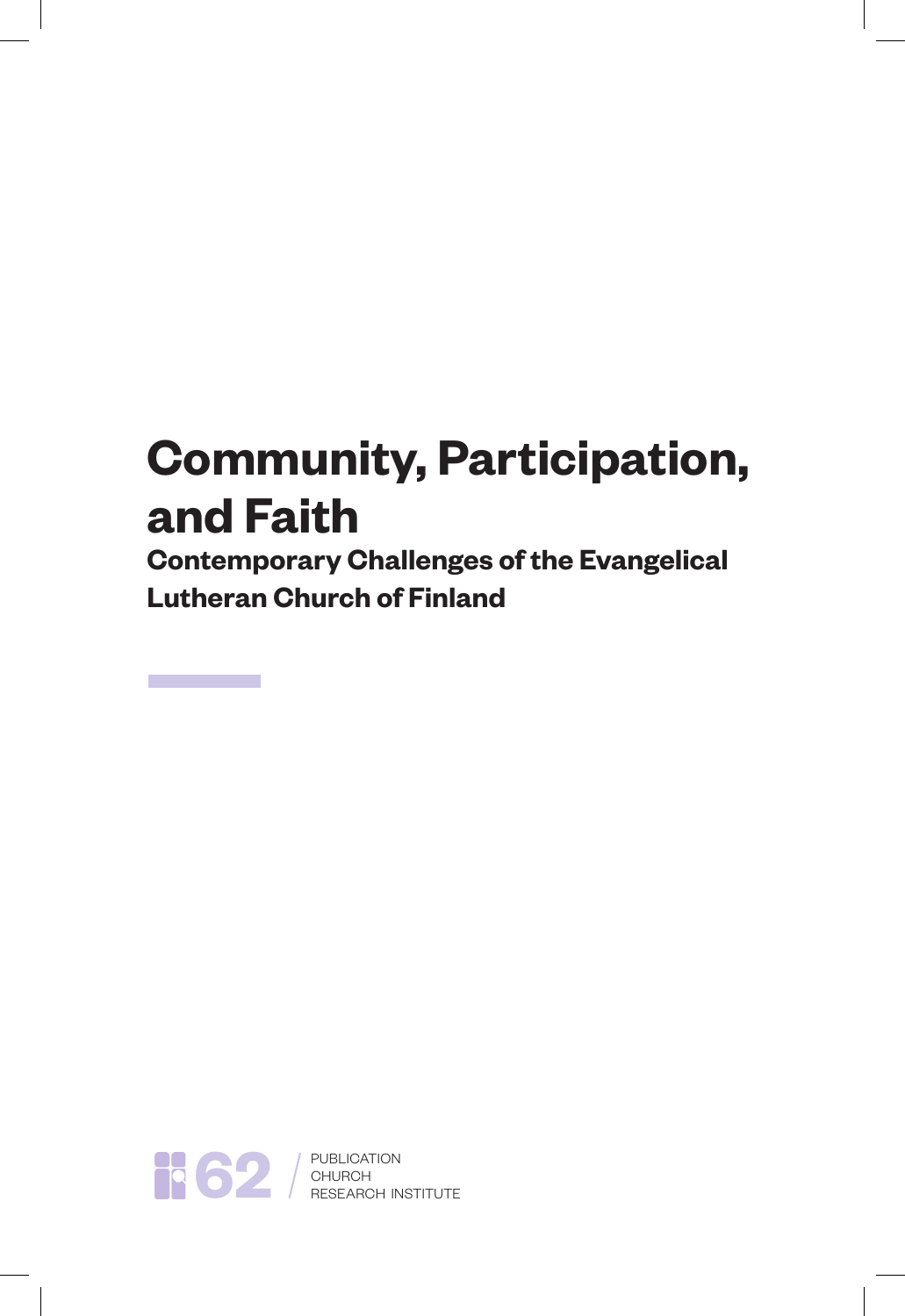ISBN 978-951-693-327-9 Printed by: Unigrafia 2013 Cover design: Linnea Ekstrand

J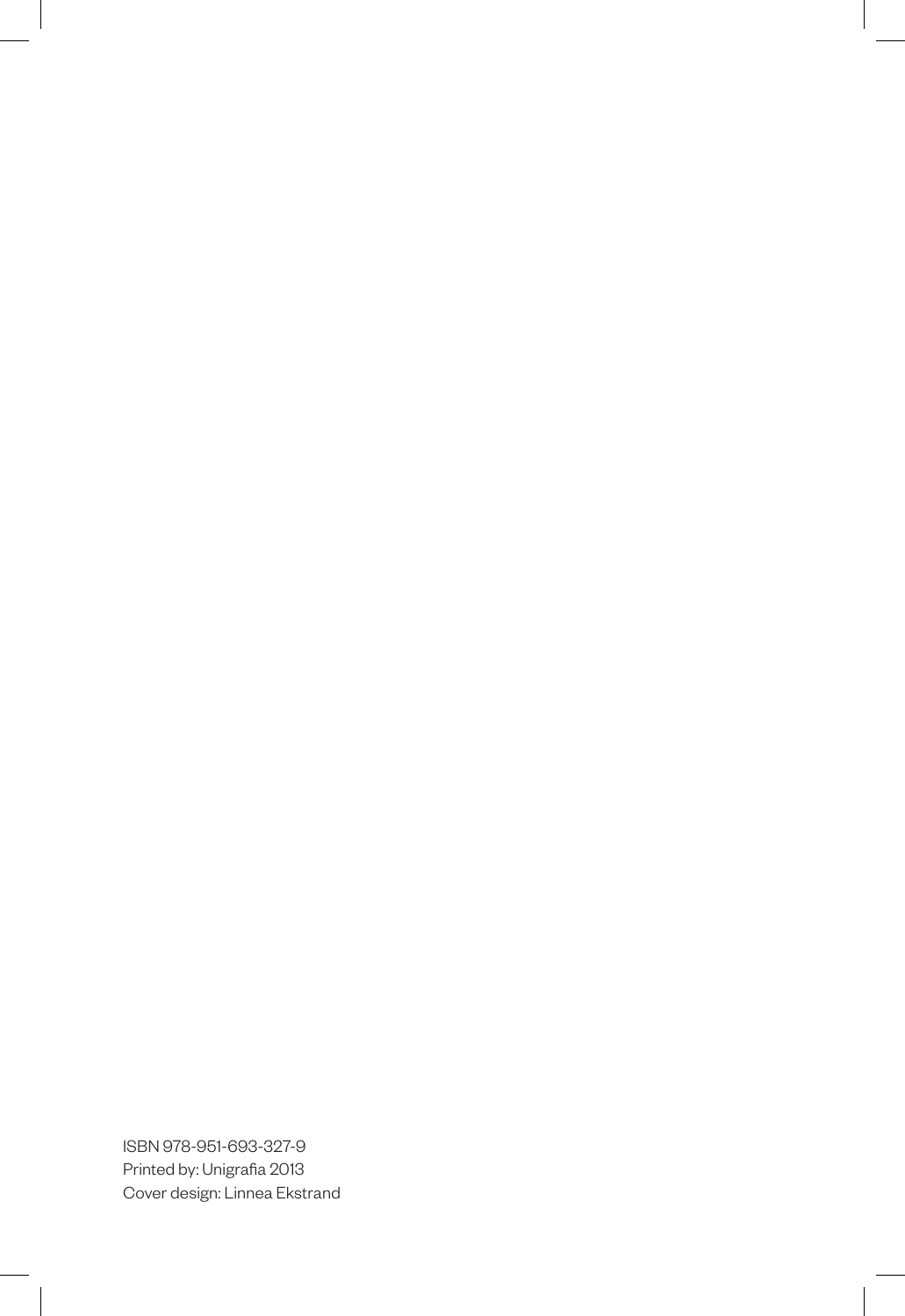## **Content**

 $\mathcal{L}^{\text{max}}$ 

| <b>Preface</b>                                        | 7  |
|-------------------------------------------------------|----|
| 1 Religion and the changing culture                   | 10 |
| 2 Finnish society and religion - basic facts          | 23 |
| 3 Changing patterns of religiosity                    | 33 |
| 3.1 Religious identity                                | 33 |
| 3.2 Christian beliefs                                 | 35 |
| 3.3 Religious participation and activity              | 39 |
| 3.4 Religion in public life                           | 42 |
| 3.5 Finns' relation to the Church                     | 46 |
| <b>4 Members</b>                                      | 50 |
| 4.1 Belonging to the Church                           | 50 |
| 4.2 Baptisms, deaths and migration                    | 54 |
| 4.3 Resigning from the Church                         | 55 |
| 4.4 Joining the Church                                | 58 |
| 5 Worship services and other parish activities        | 61 |
| 5.1 Developing worship services and church ceremonies | 61 |
| 5.2 Worship services and other public events          | 63 |
| 5.3 Church ceremonies                                 | 70 |
| 5.4 Other parish activities                           | 72 |
| <b>6 Education</b>                                    | 76 |
| 6.1 Trends in education                               | 76 |
| 6.2 Early childhood education by the Church           | 78 |
| 6.3 Work with preadolescents                          | 81 |
| 6.4 Confirmation school                               | 83 |
| 6.5 Youth work                                        | 84 |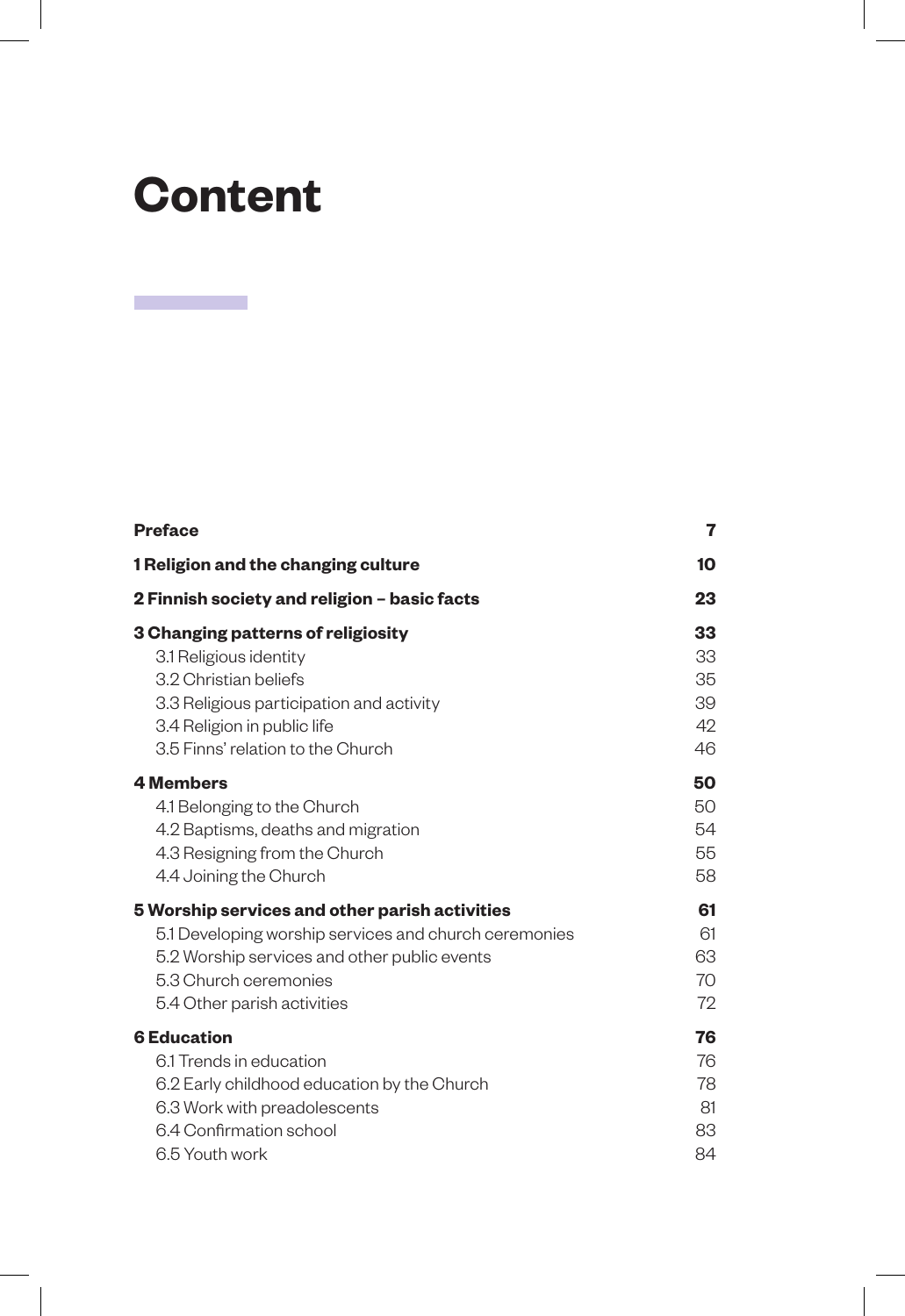| 6.6 Special youth work                                                              | 85         |
|-------------------------------------------------------------------------------------|------------|
| 6.7 Work in schools and educational institutions                                    | 86         |
| 6.8 Work with young adults                                                          | 87         |
| 6.9 Work with adults                                                                | 89         |
| 7 Pastoral care and family counselling                                              | 91         |
| 7.1 Pastoral care in the parishes                                                   | 91         |
| 7.2 Family counselling and family work                                              | 92         |
| 7.3 Hospital pastoral care                                                          | 94         |
| 7.4 Telephone Helpline and Online Help                                              | 96         |
| 7.5 Readiness for catastrophes and crises                                           | 98         |
| 8 Diaconal and social work                                                          | 100        |
| 8.1. Diaconal work in the parishes                                                  | 100        |
| 8.2 Work with the disabled                                                          | 104        |
| 8.3 Work with substance abusers and convicts                                        | 105<br>106 |
| 8.4 Church and society<br>8.5 Multicultural work                                    | 107        |
| 8.6 Common Responsibility Campaign and other aid work                               | 108        |
|                                                                                     |            |
| 9 Mission work and international diaconia<br>9.1 Mission work as duty of the Church | 112<br>112 |
| 9.2 Mission work activities and international diaconia in parishes                  | 113        |
| 9.3 Church employees' and elected representatives' views on                         |            |
| mission work                                                                        | 114        |
| 9.4 Missionaries                                                                    | 116        |
| 9.5 Organisations of mission work and international diaconia                        | 117        |
| 9.6 Financial aid to mission work and international diaconia                        | 120        |
| 10 Inter-Church operation                                                           | 122        |
| 10.1 Ecumenical activities in Finland                                               | 122        |
| 10.2 Church's external affairs                                                      | 126        |
| 10.3 Expatriate work of the Church                                                  | 131        |
| 11 Church, media and communication                                                  | 133        |
| 11.1 Church in the internet                                                         | 134        |
| 11.2 Church communications on television                                            | 135        |
| 11.3 Church communications on radio                                                 | 137        |
| 11.4 Church information dissemination                                               | 138        |
| <b>12 Administration</b>                                                            | 140        |
| 12.1 Parishes                                                                       | 140        |
| 12.2 Dioceses                                                                       | 145        |
| 12.3 General administration of the Church                                           | 146        |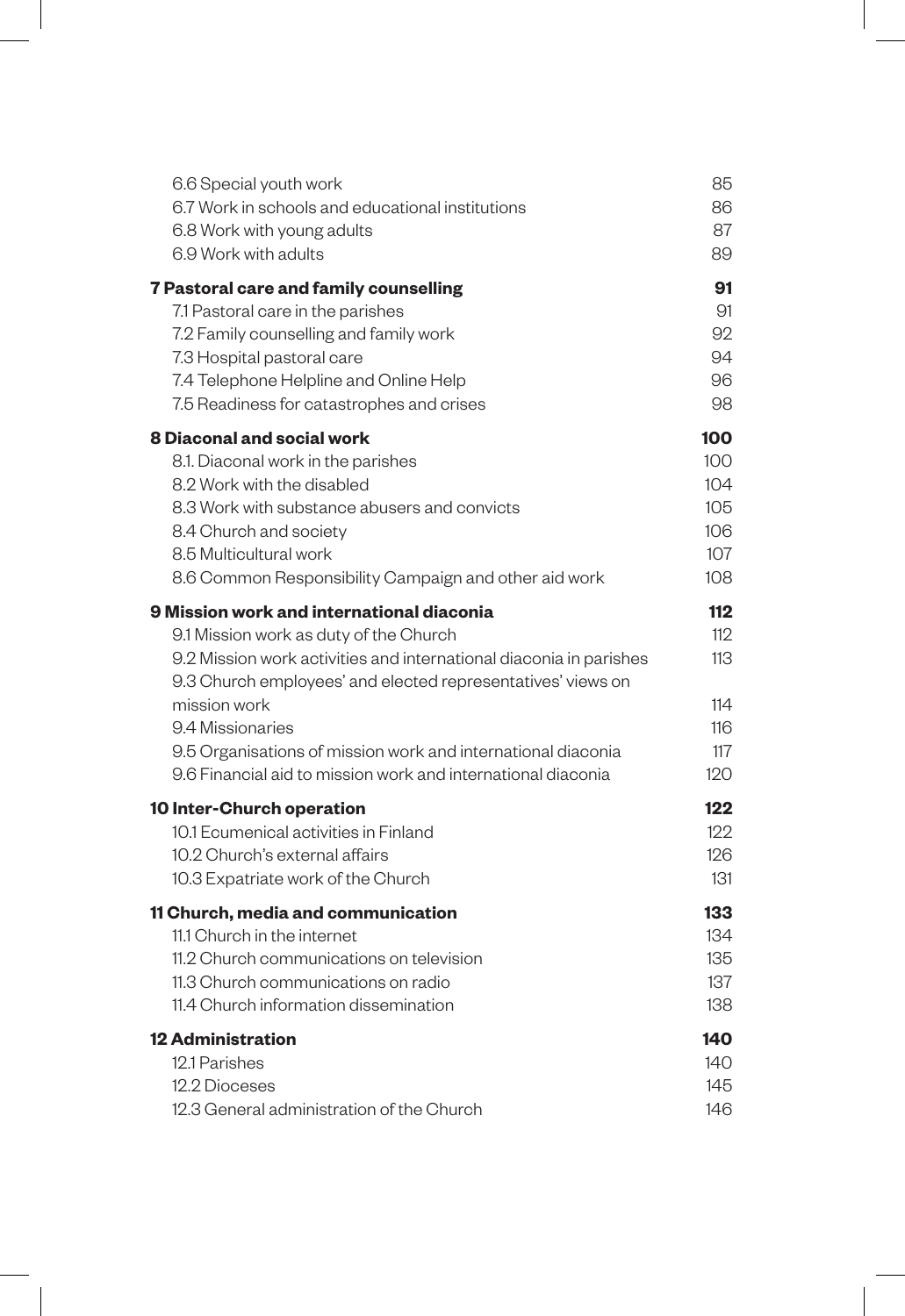| 13 Economy                                                               | 150 |
|--------------------------------------------------------------------------|-----|
| 13.1 General trend in the economy of parishes                            | 150 |
| 13.2 Parish economy                                                      | 151 |
| 13.3 Central Church Fund's economy                                       | 154 |
| 14 Personnel, education and elected representatives                      | 159 |
| 14.1 Quantity and structure of personnel                                 | 159 |
| 14.2 Employees' views of directions of Church's development              | 163 |
| 14.3 Recruiting, education for office in the Church and labour situation | 164 |
| 14.4 Developing and training personnel                                   | 168 |
| 14.5 Elected representatives                                             | 169 |
| 15 Revival movements and organisations                                   | 172 |
| 15.1 Revival movements as part of Church                                 | 172 |
| 15.2 Support and distribution of revival movements                       | 174 |
| 15.3 Religiosity of revival movement supporters                          | 177 |
| 15.4 Prayer Movement                                                     | 179 |
| 15.5 Awakening Movement                                                  | 180 |
| 15.6 Evangelical Movement                                                | 180 |
| 15.7 Laestadian Movement                                                 | 181 |
| 15.8 Fifth revival Movement                                              | 182 |
| 15.9 Charismatic Movement                                                | 183 |
| 16 Services maintained by the state                                      | 185 |
| 16.1 Religious education                                                 | 185 |
| 16.2 Church work in the Finnish Defence Forces                           | 188 |
| 16.3 Work with convicts                                                  | 190 |
| <b>Challenged Church - conclusions</b>                                   | 191 |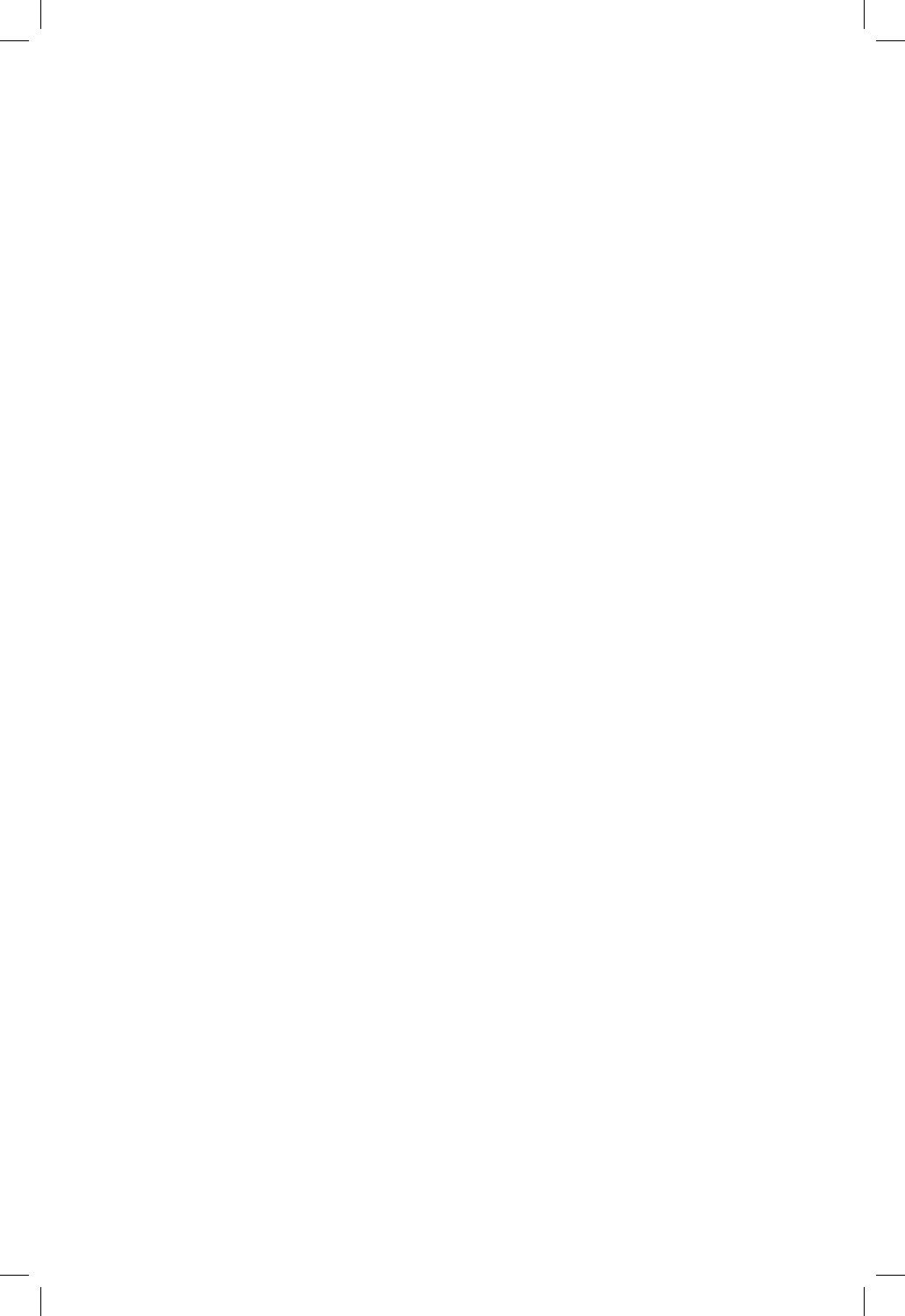## **Preface**

This book describes and analyses the situation and the activities of the Evangelical Lutheran Church of Finland in the turn of 2010s. In the past few years, the Church has been challenged from many different directions. Due to the mergers of municipalities, also the parish structures are undergoing changes. The trend in the economy of parishes presents its challenges to the Church. Individualism has challenged the traditional ways of belonging to a community and participating also in religious activities. The changes in the Finns' values are reflected in the Church and they introduce demands for change. The internal polarisation of the Church into liberals and conservatives has deepened. In public debate, the position of the Church and religion has been challenged through the discussion inspired by New Atheist books, for example.

The basis of the book consists mainly of the material collected for the Church's four-year report 2008-2011. The Church's four-year reports have been made on the assignment of the General Synod every four years ever since 1967. Their purpose is to describe and analyse the changes and trends in the Church and its operating environment. The basis of the four-year report consists of the statistics collected from the parishes and surveys that have been carried out.

The 2000s has been an active time of writing strategies and plans in the church. The strategy titled *Our Church - a Participatory Community* outlining the Church's operation was approved in 2008 and it gives the guidelines for the Church's operations till 2015. In addition to this, several other strategies and policies were completed in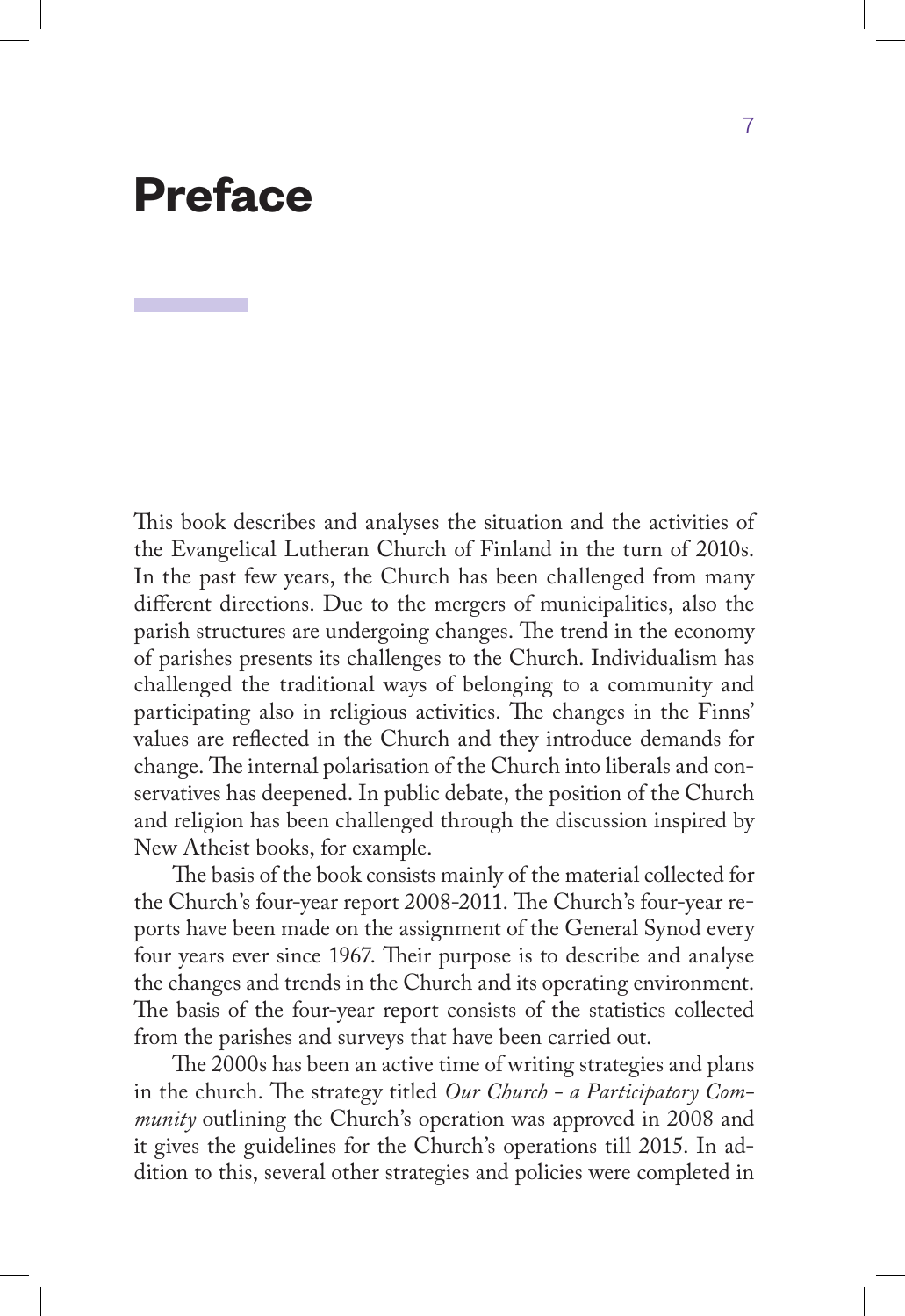the four-year term, and this book describes their effectiveness and significance.

The authors of this book are Dr. Hanna Salomäki and Dr. Harri Palmu, the directors of the Church Research Institute, and the researchers Dr. Kimmo Ketola, Adjunct Professor Kati Niemelä, Adjunct Professor Maarit Hytönen and Dr. Veli-Matti Salminen.

The numerous units of the Church administration have prepared assessments and reviews of their respective operational fields for the authors to use. Also other personnel at the Church Research Institute have made their contributions at various stages of the preparation of the book. The ADP work on the questionnaire data, the graphic design and layout were done by Risto Nissilä, research assistant. Temporary research assistants Kyllikki Hovila, Satu Ikonen and Maija-Kaisa Innanen and Pekka Innanen took care of the preliminary processing of the questionnaires and ADP entries, including the reception of responses to the various questionnaires from all parishes. Anita Ågren, administrative assistant and research secretaries Hanna Lilius and Satu Ikonen contributed at various phases. The Finnish text was translated to English by Jaana Shelby.

Several survey materials have been used as basis for the research. Every year, the Church Council gathers basic data on demographic changes, operation and economy from each parish. In addition to this, the Church Research Institute gathered from the parishes and federations of parishes more detailed information of the year 2011 using questionnaires designed for different areas of work. These are about general parish work, early childhood education, preteen and youth work, confirmation school, work in schools and educational institutions, diaconia and social work, mission work and international diaconia, communication, personnel, development and administration, operation of religious movements and organisations and immigration and twin parish operation.

Also, data was obtained by sending questionnaires to Church magazines, educational institutions providing Church education, public notaries of the diocesan chapters and Church organisations. Also, minutes of meetings of Church bodies, reports and annual reports, press releases and other researches were used as material. Furthermore, surveys were carried out among par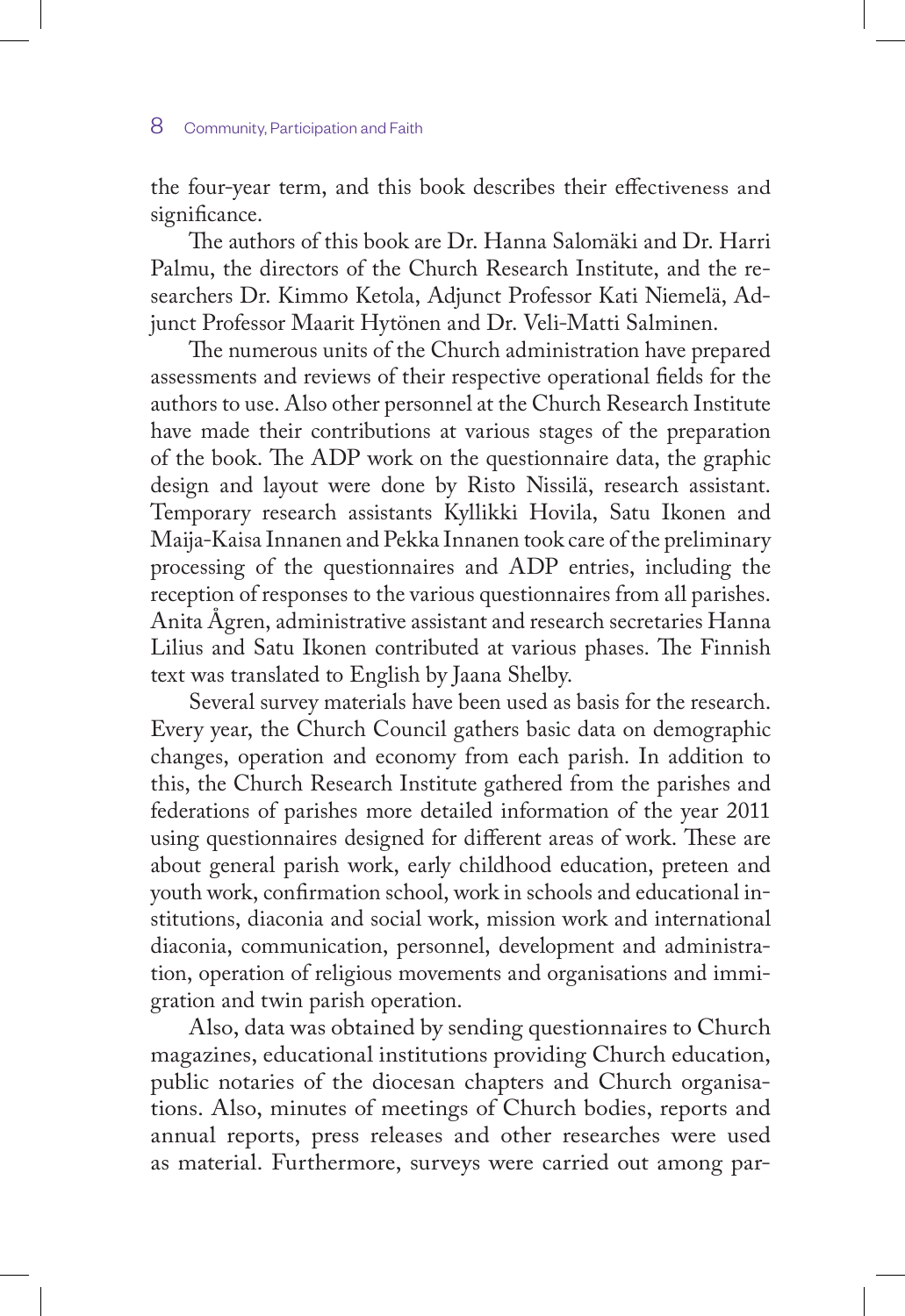ish employees and the elected representatives of parishes in the spring of 2012.

The Finns' religiosity was studied using a survey called *Gallup Ecclesiastica* 2011. The survey was carried out by TNS-Gallup Oy and commissioned by the Church Research Institute. TNS Gallup Forum, a web-based collection of data was used for the first time as collecting method. TNS Gallup Forum consists of about 40,000 Finnish members who represent the active population of Finland between ages 15 and 75. The research questionnaires were filled out online using one's personal computer. The different method may therefore influence somewhat the comparability of the findings with those of previous inquiries, which most often used personal interviews or questionnaires sent by post. The collection of research data was done 18 November – 2 December 2011. The invitation was sent to 7,663 persons and the final data contains the responses of 4,930 persons (64% response rate).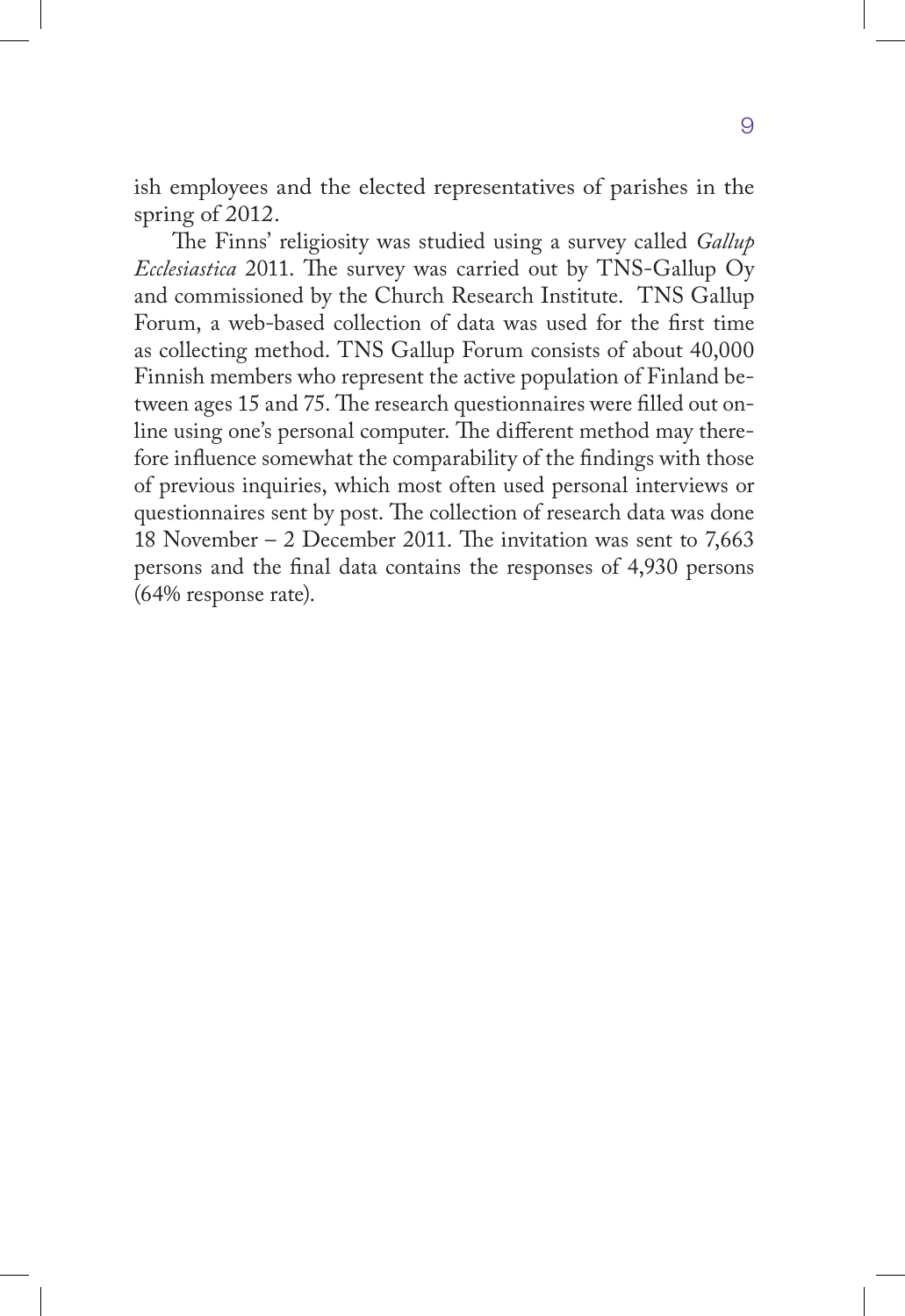## **1 Religion and the changing culture**

There are many signs indicating that the Western world is undergoing a transition in values, in which the significance of religions is reassessed. The disputes over public religious symbols and debate on religion sparked among the Western intelligentsia are the most visible demonstrations of this. In the past few years, the accelerating resignations from the Church have fuelled the debate in Finland, as well as the Church's internal disputes on the ordination of women and especially the position of homosexuals.

Finland is increasingly linked to the global social and cultural changes that are influencing in the background of the ongoing transition. The rise of religion into a global political power in the last decades of the 20<sup>th</sup> century challenged the modern interpretations of the receding role of religion in society. At the same time, the debate has traces of the post-modern distrust that is directed to all authorities. Many observers of modern life have underlined the distrust of authority associated with its current stage. New awareness of the permanent and even increasing impact of religions and their presence in society combined with a deeper distrust of authorities has resulted in a situation, in which religious phenomena, authorities and institutions are ever more easily objects of public debate and critical exchange of opinions.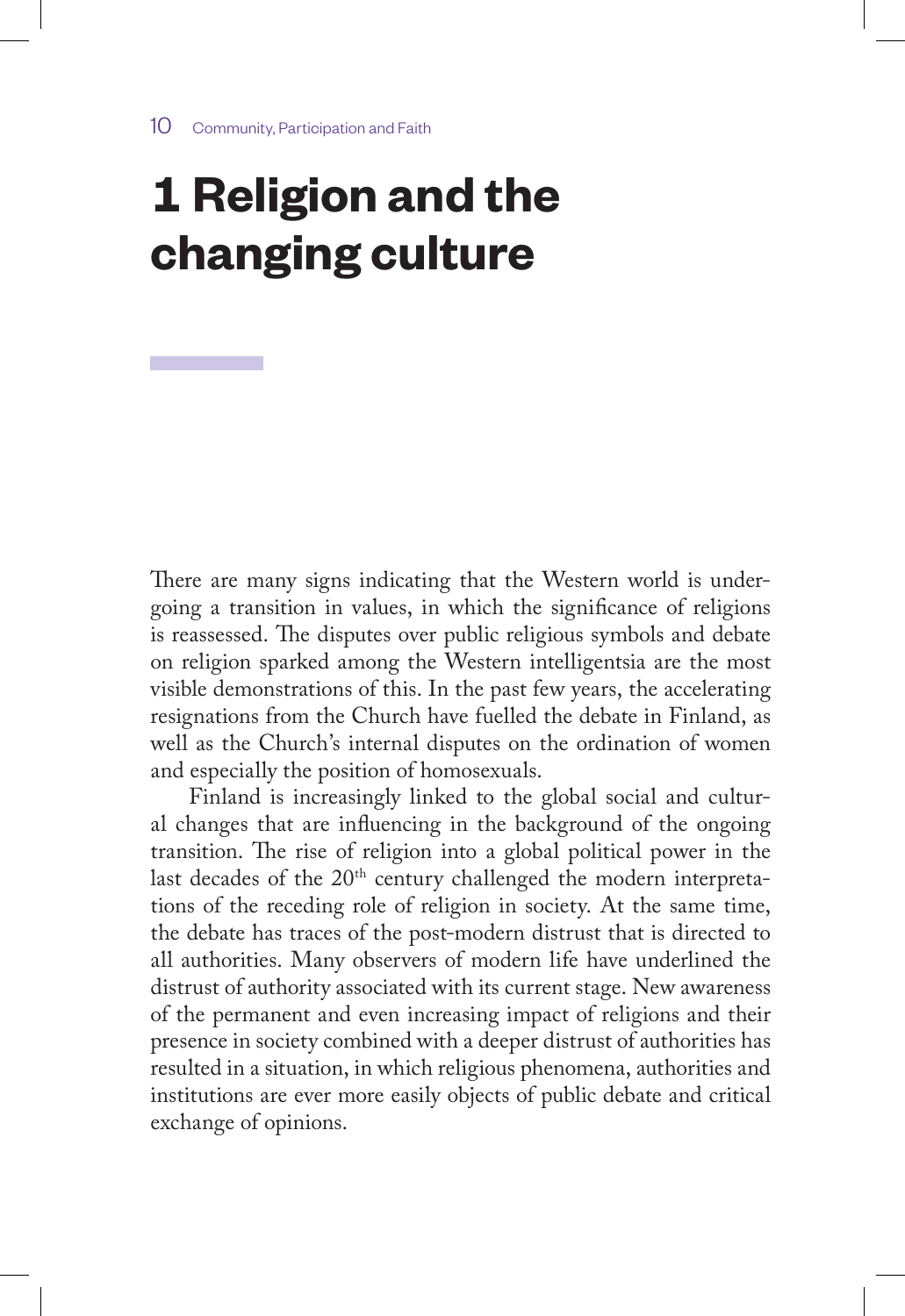This chapter examines the latest phenomena and debate topics that illustrate the changed position of religion in culture. The chapter concludes with an examination of how the Evangelical Lutheran Church has positioned itself lately in relation to the ongoing cultural and social changes.

#### Homosexuality and the churches

In the 2000s, there has been much discussion especially about the significance of same-sex partnerships. In Finland, the new law on the registered partnerships of same-sex couples entered into force in 2002. The General Synod was thereafter presented with two initiatives; one of them stated that those living in a registered partnership should not be allowed to work in the Church. The other one proposed that same-sex partners could have their registered partnership blessed by the Church. In 2005, the Bishops' Conference established a working group to examine the theological and legal consequences of the new law on relationships in the Church. The working group published its report in 2009 and the Bishops' Conference's report on the effects of the law on the Church was completed and approved in the General Synod in the autumn of 2010. According to it living in a registered partnership was not a hindrance to having a Church office. The pastoral instructions associated with the report were approved in the Bishops' Conference in the spring of 2011. It said that the pastors can pray for and with those who have registered their partnership. However, the event should not be compared with a wedding, and it should not have elements belonging to a wedding such as exchange of vows and rings.

The position of homosexuals in the Church stirred up broad discussion in society. One of the past years' most dramatic discussions on religion began in October 2010, when Yle TV2 broadcast a live two-hour debate on the position and rights of homosexuals in society. The debate featured both those who advocated broadening the rights of homosexuals and those who were against it. Also, representatives of the Church took part in the debate on both sides of it, among them a pastor and the bishop of Tampere, as well as layman members of revival movements and Christian communities. The debate in the studio was intense and particular attention was paid to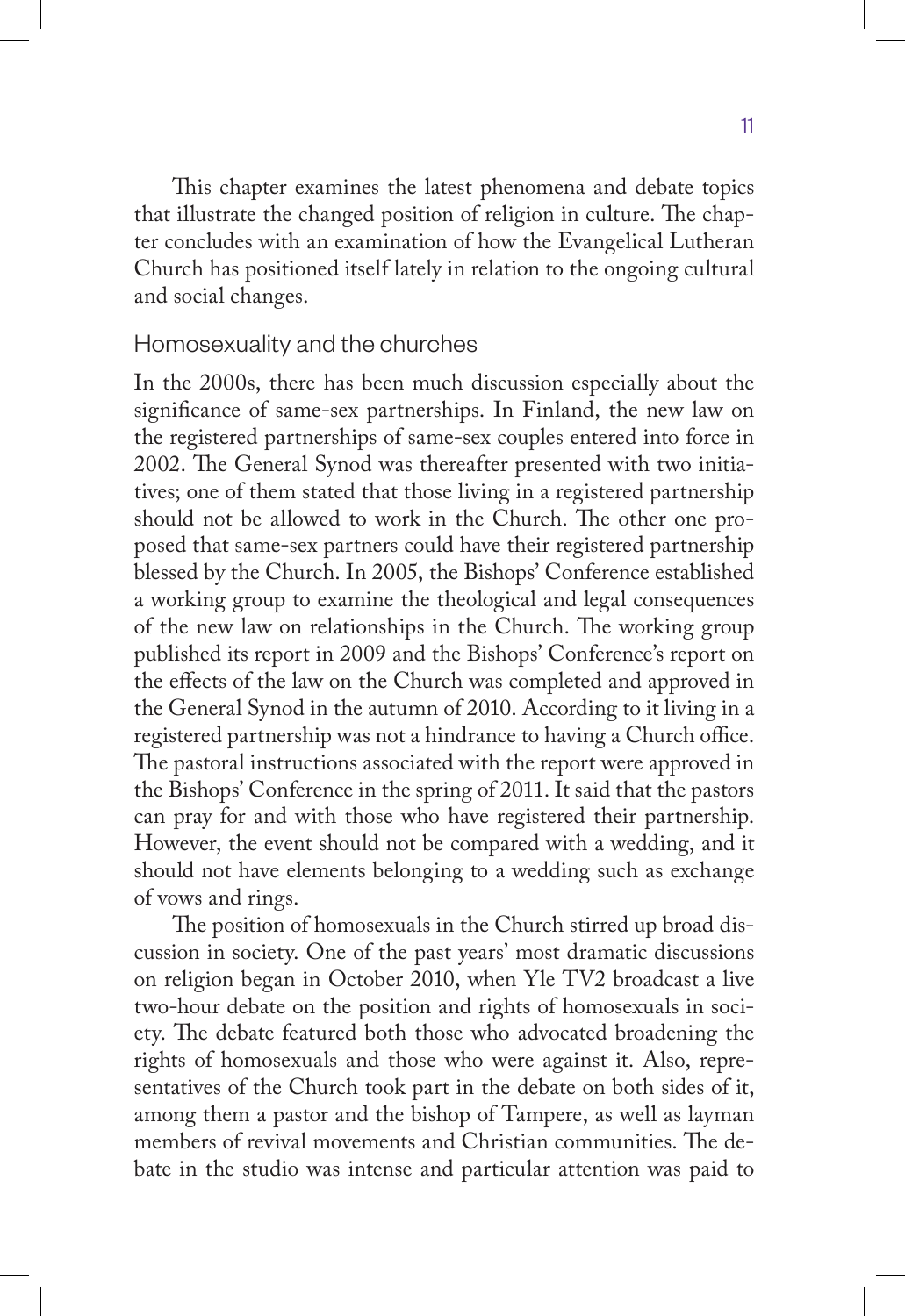the opinions of those who rejected homosexual lifestyle on the basis of the Bible's teaching on marriage and the relationship between man and woman. According to Yle's viewer statistics, at best 415,000 Finns were watching the programme. In addition, within a week, the programme was viewed online on more than 100,000 browsers.

The TV debate was followed by a lively public discussion in which many public figures took part. Inspired by the public debate, the wave of resignations from the Church accelerated. Already two days after the programme, more than 4,500 members had resigned from the Church. The rapid increase in Church resignations made headlines in the media so that in the next few weeks, the wave of resignations from the church continued to make the news. The increase in the number of daily resignations folded in a week. Still, by the end of the year a total of approximately 40,000 more members had resigned the Church than did for example the year before.

Many Church representatives had to quickly comment in the media the programme and the reaction it caused. Archbishop Kari Mäkinen lamented the fact that people resigned the Church due to issues related to homosexuality and the media stir. He stressed that the Church is considerably more many-faceted than would appear in the heated debate and he hoped that people would not resign but rather participate and influence in the Church with their own voices. In a televised interview, Mäkinen said that the question he hears in the message of those leaving the Church is whether God's love and complete acceptance is really meant for everyone. He also said that he hopes that people could experience that Christ's Church and its faith would be a safe foundation in life for everyone and that nobody would need to remain disconnected.

The quantity of online debate on the programme reached record numbers. The online debate participants of the Church were involved in the discussion from the very beginning underlining that people should influence the Church through voting, not through resigning. Also social media was used to present this theme. The attitude rejecting the homosexual lifestyle represented by several revival movements was also amply covered both in the traditional and in social media, and the Church's internal polarisation in the issue made the headlines.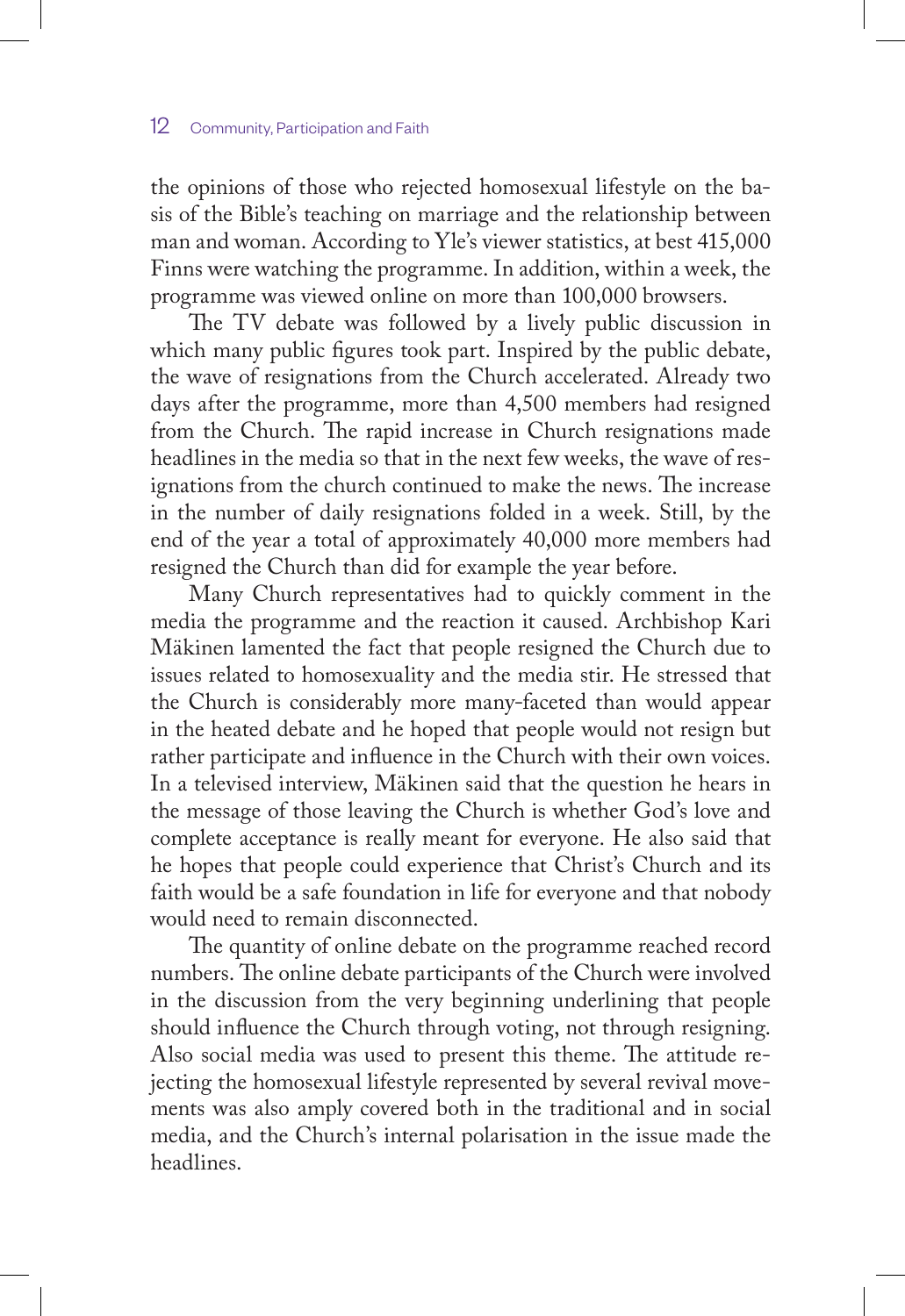#### Moral change

Long-lasting change in moral views can be seen in the background of many disputes concerning religion. This is seen particularly clearly in the changes concerning homosexuality. According to the *Gallup Ecclesiastica 2011* survey (N=4,930), 45 percent of Finns somewhat agreed or completely agreed with the statement that marriage should be maintained as a union between a man and a woman and its rights should not be applied to other relationships (Figure 1.1). Finns are clearly divided into two camps on this issue, because nearly equal share, 42 percent, somewhat disagreed or completely disagreed with the statement.

According to the same survey, approximately half of Finns (49%) somewhat agreed or completely agreed with the statement that marriage should be maintained as a union between a man and a woman but registered same-sex relationships should have equal rights. A total of 35 percent of the respondents somewhat disagreed or completely disagreed with this statement. And 43 percent somewhat agreed or completely agreed with the statement that a gender-neutral marriage law should be instituted taking no stance on the gender of the spouses. A total of 40 percent of the respondents somewhat disagreed or completely disagreed with this statement. Half of Finns (50%) somewhat agreed or completely agreed that registered relationships should be entitled to be blessed by the Church. 27 percent of the respondents disagreed with this statement.

On the background of the dispute there is a rapid and profound change in our moral concepts. In 1982, more than half, 56 percent of Finns, had the strictest rejecting stance toward homosexuality when the approval of the issue was measured on a ten-step scale. While in 2009, only 14 percent (Figure 1.2) had an equally strict stance. A drop of more than forty percentage points in less than three decades means a rapid and significant change in attitudes toward homosexuality.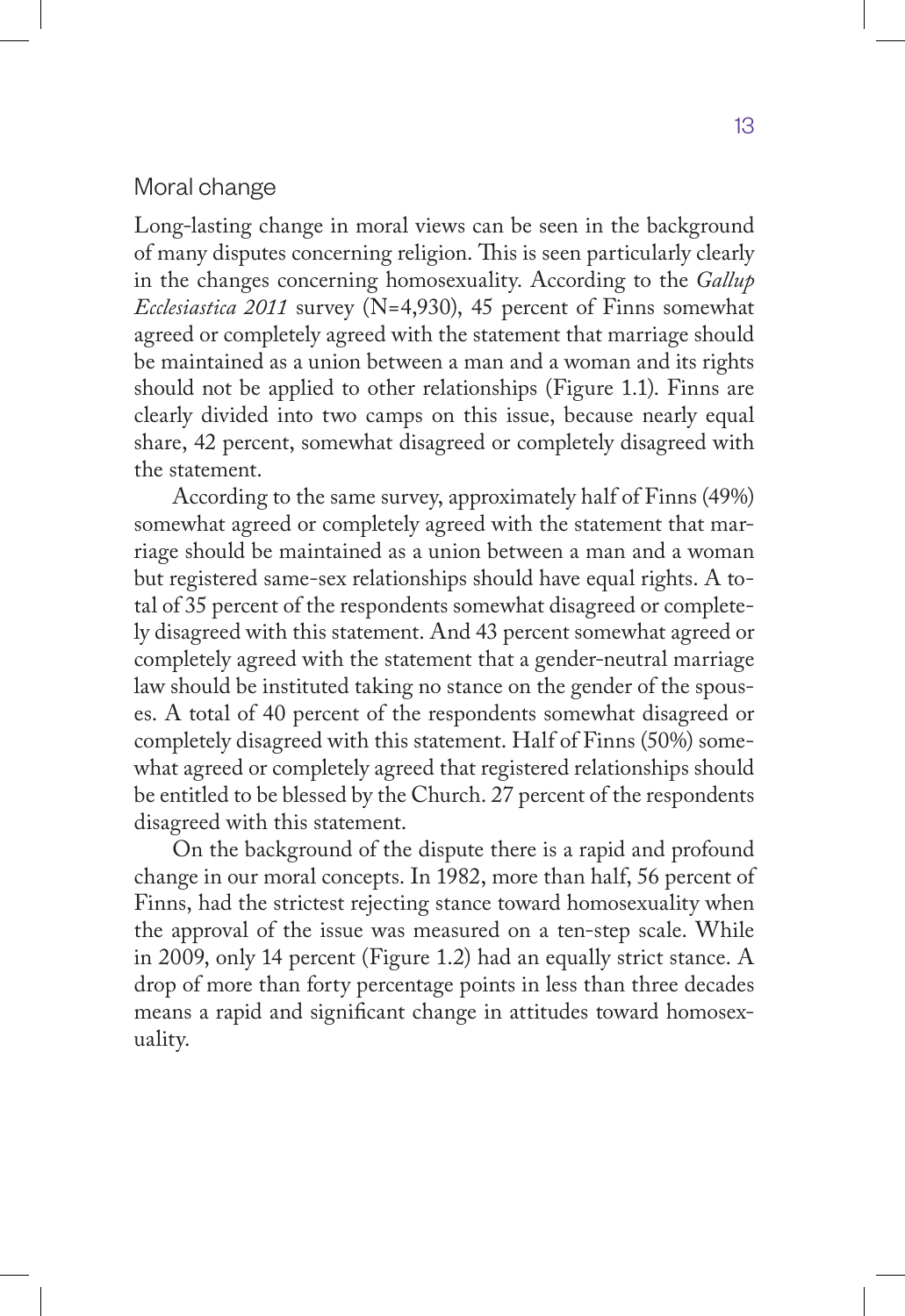### Figure 1.1

Finns' concepts of marriage and of same-sex partnerships. Gallup Ecclesiastica 2011, N=4,930 (%).



In many moral issues central to the Church's teaching, the change has been similar, but not as steep. The share of those strictly rejecting divorce has dropped from 18 percent to three. Regarding abortion, the equivalent change has been from 30 percent to eight, and for euthanasia from 42 percent to 11 percent. Correspondingly, those absolutely rejecting prostitution have dropped from 65 percent to 33 percent. The share of those rejecting suicide has dropped from 69 percent to 30 percent.

Therefore, in moral concepts, a clear and consistent transition has occurred toward more permissive views. In approval of homosexuality, the change has been particularly rapid. The change is also seen when examining the issue by age group. According to the *European Values Study* of 2009 (N=1,133), only six percent of persons under the age of 25 thought that homosexuality is never acceptable, whereas 44 percent thought that it is always acceptable. In the age group 25-34 years, those absolutely rejecting it made up 10 percent and 51 percent approved. Meanwhile, among persons over the age of 60 years, 23 percent thought that homosexuality is never acceptable and only 22 percent thought that it is always acceptable.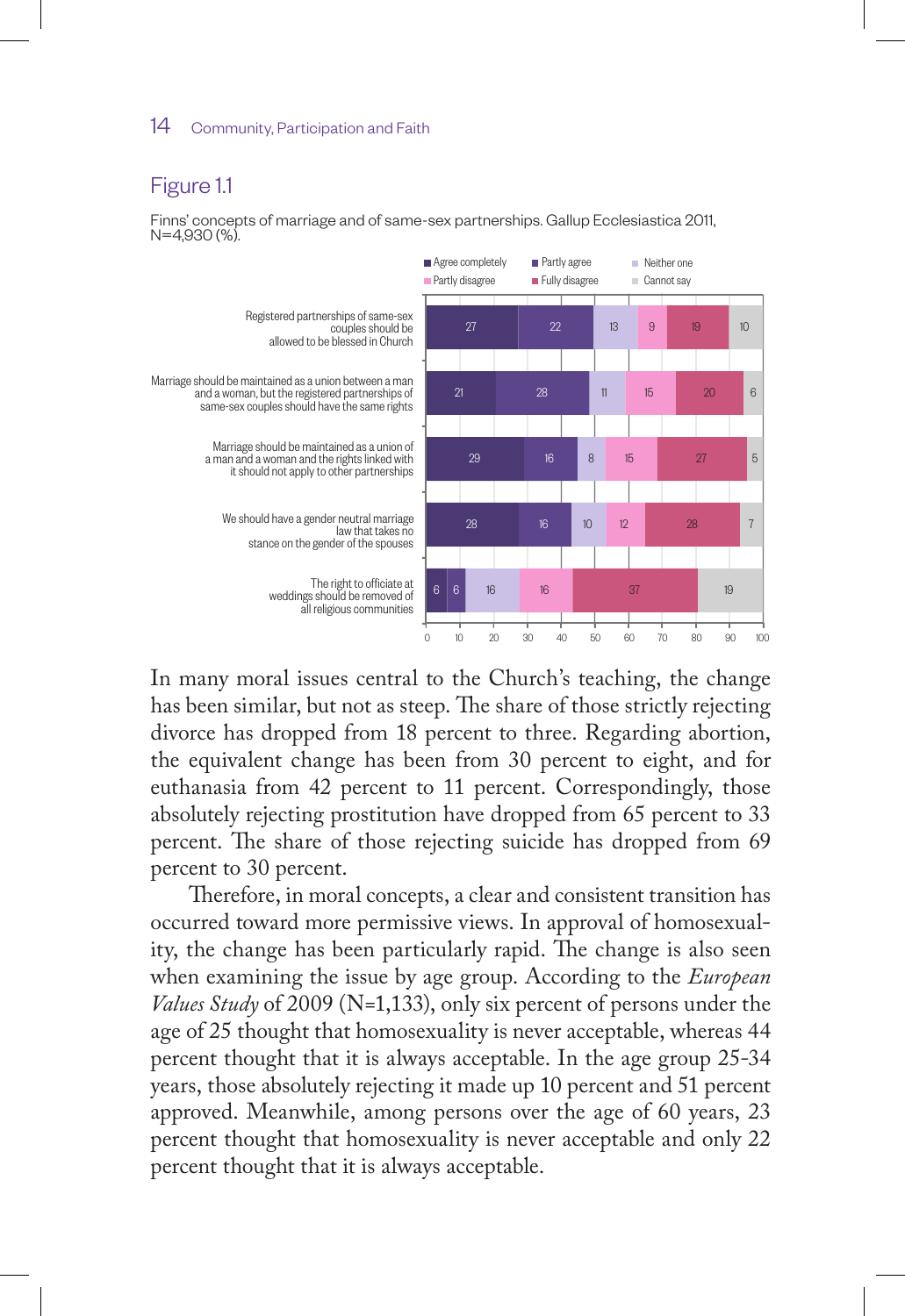Also the level of education has a clear impact on attitudes toward homosexuality. Those with the lowest level of education have the most strictly rejecting attitudes.

#### Figure 1.2

Change in moral concepts in Finland 1981-2009. The share of those who would never accept the matter mentioned in a scale of 1 to 10. World Values and European Values Study surveys, N=469-1,134 and Gallup Fennica 1986, N=1,003 (%).



However, the change in moral concepts has not occurred in the same way among all Finns. The observations made by Hanna Salomäki based on the *ISSP 2008* survey clearly indicate that apart from age and the level of education, also religiosity strongly influences moral concepts.1 The moral concepts of the religiously active population have not become more permissive the same way as those of other

<sup>1</sup> Hanna Salomäki: *"Uskonto ja suomalaisten moraalikäsitykset."* In: Kimmo Ketola, Kati Niemelä, Harri Palmu ja Hanna Salomäki: *Uskonto suomalaisten elämässä*. Yhteiskuntatieteellisen tietoarkiston julkaisuja 9, 2011, pp. 25-39.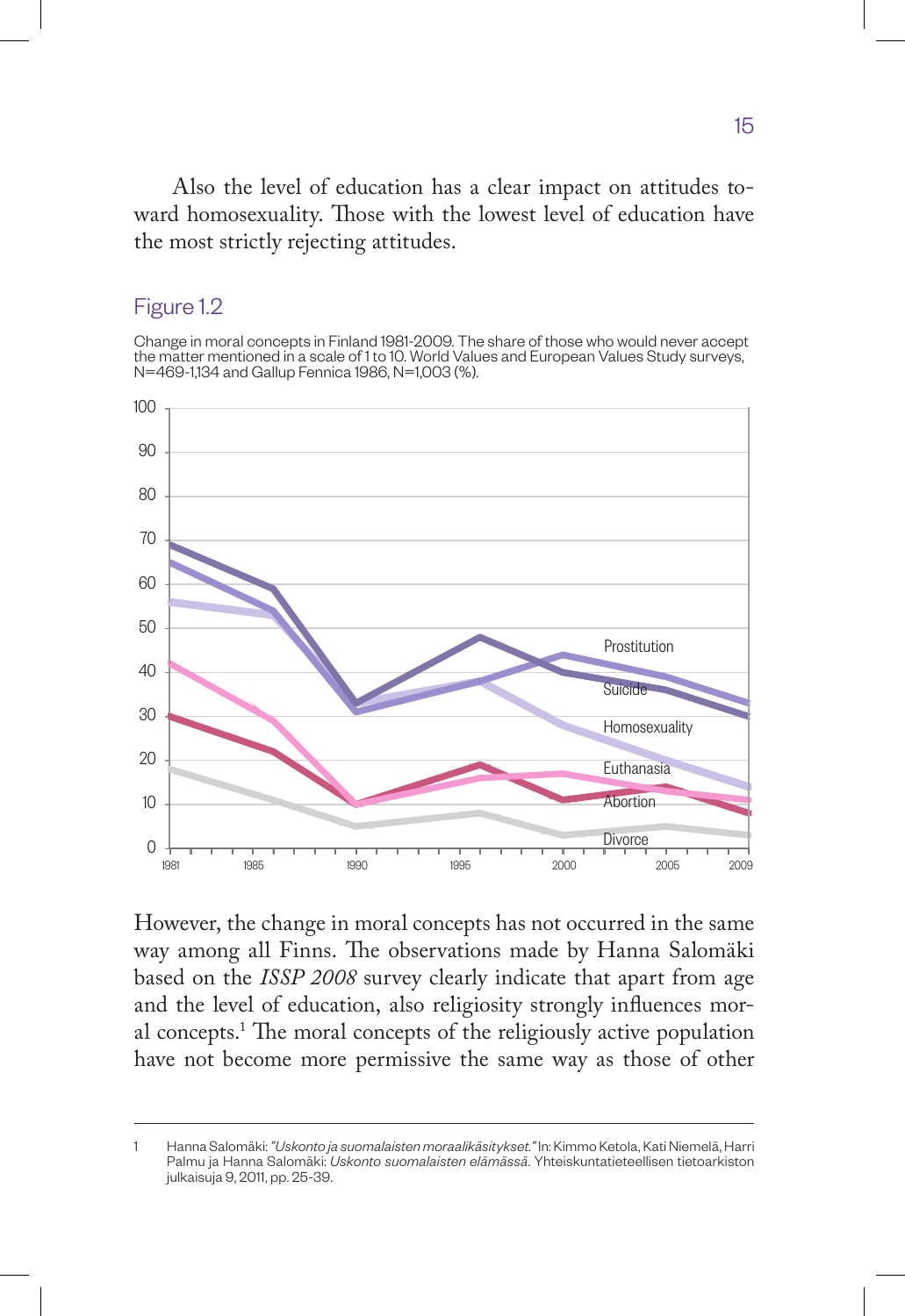Finns. The least permissive in sexual matters were those, who prayed several times a day and actively participated in religious events. Also the views on the nature of truth of religions and of the Bible strongly influenced moral concepts. Those, who thought that the truth is found in one religion only and in whose view the Bible is literally the word of God, were clearly less permissive in sexual-ethical issues than the rest of the population.

Thus, a situation has emerged, in which a significant gap in values and moral concepts has formed between the religiously active and passive populations. It was exactly the public debate on the position of homosexuals that made visible this long-standing difference. However, similar differences can bee seen also in other moral concepts.

#### New Atheism

The changes that have occurred in values and moral concepts have created also a basis for the rise of Atheistic criticism of religion. Repeatedly, the New Atheistic debate is about the tension between science and religion that particularly characterises the debate in the United States. In Europe and especially the Lutheran countries, this kind of confrontation has traditionally failed to resonate because the churches in Europe traditionally have emphasised the division of labour between science and religion. However, the challenge that science presents to religion is not the only message of the New Atheism; another equally important goal of the writers is to increase the awareness of religion's negative impact on people's lives. According to the New Atheists, because the truths of faith cannot be subjected to criticism by reasoning, they inevitably feed violence and conflict. The goal is to undermine the general reverence surrounding religion and the broadly shared assumption that faith in God is gentle and beneficial.

Four international New Atheistic bestseller books were translated into Finnish by the year 2008: those of biologist Richard Dawkins (2007), philosopher Daniel Dennett (2007), author Sam Harris (2007) and author-reporter Christopher Hitchens (2008). According to publisher's information, Dawkins' *God Delusion* had sold 4,900 copies by the spring of 2012 and Dennett's and Harris' books 1,000- 1,200 copies each.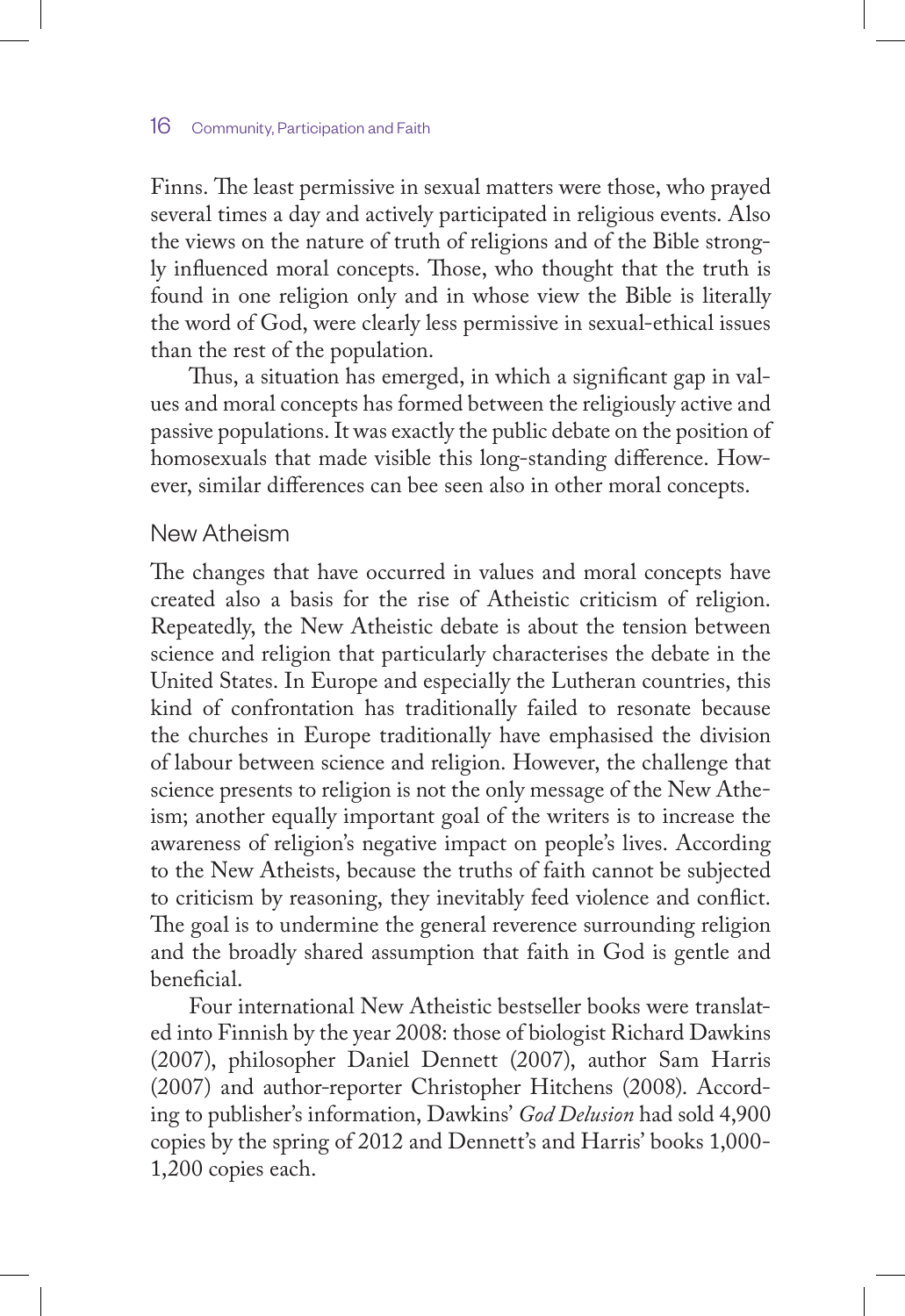In various parts of the world the books have sparked lively public discussion on religion, and many intellectuals have taken part in it. The debate has been lively also in Finland. According to the content analysis of *Helsingin Sanomat* done by Teemu Taira, the quantity of articles on Atheism peaked in the years  $2007$ – $2010.^2$  The quantity of articles on Atheism and Atheists has increased fairly steadily since 1991, but most intensely after 2004. New Atheism was referred to for the first time in 2008 and the greatest number of media items handling it was published in 2010.

Along with the debate, also the organizations representing the nonreligious have made an effort to raise their profile. Inspired by their British role model, the Finnish freethinkers organised an advertising campaign with Atheist messages glued on busses: "God hardly exists. So stop worrying and enjoy life." (Finn. *Jumalaa tuskin on olemassa. Lopeta siis murehtiminen ja nauti elämästä*.) In Turku and Tampere, the advertising sparked resistance in the transportation agency and it was replaced by "Be happy for your life as if it was your only one, because it is." (Finn*. Iloitse elämästä kuin se olisi ainoasi, koska se on*.) The advertising campaign on the busses ran in Helsinki, Turku and Tampere for two weeks in June 2009.

In June 2010, Helsinki freethinkers organised a public campaign, in which religious literature was exchanged for porn magazines in the centre of Helsinki. The purpose of the event was to criticise the religions' negative attitude toward sexuality, especially that of Christianity and Islam. The event stirred up lively discussion and criticism, but this time also some Atheists distanced themselves from it. As a result of the campaign, many religiously indifferent and nonreligious persons may rather have become alienated from the freethinkers, and the significance given to the provocation seems to have caused dispersion also among the Atheists.

#### Sexual abuse in religious communities

Sexual abuse of children in religious communities has caused extensive discussion in the past few years also in Finland. The child abuse

<sup>2</sup> Teemu Taira: "More visible but limited in its popularity: Atheism (and atheists) in Finland." *Approaching Religion* vol. 2, no 1. 2012.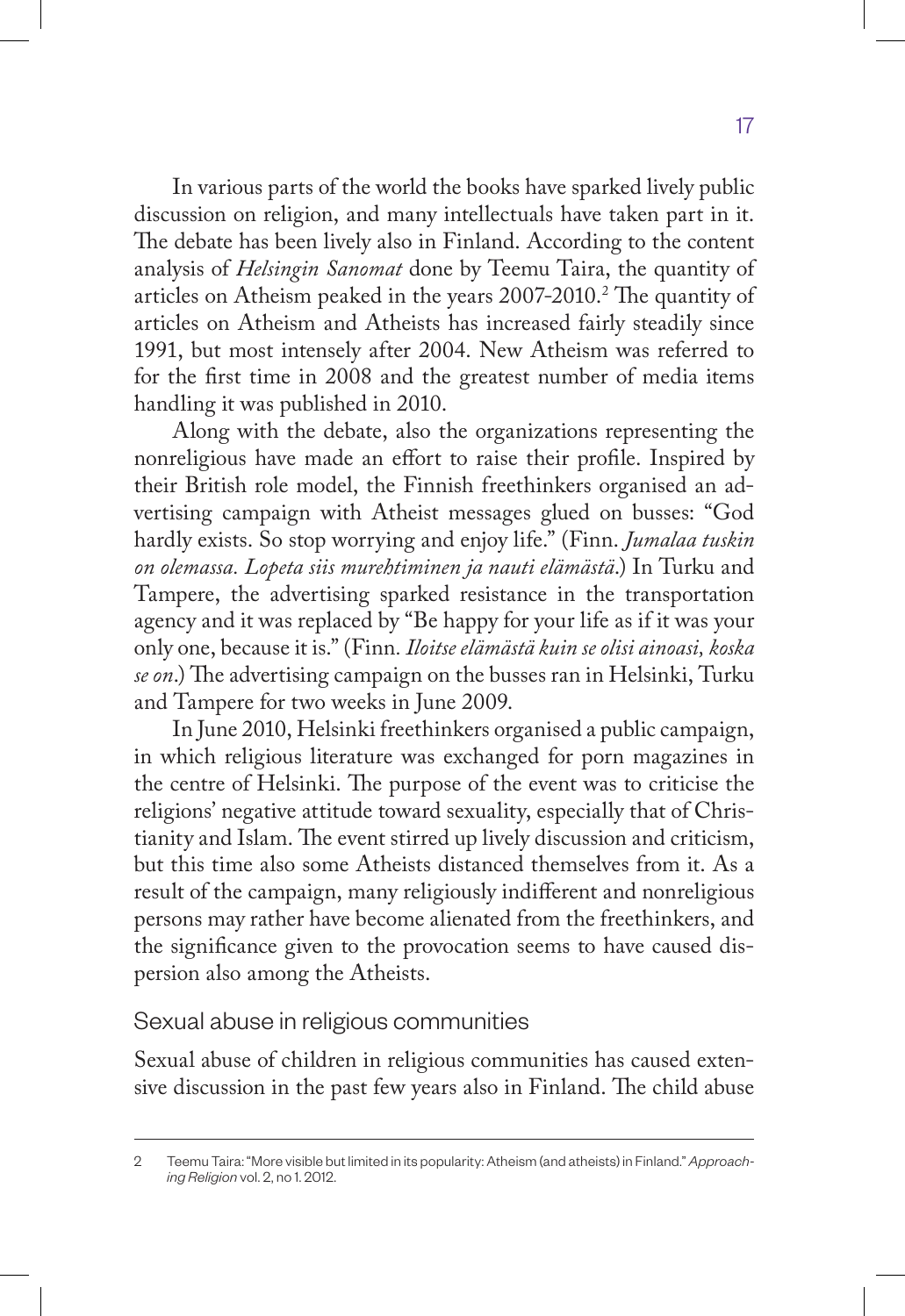cases within the Catholic Church were exposed worldwide since the early 2000s and the debate on them were often reported also in the Finnish media. In Finland, the problem came up at the end of 2009 when the aggravated sexual abuse of at least 11 boys was exposed in a family belonging to the Swedish-language Laestadian community Rauhan Sana. Because the crime had expired and the perpetrator had died, the police did not investigate the case.

Along with the discussion sparked by the issue, the Church's family affairs centre began receiving messages from people who said they had been sexually abused as children. Most of the abuse cases revealed to the Church's family affairs centre had occurred in small religious communities. Social work researcher Johanna Hurtig, who studied the abuse cases that had occurred within the Conservative Laestadian movement, learnt about 150 perpetrators of whom 135 were from Finland. Most of the abuse cases Hurtig learnt about occurred during and after the 1980s. In April 2011 the leadership of the movement (Suomen Rauhanyhdistysten Keskusyhdistys) held a press conference in which it apologized for the fact that the movement had not known how to handle correctly the child abuse cases revealed. No population-level data is available on the incidence of child abuse cases so it is impossible to say whether the incidence of abuse is higher within the movements in the Church than within the population on the average.

The exposure of child abuse cases sparked a lively discussion on the confidentiality of confession. Minister of Justice Tuija Brax (Green) demanded interpreting the Church Law so that the confidentiality of confession is broken when the interest of the child so requires. Minister of Health and Social Services Paula Risikko (Coalition Party) proposed to change the Child Protection Law in case the churches do not spontaneously give up the confidentiality of confession. In negotiations between the state and the Church, it was agreed that the Church will examine how to combine the Child Protection Law and Church Law. The report approved in the Bishops' Conference in February 2011 emphasised that the duty to report and confidentiality do not conflict, but that the confidentiality of confession and furthering the protection of children can be both realised simultaneously. In the Church, the issue led to increasing training and information.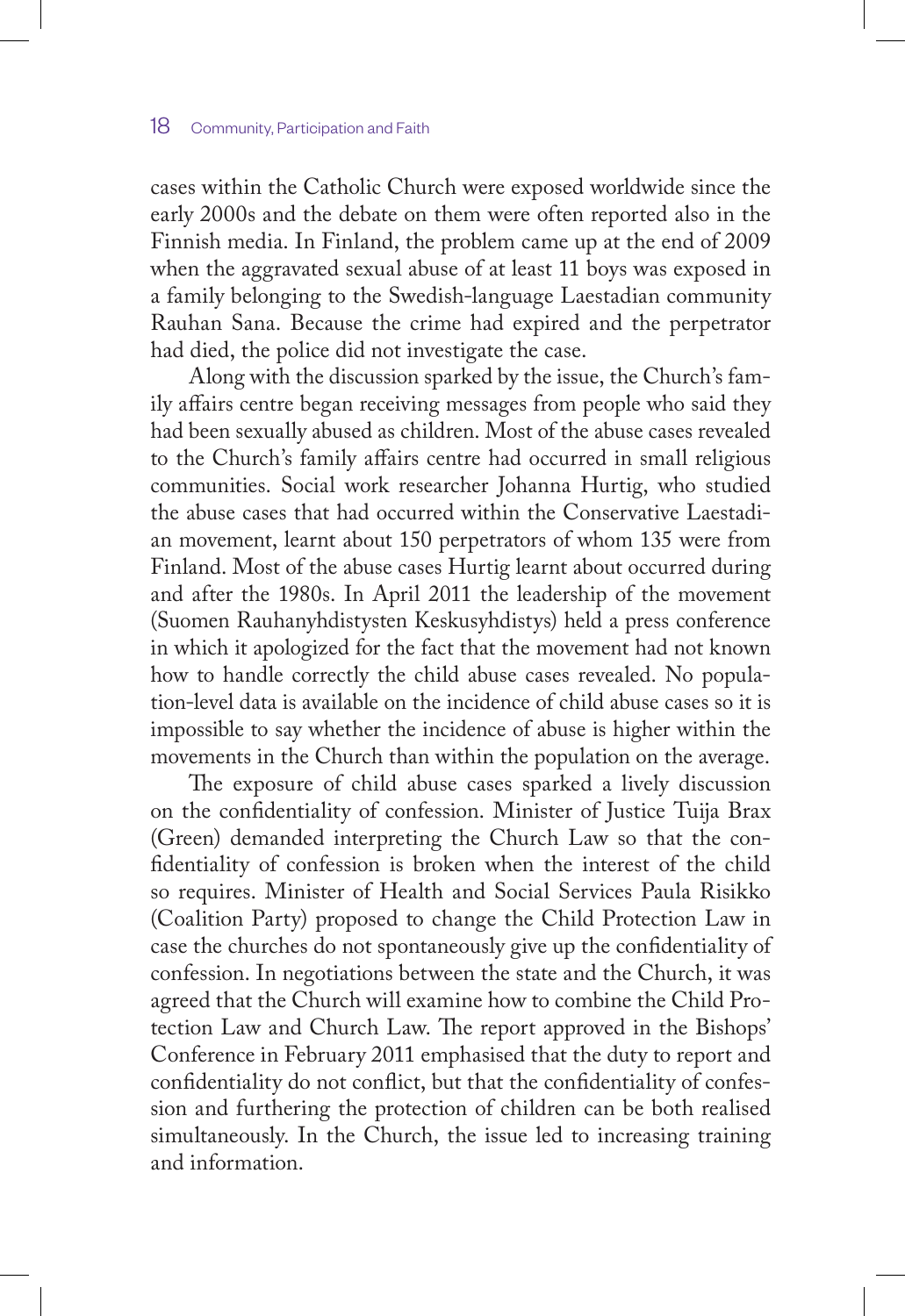#### Tragic events

In September 2008, a student shot nine students, a teacher and himself in Kauhajoki School of Service Sector Trades. A wave of bomb and death threats spread in schools after the killings: by December, the police had investigated more than 200 nameless threats. The same way as after the mass killing in Jokela a year earlier, a lively discussion began in Finland about the reasons for the mass killings. The government appointed two investigation committees to examine the reasons for the Kauhajoki and Jokela cases, and to assess the behaviour of media in connection to the killings. In the case of Jokela, the investigation committee noted that the perpetrator's particular marginalisation was on the background of the school shootings. The report on the Kauhajoki case notes that the shooter had had mental problems already for a decade and that the shooter's life situation contributed to bringing the problems to a head.

The Church took prompt action to contribute to handling the aftermath of the Kauhajoki school shootings. Already the first evening after the incident, Kauhajoki church doors were opened and people were invited to a memorial devotion that was attended by about 700 people. The following Sunday, a memorial service televised and broadcast through radio was held, and President Tarja Halonen attended it. In the autumn of 2008 the Church's Kauhajoki Project began with the aim of assisting people through the methods of parish work.

On New Year's Eve 2009, four people were shot with a handgun in shopping centre Sello in Espoo. The same day Espoo parish opened an on-call crisis phone service for those who felt anxious and scared because of the incident. Churches were open for silent prayer on the weekend after the incident and Leppävaara parish set up a memorial table in Sello for people to present their condolences.

In the past few years, there have been several family killings in Finland. In a time period from March 2008 to spring 2012 a total of 14 family killings were committed. In year 2008 alone, there were eight such cases. In the most recent killings, primarily the father has killed the children and in some cases has killed even the mother. Earlier, most often the mother has been the perpetrator. The report on family killings shows that the persons killing their own children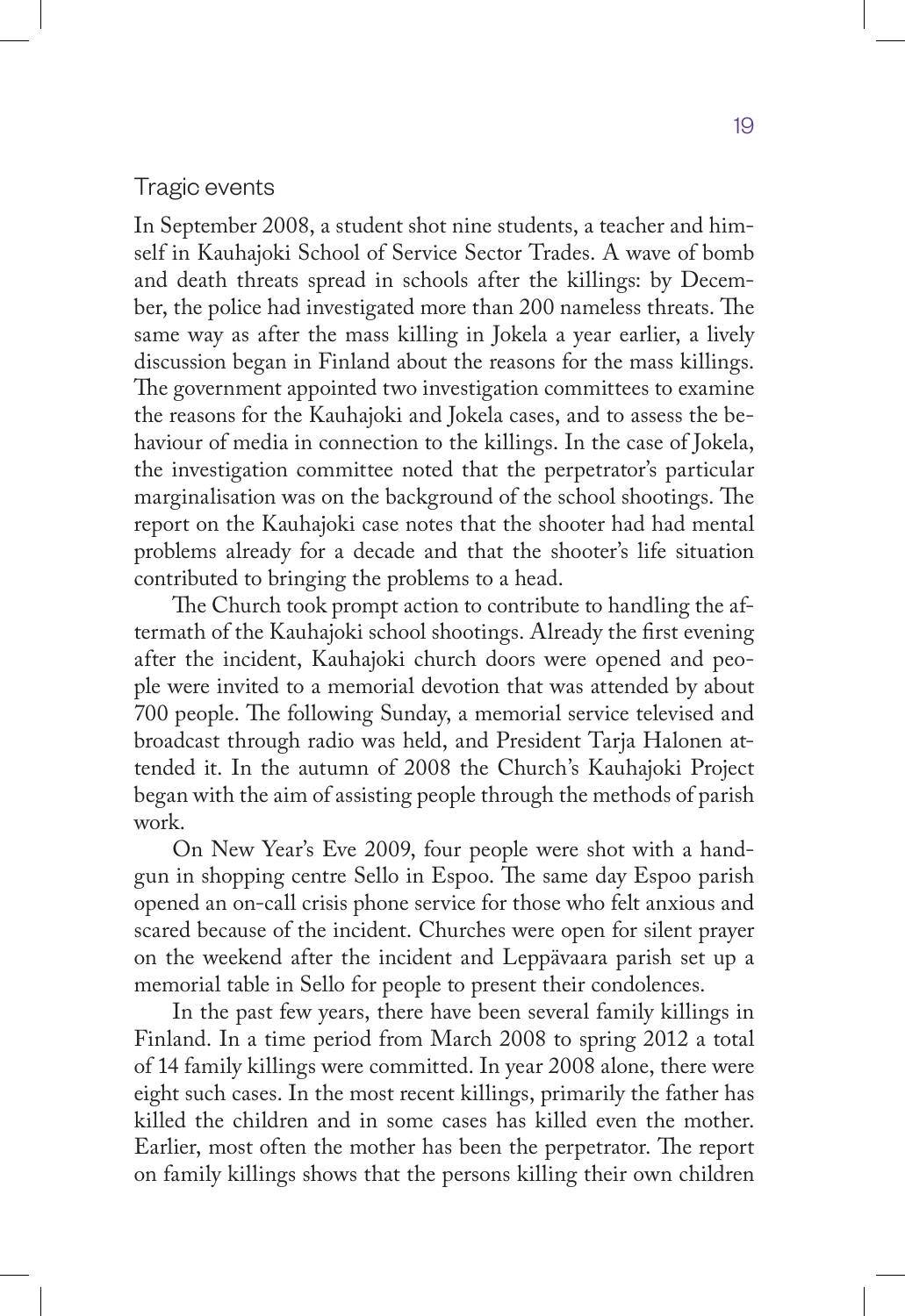clearly differ from other perpetrators of homicide, because at the moment of committing the crime they are not drunk or under the influence of controlled substances. According to the report, there had been contacts with the authorities before the deed. Often also the closest relatives had expressed their concern in advance.

The increasing incidence of school shootings and family killings expresses the mental anxiety among Finns. They also speak about increased experience of meaninglessness and lack of purpose. In this way, these phenomena are linked to very fundamental issues of world view. Furthermore, they are often linked with an experience of being deprived of personally important people and of communities.

#### The Lutheran Church in a changing world

The Lutheran Church must carry out its basic task in an ever more rapidly changing world. The Church's basic task in itself is timeless: the Christian Church exists to inspire faith in the holy triune God and love for our neighbours. Accordingly, the Church Law stipulates about Church activities: "In accordance to its confession, the Church declares the word of God and administers the Sacraments and in other ways acts to spread the Christian message and to implement charity" (Church Law 1:2).

In the past few decades, however, the accelerating changes have challenged the church to review its situation and to check its focuses. In February 2008, the Church Council approved the common strategy of the entire Church titled *Our Church – a Participatory Community*. In accordance with its name, the vision for 2015 is a community of sharing, in which the members find their spiritual home and in which they participate in carrying out its basic task. Ever since its beginning, the Christian Church has been characterised by an effort to build mutual unity and sharing. In light of the changes in the operating environment, this goal is especially topical today.

To achieve the vision, the strategy gives the central policies of the operation till 2015. The policy is presented on a general level because the parishes decide independently on their operation and act in very different circumstances. So the operation policy must turn into concrete goals at the different levels of the Church: in parishes, dioceses, Church central administration units and Church organisations.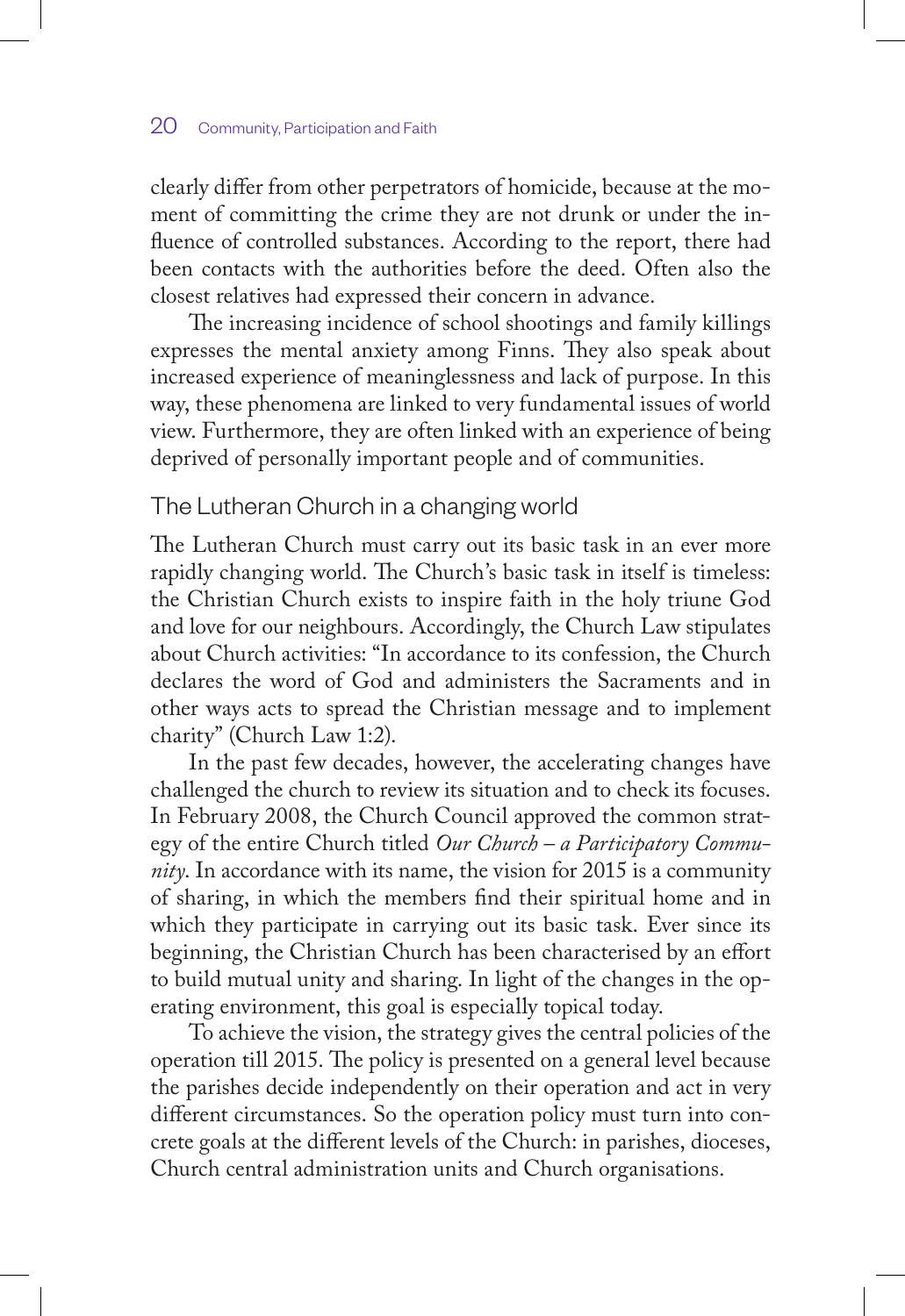In strategic thinking, the mission i.e. the basic task tells you why the community exists. According to the strategy *Our Church,* "the task of the Church is to invite people to unity with merciful God, to bring a lasting foundation to life and encourage caring for people and the creation."

The vision refers to a view of the desired future. In the strategy *Our Church*, the common vision of the Church is that "in 2015, its members see the value of the Church and hear the voice of God in it. People come to church to find answers to life's big questions and they leave church to serve God's world."

Values guide the operation. With values, the community expresses what it considers good and desirable. *Our Church* strategy defines the common values guiding the entire Church; they are based on the Ten Commandments and their interpretation. The values are itemised under four main categories: reverence of the holy, accountability, justice and truthfulness.

The policy is a group of conscious, prioritised choices and they tell us how to achieve the vision. With the help of the policy, the Church can react in the appropriate way to the changes in the environment. *Our Church* strategy gives six strategic policies till 2015:

Strengthening spiritual life Caring for the weak and emphasizing global responsibility Strengthening the importance of Church's members Carrying the message Structures that serve functions Continuing renewal of the Church

Archbishop Jukka Paarma characterised the central goals of the strategy in its publication ceremony by underlining that it focuses on the Church's spiritual mission to speak of God, love and mercy. According to the archbishop "the goal is that Church membership is felt to be important, the Church is credible and has a policy of its own. Then a member can be proud for belonging to the Church."

*Our Church* strategy points out the central position of parishes, but also strategic planning at other levels of the Church. Therefore, implementing the strategy requires commitment to common goals in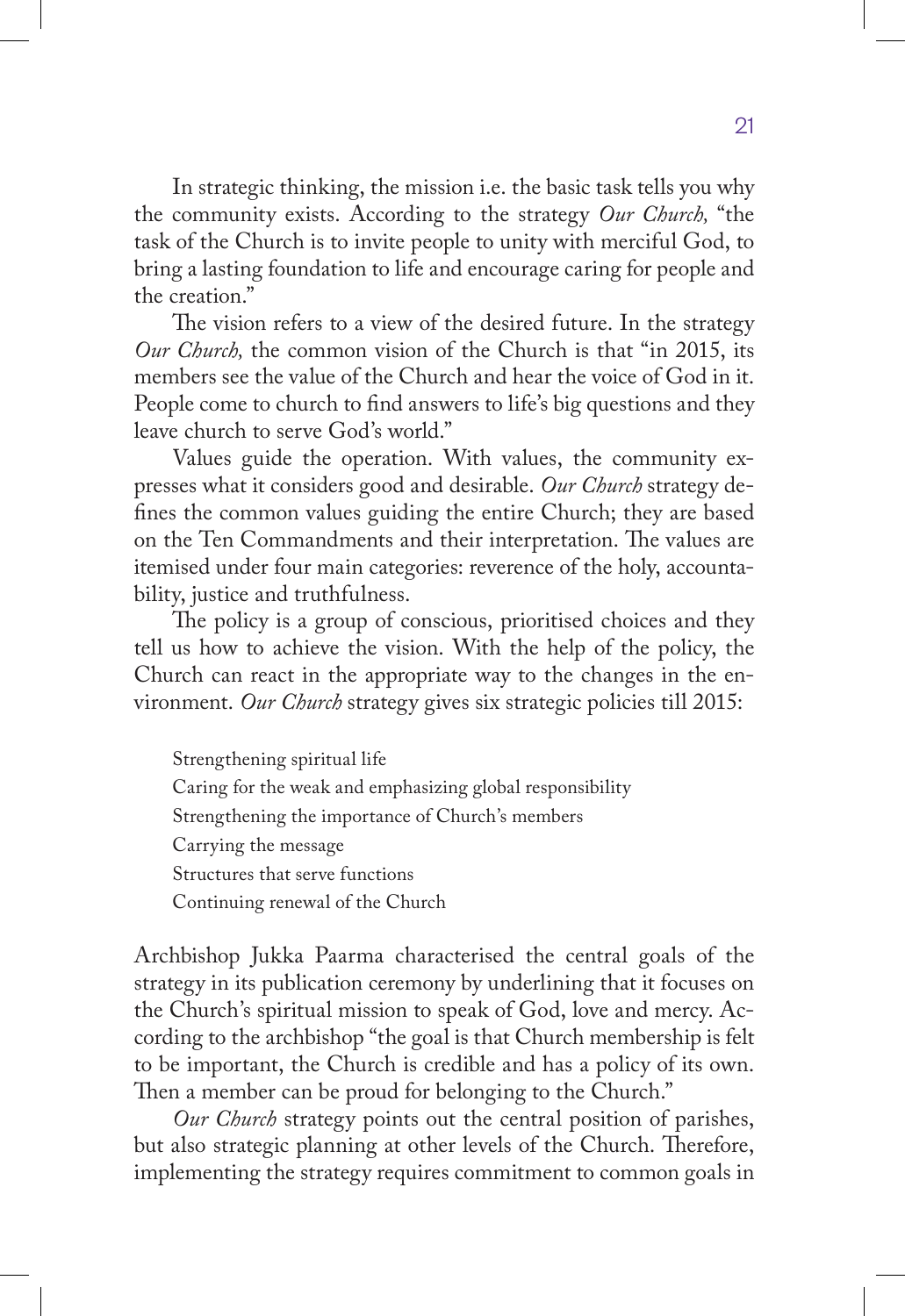central administration units, dioceses, parishes and Church organisations as well as spiritual movements. During recent years, several strategies and operation policies on the work forms of the Church have been written specifying the ways *Our Church* strategy policies concern specific areas of work. The challenging task of the parishes is to ponder what these policies mean in practice in each parish.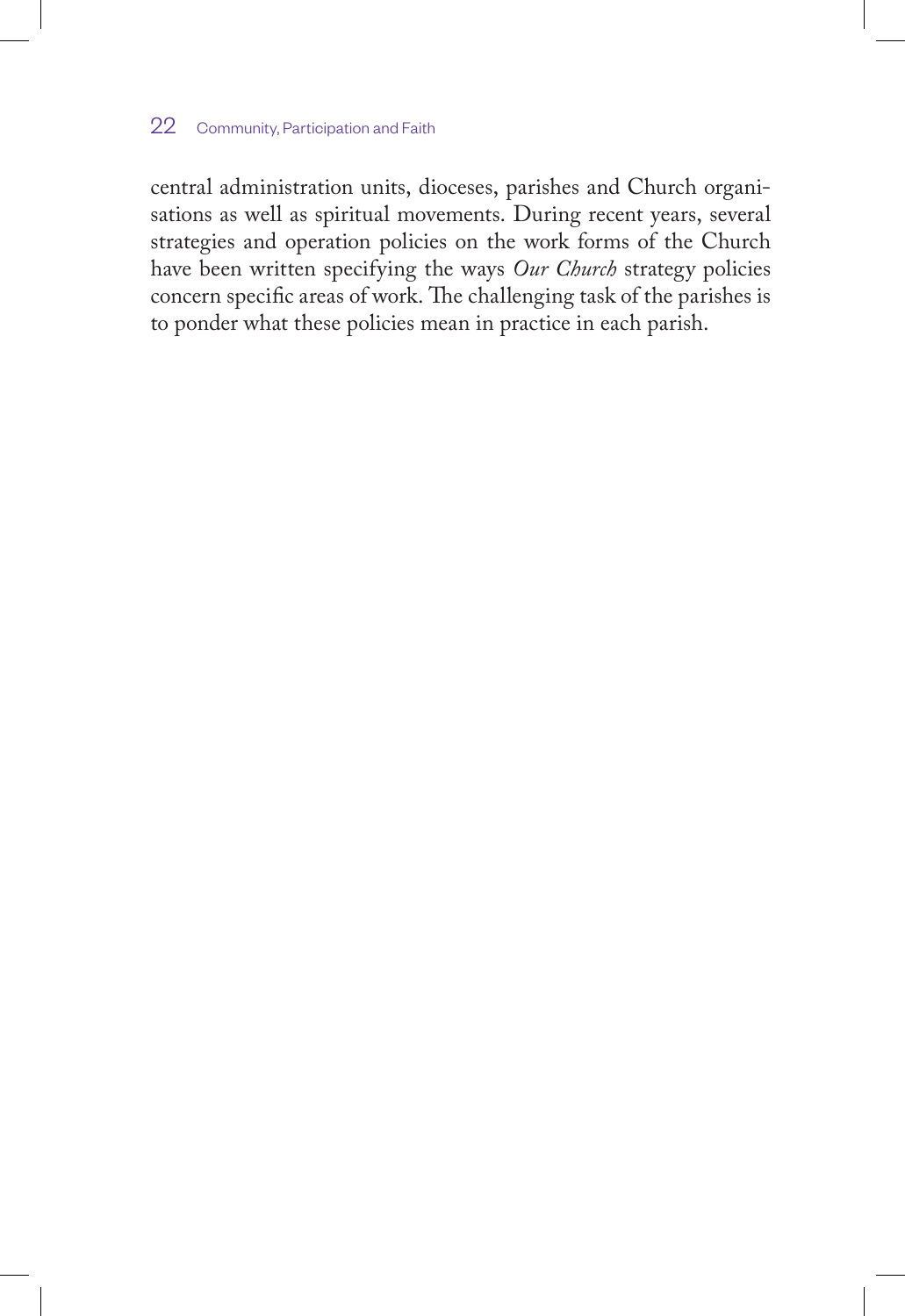## **2 Finnish society and religion – basic facts**

The position and significance of religious communities in society depend on many historic, societal and legal factors. This chapter gives the background for understanding the operation of the Church by describing the central recent changes in the Finnish society. It examines especially the changes in work life and demographic structure and the recent changes in it resulting from immigration in particular. It also gives a brief overview of Finland's religion legislation and the relationship between the Church and state. In light of these, the changes in the membership figures of religious communities are examined.

### Economic development

A characteristic feature of Finland is that many social changes occurring throughout Europe have usually taken place in Finland comparatively late but then very rapidly and thoroughly. For instance, Finland industrialized very rapidly after the Second World War. The speed of this structural change was also visible in the tremendous revolution in the way of life as hundreds of thousands of people migrated from an agricultural environment to the towns in search of paid employment. By the end of the 1980s, more than 80 percent of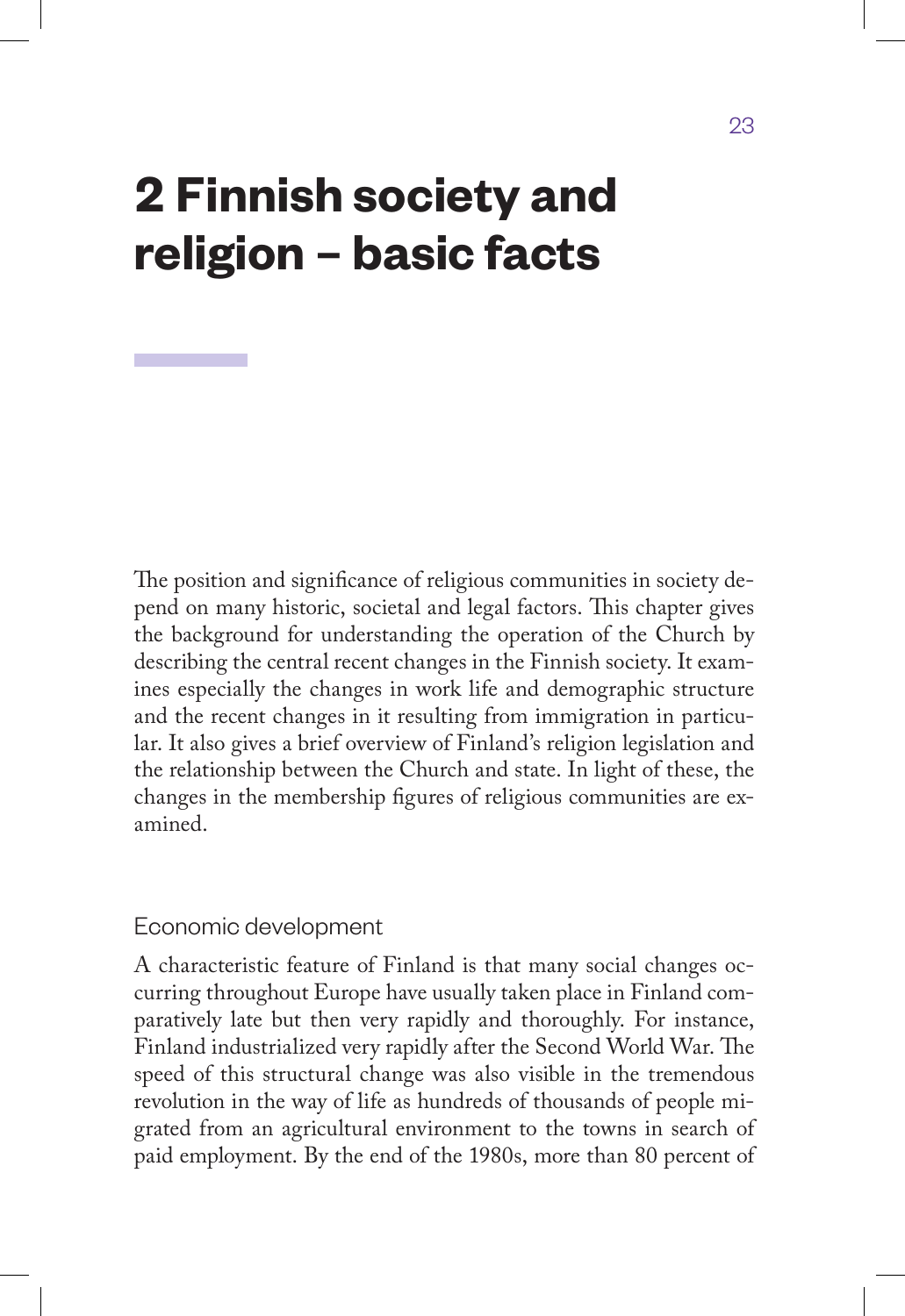Finns lived in built-up areas. At the year 2008, primary production consisted of only 2.7 percent of the GDP, while secondary production consisted of 32 percent, and services 65 percent.<sup>3</sup>

Many aspects of modernisation follow the same pattern. Women's participation in the labour force in Finland is very high by international standards and has been so for quite some time. Already in 1988, women's employment rate was 64 percent, while men's was 73 percent (persons aged 15-64). Today, the gap between men and women has narrowed down further. In the year 2008, women's employment rate was 69 percent, which is almost as high as men's, 72 percent.4

The economic development gained speed after the Second World War. By the beginning of the 1970s, Finland's GDP per capita rose to the level of Japan. The development was initially based mainly on two groups of export industries, the metal industry and the forest industry. Since the 1980s, however, Finnish economy has no longer been dominated by these sectors. Such fields as electronics (e.g. Nokia), transport fuels (e.g. Neste Oil), chemicals (e.g. Kemira), engineering consulting, and information technology (e.g. Rovio) have expanded to replace them.

Like other Nordic countries, Finland has deregulated its economy since the late 1980s. In 1991, the Finnish economy fell into recession partly due to economic overheating but also due to a drop in exports to key export countries and the disappearance of bilateral trade with the Soviet Union. Nearly one fifth of the workforce was unemployed. After devaluation of the Finnish mark, the depression eased in 1993. Finland joined the European Union in 1995 and the euro zone in 1999. Since then, Finnish economy has fared better and Finland managed to avoid the worst of the global financial crisis in 2008-2009.

Nevertheless, the drop in productivity and increase in unemployment caused by the recession of the period 2008-2009 had an impact on the economic outlook everywhere in Finland. In some places, the changes were rapid. Areas with a one-sided business structure

<sup>3</sup> Statistics Finland, 2012.

<sup>4</sup> Statistics Finland, 2012.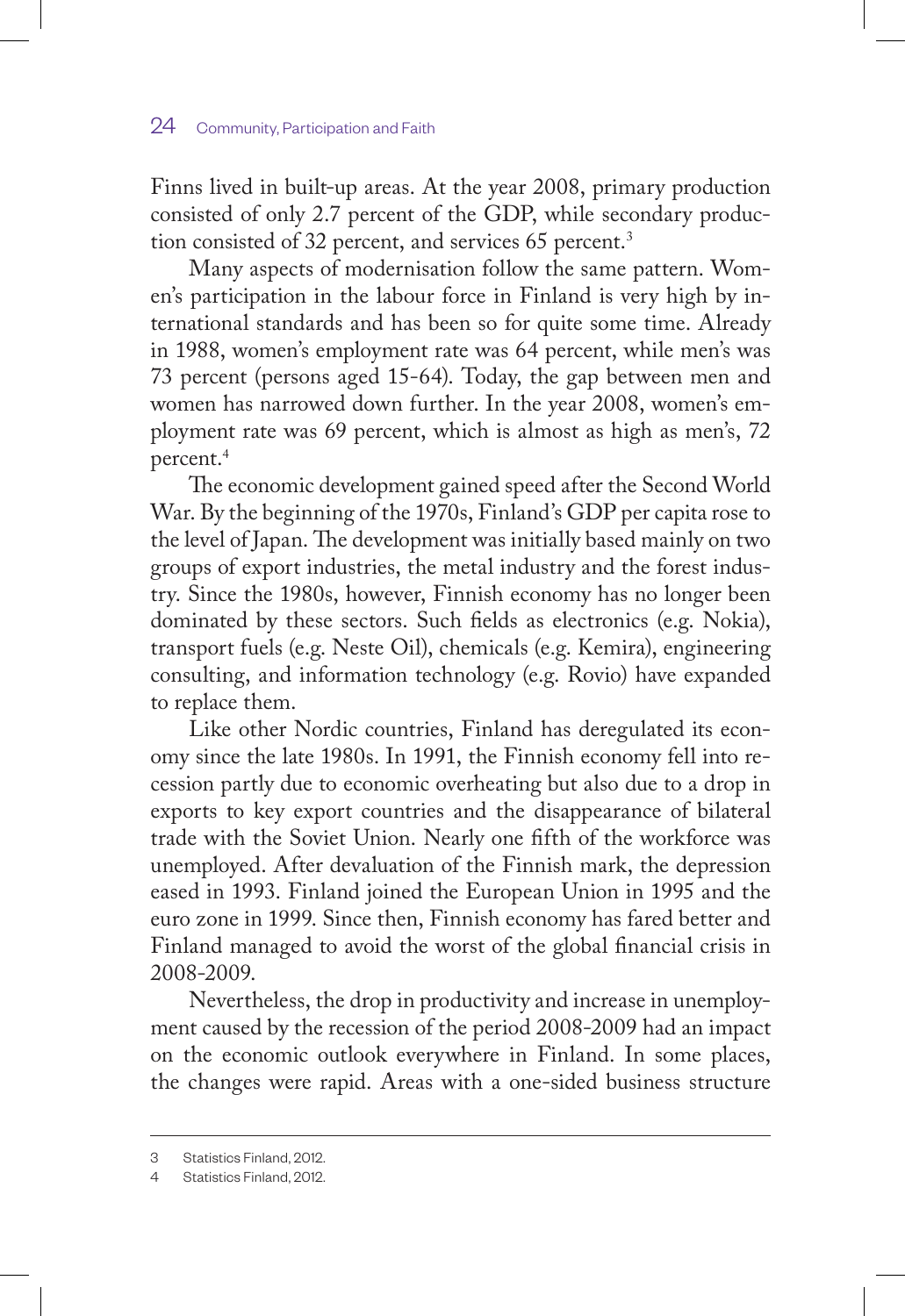and dependent on the operation of few large companies are the most problematic. Production cut-backs have impacted primarily the forest industry. About ten factories were closed in different parts of the country in the period 2005-2010. Also in shipyards, large numbers of people lost their jobs.

In the next few years even a greater economic challenge than production cut-backs will be the aging of population and the worsening dependency ratio resulting from it. The population dependency ratio has increased in Finland since the mid-1980s, and a particularly strong increase can be predicted to occur in the next couple of decades. According to some estimates, twice the quantity will leave the labour force annually in the 2010s than did so in the early part of the 2000s. In 2010, the population dependency ratio was 51.6, i.e. there were 0.5 dependent persons per each working-age person. According to the prognosis of Statistics Finland, by 2015, the population dependency ratio will be 59.1 and by 2020 it will be 65.4. However, the differences in dependency ratio by region and by municipality are considerable. In the year 2020, the dependency ratio is predicted to exceed one hundred in several Finnish municipalities. In Finland, there are already several regions that are losing their labour force. In Eastern and Northern Finland, the decrease in working-age population is particularly rapid.

Unemployment increased during 2008-2009 due to recession. According to the information of the Ministry of Employment and the Economy, the number of unemployed jobseekers began increasing in the autumn of 2008 reaching its peak at the end of 2009, after which the trend has been decreasing. However, there were great regional differences in unemployment. In the reporting period, unemployment of youth between ages 15-24 increased from 17 percent to about 20 percent. Youth unemployment peaked in 2009, when it was about 22 percent. Unemployment was clearly at a lower level in other age groups. According to Statistics Finland, in 2011 unemployment in all of Finland was 7.8 percent.

### Population changes

At the end of 2011, Finland's population was 5.4 million. Since 2008, population increased by more than 100,000 persons. However,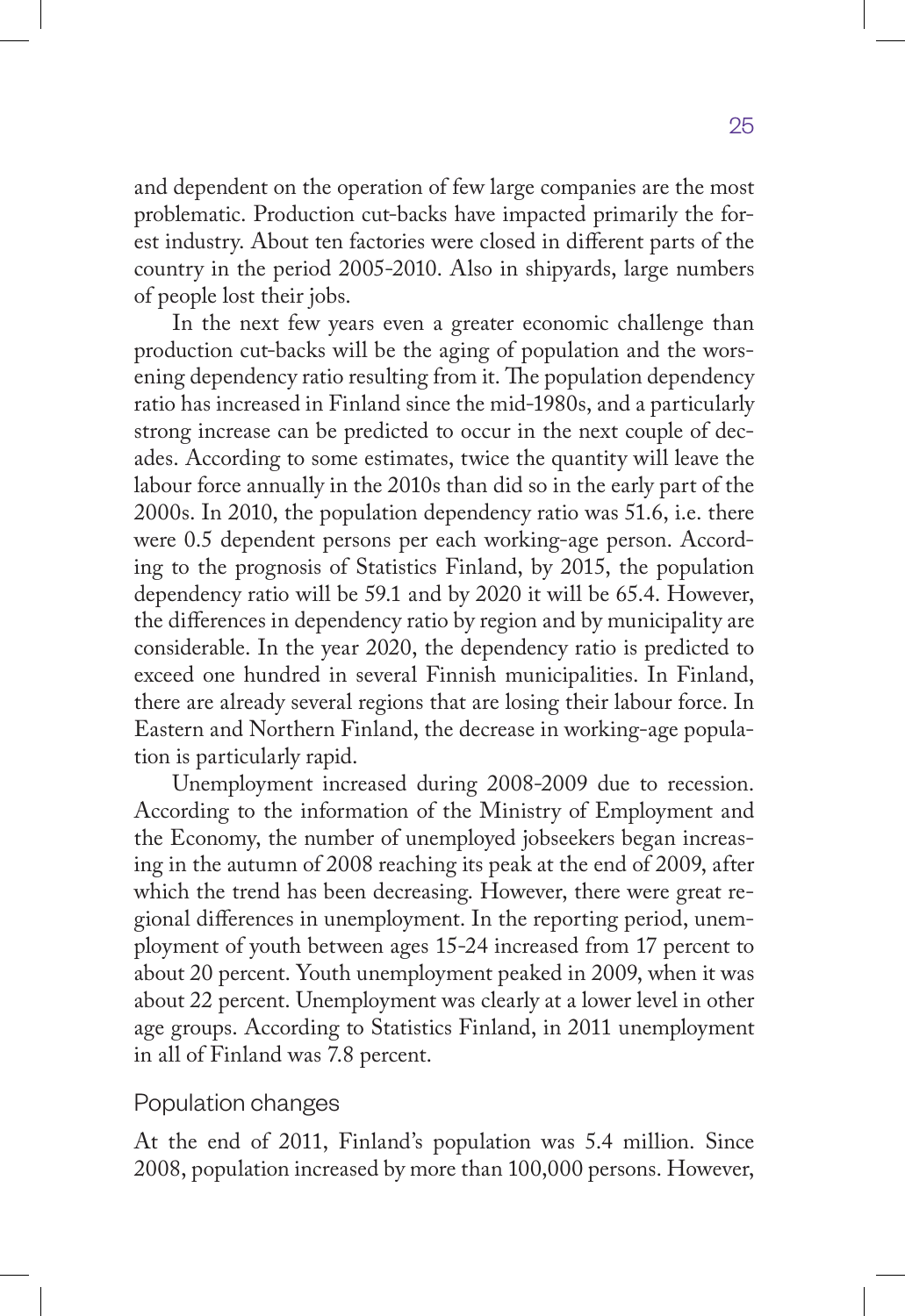already since 1969, nativity has been below population replacement level. In 2011, the number of births was just under 60,000 which was more than 1,000 fewer than the previous year. According to Statistics Finland, already five consecutive years migration from abroad has been a more significant reason for increase in population than natural population growth. According to the data of 2011, migration from abroad was the greatest ever encountered during our country's independence.

Finns also have their children later than before. The number of under 34-year-old mothers giving birth decreased compared with the previous year. The average age of all those giving birth was 30.3 years.

Statistics indicate the ever greater diversity of Finnish families and the differences in people's life situations. According to Statistics Finland, in 2011 there were 2,012,464 married persons, 527,418 divorced and 292,678 widowed persons. A total of 4,102 persons lived in a registered partnership, 633 had divorced from one and 51 were widowed. Of those living in a registered partnership 1,787 were men and 2,315 were women.

In 2010, in Finland there were more than 515,000 childless married couples (including registered partnerships) and 196,000 equivalent cohabiting couples. Since 2007, the number of childless couples had increased by more than 17,000. The number of married couples with children was 447,000 and of cohabiting couples 117,000. There were about 118,000 single-parent families. Of these, 102,000 were families formed of a mother and children and 16,000 were families of a father and children. There were 659,000 women and 567,000 men living alone.

Population aging is also a factor that has a strong impact in the future of the Finnish society. The largest five-year age group of Finns in 2011 consisted of those between ages 60-64 (395,000), the next largest consisted of those between ages 55-59 (383,000). 18 percent of the population was over the age of 65.

All prognoses indicate that immigration is a permanent and continuously increasing phenomenon in Finland. Still, we must remember that in Finland, the share of immigrant population is small compared with other European countries. For example according to OECD statistics, in 2009 in Sweden, the share of those born abroad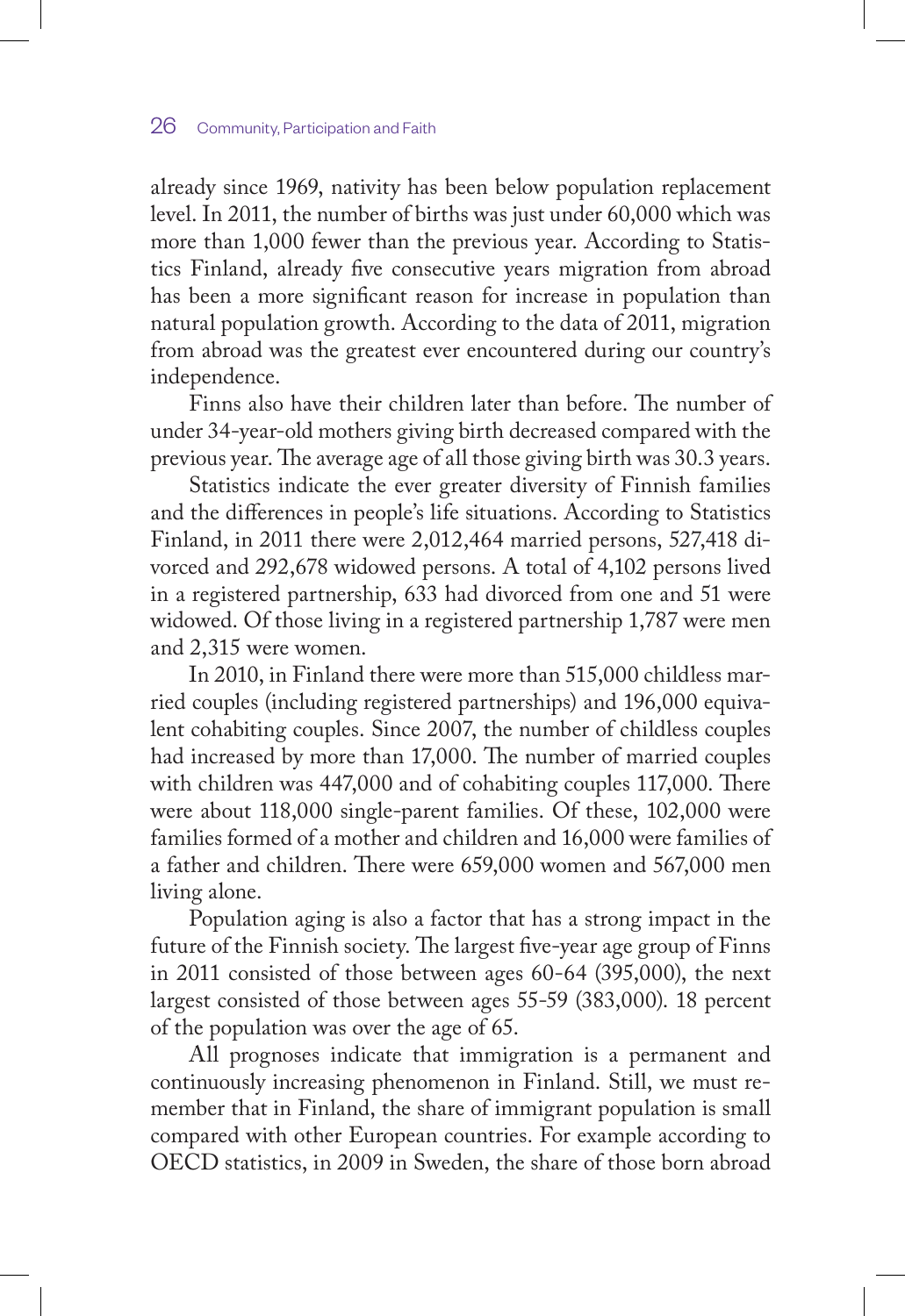was 14.4 percent, in Norway 10.9 percent and in Denmark 7.5 percent. In the same year in Finland the share of those born abroad was only 4.4 percent.

Immigrants are a group that is continuously more diverse. The most important reasons for immigration are family reasons, work or study. Particularly moving after employment has increased. Comparatively few have come to Finland in seek of international protection. The number of applicants has varied annually between 1,500 and 6,000 applicants. In addition to asylum seekers coming to Finland spontaneously, Finland receives as quota refugees persons defined as refugees by United Nations' refugee organisation UNHCR. Ever since 2001, Finland's refuge quota has been 750 persons. From 1992 till the end of 2010, about 33,000 persons with a refugee background had arrived in Finland.<sup>5</sup>

No unambiguous data is available of the immigrant population, but the situation can be examined based on the statistics on nationality, language and country of birth. According to Statistics Finland, in 2011 there were more than 183,000 foreign citizens living in Finland (3.4% of the population), 245,000 speakers of foreign language (4.5% of the population) and 266,000 persons born abroad (4.9% of the population). The statistics on nationality do not have the immigrants who have obtained Finnish citizenship. Statistics based on language do not include the approximately 30,000 Ingria Finns who have returned to Finland. The persons born abroad include those who are adopted into Finland, and Finns born abroad.

The largest groups of foreigners in Finland consist of citizens of Estonia (34,000), Russia (29,600), Sweden (8,500) and Somalia (7,400). Of all foreign citizens about 68,300 i.e. more than a third (37.3%) were citizens of other EU countries and 44,700 came from the rest of Europe (24.4%). This means that more than three fifths of the foreign citizens living in Finland originate from Europe. Approximately 41,600, i.e. less than a quarter (22.7%) comes from Asia and 19,600, i.e. just over a tenth (10.7%) from Africa. Only 6,200 (3.4%) of foreigners come from North and South America. Even fewer than this come from Oceania or elsewhere.

<sup>5</sup> *Maahanmuuton vuosikatsaus*, 2010.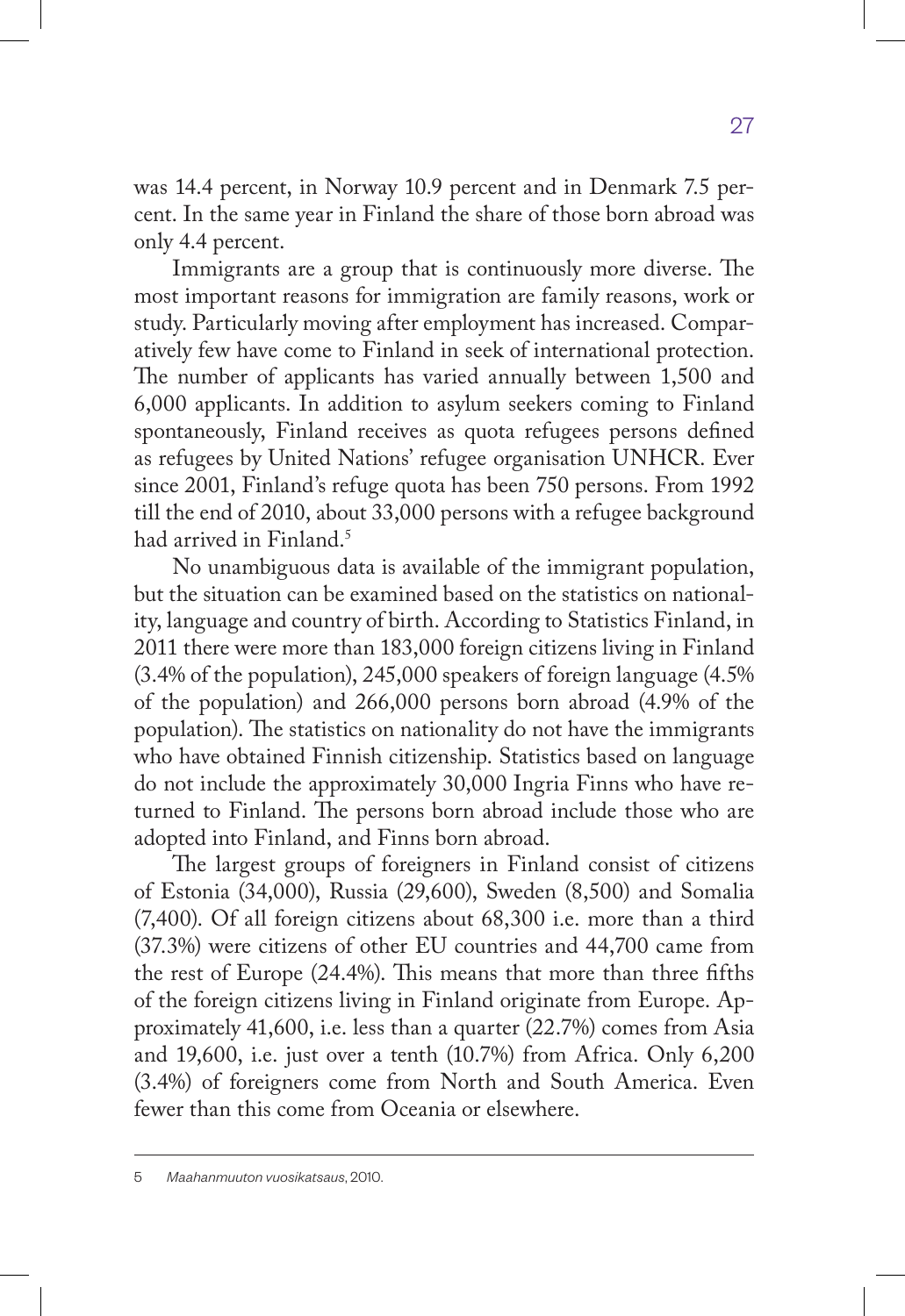The religious views of immigrants are not recorded so no unambiguous statistics exist on them. By using the religious distribution of religions in the country of birth as a default, one can reach an indicative estimate of the religious distribution of the immigrant population. Based on a statistical analysis done by researcher Tuomas Martikainen, in 2009 about 61 percent of all immigrants were Christian.<sup>6</sup> However, the share of Christians has steadily decreased since 1990 at which point an estimated 76 percent of the immigrant population was Christian. The next largest group consisted of Muslims, of whom there were 19 percent of the immigrant population in 2009. The share of Muslims has correspondingly increased significantly since 1990, at which point only 6 percent of immigrants were Muslim. The share of non-religious people was estimated to be 11 percent and an estimated 9 percent belonged to other religions. The largest group among the other religions are Buddhists, who constitute an estimated 4 percent of immigrants.

#### Legal framework for religions

Until the end of the 19<sup>th</sup> century, Finland had a strict state church system; although due to commercial reasons foreign citizens were allowed to practice their own religions since the 18th century. The Church Act of 1869 was, however, already a decisive move towards a more independent Church. The law gave the Church its own legislation and its own legislative organ, the Synod. After that, the Church Act has been enacted through a special order of legislation unlike any other. Although the Parliament still finally enacts the Church Act, it has no right to change the content of the law proposal of the Synod.

Until the end of the 19th century, however, Finnish citizens had to belong to either the Lutheran or the Orthodox Church. Foreign citizens had the right to belong to other Christian Churches and the Jews had the right to practice their own religion. The Nonconformity Act of 1889 allowed the Protestant minority churches to gain legal recognition, but the situation was widely perceived as problematic as people with no religious convictions were forced to belong to the Church and partake in communion.

<sup>6</sup> Tuomas Martikainen: "*Maahanmuuttajien uskonnollisen taustan tilastollinen arvioiminen Suomessa*." Teologinen Aikakauskirja 2011. Vol. 116 no 3: 232-246.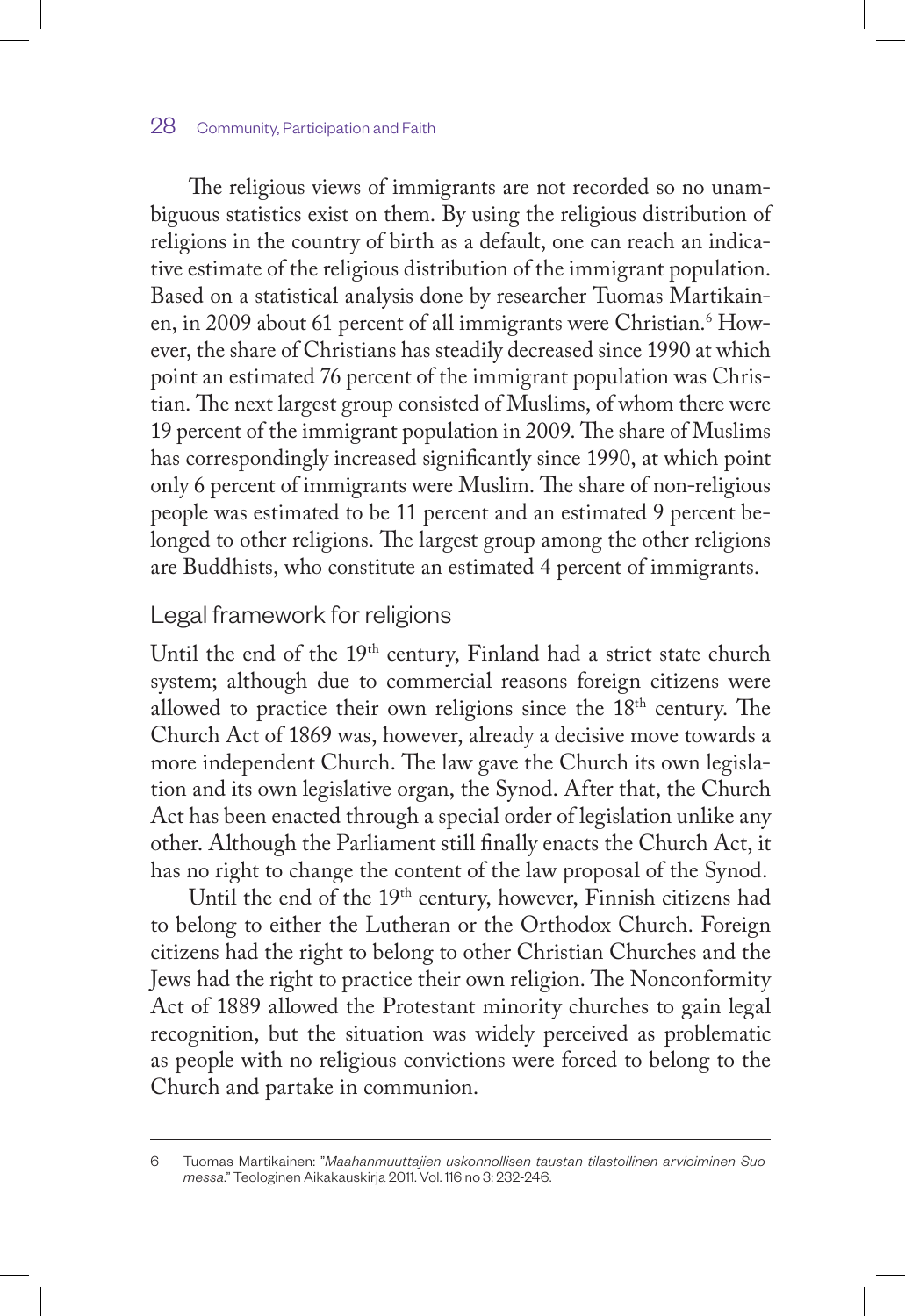The 1919 Constitution of the newly independent Finland no longer claimed allegiance to Lutheranism as state ideology. The freedom of religion implied in the constitution was implemented through the Freedom of Religion Act of 1922, which came into force a year later. According to this law, every citizen had the right to leave the Evangelical Lutheran Church or other religious community, or remain outside them all. The rights and duties of citizens were no longer dependent on the religious community they belonged to, if any. The law stipulated that a recognized religious body can be formed by any 20 persons aged 18 years and over. Civil Register (since 1971 the Population Register) was established for those who did not want to belong to any religious organization.

In 2003, a new Freedom of Religion Act came into force in Finland, replacing the law of 1922. The new law confirms the right to profess and practice religion, to express one's religious convictions, and the right to belong or not to belong to a religious community. As in the earlier legislation, a minimum of 20 individuals is required to found a recognized religious body, and the Lutheran and Orthodox Churches retained their special status.

There is special legislation concerning the Lutheran and Orthodox Churches and they are considered folk churches by virtue of their numerical and historical significance. This entails certain privileges that the other religious organizations do not have. Because of their position under public law based on state legislation, the Lutheran and Orthodox Churches both retained their right to levy taxes. The Church tax is paid by Church members based on their income. However, part of the revenues of the corporate tax is given to the Lutheran and Orthodox Churches in compensation of their services to the state, such as maintenance of the cemeteries and culturally valuable buildings.

The Finnish State also maintains and funds certain activities that are quite significant especially for the folk churches, but to some degree for other religious organizations also. Religious education is offered extensively at various levels in the school and education system. It is included in the early education provided by so-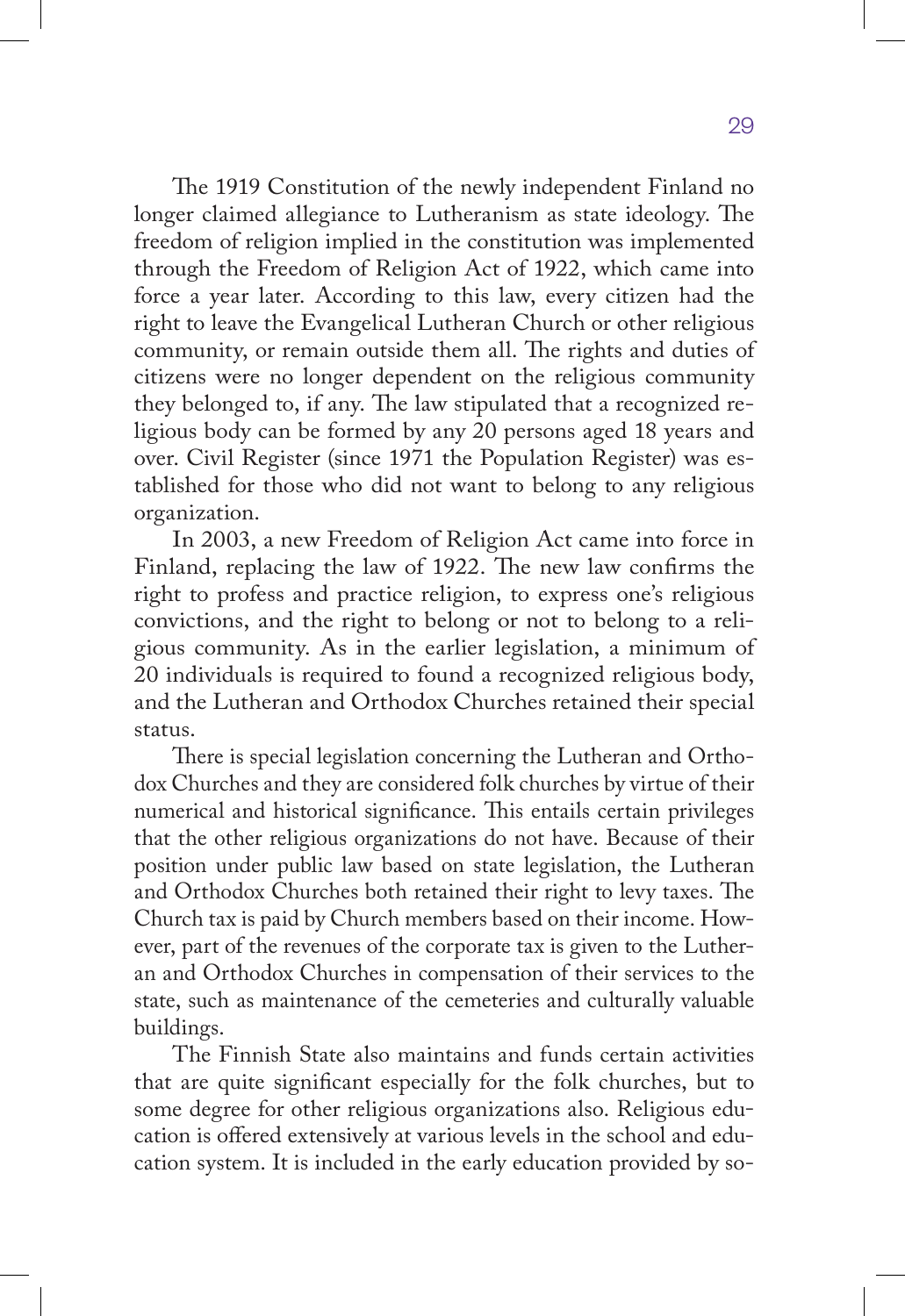ciety and in preschool education. Religion is also offered as a school subject during basic school education and upper secondary school education. The state maintains two Finnish-language theological faculties and one Swedish-language faculty, which are ecumenical in nature.

The new act emphasizes positive right to receive religious instruction. In the Basic Education and Upper Secondary School Acts, the pupil is entitled to religious instruction in his or her own religion or conviction. The schools are required to organize such teaching if at least three pupils of the same faith request it. On the other hand, the child is also obliged to participate. A pupil who does not belong to the religion of the majority of pupils can participate in the instruction if he or she expressly enrols in it.

Worship services and pastoral counselling are also implemented in other institutions maintained by the state, such as the Finnish Defence Forces and prison institutions.

#### Membership in religious organisations

According to Church statistics, the number of Church members regularly residing in Finland was 4,170,748, i.e. 77.2 percent of the entire population (5,401,267) in 2011 (According to Statistics Finland, 77.3%, see Table 2.1). The share of absentee members was 182,604. Approximately 58,600 members, i.e. 1.1 percent of Finns, belonged to the second Finnish folk church, the Orthodox Church. A total of 1.5 percent of Finns belonged to other registered religious communities. The largest communities by number of members were Jehovah's Witnesses (ca. 19,000), Evangelical Free Church of Finland (ca. 14,800), Catholic Church in Finland (ca. 11,100) and Finnish Pentecostal Church (ca. 6,900) (see Table 2.2). The other religious communities are smaller than these.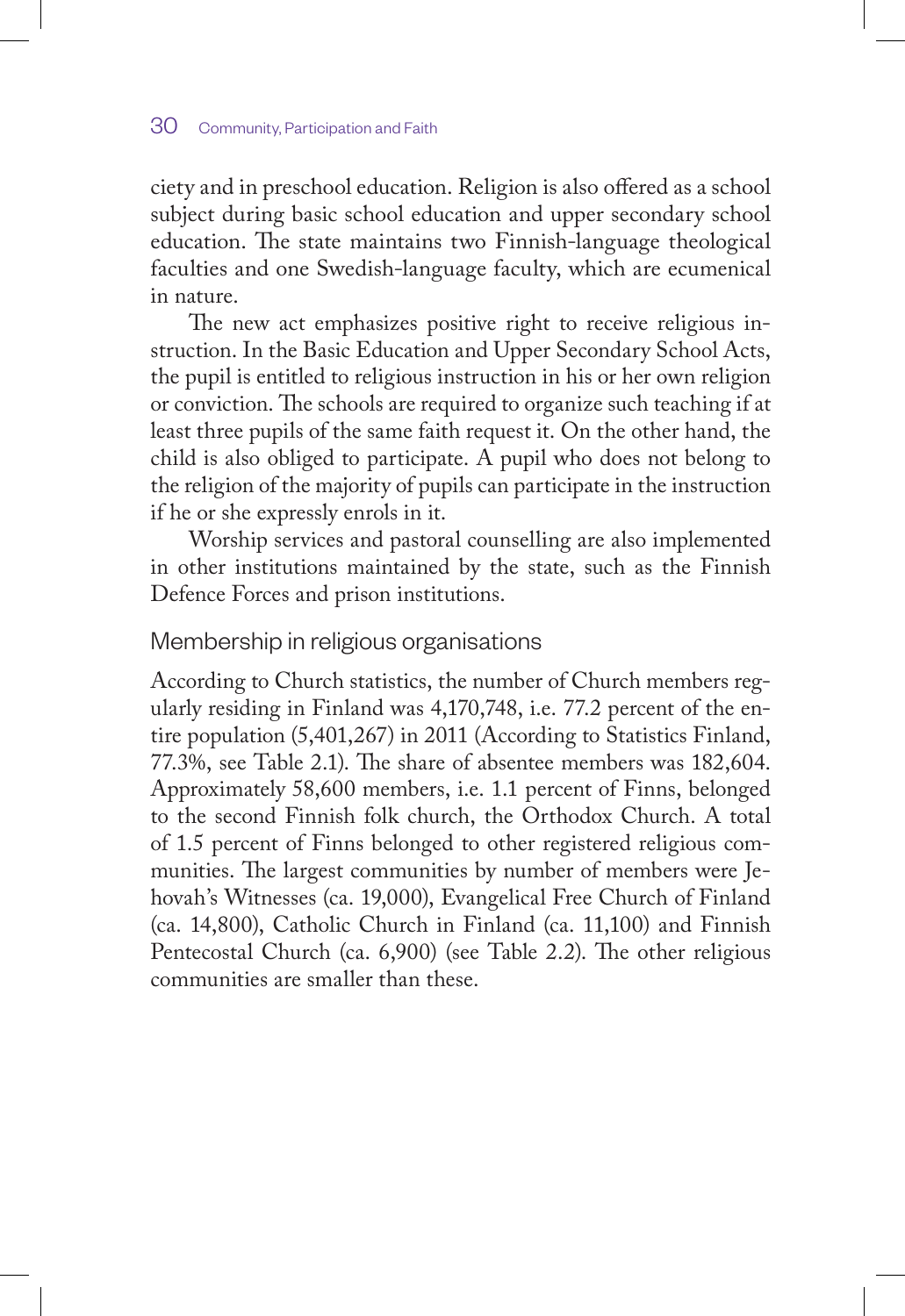## Table 2.1

| Year | Lutheran % | Orthodox % | Other % | Unaffiliated<br>with registered<br>religious commu-<br>nities% | Unknown %      |
|------|------------|------------|---------|----------------------------------------------------------------|----------------|
| 1920 | 98.1       | 1.6        | 0.3     | 0.03                                                           |                |
| 1930 | 96.3       | 1.9        | 0.3     | 1.5                                                            |                |
| 1940 | 95.9       | 1.8        | 0.3     | 2.0                                                            |                |
| 1950 | 95.1       | 1.7        | 0.4     | 2.7                                                            | 0.1            |
| 1960 | 92.4       | 1.4        | 0.6     | 5.5                                                            | 0.1            |
| 1970 | 92.4       | 1.3        | 0.6     | 5.2                                                            | 0.5            |
| 1980 | 90.3       | 1.1        | 0.7     | 7.8                                                            | 0.1            |
| 1990 | 87.9       | 1.1        | 0.8     | 10.2                                                           | $\overline{0}$ |
| 2000 | 85.1       | 1.1        | 1.1     | 12.7                                                           | $\mathbf{0}$   |
| 2007 | 81.8       | 1.1        | 1.3     | 15.9                                                           | $\overline{0}$ |
| 2008 | 80.7       | 1.1        | 1.3     | 16.9                                                           | $\mathbf{0}$   |
| 2009 | 79.9       | 1.1        | 1.4     | 17.7                                                           | $\overline{0}$ |
| 2010 | 78.3       | 1.1        | 1.4     | 19.2                                                           | $\Omega$       |
| 2011 | 77.3       | 1.1        | 1.5     | 20.1                                                           | $\overline{0}$ |

Finnish population by religious community 1920-2011. Statistics Finland.

## Table 2.2

Number of members of the largest religious communities by end of 2011 and share of total population. Source: Statistics Finland.

| Religious organisation                     | <b>Members</b> | Percent of popu-<br>lation |
|--------------------------------------------|----------------|----------------------------|
| The Evangelical Lutheran Church of Finland | 4,175,443      | 77.30                      |
| Finnish Orthodox Church                    | 58,584         | 1.08                       |
| Jehovah's Witnesses                        | 19,001         | 0.35                       |
| Evangelical Free Church of Finland         | 14,789         | 0.27                       |
| Roman Catholic Church of Finland           | 11,091         | 0.21                       |
| Muslim communities                         | 10,088         | 0.19                       |
| Pentecostal Church in Finland              | 6,876          | 0.13                       |
| Seventh Day Adventist Church               | 3,553          | 0.07                       |
| LDS-Church                                 | 3,208          | 0.06                       |
| Other Orthodox churches                    | 2,599          | 0.05                       |
| Baptist churches                           | 2,320          | 0.04                       |
| Methodist churches                         | 1,342          | 0.02                       |
| Jewish communities                         | 1,198          | 0.02                       |
| Other                                      | 2,877          | 0.06                       |
| Total members in religious communities     | 4,313,295      | 79.86                      |
| Total population                           | 5,401,267      | 100.00                     |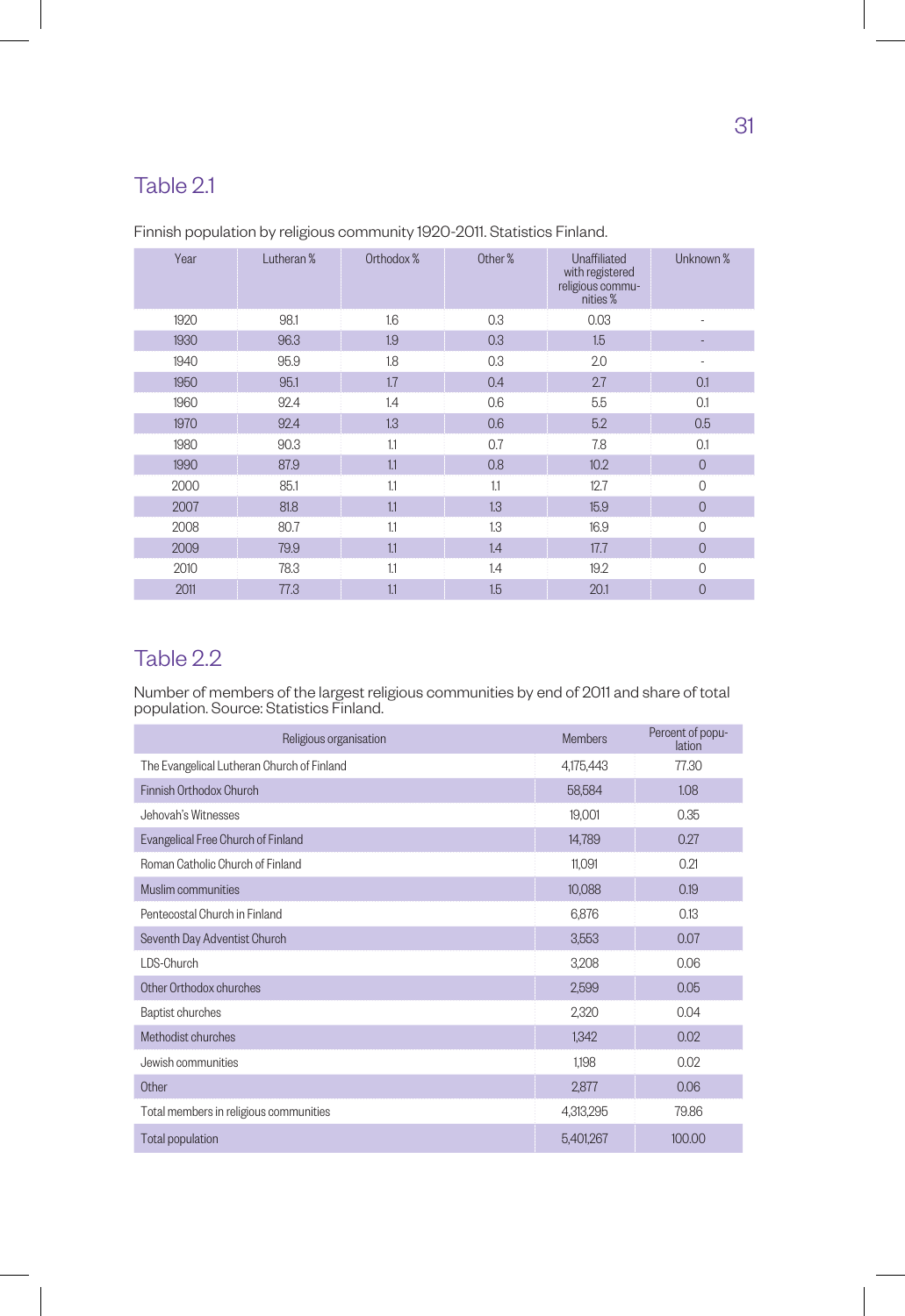A total of 20.1 percent of Finns do not belong to any religious community. In addition to resigning from the Church, also immigration increased the share of those not belonging to religious communities. Of the entire population, 3.8 percent were persons of foreign language belonging to the population register. It is good to remember that not belonging to a religious community does not mean not having a religion. Most of the immigrants coming from Muslim countries and of Pentecostal Church members do not belong to registered religious communities.

By end of 2011, there were 78 registered independent religious communities operating in Finland. If we exclude the national churches, 29 of them i.e. more than a third of all, were Christian. A total of ca. 44,200 members belonged to them, i.e. more than half of all those belonging to registered religious communities (ca. 79,300).

However, the non-Christian religions increased their share rapidly. By end of 2011, 29 Islamic communities had been registered. All Muslim immigrants do not belong to Islamic communities, however. According to the estimate based on the immigrants' country of birth, in 2011, there were approximately 50,000-60,000 Muslims in Finland (Martikainen 2011). This means that only about one fifth of the Muslims living in Finland have joined an Islamic community.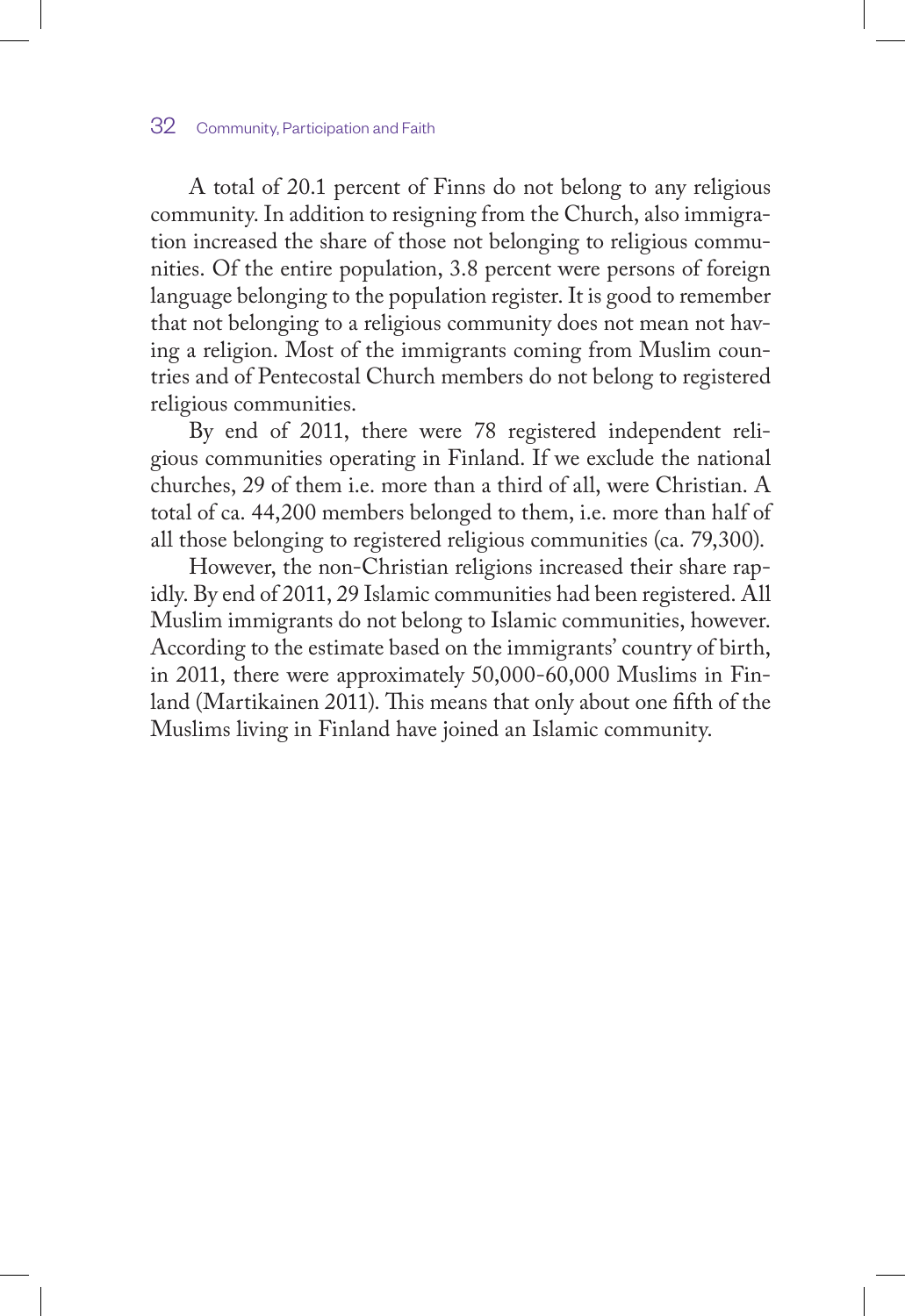## **3 Changing patterns of religiosity**

In the past few years, religion has been a subject of public discussion and interest more than usually. Many of the most important discussion topics have been international, such as the position of same-sex couples in the Church, child abuse and, related to that, the confidentiality of confession in religious communities as well as the debate sparked by New Atheism on belief in God. The changes reflect the long-term trends in culture and the moral climate. All these factors have an impact in people's religiosity and their relationship with the Church. This chapter examines the Finns' religiosity from the point of view of religious identities, beliefs and religious participation. After that, it examines the issue of Finns' attitudes toward religion in public life and especially the kind of expectations that Finns have concerning the Evangelical Lutheran Church.

## **3.1 Religious identity**

In the *Gallup Ecclesiastica 2011* survey, the respondents were asked to choose from a list of religious and world view identities the ones that they thought described them (Figure 3.1). Most often, Finns chose the terms "Lutheran" and "Christian". More than three out of five Finns considered themselves Lutheran and Christian.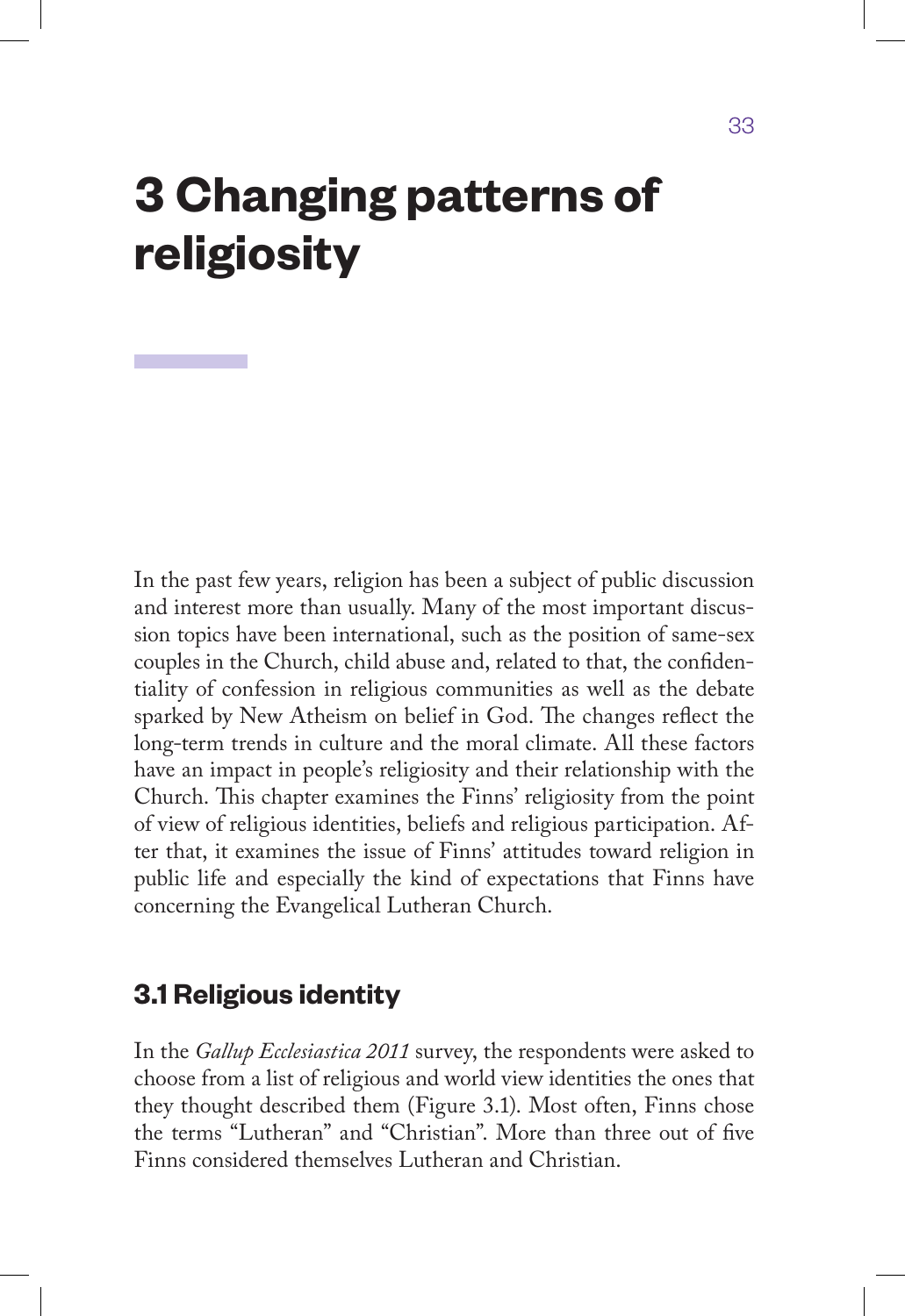#### Figure 3.1

Finns' religious and world-view identities. Gallup Ecclesiastica 2011, N=4,930; Church Monitor 2007, N=4,004.



Age, gender and living area influenced strongly the frequency with which people defined themselves as Christians and Lutherans. Only 57 percent of men considered themselves Lutheran, whereas among women, the equivalent share was 68 percent. Correspondingly, 56 percent of men and 66 percent of women considered themselves Christians. The differences between different age groups were considerable. Among young adults (ages 15-29), only 41 percent considered themselves Christians (Lutherans 43%). Instead, in the oldest age group, that of persons over the age of 65, a total of 79 percent considered themselves Christians (82% Lutherans). Regionally, Southern Finland differed from the rest of Finland with a lower than average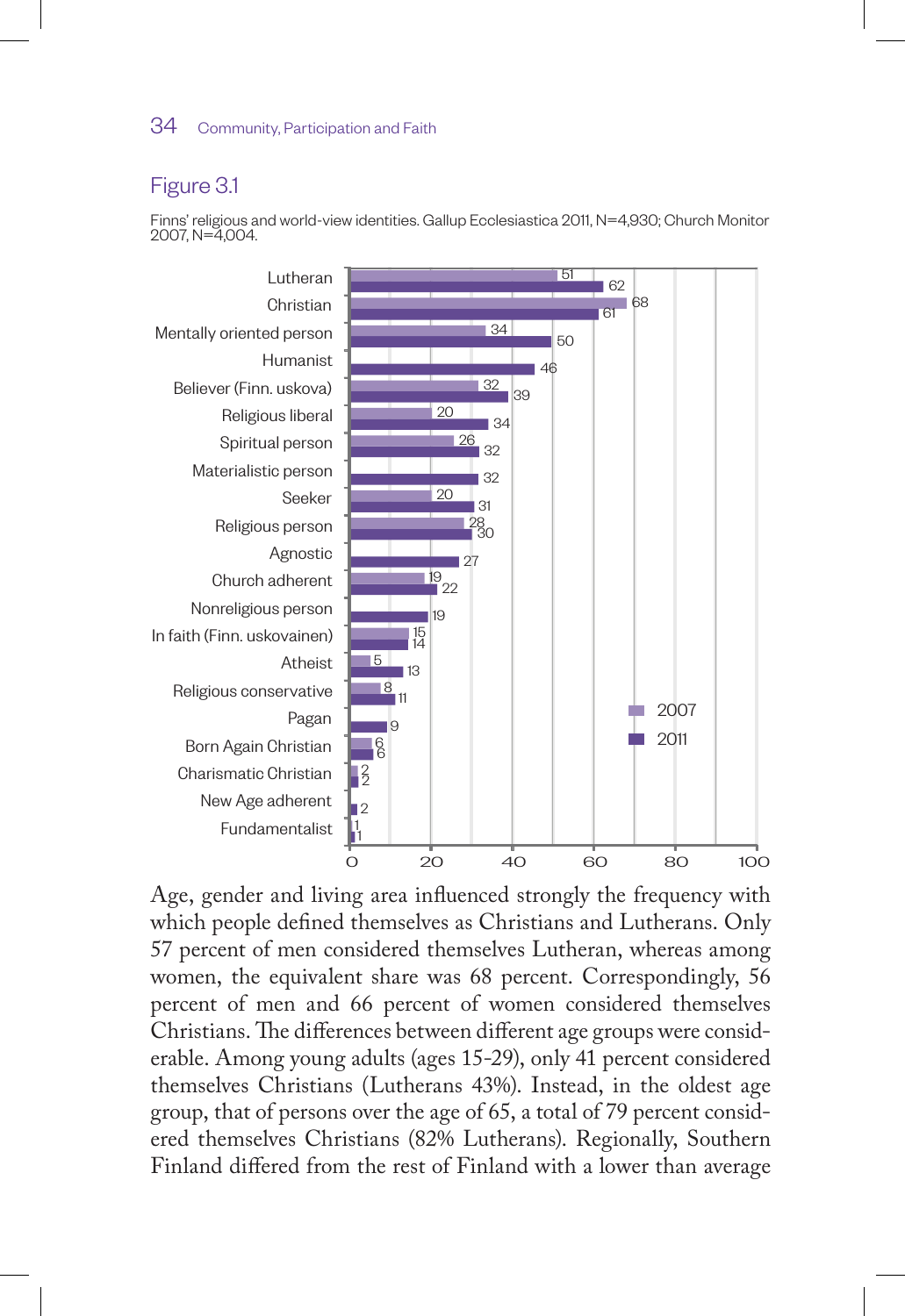share of Christians and Lutherans. Instead, in smaller municipalities and especially in the provinces of Oulu and Lapland, there were more of those defining themselves as Christians and Lutherans.

The least chosen were such identities that can be considered to belong to the extremes in the field of religion. Only one percent of Finns think they are fundamentalists. Nearly equally few, only two percent, recognize themselves as adherents to New Age or as Charismatic Christians. Six percent of the population say they are born again Christians. In these identities, no change was detected when compared with the 2007 survey nor were there significant differences between different age groups or genders.

For a long time there has been few Finns who recognize themselves as Atheistic. But this is rapidly changing. During 2008-2011, the share of Finns considering themselves Atheists grew from five percent to thirteen percent. However, the difference between genders continues to be clear. 16 percent of men and 10 percent of women think they are Atheists. The differences between age groups indicate the speed of change. Among the young adults (15-29 years), one fifth (22%) of the population is Atheist. In the older age groups, the share of Atheists decreased steadily: among those of ages 30-39, their share was 17 percent, among 40-49-year olds it was 11 percent, among those of ages 50-64 it was 9 percent and among those over the age of 65 only 7 percent.

### **3.2 Christian beliefs**

In the *Gallup Ecclesiastica 2011* survey, only about a fourth of Finns said they believe in the Christian God. Compared with the 2007 survey, their share had dropped by ten percentage points. Also the share of those, who said they believe in God differently than the way the Church teaches, has dropped as well as the share of those, who are uncertain about their faith (Figure 3.2). If the share of those who are uncertain is included, in 2011 a total of 67 percent of Finns said they believe in some kind of God at least to some extent, whereas in 2007 the equivalent figure was 83 percent. Meanwhile, the share of those, who said that they do not believe in the existence of God, has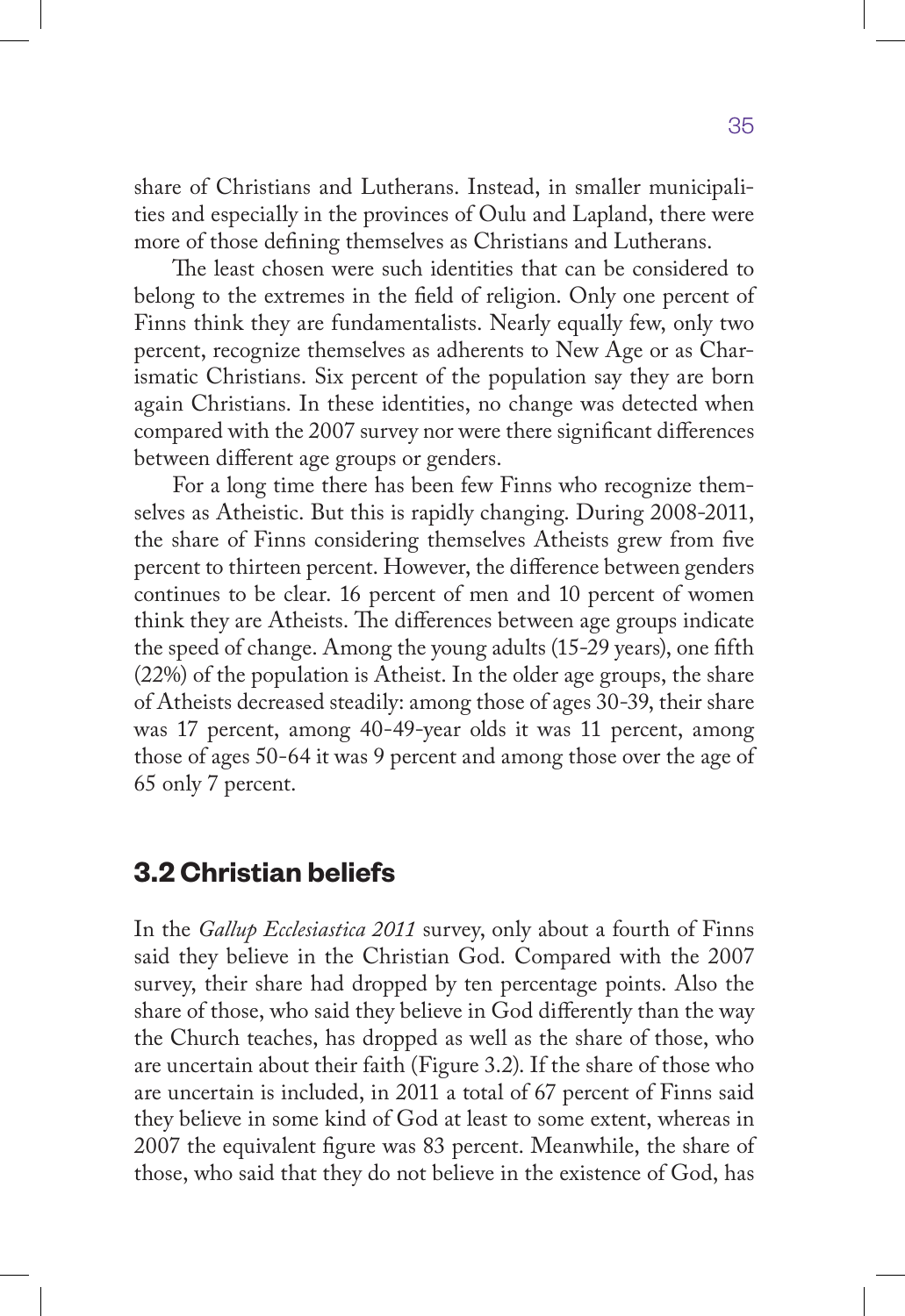reached a record high, more than one fifth of Finns (21%). In 2007 there were 11 percent of them and in all earlier surveys they averaged under one tenth. This means that the share of those, who do not at all believe in the existence of God has doubled in only four years. There were seven percent of those who doubted God's existence. Compared with the previous survey, their share had increased by only approximately one percentage point.

#### Figure 3.2

Finns' faith in God 1976-2011 according to Gallup Ecclesiastica and Church Monitor surveys,  $N = 992 - 4,930(%)$ .



Faith in God correlates strongly with age (Figure 3.3). In the age group of young adults, only 15 percent of Finns believe in the God taught by Christianity. The share of Christian faith in God is larger in each older age group. Among those over the age of 65, more than two fifths (41%) of the population believe in the Christian God.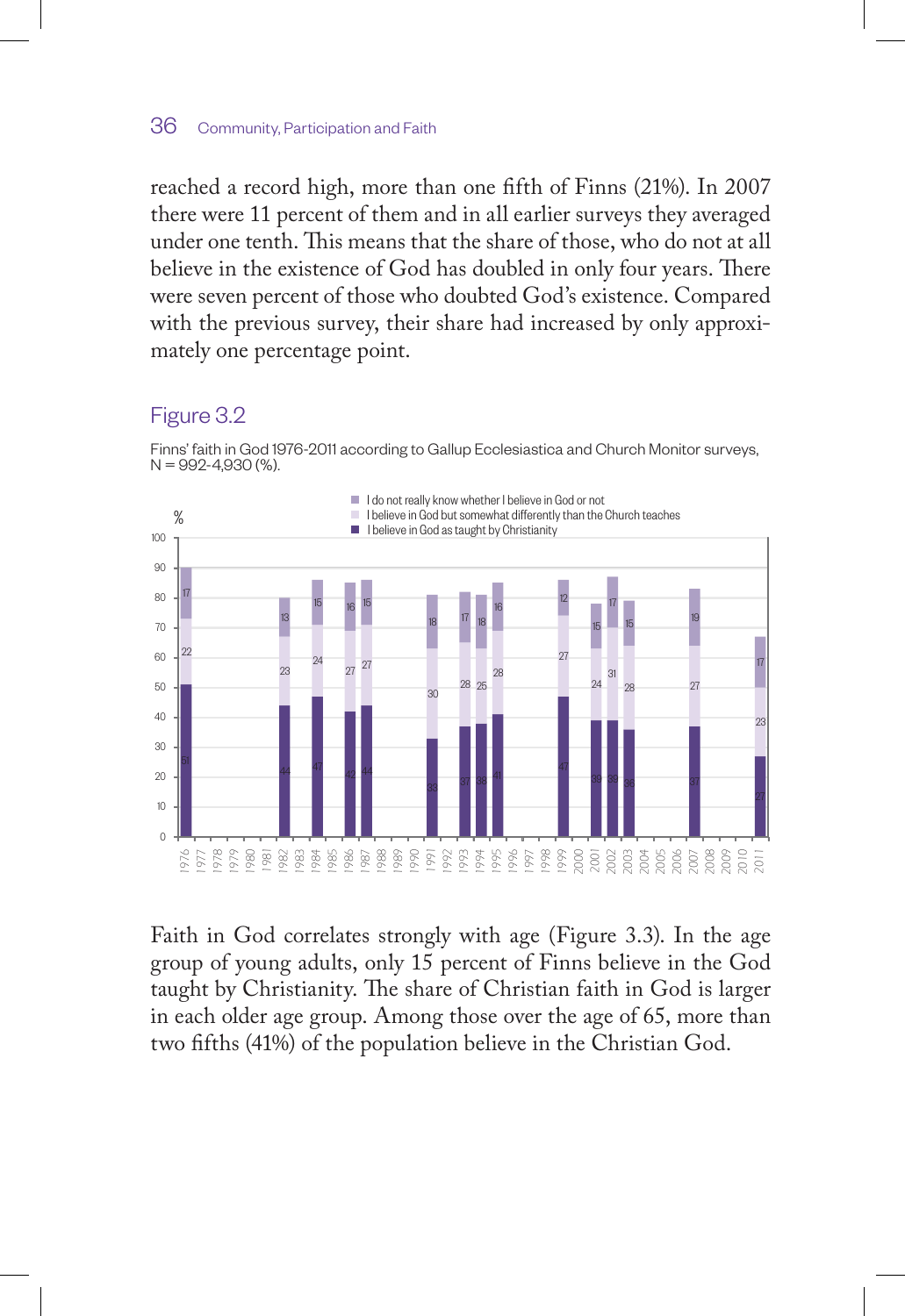## Figure 3.3

Faith in God in different age groups. Gallup Ecclesiastica 2011. N=4,930 (%).



*Gallup Ecclesiastica 2011* survey also asked about Finns' attitudes toward central Christian teachings, such as Jesus' virgin birth, divinity, resurrection from the dead and second coming (Figure 3.4). Especially in these issues, the change from the previous survey in 2007 was particularly marked. The share of those, who either believe firmly in these teachings or consider them at least likely, had dropped by an average of nearly twenty percentage points. When in the previous survey 63 percent considered the teaching of Jesus as Son of God at least likely, in 2011, the equivalent figure was only 41 percent. Also, compared with the previous survey, a nearly twenty percentage point drop each had occurred in Jesus' resurrection, virgin birth and second coming. It is likely that the differences in the polling methods accentuate this difference most in these issues. The development trend is nevertheless evident. Compared with 1999, in many issues the shares had practically halved.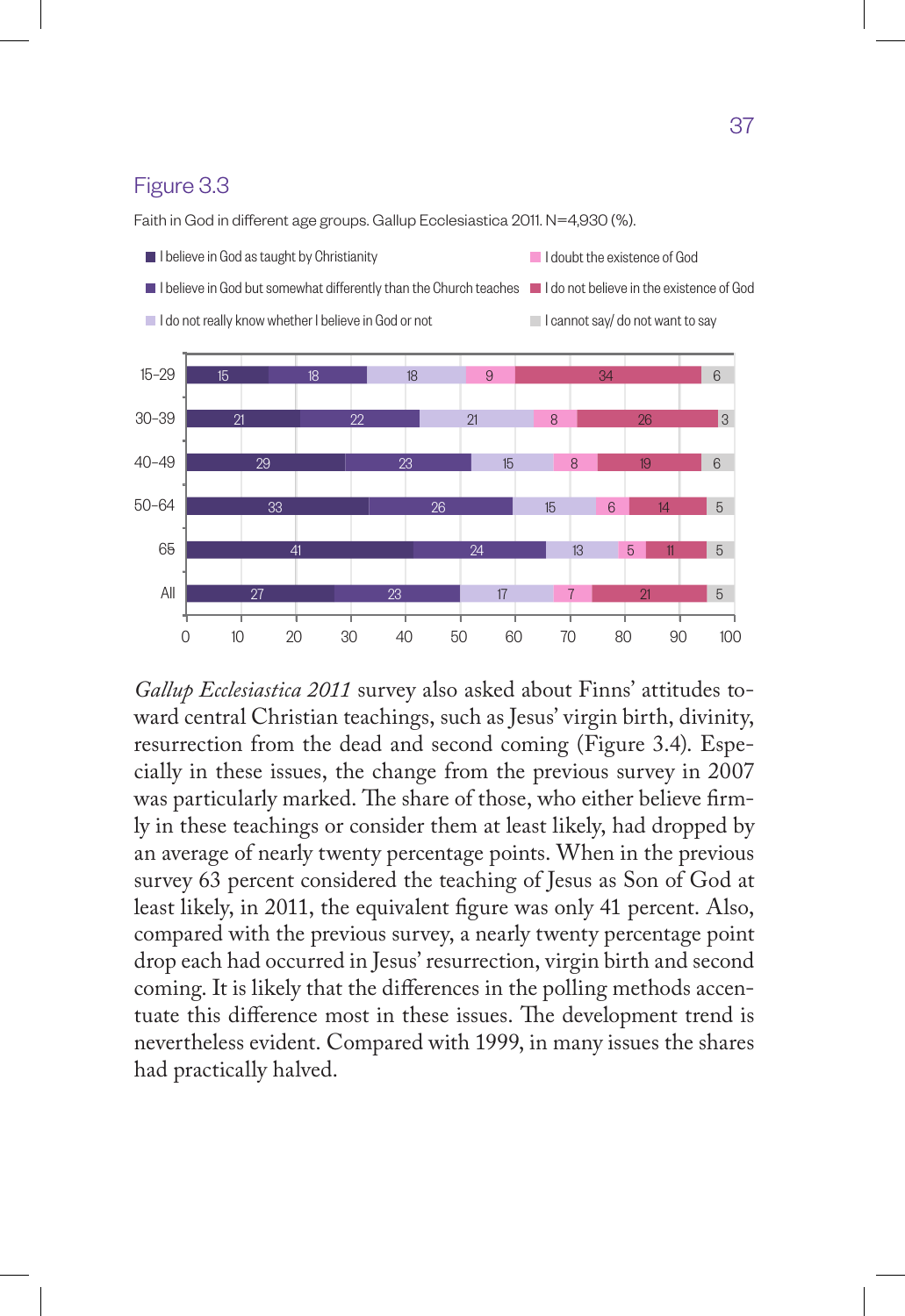## Figure 3.4

Share of Finns who consider some Christian teachings at least likely. Gallup Ecclesiastica 1999, 2003, 2007 and 2011; N=992; 1,009; 1,030; 4,930 (%).



The same trend can be seen in concepts of life after death (Figure 3.5). In earlier surveys, approximately one fifth of Finns have chosen the traditional Christian teaching alternative, according to which "all people are resurrected and some will have everlasting life and some will have perdition". In the 2011 survey, the share of those believing this was nearly halved to 12 percent. There was a decrease also among those, who believe that all people are saved or are reborn into this world. Instead, the share of those, who believe that in death all life ends, has remained the same. The most increase has occurred among those who are uncertain about what to think about life after death. All in all, more than one fourth or the respondents (27%) said they cannot say what they think of life after death, whereas in 2007 there were only five percent of them.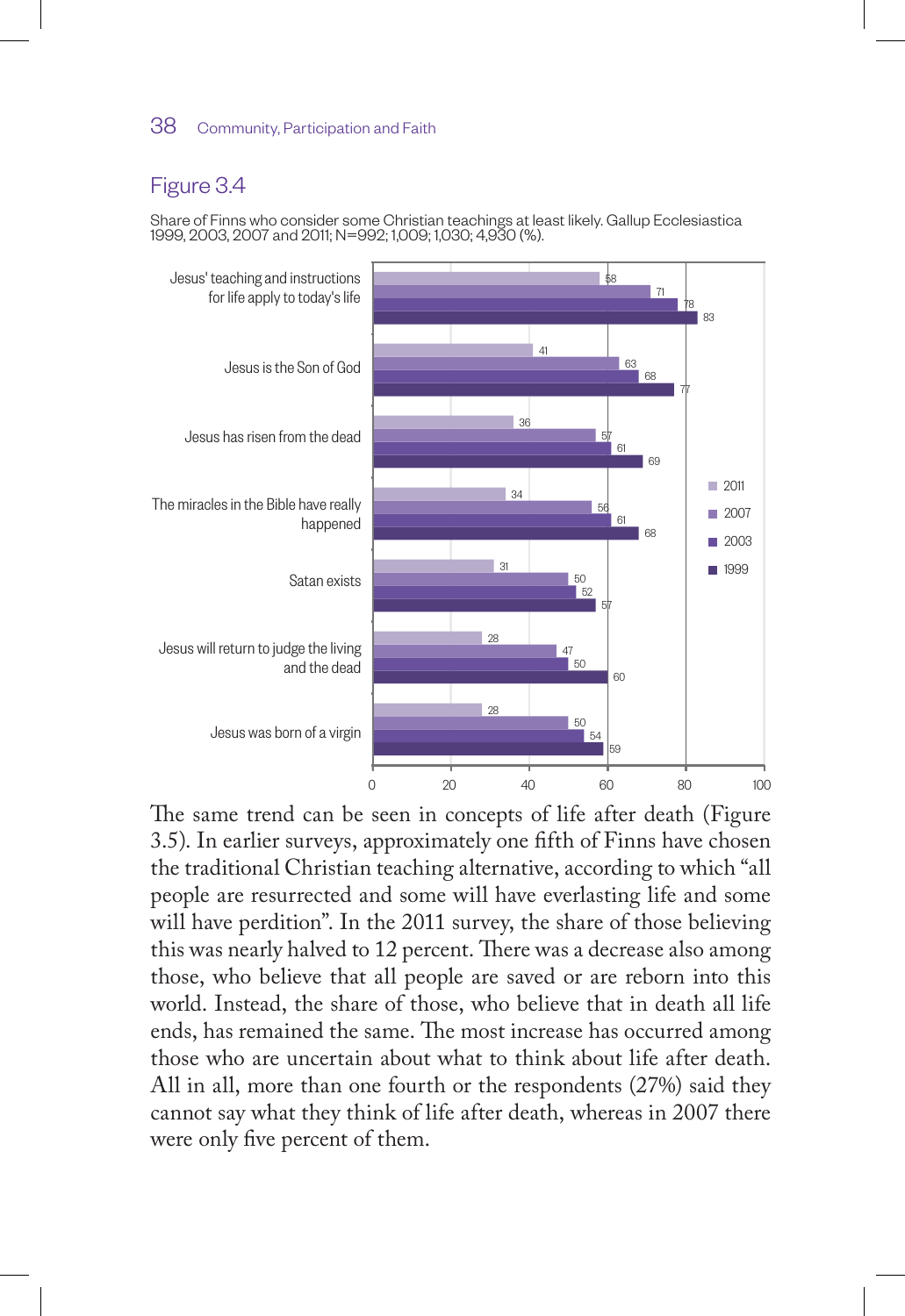# Figure 3.5

Finns' thoughts on what happens after death. Gallup Ecclesiastica 1999, 2003, 2007 and 2011, N=992; 1,009; 1,030; 4,930 (%).



# **3.3 Religious participation and activity**

In public religious participation, internationally, Finland belongs to the least active countries (see Figure 3.6). In the *ISSP 2008* survey, the respondents were asked "how often do you participate in worship services, Church ceremonies or spiritual events?" Seven percent of all Finns said they participated in such events at least monthly. Only in Sweden and Norway are the shares of actively participating people equally small or smaller. The largest share, i.e. more than one third, consists of those who say they participate once or twice per year. If we include those, who say they participate more seldom than once a year, the share increases to more than two thirds of the population.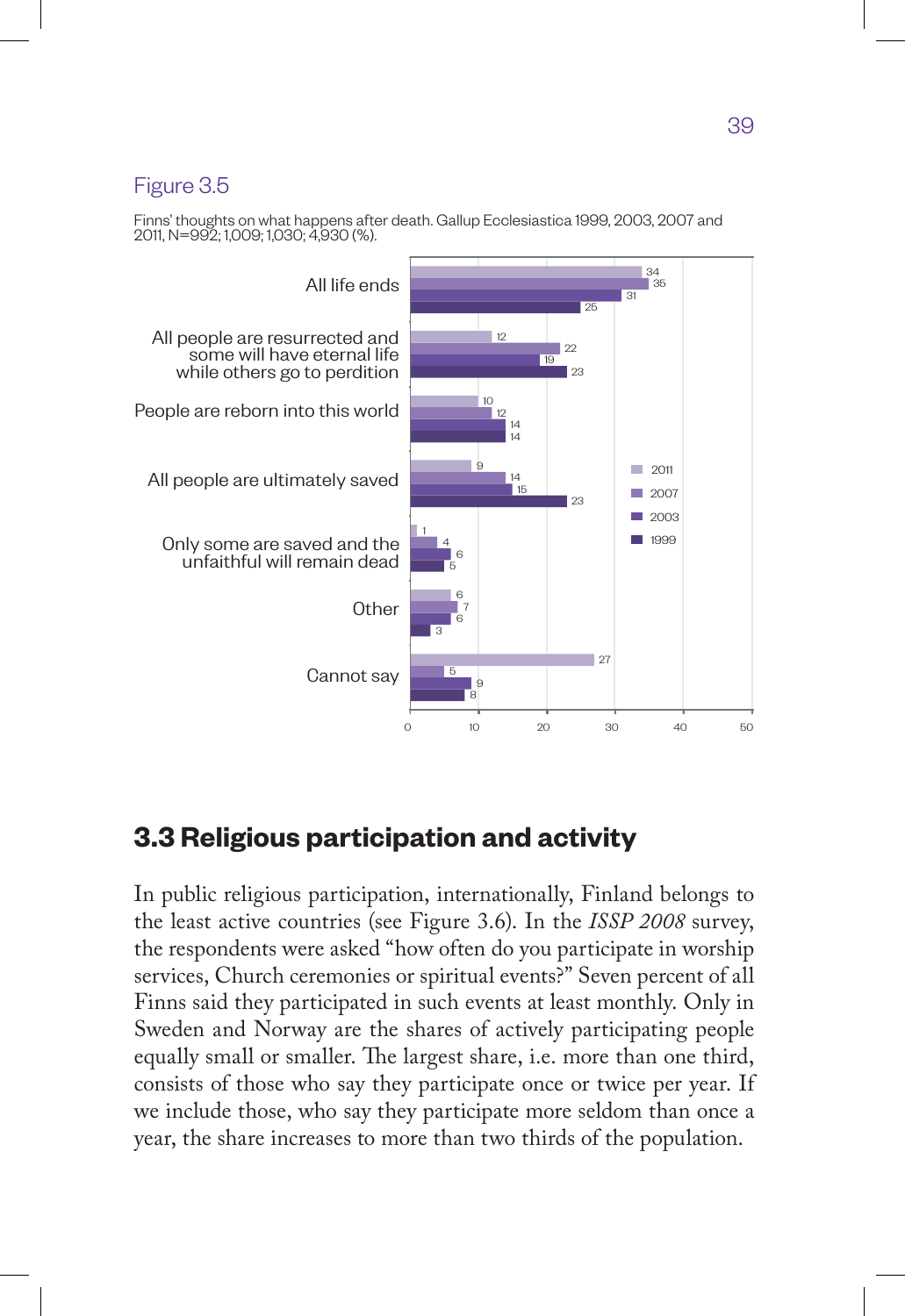Overall, the *ISSP 2008* survey showed that most Finns' attitude toward religion can be characterised as moderate or lukewarm.7 In Finland, there are fairly few extremely religious or extremely anti-religious people. A relatively small share of both extremes is typical of Finns. Only less than one tenth considered themselves extremely religious, but correspondingly only less than one fifth considered themselves extremely non-religious. Nearly a third of Finns said they are somewhat religious and the same amount said that they are neither religious nor non-religious.

# Figure 3.6

Attendance in religious events (worship services, church ceremonies or spiritual events) in different countries. ISSP 2008. N=52,647 (%).



 Kimmo Ketola, Kati Niemelä, Harri Palmu ja Hanna Salomäki: *Uskonto suomalaisten elämässä.*  Yhteiskuntatieteellisen tietoarkiston julkaisuja 9, 2011.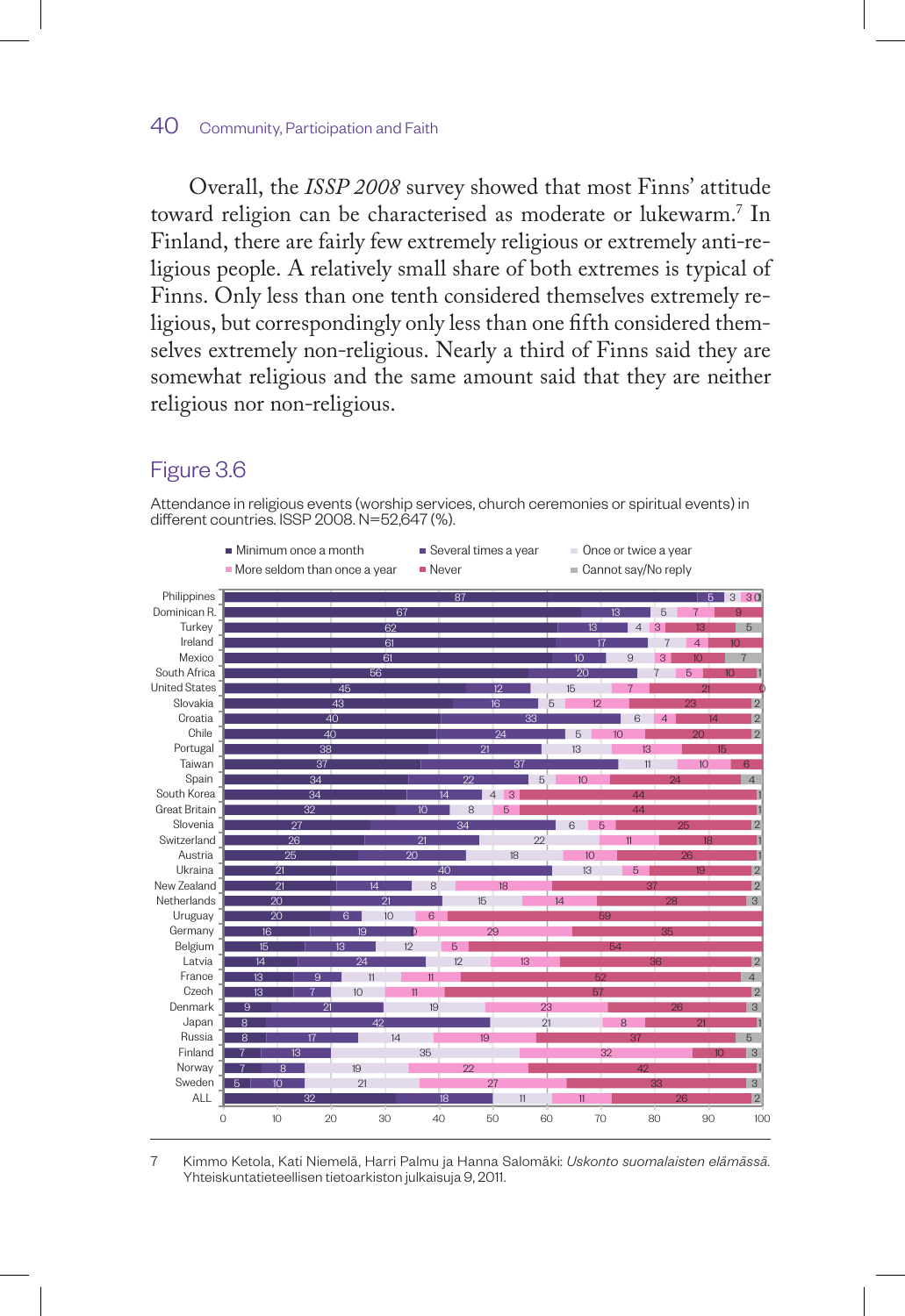However, the analyses of European survey research material have indicated that it is precisely the share of sporadically participating people with moderately positive attitudes toward religion that is rapidly diminishing in different parts of Europe, although the shares of religiously committed and actively participating people have remained fairly stable.<sup>8</sup>

According to *Gallup Ecclesiastica 2011* survey, for most Finns the interface with Church is generated through Church ceremonies (Figure 3.7). Approximately 45 percent of Finns attend a Church ceremony at least once a year. Compared with 2007 *Gallup Ecclesiastica* survey, there is only a drop of three percentage points. Instead, in attending worship services, there is a decrease of ten percentage points. In the 2007 survey, 45 percent of the respondents said they attend worship services at least yearly. In 2011, the equivalent figure was only 35 percent. The decreasing trend in worship service attendance is evident. An equivalent drop has not occurred in church concert attendance or volunteer work participation.

#### Figure 3.7





8 David Voas: "The Rise and Fall of Fuzzy Fidelity in Europe." *European Sociological Review*, vol. 25 no 2 (2009): 155-168.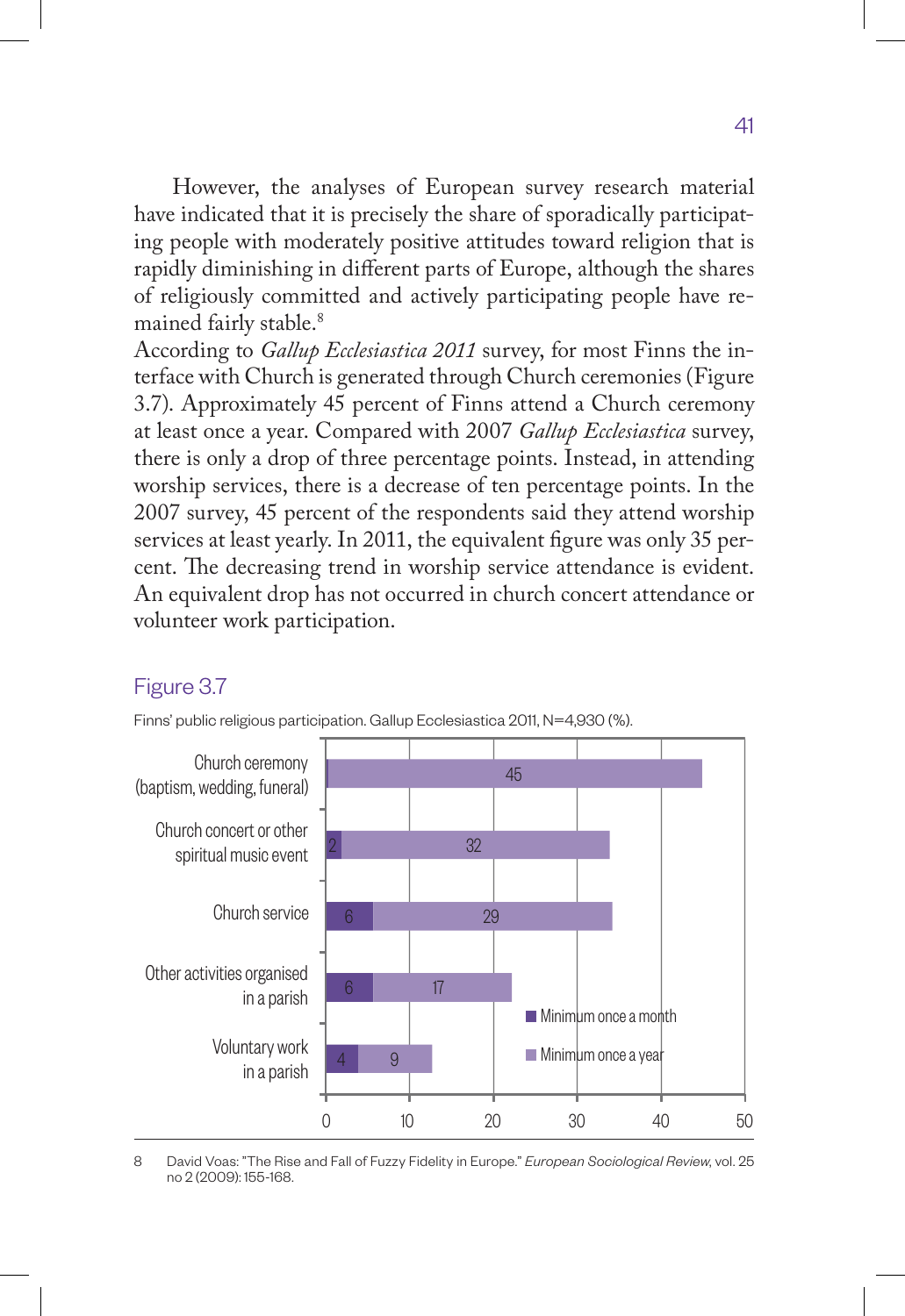Private practice of religion is more active in Finland than could be concluded from public participation. According to *Gallup Ecclesiastica 2011* survey, more than half (53%) of Finns pray at least once a year. More than one fifth (21%) say they pray daily. Compared with the 2007 survey, the figures had reduce because at the time, two thirds (66%) said they pray at least once a year and more than one fourth (27%) said they pray daily. In the 2011 survey more than a third (37%) said that they had not prayed at all in the past few years, whereas in the previous survey the share was only just over one fifth (21%).

According to *Gallup Ecclesiastica 2011*, more than one fifth (22%) of Finns said they read the Bible at least once a year. Approximately four percent of Finns read the Bible at least weekly. The figures are considerably lower than in the 2007 *Gallup Ecclesiastica* survey, according to which more than two fifths (43%) read the Bible at least once a year. However, nearly the same quantity as before, five percent of Finns, read the Bible weekly.

However, the forms of private practice of religion and spiritual exercise have become more diverse in the past few years. According to *Gallup Ecclesiastica 2011* survey, two percent of Finns meditate daily and in addition, three percent do so weekly. Nine percent meditate several times a month. A total of 14 percent of Finns said they meditate at least once a year.

Nearly equivalent shares of Finns said they use some other method of spiritual growth, of which yoga and taiji were mentioned as examples in the survey. Five percent practiced these kinds of methods at least weekly. A total of about 14 percent said they practiced spiritual growth methods at least once a year.

# **3.4 Religion in public life**

Disputes about religious symbols and emblems in public space have been common in Europe for years. These have been discussed more and more also in Finland. The large majority of Finns have a positive attitude toward the cooperation of Church and state and accept seeing things pertinent to the Christian culture in state-funded institu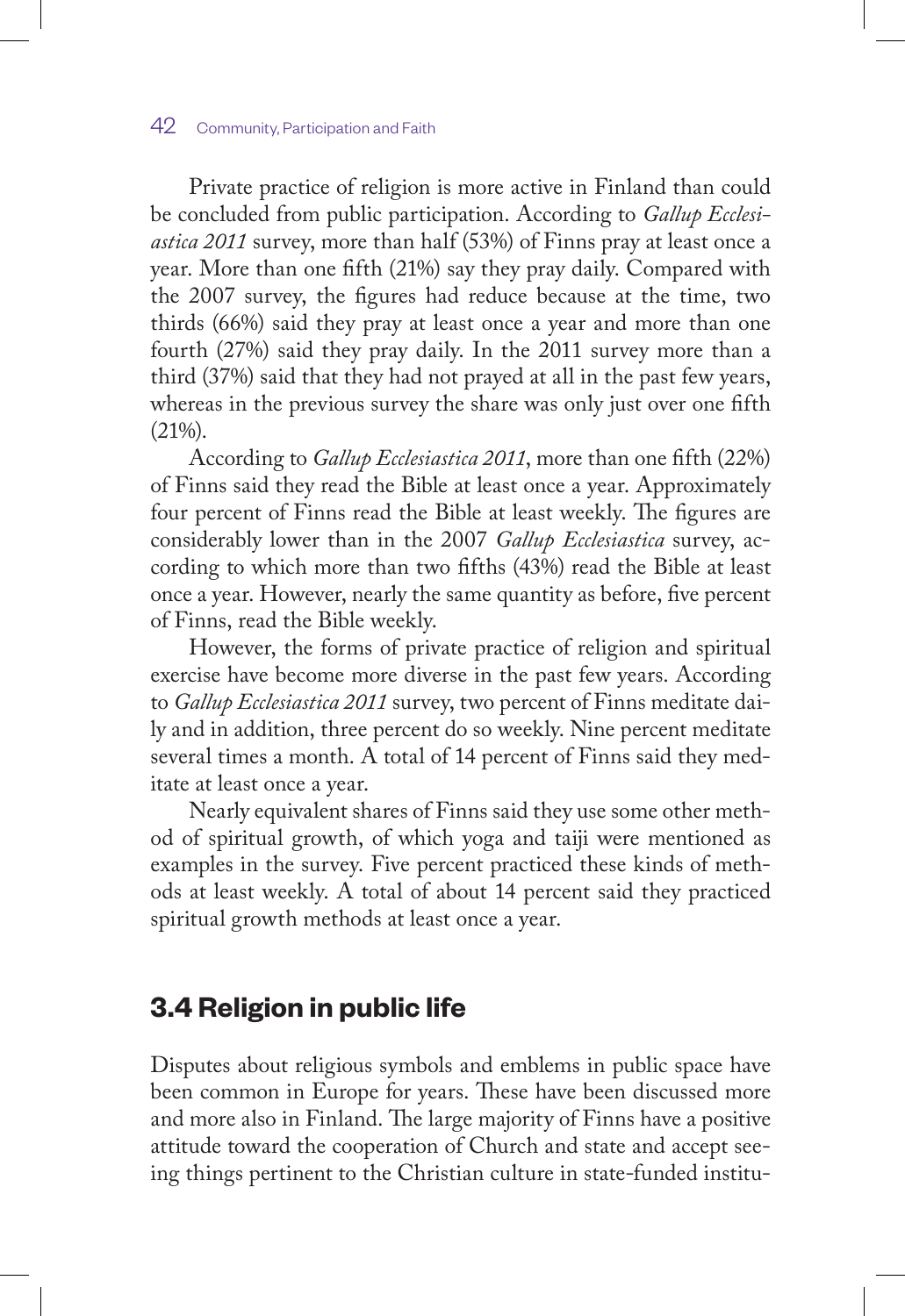tions. The 2011 survey inquired about several issues pertinent to the relationship between Church and state. The most positive attitudes were toward Christian cultural features being seen in the schools. More than four fifths had positive attitudes toward singing Suvivirsi (traditional summer hymn) in the spring term ending celebration in schools and nearly two thirds had an extremely positive attitude toward it (Figure 3.8). Only four percent had negative attitudes toward it. Nearly three fourths of Finns also had positive attitudes toward Christian programme in school Christmas celebrations whereas only ten percent had a negative attitude toward it. More than three in five had positive attitudes toward teaching religion in schools and approximately one fifth had negative attitudes.

## Figure 3.8

Finns' attitudes toward Christian elements in state-funded institutions. Gallup Ecclesiastica 2011, N=4,930. (%)



In all issues related to schools, women had more positive attitudes than men toward displays of religion. Correspondingly, positive attitudes are more prevalent in older age groups and in sparsely populated regions. Whereas the level of education did not much impact attitudes.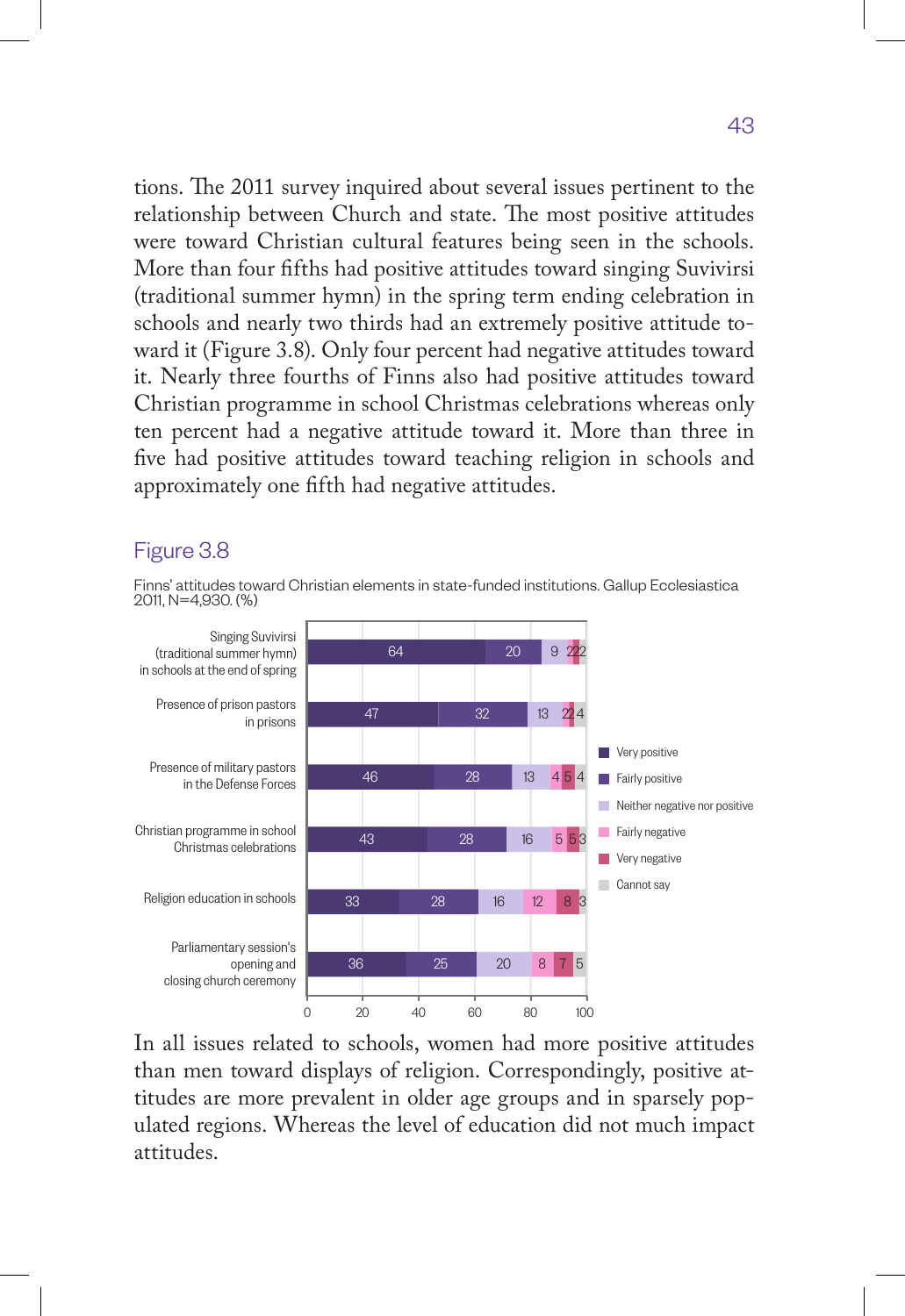Also, the attitudes were extremely positive toward the presence of prison pastors in prisons and military chaplains in the Defence Forces. Nearly four fifths of Finns had positive attitudes toward prison pastors and only four percent had negative attitudes. Approximately three in five had positive attitudes toward the worship service at the inauguration of the parliamentary session. Also in these issues, positive attitudes were most prevalent among women, in older age groups and in sparsely populated regions.

More than half of Finns also think that the Church instead of the municipality can tend to burials, that YLE public broadcasting company can broadcast devotional programmes and that the Church must get its share of corporate tax revenue as compensation for tending to societal duties. Approximately one fifth of Finns had the opposite view. Slightly fewer than half of Finns also thought that there should not be restrictions to posting religious or Atheistic campaign posters in public facilities or on public transport vehicles. Again, less than one fifth was ready to restrict public display of worldview campaign posters. Instead, the right of Muslims to have devotional programmes on YLE was supported by only just over one fourth of Finns and more than two in five opposed it. In these issues, the differences in attitudes among men and women were fairly small. Also, the influence of the place of residence and level of education was not seen strongly. Instead, age clearly influenced in a way that increased the incidence of positive attitudes toward religion.

The Church's right to collect taxes divided opinions more evenly. Only two in five favoured maintaining the current right to collect taxes, whereas more than a third preferred removing the right. Among men, the figures were nearly in line, because there was 39-percent support for both views. The more zeal for removing the right to collect taxes was found in the capital area where more than two in five were of this opinion and only approximately one fourth opposed it. The younger the age group, the more removing the taxation right was favoured. Instead, views favouring the Church's taxation right increased as the level of education increased.

*Gallup Ecclesiastica* survey of 2011 also asked about the Finns' attitudes toward expressing religious identity with attire and other religious emblems worn visibly in public duties such as schools or work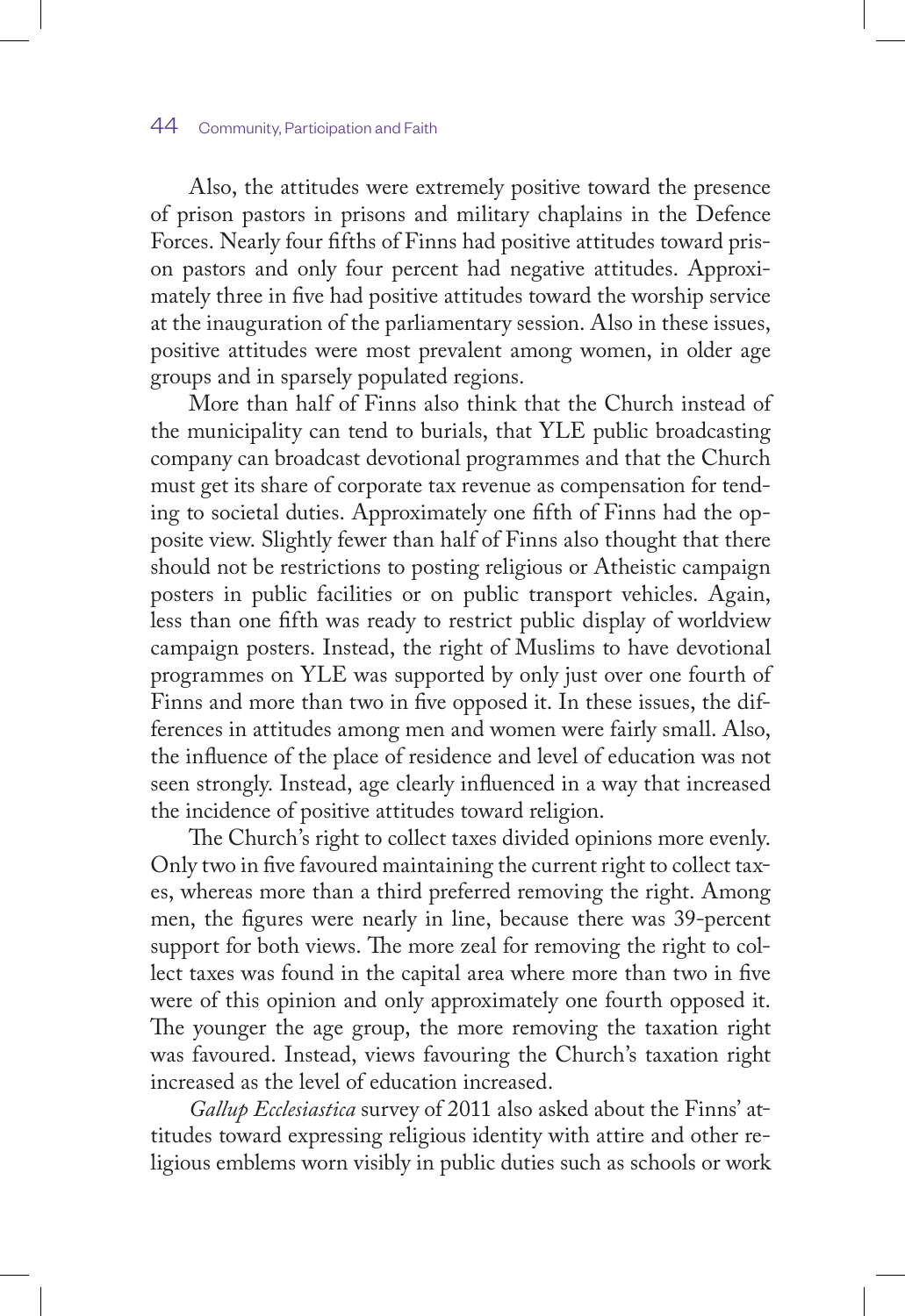places (Figure 3.9). Opinions were divided rather sharply between different habits. A cross pendant worn visibly by Christians was met with a positive attitude by nearly half and only eight percent had a negative attitude toward it. Opinions were divided fairly evenly also about kipa, the headdress worn by Jewish men, and turbans worn by Sikh men. Instead, the dress of Muslim women was met with more critical attitudes. Also in this case, the attitudes varied depending on how much of the body the dress covered. Two out of five Finns had a negative attitude toward a scarf that only covered the hair. One fifth had a positive attitude toward wearing such scarf. A fairly similar reaction was caused by a shirt expressing an Atheistic identity with the text "God hardly exists", although the share of those with a positive attitude was even smaller, only approximately one seventh of the respondents. The Finns' attitudes were the most negative toward such dress of Muslim women that in addition to hair and body also covered the face (niqab) and eyes (burqa). About three in four Finns had a negative attitude toward dress that covered so much in public tasks, and only a couple of percent had a positive attitude.

## Figure 3.9

Finns' attitudes toward presenting emblems of religious identity in public context. Gallup Ecclesiastica 2011, N=4,930 (%).

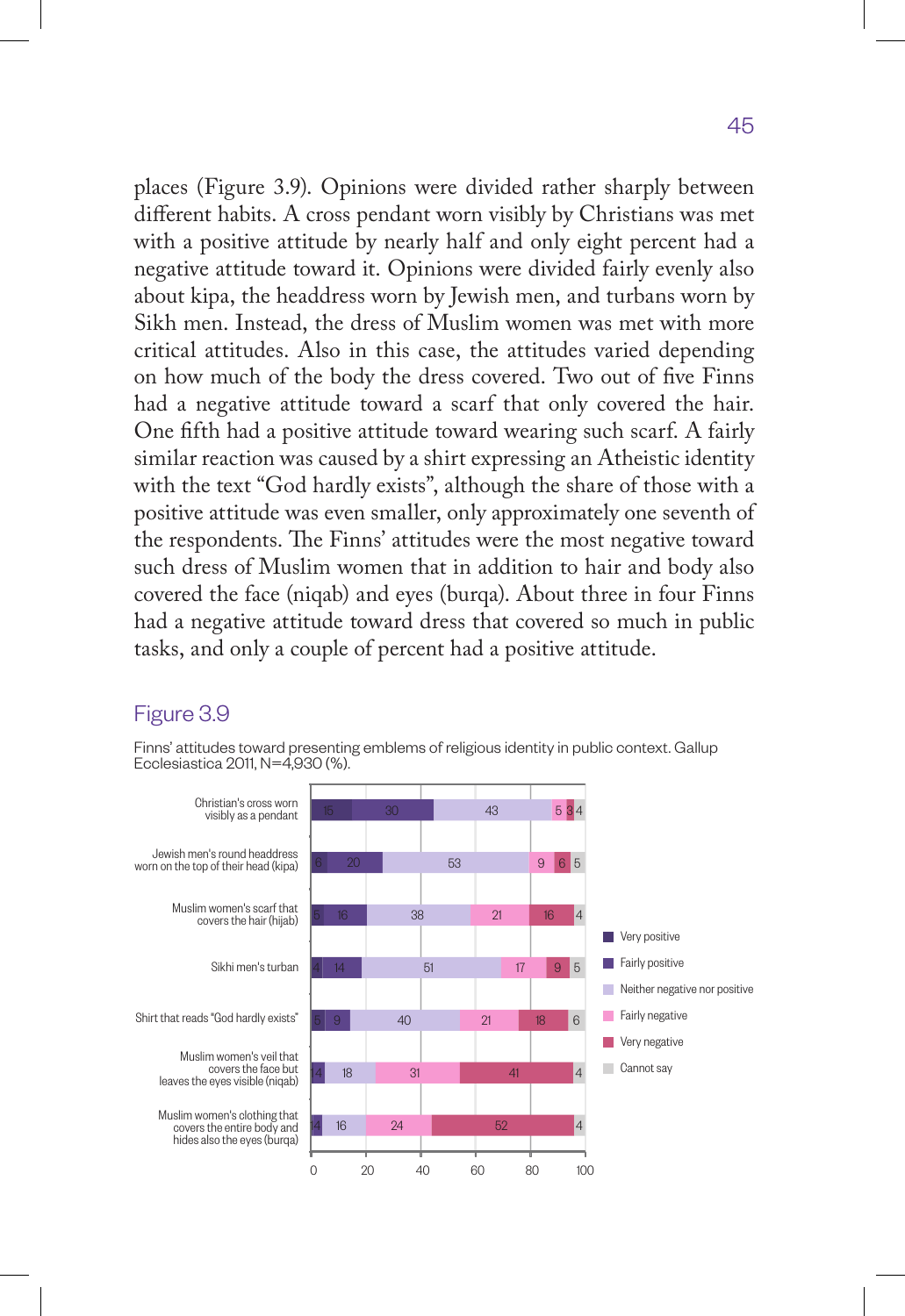Excluding the Atheistic shirt, women had more positive attitudes than men toward all religious emblems. This distinction was particularly clear in the case of the Muslim women's scarf. More than a quarter of women had a positive attitude toward a scarf that covers the hair, whereas the equivalent figure among men was only 15 percent. Correspondingly, only less than a third of women had a negative attitude toward the scarf, whereas among men the equivalent figure was 45 percent. Negativity toward the Muslim women's scarf was greater in the older age groups. Instead education and the urban character of the dwelling place did not directly correlate with the attitudes.

The older the age group the more negative the attitudes toward wearing the Atheistic shirt. In the age group of over 65-year-olds, only a few percent had a positive attitude toward it. Negativity was greater also in sparsely populated regions. The level of education, on the other hand, did not much influence attitudes.

Gender, age, area of living or level of education did not significantly impact the attitudes toward wearing a cross necklace. Also in attitudes toward the Jewish and Sikh headdress, the differences between different age groups, education levels and dwelling environments were marginal.

# **3.5 Finns' relation to the Church**

The Finns' trust in the Church has weakened in the past few years. According to the *European Values Study* survey done in 2009 (N=1,134), 45 percent of Finns said they trusted the Church at least to a fair degree. The share of those trusting the Church had dropped by 18 percentage points since the previous survey in 2005. This means that the share of those who trust the Church has returned to the low figures of the early 1990s (Figure 3.10).

There were also increasing doubts about the Church's ability to give answers to people's problems, compared with the 2009 survey. Slightly more than half (54%) of Finns believed that the Church was able to meet people's spiritual needs with competence. In 2005, the equivalent figure was 72 percent. The share of those who think that the Church gives competent answers to people's moral problems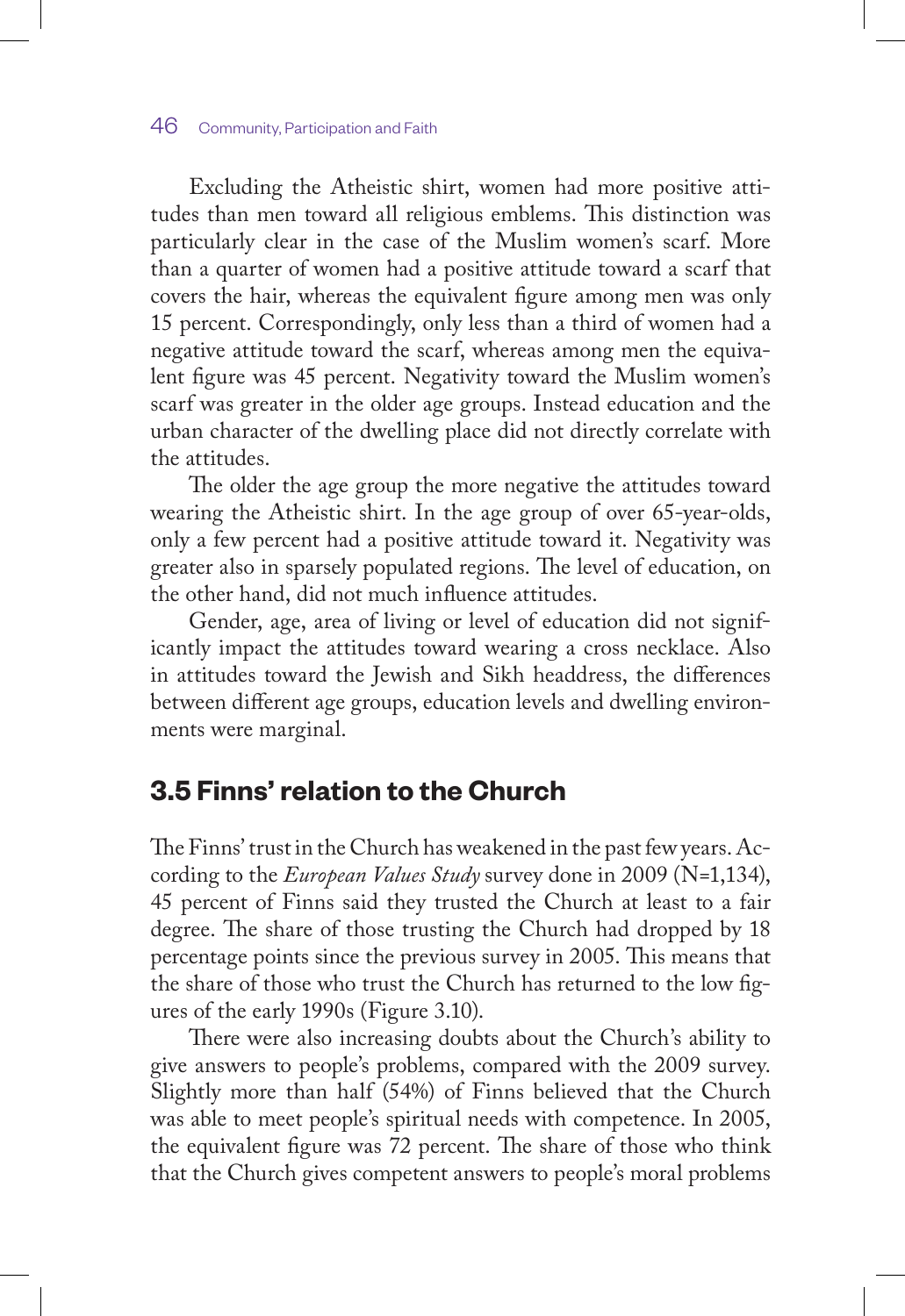has dropped from 45 percent to 33 percent. Concerning problems in family life, the shares dropped from 47 percent to 29 percent. Only 19 percent believed that the Church is able to give answers to today's social problems. In 2005, the equivalent figure was 35 percent.

## Figure 3.10

The share of Finns trusting the Church much or to a fair degree according to the World Va- lues and European Values Study surveys 1981-2009 (%).



*Gallup Ecclesiastica 2011* survey also asked the Finns what they think the Church should do or what it should be like (Figure 3.11). Approximately three fourths of Finns agreed that the Church should do more as an advocate of the disadvantaged in the social debate (75%), support the poor and marginalized more determinedly (75%) and most of all focus on helping the disadvantaged (73%). Nearly as many agreed that the Church should speak more directly about social grievances (73%). Only a few percent of Finns disagreed on these. In this, therefore, the Finns understanding of the Church's task and role in society is very clear and unanimous. There were no great differences between those who considered themselves to be religiously liberal or conservative, although the liberals emphasized these issues slightly more.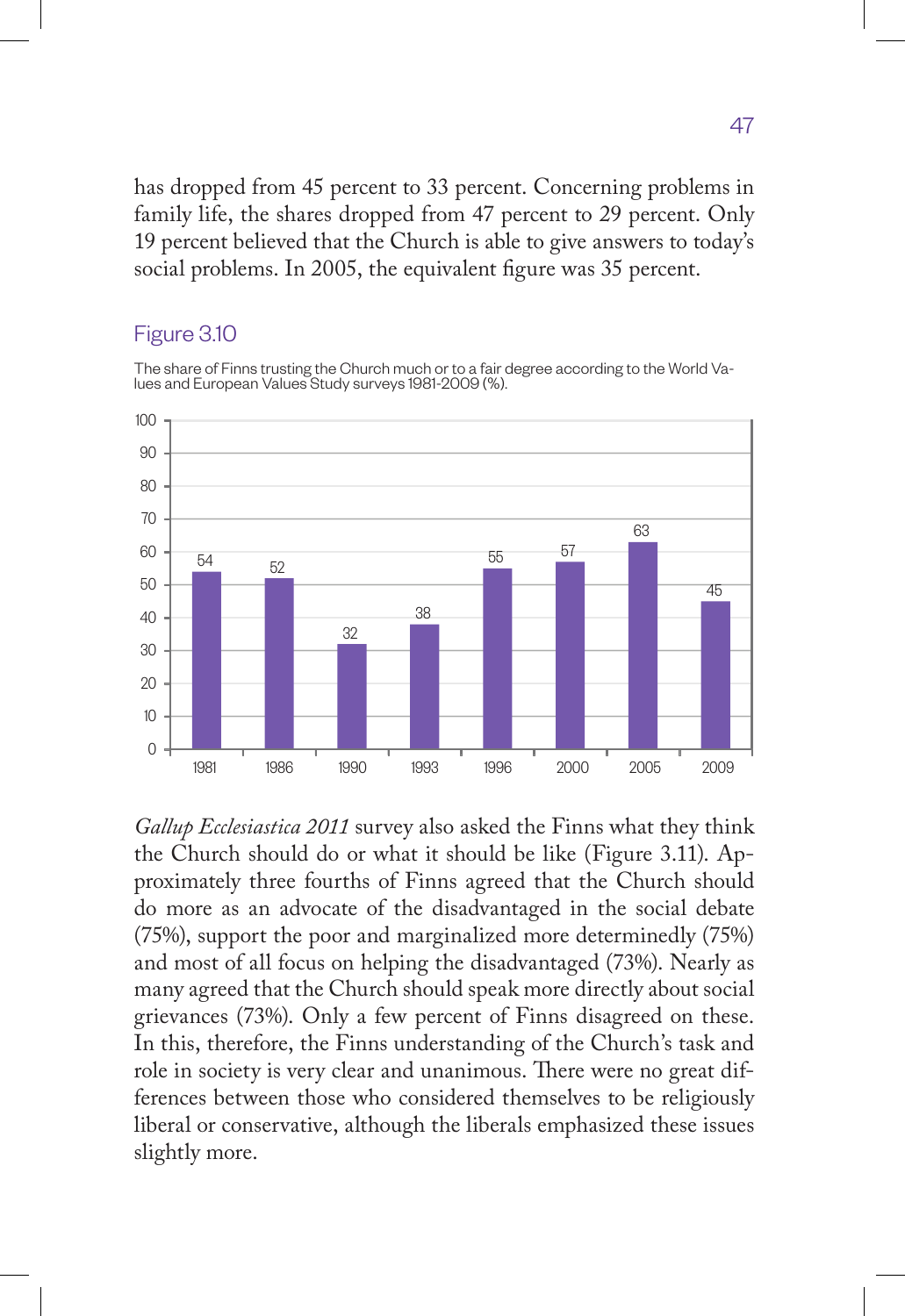## Figure 3.11

Finns' views on the direction in which the Church should develop. Gallup Ecclesiastica 2011, N=4,930 (%).



More than three of five Finns also agreed that the Church should participate more strongly in the debate on life values (62%) and reform its teaching in light of modern knowledge (62%). More than half thought that it would be good for the Church to be more tolerant of sexual minorities (55%), enhance cooperation with other churches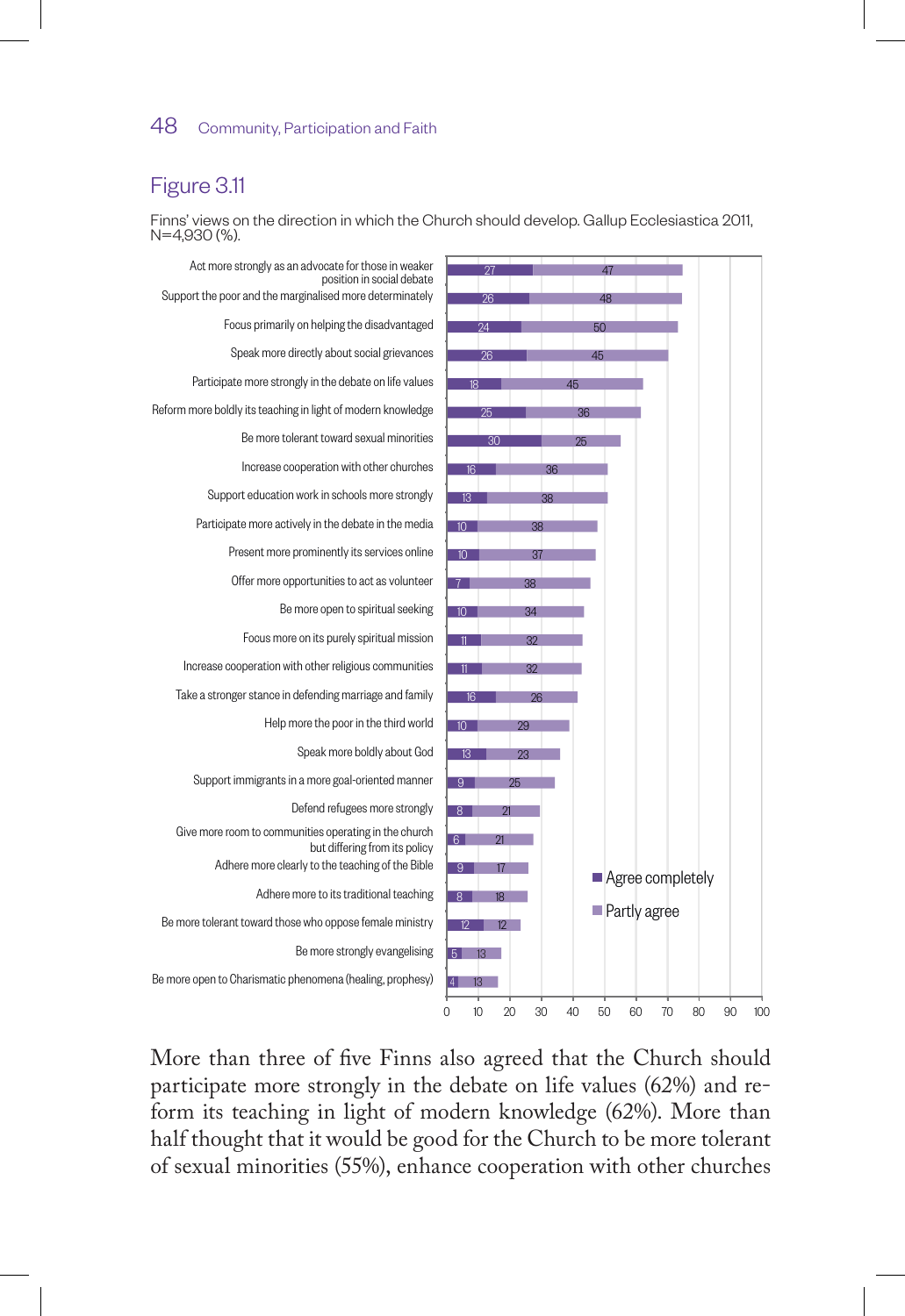(51%) and support the schools' education work more (51%). In these issues, the religiously liberal and conservative differed from each other considerably. For example, 74 percent of the liberals supported greater tolerance toward sexual minorities whereas only 22 percent of the religiously conservative agreed with this. Instead, conservatives supported more the schools' education work (80%) than did the liberals (54%). However, in the debate about life values the difference was not as great: 84 percent of the conservatives and 72 percent of the liberals supported the idea. The liberals (71%) supported cooperation with other churches more than did the conservatives (49%).

## Conclusions

The first decade of the  $21<sup>st</sup>$  century has been challenging for the Church. Opinion polls indicate that central Christian beliefs have ever decreasing personal significance to Finns. In the recent years it can be noted that the Atheistic identity has become ever more prevalent and the share of those is increasing who do not believe in God in any way at all. At the same time Finns still have great appreciation for the Church and gladly allow elements of Christian culture to be visible in public life. In spite of this it is evident that custom and tradition are not enough to maintain the preservation of a Christian world view in the Finnish society.

The opinion polls indicate that a large majority of Finns expect the Church to have a more active role in generating societal debate. Approximately two thirds of Finns think that the Church should speak more directly about social grievances and participate more strongly in the debate about life values. Equally many also call for reforming the teaching in light of modern knowledge. Nearly half support the idea that the Church would participate more actively in the debate in the media.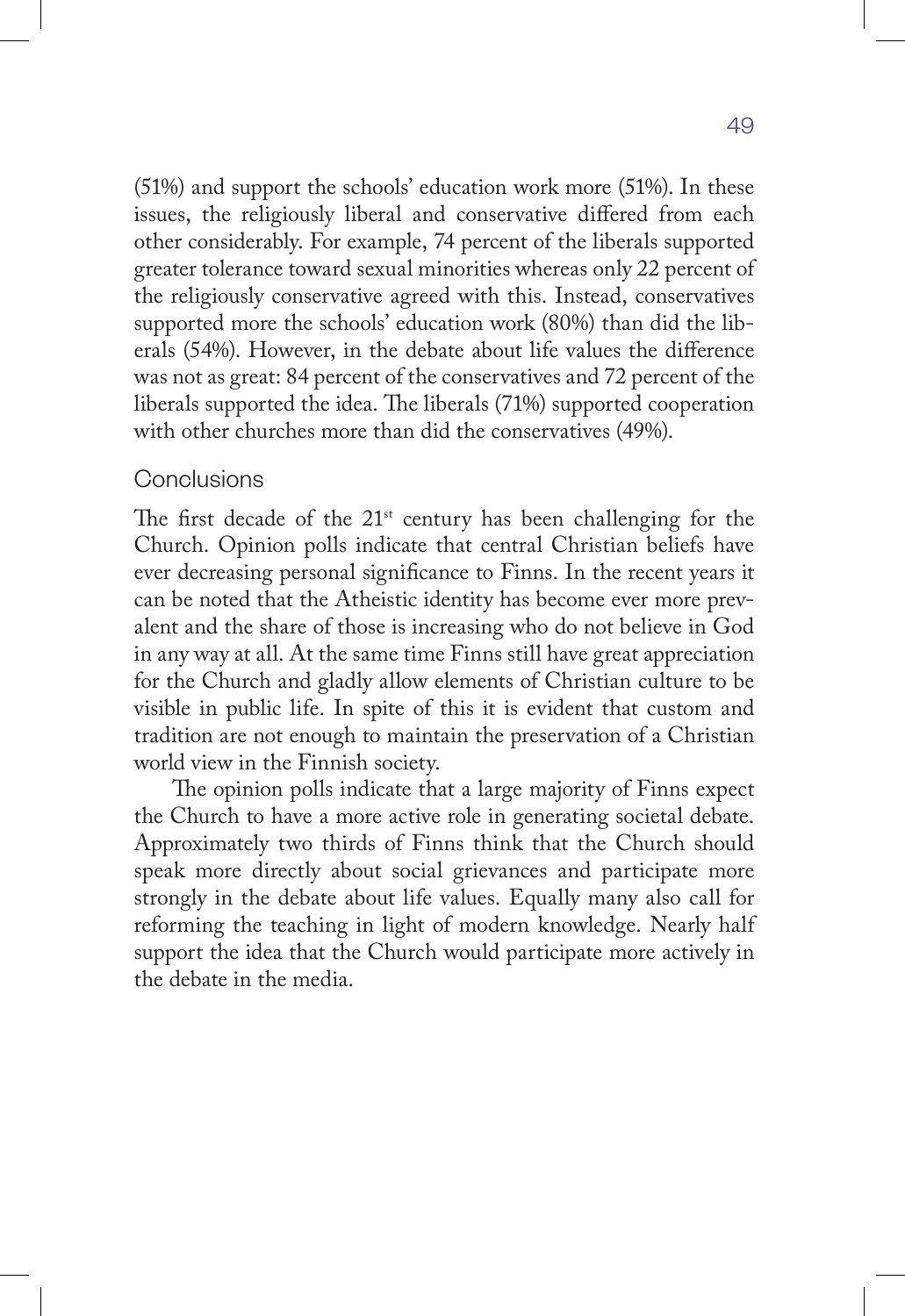# **4 Members**

# **4.1 Belonging to the Church**

Church members belong to their local parish according to their place of domicile. Church members are entitled to attend Church ceremonies and worship services and other activities provided by the parish. They are entitled to vote in parish elections. Those who have been confirmed are entitled to become godparents.

Church membership is currently a priority issue which is also stressed in the strategy *Our Church* in that membership should be meaningful in a spiritual sense. A strategic aim of the Church is to enhance the meaning of membership and to contact each member at least five times a year. In the strategy, special attention is paid to the membership of youth and young adults, as well as to welcoming new members when they move into the parish.

According to Church statistics, there were approximately 4,170,000 members in the Evangelical Lutheran Church of Finland in 2011, which corresponds to 77 percent of the population (see Chapter 2). Total membership was above 4,353,000 which includes also members not living in Finland, for example Finns working abroad. The membership figures have been decreasing for some time, but the decrease of recent years has been more drastic than ever before. In the capital city region and other big cities in southern Finland, slightly more than 60 percent are members, whereas in some parts of northern Finland and Ostrobothnia, more than 90 percent of the population are members.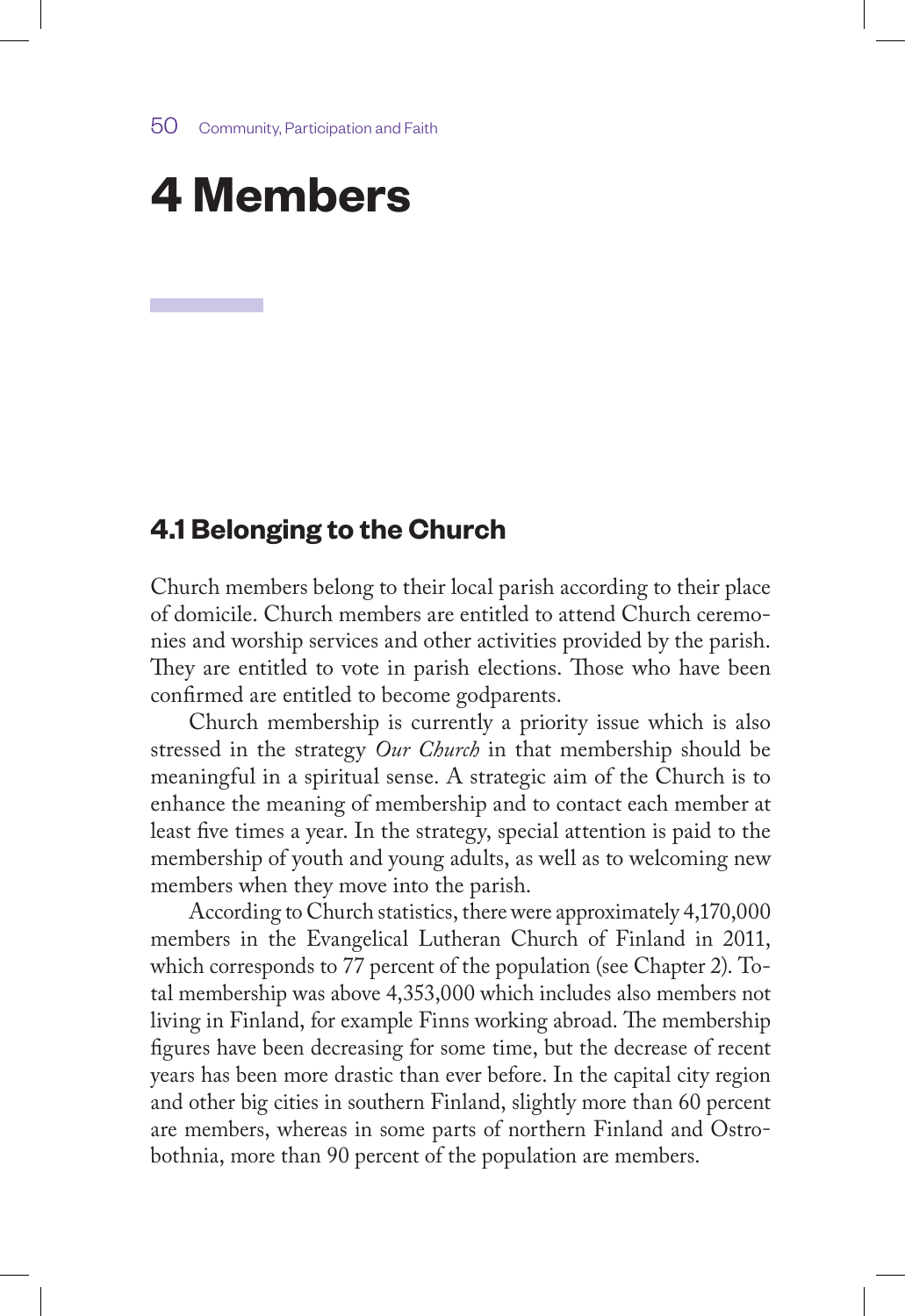Of all women, 80 percent belonged to the Church in 2011, and 74 percent of men. As concerns age, the largest shares of those belonging to the Church were among the oldest age groups and those of confirmation age. Almost 90 percent of the 15-year-olds belonged to the Church. The share of members was remarkably lower among the 18-year-olds having the legal right to independently resign from the Church. The share of Church members was lowest among those aged 26 to 32, with only 67 percent of them belonging to the Church. Not until the age of 82 did the share of Church members reach the same percentage as among the 15-year-olds.

## Figure 4.1

Share of those belonging to the Church by age group in 1990, 1995, 2000, 2005 and 2011. Statistics Finland (%).



In spite of the fact that the share of Church members was particularly low among youths and young adults, there has been a decrease of members also in the older cohorts. There were relatively more women than men belonging to the Church in all age groups except those under 18. The share of Church members is at its lowest among men aged around 30 years (62 %). The age group with the lowest share of members among women are the 27-year-olds (70 %).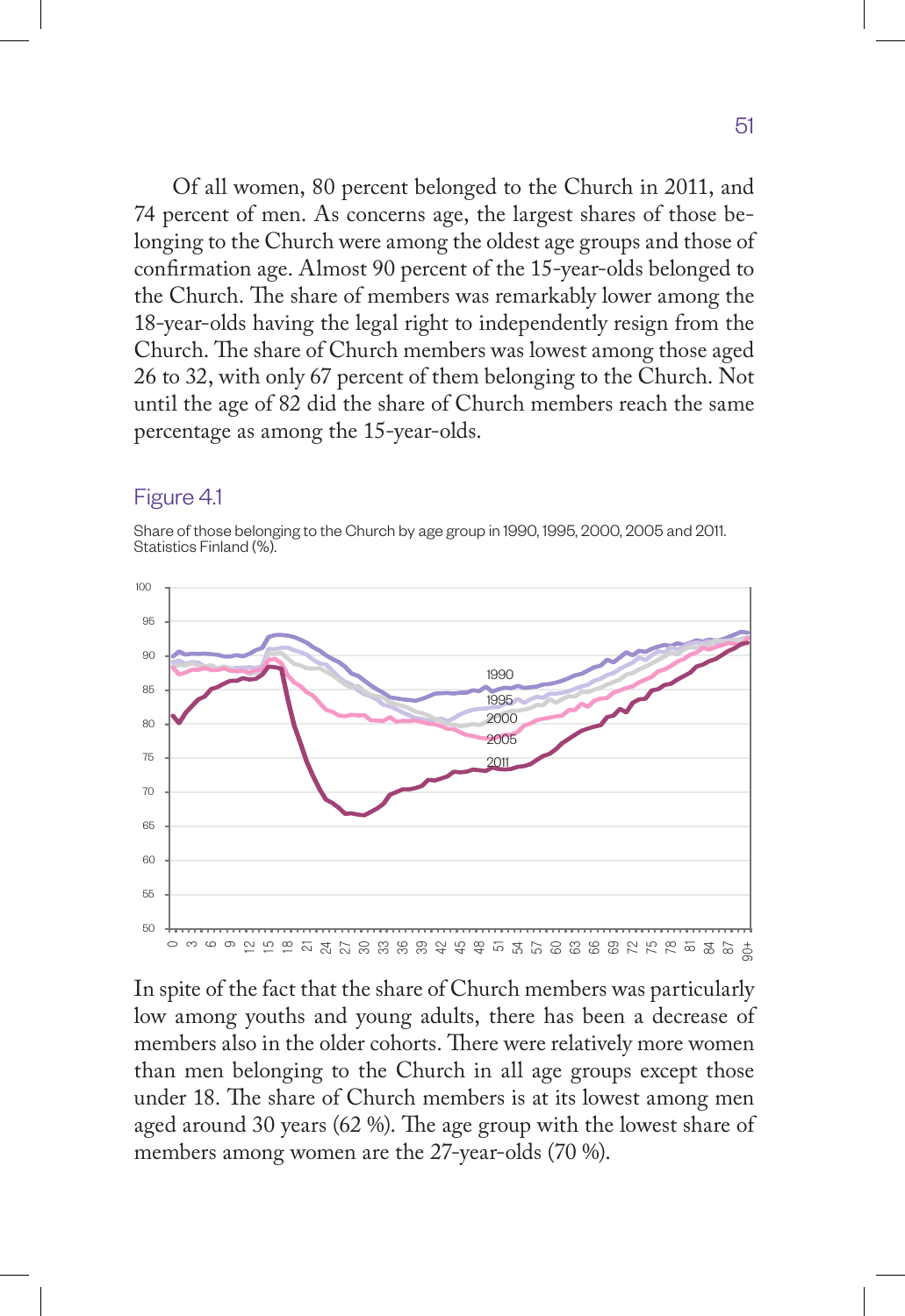## Reasons for belonging to the Church

The Gallup Ecclesiastica 2011 Survey elicited the significance of various factors for being members of the Church. All in all, the most important reasons for belonging are the tasks related to the role of Church in supporting the community. These are taking care of the disadvantaged in society and maintaining traditions at different turning points in life through Church ceremonies.

More than four out of five respondents consider it important for their membership that the Church helps the disadvantaged. The Finns consider help for the elderly and the disabled especially important, as well as help for people in difficult situations; both factors were considered important for membership by 84 percent of the respondents. The majority also named defending the poor and the marginalized in public discussion, as well as the Church's aid to Third World countries as important reasons for Church membership.

Another equally important group of reasons for belonging to the Church comprised of Church ceremonies: baptism, weddings and funerals, of which funerals were considered most often 'very important' (41 %). The opportunity to be a godparent was important to the youth and young adults but not as much to the older age groups.

The role of the Church in maintaining traditions and culture and being part of the Finnish way of life was important to the majority. Especially important was the fact that the Church maintains cemeteries, followed by the reason that the Church maintains the Christian tradition of holidays such as Christmas and Easter. Maintaining buildings and churchyards of cultural and historical value was considered similarly important. Two out of three members saw the Church as a part of the Finnish way of life, but in this factor the difference between age groups was greatest, so that the youth and young adults considered the role of Church as part of Finnish way of life much less important than the older age cohorts did.

It is also fairly important to the members that the Church works for children and youth and teaches moral and human values. Four out of five members stressed that it is important that the Church arranges activities for children and young people, and a slightly smaller proportion considered it important that the Church also teaches right values in life. The role of the Church in teaching moral values has lost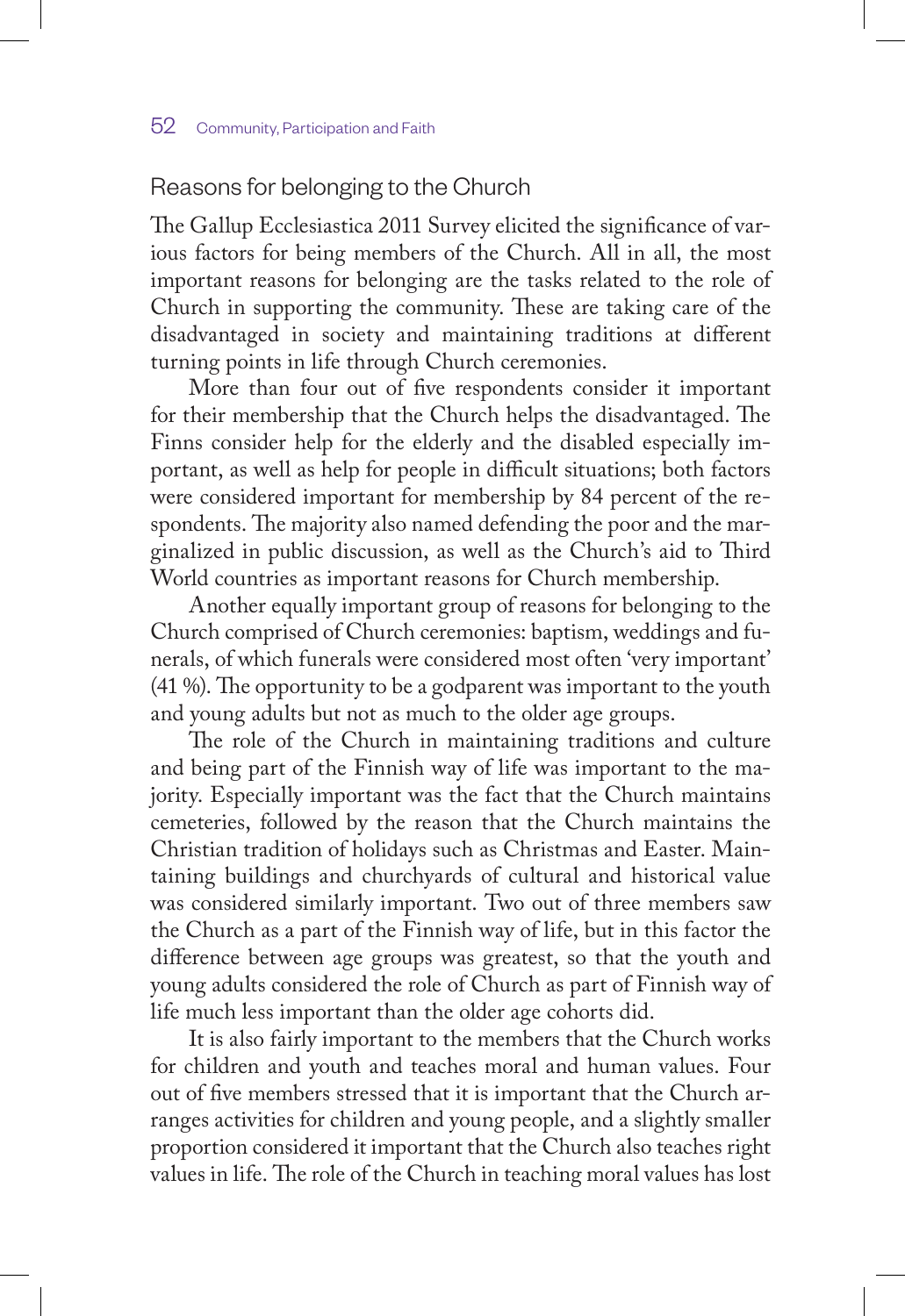importance among the younger age groups, whereas it has remained important to the older ones.

Issues related to belief and world view were important to less than half of the Church members. They were very important reasons for membership to one tenth of the members, which corresponds to the share of actively religious members. Among reasons related to belief and world view, the most important ones were the faith taught by the Church and the Church's representing the word of God. These reasons for belonging have clearly lost importance when compared with previous studies, especially considering the role of the Church in strengthening one's personal faith in God. Also the gap between younger and older age groups has grown in this factor.

#### Figure 4.2

Reasons for belonging to the Evangelical Lutheran Church of Finland. Gallup Ecclesiastica 2011, N=3,455 (%).

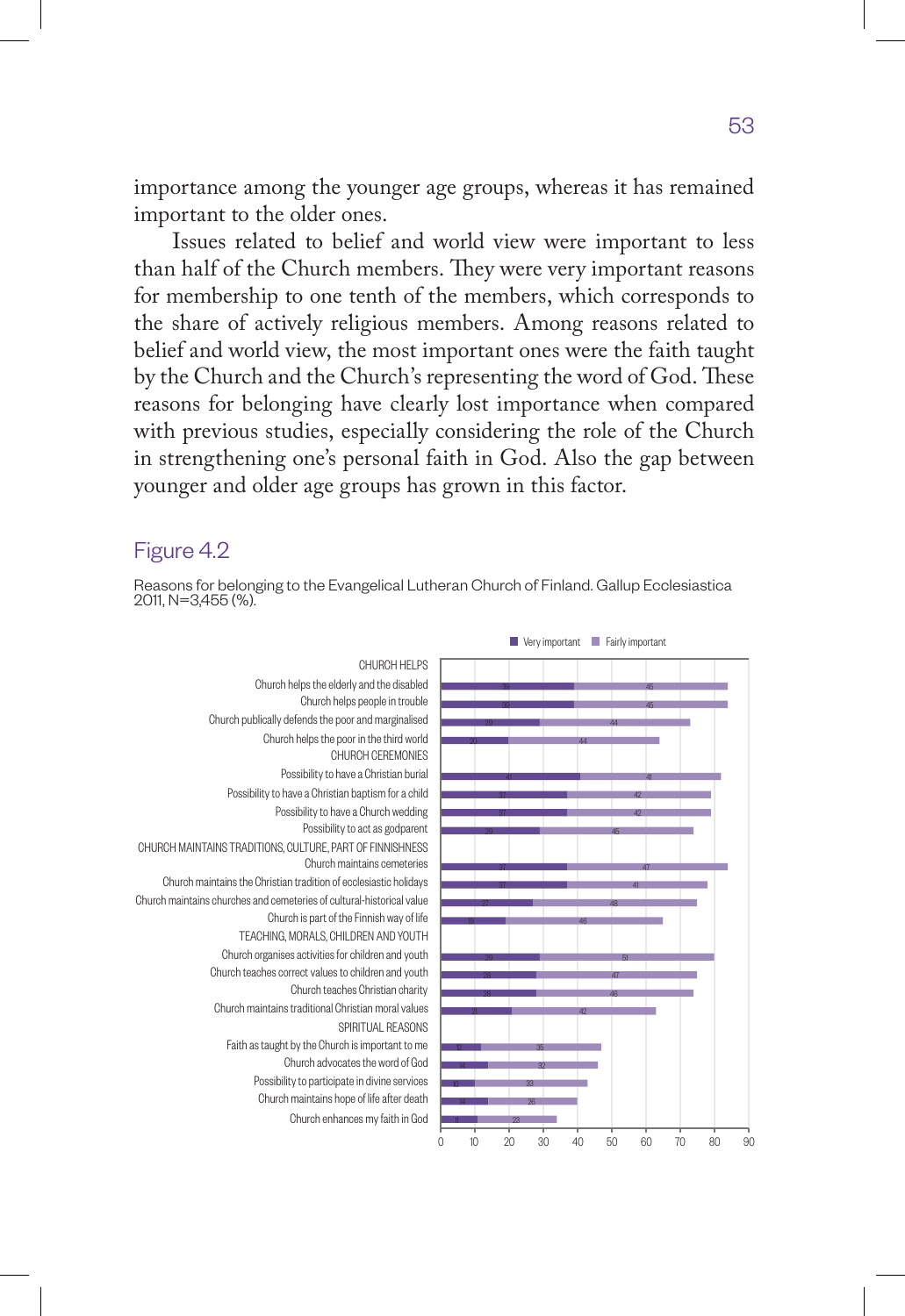# **4.2 Baptisms, deaths and migration**

Almost 60,000 children were born in Finland in 2011, of which 78 percent were baptized as members of the Church. The relative share of those baptized has followed a falling trend for some time, in parallel with the share of Church members in the population. Also the absolute number of baptisms decreased so that in 2011, approximately 2,600 fewer children (-5 %) were baptized, compared to the number of those baptized in 2008.

In the capital city Helsinki, only just more than half of the newborn children were baptized, which makes the share of baptized children remarkably lower compared to the rest of Finland. According to a survey conducted in the parishes of Helsinki and addressed to families not baptizing their child, it was not due to negative experiences in the parish, nor any practical difficulties, but rather a choice to let the child later on independently decide about belonging to the Church.

The number of baptisms, however, still exceeded the death rate among the Finnish population, as the number of births per year keeps growing. In 2011, the number of deaths among Church members was 42,800, which was 4,000 fewer than the number of children baptized in the same year. The annual death rate totalled approximately one percent of Church members.

### Migration

Mainly due to the decrease in both Church members and the number of parishes, migration between parishes decreased when compared to the beginning of the 2000s. However, people were moving inside parishes and municipal areas to the same extent as previously. The migration tended particularly toward the Diocese of Helsinki, but also the Dioceses of Espoo and Tampere had a large share of new parishioners. However, it should be noted that migration tends to be cumulative, as one individual may have moved several times. Students in particular tend to move frequently within a short period of time.

Almost all parishes bid newcomers welcome in one way or another. Every new parishioner was sent a welcoming letter in 85 per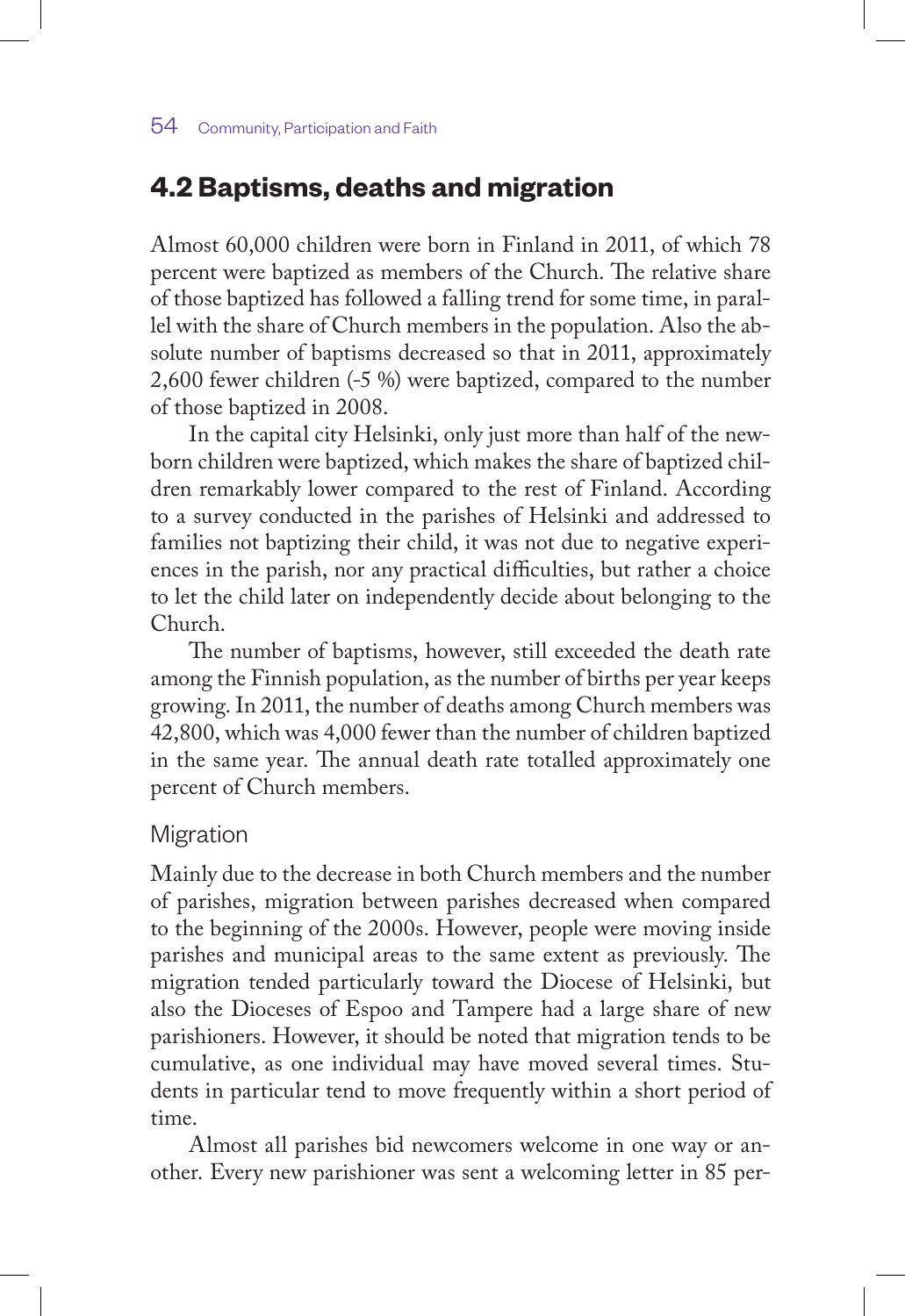cent of the parishes, and a part of the newcomers in four percent of the parishes. More than every tenth parish arranged events to which newcomers, either all or some of them, were invited. Other ways of making contacts with some of the new parishioners were through visits to their homes, phone calls or e-mails, each of the above practiced in ten percent of the parishes.

# **4.3 Resigning from the Church**

The number of resignations from the Church kept growing throughout the decade and the trend in resignations is expected to continue. Men accounted for 55 percent of the resignations in 2011. Only a few percent of those who resigned were under 18 years of age. It was more common to resign from the Church in urban than in rural parishes. The share of resignations in 2011 was slightly over one percent of the population in urban parishes whereas it did not exceed one percent in rural parishes.

There has been a remarkable decrease in the share of strongly committed members of the Church: according to the Gallup Ecclesiastica 2011 Survey, 19 percent of the members could not imagine themselves resigning from the Church under any circumstances. Instead, the share of those who had not thought about resigning and did not consider it an issue right now was rather high. Also the share of the weakly committed has grown. One fourth of the members had "potential for resigning", either having thought about resigning but not sure about it, or considering it probable that they would resign. Compared to the previous surveys conducted in the 2000s, the share of strongly committed members has decreased remarkably not only among the younger age groups but also among the ones aged 65 or more. However, they were still most probably strongly committed members of the Church, whereas the share of the weakly committed totalled almost a half among the ones aged 15 to 24 and almost a third of the ones aged 25 to 34.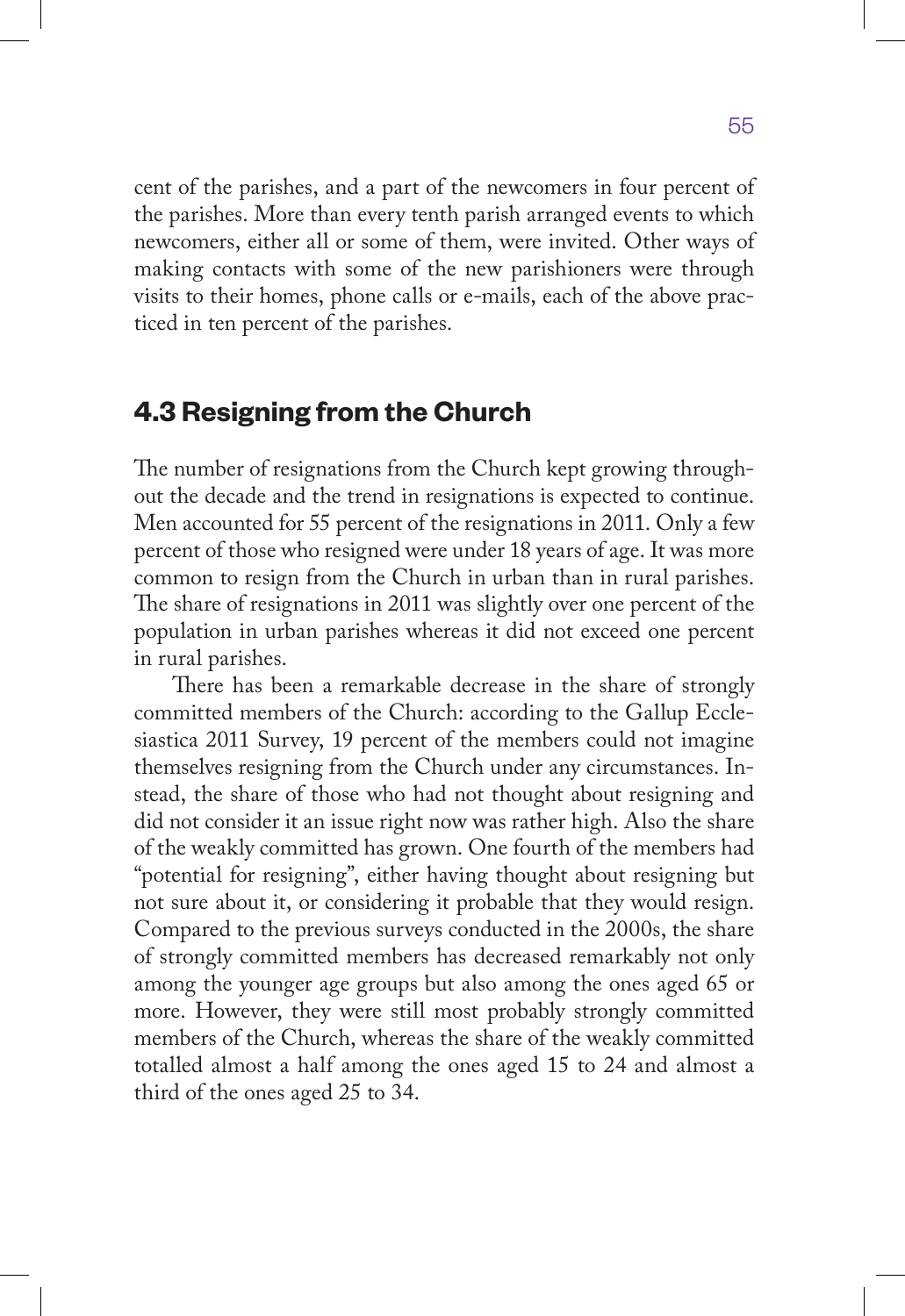## Figure 4.3

Commitment to Church membership, Gallup Ecclesiastica 2003 (N=827), 2007 (N=793) and 2011 (N=3,613).



There were more than 1,000 people participating in the Gallup Ecclesiastica Survey of 2011 who had resigned from the Church. These people were asked about reasons for resigning from the Church. To a clear majority, resignation was not a sudden decision. The most common reasons mentioned were that the Church as an institution did not seem to have any significance to them and that the respondents either did not believe in its teachings or did not consider themselves religious. Three out of four respondents reported these factors having influenced their decision to at least some extent. A reason of almost similar significance was the unwillingness to pay Church tax. As concerns the values that the Church is thought to represent, the opinions were polarized. Half of the respondents found it at least to some extent decisive for their resignation that the Church is too conservative. A much smaller share of the respondents (18%) had found it decisive that the Church is too secularized. More than one third had resigned because they considered the Church intolerant towards sexual minorities; respectively, one tenth of the ones resigned report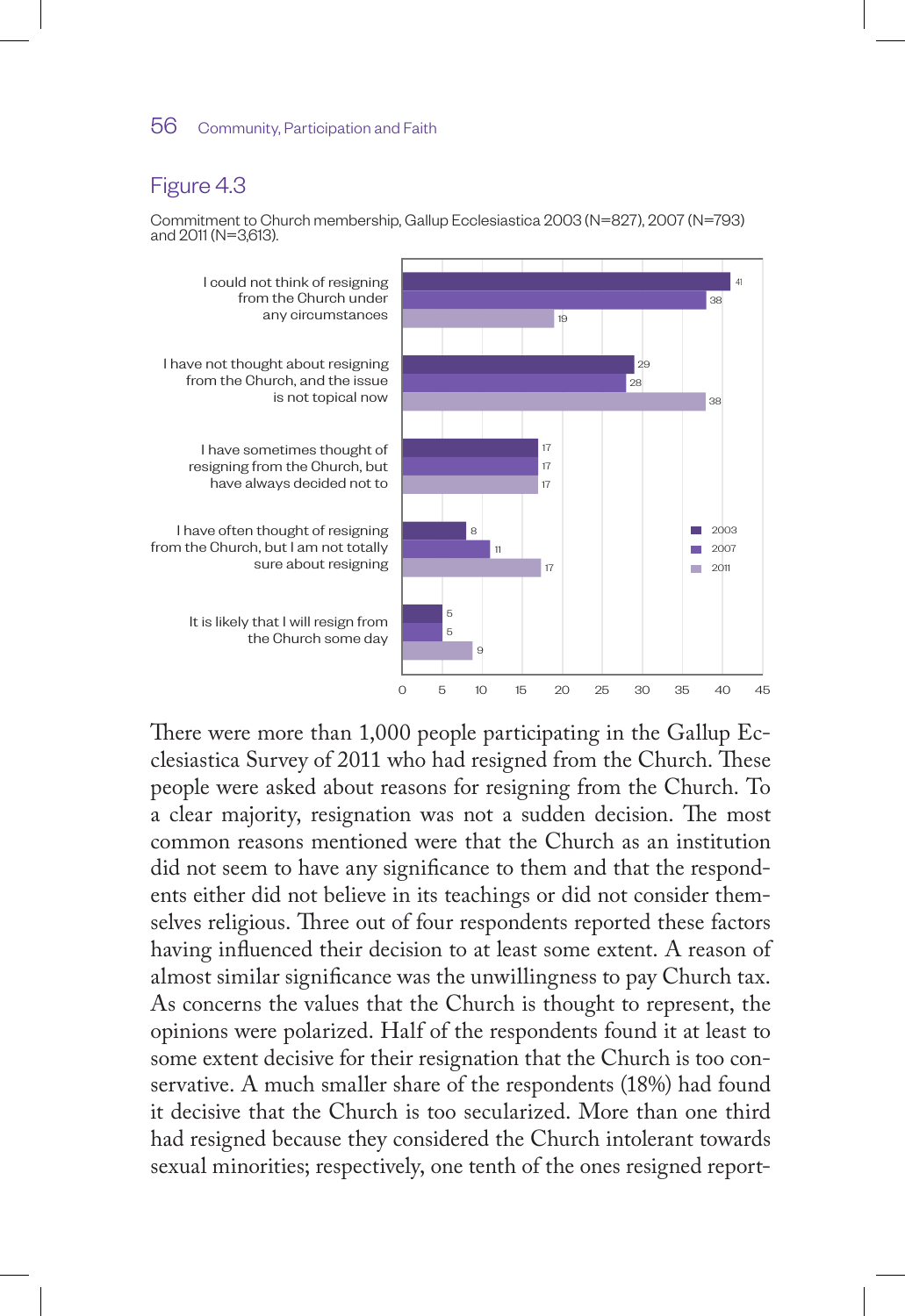ed as their reason that the Church is too tolerant towards the same minorities.

Difference of opinion with a Church decision or a stance taken was at least somewhat decisive factor to one in two persons resigning from the Church. According to the annual registries of resignations from the Church, in 2010 and 2011, the difference of opinion was far more decisive for resigning than it had been in the previous years. In the same years also, the experience that the Church is intolerant towards sexual minorities turned out to be decisive to almost a half, whereas it did not have similar significance for resignation previously. This reason for resigning was boosted through the conversation which arose in the media simultaneously (see Chapter 1). The highest peak of resignations was reached in 2010 as over 83,000 people resigned from the Church, which amounted to two percent of the Church population. This marked an extraordinary "shock wave" in resignations which settled somewhat in the following year.

## Figure 4.4



Reasons for resigning from the Church. Gallup Ecclesiastica 2011, N=1,015 (%).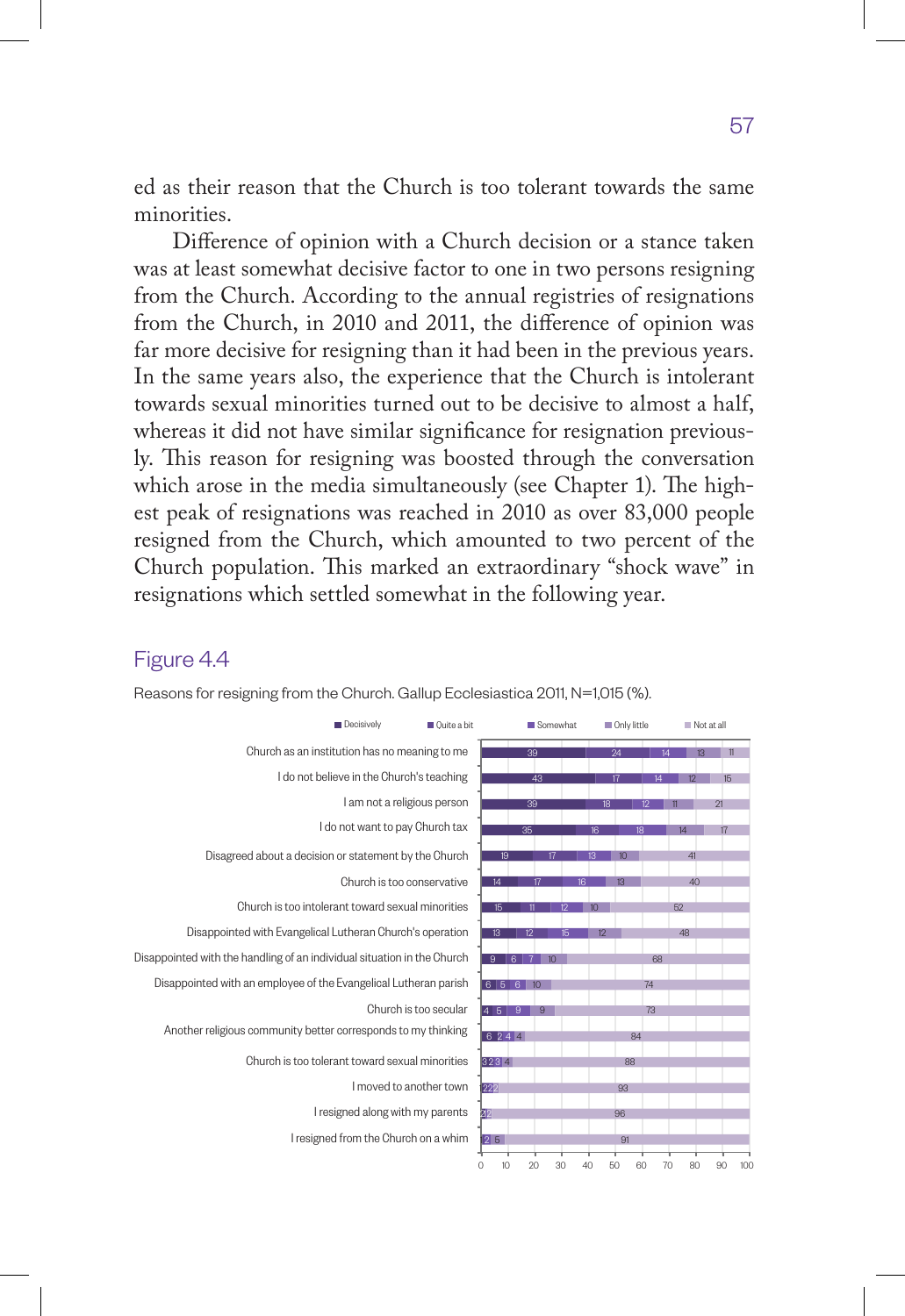Disappointments with parish activities, employees or the handling of an individual occasion were clearly less common reasons for resigning from the Church, although disappointment with the activity of the Church as a whole was of higher significance during 2010 and 2011 as the number of resignations was the highest. Most often the ones who resigned did not join any other religious denomination, as only one tenth of the respondents considered it at least somewhat decisive that some other religious denomination corresponded better to their way of thinking.

# **4.4 Joining the Church**

The most common way of becoming a member of the Evangelical Lutheran Church of Finland is through baptism usually taking place in infancy. The Church can be joined also, for example, by those who have been baptized into other Christian churches or denominations and have been received into the Evangelical Lutheran Church by confessing the Creed of the Church. These have not been baptized again. Also those who have once resigned from the Church may have rejoined it. This section discusses joining the Church in a way other than baptism.

The number of people joining the Church has slowly increased since the 1970s, although the number of resignations has grown simultaneously with a much higher frequency. In 2011, a total of 13,600 persons joined the Church, which was the highest annual number ever. The greatest absolute and relative numbers of people joining the Church were found in the same places where also the highest numbers of resignations from the Church were registered, that is, in the capital city region.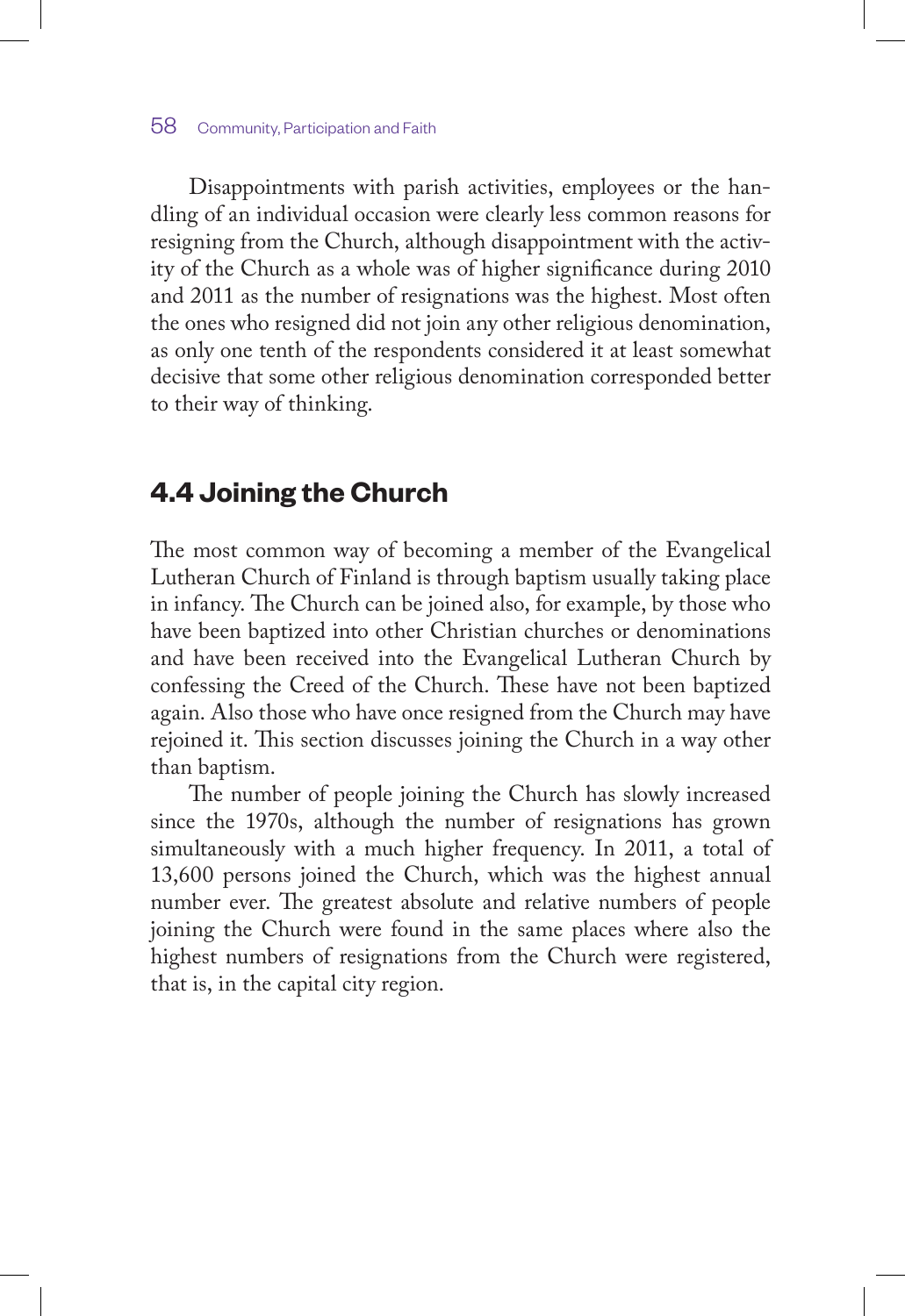#### Figure 4.5



Numbers of those resigning from the Church and those joining it in 1923-2011.

One fourth of those joining the Church in 2011 were under 18 years of age, almost a half of these aged under one year. Mostly those joining the Church during their first year of life were children who were baptized in infancy but were first entered into the population register for one reason or another. Almost one tenth of those joining were aged 12 to 17, thus near the age when they usually attend confirmation school. A total of 6 percent of those who joined were baptized as adults. A majority of them (58 %) were women.

In the Gallup Ecclesiastica 2011 survey, those not belonging to the Church were asked about their attitudes towards joining the Church. Less than a half of the respondents (45 %) could not imagine that they would join it in any circumstances. For one third it was neither an issue right now, nor had they considered it earlier. Small minorities had at least considered membership but had decided either not to join or were not sure. Almost one tenth could not answer the question, which makes the group of the uncertain ones larger than it has been in the previous surveys. All in all, it seems that not joining the Church is not as absolute a decision as it has been earlier, and people are more often uncertain whether or not to join the Church.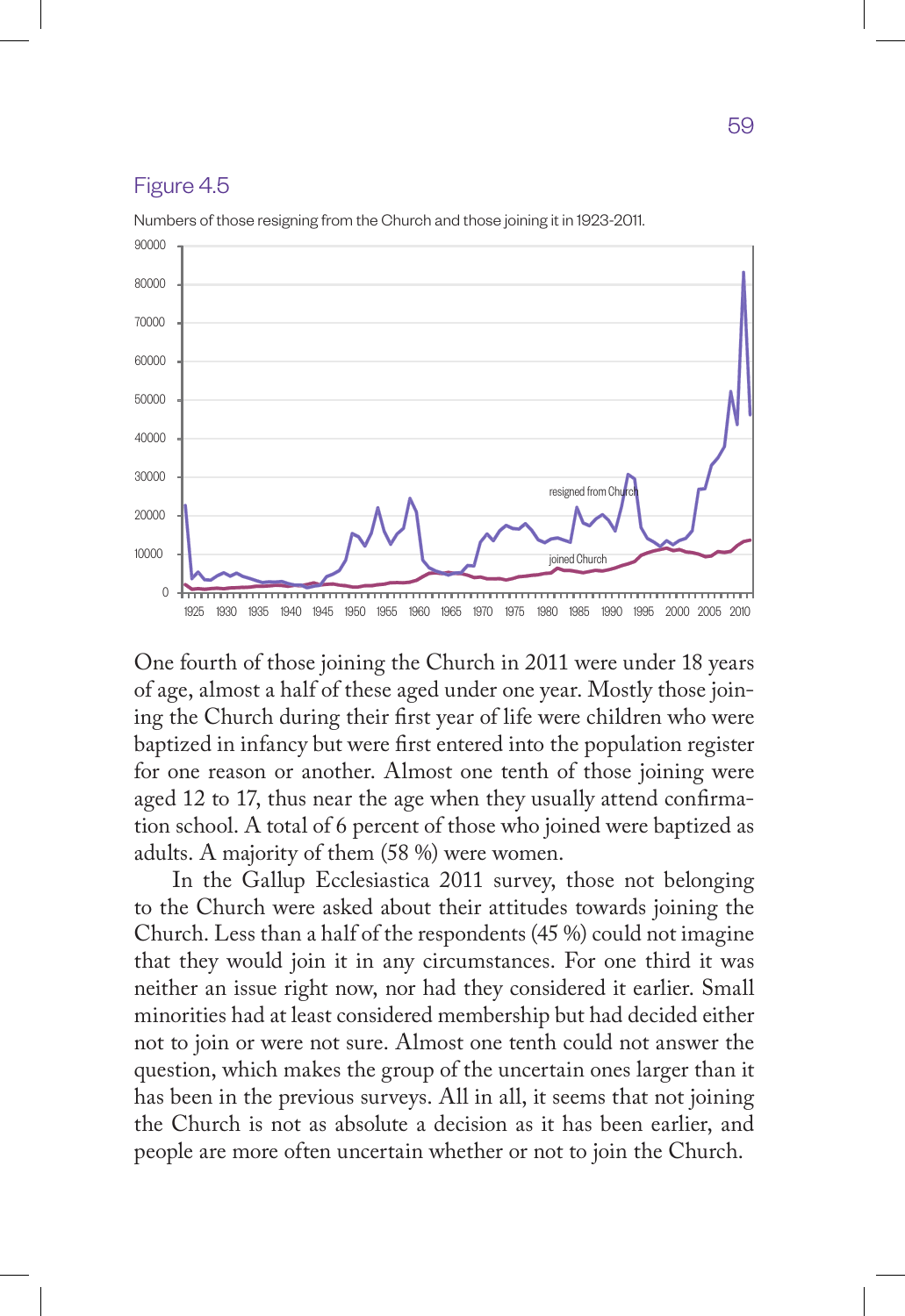## Conclusions

Strengthening Church membership is a primary aim of the strategy 'Our Church'. However, there has been development in the opposite direction, as resigning from the Church has been more active than ever before and the number of strongly committed members has decreased remarkably. A decreasing proportion of all children born in Finland are baptized into the Church. Belief and world view have lost importance as reasons for belonging to the Church as the social care provided by the Church has become most important.

Those who have resigned from the Church usually report as reasons for their decision that the Church as an institution does not have any significance and that they do not believe in its teachings. The mere tradition is not sufficient to motivate Church membership. Young adults were among the most active in both joining the Church and resigning from it. It is a great challenge for the Church to reach this age group of 18 to 29-year-olds and include them in activities they prefer.

Maintaining a sustainable relationship to the Church is possible through frequent contacts. It requires an active contribution from the parishes to reach every member at least five times a year as the strategy of the Church outlines. Only one tenth of the members reported that their parish has reached them this frequently during the previous year. There is a lot of unused potential on this area for the Church to employ, as concerns for example the opportunities provided by the ICT development.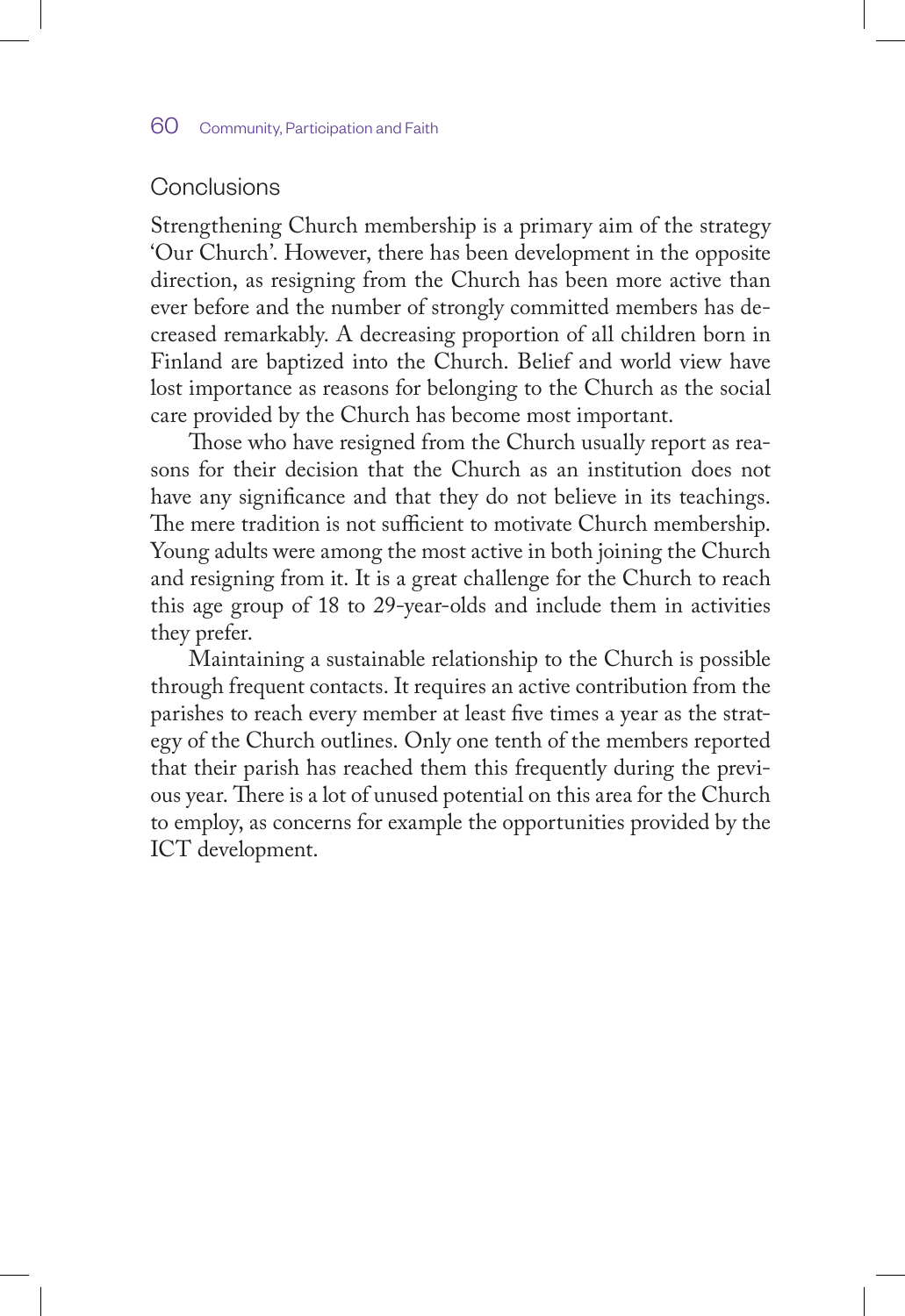# **5 Worship services and other parish activities**

# **5.1 Developing worship services and church ceremonies**

Worship service is the celebration of God's saving presence. It is stressed in the Church that worship service not only reminds us of the good that God has done, but also brings past acts of salvation to the present when the congregation convenes. Worship service is an event in which God serves the people and the people serve God. According to the Christian and especially the Lutheran view, however, God always acts first; people for their part respond to the goodness they receive by serving God, first and foremost by loving their neighbour. Worship service has traditionally been considered to be the centre of the life of the parish.

The form of service of the Evangelical Lutheran Church of Finland was revised in the 1990s. In the reform, Church ceremonies became more than before a part of the life of worship of the congregation. The sacred rites of the Church were understood to express the nature of the congregation as a community for worship service. As with worship services, so also the ultimate purpose of the performance of sacred rites is to convey to people their fellowship with God and their share in His salvation. Thus every time rites are performed it is taken to be worship of God.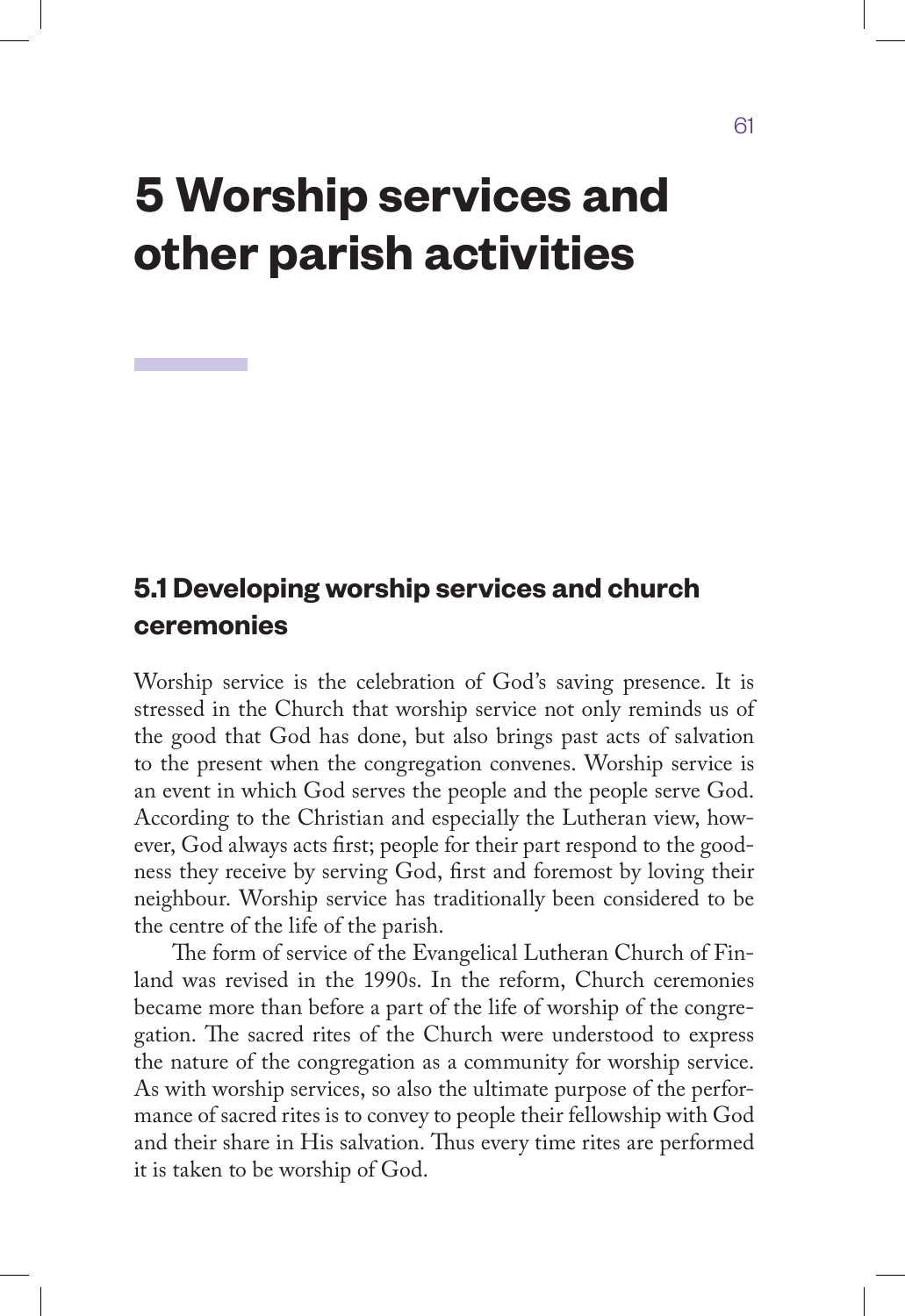Many other events also have worship service elements: word of God, prayer, confession of faith and thanksgiving. A total of 42 percent of Church members consider the possibility of attending worship services an important reason to belong to the Church. Approximately equally many (46%) Church members attend worship services at least once a year.

In 2010, Church Council decided to start a development project to chart and develop worship service practices. The goal is to enhance the parishioners' participation in worship service life and in planning and carrying out the main mass on Sunday. Information on the parishioners' experience and expectations regarding worship service was gathered so that the development work would be based on people's real experiences and expectations and not just on impressions of them. Based on the research material collected in 2010, in a worship service, the church attendees primarily seek calming emotional experiences that are difficult to find in the midst of busy and noisy daily life. People also seek strength, God's presence and enhancement of faith in worship services.

*Our Church – a Participatory Community* strategy says that the goal is to enhance the versatility, naturalness, human warmth and spiritual depth of worship services. The strategy's goal is that the Church would reach each member at least five times a year in a high-quality manner. Those participating in the *Gallup Ecclesiastica 2011* survey were asked how often they think their parish reached them personally in some way in the past year. As examples of reaching the members, the survey mentioned personal encounters, a letter and participation. Half of Church members said that their parish had reached them at least once. One in ten said their parish had reached them five times or more, one in five said 1-4 times, 17 percent said once.

The respondents were also asked when last did the parish contact the respondent and when had the respondent contacted the parish. 17 percent of the respondents said that the parish had contacted them within the past month. Also, less than one in five said that the parish had contacted them within the past year but not within the past month. More than a fourth said they had contacted the parish in the past year.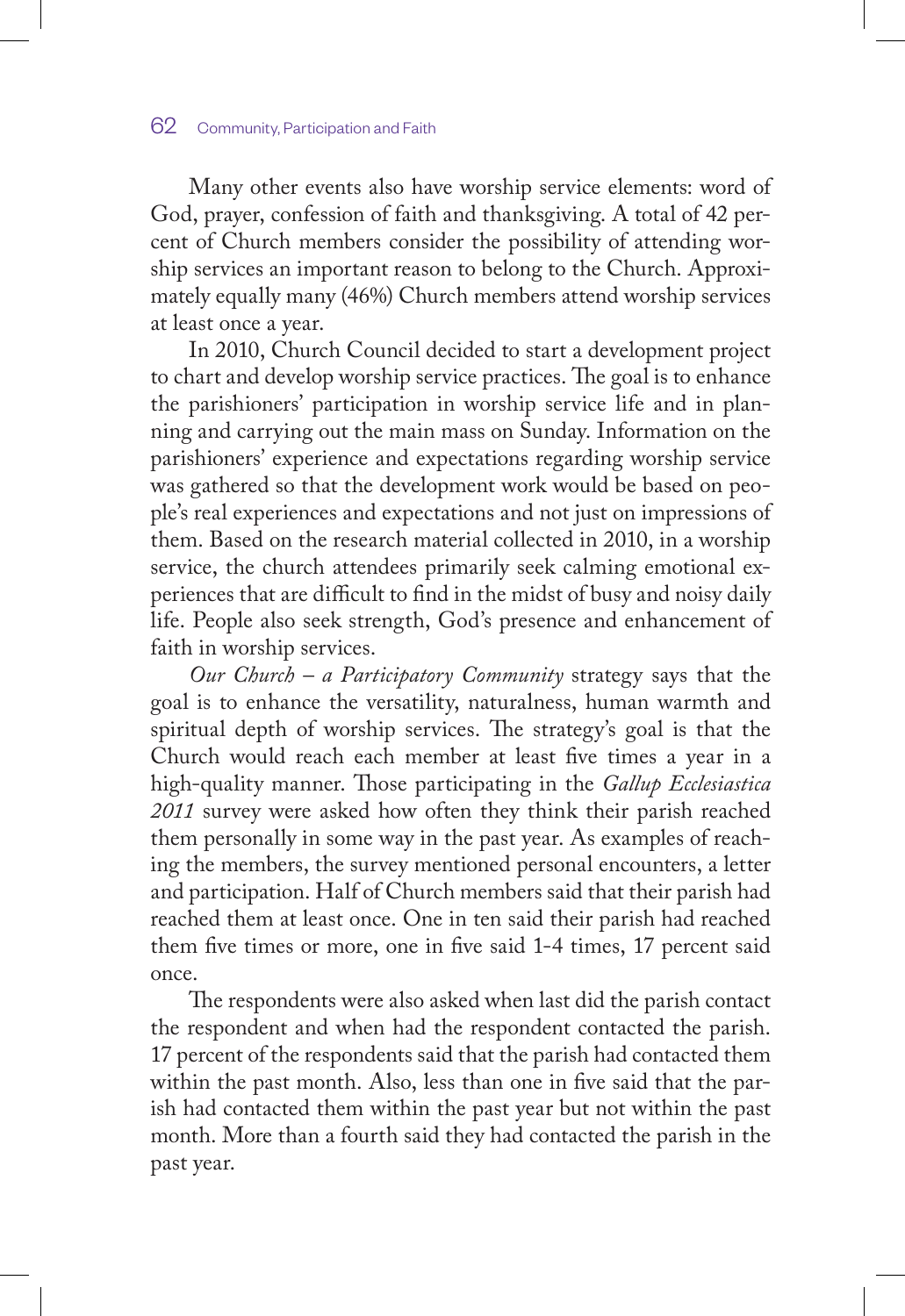# **5.2 Worship services and other public events**

A total of 74,000 worship services were organised in the parishes in 2011. Of them, 44,000 were main worship services on Sunday and 30,000 were other worship services. The number of main worship services dropped by four percent, but the number of other worship services increased by 24 percent from four years before. A total of 70 percent of the main worship services were masses i.e. Communion services, 30 percent were worship services.

In 2011, worship services were attended approximately 6.4 million times, which means that during the year, a Church member attended worship services an average of 1.5 times. A total of 2.9 percent of the average population of the Church attended worship services weekly. Worship service attendance dropped by seven percent. The main worship services were attended 3.6 million times and other worship services 2.8 million times. Attendance of other worship services increased by two percent, attendance of the main worship service dropped by 14 percent. A total of 1.6 percent of the average population of the Church attended the main worship services weekly, while 1.3 percent attended other worship services.

#### Figure 5.1



Attendance at main and other worship services 1980–2011.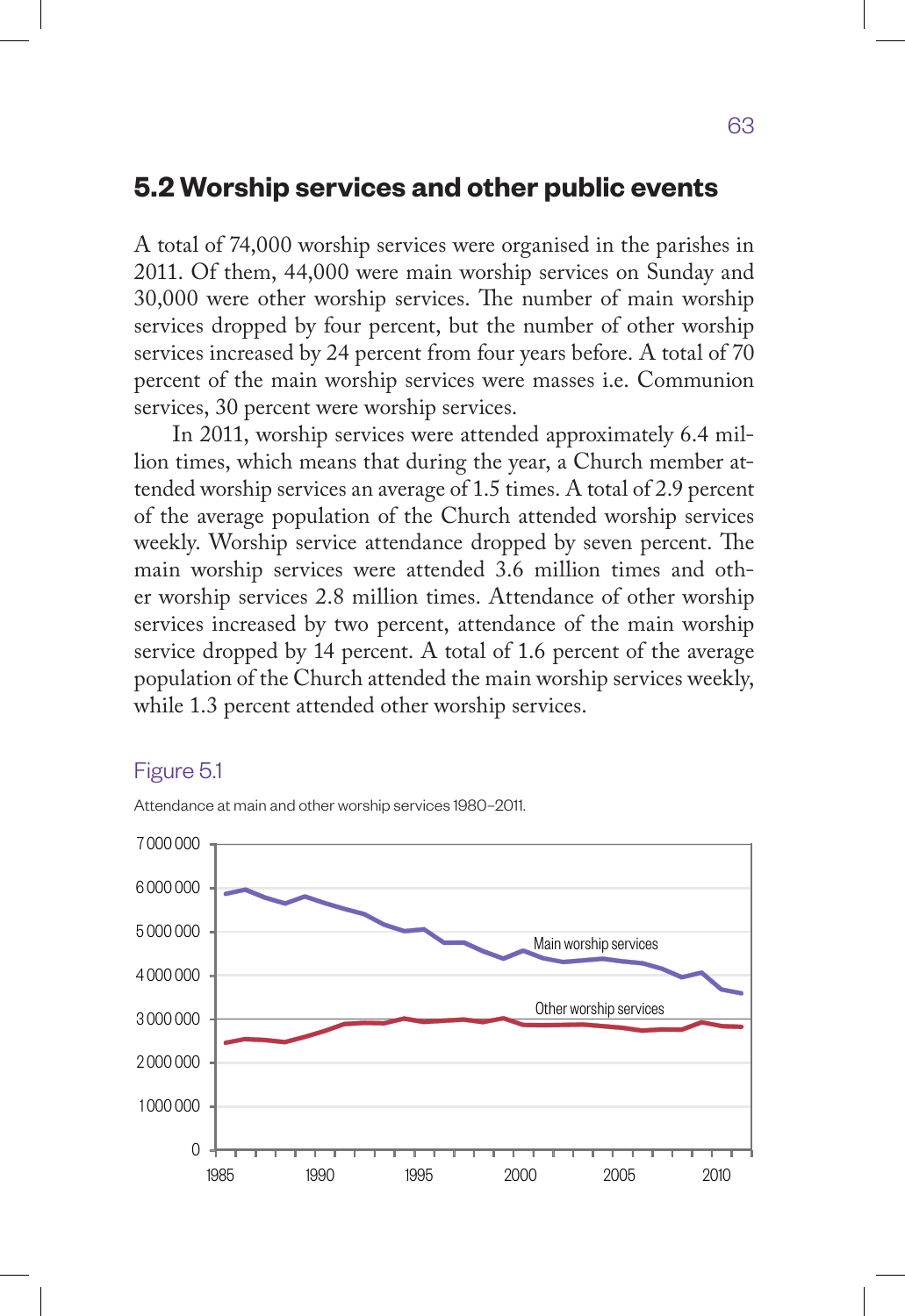#### Worship service attendance

According to *Gallup Ecclesiastica 2011* survey, six percent of all Finns attend worship services at least once a month, 14 percent attend a couple of times per year and 15 percent at least once a year. A total of 27 percent said they participate more seldom, 39 percent did not attend last year. Proportionately, the largest numbers of those, who actively attend, are found among the members of churches other than the Evangelical Lutheran Church. Of the members of the Evangelical Lutheran Church, seven percent attend at least once a month and 39 percent at least once a year. One fourth of the Church members have not attended worship services last year, 29 percent even less often than once a year. Approximately one fourth of the Orthodox Church members attend actively, at least once a month, and approximately two fifths participate at least once a year. Approximately half of the members of other religious communities attend actively.

Compared with earlier years, especially the share of those who never attended in the past years has increased. Whereas the share of those who attend actively has remained nearly unchanged. Sporadic attendance has ever more often turned into total non-attendance.

Women are more active than men in attending worship services. Also age influences attendance activeness. Especially young adults seldom attend worship service. Only one in five men aged 25-34 say they participate at least once a year. 58 percent never attended in the past years and one in four more seldom than once a year. The oldest age groups have the largest numbers of those who attend worship services. Half (48%) of men over the age of 65 and two thirds (60%) of women attend at least once a year. Also youth are clearly more active than young adults. One in four men and one in three women under the age of 25 years attended worship services at least once a year. The closer to confirmation school age the youth were, the more active they were.

In most parishes (88%), Sunday worship service began at 10 am. Also other starting times have become more common. This is in line with the Church's strategy goals that the changed rhythm of life needs to be taken into consideration in worship service scheduling and especially in larger cities different types of worship services must be organized at different times.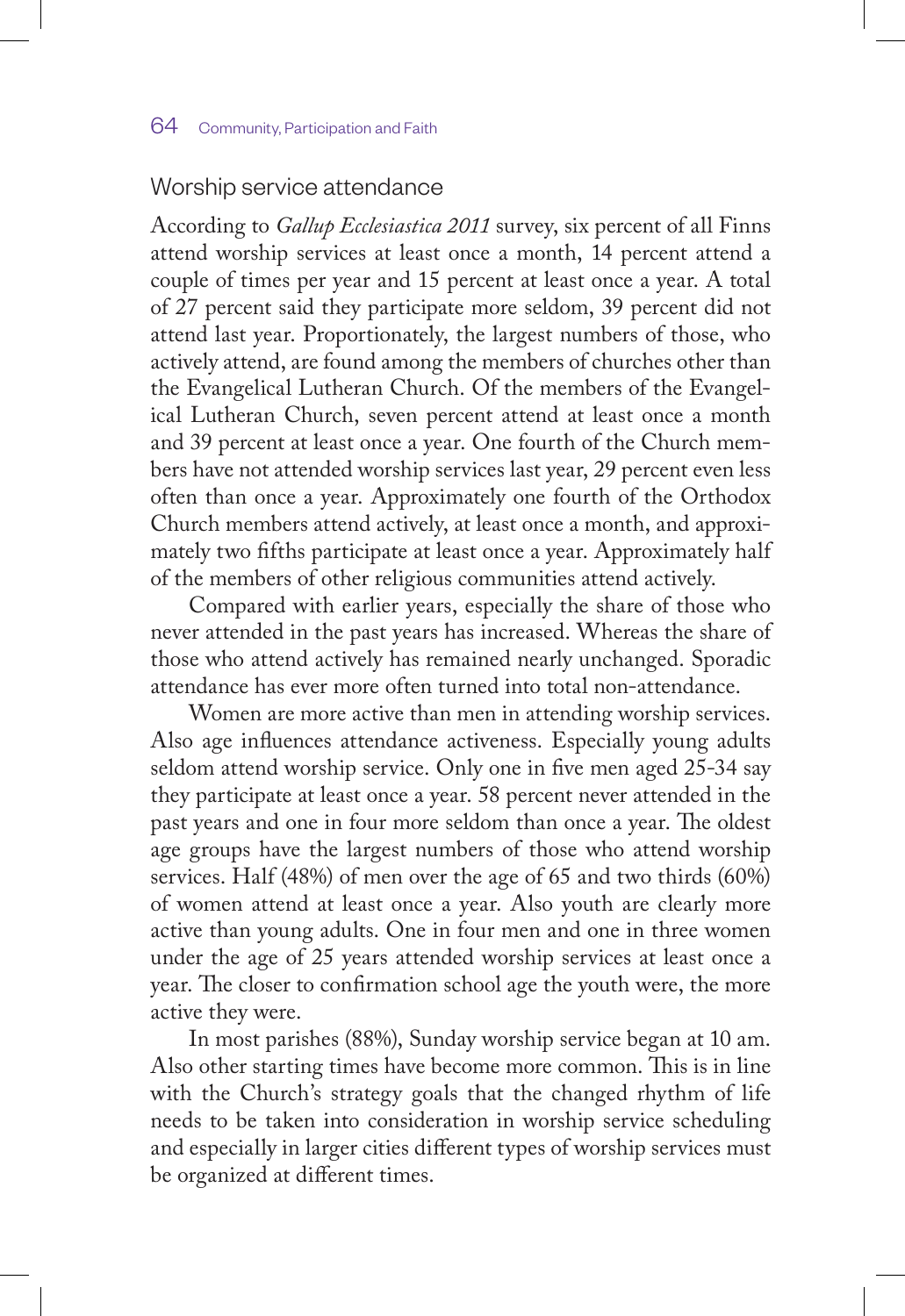In the parishes, liturgist (94%), worship service preacher (88%) and organist (88%) participated in planning the worship service most often every week. Instead, the other employees were involved fairly seldom. In only nine percent of parishes other employees were weekly involved in planning, in 39 percent at least once a month. In seven percent of parishes parishioners were weekly involved in planning, in one in five at least once a month. Elected representatives were involved at least once a month in 14 percent of parishes.

#### Church attendance on holy days

Christmas Eve is still the most popular Church holiday. However, Church attendance on Christmas Eve, just like on all other most popular Church holidays, has decreased in the past few years. Attendance on the most popular holidays has dropped by 28 percent in the 2000s, the attendance of all worship services by 13 percent. The attendance of all worship services has remained steadier because it includes for example school worship services and Confirmation services; their attendance shows no equivalent decrease.

During the 2000s, there has been a drop by approximately one fourth (Christmas -28%, Easter -22%) in the Church attendance of Easter's most popular holidays (Palm Sunday, Good Friday, Easter Sunday and Easter Monday) as well as Christmas's holidays (Christmas Eve, Christmas Night, Christmas Day and Boxing Day). In the 2000s, Christmas time Church attendance has decreased by 200,000 and attendance during Easter time by nearly 100,000. The decrease in holiday Church attendance has been particularly clear in the past few years. In four years, Christmas time attendance has decreased by 133,000 (-20%) and Easter time attendance by 62,000 (-16%).

The strongest drop in attendance out of individual holidays was on Christmas Day (-34%). In just over ten years, Church attendance on Christmas Day has more than halved. Also attendance on Boxing Day has dropped powerfully  $(-18%)$ . The 1<sup>st</sup> Advent Sunday  $(-6%)$ and All Saints Day (-7%) have maintained their popularity best, although even their attendance has dropped.

The parishes were asked about their attendance figures also on three so-called ordinary Sundays that traditionally were not among the most popular Church attendance days. On such Sundays, approx-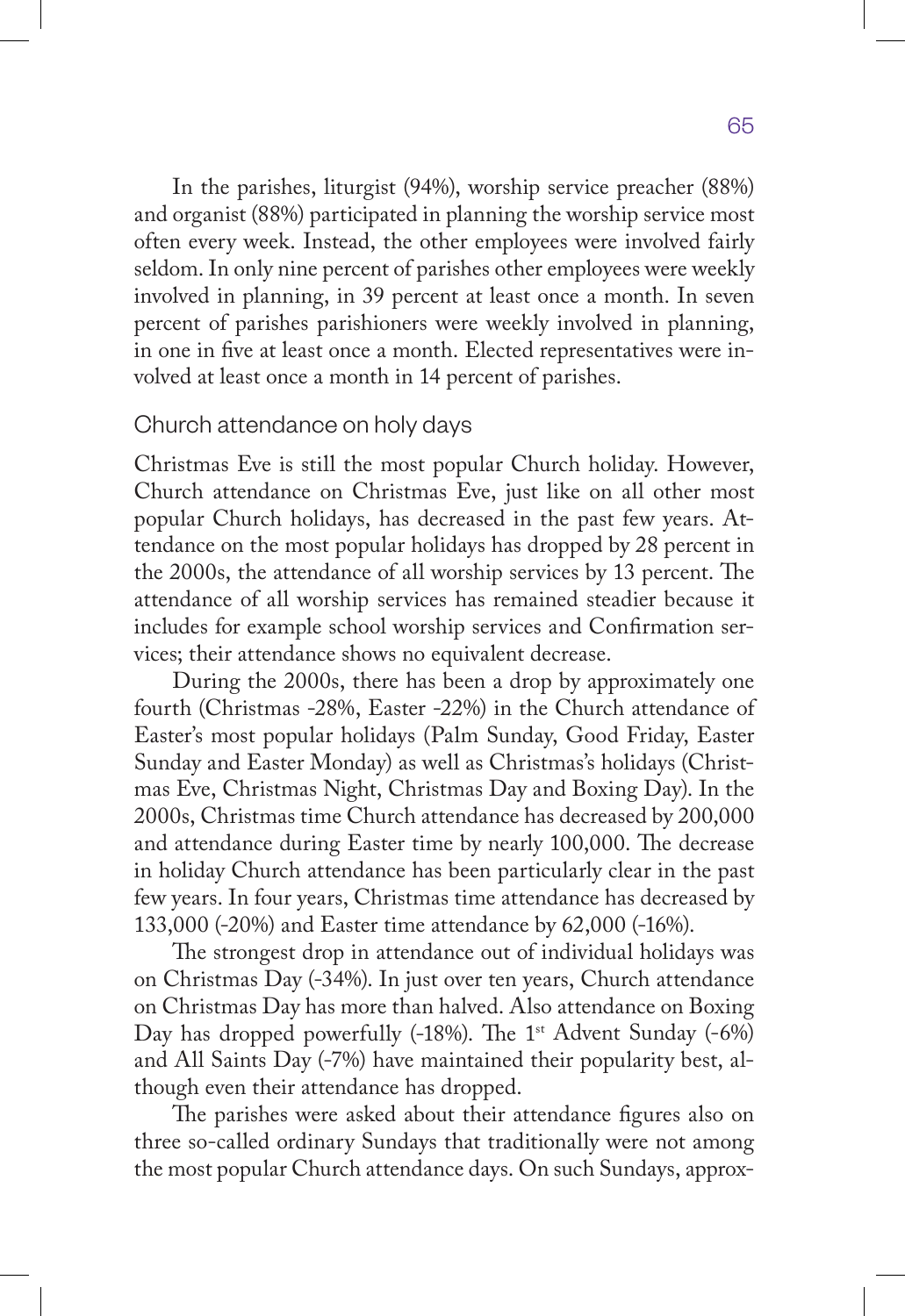imately 55,000 attended Church, i.e. roughly the same number as on Good Friday and clearly more than on Boxing Day, Easter Monday and Midsummer Day. This shows that many of the ordinary Sundays were more popular days to attend Church than the traditional holidays. However, the development is not the same in all parishes. Experience in parishes which have paid special attention to organizing the worship services shows that attendance can also go up.

## Figure 5.2



Church attendance on the most popular Church holidays in 2007 and 2011.

# Other worship services

In addition to the main worship services, other worship services are celebrated in the parishes. In statistics, the worship services other than the main one are entered as special worship services. Their attendance was a total of 2.8 million, which is 44 percent of all attend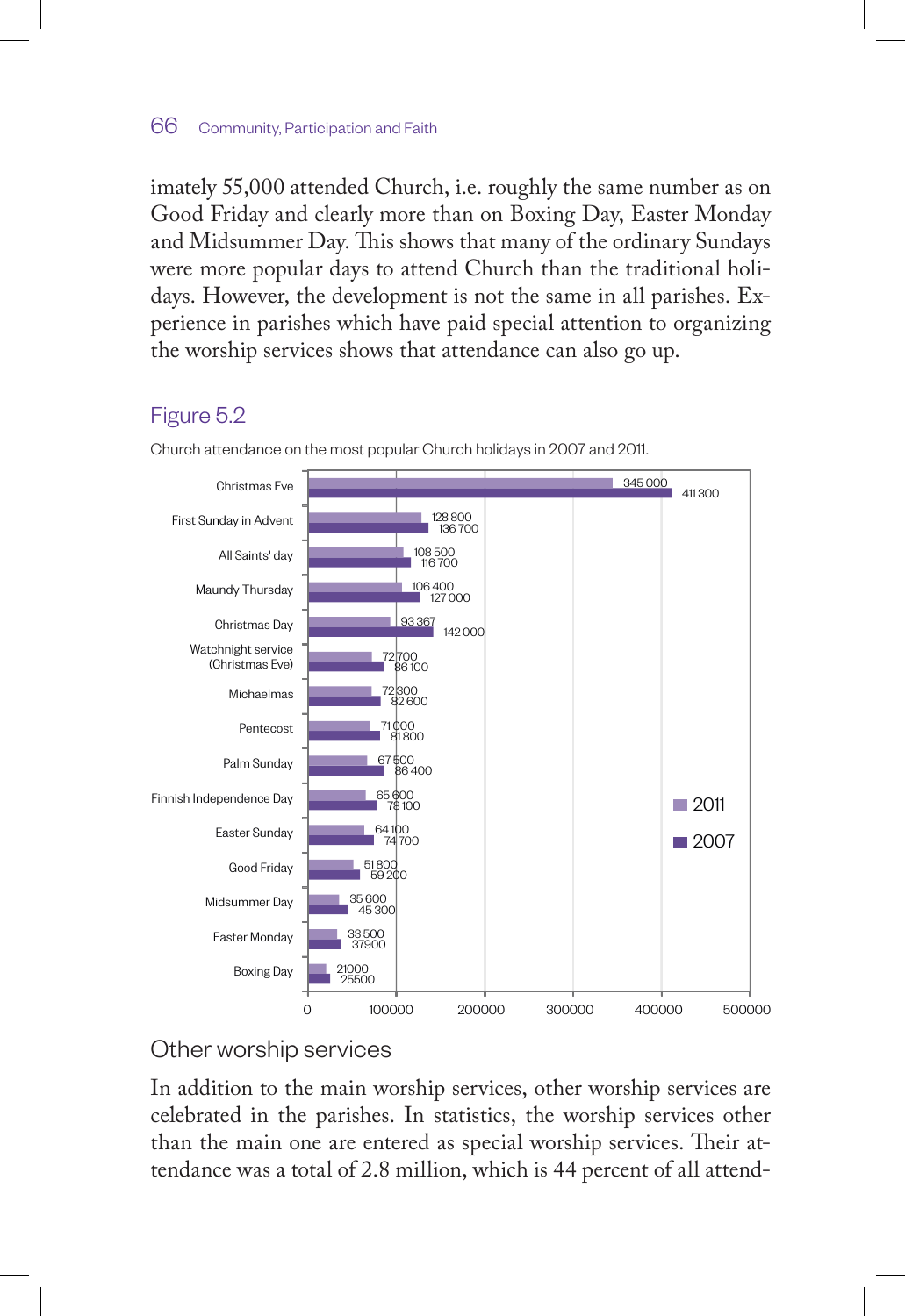ance in worship services. There were 24 percent more of the other worship services than there were four years earlier. Attendance has remained fairly stable throughout the 2000s.

A considerable part of the special worship services are in different ways directed to families, children and youth. Worship services for schools and educational institutions were the most common special worship services; in 2011, nearly a million people (961,400) attended them. They constitute 15 percent of all worship service attendance.

The next most common are the confirmation services, although they are usually celebrated in connection with the main worship service. In 2011, approximately 2,100 confirmation services were celebrated in connection with the main worship service, and their attendance was more than 530,000. Overall, in 94 percent of the parishes, confirmation was celebrated in connection with the main worship service.

Nearly all parishes (92%) also organised family worship services. They were attended by 240,000 persons. Various worship services and Church visits directed to children were organised in 79 percent of the parishes and 360,000 persons attended them. Worship services for babies and their parents (vauvakirkko) have become slightly more popular and they were organised in half of the parishes. Toddler masses were organised in 18 percent of the parishes, angel mass (enkelikirkko) in nearly one fourth and worship services for juniors (Meidän Messu) in seven percent of the parishes. Blessing the first graders when starting school has become more common in the 2000s, and in 2011, it was done in 89 percent of the parishes. They were attended by approximately 80,000 persons which is roughly as many as attend the Christmas Night or Christmas Day worship services.

Youth worship services were organized in half of the parishes and approximately 75,000 attended them. Confirmation school Sunday was celebrated in half of the parishes and 54,000 attended them. Instead, worship services directed to students and young adults were organised only in 13 percent of the parishes. Blessing the matriculation examination candidates has decreased: it was done in only three percent of the parishes. Taizé masses and African gospel masses were celebrated in one tenth of the parishes. Other masses that appeal to the youth are for example the pop music and metal music masses organised in 1-2 percent of the parishes.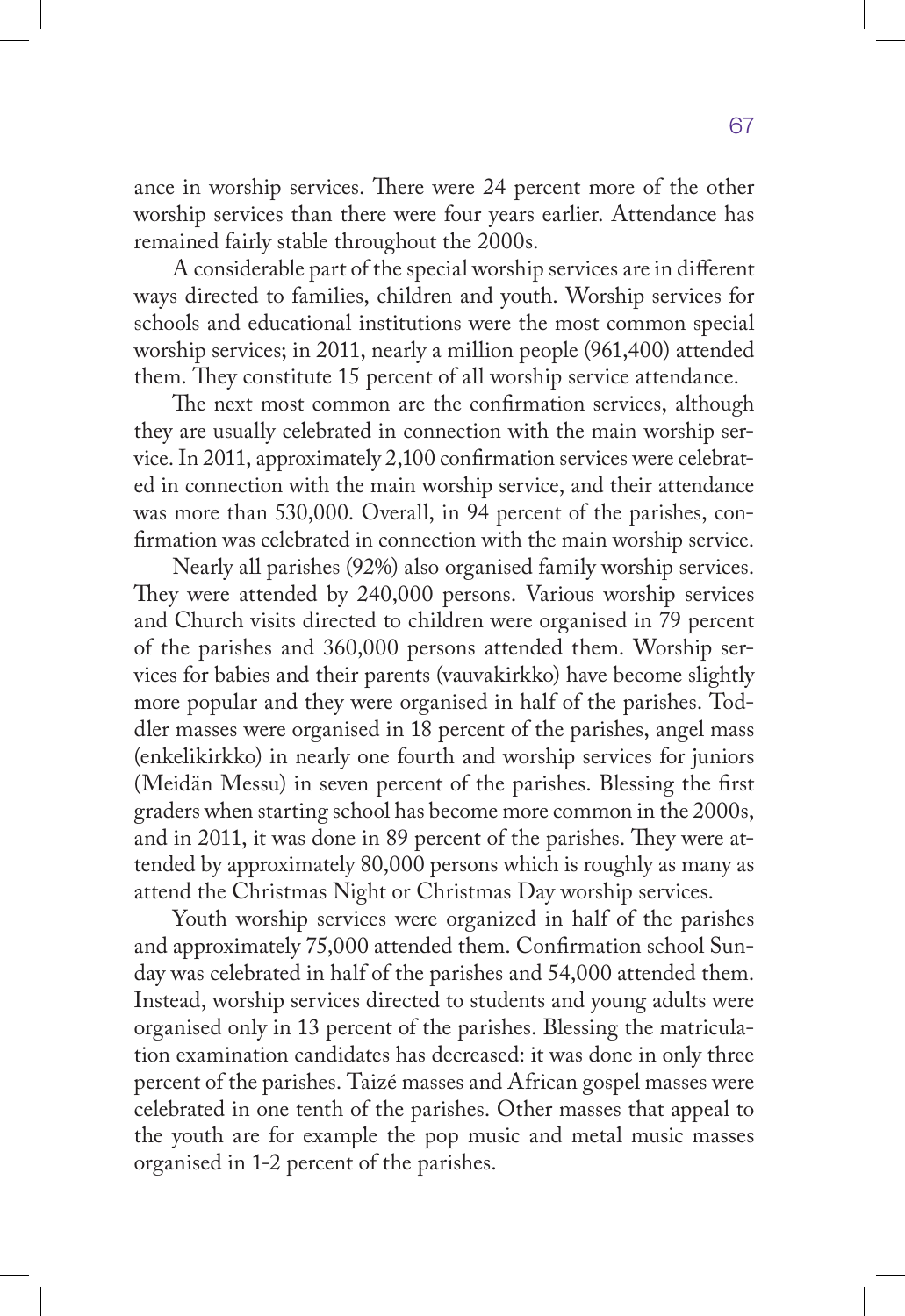Various worship services directed to families, children and youth including the Confirmation masses gather an attendance of approximately 2.5 million, i.e. nearly 40 percent of all worship services. Thus, a significant part of the worship service work is done with families.

St Thomas masses are among the more popular among other worship services. Also different outdoor worship services and forest churches have increased their popularity. Parishes organising masses for sexual minorities constitute one percent of the parishes.

Worship services for groups that require special support have increased in number. One third of parishes organised a worship service directed for mentally disabled people, worship services with subtitles were organised in three percent of the parishes and worship services in simple Finnish in two percent of the parishes.

In the 2000s, weekday masses have become more common with the introduction of *The Book of Worship Service*s. Weekday mass is intended for a weekday worship service that can be celebrated more simply and plainly than the main mass on Sunday. In 2011, a total of 84 percent of the parishes organised them nearly 7,000 times with approximately 360,000 attending.

Special groups are also invited to the main worship services. Especially inviting families with baptized children, their friends and godparents has become more common. In 2001, nearly half of the parishes invited them to worship services. Also inviting the families of Sunday school children, playgroup children or family playgroup children to the worship services became more common (88% of parishes invited them). A majority of the parishes invited to worship services also the confirmation school children and their parents, the elderly/retired people, elected representatives or others in charge, war veterans and war invalids and those who had lost their loved ones.

### Holy Communion

In 2011, a total of 70 percent of the main worship services were masses, i.e. communion services. In them, 1.8 million guests received Holy Communion. Overall, an average of 69 percent of those attending the mass partook of Holy Communion. In addition to the main worship services, approximately 30,000 other occasions with Holy Communion were organised in the parishes. These are Holy Communions of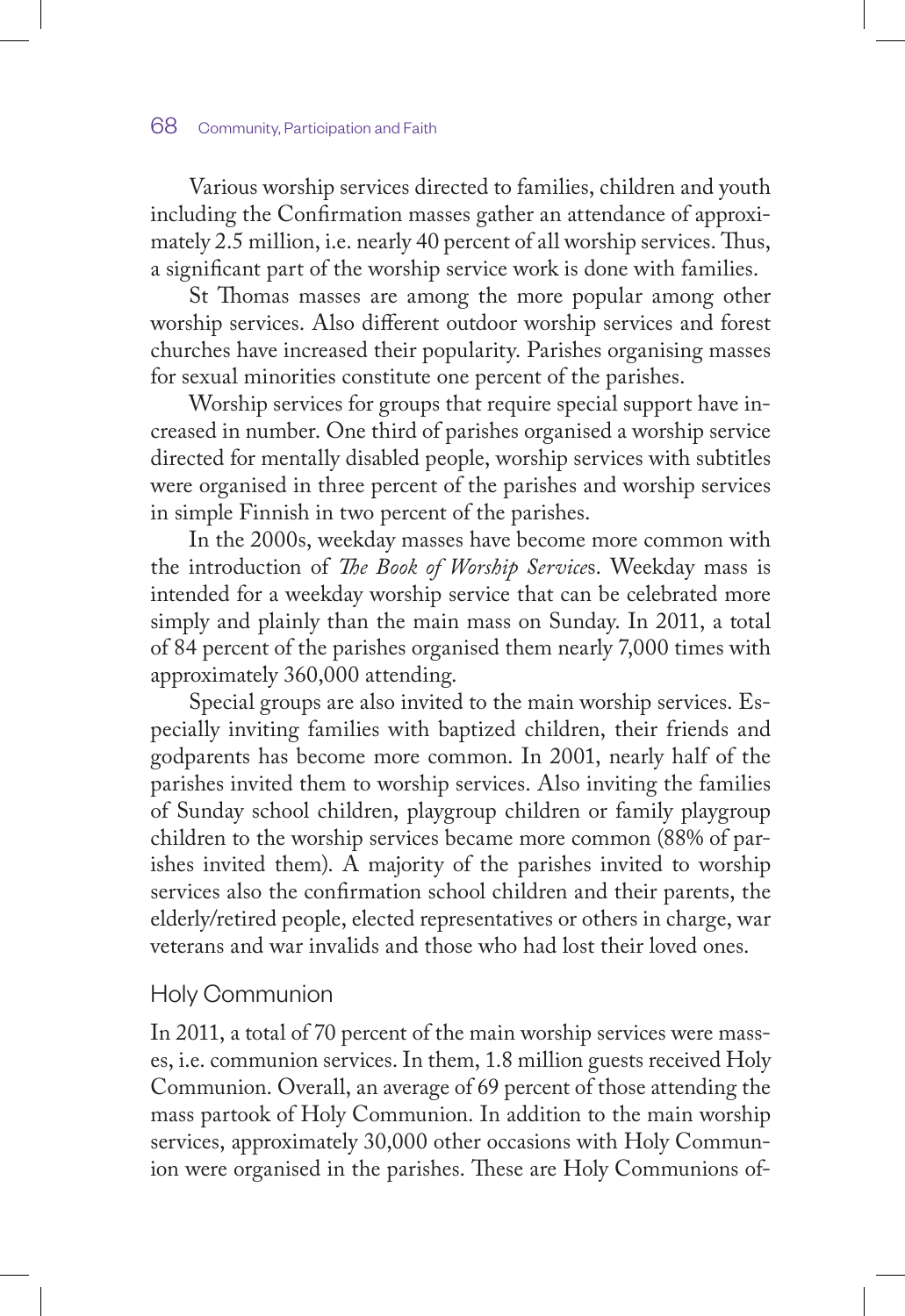fered in connection with other worship services, private Holy Communions and Holy Communions in connection with devotions and church ceremonies, with a total of 0.6 million persons partaking.

In the long run, the number of communicants has increased, but starting in the mid-1990s, the development has been even. The longterm increase in communicants is linked with the change in worship service culture in which there has been a desire to emphasise the significance of Holy Communion in the body of worship service.



#### Figure 5.3

Attendance at main Sunday service and Holy Communion 1957–2011.

# Road churches and tourist chapels

Road churches are Lutheran and Orthodox churches that open their doors for the summer months to welcome tourists and local people. The road churches are all located near the main roads and belong to the most important attractions of their area. Their opening hours vary but mainly they are open in June and July. Some of the churches are tourist attractions that may be located further from the main roads.

The chain of road churches intended for travellers included 279 churches in 2011. This idea comes from Germany, from which it has spread to Scandinavia and Estonia.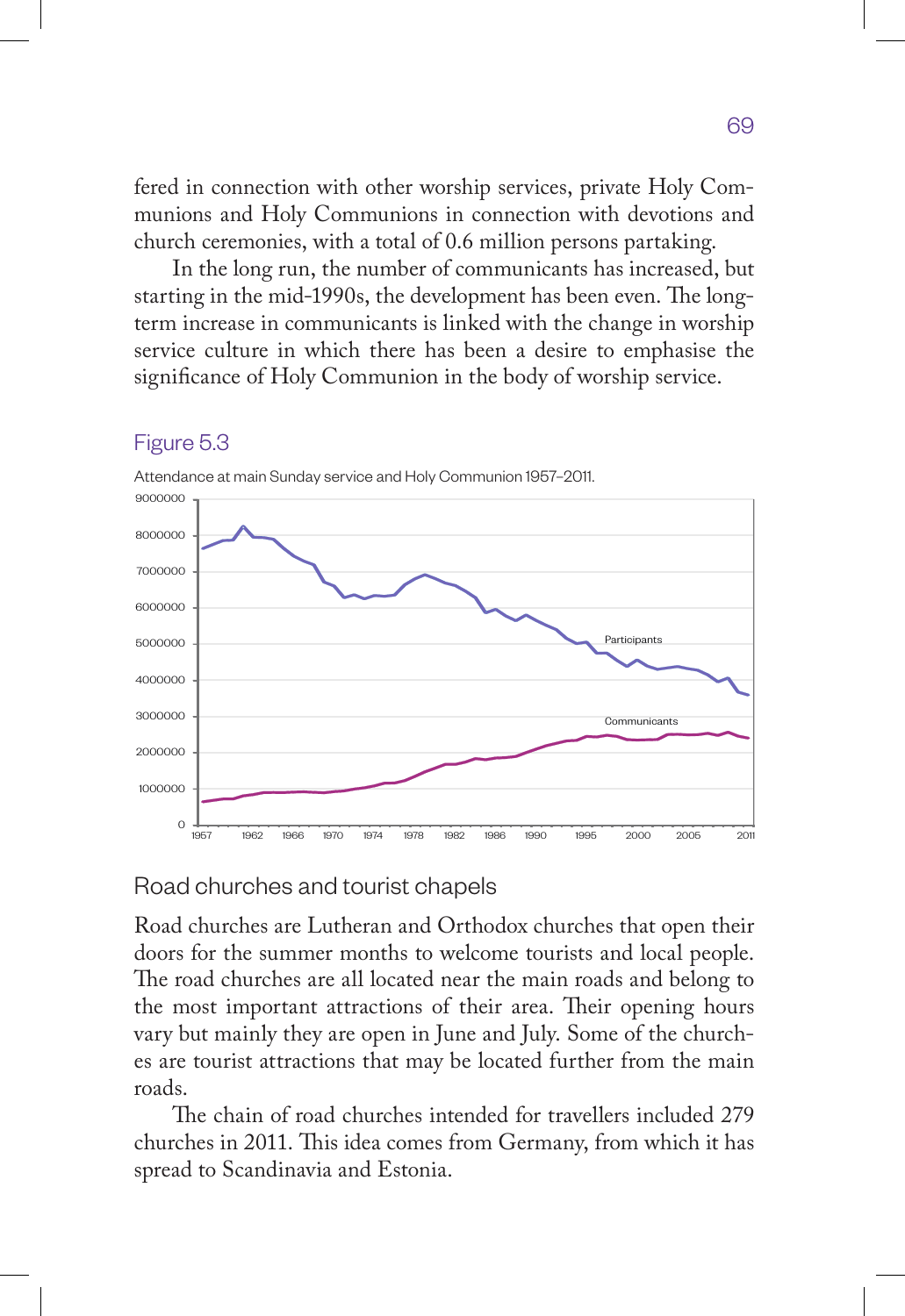There are also tourist chapels in Lapland. Building tourist chapels began in the 1990s and they are used for worship services, devotions, concerts and Church ceremonies. There are also tourist pastors to serve travellers.

# **5.3 Church ceremonies**

In 2011, a total of nearly 124,000 baptisms, weddings and blessings, funerals, confirmations and burials were organised, and a total of 3.86 million persons attended them. The number of events has increased but the number of those attending has dropped slightly. In 2011, nearly a million persons attended baptisms and weddings each, and 1.8 million attended funerals.



# Figure 5.4

The changes in the popularity of church ceremonies are linked to changes in church membership, although the changes are not similar in the case of all church ceremonies. The change in the number of those baptised is in line with the changes in those belonging to the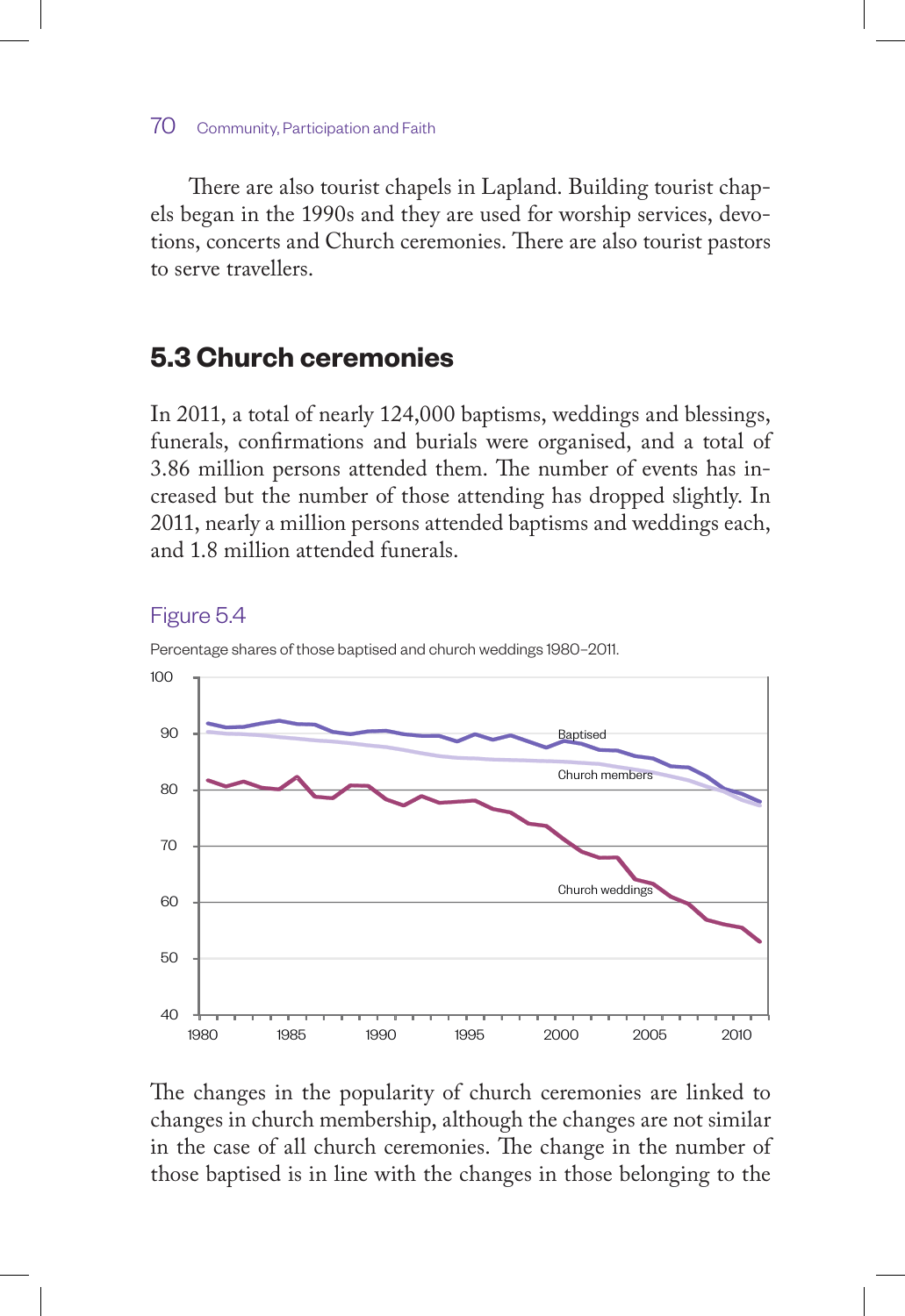church. The share of those who are wed in church has dropped drastically in the 2000s, clearly more rapidly than the share of church members.

In 2011, the share of baptised children out of all children born was 78 percent. All in all, there were 45,630 baptisms. Compared with 2007, the number of baptisms decreased by 6.5 percent and the number of persons attending them decreased by 4 percent.

In 2011, there were 860 persons who were baptised as adults; 58 percent of them were women. An average of 21 persons was present at baptisms. Unlike the attendance of other church ceremonies, the average number of persons attending baptisms has increased slightly in the 2000s.

The share of church weddings of all matrimonies was 53 percent. There were approximately 15,100 church weddings and the total number of matrimonies in the entire country was 28,600. 62 percent of the couples, in which at least one of the spouses belongs to the church, were married in Church. Church weddings have lost popularity significantly in the 2000s. Those to be wed in Church must be confirmed church members. Church wedding is possible also for couples of whom one belongs to the Evangelical Lutheran Church and the other one to some other Christian church or denomination. Church wedding can also be performed when one of the engaged partners belongs to a Christian church operating abroad.

In 2011, a total of 47 percent (13,400) of all matrimonies were civil marriages. Church blessings of civil marriages (for anyone who wants) were organised in 1,500 cases (11% of civil marriages). The share of civil marriages increased in the first, second, third and the consecutive marriages. In 2010, a total of 60 percent of first marriages were church weddings, 44 percent of second marriages and a good third of the third and consecutive marriages.

In 2011, there were 48,200 Church funerals. During the same year 50,600 persons died so approximately 95 percent of the deceased were given a Church funeral. Although the share of those who got a Church funeral decreased slightly, the majority of the deceased who did not belong to the Church were given Church funerals (69%).

Church ceremonies offer a broad interface with Finns and the members of the parishes. They reach also those who seldom go to Church, and they bring people to the core message of the church and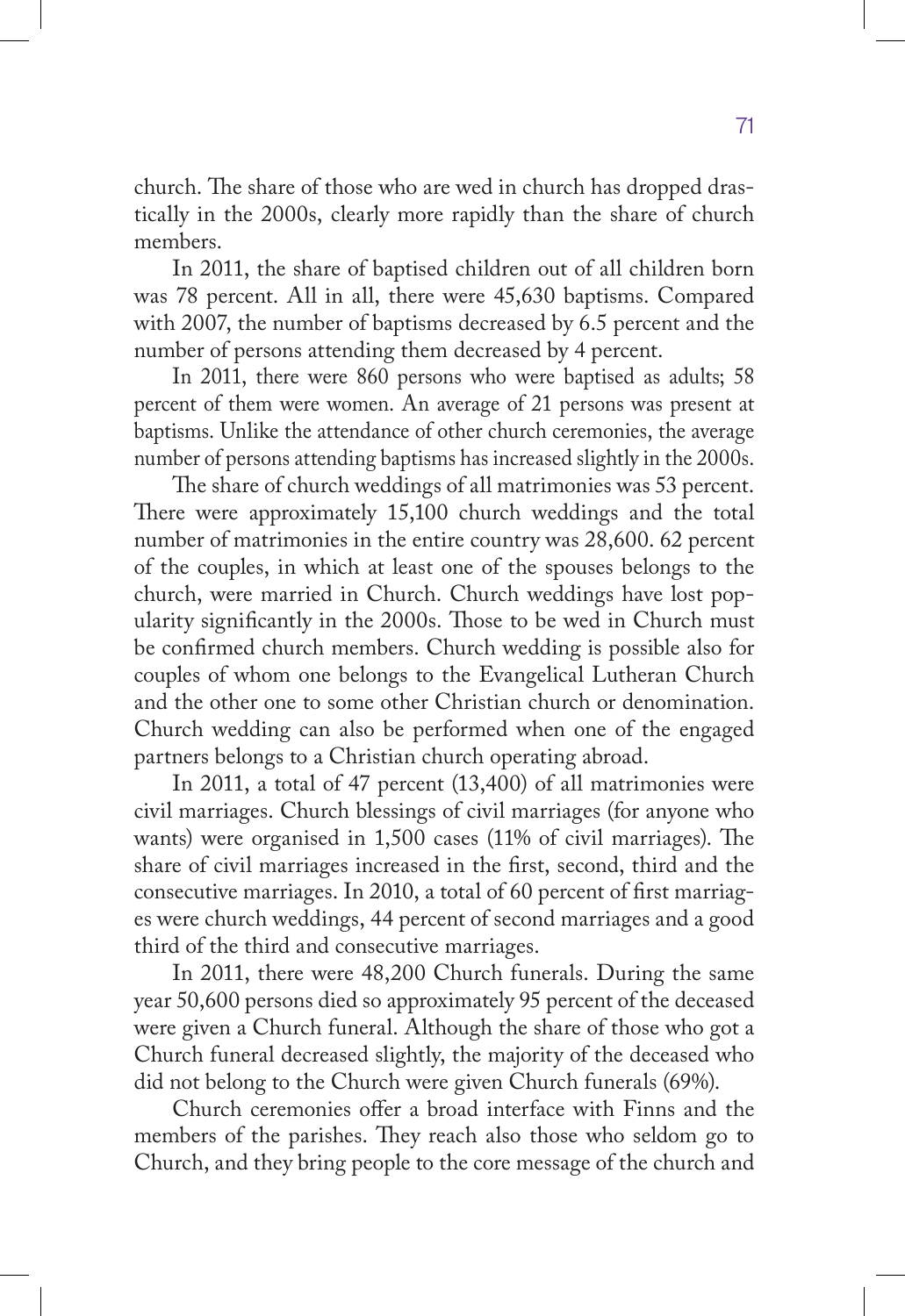its basic mission. Preceding the church ceremonies, there is nearly always a discussion held either in the Church facilities or at home. However, discussions held after the Church ceremonies have not become common. Discussions with the family after the funerals were held in one tenth of the ceremonies, after baptisms in four percent and after weddings in five percent of the ceremonies.

# **5.4 Other parish activities**

In addition to worship services, approximately 66,000 other parish events and 14,000 music events were organised in the parishes. Approximately 2.7 million attended the other parish events and 1.8 million attended the music events. Other parish events include for example Bible teaching events, parish catechetical meetings (kinkerit), revival meetings (seurat), devotions, regional and national events. The number of these events decreased by 18 percent, and the number of persons attending them dropped by 23 percent. A total of 1.2 percent of the average church population attended the events weekly. The number of music events decreased by 6 percent, and the number of persons attending them dropped by 14 percent since 2007.

## Table 5.1

Attendance at other parish events in 2011.

|                              | 2011   |            | Change 2007-2011 (%) |            |
|------------------------------|--------|------------|----------------------|------------|
|                              | Events | Attendance | <b>Events</b>        | Attendance |
| Music events                 | 14159  | 1736076    | $-6$                 | $-14$      |
| Bible teaching events        | 3702   | 100238     | $\Omega$             | $-2$       |
| Catechetical meetings        | 2537   | 51078      | $-18$                | $-20$      |
| Revival meetings             | 8518   | 497027     | $-28$                | $-28$      |
| <b>Devotions</b>             | 35172  | 718 434    | $-9$                 | $-15$      |
| Regional and national events | 712    | 545943     | $-20$                | -9         |
| Other events                 | 15774  | 833871     | $-32$                | $-33$      |
| All                          | 80574  | 4482667    | $-16$                | $-19$      |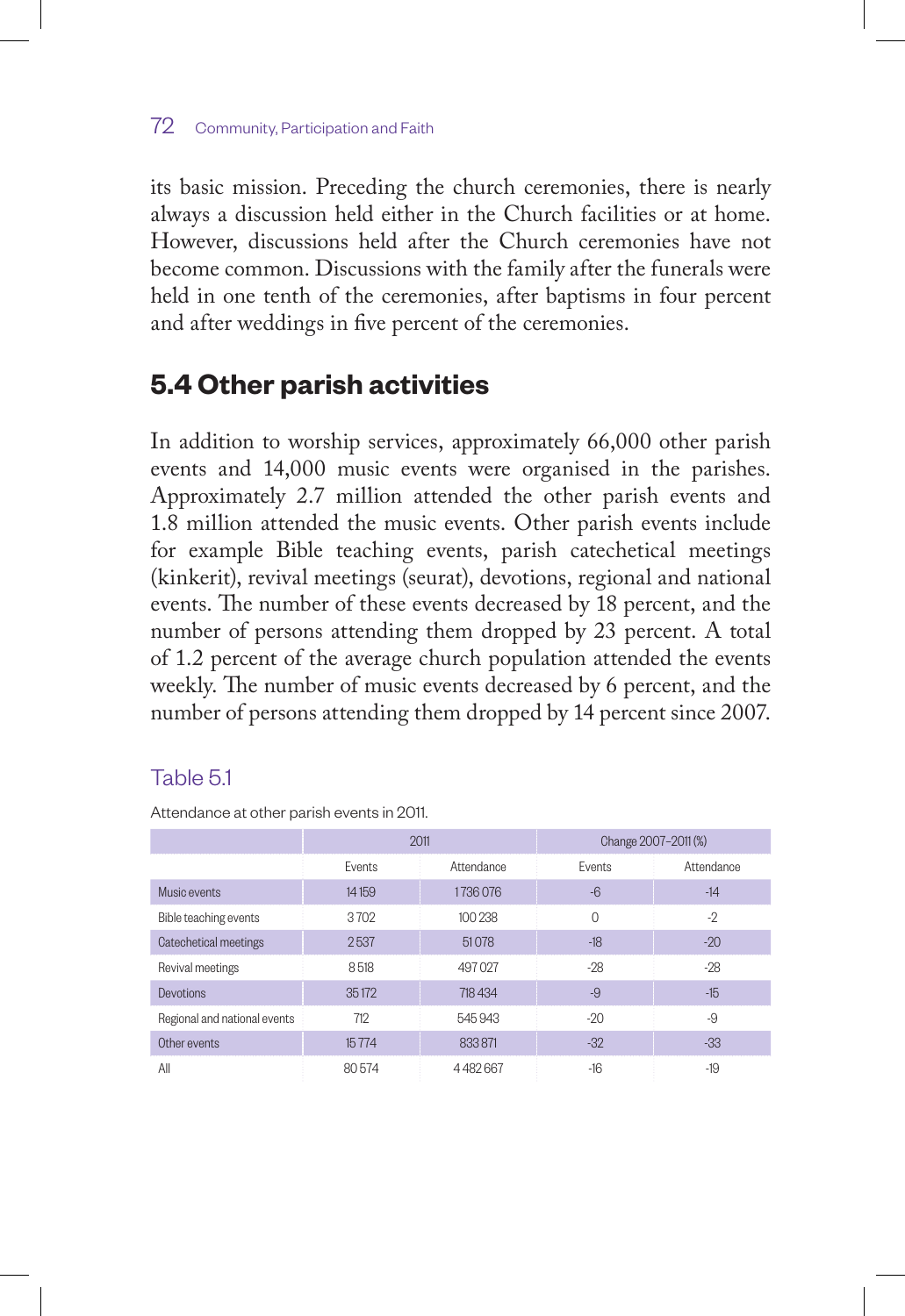There were 3,900 various groups that met regularly. A total of nearly 46,000 persons participated in the groups. 51 percent of the parishes had charismatic prayer evenings and 73,000 persons attended them. Evangelising events were organised in 27 percent of the parishes. The evangelising events were attended by 49,000 persons.

Alfa courses teaching about the content of Christianity were organised in 16 percent of the parishes. Evening and day events for women were organised in half of the parishes and one third of parishes had evening and day events for men. Women's day and evening events were attended by 28,000 persons and men's events by 19,000 persons.

One in five parishes organised silent retreats. More than 160 of them were organised and they had just fewer than 2,600 attendants.

## Prayer events

In 2011, a total of more than 6,100 prayer events of various kinds were organised and more than 115,000 persons attended them. Half of the parishes organised blessing of the sowing and thanksgiving for the harvest. Prayer events associated with the beginning of school or school term were organised in 63 percent of the parishes. Blessing care facilities, industrial plants, offices and other work places as well as blessing schools and other educational institutions were the most common among blessing of facilities. A total of 1,700 blessings of homes were organised and they were attended by 31,000 persons.

## Church plays

Church plays, tours of Biblical scenes and religious tableaux illustrate the Gospel stories through the means of drama. Advent or Christmas tours were organised in one fifth of the parishes and Easter tours or Easter tableaux in up to 39 percent of the parishes. Other Church plays were performed in 22 percent of the parishes. A total of 183,000 persons attended the various plays. Easter tours and Easter tableaux gathered the largest audience totalling 92,000 persons. Advent or Christmas tours were attended by 39,000 persons, other Church plays by 52,000.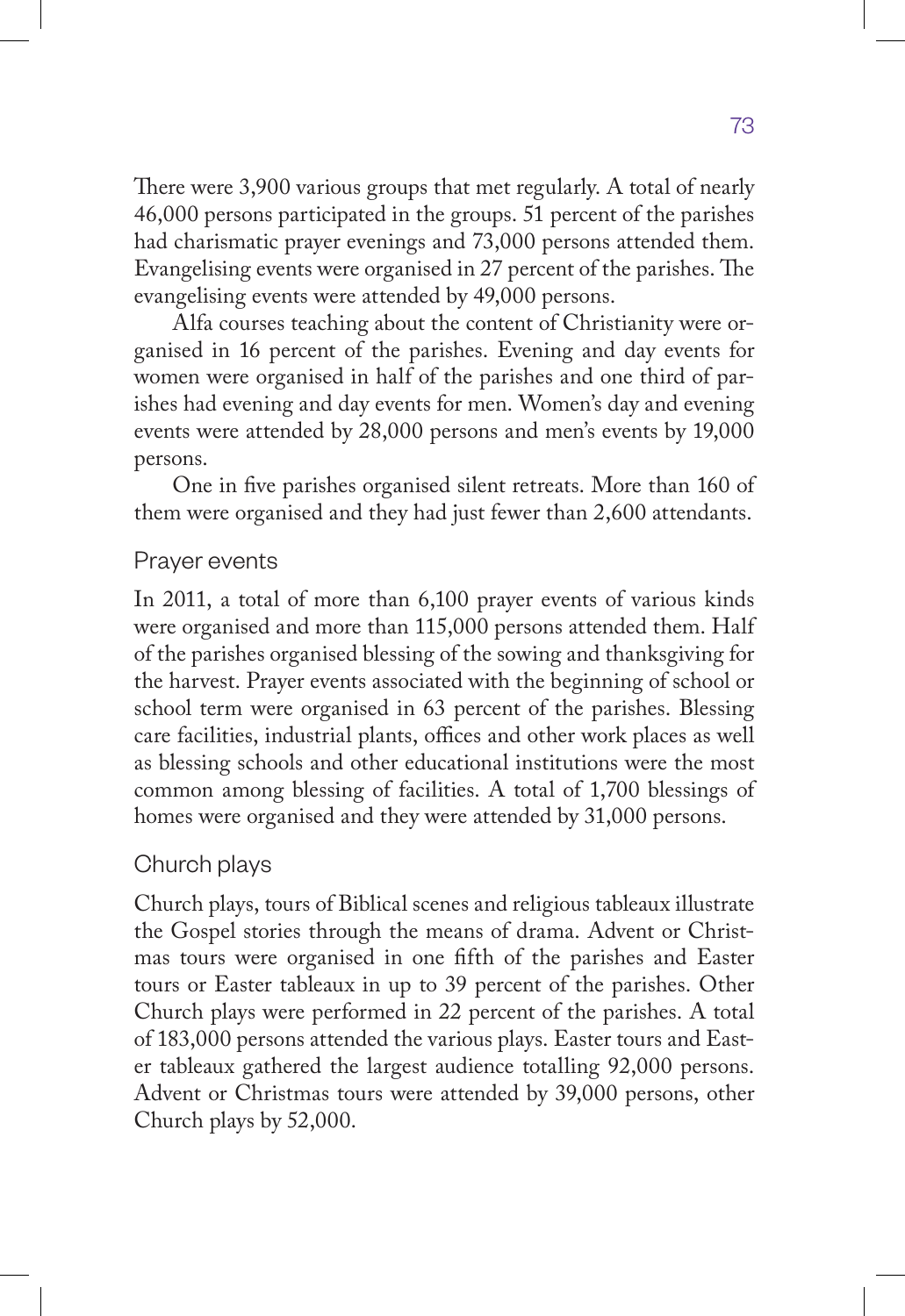## Musical activities

In 2011, more than 2,000 choirs and nearly 1,300 instrumental bands convened in the parishes; i.e. a total of approximately 3,300 musical groups. They had approximately 19,200 performances. The parishes gathered nearly 50,000 music amateurs. The number of choir members dropped slightly, but correspondingly the number of participants in instrumental bands increased by 79%.

The single most popular music event in the parishes was the Most Beautiful Christmas Carols event that was organised in nearly all (98%) of the parishes. In 2011, about 2,700 such events were organised and they gathered an audience of approximately 480,000 Finns to sing Christmas songs together.

Also many other music events were organised actively in the parishes. Hymn singing and other sing-along events were offered in 85 percent of the parishes. Choir concerts were organised in four out of five parishes, organ concerts in three out of five, gospel, jazz or equivalent concerts in more than half of the parishes, orchestra concerts in under half, youth concerts in two out of five and children's concerts in one third of parishes.

## Conclusions

Among Finns, going to Church – also on the most popular holidays – has decreased clearly. Especially the sporadic Church goers have decreased, and for many, sporadic Church attendance has ever more often turned into passiveness. The attendance of special worship services has remained steady. The number of weekly Masses has increased.

Attendance has gone up in parishes which have paid special attention to organizing the worship services. Willingness to attend is affected by the parishioners' role in the worship service, by jointly planning the worship services, the music used in the worship services and by the time of day they begin.

Among Church ceremonies, both the share of weddings and that of baptisms have dropped. The scanty contact of young adults to the parish and the ever higher age of starting a family mean that many new parents have not had contacts with the Church for a long time.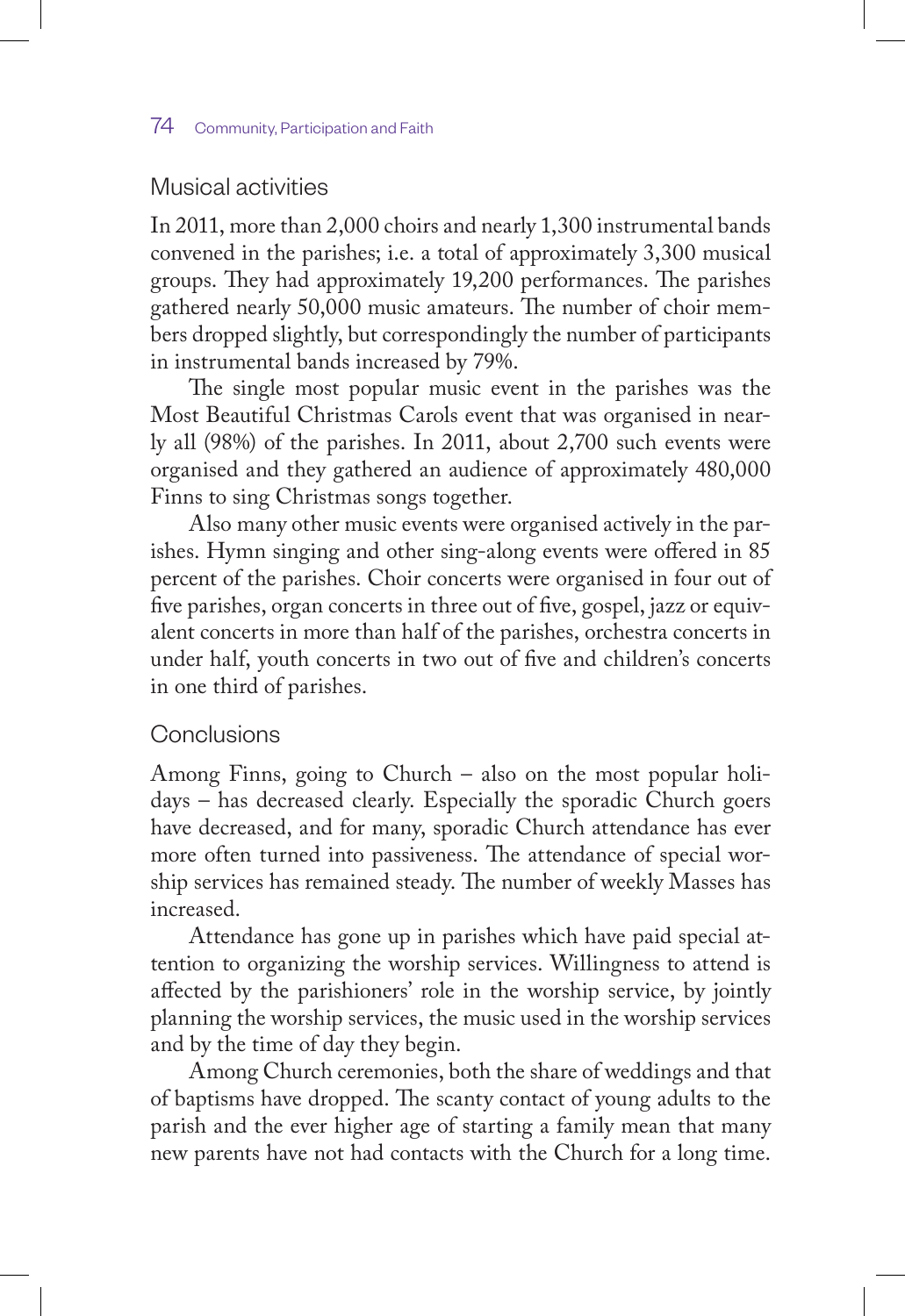In such a case, baptising the child is not self-evident. Because Church resignations have increased, ever fewer couples have the possibility to have a Church wedding. The share of civil marriages has increased. Only one in ten civil marriage couples is blessed in Church.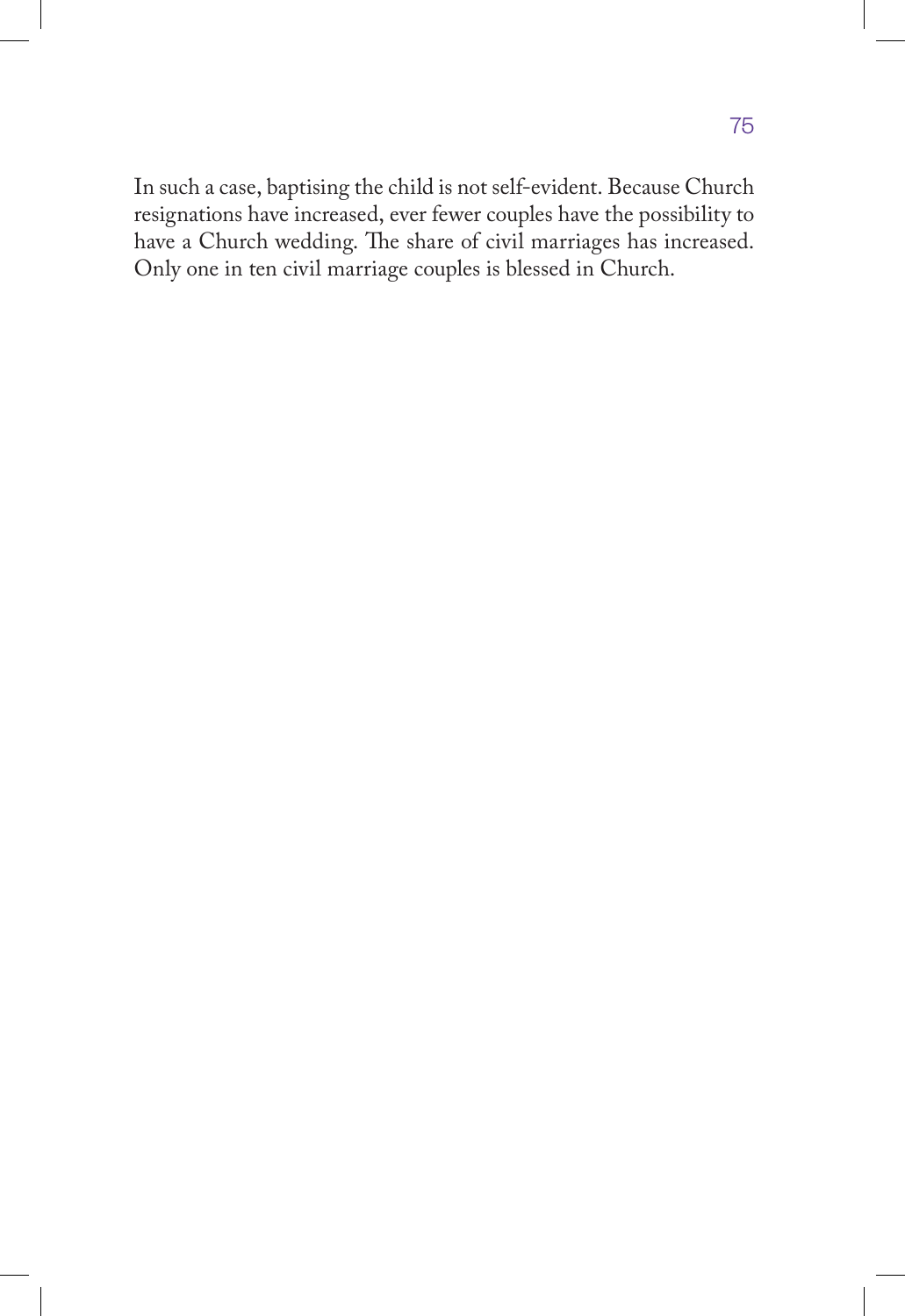# **6 Education**

## **6.1 Trends in education**

Teaching on baptism is the main point of departure in the work of the Church with children and youths. Baptism creates an obligation to provide teaching on the tenets of Christianity. The contents of Christian faith are taught, for example, in daytime clubs, Sunday schools and in confirmation school. Networks and co-operation with educational institutions, among others, play an important role in the educational work. The Church is also expected to support families and their spiritual life at home, according to its strategy 'Our Church'. One of the ways of implementing the strategy is encouraging parents to promote Christian traditions with their children, and inviting families to Sunday services.

At the end of 2011, the outline for the educational work of the Church was reformed. The new outline approaches education not only from the viewpoint of the educator or the organization but that of the phenomenon of growth. Human beings are perceived holistically, and spiritual growth is seen as an essential part of every person. The outline stresses education as one of the basic tasks of the Church present in all areas of its operation.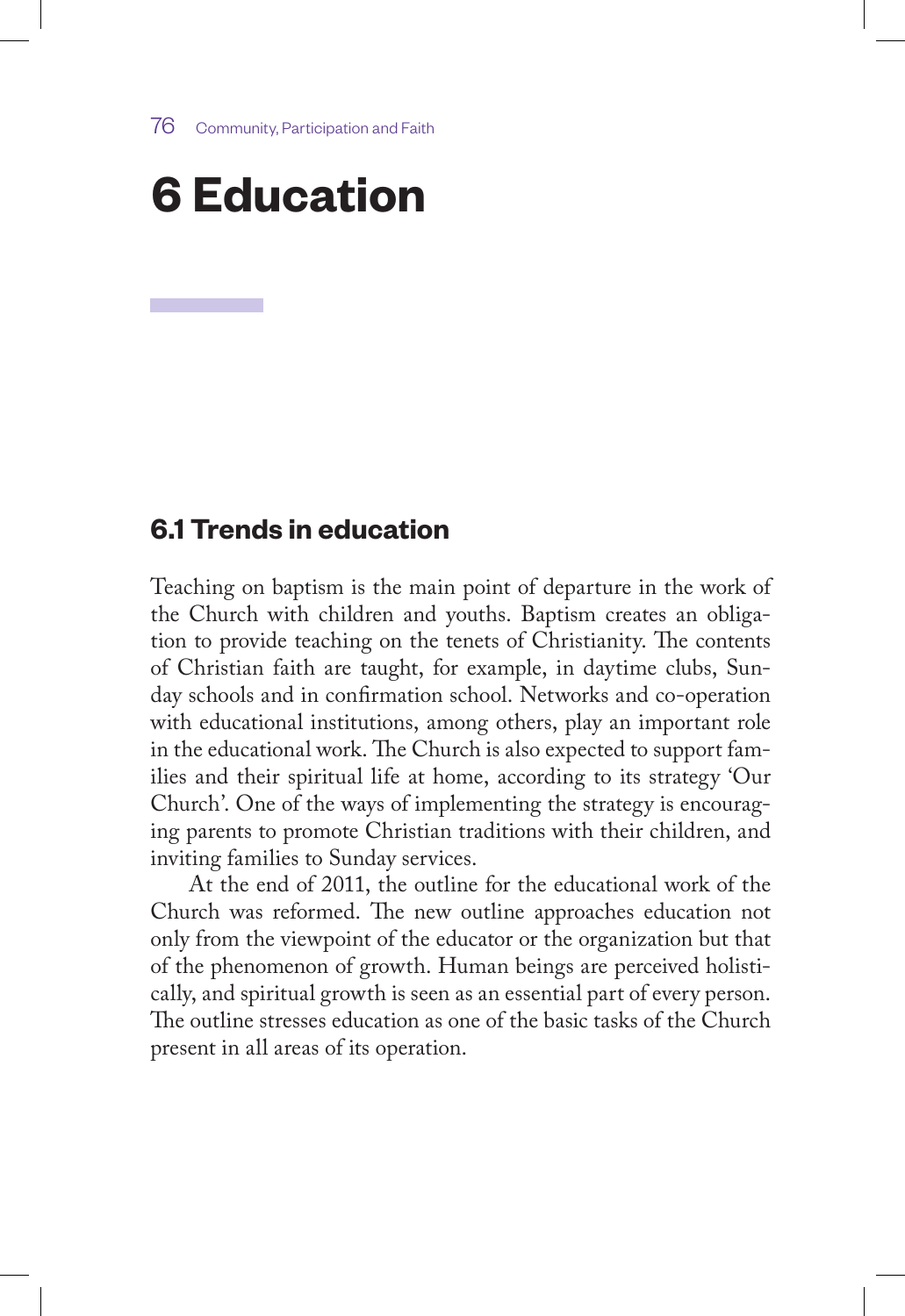## Figure 6.1

Finns' views on religious upbringing in their childhood home. The share of 'Yes' answers. Gal- lup Ecclesiastica 2011, N=4,919 (%).



The role of religious upbringing at home has continued to decrease. Following the international trend shown in numerous studies, also in Finland the younger generations are always less influenced by religion than the older ones were. According to the Gallup Ecclesiastica Survey 2011, more than half of those aged 65 or more had received a religious upbringing at home whereas only one fifth of the youngest group (aged 15 to 24) reported the same. More than three out of four Finns were taught an evening prayer at home. Also clearly more than a half felt that the day of rest was kept in their childhood home (see Figure 6.1). The differences between age groups, however, were remarkable: an evening prayer was taught to 90 percent of the ones aged over 65 but to only half of those aged under 25. Similarly, 80 percent of the older group but only a fourth of the younger ones had a childhood home where the day of rest was kept.

When asked about giving religious upbringing to one's own children, the difference between age groups was similar. Also men and women differed remarkably. Especially young men were mostly unlikely to give or intended to give religious upbringing to their children. Women who were under 35 years of age were not particularly willing to give religious upbringing either, as only one third of them had done so or would consider it.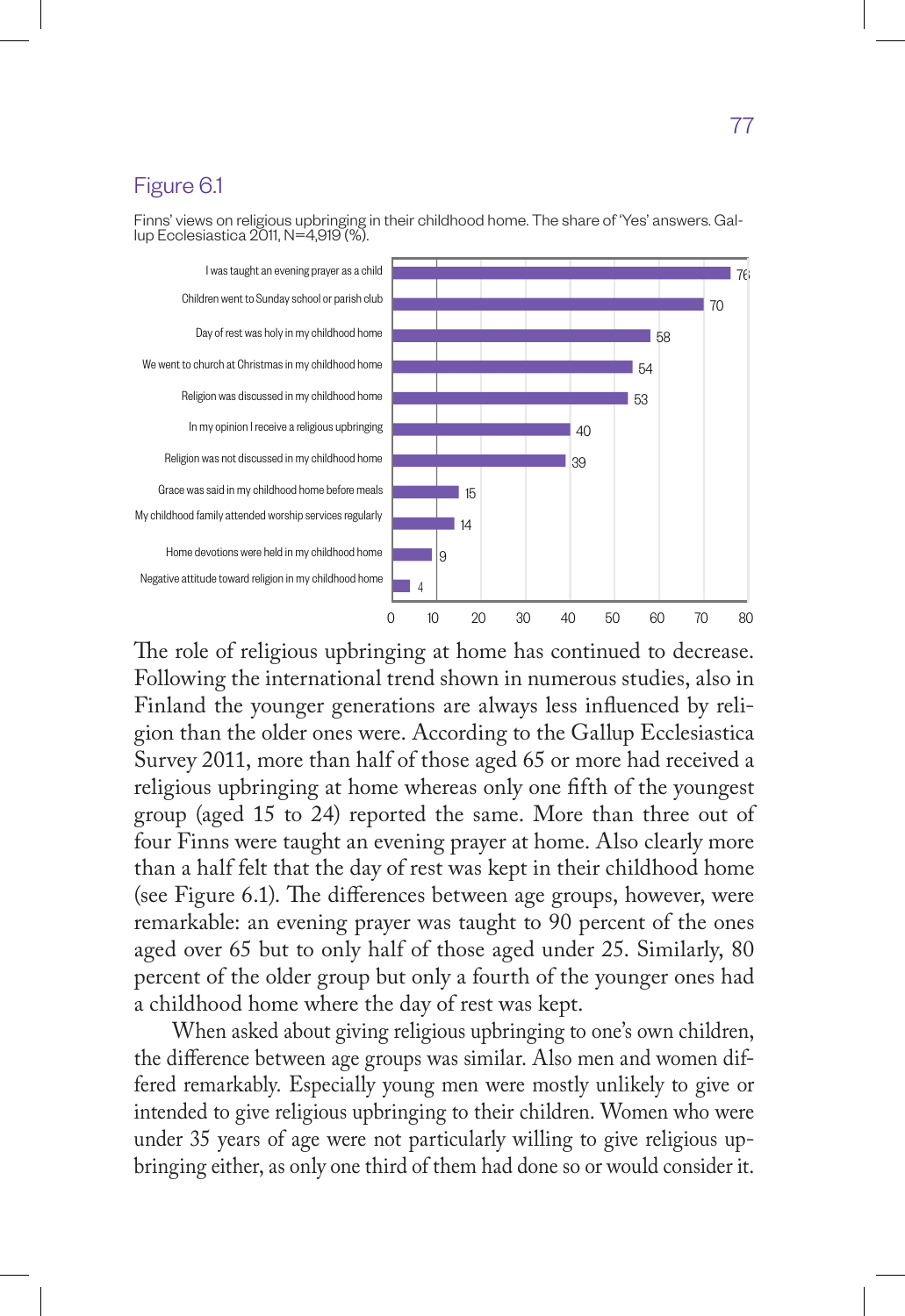## Figure 6.2





# **6.2 Early childhood education by the Church**

Early childhood education by the Church is a sector of educational work carried out in the parishes among children under school age and their families. The work is guided through principles in the Early Childhood Curriculum of the Church published in 2008 which outlines also the development objectives for different activities of the work with children.

## Daytime clubs

Daytime clubs have been a strong area of the Church's early childhood education work for decades. However, there has been a steady decrease in the number of children participating since the mid-1990s. In 2011, a total of 27 percent of Finnish children aged three to five participated in the daytime clubs in parishes. A majority of these children were not in municipal day care. Participation in the clubs has diminished as the right to municipal day care has been extended. In addition, the number of six-year-olds participating in daytime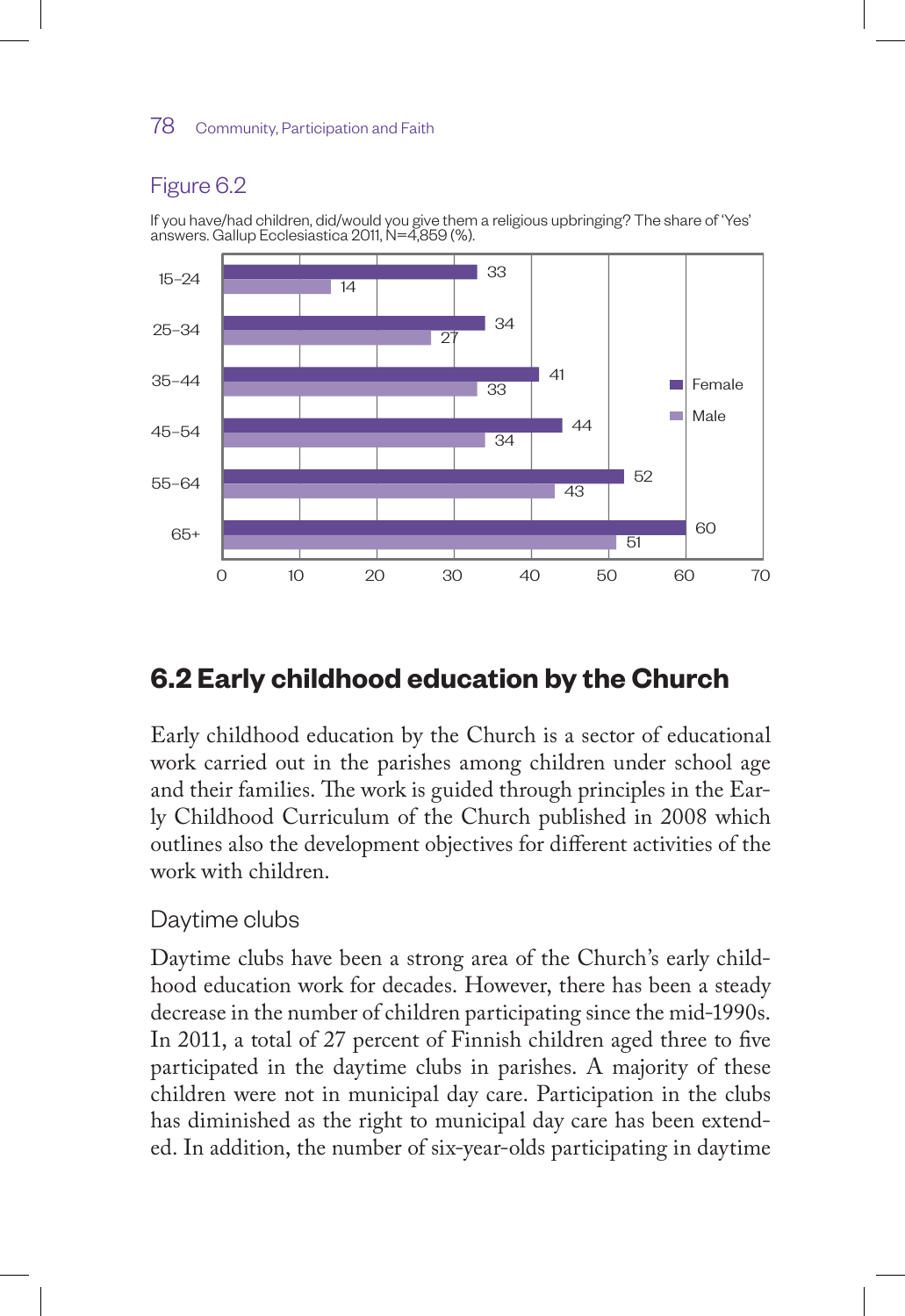clubs has rapidly decreased after 2003 when preschool education became free of charge.

A number of various events attached to daytime club activities were arranged in the parishes. Such events include parents' evenings and celebrations. In the course of 2011, some 3,000 events were arranged, with 150,000 people attending them. Daytime club activity includes also excursions and camps. The excursions had 28,000 children participating and the camps respectively 4,000 in 2011. Discussions with the parents of daytime club children became an important part of educational work. Three out of four parishes arranged discussions at least with some parents and one fourth of the parishes with the parents of every club attendant.

## Figure 6.3



Coverage of the Church's education and youth work in 2003, 2007 and 2011.

## Sunday school

For schoolchildren and smaller children the parish offers Sunday school. It takes the form of a club and also of a worship service, thus often referred to as children's church. Sunday schools convene weekly, either on Sundays or weekdays.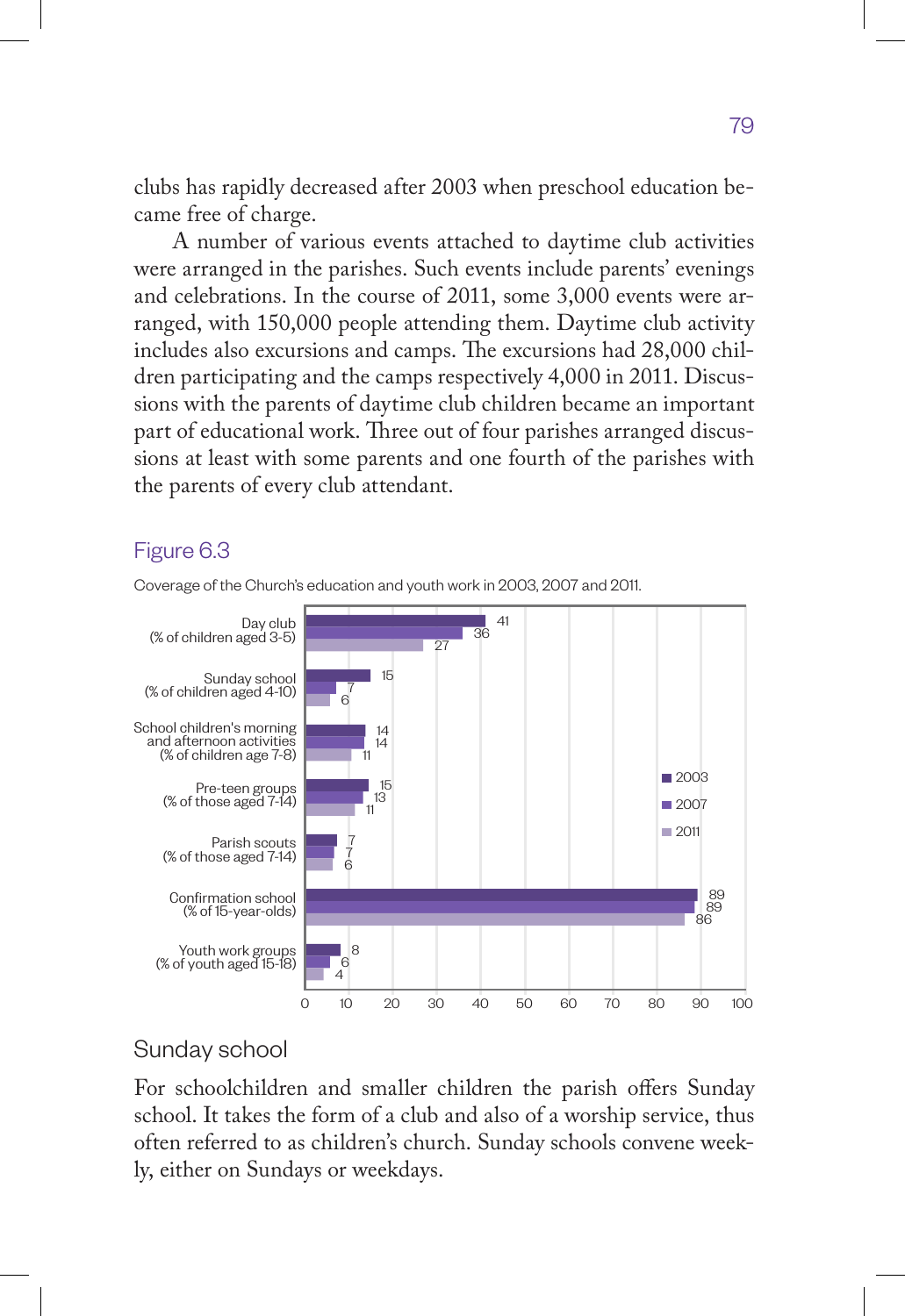In 2011, there were altogether 1,300 Sunday school groups with 23,000 children participating, corresponding to almost 6 percent of the children aged 5 to 11. The groups convened mostly on Sundays (63 %), but also other weekdays had gained importance. Most of the Sunday school teachers were volunteers. In 2011, there were 3,300 Sunday school teachers, of whom 80 percent were women. The number of volunteers has diminished with the decrease in Sunday schools.

## Other activities of early childhood education

The parishes approached families with small children also by sending birthday cards to children aged 1 to 5. In 63 percent of the parishes all children received a birthday greeting, in 14 percent some of the children of the age cohort. More than every third parish sent the whole age cohort invitations to daytime clubs. Every second parish arranged events to which they invited all children of the age cohort.

A considerable part of the early childhood education by the parishes is done in collaboration with municipal early childhood education authorities. The parishes maintain active contacts with early childhood education and preschool education authorities. Most of the parishes are engaged in some type of cooperation, including visits, arranging morning assemblies and services, and material help and shared training sessions.

The collaboration with municipalities in religious education was most active with day care centres. Altogether 86 percent of the parishes made visits to day care centres in 2011. A majority of the parishes also arranged worship services and Church excursions for the day care units. In addition, one third of the parishes arranged mentoring for the staff in day care units. The idea in mentoring is that day care employees may give religious education supported by the parish.

#### Work with families

Transmission of Christian tradition and strengthening the membership in the Church are important in all Church's educational work. This includes supporting the families.

Family clubs serve to bring together children and the adults who take care of them, including mothers, fathers, grandparents and family day care workers. In the "adult–child" clubs, adults spend part of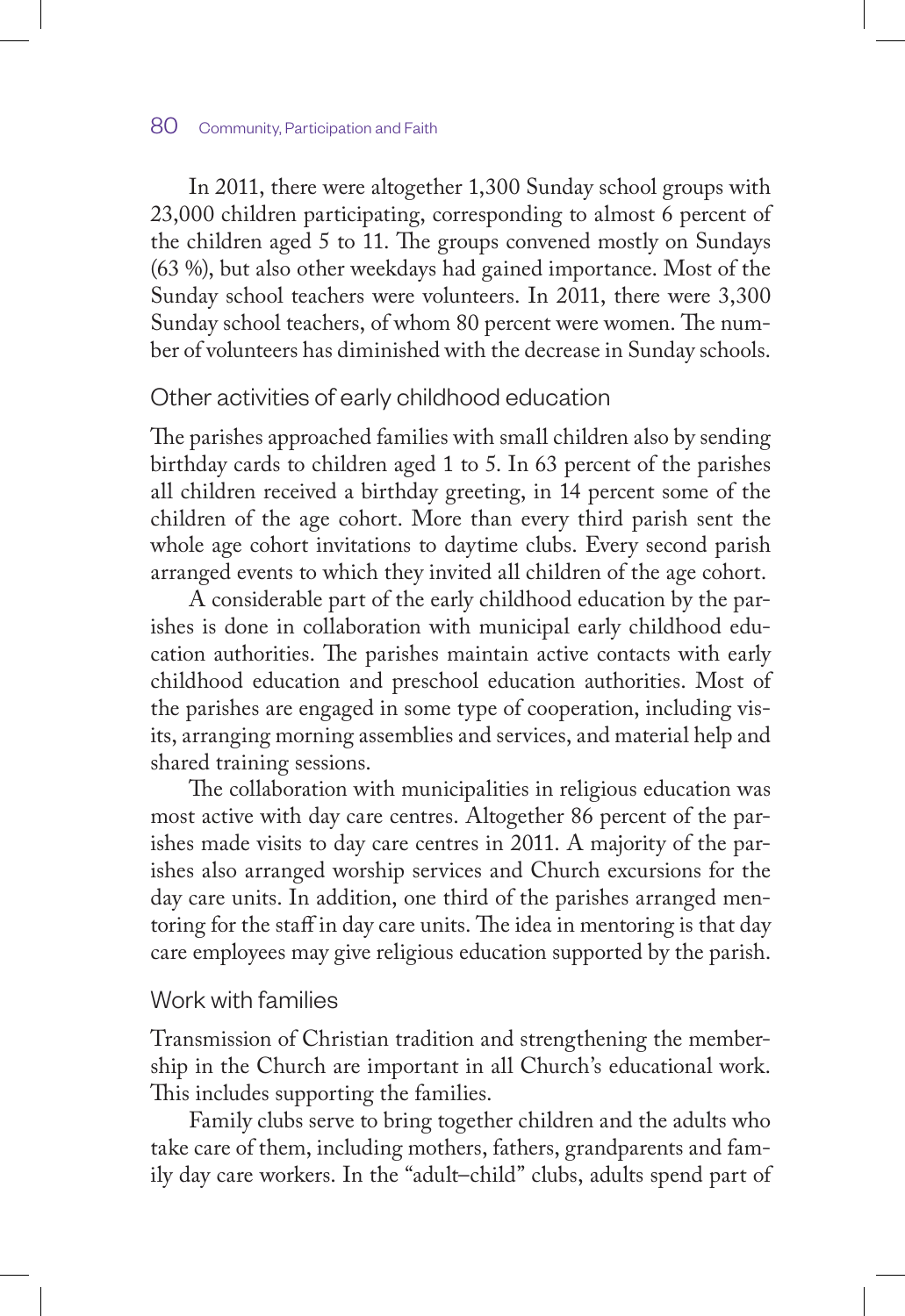the time discussing and exchanging experiences while children have their own activities. In open events adults and children are together all the time. A small service is held in the family clubs. There were 49,600 meetings of family clubs in 2011, with 1.19 million recorded attendants.

## **6.3 Work with preadolescents**

Church work with preadolescents consists of clubs, excursions, camps, many-faceted network and school cooperation, Scouts and individual events or theme events. The target group of preadolescent work are children aged 7-14.

The gathering activity of Church's preadolescent work, i.e. clubs, camps and excursions, has had a downward trend already for three decades. Compared with them, cooperation with schools has increased in significance and has found ever more diverse forms. Its basic elements are school day opening sessions, visits in the classroom, school sponsor activities, camp schools, school worship services and various other activities. In 2010, parishes were the third largest third sector service provider in school club operations.

In preadolescent work there is also abundant offer of individual events. A family-centred approach is ever more common. Adults and children together have been offered excursions, camps, clubs and special theme events. In clubs, the resource of volunteer club instructors is significant. In 2011, the parishes had nearly 14,000 volunteers instructing preadolescent clubs and Scouts.

The internet has become an ever more important operating environment for boys and girls. Church Council's *Spiritual Life Online* (Hengellinen elämä verkossa, see Chapter 11) project has trained parish employees to encounter boys and girls in the Church facilities and schools as well as online.

## Morning and afternoon activities

The Law on Comprehensive Education guarantees morning and afternoon care for schoolchildren in the first and second grades. These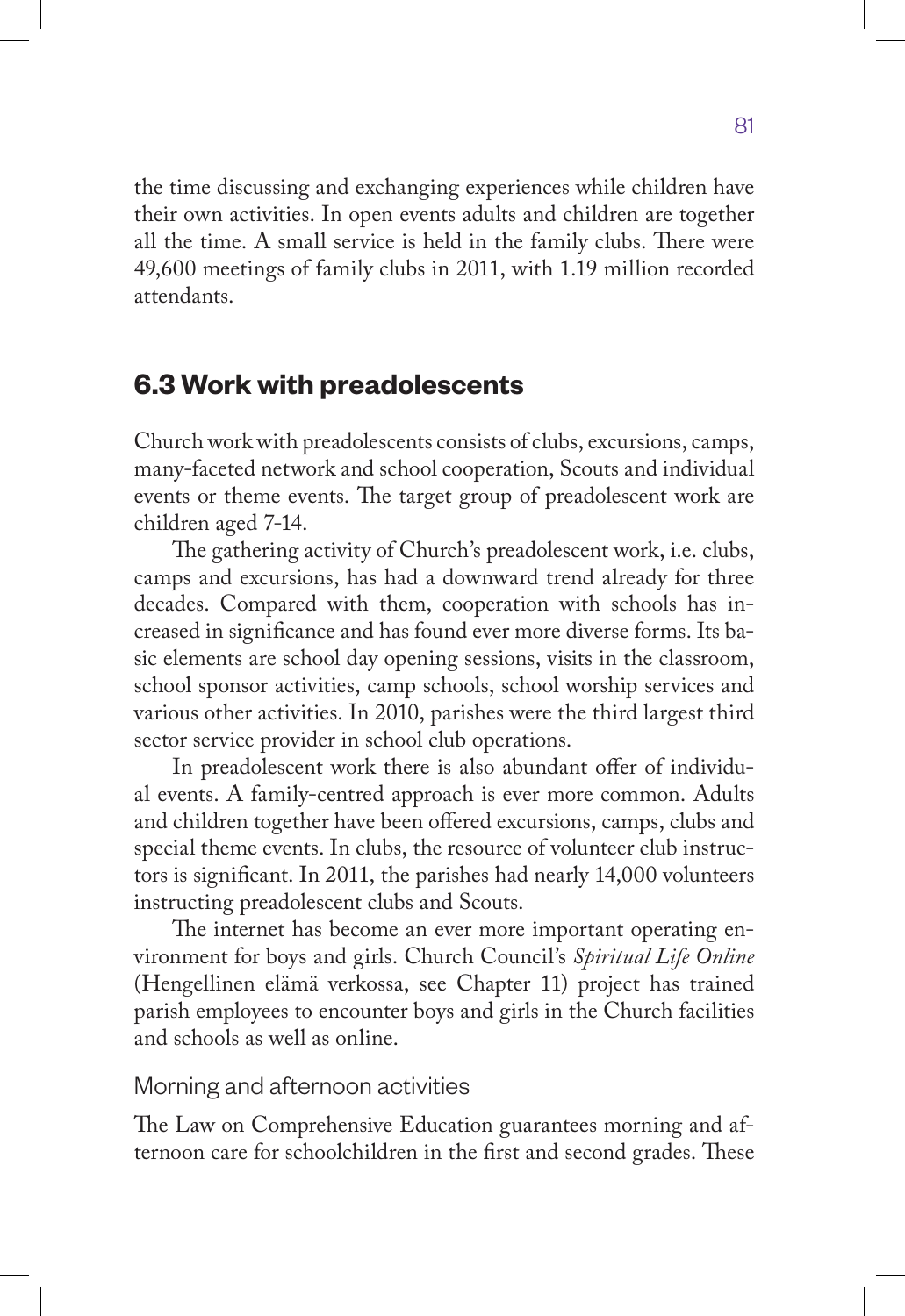activities mostly take place in the afternoons after school or in the mornings before school begins. The municipalities are responsible for organizing the care, but they may also purchase the services from volunteer associations or other organizations, including parishes.

In 2011, one in two parishes were arranging morning and afternoon care, either independently (21 %) or in cooperation with the municipality (29 %). The groups mostly met five days a week (73 % of the parishes). Among smaller parishes this care was less frequent. There were altogether 12,400 children participating in 2011, which amounts to almost 11 percent of the age cohort of 7- to 8-year-olds.

## Groups and other activities for preadolescents

The preadolescent clubs had 53,400 participants in 2011, the amount of boys almost equal to that of girls. The club participants amounted to 11 percent of all children aged 7 to 14. There has been a decrease in the absolute number of clubs for preadolescents, but the number of clubs per parish has remained the same, due to the decrease of parishes.

Many parishes also arrange different kinds of open clubs for preadolescents which are open-door by nature and thus do not have formal members.

Excursions and camps bring many preadolescents together. In 2011, a total of 57,000 children participated in 5,000 camps. The decrease in participation from previous years can in part be explained by the smaller age cohorts. Excursions for preadolescents totalled 1,000 with 18,000 children.

## Scouting

Some 60,000 children and youth participated in Scout clubs in Finland in 2011. Approximately half of them participated in Scout clubs organized in the parishes. Scout clubs involve both preadolescents and youth. Also young adults take part in the activity.

There were 3,100 Scout clubs in the parishes in 2011, involving 6,600 leaders and 29,700 Scouts. The number of both groups and participants is decreasing, mainly due to the decrease in the numbers of young age cohorts and lack of leaders for the activity. Large numbers of excursions, trips and camps were arranged in Scout clubs.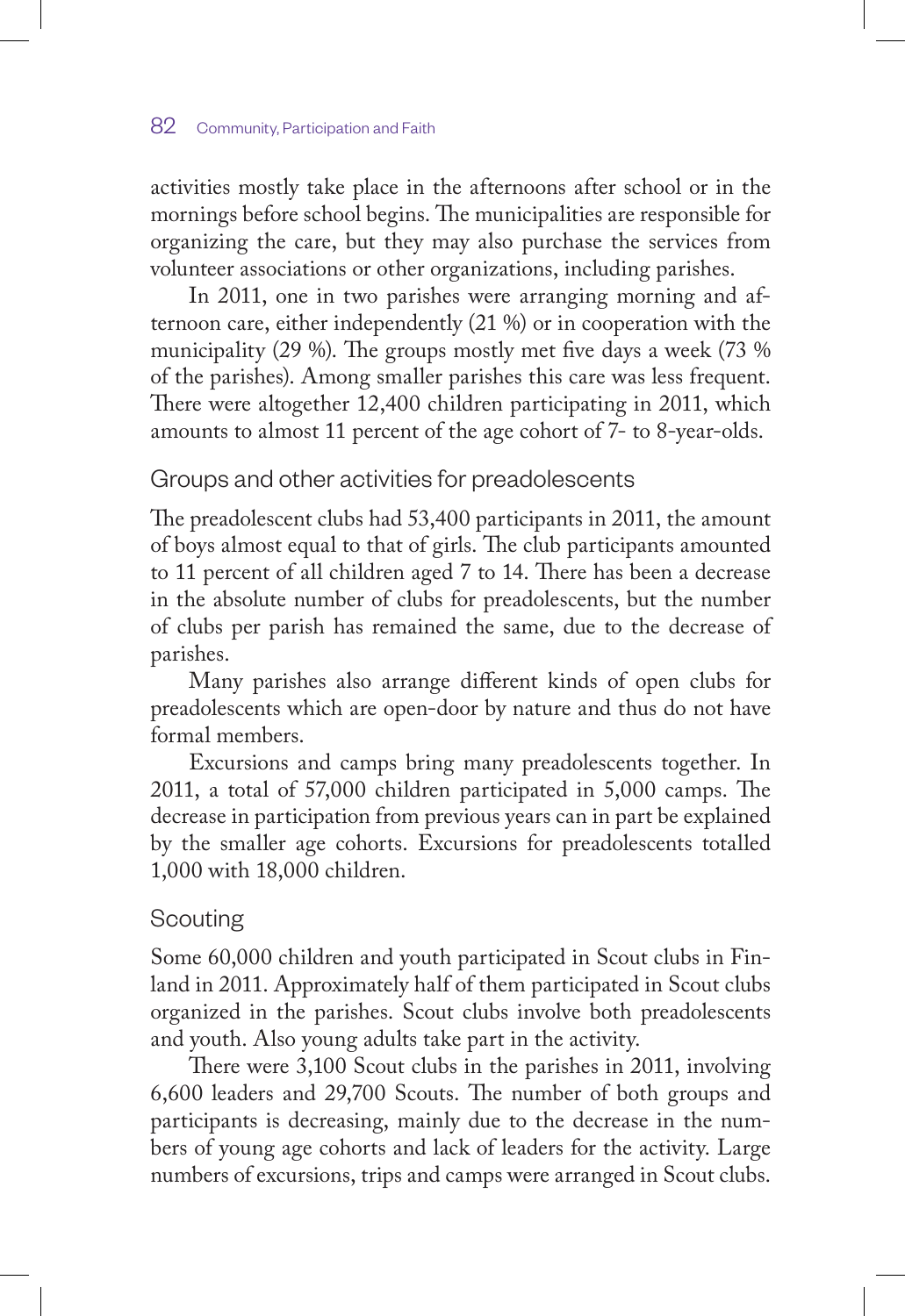Trips and excursions totalled 3,500 with 38,000 participants. Camps totalled 1,400 with 29,000 participants.

The Guides and Scouts of Finland signed a cooperation contract with the Evangelic-Lutheran Church of Finland in 2009.The aim of the cooperation is to promote religious education as part of the education provided by the Guides and Scouts of Finland.

## **6.4 Confirmation school**

The popularity of confirmation school has remained strong. In 2011, there were 53,400 young people attending confirmation school. Almost all of them were aged 14 to 15, only a few percent attending confirmation school at amore advanced age. Thus, confirmation school reached 83 percent of the age group of 15-year-olds. The confirmation school of the Lutheran Church does not have a similar position in any other country as it does in Finland. In 2011, the participation rate in confirmation schools in Sweden was 32 percent of the age group, in Norway 65 percent and in Denmark 73 percent.

In Finland, the confirmation school has been developed with exceptional customer-centeredness based on the good practices found in the parishes. The reputation of confirmation school among the youth is good and confirmation school is seen as part of youth culture. The popularity of confirmation school in Finland is also explained by the rights that it brings. Unlike in other Nordic countries, the confirmation school is a prerequisite for Church wedding.

Nearly all those who attend confirmation school (99.7%) are confirmed. A considerable number of youth joint the Church in connection with the confirmation school.

Some 12 percent of confirmation school students attended it in a place other than their home parish. Some of them attended confirmation schools of other local parishes and some attended those of revival movements or mission organisations. Confirmation school camp is the most popular form confirmation school. A total of 92 percent of youth attended confirmation schools in which most of the teaching takes place during a camp session. In most cases, the length of the camp was seven or eight days. Six percent of youth attend-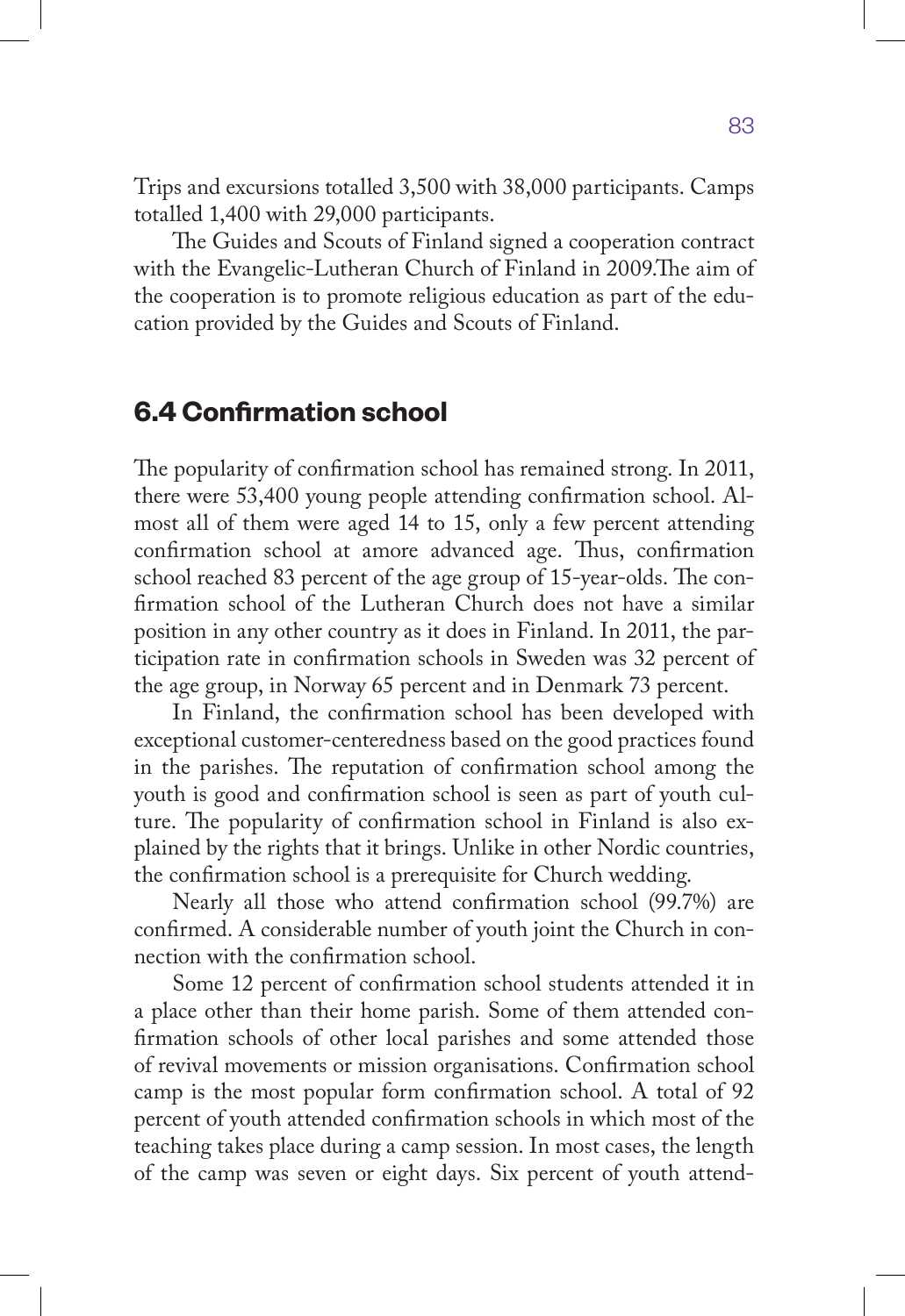ed day confirmation schools and one percent attended evening confirmation schools. Approximately a thousand adults attended adult confirmation schools in 2011, most of them studied privately.

According to a confirmation school research <sup>9</sup> done internationally in seven countries 2007-2008, confirmation school camp is a strength of the Finnish confirmation school practice. The Finnish youth are satisfied with their confirmation schools and it has a positive effect on their attitude toward the Church.

A follow-up study of the youth who had attended confirmation school shows that the confirmation school has a central impact in adulthood attitudes toward the Church. At the age of 25, most young adults estimated that the confirmation school was the single most significant factor influencing their religious thinking. The next most important factors were considered to be religion teaching in school and the influence of the home.

The confirmation school is a significant inspiration for participating in parish activities. The international confirmation school study shows that in no other Nordic or Central European country does the confirmation school inspire as many young people to be involved in the Church's youth work as in Finland. Ultimately, approximately one fourth of the Finnish youth who attend confirmation school also get involved in Church activities.

# **6.5 Youth work**

In many parishes, training for young confirmed volunteers (YCV, *isonen*) is the cornerstone of youth work; it gathers a considerable share of those confirmed in the previous years. As the YCV operations have expanded, the traditional activities in parish youth groups have decreased. In 2011, there were more than 700 youth work groups in the parishes and 11,100 youth attended them (15,200 youth in 2007). The number of those participating in the groups corresponds to 4 percent of the age group of those aged 15-18.

<sup>9</sup> Innanen, Tapani & Niemelä, Kati (eds.) Rippikoulun todellisuus. Kirkon tutkimuskeskuksen julkaisuja 107, 2009.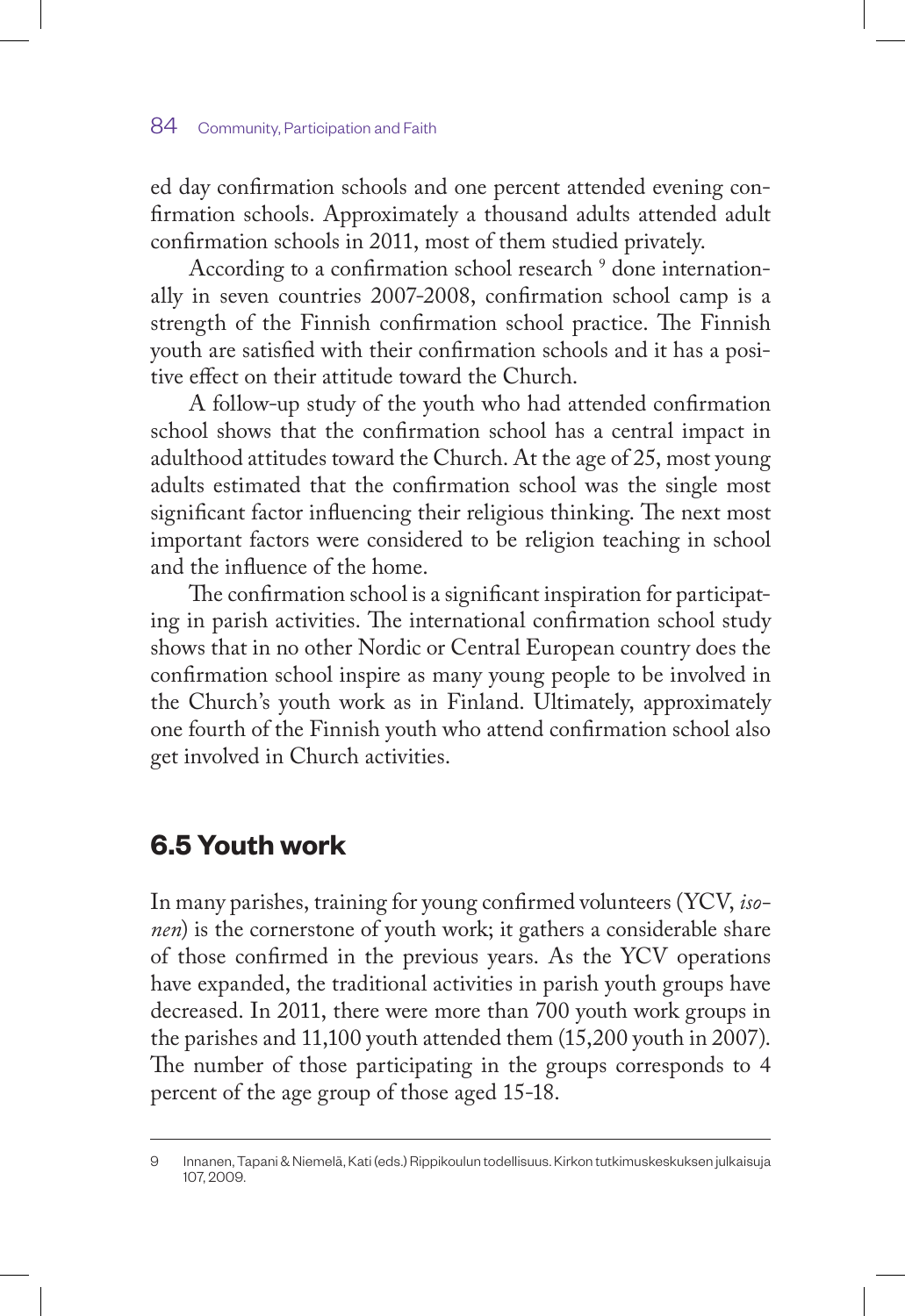In several parishes, youth evenings gather a considerably larger group of youth than the traditional group activity. In 2011, the parishes organised 19,100 youth evenings with 448,000 youth attending them. Furthermore, the parishes organised 2,300 other events directed to the youth with an attendance of 122,000.

In 2011, a total of 25,100 youth participated in the training of young confirmed volunteers. 68 percent of them were girls. The parishes often have more YCV candidates than can be placed. Only eight percent of parishes have a shortage of young confirmed volunteers. Two thirds of the parishes (67%) have offered YCV training in some form.

In 2011, a total of 15,900 youth had worked as YCV, which corresponds to 30 percent of the confirmation school age group. The YCVs are active in preadolescent work and confirmation school work. Also a number of other volunteer assistants are active in confirmation schools. One in four parishes (28%) used these volunteers regularly in all or nearly all groups.

Online youth work has become ever more important, and the Church has put a lot of resources in it in the past few years. An ever larger number of employees participated in online youth work and used social media in their work. In a special project, the parish youth workers were trained for online work.

## **6.6 Special youth work**

The Church's special youth work refers to seeking and neighbourly work with youth and adolescents directed to children and youth who are risking to be marginalised or already are marginalised. Ever since 1968, special youth work has been part of parish youth work. The Youth Act that entered into force in the beginning of 2011 made special youth work statutory.

All in all half (52%) of the parishes did special youth work. Especially large parishes were active, in most of them there were one or several employees dedicated full-time to special youth work. The various operation forms were open door activities, *Saapastoiminta* (service consisting of nightly on call services, festival activities and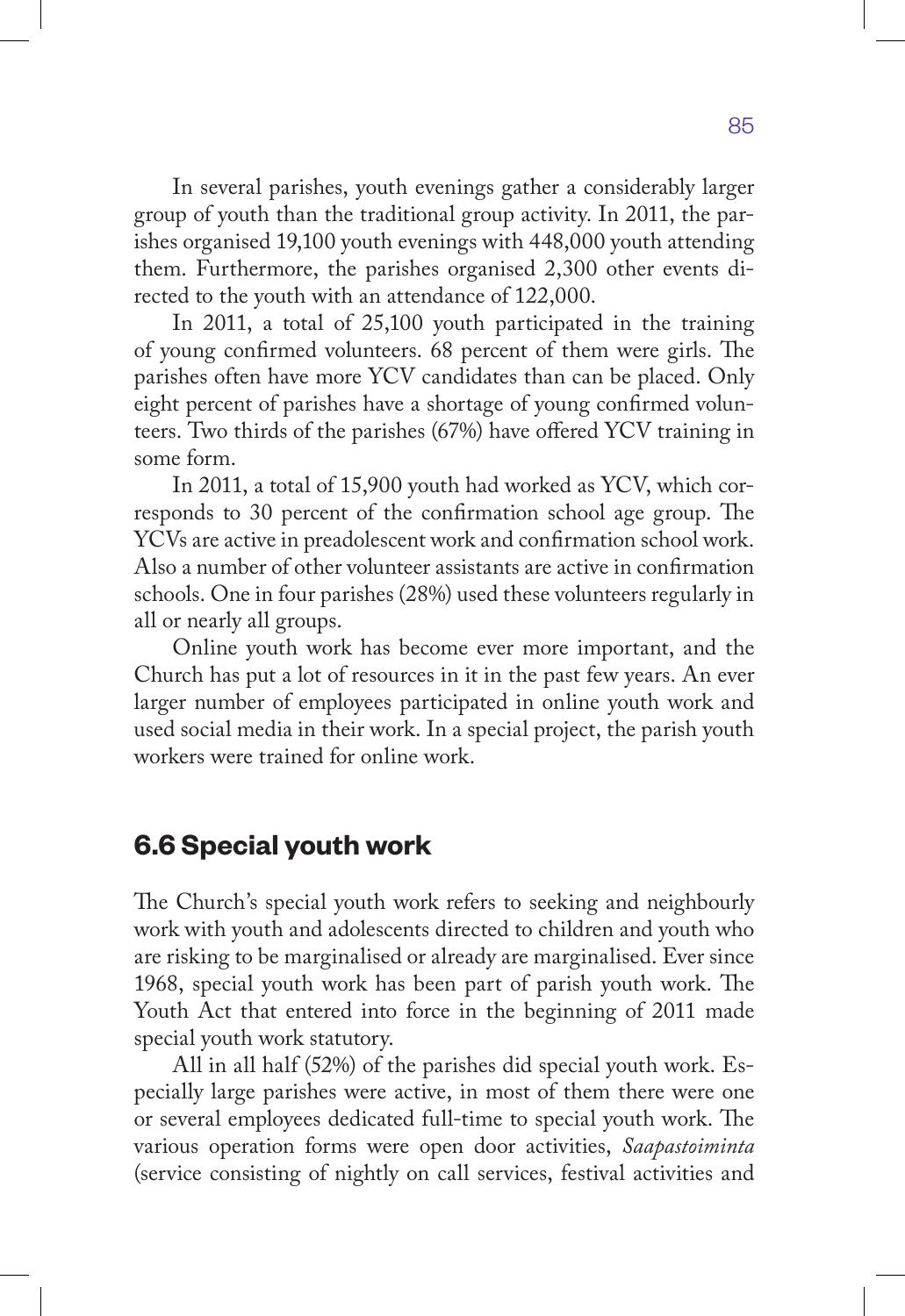online service), seeking work, small group work and cooperation with schools.

In special youth work, the parishes work in cooperation with schools and municipal youth workers. The most common cooperation partners were schools; 65 percent of parishes doing special youth work had regular cooperation with them. In addition, parishes had regular cooperation with municipal youth workers (49% of parishes) and with the police and social workers (approximately 20% of parishes).

## **6.7 Work in schools and educational institutions**

The Church works in elementary schools, upper secondary schools, vocational schools, schools of applied sciences, universities and vocational adult education centres. The basis of cooperation is education in which the Church's and educational institution's tasks coincide (see Chapter 16). The particular mission of the work in educational institutions is to support and further the value education and broad-spectrum sophistication that takes place in them. The second mission is to further the spiritual, mental and social welfare of the pupils, students, teachers and other personnel, and of the entire educational community.

In 2011, approximately 65 fulltime employees worked in educational institution work, most of them were pastors. In addition, special youth workers, diaconal workers and Church musicians were involved. The educational institution workers mainly worked in vocational schools, schools of applied sciences and universities. The offices in educational institution work cover all the locations with at least 3,000 students. Many Church employees work with educational institutions as part of their other duties. The work done with basic education schools is distributed between parish workers, whereas the work in other educational institutions is mainly the fulltime responsibility of those doing the work.

Nearly all parishes declared that they have some kind of cooperation with schools and educational institutions. A total of 93 percent of the parishes declared that they have regular cooperation with elementary school and upper secondary school. The lower levels of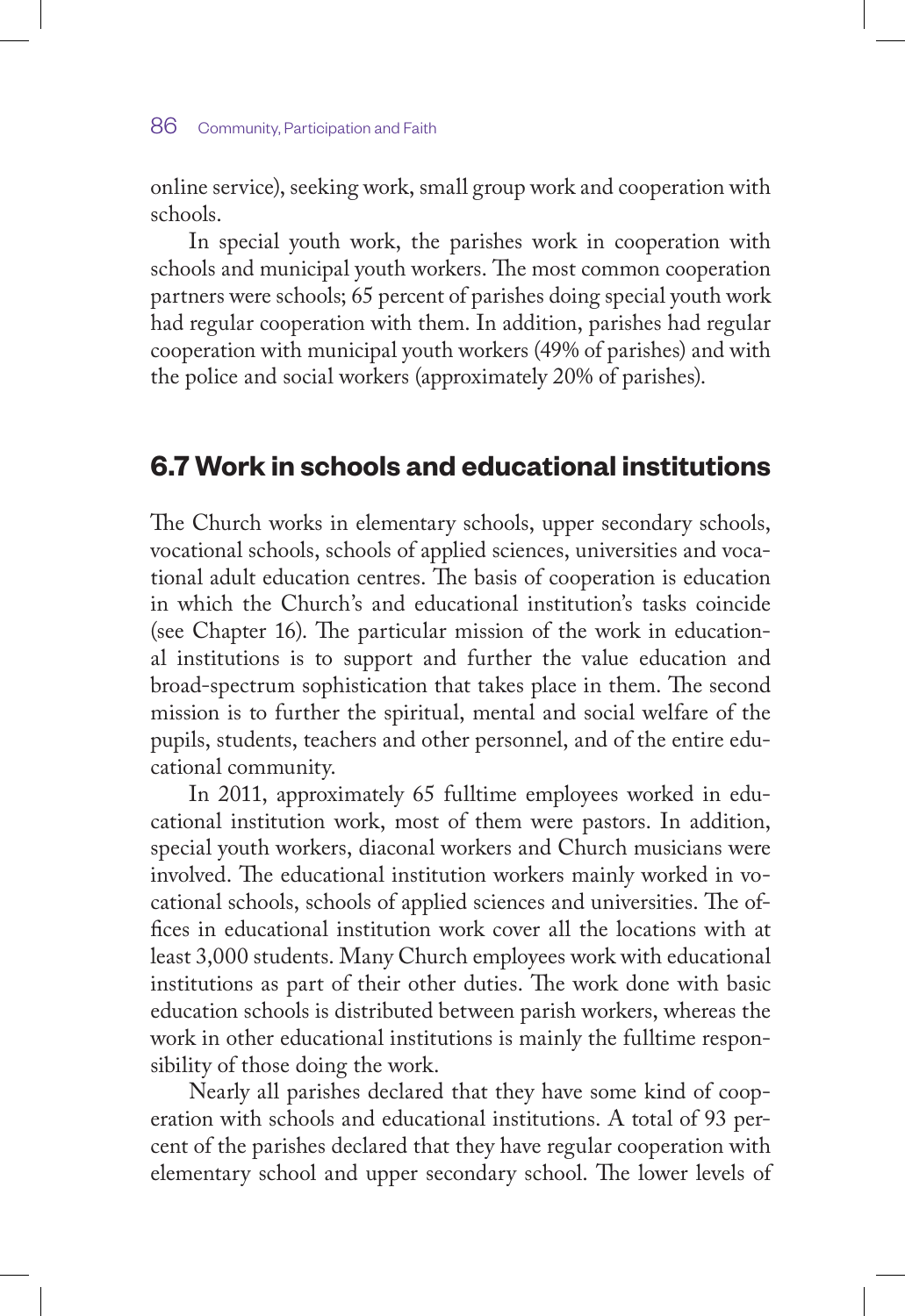elementary school were the most frequent cooperation partner (92% regularly, 7% somewhat). 86 percent of parishes had regular cooperation and 12 percent had sporadic cooperation with the upper levels of elementary school. The share of regular cooperation is considerably less frequent in other educational institutions. 15 percent had regular cooperation with vocational schools. 14 percent of the parishes had regular cooperation with schools of applied sciences, 13 percent with universities.

The most common forms of cooperation were worship services, excursions and camps and school pastor or godparenting activities. Nearly all parishes organised worship services with elementary school classes. Worship services were organised less often with other educational institutions. Nearly half of parishes had cooperation in organising excursions and camps with elementary school classes. Furthermore, approximately a third of parishes had school pastor or school godparenting activities with elementary schools. Visiting the teacher-parent evenings was most common in the upper levels of elementary schools.

The cooperation with schools was educational, social and communal, emotional and mental as well as spiritual in nature. Especially visits in the classroom and various information bulletins were educational cooperation. The special competence of parishes was particularly evident in the area of crisis assistance. Four parishes out of five carried it out with schools if necessary. Among others, acute crisis assistance and crisis work as well as grief support were these.

# **6.8 Work with young adults**

In the Church, young adults usually refer to people aged 18-29. The goal of the work with young adults is to strengthen the young adults' experience of the parish and of the Church as a meaningful community that is close to them, and to develop their possibilities to influence the Church's operations and administration.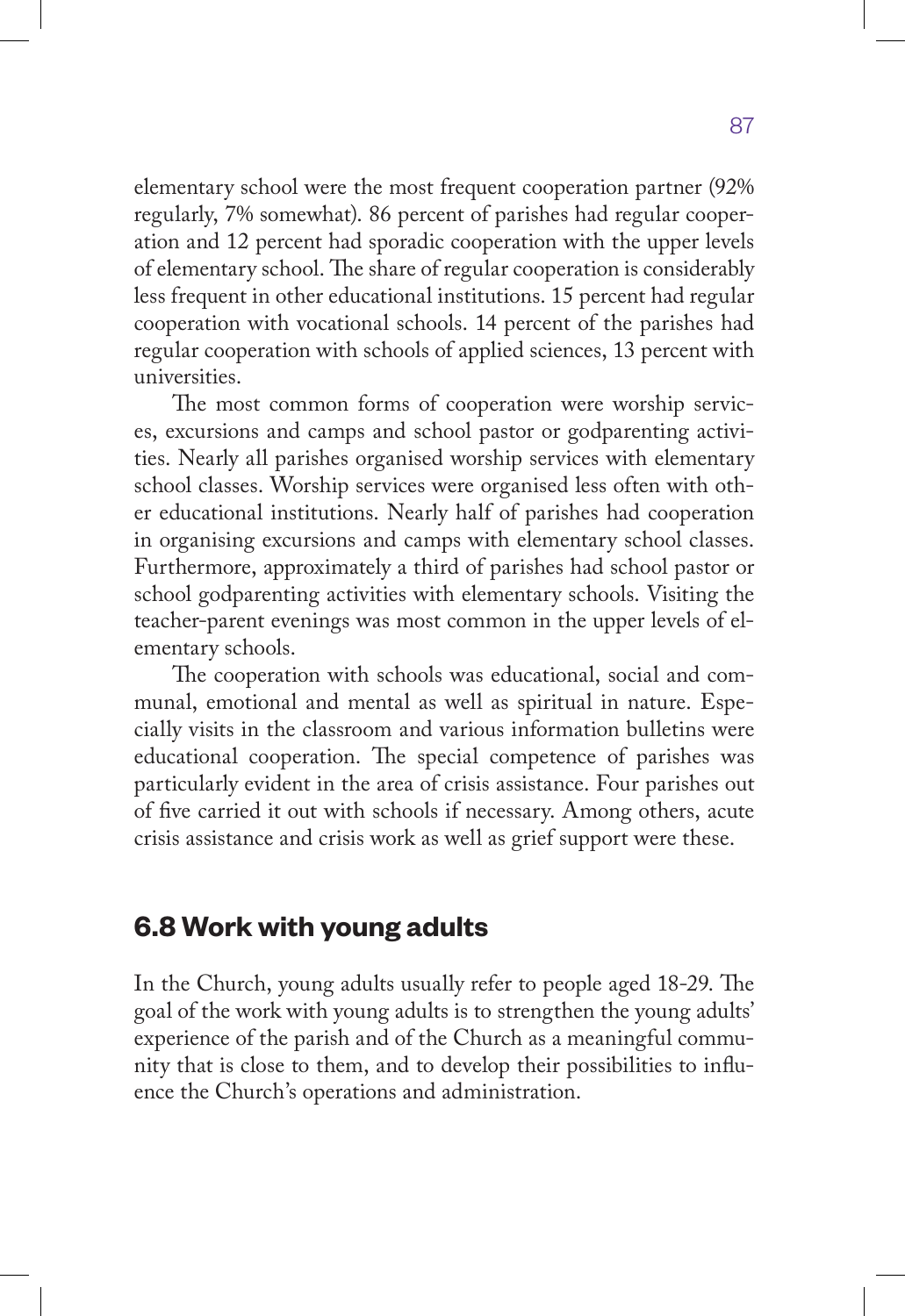#### Figure 6.4



The forms of cooperative work in schools and educational institutions (% of parishes).

The goal of the *Young Adult as Member of the Church* (Nuori aikuinen kirkon jäsenenä) project carried out in 2006-2009 was to enhance the young adults' Christian identity and their growth into an adult's religiosity. The selection of project measures was divided into four areas, which were Christian identity, parish work, advocacy and communication. Encountering young adults through online community services was solidified during the project as one of the focal points of encountering young adults. Young adults have also been one of the target groups in worship service life and volunteer activity development projects common to the Church.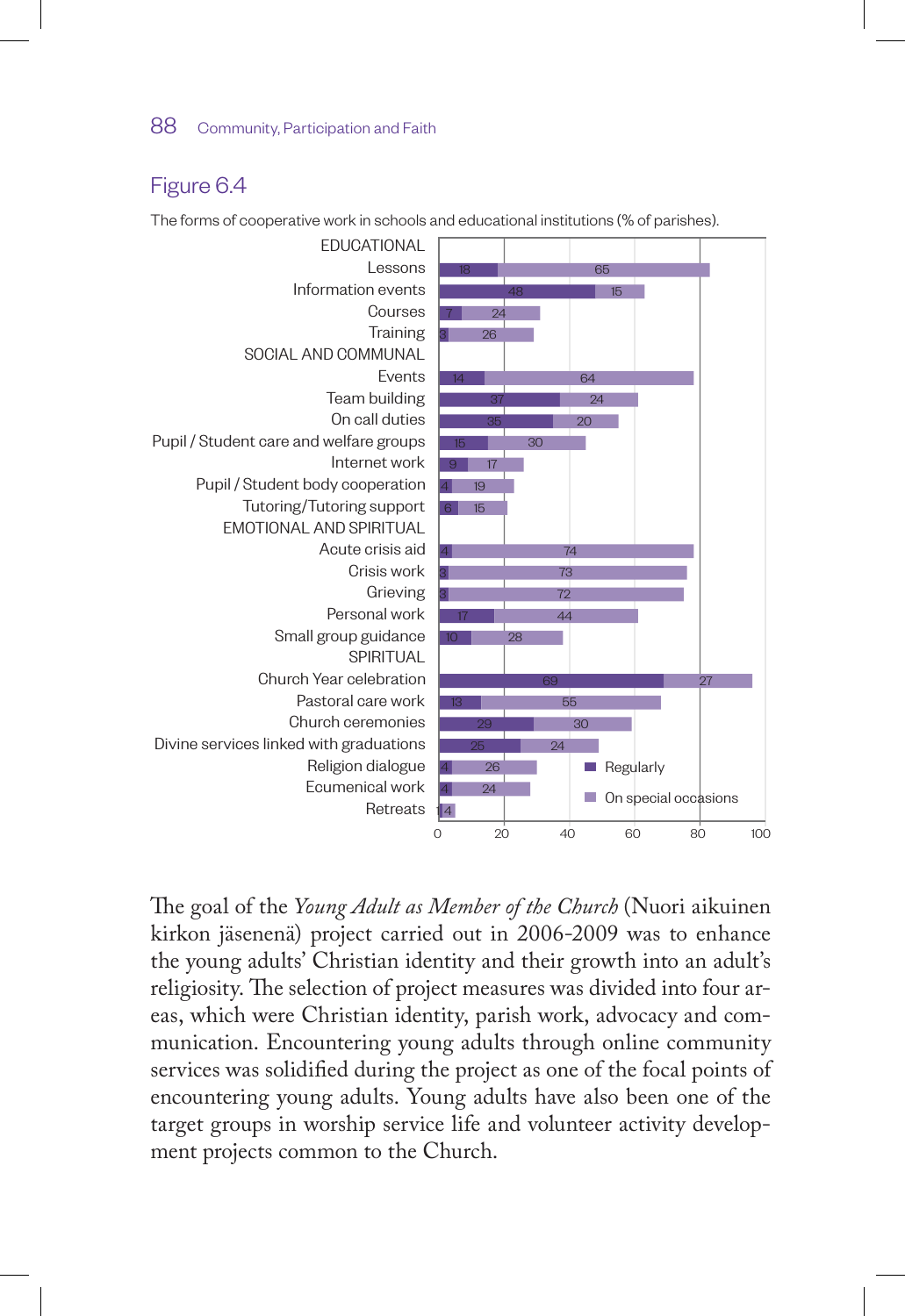Work directed to young adults has increased in the parishes. In 2011, a total of 37 percent of parishes organised specific activities directed to gathering together young adults. Three out of four (76 %) large parishes organised such activities. In 2011, there were more than 200 groups for young adults with a total of 3,800 members. Also, coordination of the work done with young adults increased somewhat in the parishes, and ever larger number of parishes had specific employees focusing on this line of work. In 2011, mostly the largest parishes with more than 16 000 members had either one or several pastors dedicated to working with young adults either parttime of fulltime. Coordination was less frequent in small or medium-sized parishes.

## **6.9 Work with adults**

*Our Church* strategy and the *Report on the Future of Evangelical Lutheran Church of Finland* emphasise the importance of adult population when the significance of the Church to its members and as part of the civil society is being studied.

According to a report from 2011 examining adult work in the parishes, some of the parishes carried out this activity as a line of work with adults, some made it part of other forms of operation or lines of work. The focus was in activities that gather together, with the content focusing on the Bible. Another focus was larger events directed to adults and featuring visiting speakers from Christian organisations or communities.

In 2011, in the parishes, there were 3,900 regularly convening groups for adults. They had a total of 46,000 members. Most of the groups were Bible groups. Other groups were discussion groups, small groups focusing on couples' relationships and other adult groups.

In the past few years, layman-driven small groups (Adult Catechumenate) have been developed in which the central thing is the content originating from the questions of the group members, and joining the rhythm of the Church year and worship services of the parish. The groups continue meeting for about a year and they exist in each diocese.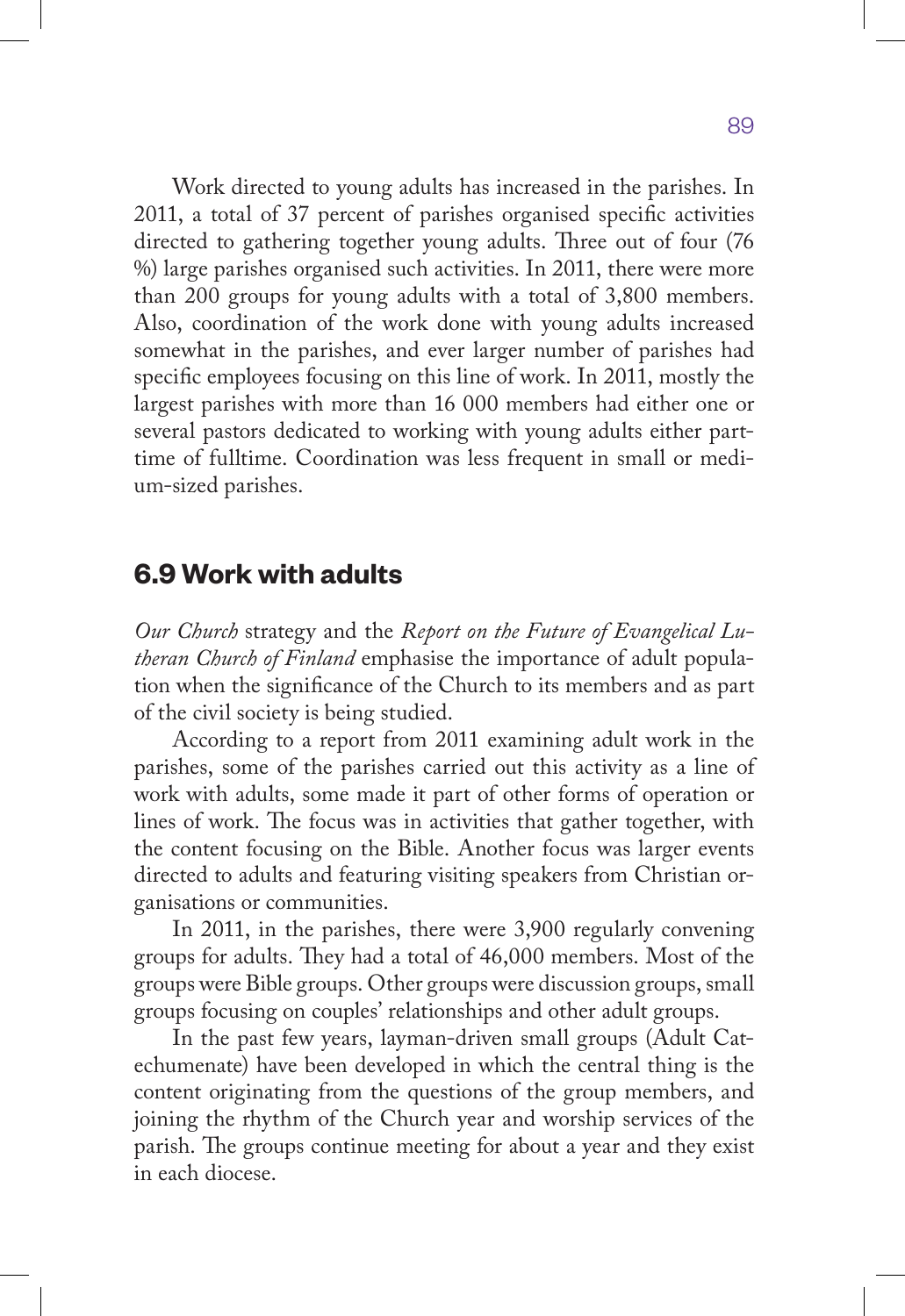#### Conclusions

Religious education in the homes has decreased. Ever fewer people have Christian upbringing in the home. One third of women and only one in seven men under the age of 25 plan to give their possible children religious upbringing. Also, the number of participants in the Church's educational work has dropped. The share of those attending parish day clubs has decreased drastically; similarly, attendance in Sunday school, parish morning and afternoon activities and adolescent groups has also dropped. For this reason, the Church's operation will focus more on cooperation with other educational institutions. An example of this is the parishes' active cooperation with municipal day care services. Most parishes also regularly cooperate with elementary schools.

In international comparison, attending confirmation school has an exceptionally strong position in Finland. Opinion polls show that the youth are satisfied with confirmation school and it has a positive impact on their attitudes toward religion and the Church. Although confirmation school attendance has remained strong, it cannot be taken for granted. The drop in the share of baptised persons and in the popularity of Church weddings anticipates a drop also in confirmation school attendance. The activities of young confirmed volunteers are an example of a work area that resonates strongly among the Finnish youth. It offers the youth a chance to take responsibility and they are committed to it. Equivalent work forms, which give responsibilities to volunteers for example in guiding a group, could also be used in the work with adults.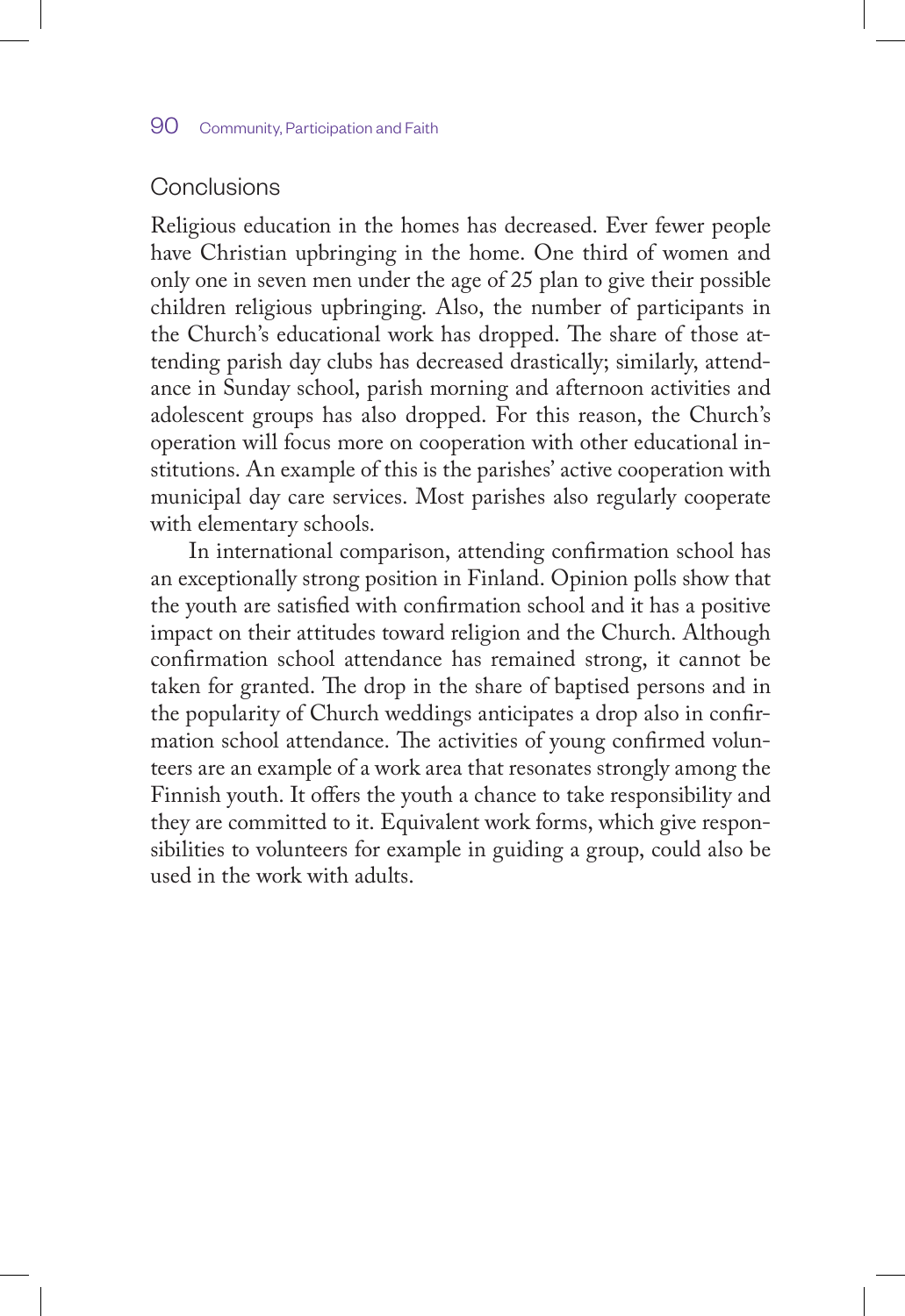# **7 Pastoral care and family counselling**

## **7.1 Pastoral care in the parishes**

The Lutheran concept of pastoral care refers to a service of love based on personal calling, in which we help our neighbours according to their real needs. All those belonging to the Church in the broadest sense should be concerned for their neighbours and all parishioners should engage in each other's pastoral care. This care is constructive interaction seeking to provide mental and spiritual support through discussion, confession, prayer, Bible study and hymns. The forms of pastoral care in the Church include the pastoral work of the local parish, family counselling, pastoral care in hospitals and a telephone helpline. In addition to this, pastoral care is offered in prisons and in the Finnish Defence Forces. Here, pastoral care only refers to care provided by professionals of the Church.

In 2008-2011, the number of pastoral care discussions by the pastors continued decreasing. In 2011, the pastors declared to have had monthly an average of 2,600 pastoral care discussions booked in advance, which means approximately 31,000 discussions per year. In addition to discussions booked in advance, the pastors had an average of 2,300 other pastoral care discussions per month. Approximately 7% of the pastoral care discussions involving pastors led to confession. The share of pastoral care discussions leading to confession de-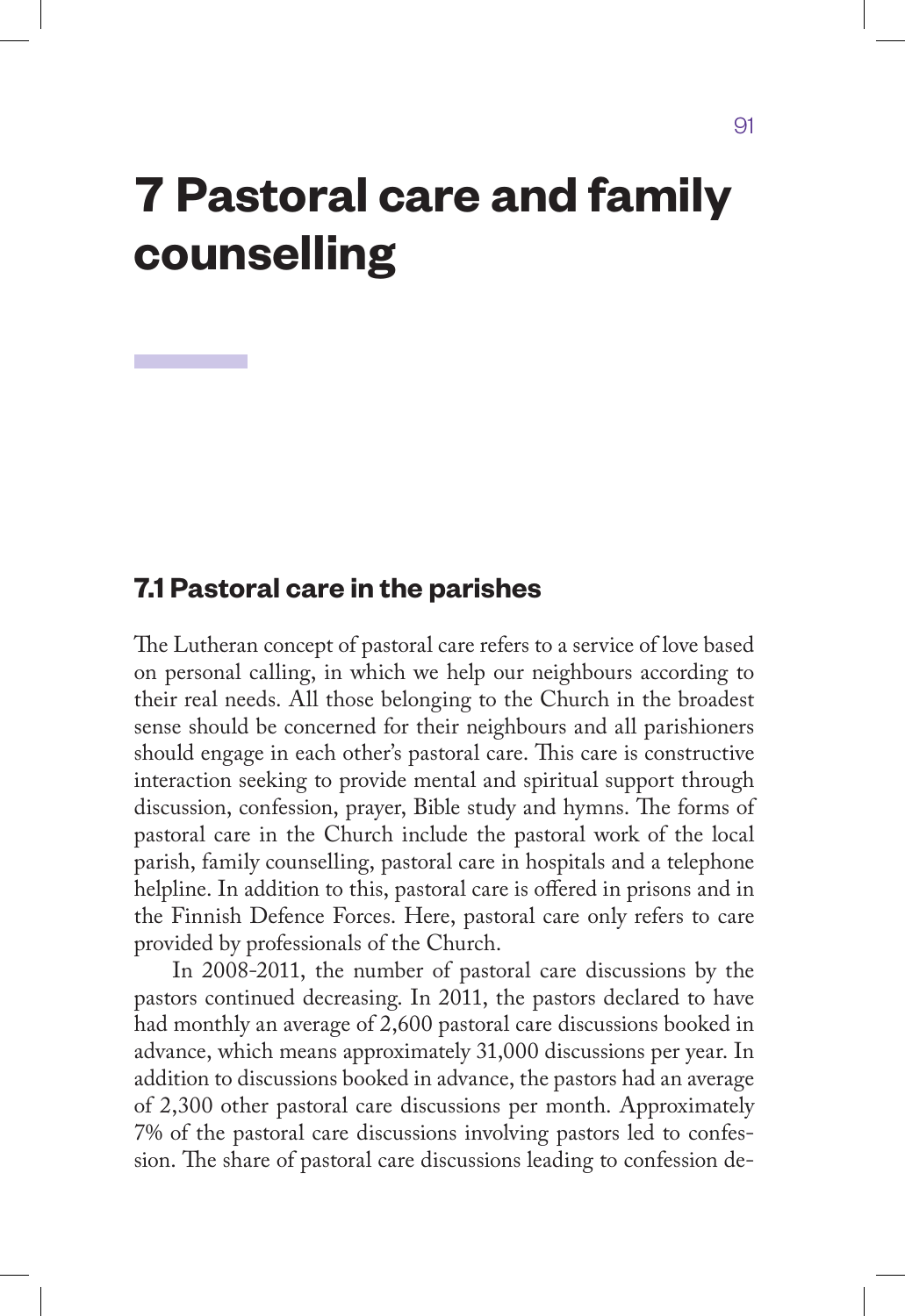creased slightly. The figures do not include the pastoral care discussions conducted in connection with Church ceremonies.

The spiritual discussions and pastoral care conducted by diaconal employees formed one fifth of the customer contact measures. This means nearly 135,000 discussions in 2011.

In 2011, parish pastors served Holy Communion in the premises of sick people an average of 900 times per month; in these, Holy Communion was celebrated with more than 2,500 persons. In 2011, the pastors held Communion services for groups in hospitals and care facilities more than one thousand times monthly and nearly 18,000 persons celebrated Holy Communion in them. Compared with 2007, there was a slight decrease in Holy Communions offered by pastors.

# **7.2 Family counselling and family work**

The Church's family counselling supports and helps in family problems and in crises using spiritual counselling and therapeutic methods. In family counselling, the emphasis is on the couple's relationship issues. In addition to helping during crises in the relationship, such as divorce, help is provided also in other relationship issues within the family and in upbringing issues. Also those living alone are offered counselling in relationship issues.

## Figure 7.1



The most common reasons for coming to Church family counselling in 2011 (%).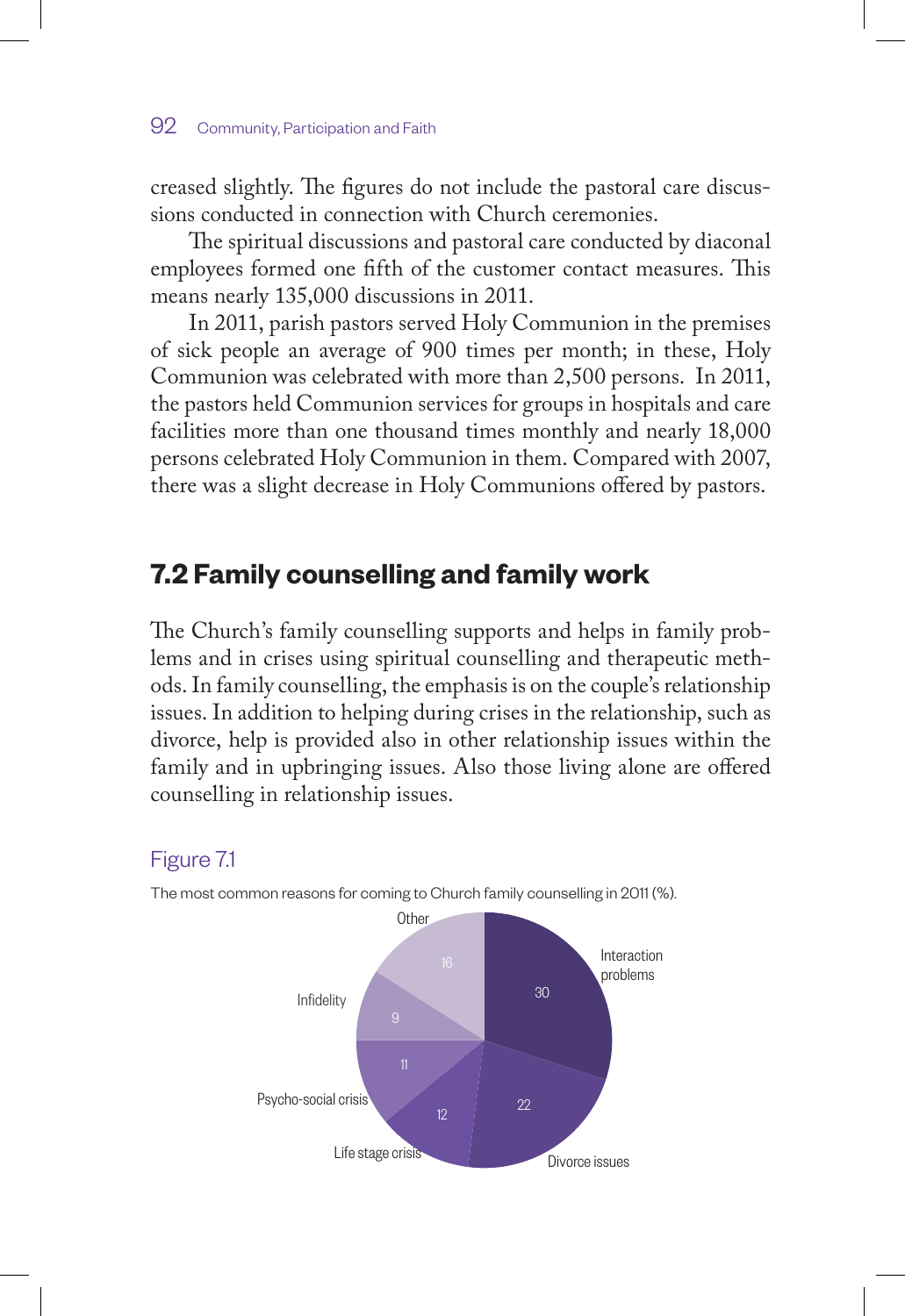In 2011, there were more than 16,500 family counselling customers. The total quantity of the care work in the Church' Family Counselling Centres was nearly 84,000 discussion sessions. The work focused especially on couples counselling (43%).

The customers' most common reasons for seeking counselling were interaction problems (30%) and divorce issues (22%). Life crisis was the reason for 12 percent of the customers. The share of male customers was 42 percent. Ever more often, young adults and families with infants sought family counselling. Nearly 50 percent of the customers were in the age group 18-39.

The number of groups and those attending them have continued to decrease. In 2011, more than 60 therapeutic groups were organised in family counselling with a total of more than 400 members. The number of family mediations increased and numbered more than 5,900. The family counsellors had approximately 390 individuals under work supervision and 63 work supervision groups. The number of both has decreased.

#### Family work in parishes

Courses and camps for couples were arranged throughout Finland on various themes. In these, the couples seek the strengths in their relationship, set new objectives and endeavour to sort out problems. Sharing experiences with other couples provides new perspectives on the relationship. The courses are intended for those who are married, cohabiting or otherwise in a relationship as a couple. In addition to the parishes, many Christian organizations offer these courses. In 2011, the parishes arranged almost 400 events especially intended for married couples.

More than 9,300 persons participated in these events. In addition to these, the parishes organised approximately 70 marriage camps or marriage courses that had more than 1,100 participants. There were more than 2,000 family events with approximately 144,000 participants. More than 300 family camps were organised and they had nearly 10,000 campers of whom approximately 4,300 were adults. More than a third of parishes (38 %) organised camps.

In 2011, more than one in five parishes (23%) carried out a longterm project pertaining to couples' relationship, parenting or family.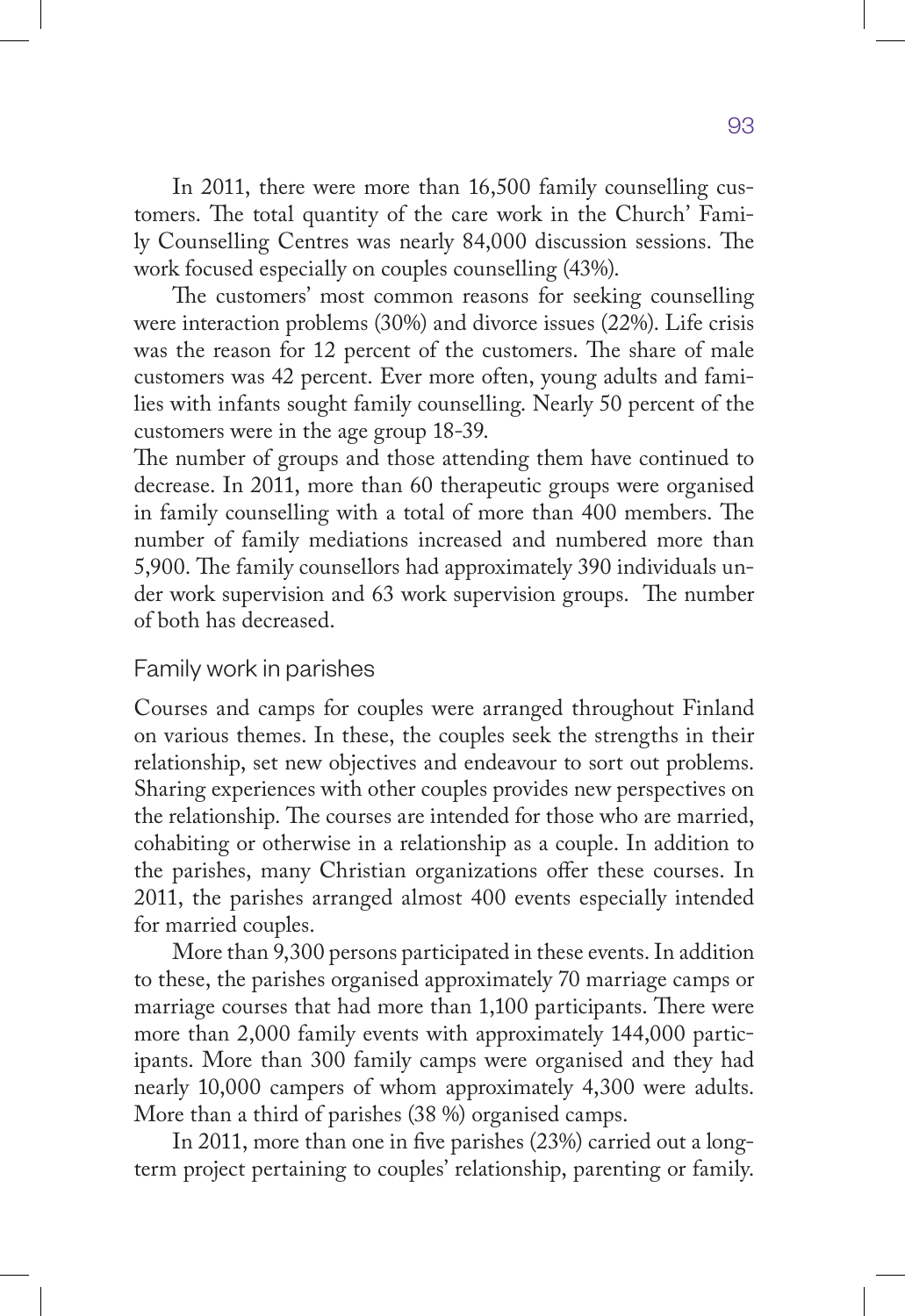More than half of the parishes (52%) had regular cooperation with the municipality related to family work. Less than ten percent of parishes had regular cooperation with other Christian parishes or organisations and the revival movements.

## **7.3 Hospital pastoral care**

Pastoral counselling in hospitals entails helping people mentally and spiritually in their time of need and providing a service in which the Church works for people's good by receiving them, sharing their distress and offering the Gospel. Practical pastoral care in hospitals is carried out by specially trained hospital chaplains, who are there for the patients, their relatives and the personnel. The work of the hospital chaplain consists of personal discussions, presence, listening and walking alongside those in need. Groups for pastoral care, arranging religious events, Church ceremonies, as well as training and counselling are also part of hospital chaplain's work. In the care community, the hospital chaplain serves as an expert in religious and ethical issues. Those offering pastoral counselling in hospitals are employees of the Church. The pastors of the parishes also offer pastoral care in hospitals.

It is a characteristic feature of pastoral care in hospitals that the work is part of two systems, the Church and public health care. Pastoral care in hospital occurs when a person receives support and help. Municipal decisions and the service also influence the parishes and the pastoral care they provide. It is a challenge to ensure that help, both medical and spiritual, is available.

There were 120 fulltime and 17 part-time hospital chaplains. The hospital pastoral care offices are pastor's offices, but there were four lectors. The number of women among those holding an office increased and in 2011, a total of 93% of hospital chaplains were women. More than half of the hospital pastoral care employees had undergone the Church's work supervision training; several also had psychotherapist's training.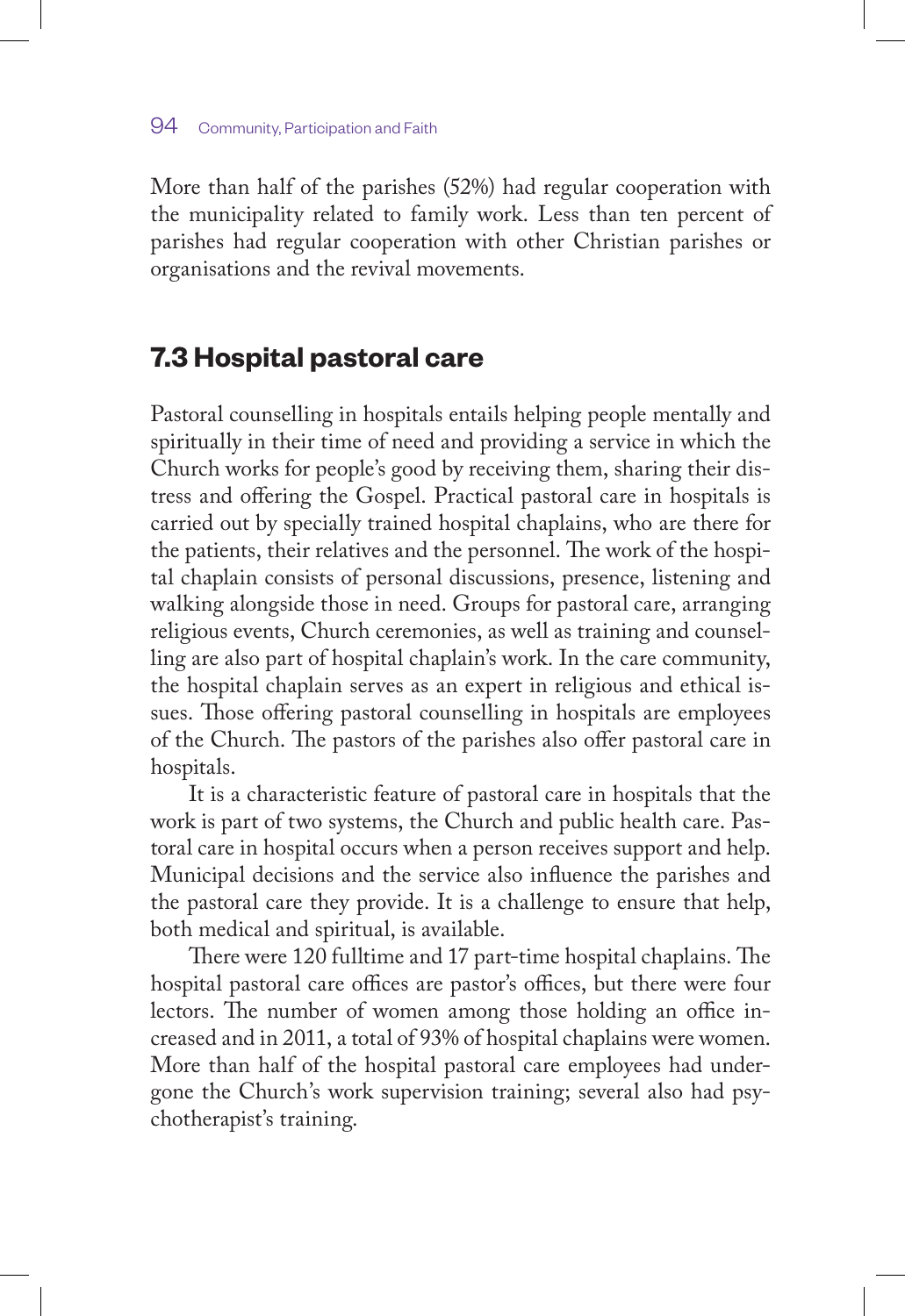#### Figure 7.2



The most important tool of a hospital chaplain is the pastoral care discussion. The number of pastoral care discussions has increased annually. In 2011, the number of discussions was nearly 66,000.

The Holy Communion celebrations in the hospitals concentrate in the period of Advent, Holy Week and the week proceeding All Saints' Day. The number of private Holy Communions has increased annually. Often also the patient's family members partake in Holy Communion.

Grieving groups were organised also in hospitals for those who had lost their spouse, loved one or child, and for the family members of suicide victims. All in all, the number of grieving groups decreased. In 2011, a total of approximately 420 groups were organised and approximately 2,600 family members attended them. There were approximately 50 grieving group leaders.

Hospital chaplains used about ten percent of their work time for outpatient pastoral care. The fact that in 2011, hospital pastoral care made more than 1,300 house calls tells about the increase in outpatient pastoral care. Guiding volunteer activities has been part of the work of 46 hospital pastoral care persons. Developing volunteer activities to support the lonely, the sick and the elderly is one of the focal points in the Church's strategy. Hospital chaplains also act as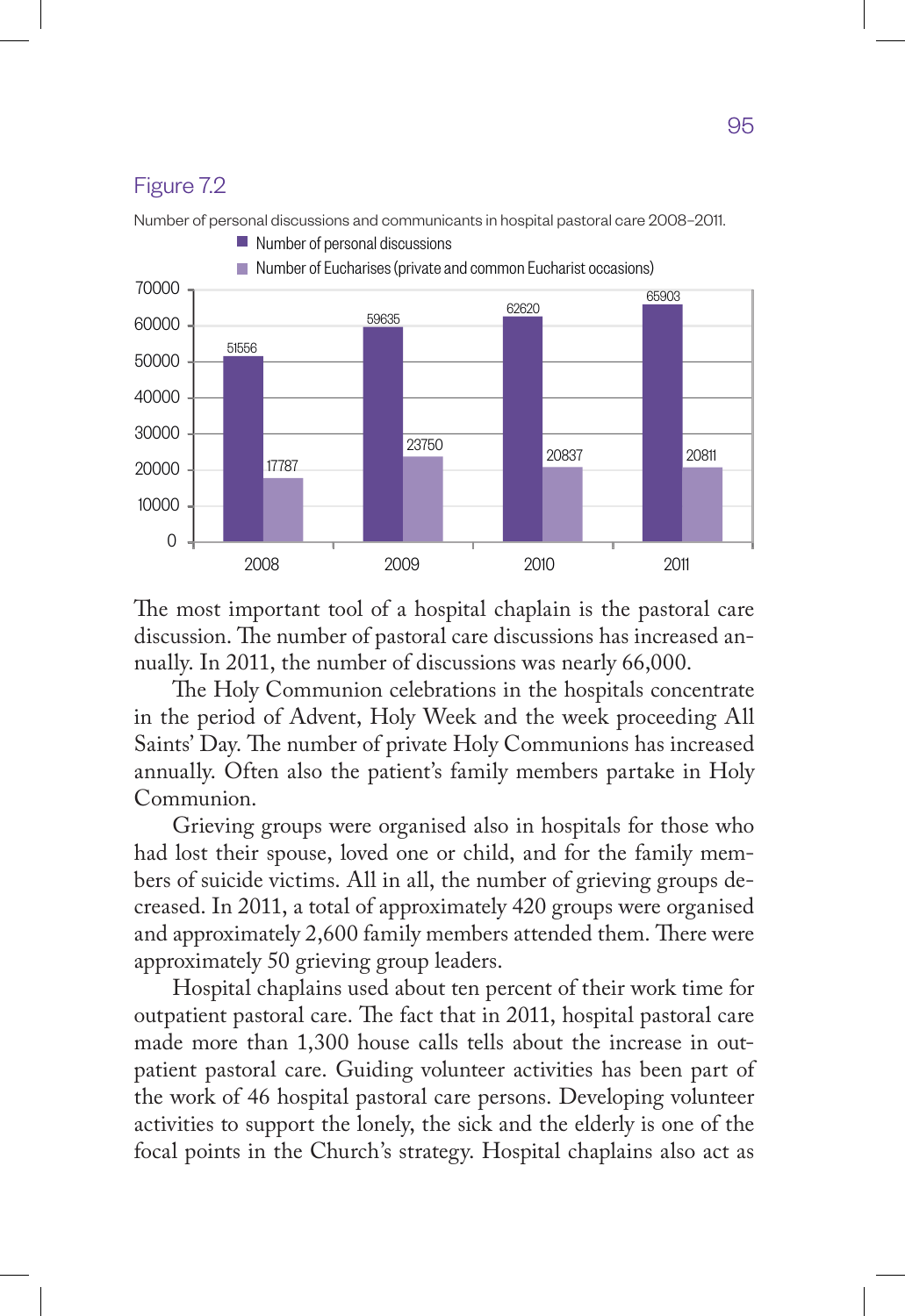mentors, work supervisors and instructors in pastoral care training in the diocese. Hospital chaplains are often also the person informing of a loved one's death along with the police. The significance of this work is underlined in connection with accidents and crisis.

In the past few years, there has been a debate in Finland about allowing and producing death and about the care of a dying person. During their convention in 2009, hospital chaplains drafted a resolution in which they defend the dying person's right to spiritual care. The patient's conviction should be respected even when it differs from the caregiver's own conviction. Respecting the person's conviction influences the treatment measures, meals, holy ceremonies, palliative care and funeral practices. Hospital chaplains emphasise the dying person's right to leave life in peace. In the autumn of 2010, the Ministry of Social Affairs and Health published palliative care recommendations in which meeting the dying person's mental and spiritual needs are part of good care.

The working group for developing volunteer activities completed its material on the Church's volunteers in healthcare. It includes a voluntary training programme and a description of their duties and rights.

# **7.4 Telephone Helpline and Online Help**

#### Telephone Helpline

The telephone helpline is maintained by the Evangelical Lutheran Parishes and anyone needing someone to listen or someone to talk to can contact them. The Church helpline provides help in case of accidents and in other crises when people feel a need to unburden themselves of their experiences and feelings and discuss what has happened. The trained volunteers and Church workers also trained in crises and major catastrophes respond to these calls. The calls are confidential and callers need not give a name.

In 2011 the number of helpline organisations was 31 with groups on standby in over 70 localities. There has been a shift to volunteers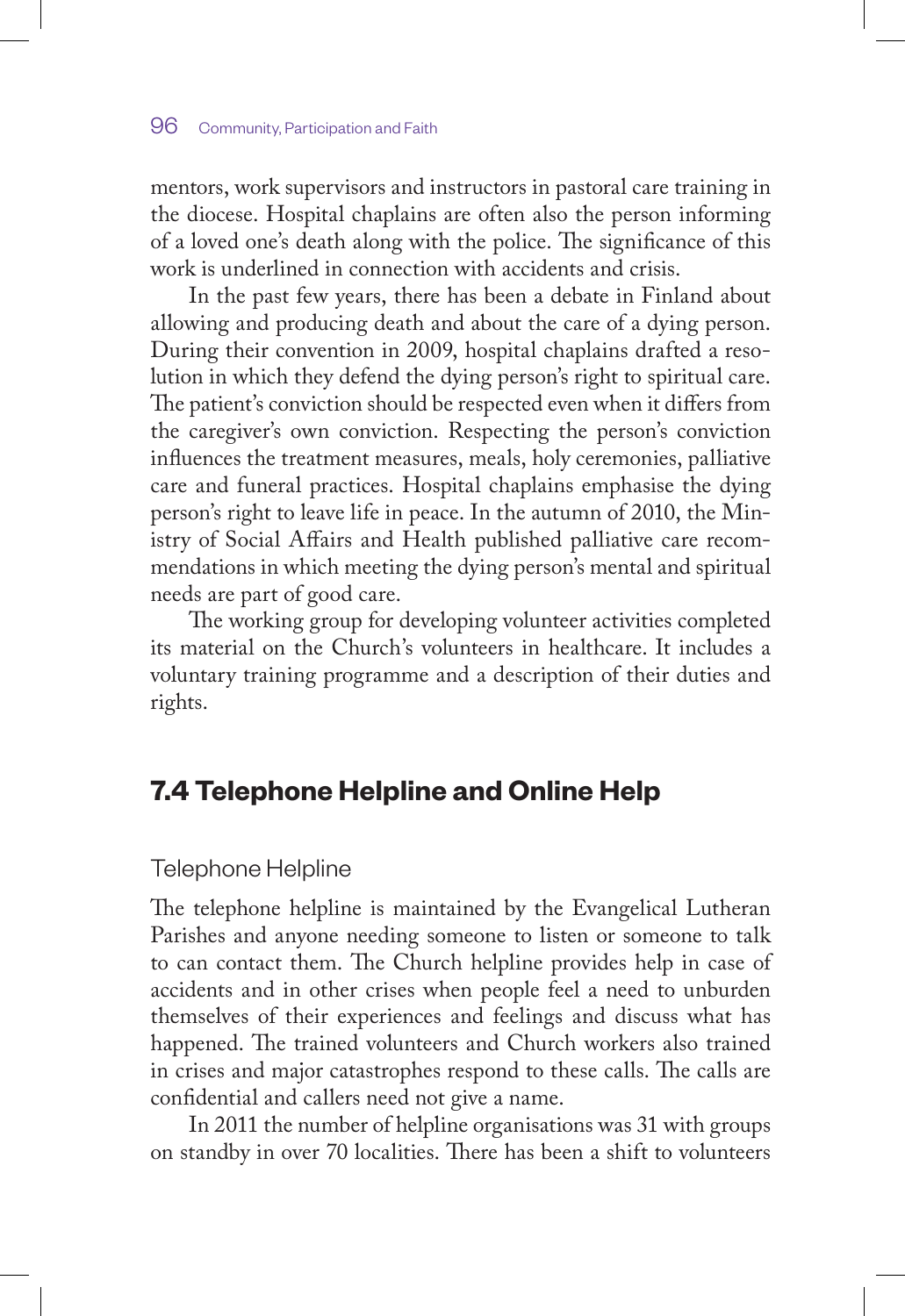manning the helplines and in 2011 out of 2,000 such workers 30 percent were volunteers.

The national smartnet-based emergency duty system of the telephone helpline, taken into use in 2007, has been a success. The system guarantees uniform service time in the entire country. The telephone helplines in Finnish (Palveleva Puhelin) and Swedish (Samtalstjänst) are accessible every evening and they can also be reached from abroad.

Because the calls are always directed to the available line, the service is more easily accessible. For this reason, the quantity of calls went up immediately by 30 percent and has stayed at an annual average of 54,000 discussions. The topics most often discussed are loneliness, various religious and worldview issues, mental difficulties as well as issues related to marriage and intimate relationships. Among the callers, there was a nearly equal number of women and men. Often the caller lived alone and most of them were retired.

#### Online help

The online help has operated since 2005 as a parallel service with the telephone helpline and its operation is based on the same principles. You can send an anonymous and confidential message to the service and the persons on call will answer you within five days anonymously. The persons replying are the on-call persons of the telephone helpline who have been given additional training in working online. There were more than one hundred on-call persons and in 2011, most of them (80%) were volunteers.

The customers of the online help differ from the telephone helpline customers. A larger part of the persons contacting the online help were either living in a family or intimate relationship and were either in the working world or studying. This was also visible in the contents of the messages. Online help handled more crises in families and in relationships whereas on the phone the issues were more often loneliness and sickness. Approximately one third of the online help customers were women.

More than a thousand messages were sent annually to the online help. The number of contacts has not continued increasing after the first operating year. One reason for this may be that many prefer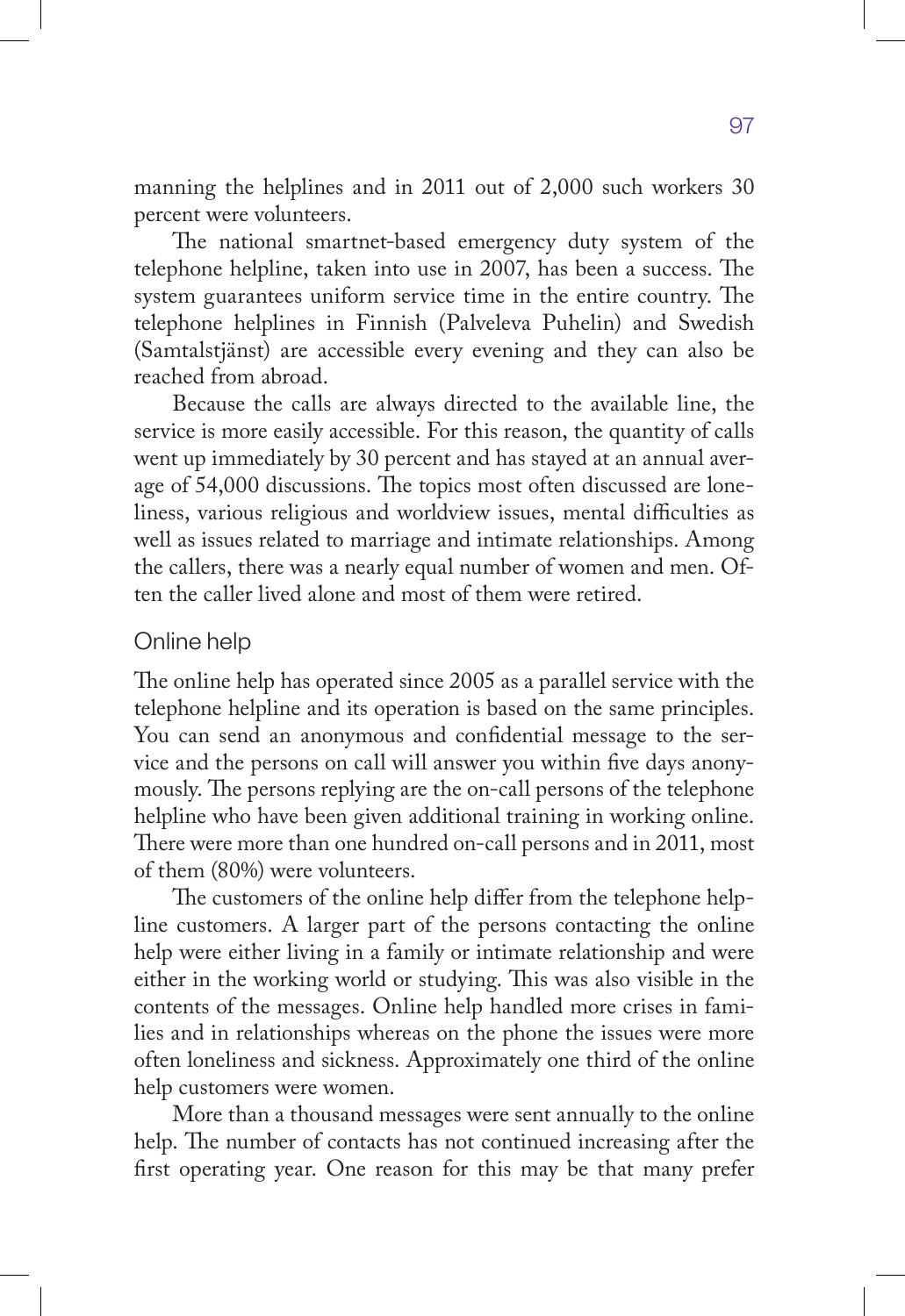to contact online discussion fora, which require no registration and which provide quicker replies.

# **7.5 Readiness for catastrophes and crises**

The work of the Church has always included offering support to those falling victim to sudden crises. Parish workers have gone to people afflicted by a sudden accident or other crisis situation. The Church workers have the basic skills for helping in crises. Unexpected catastrophes and serious accidents, however, have caused a need to prepare for assisting in crises and to provide training for it. Catastrophes and serious accidents have also created a need to create systems which can be deployed rapidly in case of emergency. The major catastrophes of the new millennium have shown how important it is for the Church to be able to react fast when accidents occur. Unexpected adverse events have posed great challenges to the Church's readiness for crisis, such as arranging religious occasions, providing spiritual care, caring for the deceased and other tasks, including evacuation and communications.

Arranging Church events to commemorate the victims, concrete crisis work such as financial and material aid and health care are thought to be among the most important things for Finns. The main forms of crisis work also included discussions and therapeutic crisis aid.

Principally, the anticipation arrangements are implemented as firmly as possible based on the operations in normal circumstances. At the local level, the operation centres in the parishes and parish unions, regionally in the dioceses. They draft their own regional anticipation plans. Each diocese coordinates the operations in its area; nationally it is done in the Church Council.

The Church's mental care organisations were operating or founding them was being planned in many locations. The goal of mental care is a functional Church's crisis group answering people's needs in an acute emergency and providing mental support to accident victims and their families. In catastrophes, the task of the Church is to participate in the work of authority organisations and of crisis groups. In order to find the procedure that best fits the location, in the founding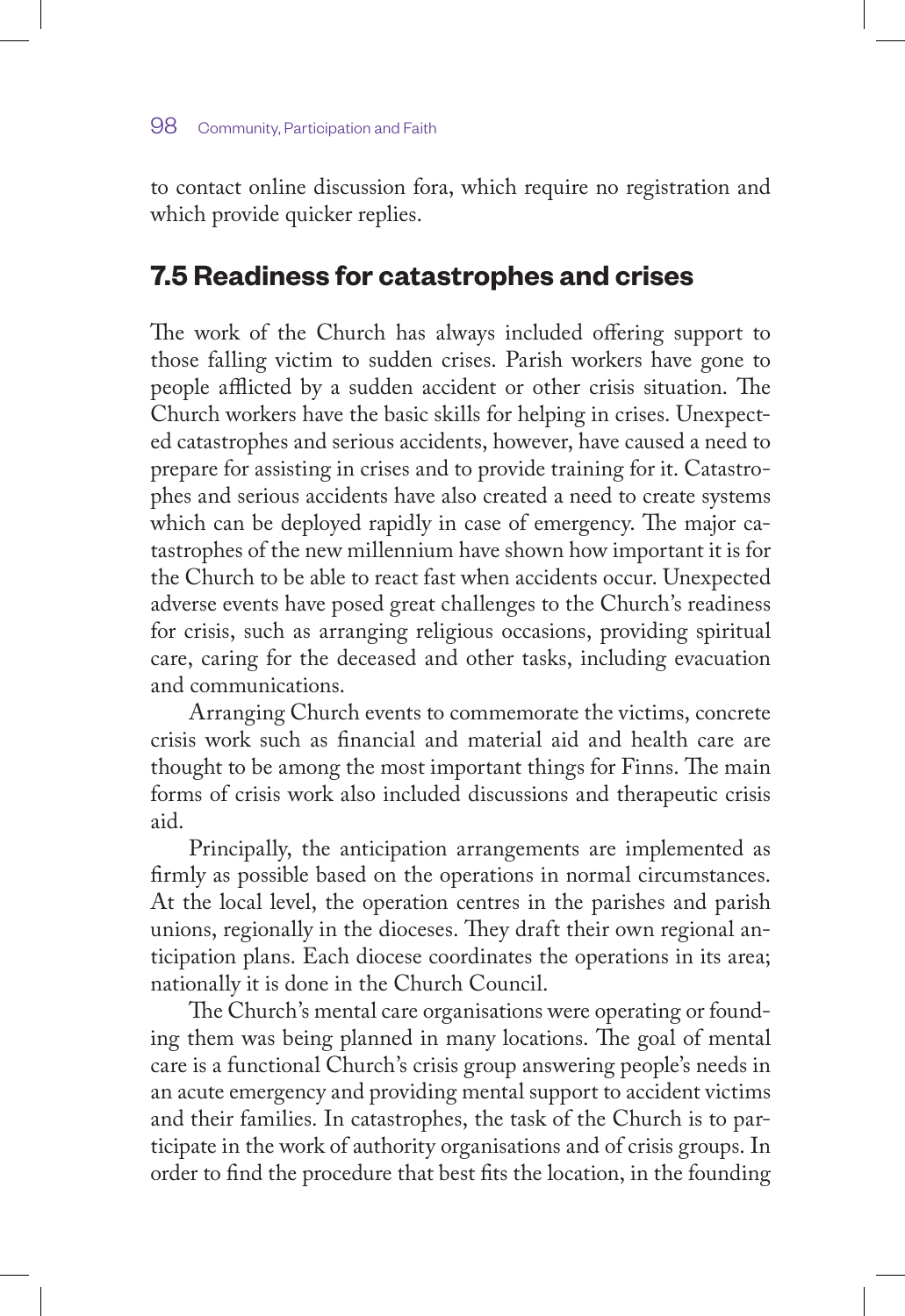phase it is good to negotiate with the emergency centre, police, rescue authorities, healthcare district and other bodies providing psychosocial support. Together the groups commit to the principles of mental care ensuring a common practice in the entire country.

The mental care organisation is activated at the request of the rescue authorities in various accidents, catastrophes or crises, and it will integrate into the authorities' chain of assistance. The Church Council approved the principles of mental care and assigned its coordination to the operational department. The Church has also increased its offer of training for crisis and trauma work.

#### **Conclusions**

People's mental illfare seems to have increased in Finland. Negative changes and crisis situations cause sadness, anxiety and insecurity. Being disadvantaged and in distress influences people's mental welfare in many ways. At the same time an ever larger share of people live alone and people are aging.

It is important that when needed, pastoral care is easily accessible. However, it seems that pastoral care is becoming ever more its own special area. The number of parish pastors' pastoral care discussions has continued to decrease, whereas the number of discussions with employees in special duties such as the hospital pastoral care has increased.

There is great demand for the Church's family counselling services and the family counselling work done by the Church is appreciated. More than half of the customers sought family counselling due to interaction problems or divorce issues. The increase in the quantity of family mediations indicates that difficulties and conflicts in families are common.

In hospital pastoral care, the number of personal discussions has increased. The challenges of outpatient pastoral care continue to grow and developing volunteer operations to support the lonely, the sick and the elderly will be a challenge in the future.

In threatening and crisis situations, the Church participates in the mental services of people as part of the psychosocial support of the Finnish society.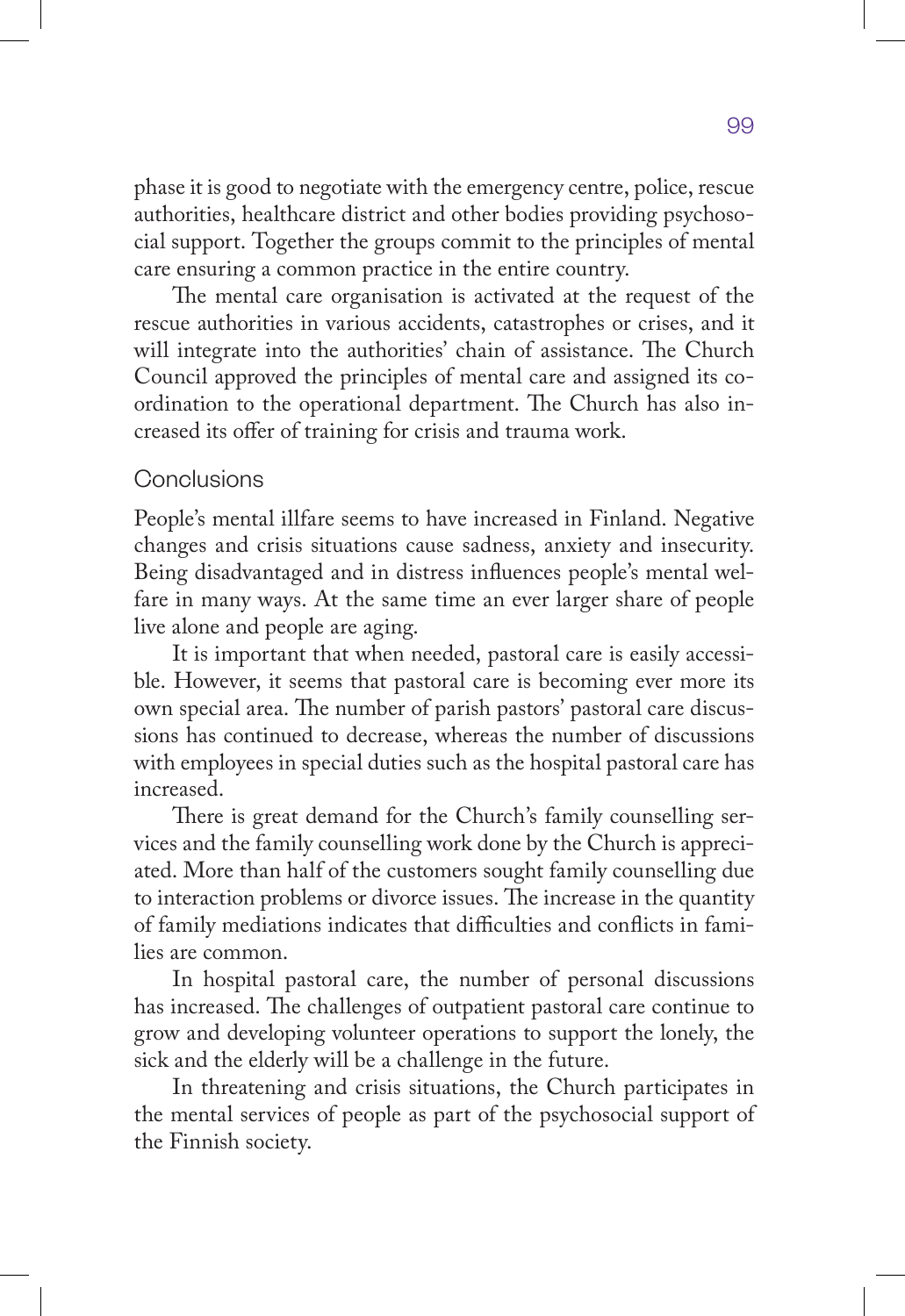# **8 Diaconal and social work**

## **8.1. Diaconal work in the parishes**

Diaconal work belongs to the basic tasks of the Church. Its purpose is to aid especially those, whose need is greatest and who are not helped in other ways. The Church's diaconal work is carried out as part of the local parish's operations by both professionals and volunteers. Often, the Church acts in cooperation with the other helpers in society, such as the municipality and organisations.

According to the survey by Gallup Ecclesiastica 2011 (N=3,735), most of Church members (83%) felt that the Church's aid work is an important reason for them to belong to the Church. Compared with the previous surveys, the Church's aid work emerged as one of the most important reasons to belong to the Church. *Our Church* strategy says that the Church and its members care for the weakest and carry global responsibility. The situation in the society is especially challenging for diaconia: income differences continue to increase and the number of marginalised people is growing. Also the aging of the population generates new and increasing challenges to diaconal work.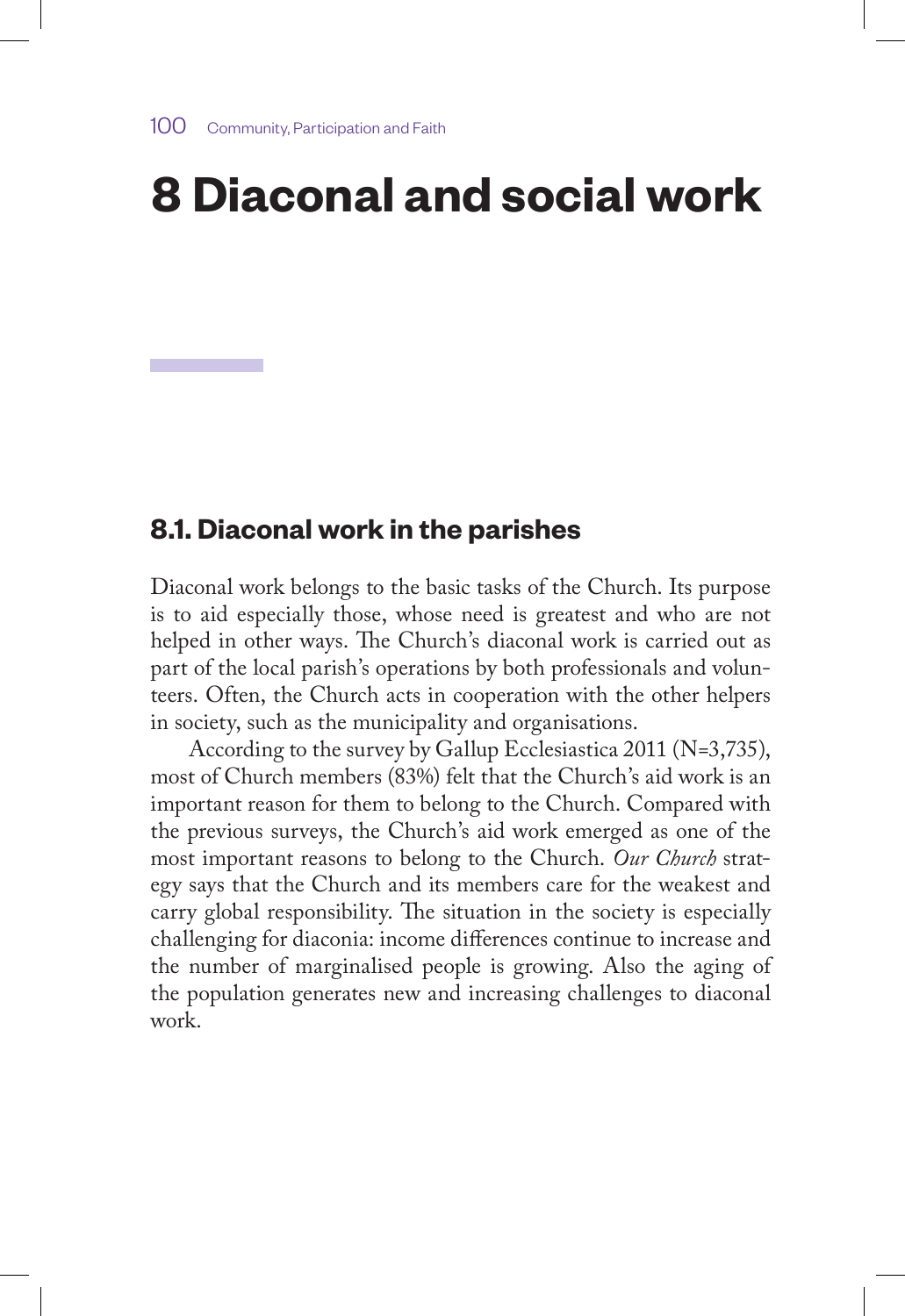Changes in operating environment

The division of the society is seen ever more clearly in the diaconal work of the parishes. People's problems have become more diverse and deeper. The weakening standard of living - both absolutely and proportionately - of those living on basic security benefits is especially problematic. The social distance between population groups undermines coherence and solidarity.

The Citizens' barometer 2011 measured the Finns' opinions and experiences of welfare and welfare services. According to it, being disadvantaged accumulates and involves approximately 300 000 Finnish adults. The worst accumulation of problems is faced by the unemployed. According to the barometer, approximately 70,000 Finns felt disadvantaged, discriminated against and felt like an outsider often or continuously.

In the last few years, of all OECD countries the differences in health have been the greatest in Finland. The customers of diaconal work are often the group in which sickness and poverty are combined. The new Healthcare Act that entered into force in 2011 requires that healthcare officials cooperate with other actors for furthering health. This introduces challenges also to the diaconal work in the parishes.

#### Diaconal work

The changes in society concern especially the diaconal work. The versatility of work forms forced the parish employees to prioritise their work. Meanwhile, structural changes in many parishes or their weakening financial situation had an impact in diaconal work resources.

The number of customer contacts in diaconal work has decreased in spite of the increase in the number of persons in need of help with the adequacy of basic security benefits or indebtedness. In 2011, diaconal work had 184,000 different customers (in 2007, there were 193,000 customers). In 2011, there were approximately 591,000 customer contacts in diaconal work (in 2007, approximately 780,000). Of these, 33 percent were customer contacts at the receptions, 22 percent of the customer contacts occurred in homes. The share of email and telephone contacts was 36 percent. More than half of the customer contacts were with persons who were of working age and living alone.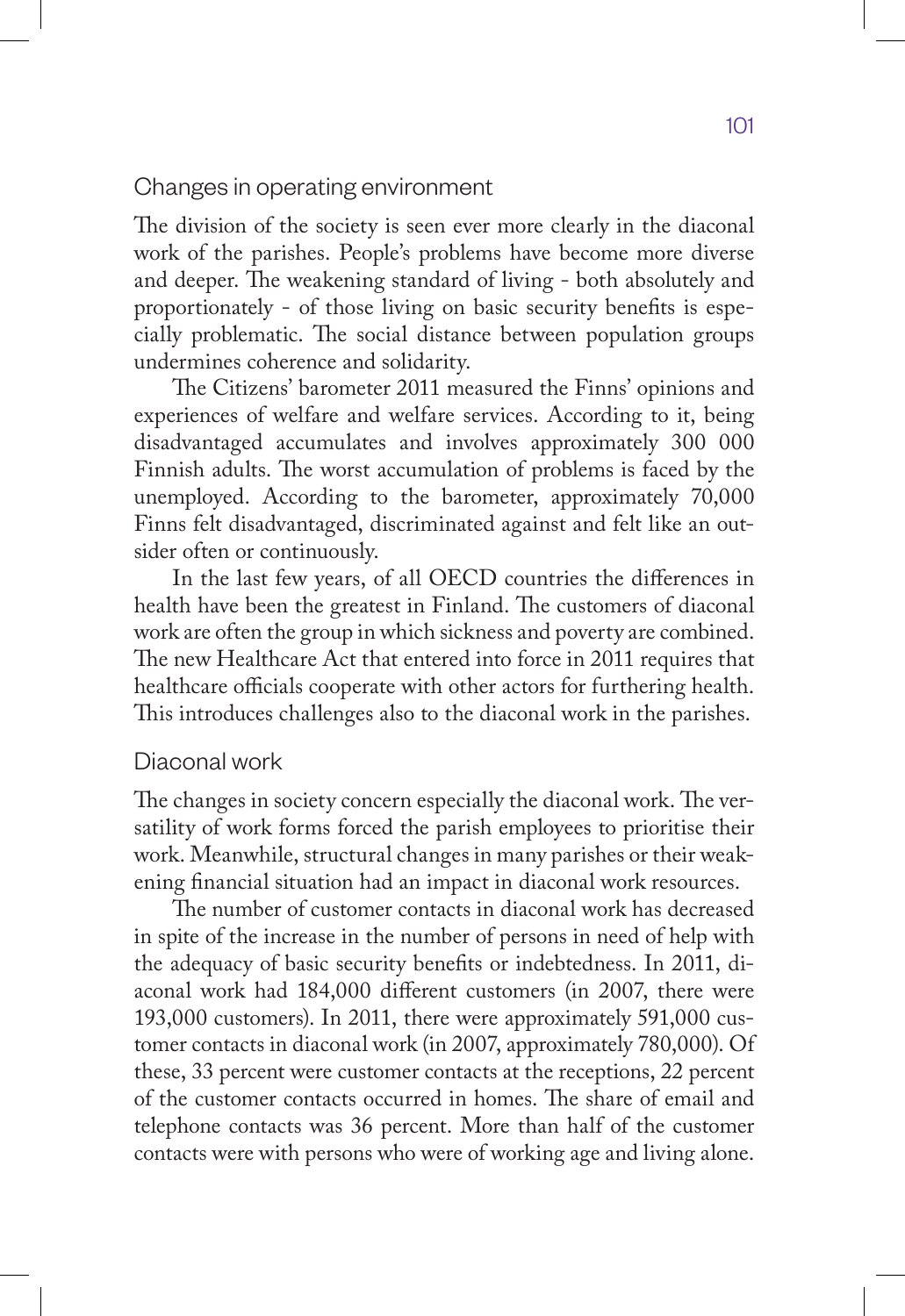The nearly 672,000 measures in 2011, registered by diaconal employees during customer contacts, were classified in six groups. The largest group consisted of measures related to financial aid (27%). The next largest number of entries consisted of measures related to clarifying life situation (22%) and pastoral care or spiritual discussions (20%). Six percent were healthcare measures and five percent were crisis discussions.

Financial issues have increased further among the reasons for diaconal work customer contacts and they constituted more than one fourth of the reasons for customer contacts in 2011. Also the share of healthcare issues as reasons for customer contacts has increased. Whereas the customer contacts related to human relations and spiritual matters have decreased. Also work life issues, narcotics or other addiction as well as other non-classified reasons could be a reason for contacts.

#### Figure 8.1



Reasons for diaconal customer contacts in 2011.

In 2011, the parishes distributed 150,000 food aid packages worth 3.77 million euros. Other financial aid worth 3.77 million euros was given to more than 31,000 households. Also the annual quantity of food aid and other financial assistance has increased. In 2011, the diaconal workers made a total of 171,000 visits to homes, institutions, schools and other locations. The number of visits has dropped.

In 2011, there were approximately 4,900 regularly convening diaconal work groups. They had nearly 63,000 members. The groups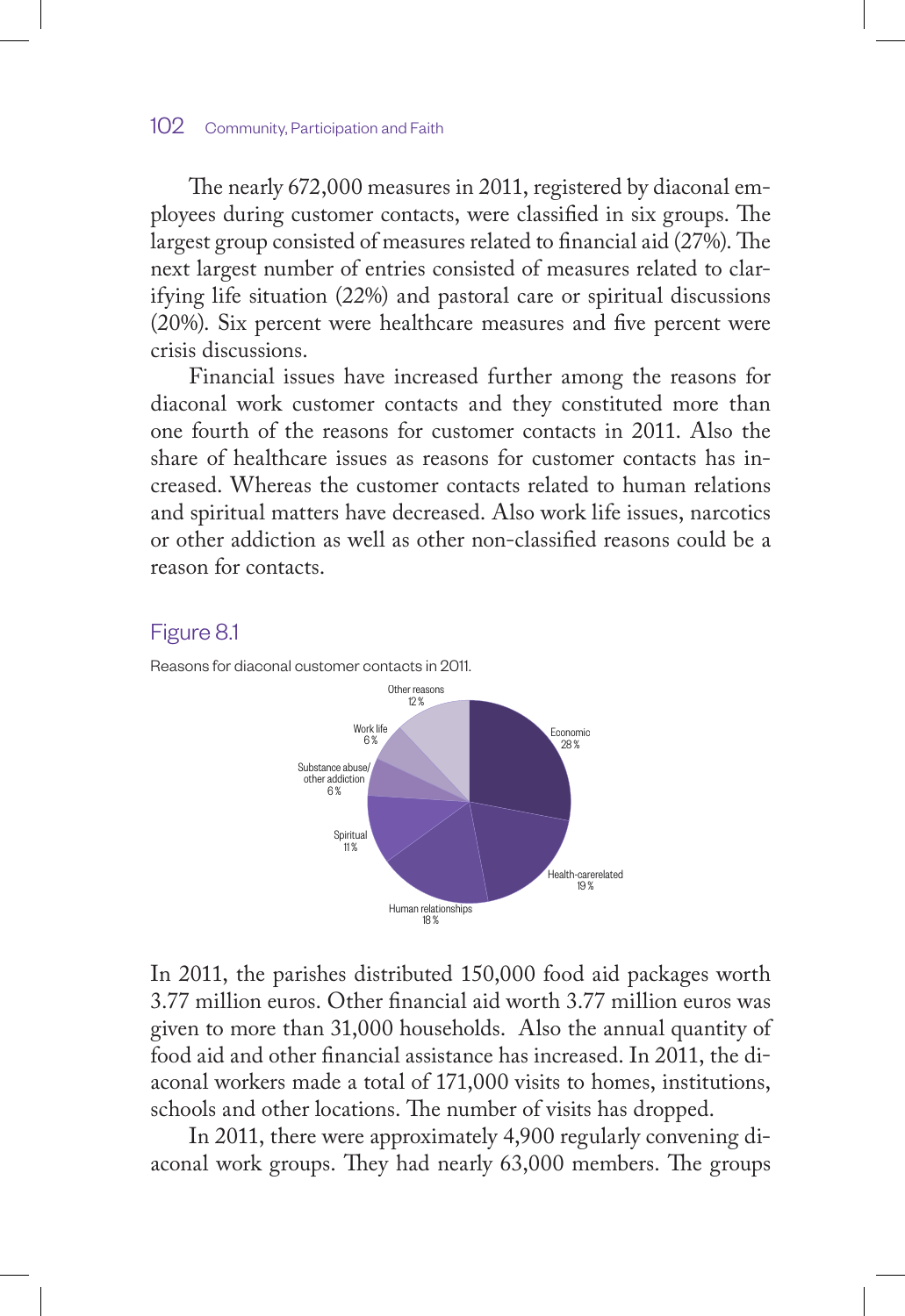organised by parish diaconal work were for example diaconal circles, combined diaconal and missions circles, human relations groups and pensioners' groups. The number of regularly convening groups has decreased throughout the decade. Also excursions and camps were organised in diaconal work.

The number of volunteers involved in diaconal work has been increasing in the 2000s. In 2011, there were more than 30,100 volunteer diaconal workers. In most of the local parishes, volunteers made housecalls (80%), visits to institutions (75%) and acted as group leaders (67%). The volunteers were mostly working age and retired. More than half of the parishes estimated that none of the volunteer diaconal workers were under the age of 30.

Especially the issues related to the adequacy of basic security benefits and indebtedness have increased among the customers encountered in the parish diaconal work in the past four years. In half of the parishes, there has also been an increase in the customers and topics involving loneliness and social relations, human relations and mental health problems. In nearly half of the parishes, there has been an increase in issue involving old age, the relationships of couples and family.

A total of 14 percent of the parishes have increased their resources in the work with the elderly due to the increase in their number. Some form of online help was adopted or online pastoral care was offered in one fifth of the parishes.

According to the estimate of the parishes, there have been changes in the focus of diaconal work. More than one third of the parishes saw an increase in their food aid and other material aid, mental support, networking for the benefit of the customers, different forms of volunteer work, work with the elderly, family work and preventive work.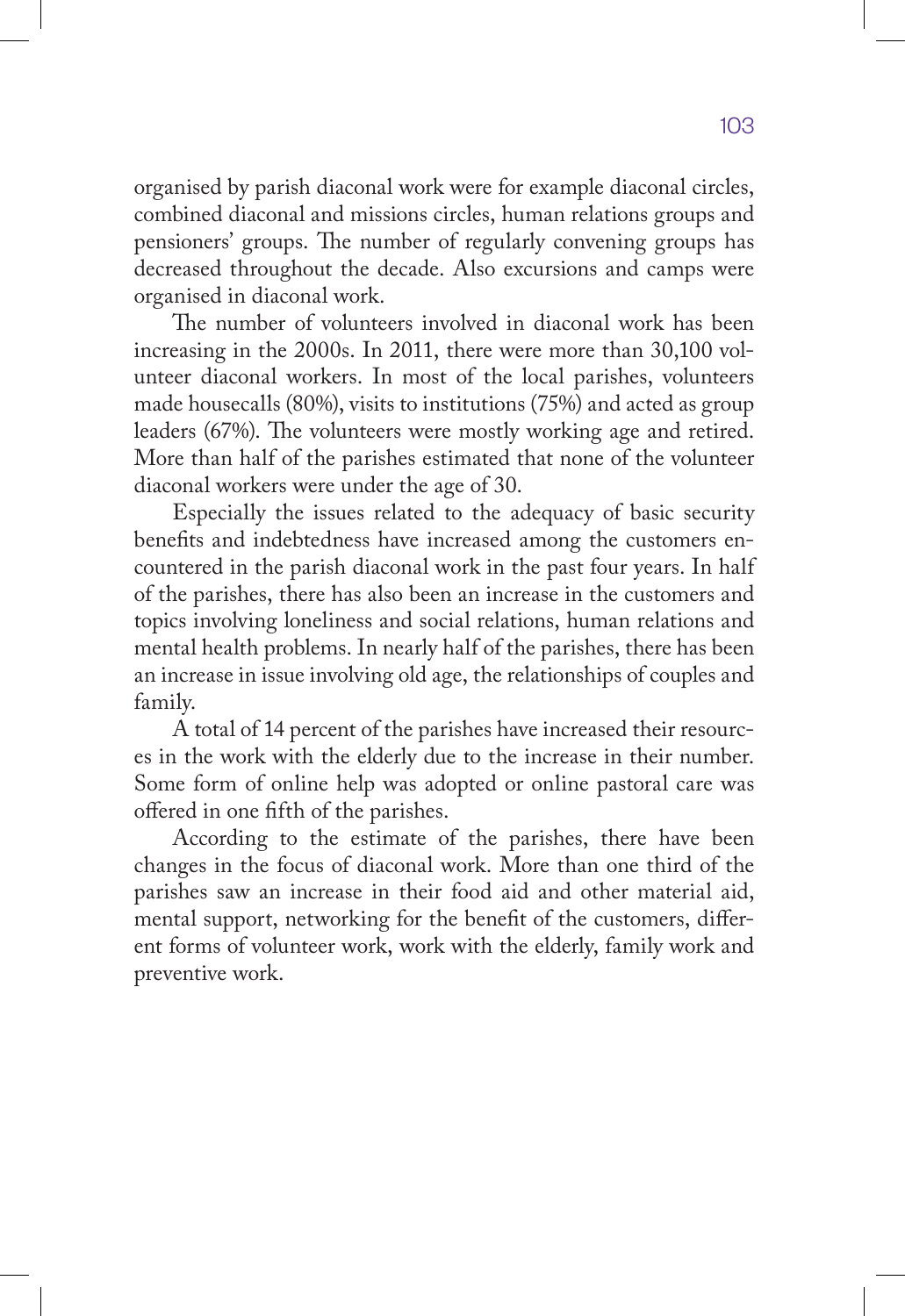# **8.2 Work with the disabled**

The Church's work with the disabled aims at implementing accessibility, participation and equality in the Church and in society. The basis is that nobody should be excluded from attending in worship services or from the rest of parish life because of disability. In the parishes, the work is done by diaconal workers. Pastors for the deaf act as pastors of the sign-language parish and of those with impaired hearing. There are fulltime pastors, lectors and diaconal workers for Church's work with the disabled in the special disabled care districts and their central institutions or service centres.

The Church has its disability policy programme *Church for All*  (Kirkko kaikille) that is used as a manual for parish employees, elected representatives and the parishioners. The aim of the programme is to help both the Church and the disabled people to be aware of and develop the disabled people's possibilities to participate in parish operations. Church for All work focuses on different areas of work at different times. In the past few years, the focus was on the work with sign language, the special issues of the deafblind and the matters of the deaf and of those with impaired hearing. Translating Church texts to sign language continued.

Disability work groups convened in the parishes and Church employees organised special activities, such as groups and camps. For years, the Church has organised special needs confirmation schools for those with intellectual developmental disorder. In 2011, parish diaconal work organised more than 500 different groups for the disabled with more than 7,000 participants.

In 2011, half of the parishes had regular cooperation with the municipal work with the disabled. Sporadic cooperation took place in more than one third of the parishes. Correspondingly, one third of the parishes had regular cooperation and approximately half of the parishes had sporadic cooperation with organisations for the disabled.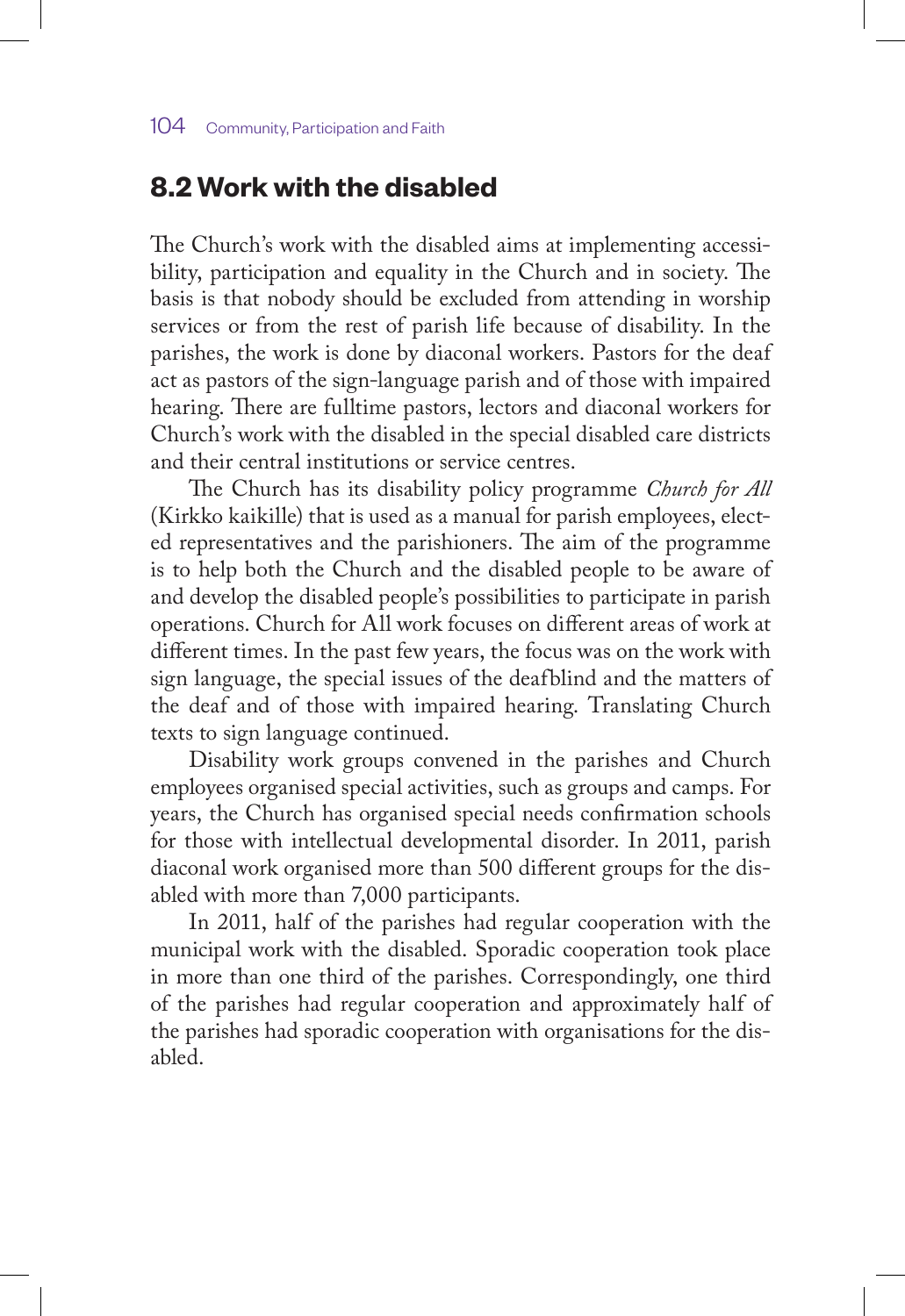# **8.3 Work with substance abusers and convicts**

#### Substance abuse work

The purpose of substance abuse work is to help people in finding meaning and purpose of life and in seeking for solutions to get free from substance abuse. The Church and the parishes are present in the entire Finnish society and they encounter people in the life situations in which they live. The Church has worked for a long time to decrease the damages of alcohol abuse. In the parishes, substance abuse work is also a separate work form of the parishes and parish unions, as well as an area of work of several Christian organisations. In most parishes, the focus of substance abuse work had remained unchanged in 2011, but one fourth of the parishes reported an increase in substance abuse work.

The Church's narcotics strategy from 2005 underlined the importance of preventive substance abuse work and emphasised especially community spirit, which, apart from general parish work, also includes group activities and peer support for substance abusers. One of the goals of the narcotics strategy was that the Church will influence narcotics policy to minimise the damages cause by substance abuse.

A significant part of the Church's substance abuse work takes place in the parishes or by the parish unions. In 2011, the parishes' diaconal work had nearly 200 groups in substance abuse work. They had 1,600 participants.

#### Work with criminals

A large part of the Church's prison work is done by the local parishes. Parish pastors, organists and deaconesses hold worship services and devotions in prisons. Parish unions and larger parishes have special deaconesses focusing on the work with criminals. In addition, youth workers and in larger cities, special youth workers work among the young inmates.

Personal pastoral care discussions with the inmates and their families and with the inmates that have been released are the most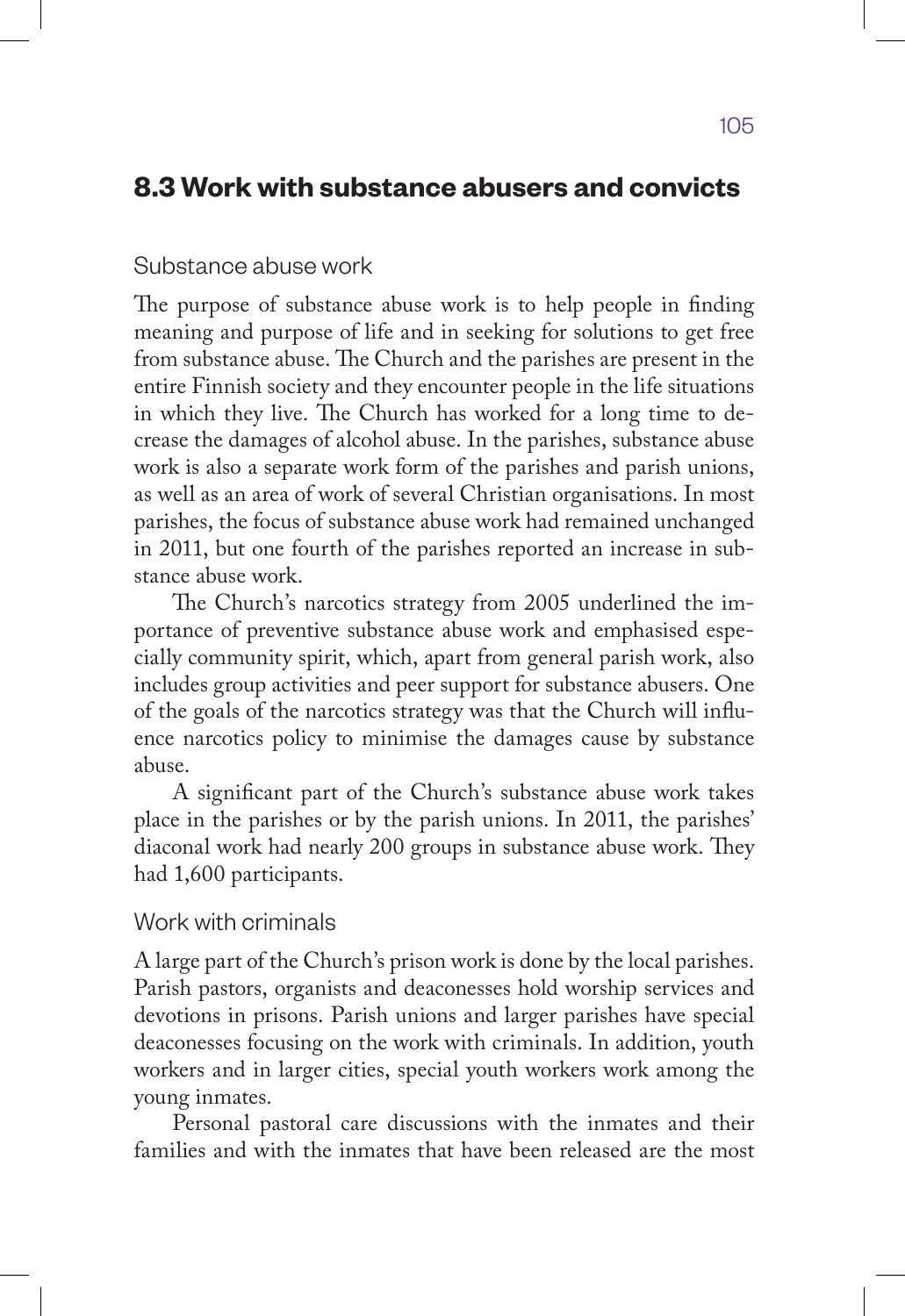significant forms of work with criminals. Diaconal workers and pastors arrange these discussions in cooperation with prisons and parishes. Support is also organised in prisons and parishes through small group activities.

Work among those convicted of crimes was also done in places other than the prison. Especially the diaconal and youth workers encountered in their work both those released from prison and those convicted and performing their community service or suspended prison sentence. The parishes also offered places to do community service. The Church was expected to provide support especially for the inmates' families, in couple's relationship, in substance abuse and housing.

# **8.4 Church and society**

The Church's work in society supports carrying social responsibility and pays special attention to the issues of work life and the environment. In the parishes and parish unions, societal work is usually part of diaconal work or it is a work area of its own. For example work life and economic life, work with the unemployed, work in the work places, environmental issues, work for peace and human rights and multicultural work belong to societal work.

In 2011, a total of 66 percent of the parishes had regular societal work together with the social and healthcare sector of the municipalities. Municipal debt counselling services are a regular cooperation partner in one fourth of the parishes. Half of the parishes had cooperation with NGOs such as the committees for the unemployed and equivalent. In 2011, parishes also had sporadic or regular cooperation with patient associations, party organisations, nature protectionist and environmental organisations and trade organisations, for example.

One in four parishes estimated that the quantity of issues and customers related to work life had increased. More than 40 percent of the parishes estimated that work in the work places or supporting work communities had increased. Approximately half of the parishes had not worked in the work places.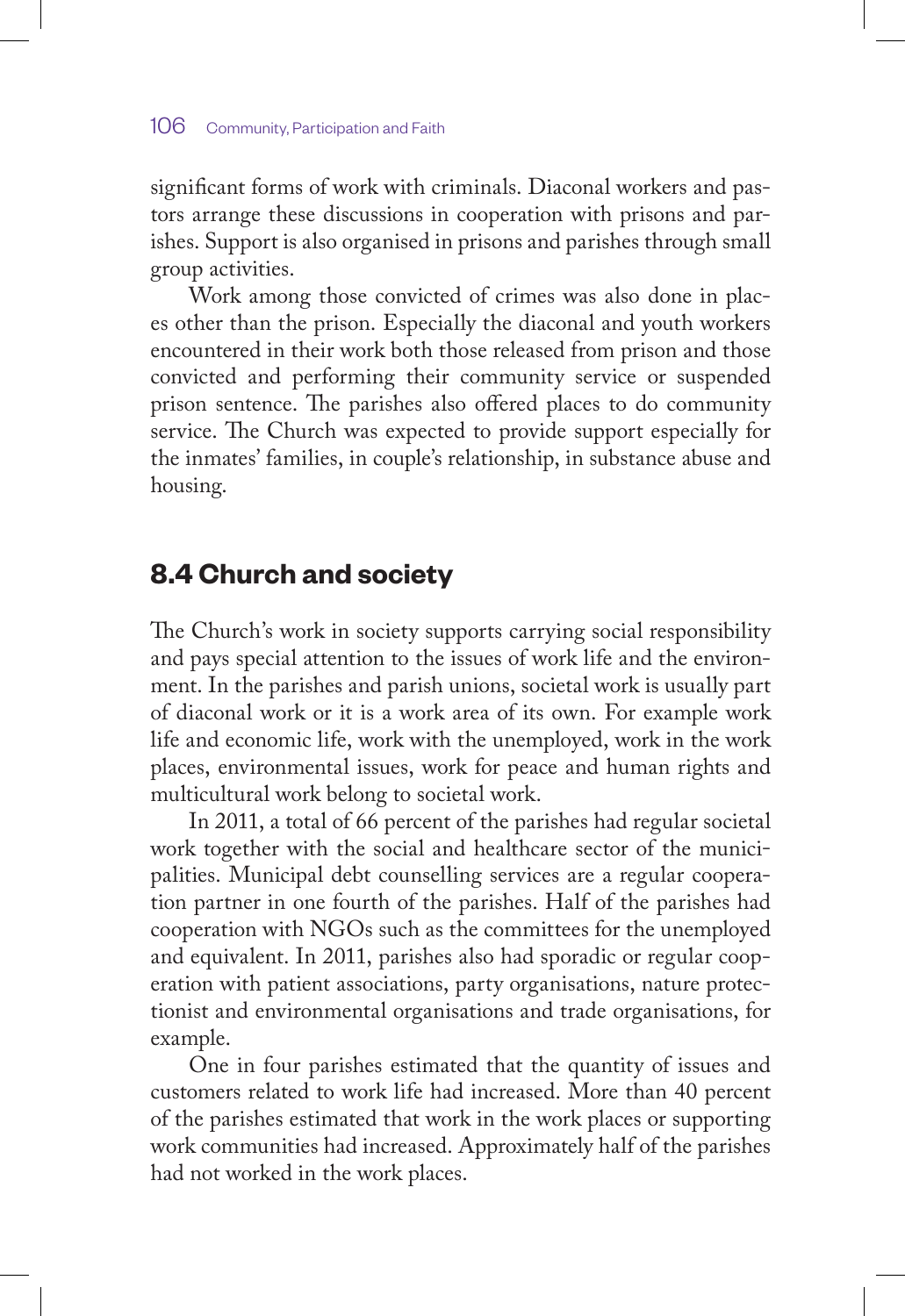According to their own estimate, nearly three in four parishes used budget money to support the unemployed and nearly half used money from the offerings. Either alone or together with other bodies the parishes and parish unions organised personal discussions, food services, camps and debt counselling to support the unemployed. Meeting opportunities and cafeterias were also part of the operation.

Open door meeting opportunities or bases for volunteer activities were organised in 46 percent of the parishes. Usually, these were part of the parish's own operation, but in 12 percent of the parishes it was done in cooperation with the municipality or some organisation. Discussion groups, devotions, arts and crafts and volunteer work opportunities as well as lectures were organized in most meeting points for volunteers. Some meeting points brokered volunteer help for homes and institutions or they provided a peer support group.

In 2011, nearly half of the parishes furthered the employment of the long-term unemployed and one in four furthered the employment of youth without professional training and of mental health rehabilitation patients. The parishes also furthered the employment of other persons who were in a weak position in the labour market.

## **8.5 Multicultural work**

Multicultural work invites into the parishes those coming from abroad. Its goal is to further the integration of immigrants and their inclusion in the Church and the Finnish society. Through encountering, training, advocacy and communication the work supports the kind of attitudes which are free from racism and ethnic prejudices and which further equality.

Finland's asylum policy has been debated. In the past few years, the parishes have offered protection and many kinds of support to tens of persons. Also family unifications and the concept of family were discussed in advocacy especially in 2010 due to the return decisions of two infirm elderly persons. Also the defects of employment-based immigration were discussed.

In 2010, racist hate speech increased strongly especially in the social media, also within the Church. Together with refugee organ-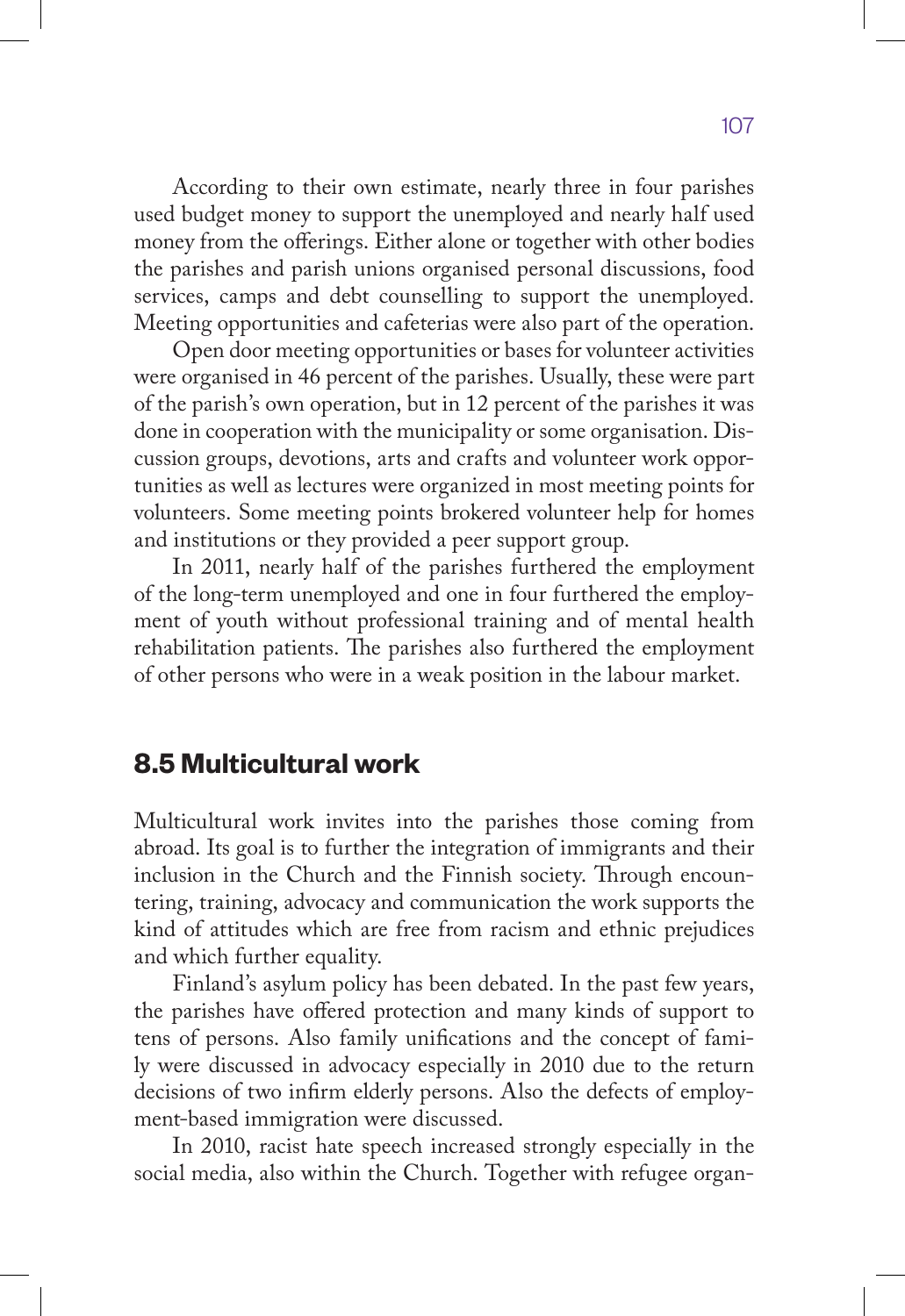isations, the Church produced *10 Allegations and Facts* material and *10 Facts About Refugees* card especially to support the discussions preceding the Church council and parliamentary elections.

Parishes organise regular activities for immigrants, mostly as common events for people of different nationalities and for those from Ingria and Russia. Temporary activities were organised in the parishes mostly as common events and as events for Russians and the Roma. Most parishes had no activities directed to immigrant groups in 2011.

In 2011, more than 80 parishes organised camps for immigrants. Half of these were targeted at married couples. Less than twenty parishes had international multicultural camps or family camps, and there were some camps that were directed only to women.

In 2011, more than 4,800 immigrants visited diaconal work receptions. Primarily, the help provided to immigrants consisted of mental support (41%), economic aid (39%), counselling (35%) or spiritual support (15%). In 2011, two percent of the parishes had regular activities related to religion dialogue and 15 percent had sporadic.

Developing the multicultural parish work clearly focused on furthering inclusion. The Church's challenge is directing attention to concrete parish work which would generate inclusion of immigrants and the Finnish emigrants returning to Finland.

# **8.6 Common Responsibility Campaign and other aid work**

The Common Responsibility Campaign is a fundraising campaign of the Church diaconia and at the same time the biggest public fundraising organised annually. It is used to help the most needy in Finland and abroad. The fundraising is done by volunteers all over Finland and all Finnish parishes take part in it. The first fundraising was organised in 1950. The traditional door-to-door fundraising brings in just over 30 percent of the proceeds, but its share is decreasing.

In the past few years, the aid has been used for emergency aid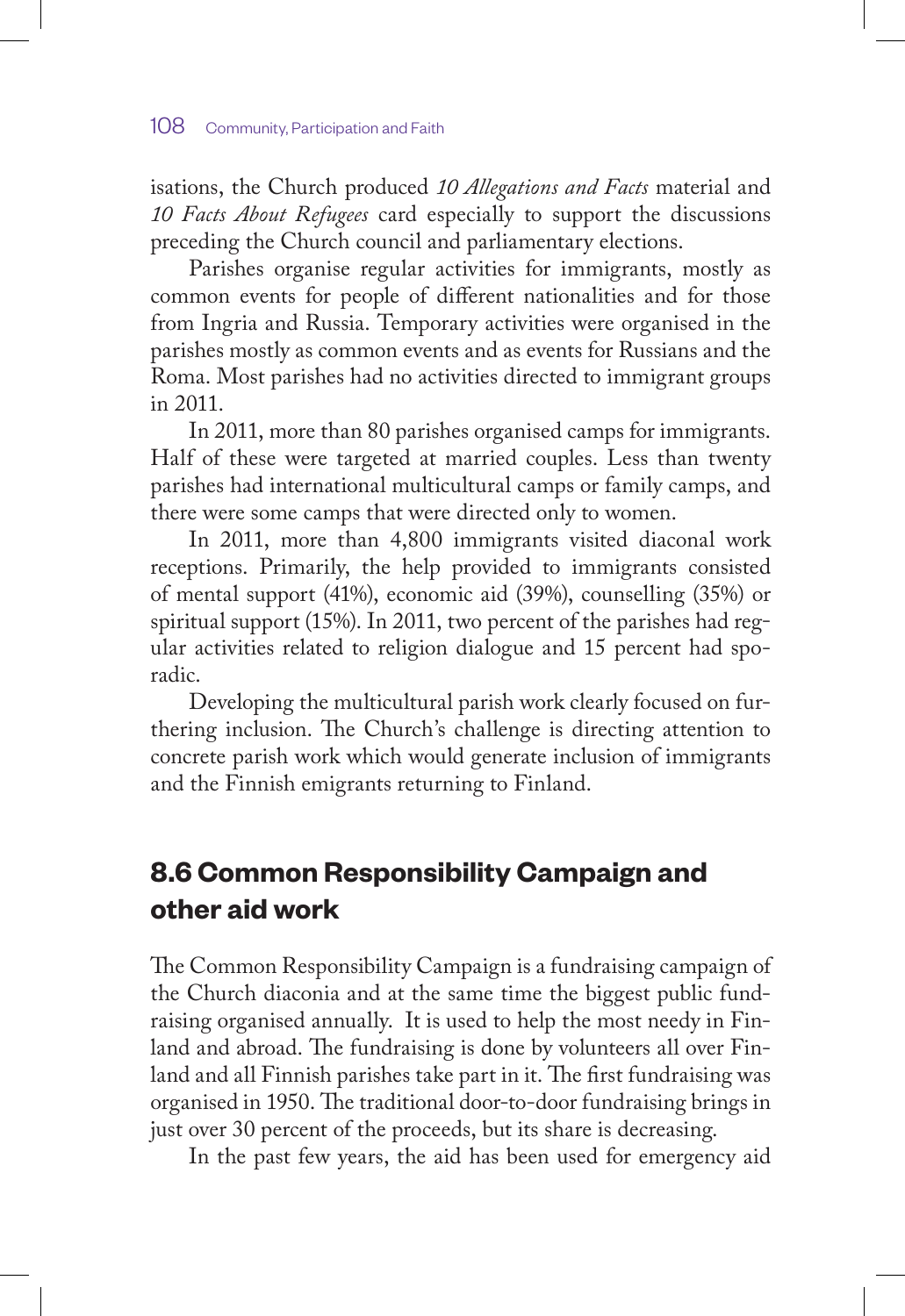and restructuring of the crisis areas of the world, poor Haitian families with children and preventing marginalisation and enhancing community safety nets in Mozambique. In Finland, the fundraising proceeds have been used for example for a project enhancing the employment of mentally disabled people and immigrants that are hard to employ, as well as for a project preventing loneliness of children and youth. The total proceeds of the 2011 Common Responsibility Campaign were 4.4 million euros. The position of door-to-door fundraising continued to weaken and no fundraising methods to replace it were discovered. The share of fundraising costs of the total proceeds was 25 percent.

#### Figure 8.2

Development of Common Responsibility Campaign fundraising proceeds 1980-2011 (in euros).



*The Church's diaconal fund* is the aid fund common to the Evangelical Lutheran Church of Finland*.* Since 1967, people fallen victim to the unpredictability of life have received help through this fund in Finland. The funds for the aid come from offerings, the Common Responsibility Campaign and individual donations. Annually, the total sum of aid granted has varied between 590,000 and 880,000 euros. The share of single parent families was 35 percent of the granted aid, the share of persons living alone and of families with two parents was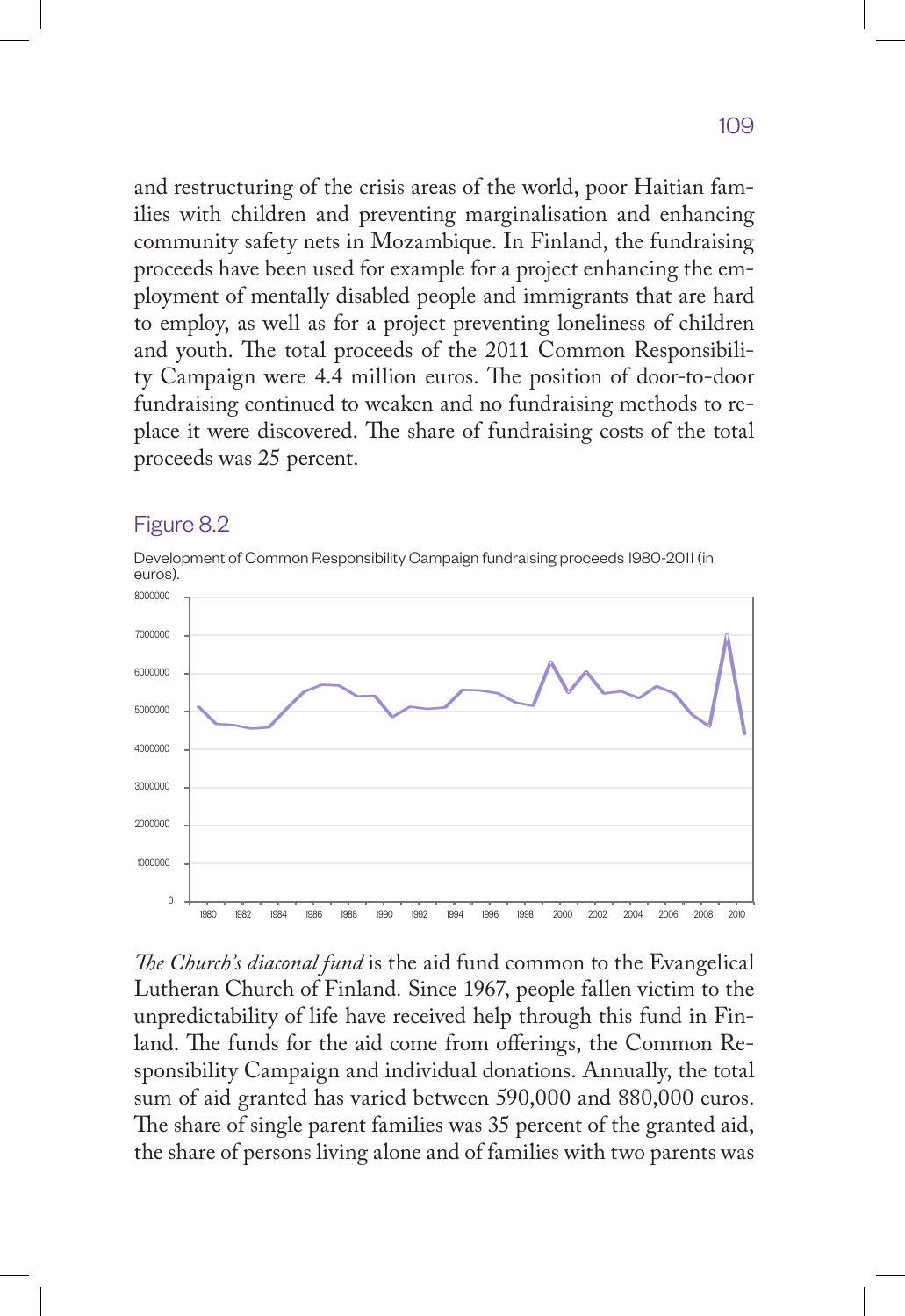28 percent each. Especially the share of physically ill persons among those in need of aid was significant. As part of the operation of the Church's diaconal fund, aid was granted to prevent the marginalisation of children.

The task of the *Church's social forum* is to follow the value debate in society, to participate in it and to influence especially the decision making concerning the welfare services. The Church's social forum operates both nationally and regionally. Representatives of businesses, government ministries and labour market organisations, experts of social employment, NGOs, researchers and representatives of culture, media and the Church have been invited to participate in the forum.

## **Conclusions**

Inequality in society is increasing and people's problems are deeper and more diverse. The financial problems, indebtedness and powerful increase in differences in health of those in the weakest position are clearly visible in the Church's diaconal work. Increasingly, people turn to the Church's diaconia to get help in financial problems. Illness and poverty are strongly linked among the diaconia customers. The number of immigrants continues to increase, and there has been public debate on the various issues related to immigration. The need of material aid, the aging of population and the marginalisation of children and youth are central challenges of the Church and its diaconia when they help people and act as advocates of the disadvantaged.

In the Finns' opinion, the Church's helping the disadvantaged, supporting the poor and the marginalised and acting as their advocate in public discussion and in decision making in society is very important. The expectations of helping the disadvantaged are emphasised as the focal points of the Church in the future, both in the eyes of the Finns in general and of the Church's elected representatives and employees.

The number of volunteers is increasing. In ever larger number of parishes working-aged and retired people are involved as volunteers and studies show that clearly ever larger numbers of people – also youth - are ready to be involved as volunteers. It is noteworthy that in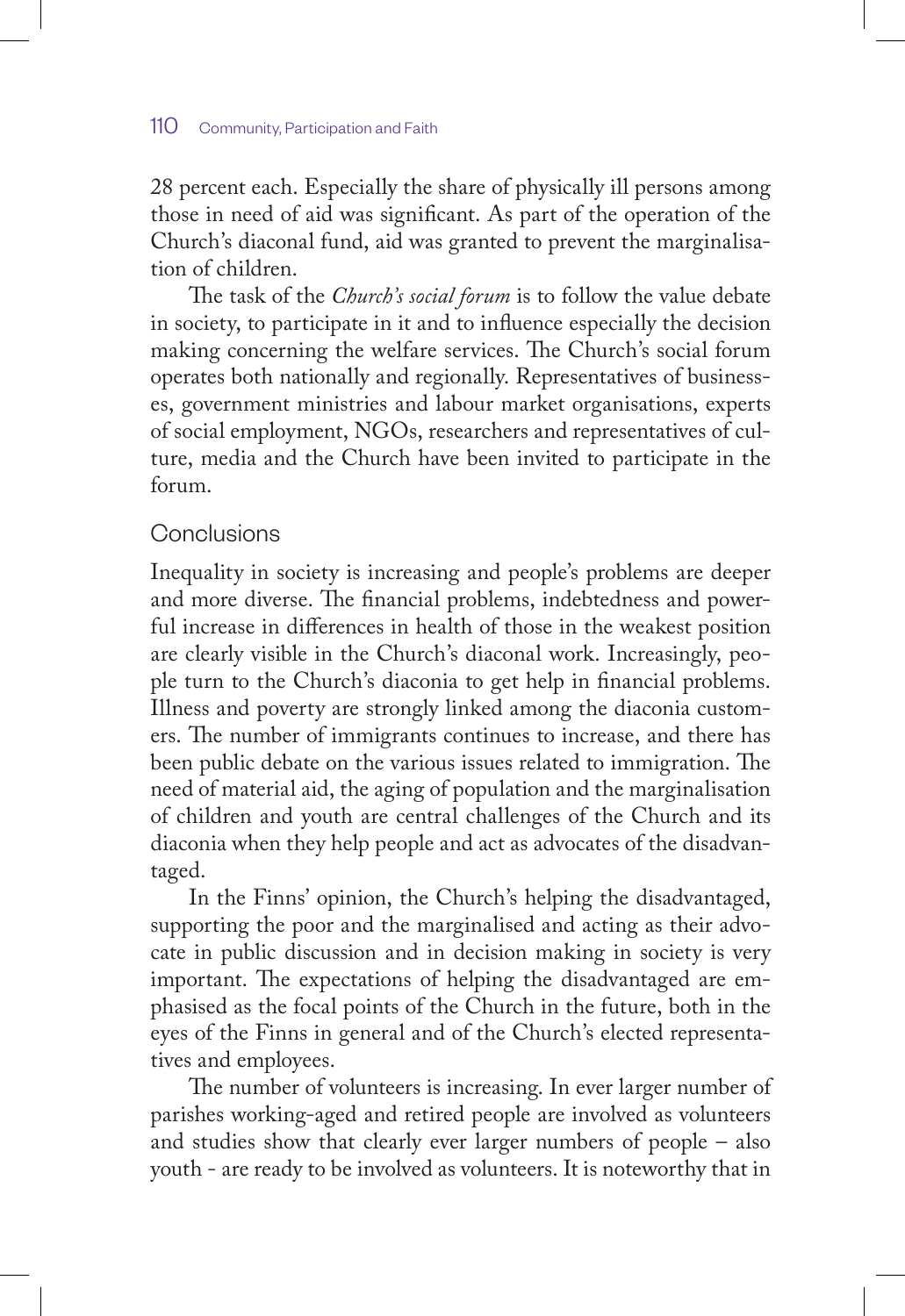diaconal work, there are remarkably few customer contacts with persons under the age of 18, and most of the parishes estimate that there are no volunteers under the age of 30 in diaconal work. Volunteer work offers parish members an opportunity to carry responsibility and to be active.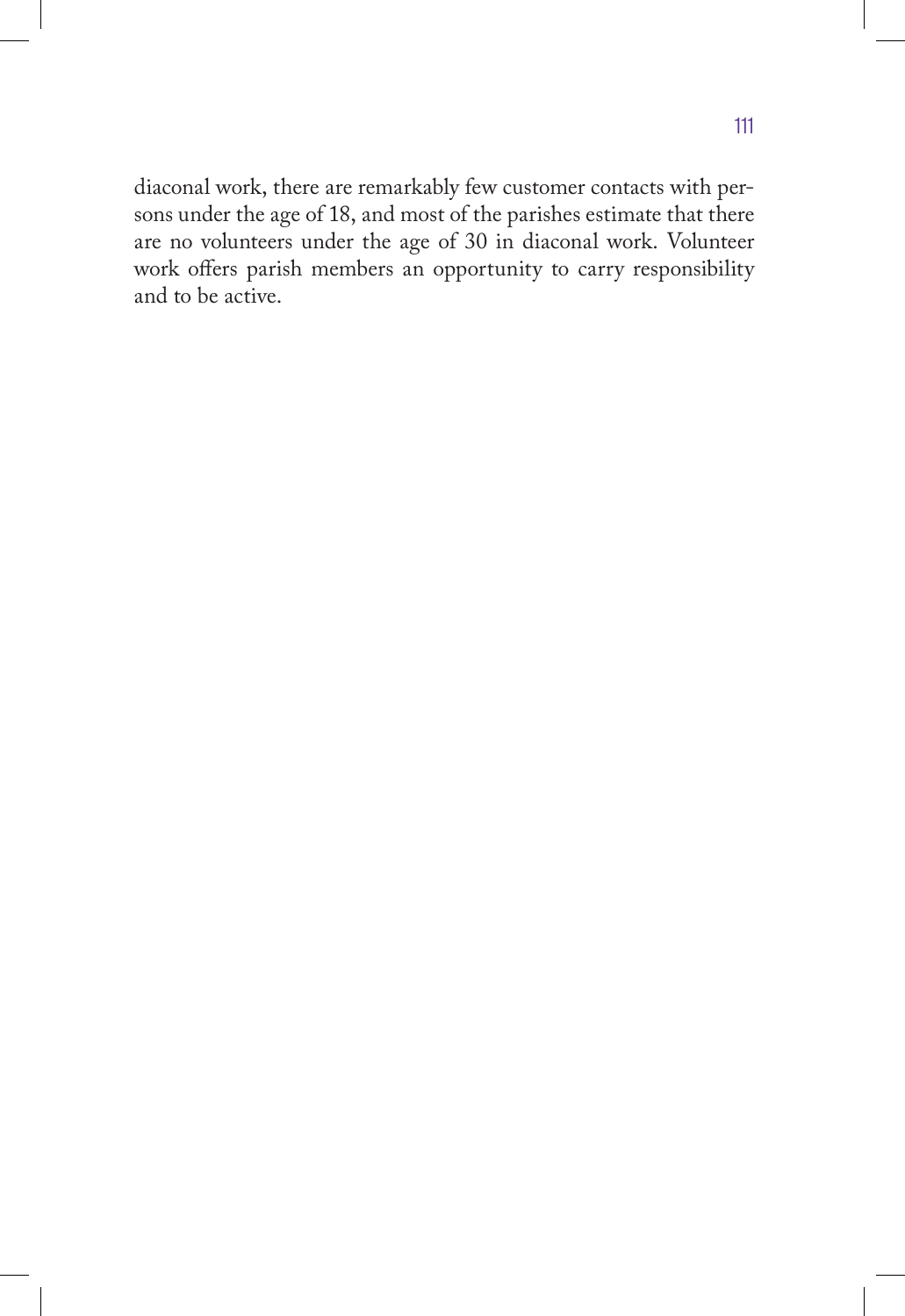# **9 Mission work and international diaconia**

## **9.1 Mission work as duty of the Church**

According to the Church Order, it is the responsibility of the Evangelical Lutheran Church of Finland, its congregations and members to spread the Gospel among those who are not Christian. Mission is a basic duty of the parish. According to the mission strategy, both opening the road to eternal salvation and serving our neighbours belong to the Church's mission. Mission is comprehensive. God calls the members of His Church to serve in word and deed.

The parishes carry out their mission duty through the Church's mission organisations. According to *Our Church* strategy, the Church's mission work and international diaconia are reminders of the global reality and promote the dignity of life everywhere in the world. The strategy says that the Church enhances the parishioners' and Church employees' knowledge of the life of Third World people and Churches, and acts as their active partner. In the strategy, the goal is that the parishes use 4% of their budget funds for mission work and international diaconia, and that the Church has active interaction with the Churches in the developing countries.

The strategy also underlines encountering representatives of other religions on the basis of the Christian faith. According to the strategy, the Church ensures peace in society by engaging in inter-faith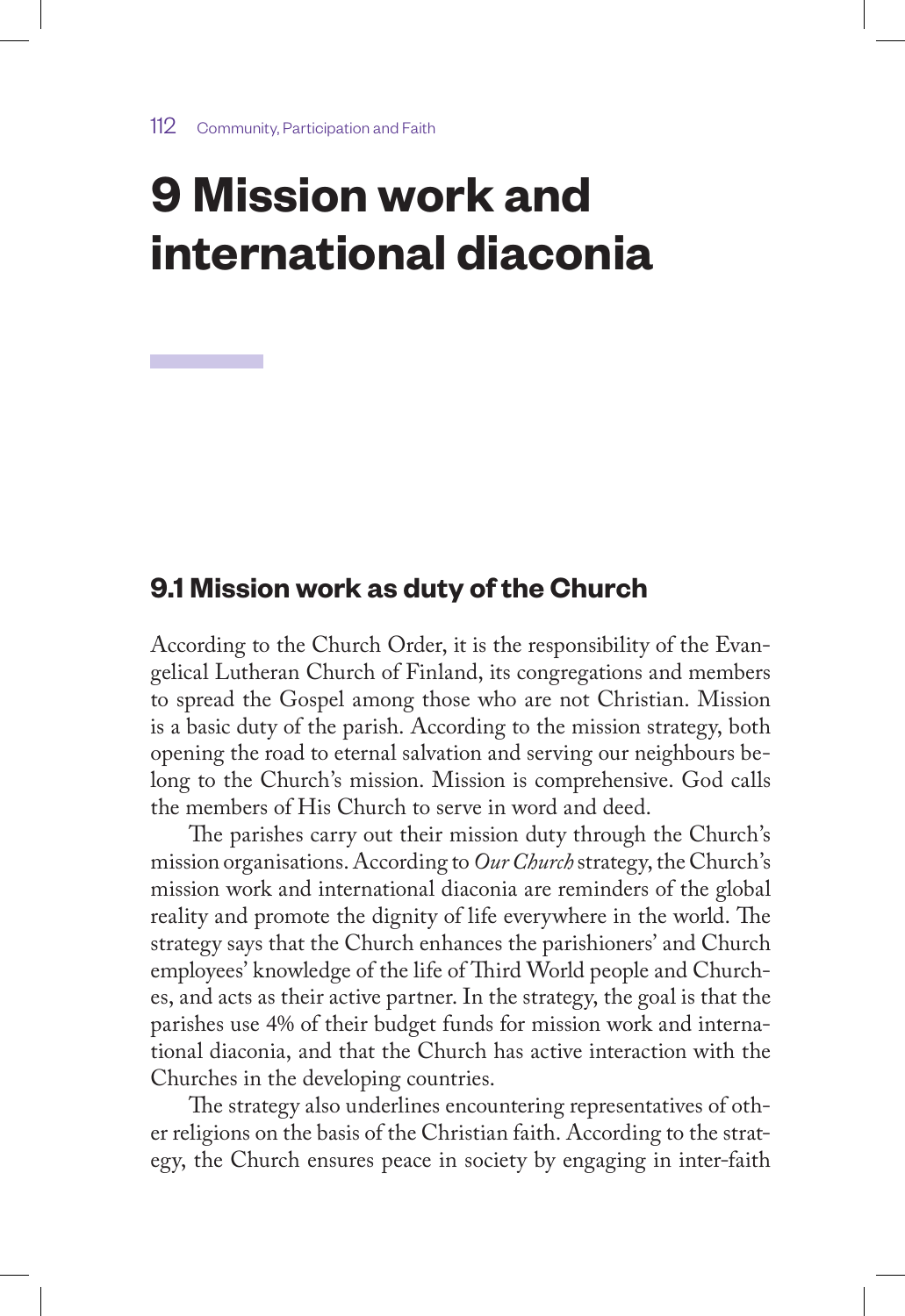dialogue and by working for improving the mutual understanding between immigrants and Finns.

# **9.2 Mission work activities and international diaconia in parishes**

The first part of the Lutheran Church's mission strategy until 2015 was approved in 2010. The document emphasises that the missional dimension should be visible in all the activities of the parish both among adults and youth's and children's age groups. According to the strategy, a missional parish encourages living as a Christian, educates in the mission responsibility and also serves both those distancing themselves from the Church and those who do not belong to it.



#### Figure 9.1

The most common forms of operation of mission and international diaconia in the parishes were rummage sales and organising mission events, which were organised in nine out of ten parishes. Also mission circles and mission lunches were common. International diaconia events were organised in half of the parishes. Mission events directed to adults were organised in nine out of ten parishes. Or-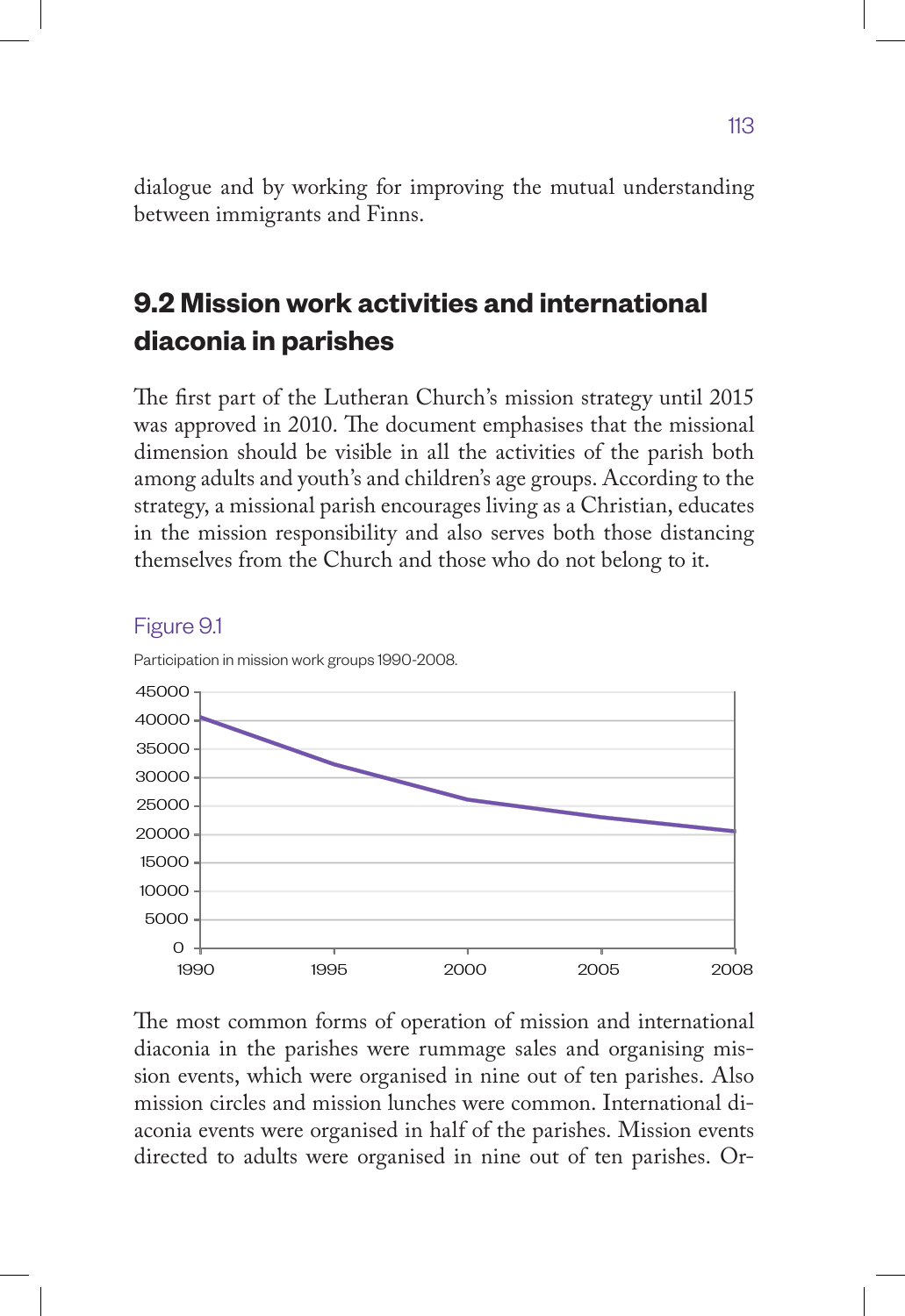#### 114 Community, Participation and Faith

ganising mission events for children, preadolescents and youth was clearly rarer: they were organised in half of the parishes.

In the parishes, mission work activities reached ever fewer people. Participation in mission work groups has continued to decrease in the parishes for along time. In 1990, more than 40,000 Finns were involved in mission circles and groups. By 2008, the number of participants had nearly halved.

In 2009, the mission work statistics were changed so that group operations and networks were entered as one data entry. After 2009, the membership figures of groups and networks decreased rapidly. In 2011, there were approximately 25,100 members. In 2011, more than 1,600 volunteer leaders were active in the groups.

The number of mission work events and of those attending them has decreased considerably in the parishes in the past few years. In 2011, there were nearly 467,000 attending the mission work events. The number of participants dropped by nearly 100,000 in a couple of years. There were approximately 15,900 persons acting as mission work volunteers in the parishes. Mission cafeterias and missions flea markets became more popular in the parishes.

A parish can employ a mission secretary to manage the tasks of mission work. The mission work strategy states that each parish and chapel parish should have at least a volunteer mission secretary. The goal is that a parish with 15,000 members has a full-time mission secretary. In smaller parishes, mission secretary's tasks are managed in combination with other tasks or for a fee or on voluntary basis. A total of 15 percent of parishes had a full-time mission secretary. The larger the parish, the more common this was.

# **9.3 Church employees' and elected representatives' views on mission work**

The mission strategy considers it important that the employees and elected representatives together tend to the operating possibilities of mission. According to an employee survey (2012), one fifth of par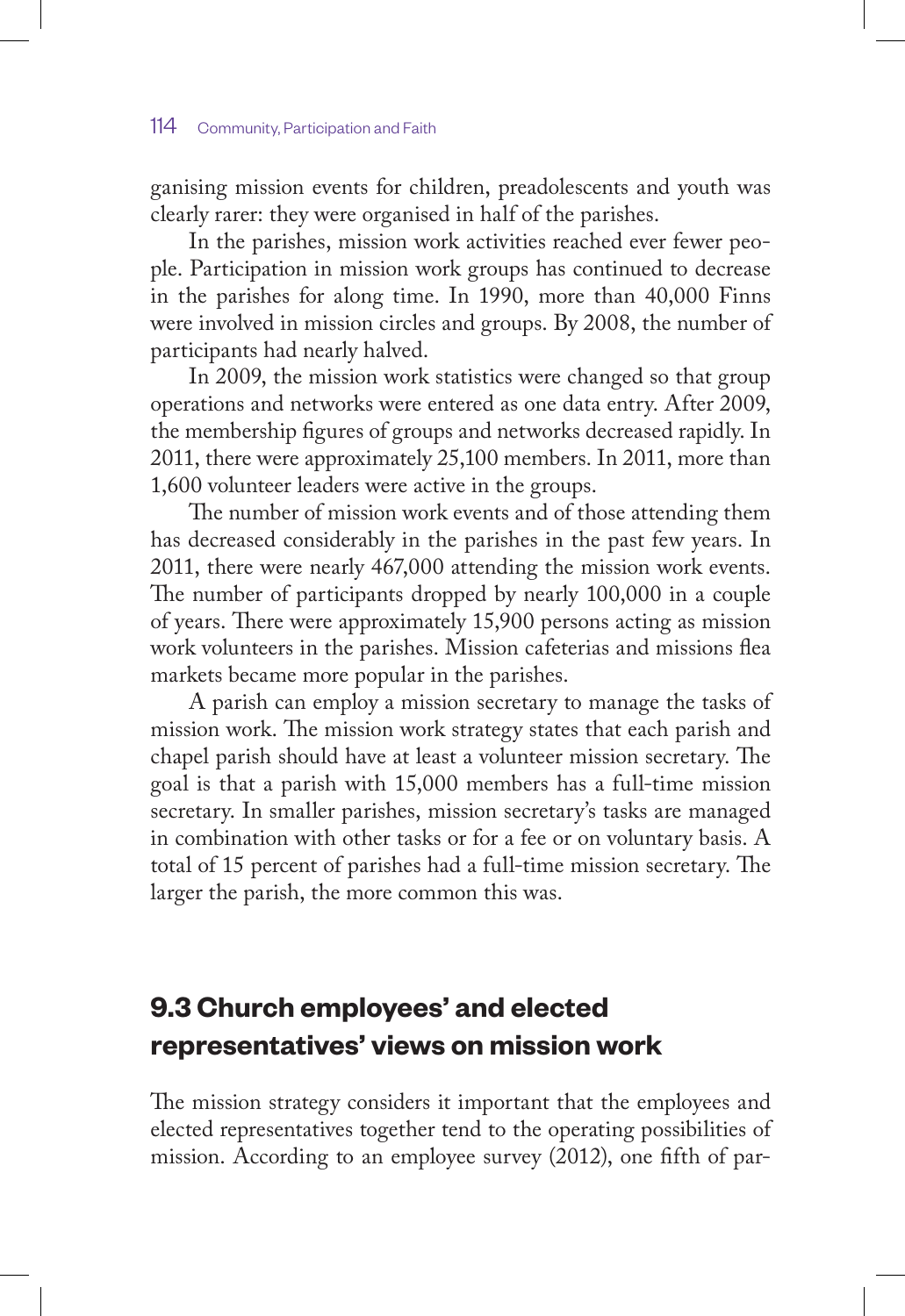ish employees fully agreed with the statement that the Church must more strongly support mission work. 56 percent of men and 48 percent of women somewhat agreed or fully agreed with this.

The elected representatives emphasised mission work slightly more strongly than the employees. Also among the elected representatives, men emphasised supporting mission work slightly more than women. The replies differ from the surveys of ordinary Finns, according to which women consider mission work more important than men.

#### Table 9.1

Church employees' and elected representatives' views on mission work and supporting development cooperation. (%) Employee survey (2012) and elected representative survey (2012).

|                                                                                  |                                 | Agree<br>completely | Agree<br>somewhat | Do not agree<br>or disagree | Partly<br>disagree | Fully<br>disagree | Cannot say     |
|----------------------------------------------------------------------------------|---------------------------------|---------------------|-------------------|-----------------------------|--------------------|-------------------|----------------|
| The Church<br>should more<br>strongly sup-<br>port mission<br>work               | <b>Employees</b>                | 18                  | 32                | 31                          | $\overline{4}$     | 12                | 3              |
|                                                                                  | Elected<br>representa-<br>tives | 19                  | 37                | 27                          | 12                 | $\overline{4}$    | $\overline{2}$ |
| The Church<br>should more<br>strongly<br>support de-<br>velopment<br>cooperation | Employees                       | 8                   | 40                | 34                          | 5                  | 10                | 3              |
|                                                                                  | Elected<br>representa-<br>tives | 9                   | 36                | 34                          | 16                 | $\overline{4}$    | $\overline{2}$ |

One in ten parish employees fully agreed that the Church should more strongly support development cooperation. Women (51%) backed supporting development cooperation more strongly than men (41%). Also among the elected representatives, women (48%) backed stronger emphasis on development cooperation slightly more than men (41%).

Kati Niemelä's survey of parish employees (2010) shows that the pastors' mission orientation is clearly weakening. The younger the group of pastors, the smaller the share of those, who consider mission work a very important area of work. Among the pastors over the age of 55, three out of five (57%) thought that mission work is a very important area of work, but among those under the age of 35, only a third (34%) thought so. Pastors belonging to revivalist movements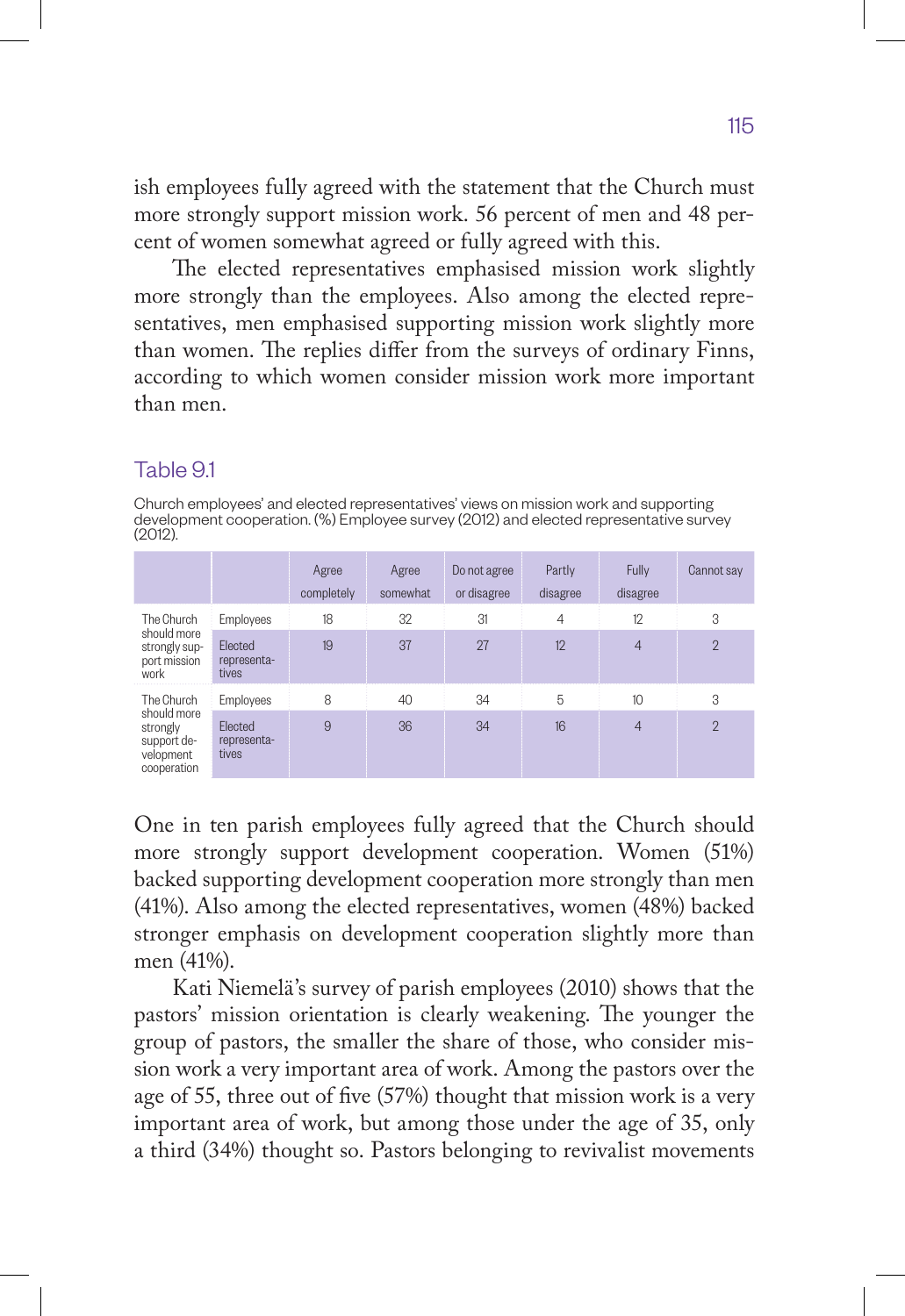and men considered mission work more important than others.

Also the survey of elected representatives indicated weakening zeal for mission work. A tenth (9%) of elected representatives under the age of 35, one in five (22%) elected representatives over the age of 55 fully agreed that the Church should more strongly support mission work.

# **9.4 Missionaries**

The goal of the mission strategy is that by 2015, the Church has readjusted to the changed situation in world mission and found new ways to cooperate as a partner to the Churches in Asia, Africa and Latin America. Work and resources are focused on areas which have little or no Christians and Churches.

According to Finnish Mission Council's statistics, in 2011, a total of 745 missionaries were sent out from Finland. Fida International of the Pentecostal movement sends the largest number of missionaries (247). At the end of 2011, there were all together 354 missionaries sent by the Lutheran church.

#### Table 9.2

Changes in number of missionaries in the 2000s.

|                                                             | 2003 | 2007 | 2011 |
|-------------------------------------------------------------|------|------|------|
| The Finnish Evangelical Lutheran Mission (FELM)             | 239  | 218  | 185  |
| <b>Finnish Lutheran Mission</b>                             | 88   | 65   | 73   |
| Finnish Lutheran Overseas Mission (FLOM)                    | 56   | 42   | 38   |
| Lutheran Evangelical Association in Finland (LEAF)          |      | 33   | 28   |
| Swedish Lutheran Evangelical Association in Finland (SLEAF) |      |      |      |
| Media Mission the Messengers                                |      |      |      |
| ΤΩΤΑΙ                                                       |      | 374  |      |

The number of missionaries has continued to decrease. Since 2003, the number of missionaries has decreased by a hundred persons (-24%). The trend is similar in other Nordic countries. Of all the mission organisations of the Lutheran Church in Finland, the Finnish Evangelical Lutheran Mission sends out the largest number of missionaries.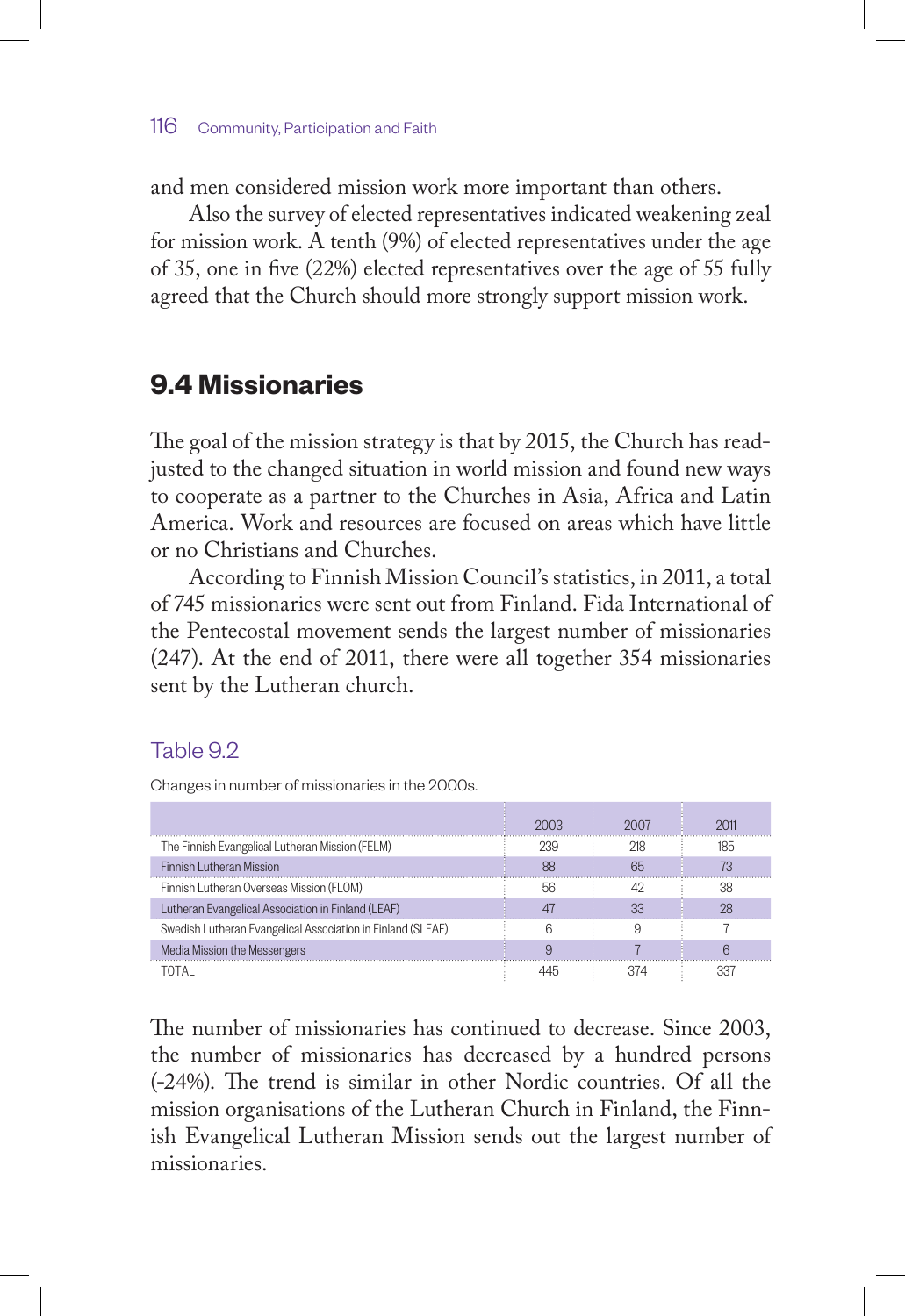# **9.5 Organisations of mission work and international diaconia**

There are seven mission organisations approved by the General Synod. The mission organisations' work abroad includes evangelising and diaconia. Most often, the work is done in cooperation with local Churches. International diaconia is carried out through the mission organisations and through Finn Church Aid (FCA). The work of the Finn Church Aid is focused on humanitarian aid, development cooperation and advocacy.

The **Finnish Evangelical Lutheran Mission** (Suomen Lähetysseura) strives to enhance Christian witness especially in areas that have no contact with evangelising. In Africa, the most significant partners are the Evangelical Lutheran Churches of Tanzania, Namibia and Ethiopia. In Asia, the Evangelical Lutheran Mission employees work in the midst of large world religions. In Hong Kong, Bangkok and Taiwan, the Evangelical Lutheran Mission does evangelising and diaconial work. In Pakistan, the work focuses on parish work, and work with schools and healthcare, and in Nepal, the main focus are the development projects in poor rural villages and mental health work.

In the Middle East, in Israel, the work is done amongst Jews and Arabs for example in parish work and in the work with children, youth and the elderly. In Venezuela, Latin America, the work in social services and parish work focuses in the cities. In Papua New Guinea, in Oceania, Bible translation and literacy are the focuses of the operation. In Europe, the Evangelical Lutheran Mission operates in France, Russia and Estonia and the main focuses are evangelising and the work among the youth and Muslims.

The **Finnish Lutheran Mission's** (Suomen Evankelisluterilainen Kansanlähetys) focuses are especially the peoples that hear little Christian witness. These so-called unreached peoples in Asia and North Africa have in common the fact that their predominant religion is Islam. In the Middle East and in Africa, diaconal work is included in the work of the Finnish Lutheran Mission. Bible translation is done for example in Ethiopia and Russia. The Finnish Lu-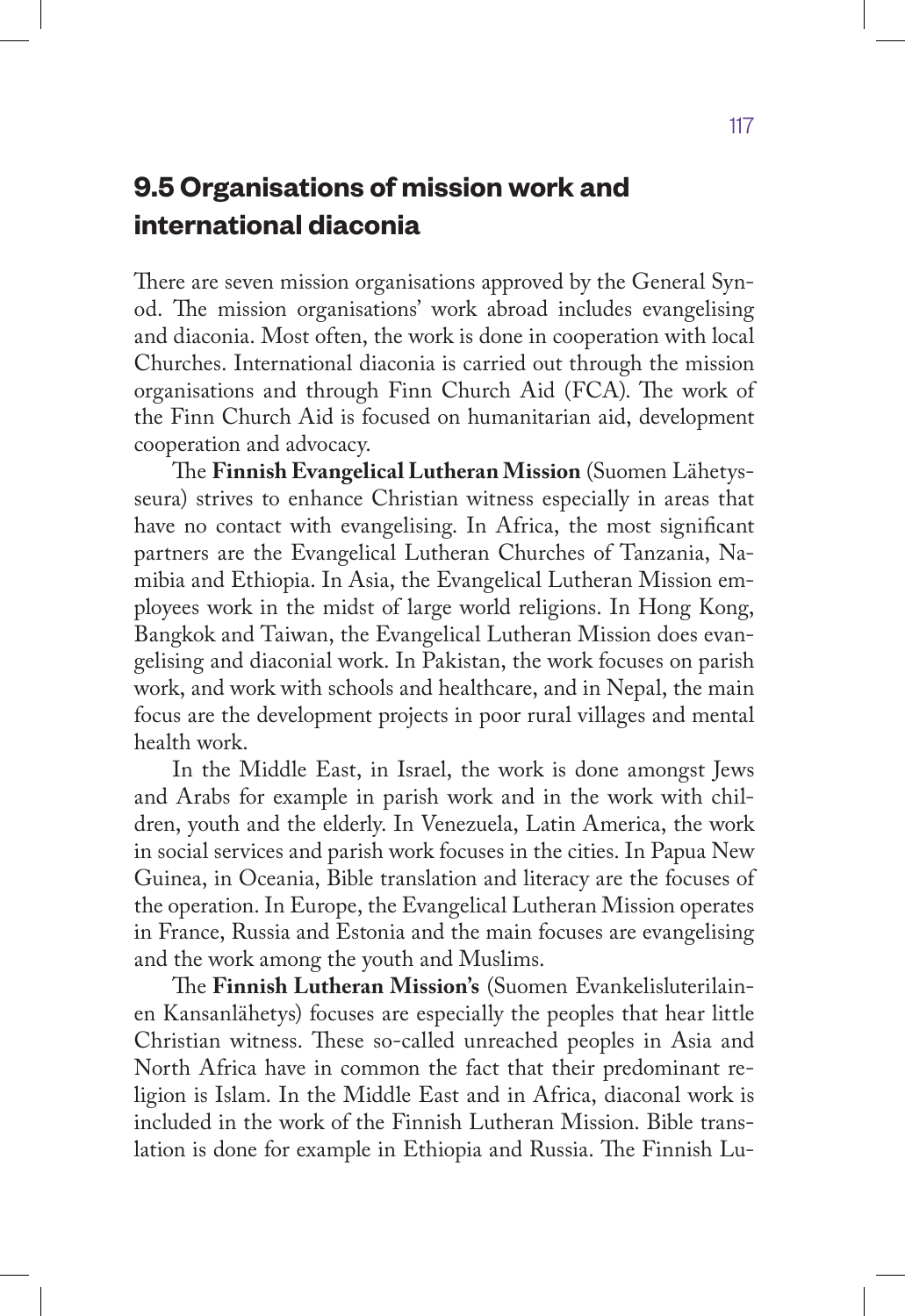theran Mission does media work in the Middle East region and also works with the Jews. Mission flights are made in Kenya. The Finnish Lutheran Mission has worked in Japan already for 40 years.

**Finnish Lutheran Overseas Mission** (Evankelis-luterilainen-Lähetysyhdistys Kylväjä) works in Bangladesh, Japan and Ethiopia and among the Mongol tribes, Muslims and Jews. In Bangladesh, the development cooperation is engaged in developing village communities, and in projects in community schools and health services. School children are being supported through godparenting activities. Cooperation in Japan and Ethiopia is carried out with the Norwegian Lutheran Mission. In Japan, the missionaries have various tasks in the parishes and in developing the Church's work areas and they teach in the Lutheran Theological Seminary and the Bible School. Also various small groups are much used in reaching people and in evangelising.

The **Lutheran Evangelical Association of Finland** (LEAF) (Suomen Luterilainen Evankeliumiyhdistys) has missionaries in Japan, Kenya, Zambia, Russia and Estonia. Modern mission work in Japan is carried out with the help of the internet, for example. In Kenya, LEAF supports the work of its cooperation Church in educating theologians, in parish work and in pioneering, and supports education of pupils and teachers. The work methods in diaconial work include godparenting projects, schools for mentally disabled children and youth, an orphanage and emergency accommodations for girls. In Zambia, LEAF supports work in a Bible school, diaconial work, child and youth work, work with women and orphans and godparenting activities. The missionaries support the diocese of Congo by offering education. Parish work, and youth work as well as work in small groups are done in Estonia, and LEAF also assists the Estonian Church's missions centre. In Russia, the work includes diaconia, work with children and youth, as well as radio work and training.

The **Swedish Lutheran Evangelical Association in Finland** (Svenska Lutherska Evangeliföreningen) does mission work in Kenya, Estonia and Southwest Asia. In Kenya, the work includes Bible translation, education and social work. In Estonia, work is done in the parish and with literature.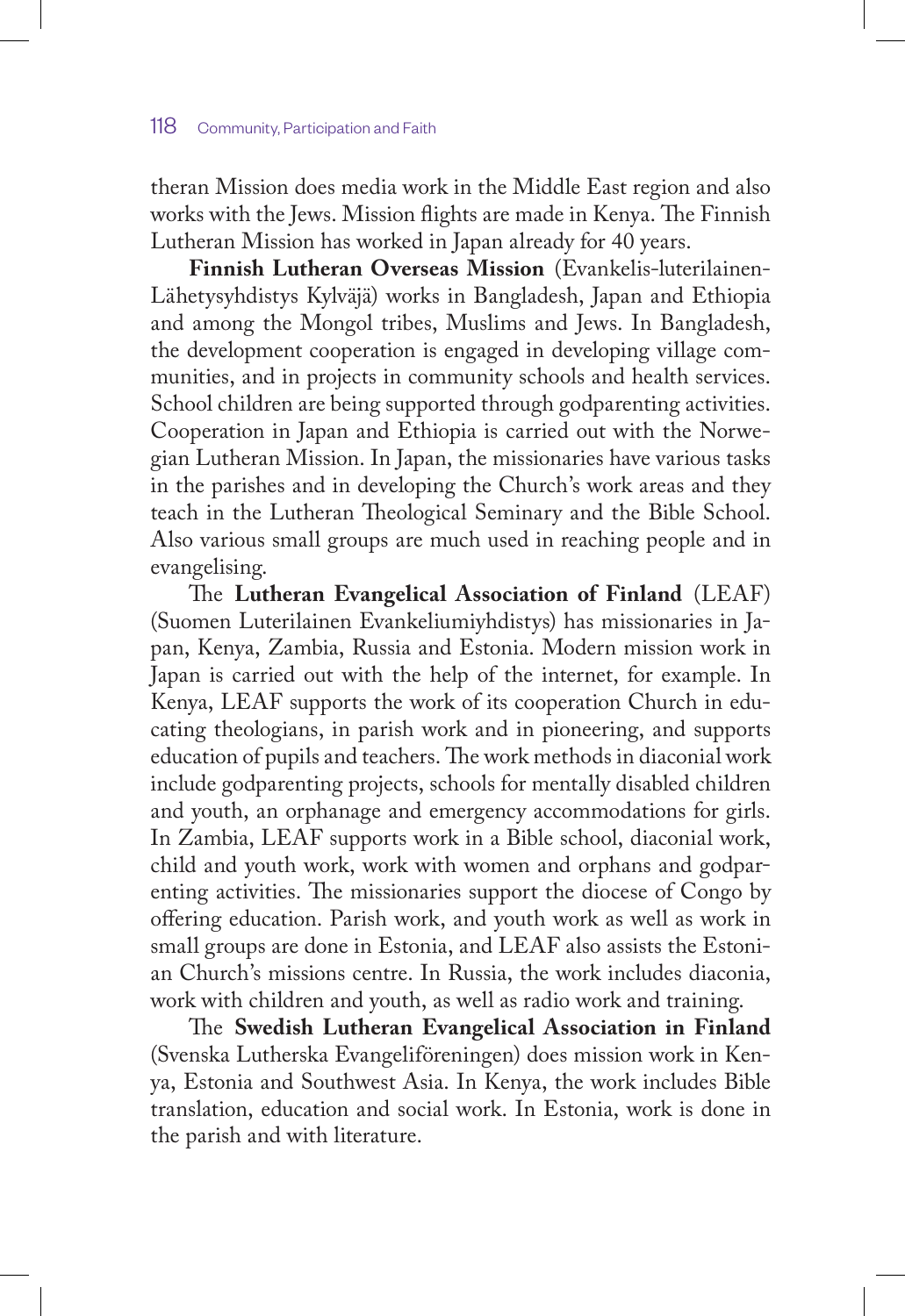**Media Mission the Messengers** (Medialähetysjärjestö Sanansaattajat) supports Christian radio work and other media mission work especially in places where traditional mission work is difficult or impossible. The Messengers produced radio programmes in 42 languages. In the future, it directs more resources to television work in Arabic, Persian and Turkish. The focus of the work abroad shifts to Asia and large cities. Most of the radio and television programmes produced by the Messengers support Christians living in difficult circumstances.

The **Finnish Bible Society** (Suomen Pipliaseura) distributes Bibles in Finland and other countries in cooperation with Christian Churches and communities, mission organisations and through the international central organisation, the United Bible Societies. The Finnish Bible Society does international Bible work and publishing and furthers the use of the Bible. The international work includes Bible translation, literacy work, Bible distribution and HIV attitude education.

The **Finn Church Aid** (Kirkon Ulkomaanapu) founded several country and regional offices and organisations to support field operations. At the end of 2011, Finn Church Aid had offices in seven countries. The most significant change in the international network of Finn Church Aid was the establishment of the ACT alliance in 2010. It is an umbrella organisation of 125 Church development and humanitarian aid organisations that is one of the largest aid organisations in the world. The goal of the ACT alliance is to increase the mutual coordination of Church actors at local level and to strengthen their common voice and impact in international networks such as the United Nations.

Finn Church Aid's most significant partner in implementing development and catastrophe programs was the Lutheran World Federation (LWF). In addition to Church partners, Finn Church Aid carried out its project with local organisations. The Finn Church Aid founded its first country office in Liberia in 2008.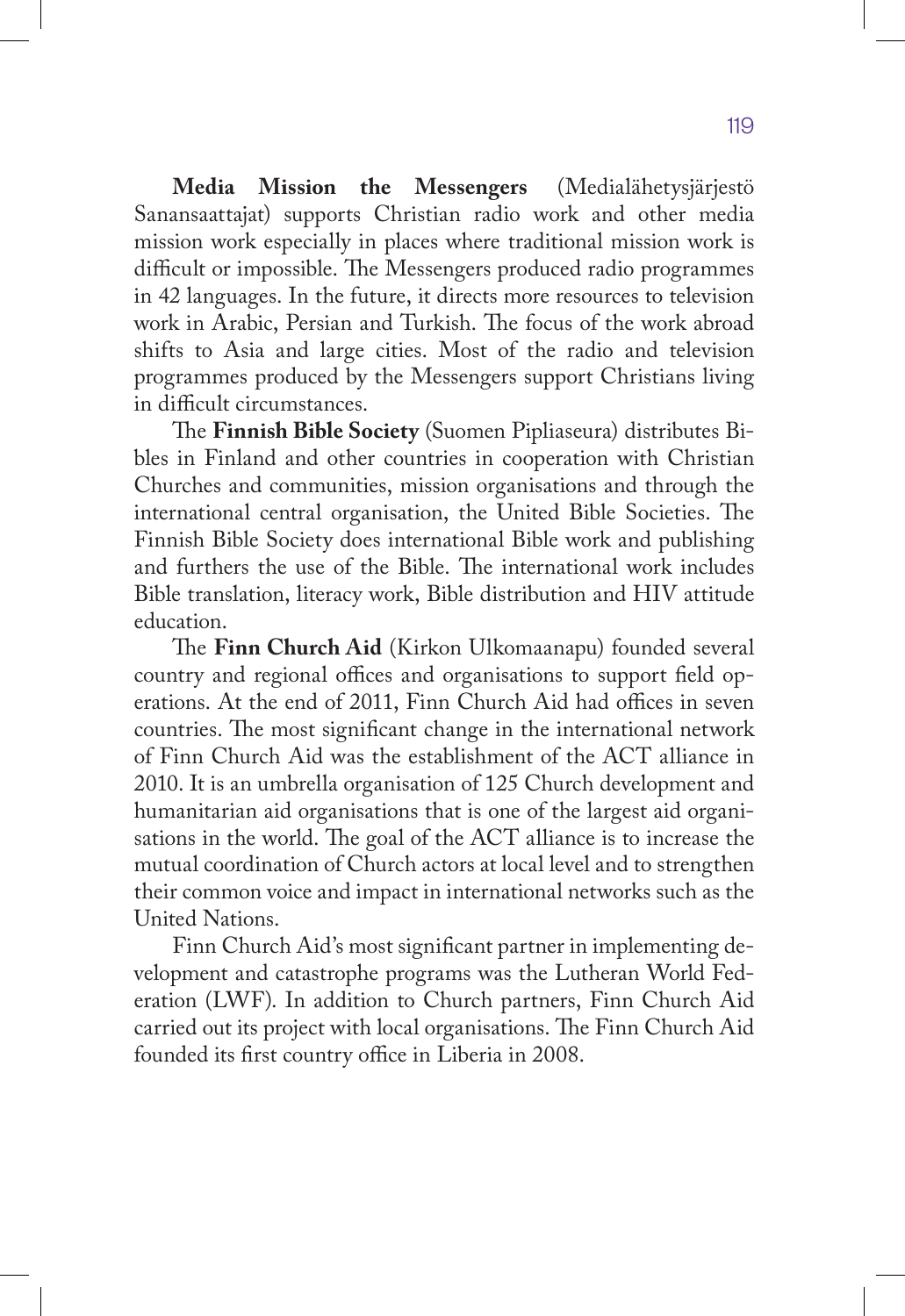# **9.6 Financial aid to mission work and international diaconia**

The parishes carry their missional responsibility for example by granting funds for mission work and international diaconia. In 2008, the Church's mission committee completed its recommendation on granting the parishes' budget funds to the Church's mission organisations and Finn Church Aid. The recommendation is that the parishes take into consideration the financial aid that the mission organisations receive from the parish and the voluntary support received from the parishioners, and the parish's dedicated cooperation agreements. Also, they are urged to consider the mission organisations' operation abroad and its share of the operation of the organisation, the scope and quality of the cooperation between the parish and the mission organisations as well as the parish's possibilities to participate in the planning and development of the organisation's mission operation.

In the past few years, in some parishes there has been lively debate on the funding of mission organisations. Some parish unions have decided to discontinue giving financial aid to such mission organisations that reject the ordination of women and homosexuality.

In the past few years, the parishes' support to mission organisations and international diaconia has increased in quantity. In 2010, the parishes funded mission work and international diaconia with 53.6 million euros (48.9 million euros in 2007). In the past few years, the share of international diaconia has increased.

#### Conclusions

Our Church strategy emphasises that Church members see themselves as part of the global Church and carry out mission and feel responsible for their neighbours and for that justice is done internationally.

Travelling, increasing number of immigrants and ever increasing international contacts open up new horizons in strengthening the mission thinking. An ever larger group of Finns have an opportunity to have personal contacts with mission work. The increasing number of volunteers in the mission events of parishes tells about interest in mission work.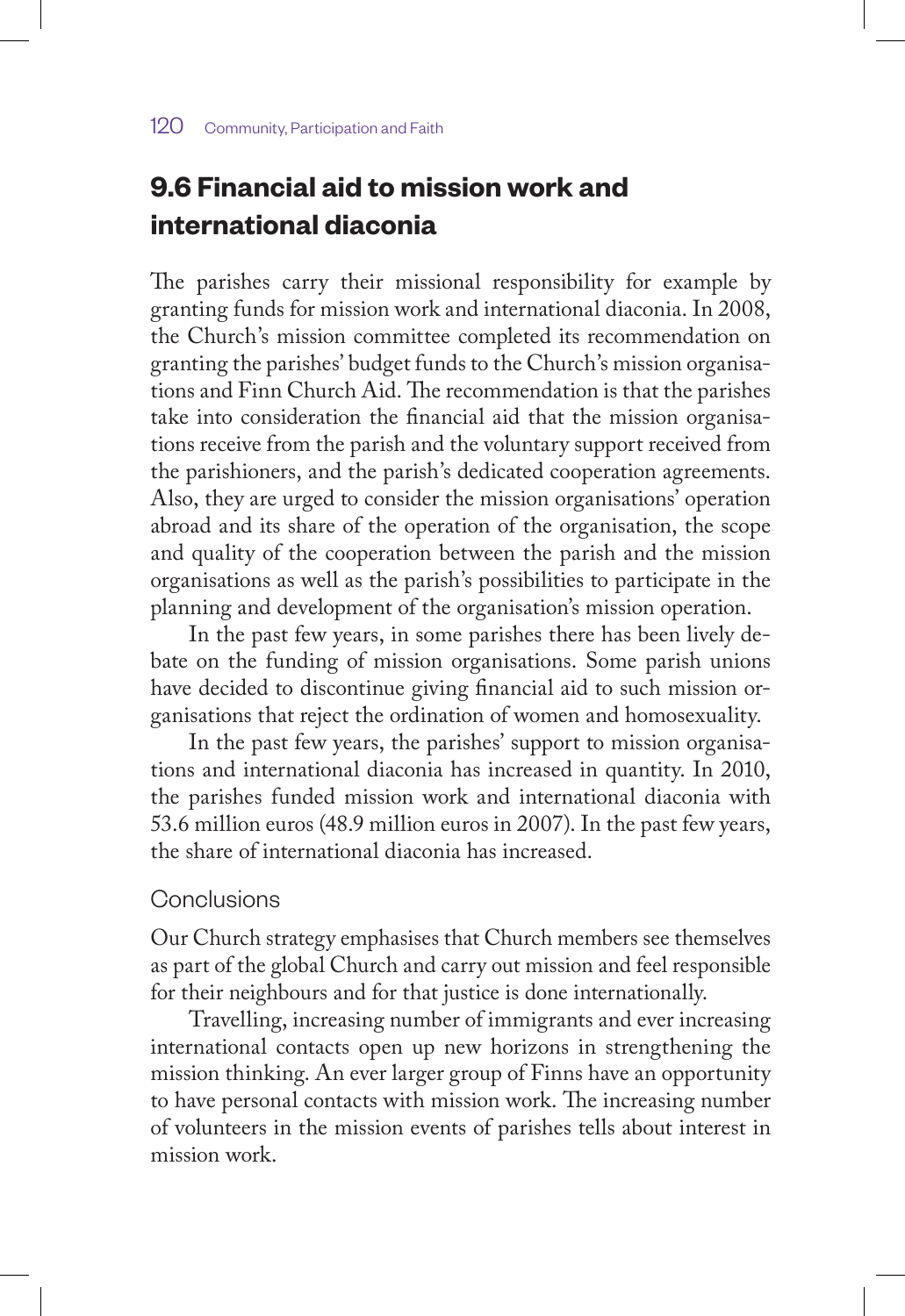The challenge in mission work is transmitting the mission thinking to new generations and among the parishioners and Church employees. Nowadays, the justification of mission work is not considered self-evident. Communicating mission work already in the Church's education work furthers mission thinking's becoming a natural part of the parishioners' life.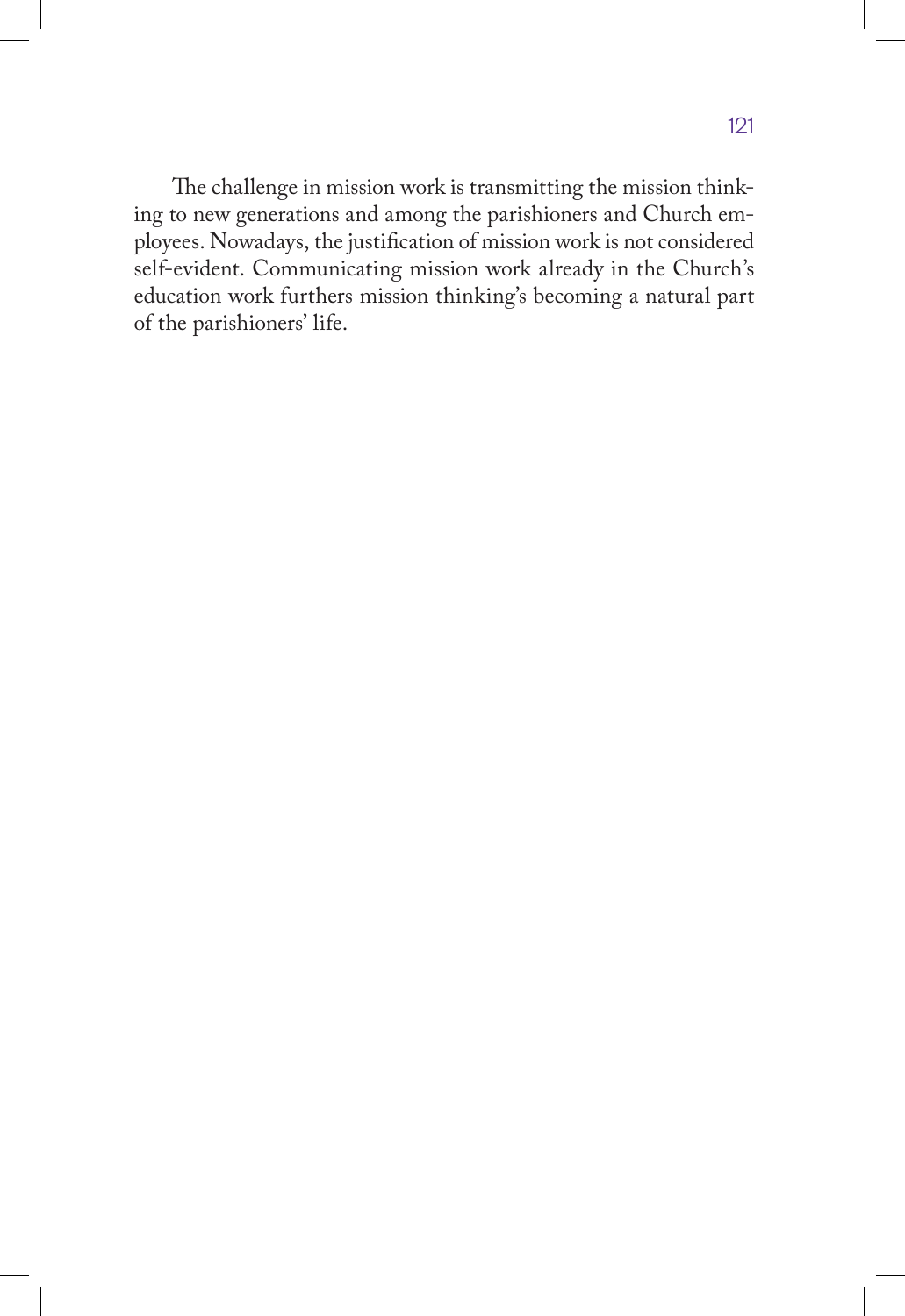# **10 Inter-Church operation**

# **10.1 Ecumenical activities in Finland**

Ecumenia means inter-Church cooperation and furthering the visible unity of the Church. The cooperation and aspiration for unity of the Christian Churches are coming true at several different levels: in the operation of the entire Church, of dioceses, parishes, mission organisations and the Finnish Ecumenical Council. Also, celebrating the Independence Day and Diet Inauguration worship services ecumenically are significant for the visibility of ecumenical cooperation and ecumenism.

#### Church's ecumenical strategy

In January 2009, the Council for International Relations approved the ecumenical strategy till 2015 of the Evangelical Lutheran Church of Finland; *Our Church – a Community That Seeks Unity.* The ecumenical strategy set six areas of objectives: (1) we aspire to the visible unity of the Church, (2) we care for the weak and carry global responsibility, (3) we further the ecumenical dimension in the life of the Church and its members, (4) we enhance the significance of Church membership in the world and in Finland, (5) we communicate and discuss openly and (6) we renew the structures of our ecumenical operation. In relations to other Churches, the goal of the Evangelical Lutheran Church of Finland is to be the same Church in all directions, although in these relations, different issues may be emphasised differently at different times.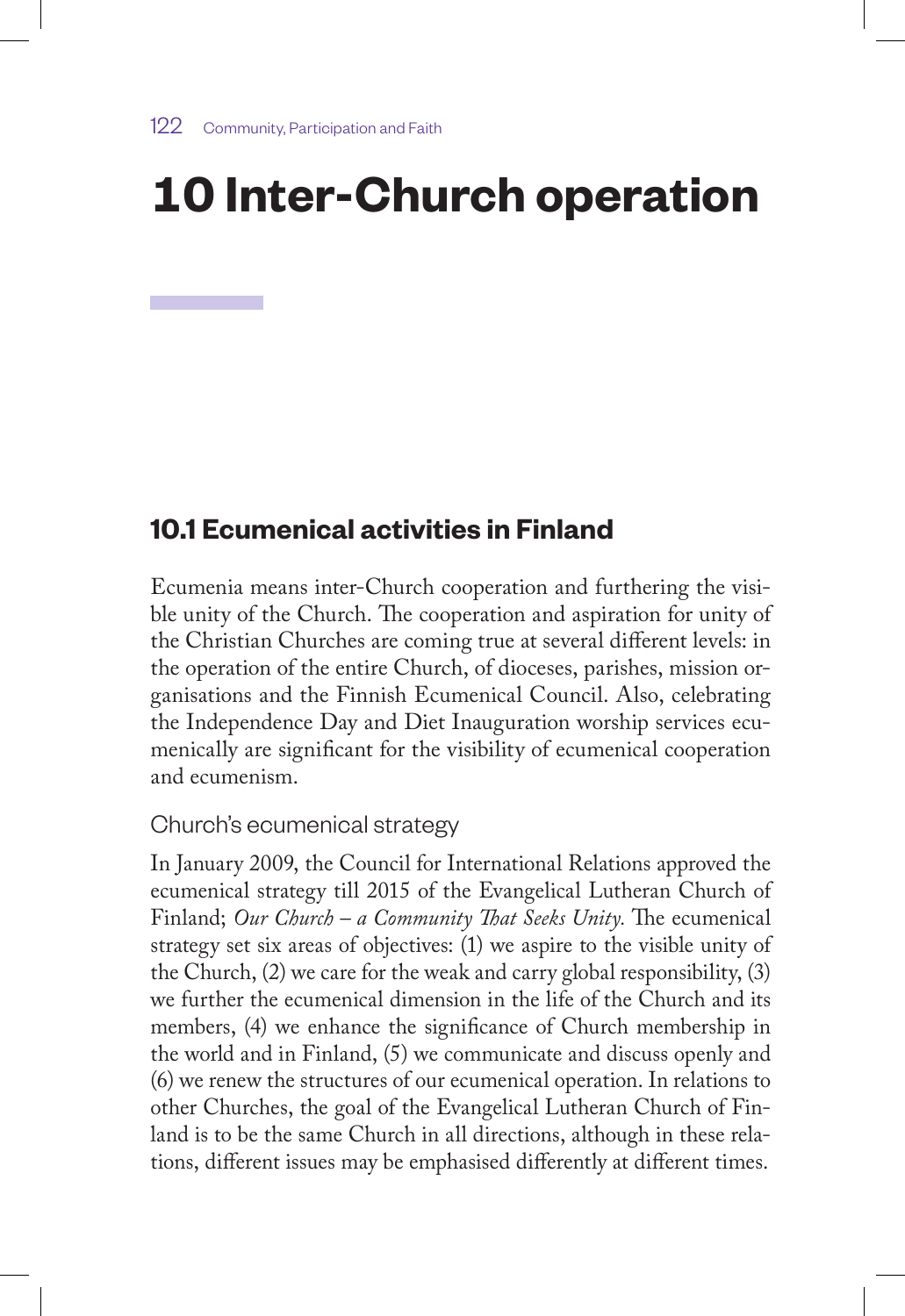## Ecumenical activities in parishes

In 2011, two out of three (69%) parishes organised ecumenical activities. The activities were regular in one fourth (27%) of the parishes and in two out of five (42%) parishes, it was one-off. Nearly half of the parishes organised events with other Churches. A third of parishes had joint use of facilities, speakers visiting between parishes or joint meetings of parish employees.

## Table 10.1

Incidence of local ecumenical activities in parishes in 2011. (% of parishes)

| Jointly organised ecumenical week of prayer              |    |
|----------------------------------------------------------|----|
| Collaboration in implementing the week of responsibility |    |
| Other joint events                                       | 4F |
| Joint meetings of the employees of parishes              |    |
| Speakers visiting between parishes                       | 35 |
| Joint use of facilities                                  |    |

Finns are open to increasing the cooperation with other religious communities. Half of Finns think that the Church should increase its cooperation with other Churches. Two in five think that the Church should increase cooperation with other religious communities. The thoughts of the Church's elected representatives and employees have a similar trend.

## Table 10.2

The views of Finns, Church's elected representatives and employees on cooperation with other Churches and religious communities. Gallup Ecclesiastica (2011), Employee survey (2012) and elected representative survey (2012). (%)

|                                                 |                         | Agree completely | Agree somewhat |
|-------------------------------------------------|-------------------------|------------------|----------------|
| The Church should increase                      | Finns                   | 16               | 36             |
| cooperation with other churches                 | Elected representatives | 19               | 42             |
|                                                 | Employees               |                  | 42             |
| The Church should increase                      | <b>Finns</b>            |                  | 32             |
| cooperation with other religious<br>communities | Employees               | 10               | 33             |
|                                                 | Elected representatives |                  | 31             |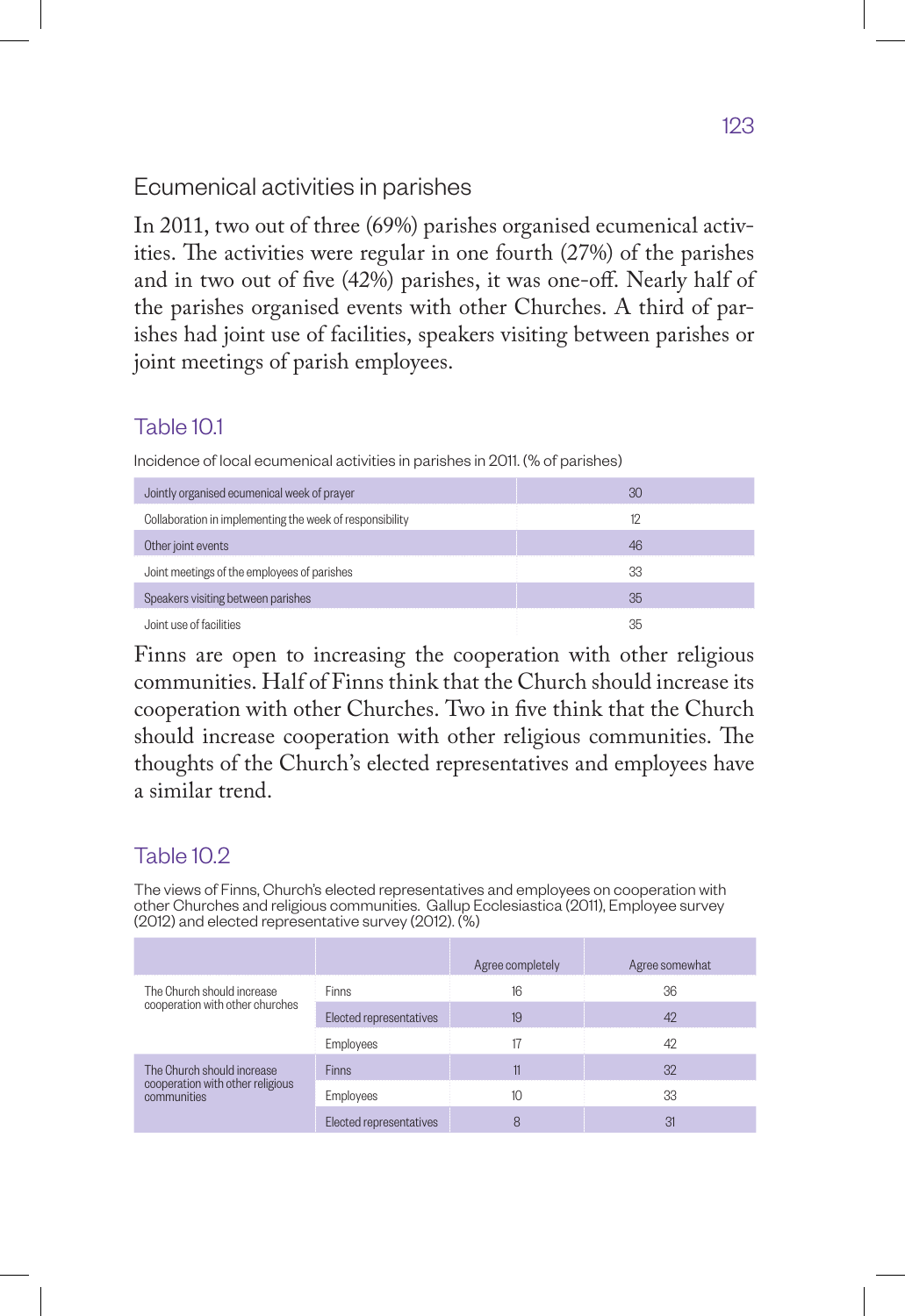### International contacts in Finland

The Evangelical Lutheran Church of Finland has regular contacts with nearly all other Finnish Churches and Christian communities, especially through the operation of the Finnish Ecumenical Council. There are annual meetings between the representatives of the Evangelical Lutheran Church Council, and the Finnish- and Swedish-speaking Free Church Councils. Contacts with the Evangelical Free Church of Finland and Pentecostalism have been established as regular work of their joint advisory committees. The advisory committees met twice a year to share information on topical development and to plan joint activities.

In November 2010, the tenth theological negotiations were held in Helsinki with the Finnish Orthodox Church; they discussed the interpretation of the Bible in the Church's teaching as well as ecology and temperate lifestyle. In the negotiations, it was jointly noted about the interpretation of the Bible that "the Bible is the Church's book, announcement given of the Triune God's works of salvation, word of God. Its significance opens up profoundly from the Trinitarian perspective offered by the confession of faith. A Christ-centred approach to the entirety of the Bible can offer answers to the questions of today's humans and today's society that arise from the tradition of the Churches."

The negotiations noted that an ecological and temperate lifestyle is a deeply spiritual issue. The task of the Church and the parishes is to act ever more responsibly and prophetically in its teaching and in the concrete actions generating from it, especially in environmental issues. The negotiations noted that the Churches must take seriously also the kind of comprehensive understanding of welfare that comes from silence, prayer and fasting. "Our task as Churches is to encourage the society to seek the kind of operating models that further balance between the good of the individual, the community and creation in a global scale."

Discussion on doctrine with the Finnish-language and Swedish-language Baptist communities continued and in 2009, the topic of the fifth dialogue was joint (common) ministry and office. Both parties emphasised that both common ministry and a special office are needed in building a parish. The office was seen to be for both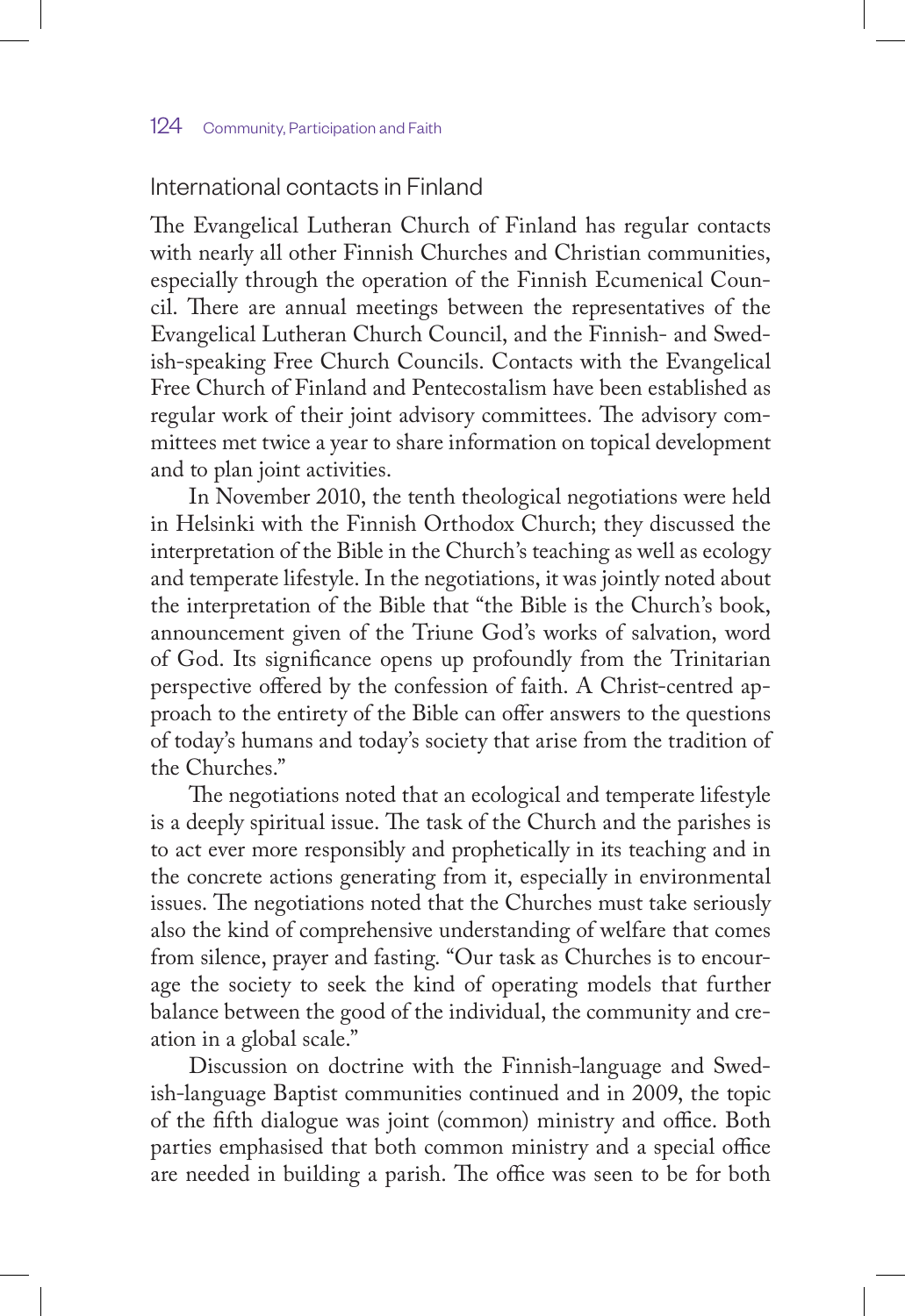preaching the word of God and for serving. "Especially the interaction between the office and the common ministry is needed for forming a parish. They should serve each other. Faith and baptism belong together. They join both to Christ and give spiritual qualification to manage the tasks in the parish."

The negotiations also discussed ecumenical cooperation in crisis work and they noted that there is already much cooperation in the field of diaconial service, for example. The immigrants' ecumenical encounters together and separately is a topical and increasing challenge.

Based on the doctrinal understanding reached in the discussion on doctrine carried out with the Finnish-language and Swedish-language Methodist Churches in 2002-2007, the General Synod approved a cooperation agreement with the Finnish Methodist Church and Finland's Swedish Methodist Church in May 2010. An agreement on altar and pulpit fellowship and on recognising the ordained offices of the other Church was signed in December 2010. The Church's Council for International Relations has appointed a cooperation working group for communication and practical implementation of the agreement.

## Finnish Ecumenical Council

The Finnish Ecumenical Council is the ecumenical cooperation body of Churches, Christian communities and parishes operating in Finland. The purpose of the council is to further aspirations toward the visible unity of Christ's Church and to enhance the unity, serving and witness of Christians. The significance of the Finnish Ecumenical Council has become enhanced in the past years also as a societal actor and in the encounters between religions. The Finnish Ecumenical Council has 11 member churches, five observer churches and 18 partnership organisations.

The activities scheduled annually by the Ecumenical Council include the Week of Prayer for Christian Unity, the international week of responsibility of the Churches and preparing the ecumenical prayer day declaration with the President's chancellery. Among the annual events there are also the local ecumenical forum, mission theme day, joint Mission Sunday of Christians, the Media Action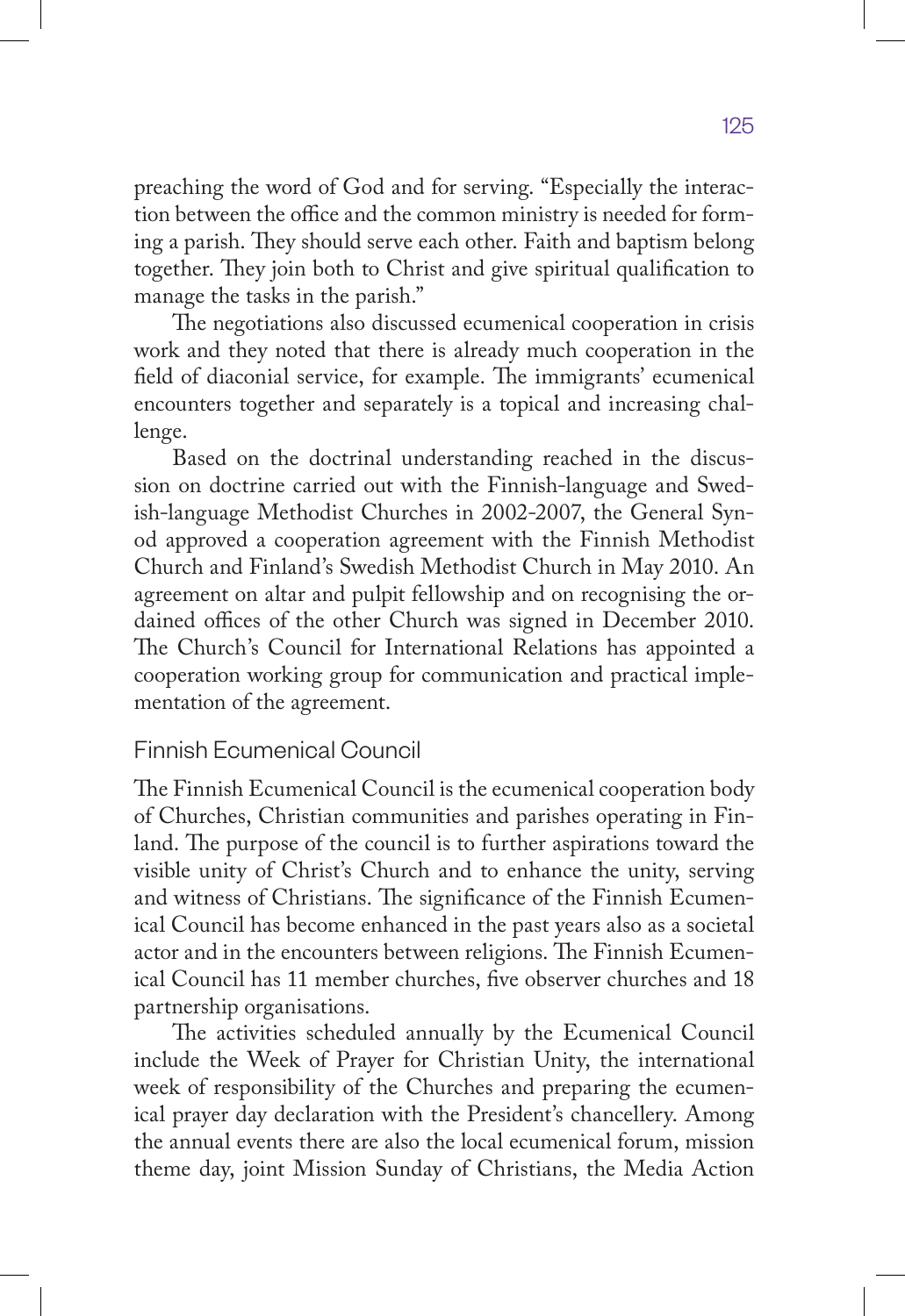of the Year Award and partnership forum. The Ecumenical Council is a founding member of the USKOT Forum of representatives of Christianity, Judaism and Islam founded in January 2011 to further peace in society.

# **10.2 Church's external affairs**

The Evangelical Lutheran Church of Finland is a founding member of the World Council of Churches and the Conference of European Churches. A considerable part of the Church's international ecumenical operations is realised through these organisations. Furthermore, the Evangelical Lutheran Church of Finland participates in inter-Church networks, such as the Porvoo Churches and Ecumenism in the Nordics, and has bilateral negotiations on doctrine with other Churches.

## Lutheran World Federation

In 2011, there were less than 75 million Lutheran Christians in the world and more than 70 million of them belong to the 145 member Churches of the Lutheran World Federation. The Lutheran World Federation promotes the unity and cooperation of Lutheran Churches. The World Service that is part of its operations channels humanitarian aid to different parts of the world. LWF's 11th Assembly was organised in Stuttgart 2010 under the theme *Give Us Today Our Daily Bread*.

The new seven-year strategy of the Lutheran World Federation guiding its operations was approved in June 2011. The new strategy defines LWF's strategic priorities as follows: 1) A community that is strengthened in the service of God and in continuous theological work, ecumenical dialogue and interfaith collaboration; 2) The capacity of the member Churches increases in holistic mission and in managing mutual affairs; 3) Efficient and empowering diaconia that encounters human suffering, injustice and catastrophes.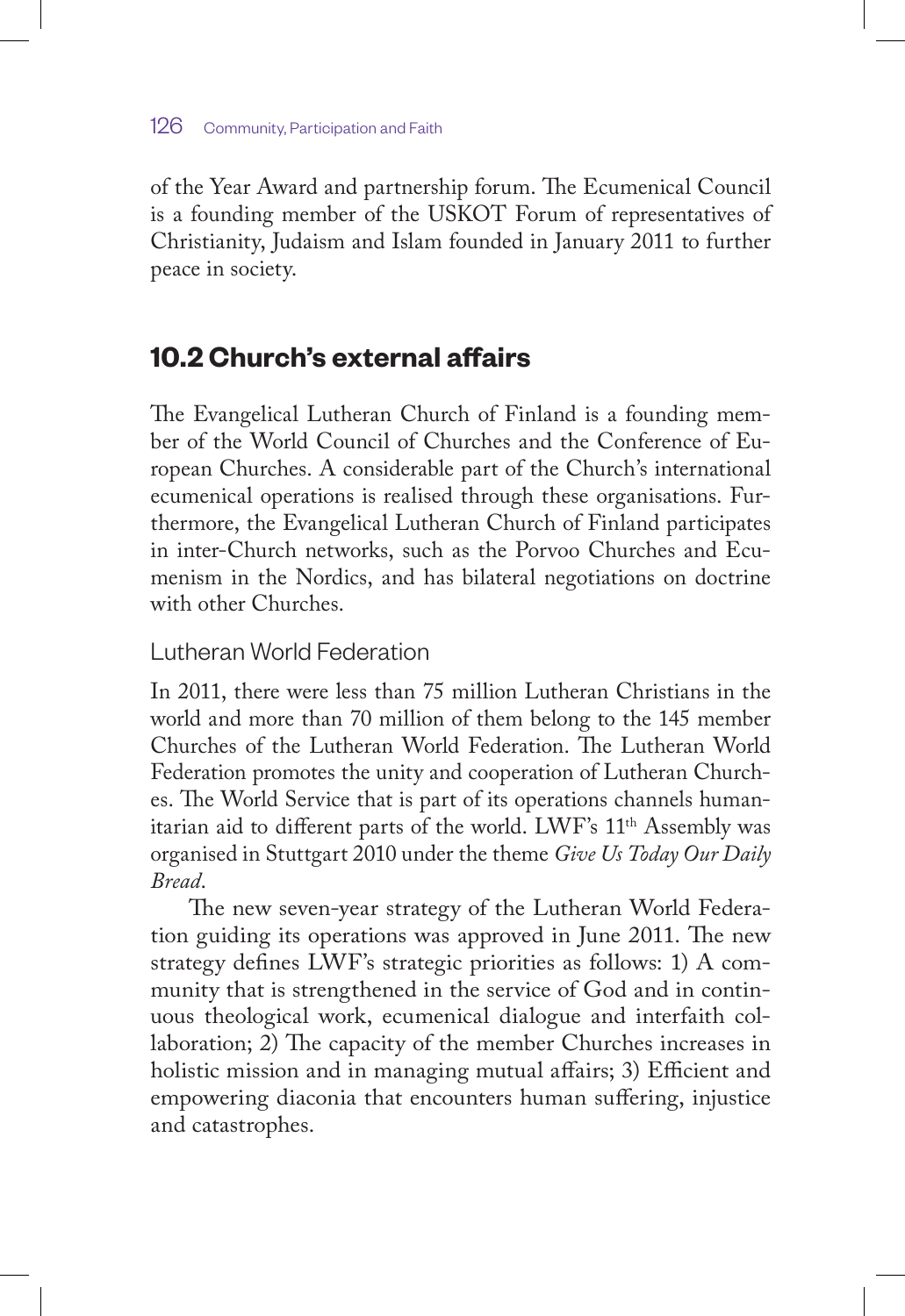The four permeable strategic principles in all fields of actions are theological work and education, advocacy and public witness, justice between genders and participation of the youth. Organisational priorities are efficient communication and financial sustainability.

#### Relations with inter-Church collaboration bodies

The World Council of Churches with 350 member Churches in 2011 has the most extensive coverage of all international ecumenical organisations. It represents more than 560 million Christians in more than 110 countries all over the world. The World Council of Churches aspires to have the Christian Churches recognise each other as genuine Christian Churches. It also works for alleviating material and spiritual need in the world for example by providing aid to areas suffering from wars or natural catastrophes. In 2010, the 100<sup>th</sup> anniversary of the ecumenical movement was commemorated by celebrating the international mission congress held in Edinburg in 1910; it gave the impetus also for the World Council of Churches and its *Faith and Order* Commission that handles doctrine and theological issues.

The Conference of European Churches (CEC) is an ecumenical collaboration body of Europe's Orthodox, Anglican, Lutheran and Protestant Churches which in 2011 had 126 member Churches from most of the countries in Europe. The conference strives to further unity of Churches, peace and human rights in Europe. The 13th Assembly of the CEC was held in June 2009 in Lyon, France, and the organisation's 50th anniversary was celebrated in connection with the Assembly. The Assembly appointed a committee to plan the reform of the CEC and a draft for CEC's new strategy, organisation and decision making mechanism was completed at the end of 2011.

The Nordic ecumenical collaboration was coordinated through the Ecumenism in the Nordics network. Its goal is to further the mutual interaction of both majority and minority Churches in the Nordic countries. The network organised several theme meetings and annual ecumenical brainstorming forums. Its operation is not directly linked to twin parish activities, for example. Rather it furthers interaction of Church sector colleagues in the Nordic countries amongst the Lutherans and ecumenically. For example the pasto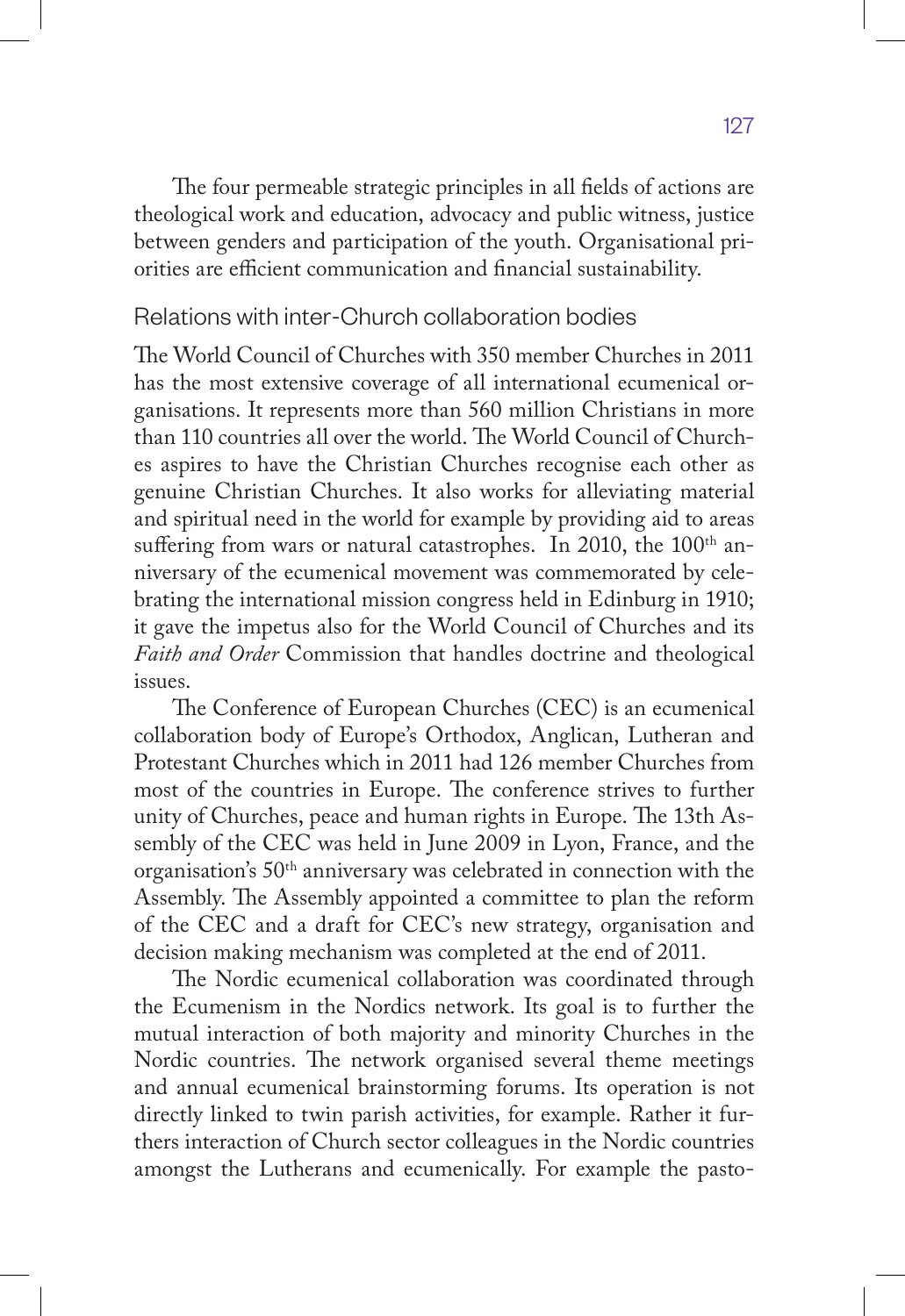ral conference of Porvoo Churches (Anglo-Scandinavian) organised every two years has direct parish level links; a parish pastor from the Lutheran Church is sent to attend as representative.

#### Theological negotiations and other connections

Since 1970, theological discussions on doctrine have been organised with the Russian Orthodox Church. In September 2008 in St Petersburg, the topic of the dialogue was "Freedom as Gift and Responsibility. Human Rights and Religious Education from the Christian Perspective". The central content of the negotiations was collected in joint theses: nine theses on human rights and nine theses on religious education and on religion teaching from the Christian perspective. The theses on human rights have been placed in English and Finnish in the digital human rights library (http://csc.ceceurope.org/issues/ human-rights-library/) of the Church and Society Commission of the Conference of European Churches.

According to the theses, both rights and duties are involved in being a human. Based on creation, all humans must be treated with respect and according to their human value. Human rights are inalienable rights that belong to all humans, and societies must secure the implementation of these rights. Freedom of religion was noted to be a fundamental human right. Each child has the right to be taught the religion that corresponds to the child's own religious traditions. "Information about religion cannot be taught in schools completely impartially because the teaching always reflects some world view and value system." According to the theses, accepting teaching of religion in the curriculum does not lessen the non-religious character of school. A distinction must be made between the ecclesiastic teaching of baptism and the school's teaching of religion. School children are to have the possibility to obtain profound information about their own religious tradition and basic information about other traditions.

In September 2011, the theme of the negotiations was "Church as Community. Christian identity and Church membership". These were some of the statements made on the theme: "Holy Trinity is the initial image of the Church's existence and life. In the Church, people are made partakers of eternal life through the act of mercy of the Holy Spirit with the world of God and the Holy Sacraments,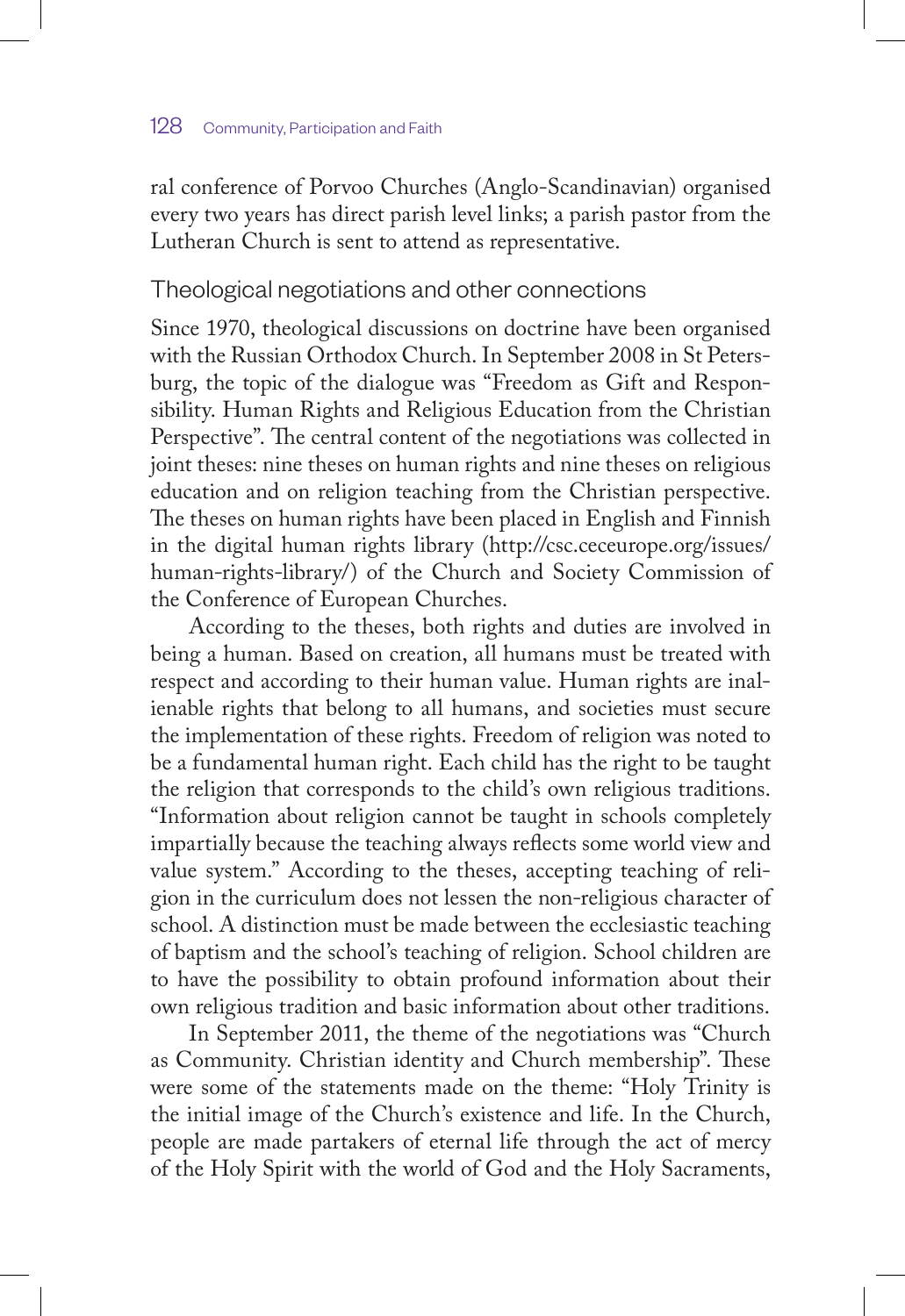and they come into unity with love that is the image of the love between the personas of the Holy Trinity." The Church's message and actions were seen to be essentially linked to each other. "Wherever Church members live according to their faith demonstrating Christian love in their deeds and their attitudes toward the surrounding world, Church membership is strengthened and the Church attracts new members."

The discussion on doctrine between the Evangelical Lutheran Church of Finland and the Swedish Church, the Catholic dioceses of Helsinki and Stockholm were completed in 2009 and the final report on the discussions, Justification in the Life of the Church, was published in Finnish, Swedish and English. The report continues discussing the issues left open in the *Joint Declaration on the Doctrine of Justification* (1999) in the context of Finland's and Sweden's moderate Lutheran reform.

In the summer of 2011, the Lutheran-Catholic unity commission convened in Helsinki to discuss the document *From Conflict to Communion,* which approaches the heritage of the reform ecumenically, and commemorating it jointly on the 500<sup>th</sup> anniversary of the reform in 2017. International Lutheran-Catholic relations were tended to also by continuing the already established tradition of celebrating common Mass of Lutherans and Catholics on St Henry's day in St Henry's Art Chapel.

Lutheran-Anglican theological contacts with the Porvoo Churches continue and in 2009, the second consultation with the Porvoo Churches on diaconate was organised in Oslo; it is based on the Porvoo Communion commitment on "aspiring toward common understanding about the office of diaconia". The Danish Church became full member of Porvoo Churches in October 2010. Collaboration in Finland with the Anglican Church was enhanced in the largest cities in which the Lutheran Church pastors celebrated worship services in English.

Collaboration of the Finnish and Namibian Evangelical Lutheran Churches has developed further. Matti Repo, Bishop of Tampere, attended the ordination of two new bishops of the Namibian Church in the spring of 2011. Relations with the South African Lutheran Church were also developed. In the spring of 2010, on behalf of our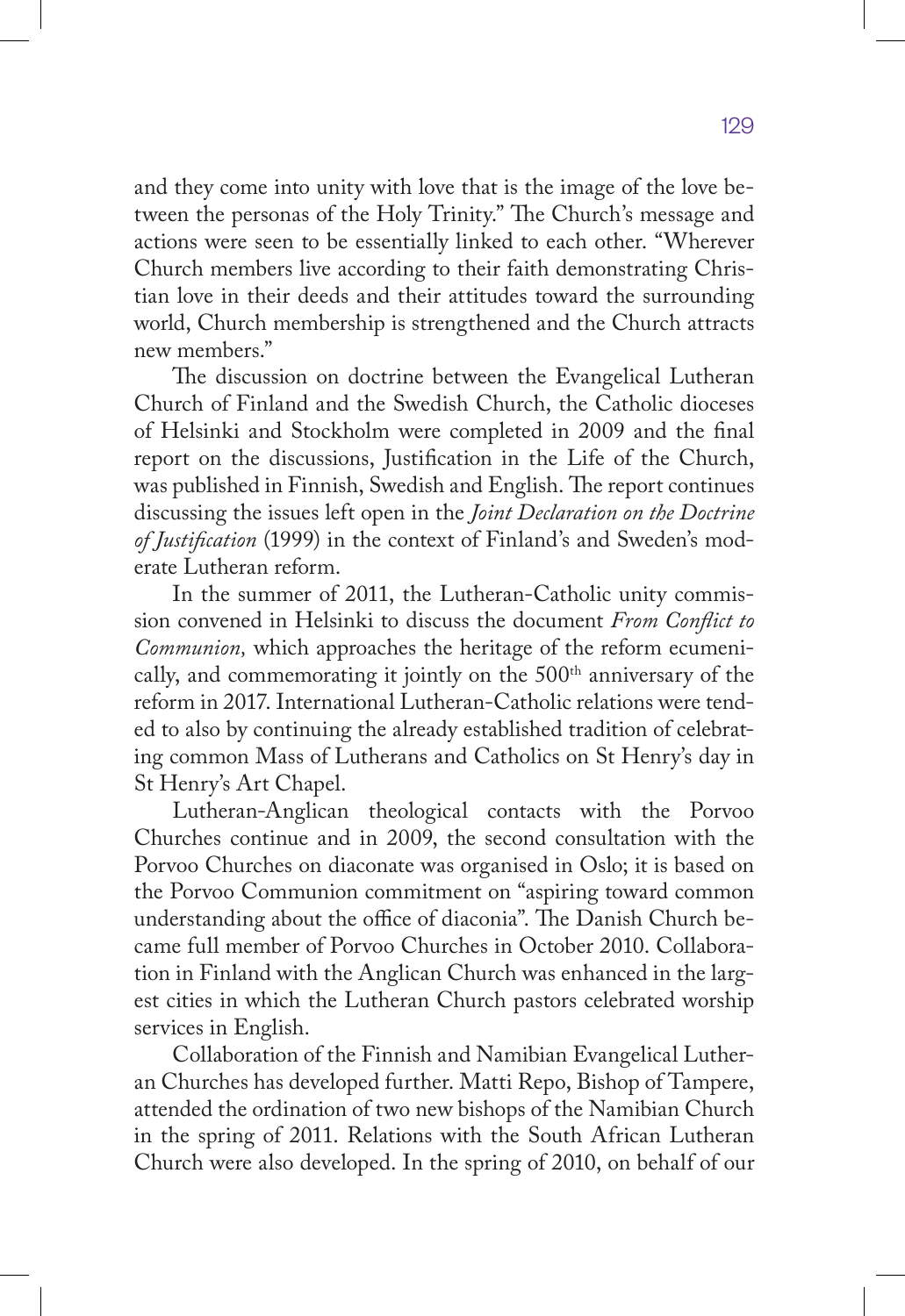#### 130 Community, Participation and Faith

Church, Archbishop Jukka Paarma signed a *Memorandum* of *understanding* and in the autumn of 2011 an agreement between the Churches was being prepared based on the agreement made with the Evangelical Lutheran Church of Namibia.

## Exchange scholarship

The goal of the exchange scholarship programme of theology students and Church employees is to increase ecumenical knowledge, further theological research and familiarity with the life of the Church and improve language skills. There have been mutual exchange scholarships for example with the Lutheran Theological University of Budapest and the Lutheran Theological Seminary at Gettysburg. Researchers' trips are subsidised to Erlangen, to the summer seminar of the Strasbourg Ecumenical Institute and ecumenical courses in Josefstal, the VELKD Pastoralkollegium and the Augsburg Confession theological convention seminars.

## Twin parish work

The twin parish work is local level collaboration based on an agreement between two or more parishes. Its purpose is to further mutual contacts between Churches, parishes and their members and their growth in common Christian faith and service responsibility. Twin parish activities are an important part of the Church's foreign affairs and the parishes' internationalisation education, and a significant form of international diaconia.

Parishes, parish unions and deaneries and dioceses have twin parishes among the Evangelical Lutheran Churches in Ingria, Estonia, Hungary, Latvia, Romania, Poland, Sweden, Germany, Namibia and the United States. In addition to these, there are twin parishes among the parishes of the Russian Orthodox Church and the Church of England. In 2011, three out of five (59%) parishes reported that they have a Lutheran twin parish abroad. Three percent of the parishes had activities with another foreign parish.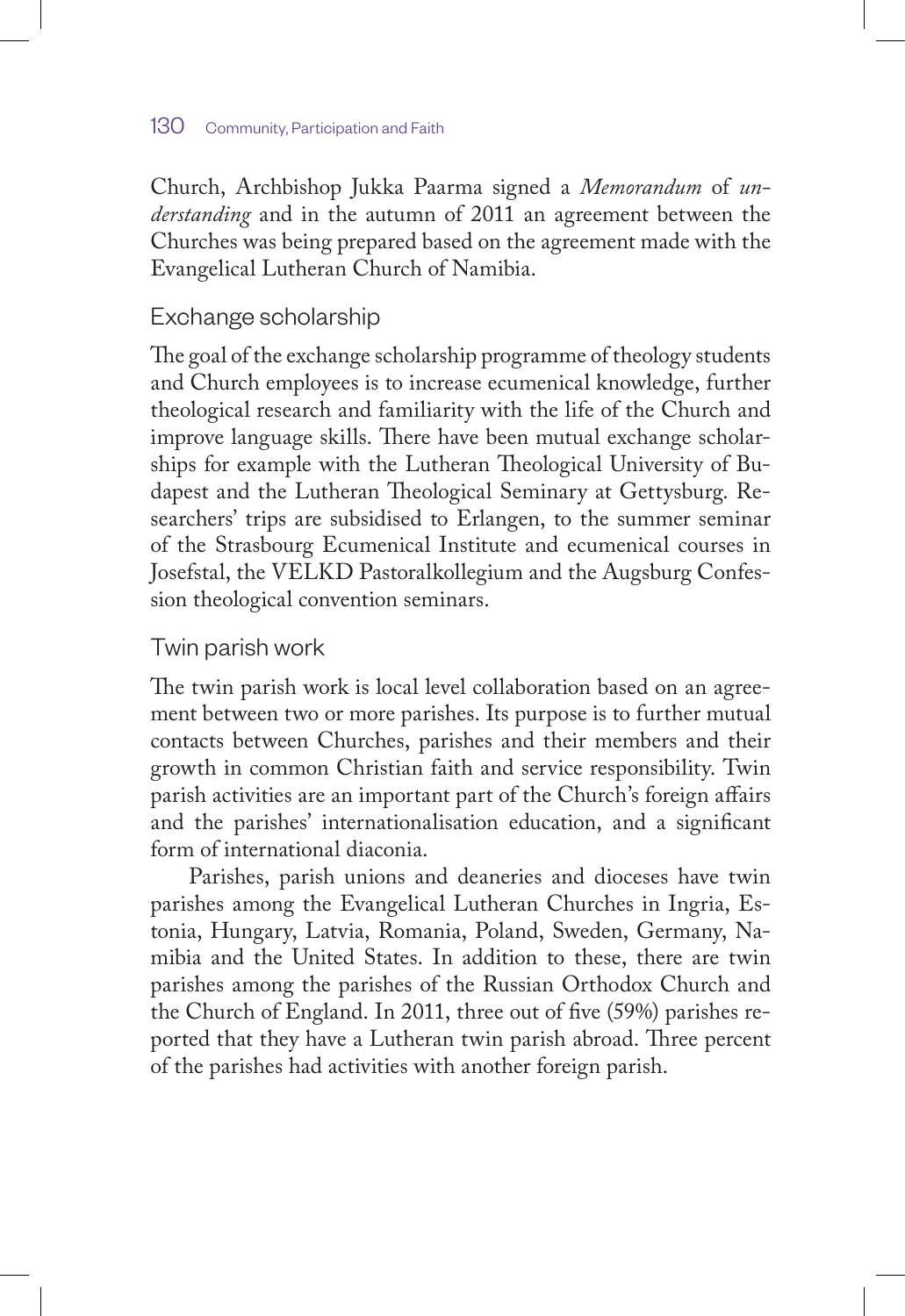## **10.3 Expatriate work of the Church**

The Church's expatriate work is done in forty countries. Expatriate work involves 140 fulltime employees most of whom are in Sweden. Most of the employees sent abroad are pastors or organists. The Finnish-language parish work of expatriates is most often part of the work of the Lutheran sister Churches.

The Church's expatriate work unit answers for the Church work done among the expatriate Finns and among the foreigners living in Finland. The unit coordinates expatriate parish activities in collaboration with the local sister Church and supports the expatriate work in the sister Churches by providing human resources and financial aid. It also makes known the Church's activities and services abroad.

According to the census register, in 2011, the number of Finnish citizens eligible to vote living abroad was approximately 228,000. Of them, 82 percent were Church members. Residing abroad is for a shorter term than before and meant to be temporary. For this reason, close collaboration with the sister Churches is ever more important. In the "sparsely inhabited areas" of Finns abroad, the significance of holidays is emphasised.

Especially young adults of ages 20-34 move abroad. In the past few years most of them have been women. Moving abroad permanently is usually due to marrying a foreigner. Studying, enhancing language skills, career development, getting new experiences and human relations have surpassed the motives related to income as reasons for moving. Approximately half of those who move abroad from Finland return within a period of five years and 60 percent within ten years.

In accordance with a joint project of Switzerland's Finnish Church work (SSKT), Zürich Lutheran parish (ELZK) and the Church's expatriate work unit, a Finnish immigrant pastor operated in the area 2008- 2009. The purpose was to continue Switzerland's expatriate work in collaboration with all Lutheran parishes in Switzerland and the Finnish communities.

The Church has two expatriate actors in northern Germany: the Church's expatriate work in collaboration with the German Evangelical Church (EKD) and Finnish Seamen's Mission in Greater Hamburg area and Lübeck. The entire spiritual work in the greater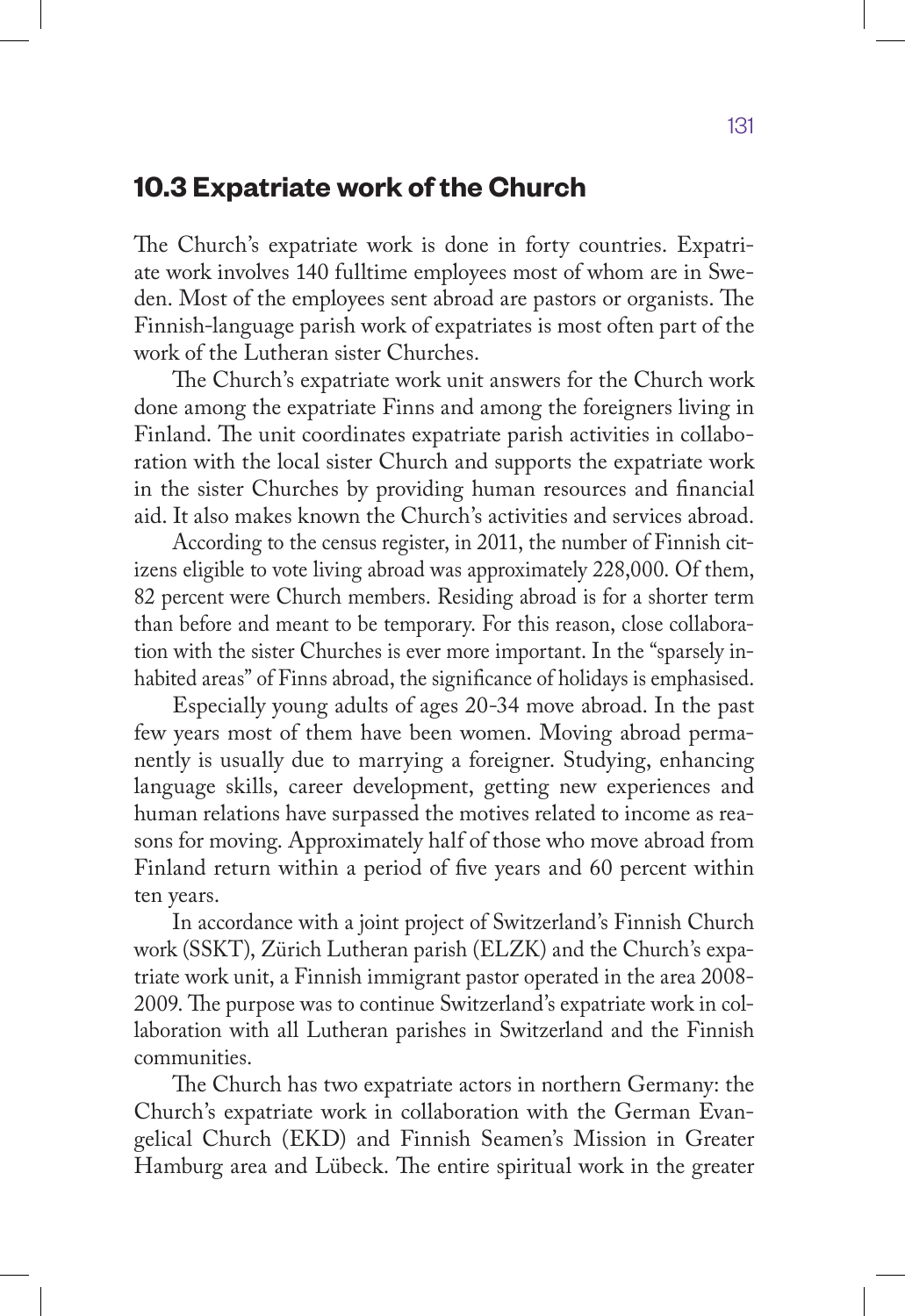#### 132 Community, Participation and Faith

Hamburg area will be the responsibility of a Finnish immigrant pastor, who began working for the EKD's local country Church in the beginning of 2012.

There are approximately 35,000 persons with Finnish background living in California. In a three-year trial project, a leading immigrant pastor began working in April 2012 serving the Finnish communities in the United States' West Coast and the Finnish parish in Dallas.

The Church's tourist work has been done in Thailand since the beginning of 2001 in collaboration with the Finnish Evangelical Lutheran Mission. The pastor for expatriate work in Thailand began working in September 2011 among the expatriates and among the Thai-Finnish families.

After the tsunami catastrophe on Boxing Day 2004, the Church's expatriate work has developed its crisis readiness in collaboration with the Ministry of Foreign Affairs, Finnish Seamen's Mission and other foreign actors of the Church. All Church employees working with expatriates have been instructed to draft a local readiness plan in case of emergency.

#### Conclusions

Ecumenical collaboration between Churches is active. International church federations are in a transition and renewing their goals and structures. Our Church strategy emphasises that Christian unity should find visible forms. The goal of the recent ecumenical strategy is to further the ecumenical dimension in the life of the Church and its members.

Two out of three parishes organise ecumenical activities but it is regular in only one in four parishes. Finns are open to increasing the cooperation with other religious communities. Half of Finns believe that the Church should increase cooperation with other churches Three out of five elected representatives and employees of the parishes think this way.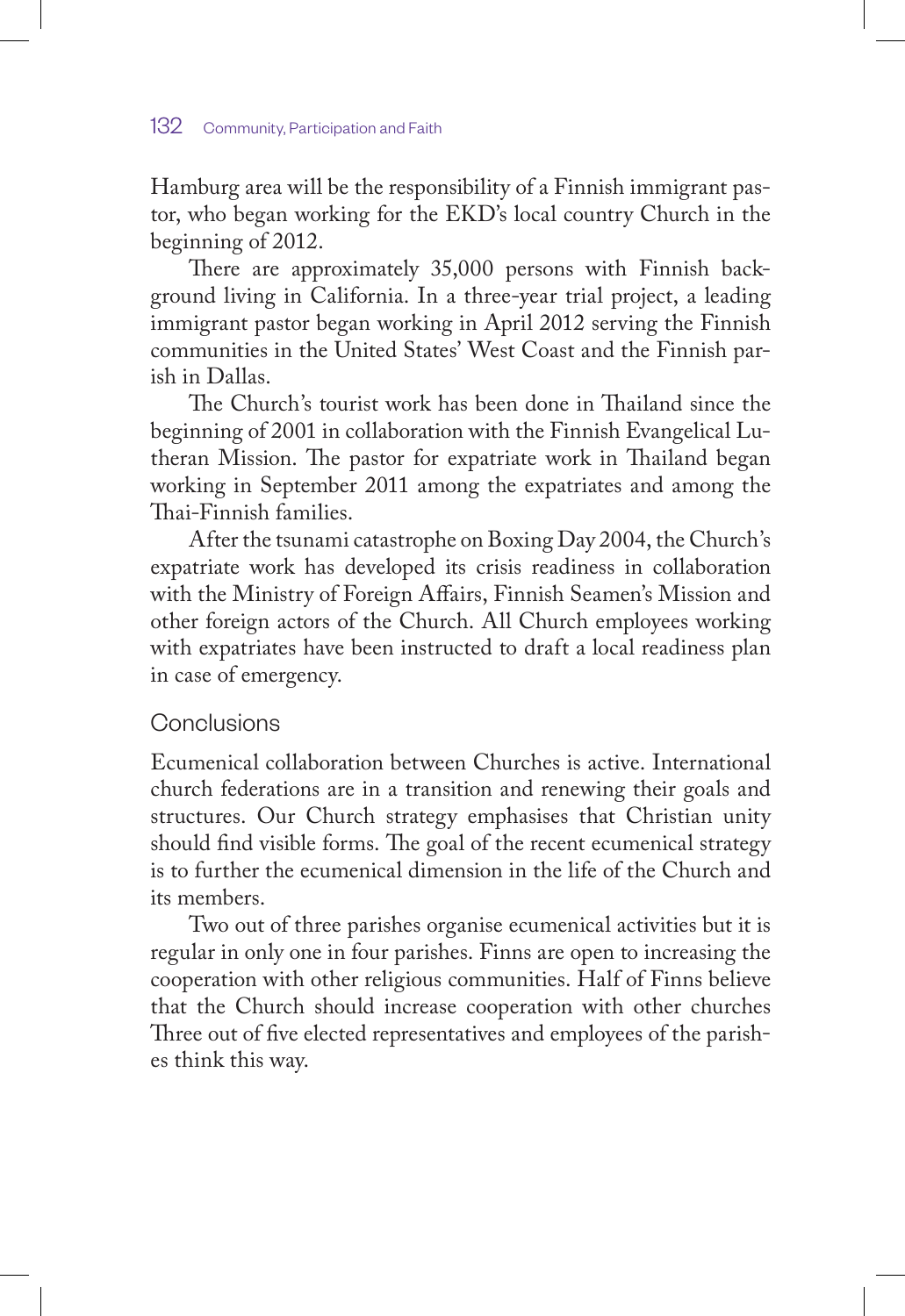# **11 Church, media and communication**

The global development of information and communication technology has been quick in the past few years. The number of internet users increased especially in the older age cohorts. According to Statistics Finland data, in 2010, a total of 86 percent of Finns has used the internet in the past three months. In the youngest age cohorts (15-29-year-olds), the figure was 100 percent. Correspondingly, in 2009, a total of 82 percent of households had a computer. 72 percent of households had a broadband connection and more than half had an internet mobile phone.10

The changes in the communication environment have had a profound impact in people's daily lives and habits. Researchers of media and culture have described this situation as postmodern media culture in which images, sounds and public spectacles broadcast by media have become an integral part of people's daily life. This phenomenon has been furthered especially by the rapid development of mobile devices into versatile and user-friendly communication instruments which allow the transmission of sound, text, images or videos.

On one hand, the media culture is about a global commercial industry in which supranational media corporations can efficiently produce both instruments and content for global consumption. On

<sup>10</sup> Statistical Yearbook of Finland 2010.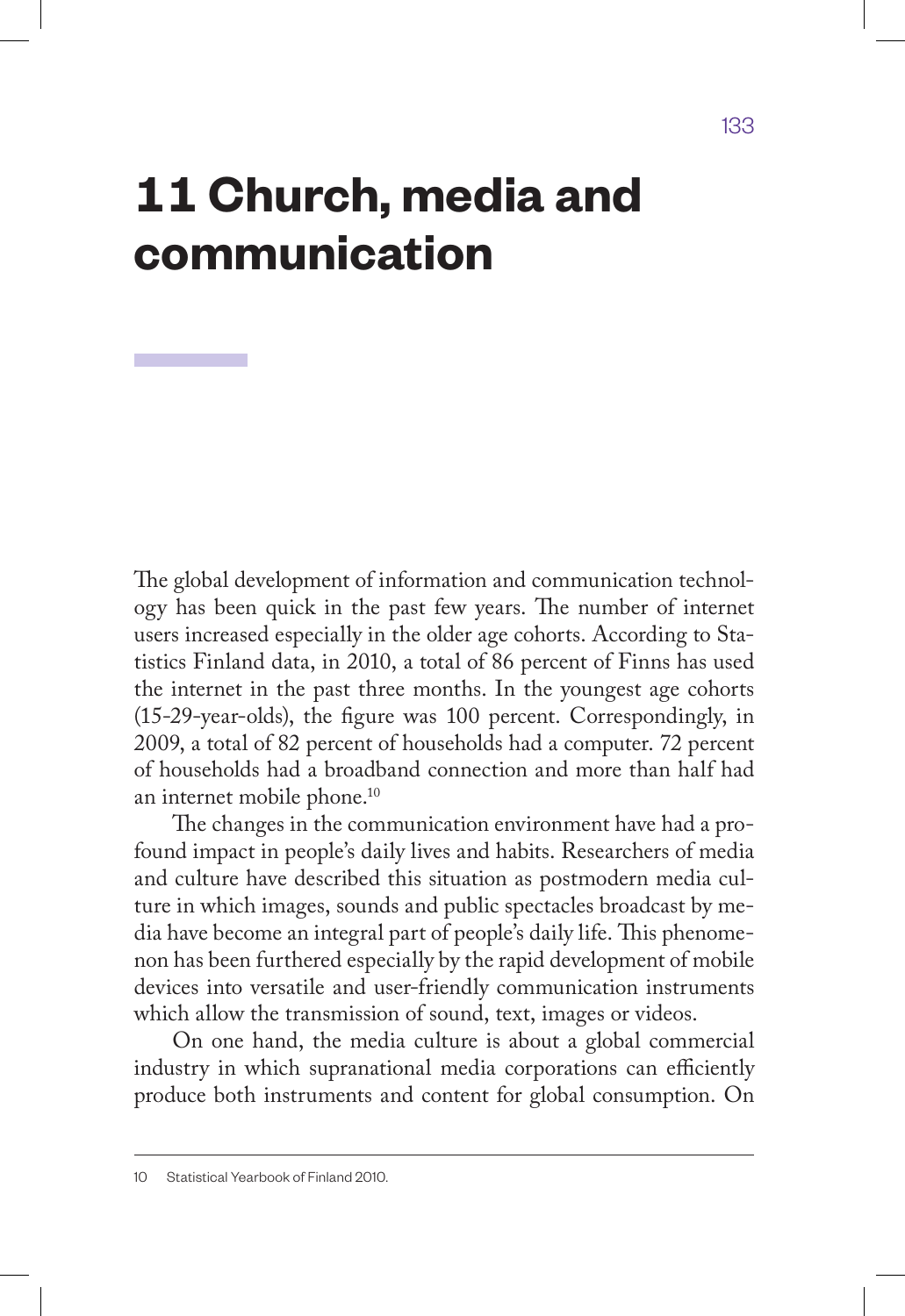the other hand technology offers a chance for anybody to create media content that challenges the contents transmitted by large media corporations and mainstream culture. The increased use of social media platforms such as Facebook has been especially characteristic in the past few years. The explosive spread of the use of Facebook began in Finland in 2007, and by autumn 2011, Facebook had 1.7 million Finnish users. The role of social media platforms became ever more prominent in connection with various crises.

All these changes have also had consequences for the Church, because along with the new media culture, the reaction threshold toward issues related to the Church and religion has lowered. In the past few years, religion has been under lively public debate and of interest in Finland. Many of the most important discussion topics have been international, such as the position of same-sex couples in the Church, child abuse and, related to that, the confidentiality of confession in religious communities as well as the debate sparked by New Atheism on belief in God. Furthermore, various crises, violence and accidents occurred in Finland and abroad which required prompt action of the Church and resources in communication. The following describes the Church's recent efforts in communication through different media.

# **11.1 Church in the internet**

The parishes' online communication has developed markedly in recent years. In 2011, nearly all parishes (97%) had their own internet site either independently or as part of a parish union site. In 2007, a total of 90 percent of parishes reported this. A third (35%) of parishes reported that they actively and systematically monitor online communication concerning them. One in ten (10%) parishes was able to stream worship services online. Two in five parishes (41%) were using interactive online services. In 2007, the equivalent figure was only one fifth (20%). More than two thirds (70%) of parishes or their work forms had their own Facebook page in 2011.

Increased interaction and the strong growth of social media had a powerful impact on the Church's online work. One of the Church's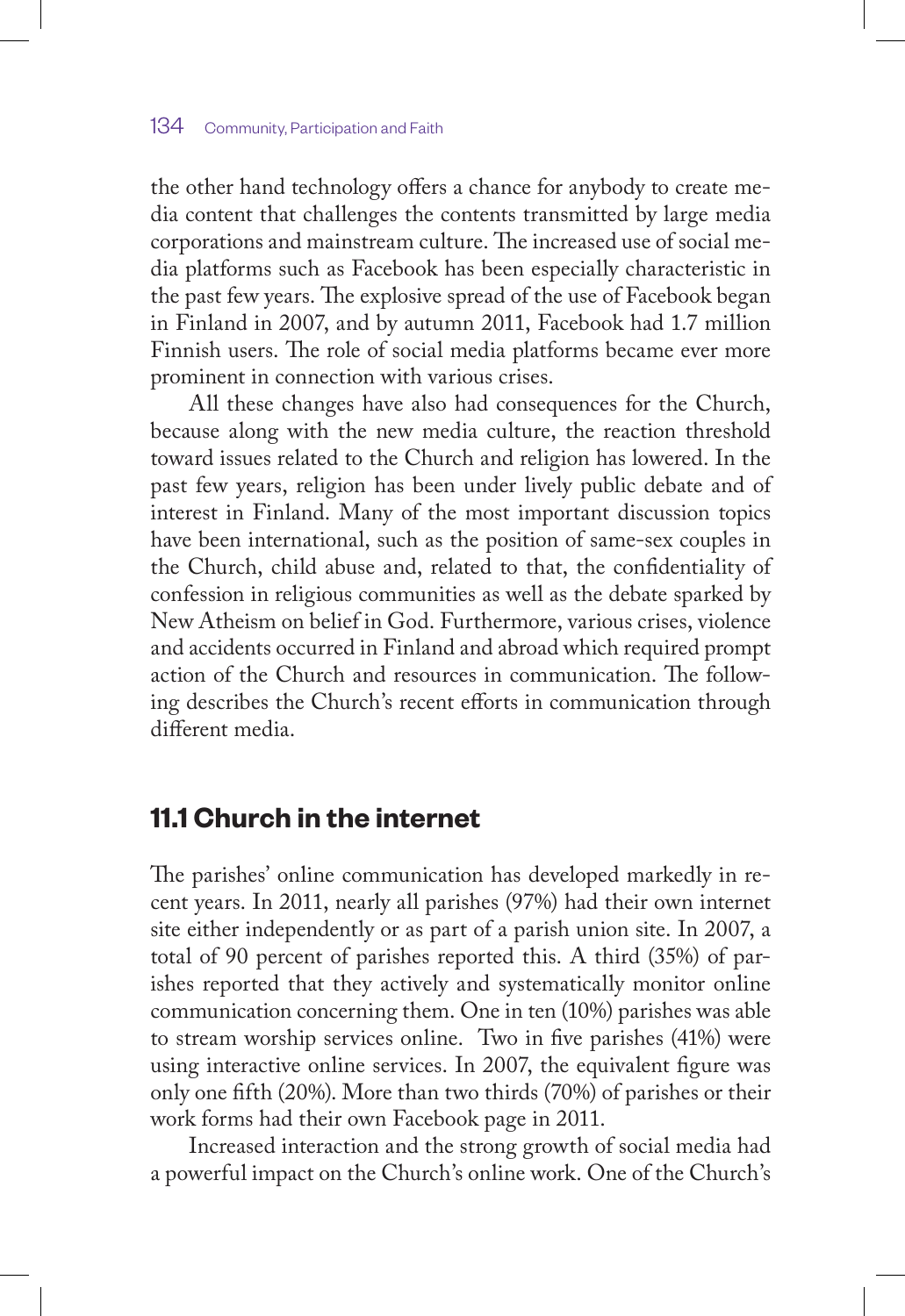five strategic spearhead projects in recent years was the *Spiritual Life Online* project carried out 2009-2012. The project focused on developing spiritual online work, planning and trial of its management, developing the Church's online services and trying new online work forms and collaboration models, and developing Church employees' online competencies. During the project, special attention was paid to the recently ever more topical social media and its phenomena.

In October 2010, the Spiritual Life Online project opened a chat forum called *Church Listens* (Kirkko kuulolla) in Suomi24 online community. According to TNS Metrix, Suomi24 is one of the most used web sites in Finland. Also the Church's Facebook page Church in Finland (Kirkko Suomessa) created at the end of 2011 has been an actively used discussion forum. The page also has a real time secure private chat function with Church employees on call.

According to *Gallup Ecclesiastica 2011* survey, four percent of Finns visit websites associated with religion or Church at least once a week or more often. In practice this means more than two hundred thousand Finns. In addition, five percent visit them at least a couple of times a month. In other words, nearly one in ten, i.e. more than half a million Finns, visit internet sites associated with religion at least a couple of times per month.

# **11.2 Church communications on television**

The television editing office of the Church Communication Centre supports and furthers Christian worship service and devotional life through the means of television and produces and develops material on Christianity and ethical issues for television and other graphic media.

The focus of devotional programmes continued to be in broadcasting worship services. Lutheran worship services had annually an average of 158,000 viewers in 2008-2011. *Pisara – Ajatus uskosta*  (Drop – a thought on faith) is a devotional programme of a couple of minutes observing daily events and phenomena from the perspective of Christian faith. The writing team includes pastors and laymen and has been formed on ecumenical basis. It includes representatives of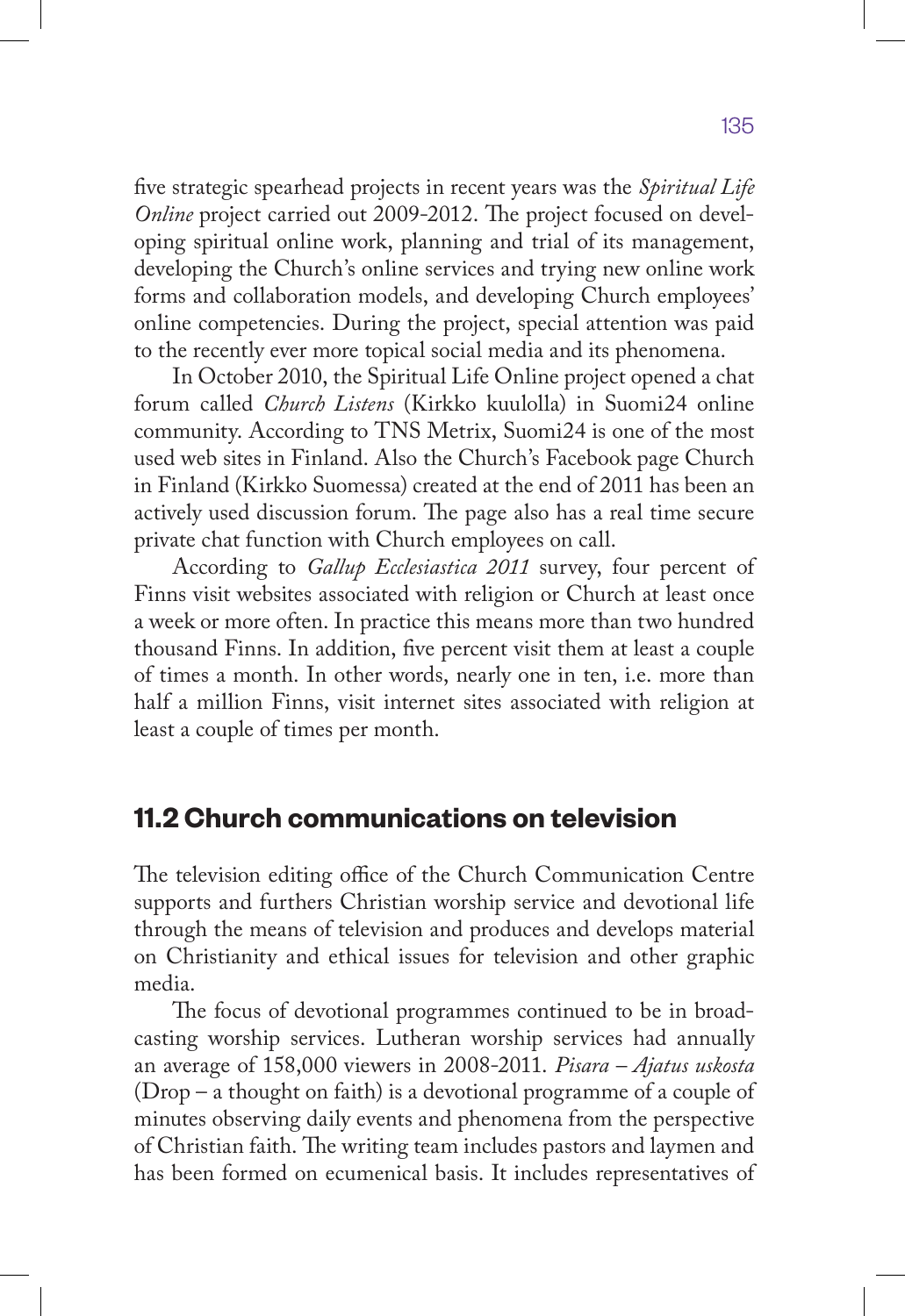#### 136 Community, Participation and Faith

the Lutheran, Orthodox, Catholic and Free Church. The programme was aired on Saturday afternoons and it reached 133,000 viewers on the average.

#### Table 111

Televised devotions in Finnish in Yleisradio Public Broadcasting Company in 2011.

|                             | utheran                 |    |
|-----------------------------|-------------------------|----|
|                             | Orthodox                |    |
| Television worship services | Free denominations      |    |
|                             | Catholic                |    |
|                             | Total                   | 35 |
| Other devotional programmes | Pisara - ajatus uskosta |    |
|                             | Other production        |    |

## Table  $11.2$

Average numbers of viewers of worship services in Finnish and Pisara programme 2008- 2011.

|                  | 2008 | $-009$                                                  | 2010   | 2011 |
|------------------|------|---------------------------------------------------------|--------|------|
| Worship services | nnn  | - 2<br>- 2<br>153.000<br>n.<br>$\sim$<br>14.1<br>$\sim$ | 71.000 | ገበበ  |
| Pisara           |      | 200                                                     | nnr    |      |

The Church's Swedish-language centre produced televised worship services together with FST5 10-12 times a year and they had an average of 8,000-20,000 viewers. Television programme *Himlaliv* (Celestial Life) told about people who had their own unique way of practicing their faith. The half-hour programme was broadcast 13 times a year and it had an average of 25,000-40,000 viewers.

According to *Gallup Ecclesiastica 2011* survey, three percent of Finns watched spiritual or religious programmes on television weekly or more often. In addition, approximately 12 percent reported they watched them a couple of times per month. Approximately a fourth of Finns said they watched spiritual programmes at least once a year. In the youngest age cohort, people aged 15-24, more than four in five said they never watch them. Instead, only a third of those over the age of 65 say they never watch them.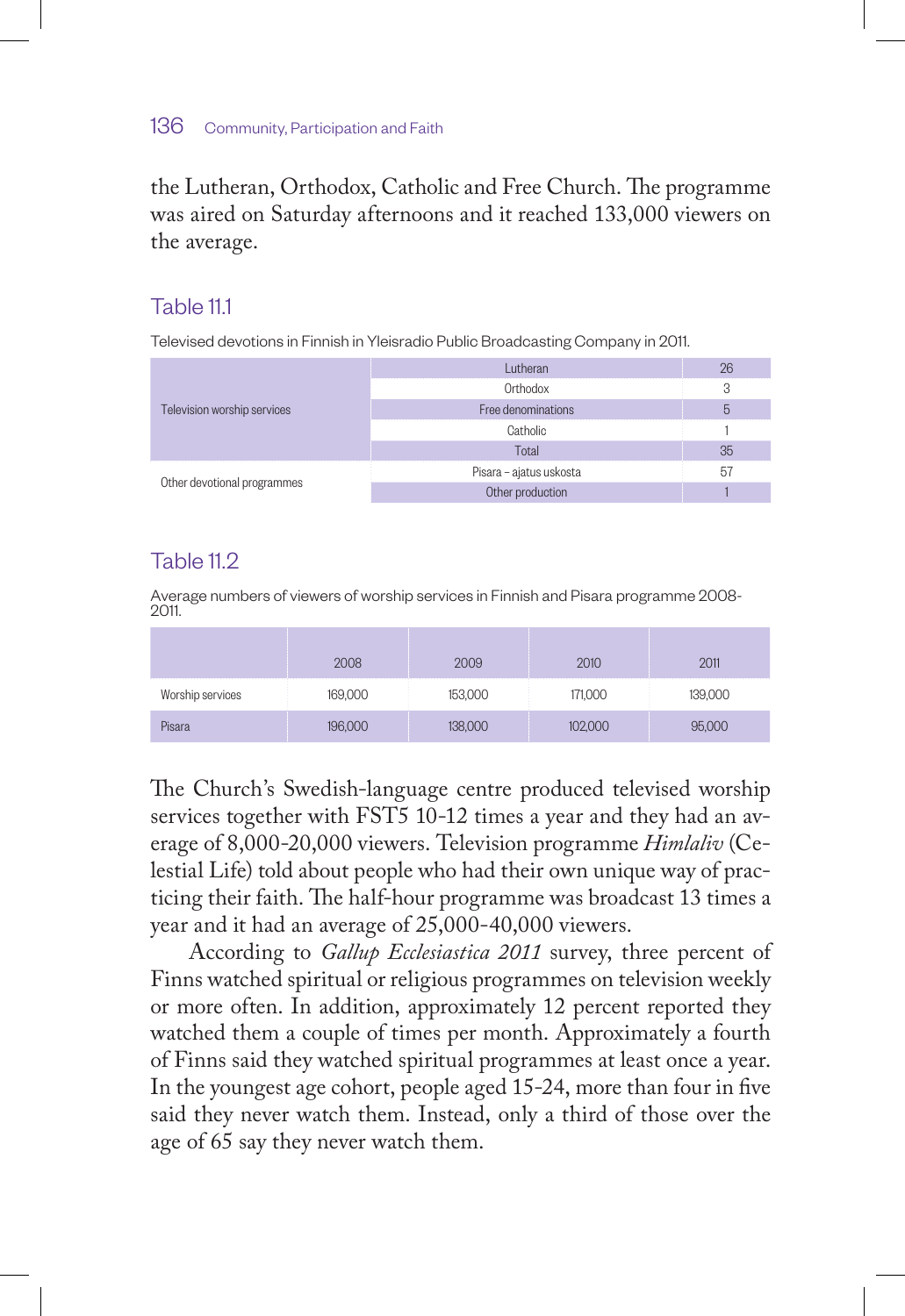## **11.3 Church communications on radio**

Radio is still a significant media for the Finns. Each week it reaches 95 percent of Finns and daily nearly 80 percent of Finns. The share of Yle channels (53%) of listening is slightly larger than that of the commercial radios.

The Church produces its spiritual radio programmes mainly in collaboration with the national Yle Radio 1. There has been little collaboration with commercial radios. The Church produces the content of devotional programmes and Yle manages the recording and broadcasting. Devotional programmes continue to be the most listened-to programmes of Yle Radio 1. Their listener figures have not changed significantly in recent years. The listener figures of Lutheran worship services on radio have remained at approximately 193,000- 212,000 listeners despite small annual variations.

The morning devotion broadcast at 7.10 am is the one most listened-to devotional programme. It has lost listeners but the decrease seems to have levelled at approximately 150,000 listeners. The listener figures of the morning devotion at 6.15 am have remained the same for a long time. In 2011, there were 62,000 listeners. The moment of prayer on Saturday evenings is the most listened-to evening devotion, reaching approximately 112,000 listeners in 2011. Evening devotions Monday through Friday reached 77 000 listeners in 2011 (89,000 in 2008).

The Church's Swedish-language centre plans and produces the devotions and worship services in Swedish for the radio and they are broadcast on Yle Radio Vega. Each weekday, there were three radio devotions and a radio worship service on holidays at 1 pm. The worship services broadcast through radio had an average of 22,000- 28,000 listeners. Of the programmes sent during the week, *Andrum* reached 22,000-28,000 listeners (at 6.45 am) and 32,000-38,000 listeners during the second sending (at 8.54 am). *Aftonandakt* evening devotion (at 7.15 pm) reached, in turn, 12,000*-*16,000 listeners. *Familjeandakt* sent on Saturday mornings reached 20,000-32,000 listeners.

According to *Gallup Ecclesiastica 2011* survey, less than one fourth of Finns listen to spiritual or religious programmes on the radio at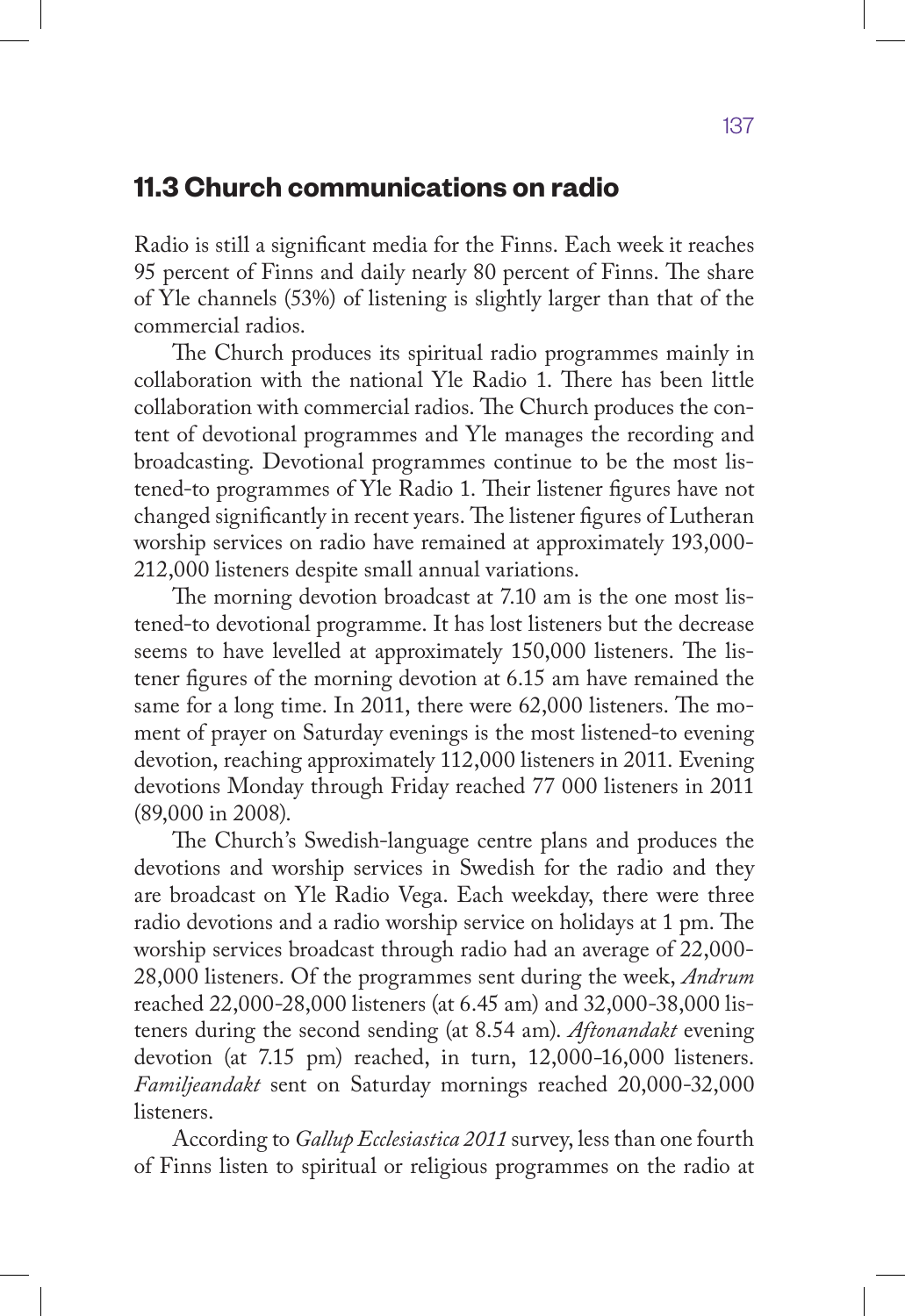least once a year. Two percent reported they listen to them daily and six percent do so weekly. Approximately six percent of those over the age of 65 listen to radio devotions daily and approximately one in ten do so at least once a week.

## **11.4 Church information dissemination**

The Church's joint communications are handled by the communications unit of the Church Communication Centre in cooperation with the Church's joint bodies, dioceses, parishes and Church organisations. The communications unit communicates on issues associated with the Church and life to media and on its website. The Church's Swedish-language centre handles Church communications in Swedish.

In the recent years, parishes have increased their communications resources. In more than a third (36%) of parishes, communications was a special focus in 2008-2011. Focus on communications campaigns was visible in the operation of parishes. A total of 16 percent of parishes (30% of parish unions) reported that they had organised a communications campaign associated with Church membership in 2008-2011. Fewer than one tenth (8%) of parishes had carried out a communications survey within the past four years.

The parishes' estimates of the development trends in communications in the next four years reveal that online communications will be increasingly the focus in the near future. Three fourths of parishes estimate that investments in their own websites will increase in the next four years. More than two thirds estimate that investment in social media pages will increase.

In 2011, one in six parishes (15%) published an independent parish magazine that was distributed to every home at least twice a year. Roughly the same number of parishes (16%) published the parish's own pages as part of the local newspaper. Parishes belonging to parish unions (40% of parishes) distributed to their members the magazine published by the parish union.

According to *Gallup Ecclesiastica 2011* survey, two fifths of Finns (41%) read a parish magazine or other Christian magazine at least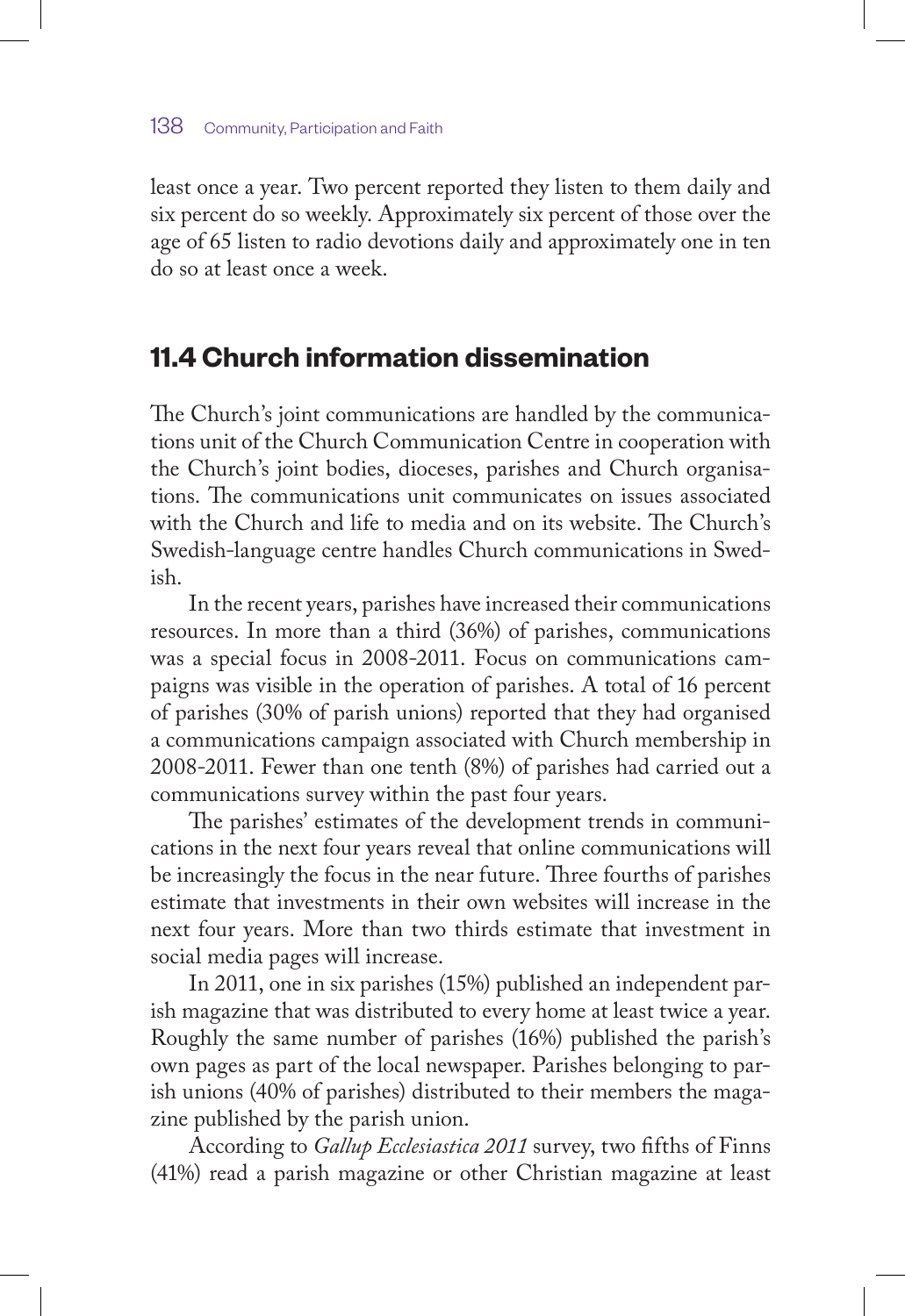once a year. One in ten (11%) read these magazines weekly and more than a fourth (27%) at least a couple of times per month.

All in all, more than a hundred Church magazines are published in Finland annually. In addition to general Church magazines, the dioceses, Church organisations and work areas often have their own magazines. The total circulation of Church magazines was approximately 650,000 in 2011.

The Church magazine with the largest circulation is the Swedish-language *Kyrkpressen* with a circulation of more than 100,000. The online magazine *Kyrkpressen.fi* has been published since 2007. The general Church magazine in Finnish with the widest circulation is *Kotimaa*, a Christian weekly newspaper. In 2011, its circulation was approximately 39,000.

#### **Conclusions**

Lately, religion has been in the media exceptionally often. Furthermore, the debate has included several issues challenging to the Church, such as the position of sexual minorities in the Church and international Atheist criticism of religion. As contacts with the parishes are lacking, people's understanding and impressions of the Church are formed ever more through media, and the consequences of this development may be dramatic.

Especially the intensity of the debate in the social media shows that there is ample pressure to have substantive debate on religion, Church and the Christian teaching. The Church is no longer seen as an unquestionable authority, but ever more there is demand f™or justifications and for changing the perceived shortcomings. The former object of communication has become ever more the subject in communication and a debating partner to be taken seriously.

The parishes' investment in online communications has increased and it was estimated to increase also in the future. Along with the transition in social media, online communication has become ever more strongly a tool for all parish employees. The transition in communications culture challenges the parishes to contemplate reaching their members in a new way.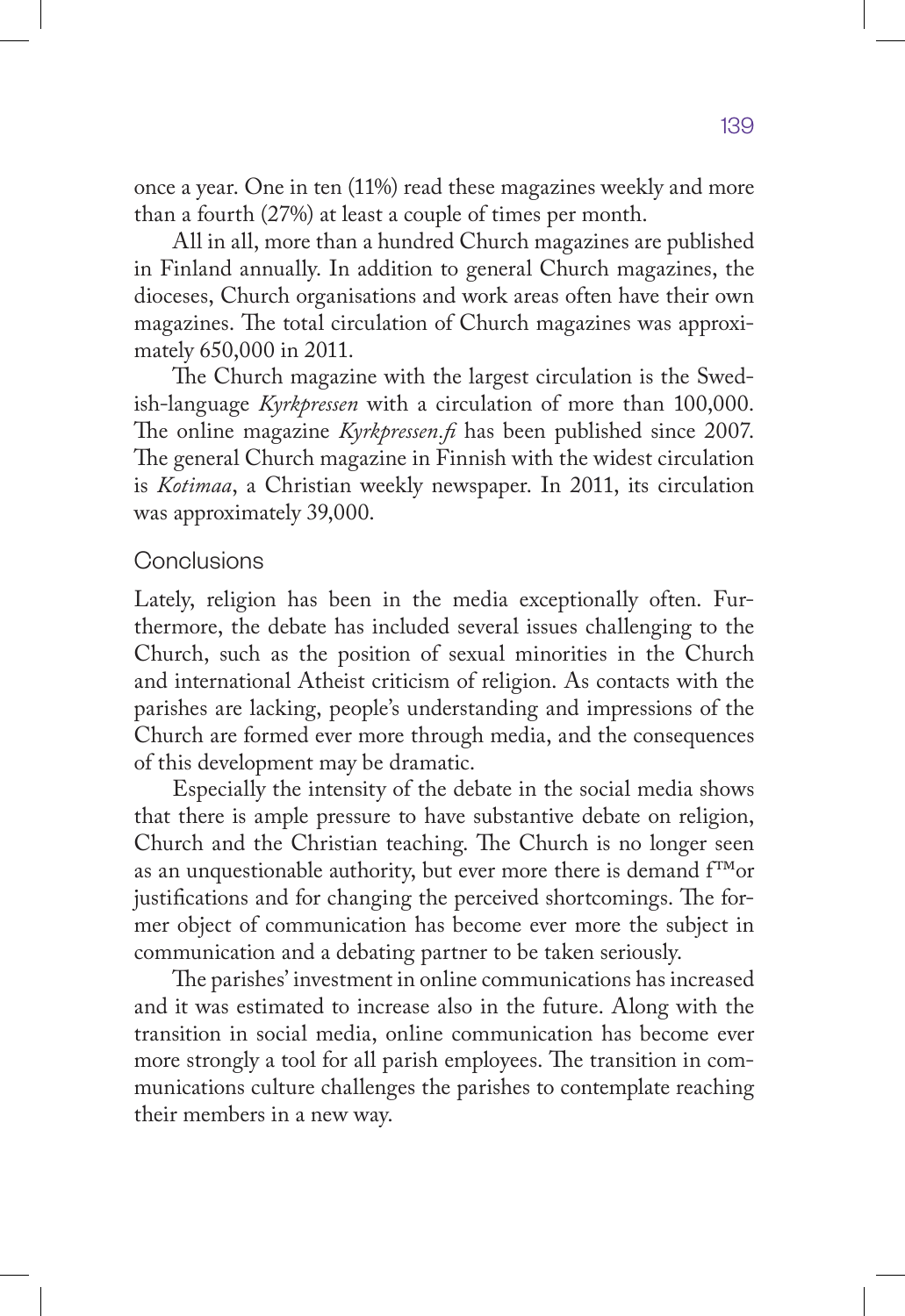# **12 Administration**

The Evangelical Lutheran Church of Finland is an Episcopal Church with a very strong tradition of parish autonomy. The most significant levels of administration are the parish, the diocese, and the Church as a whole. The central principle of administration is that each administrative body includes both clergy and lay people, in accordance with the principle of the priesthood of all believers. With the exception of the diocesan chapters and the Bishops' Conference, all administrative bodies within the Church have a clear majority of lay people.

# **12.1 Parishes**

According to a territorial (parochial) principle, Church members belong to the parish in whose area they live. This principle is also applied in cities which are divided into several parishes. On the other hand, the same area may include both Finnish and Swedish-speaking parishes, and there is a German-speaking parish whose territory covers the entire country.

The parochial council determines the Church tax rate which will be charged in the parish, approves parish budgets, action plans, and annual reports, decides on building projects, etc. It generally gathers 2-4 times per year. The parochial council appoints members to the parish board, the executive body which prepares initiatives and im-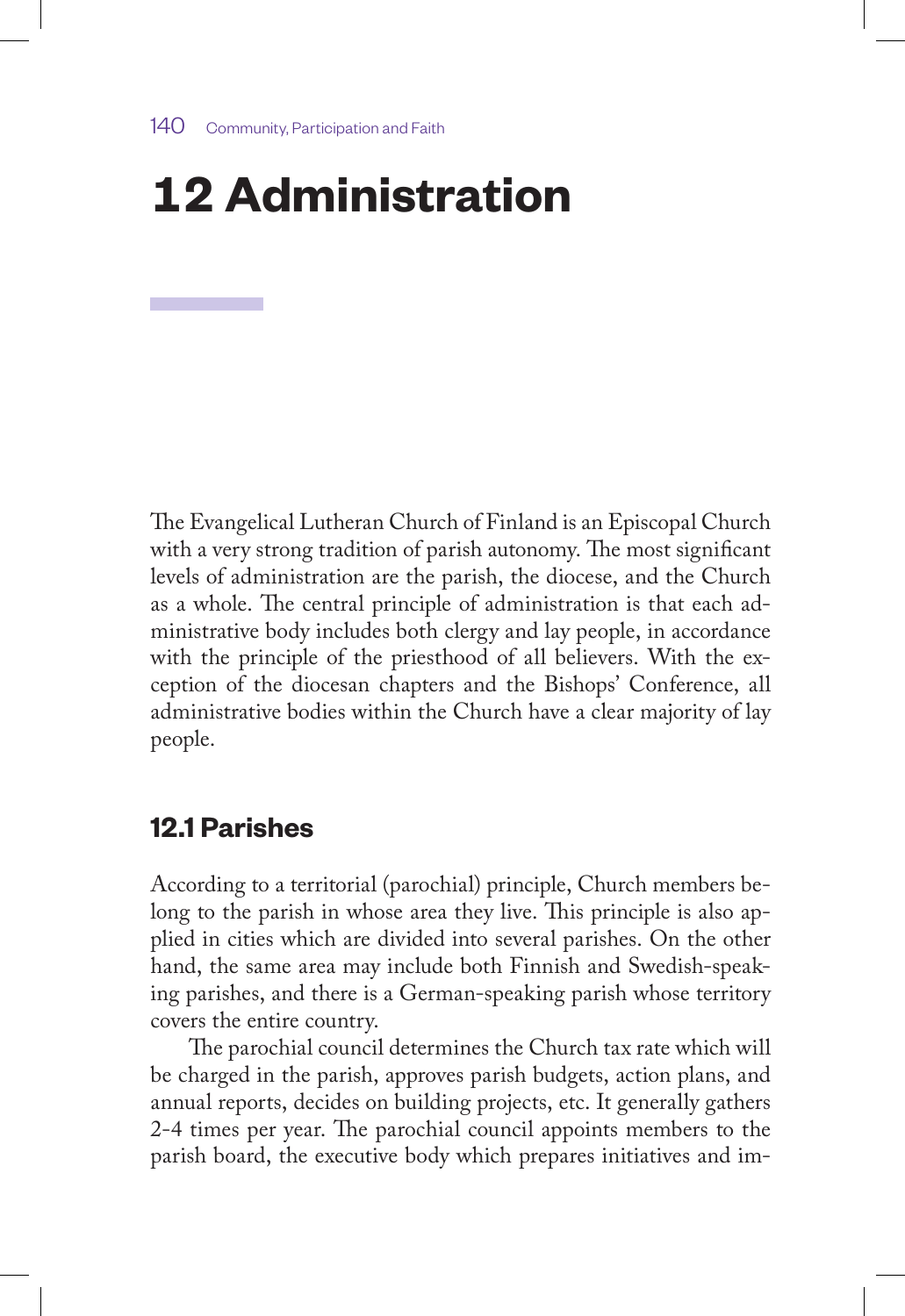plements decisions. Its task is generally to supervise parish operations and to deal with the parish's financial affairs and property management. The vicar is the chairperson of the parish board.

If there are a number of parishes within the same city or municipality, common elections are held to select members for each parish's own parochial council as well as representatives to a joint parochial council, which in turn appoints members to a joint board. In these cases a parish union is always established to handle financial matters. The parish union frequently also deals with aspects of pastoral care, including portions of diaconal work, youth work, child care and family counselling, and public relations work.

Generally around ten parishes come together to form a deanery, in which one vicar assists the bishop by acting as an area dean. Very little administrative work is done on the deanery level, but often it functions as a level for inter-parish cooperation in various fields of Church work.

The members of the Evangelical Lutheran Church of Finland belonged to 449 parishes at the end of 2011. In 2008-2011, the number of parishes decreased by a total of 68 parishes mainly due to changes in the municipal structure. In 2011, there were 311 parish economies of which 273 parishes had a separate economy.

#### Figure 12.1



Number of parishes 1917-2011.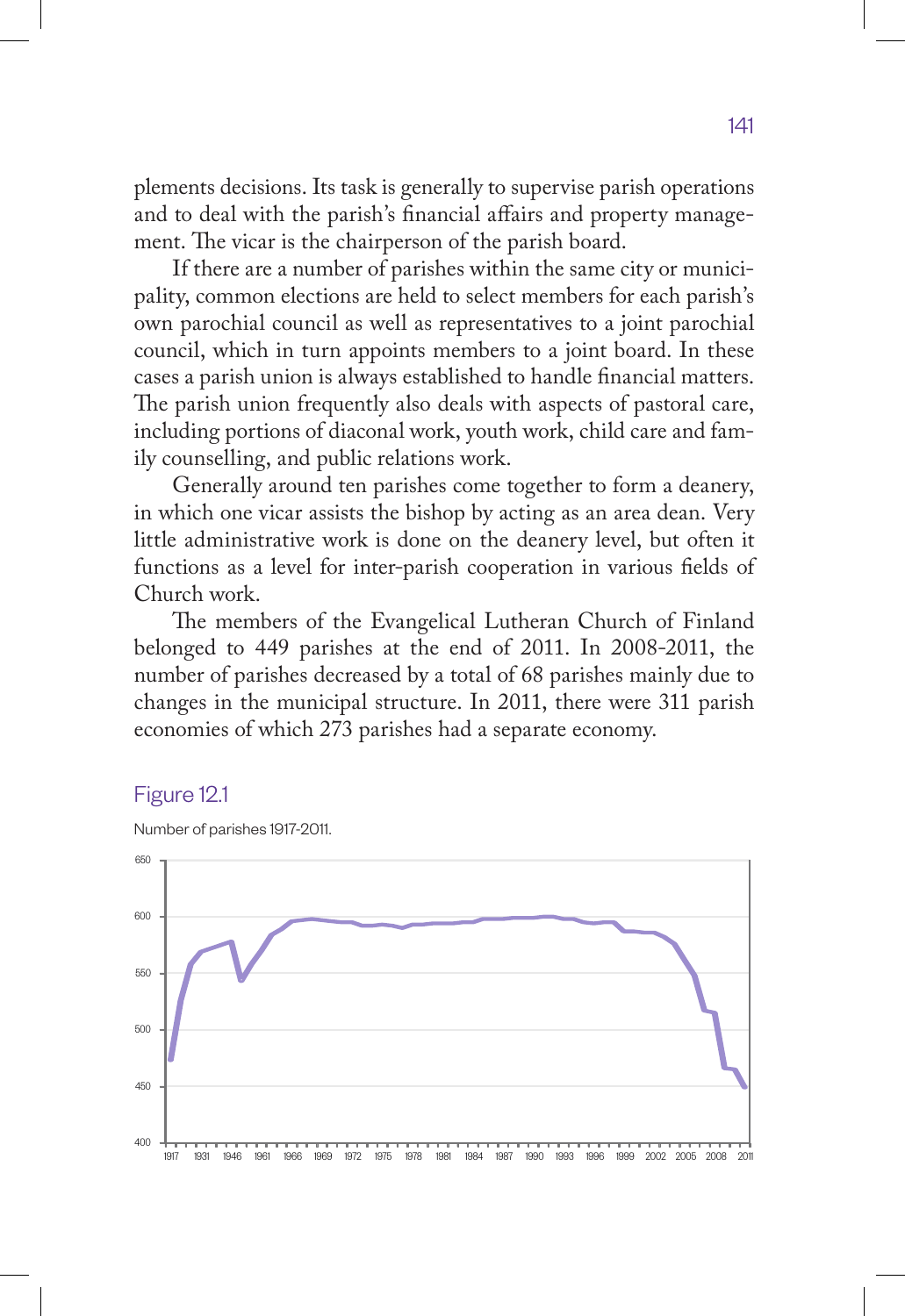#### 142 Community, Participation and Faith

Six percent of the Church population belonged to small parishes of less than 3,000 members. Less than a third of parishes had fewer than 3,000 members and the majority (51%) of parishes had fewer than 6,000 members. The number of parishes decreased proportionately most in these size categories whereas it grew in all other size categories. 12 percent of parishes were large parishes of more than 20,000 members, and more than 37 percent of Church population lived in them. The parishes had an average of 9,300 members. The average size of parishes grew thus by just over 900 members.

#### Table 121

| Population         | Number of parishes | % of parishes | % of population |
|--------------------|--------------------|---------------|-----------------|
| <b>Under 3.000</b> | 132                | 29.4          | 6.0             |
| 3,000-5,999        | 97                 | 21.6          | 10.1            |
| 6,000-8,999        | 63                 | 14.0          | 11.1            |
| 9,000-11,999       | 33                 | 7.4           | 8.2             |
| 12,000-14,999      | 35                 | 7.8           | 11.2            |
| 15.000-19.999      | 39                 | 8.7           | 16.3            |
| 20.000-29.999      | 33                 | 7.1           | 18.7            |
| $30.000 -$         | 19                 | 4.0           | 18.4            |
| Total              | 449                | 99.9          | 100.0           |

Division of parishes by size category in 2011.

The decrease in the number of parishes was due to parish mergers. This was to make the parishes' own activities and finances more efficient on the one hand while on the other it was due to the municipal and service structure reforms begun in 2005. This is the biggest reform of municipal government and services in the history of Finland. The municipalities are to implement the reform by the end of 2012 in collaboration with central government. Its objective is to strengthen the municipal and service structure, to promote new ways of producing and organising services and to reform the municipalities' financing and state subsidies system and to review the division of labour between central and local government. There will be a strong structural and financial base on which to arrange and produce the services for which the municipalities are responsible. The process was the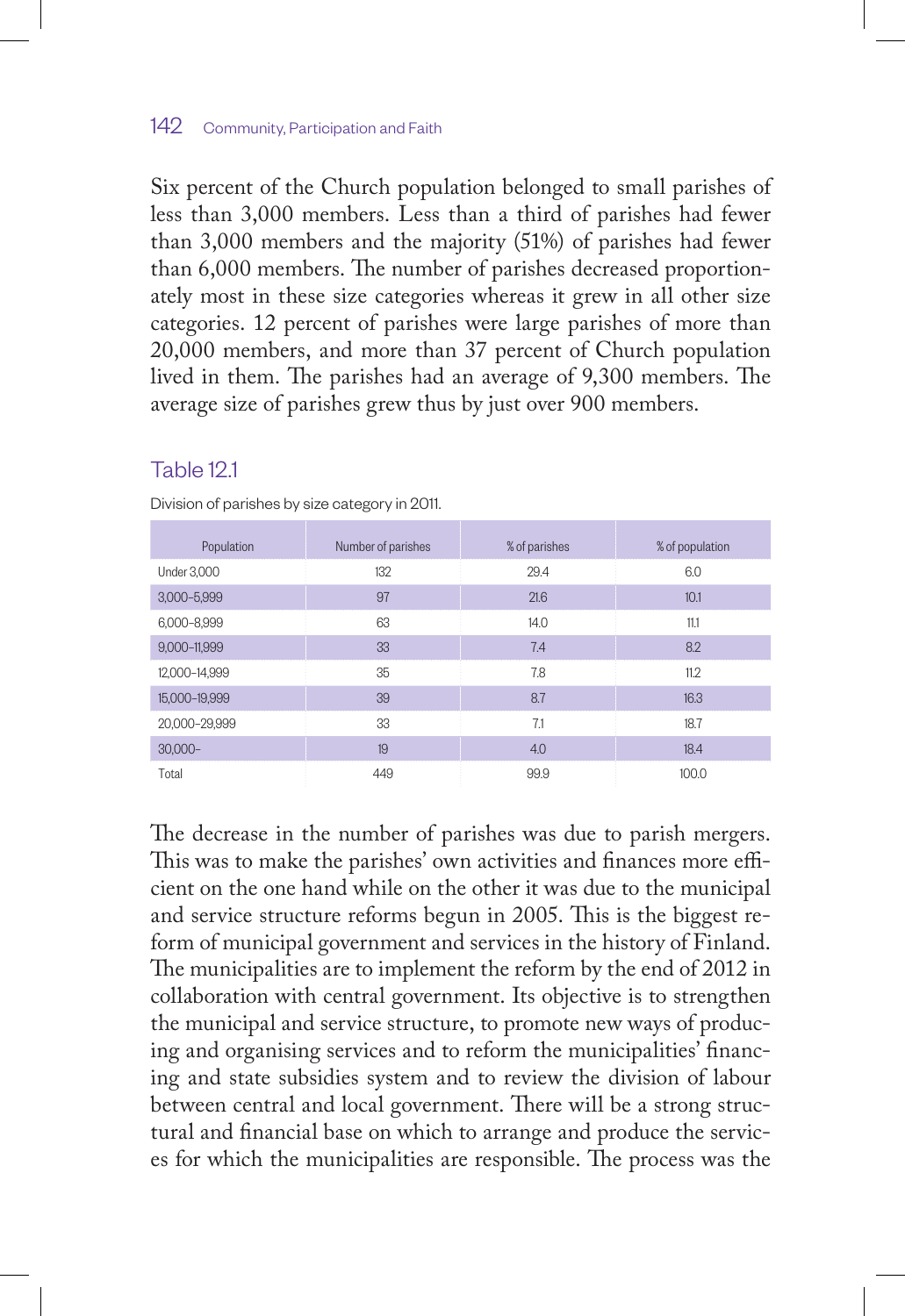occasion for numerous municipalities to merge and this was directly reflected in the parishes. According to the legislation there may only be one parish or parish union in the area of one municipality.

The biggest wave of change in the division into municipalities and parishes occurred in 2009, during which the number of parishes dropped by 49 parishes.

According to *Gallup Ecclesiastica* survey, two out of three (66%) parishioners felt that parish borders are meaningless in their participation in parish activities. The result is linked to the fact that most people scarcely participate in parish activities. The structural change mostly had an effect on those who participate actively. They estimated more often than others that the structural change has had a positive impact on their opportunities to participate.

#### Parochial elections

The parishes' highest decision making power belongs to the elected representatives. In the parochial elections organised in November 2010, the parochial council members were elected in independent parishes and joint parochial council members and joint board members were elected in parish unions.

The parochial elections of 2010 introduced a reform that was significant for the entire society. For the first time, the Church entitled 16-year-olds to vote. There were just over 115,000 youth under the age of 18 that were eligible to vote.

The goal of the communications plan for the parochial elections was that the parishioners know about the elections, the focus is in online communication, the number of young candidates increases and the candidates become known. Furthermore, for the first time a national results service and election engine were available as well as a possibility to utilize national campaign material locally. Another goal was to increase voter turnout by at least one percent.

The voter turnout in parochial elections increased to 17 percent and among the youth aged 16-17, it was 15 percent. Voter turnout among girls was 17 percent and among boys 13 percent. In many parish unions the voter turnout of 16-17-year old youth was higher than the general voter turnout of the parish union.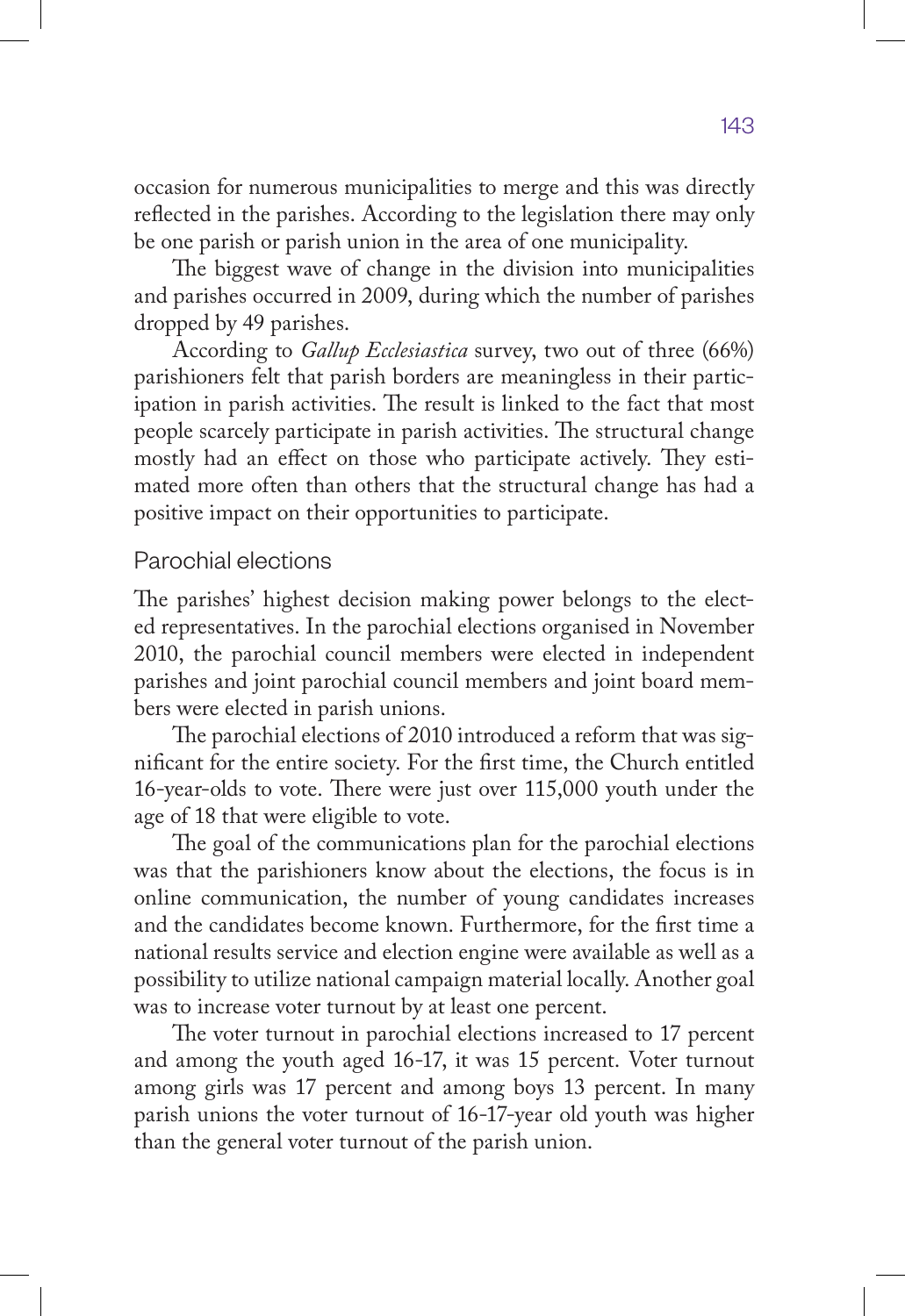#### 144 Community, Participation and Faith

#### Figure 12.2



Voter turnout in parochial elections 1970-2010.

Absentee voting clearly gained in popularity. Absentee voting reached record levels in several cities. The share of absentee votes was 54.5 percent. Absentee voting was done also by people other than those who cannot vote on the actual Election Day.

For the first time the voters also had access to an election engine. More than half of the parishes made use of the election engine. The election engine was visited by 280,000 different users, and a total of over three million downloads were made. The younger the voter group, the more important reason for voting was the possibility to use an election engine. When one in four of all voters considered this an important reason, among those of ages 16-24 it was important to the majority of voters.

In the parochial elections, more than 9,200 elected representatives were elected in 449 parishes: 7,052 for parochial councils and 2,174 for parish boards. Approximately 52 percent of all those elected were new elected representatives. The average age of those elected was 52 years.

The majority of the elected representatives were women (54%) just like after the previous elections. A total of 56 percent of the candidates were women. Women were a majority in all other age cohorts except among those over the age of 60.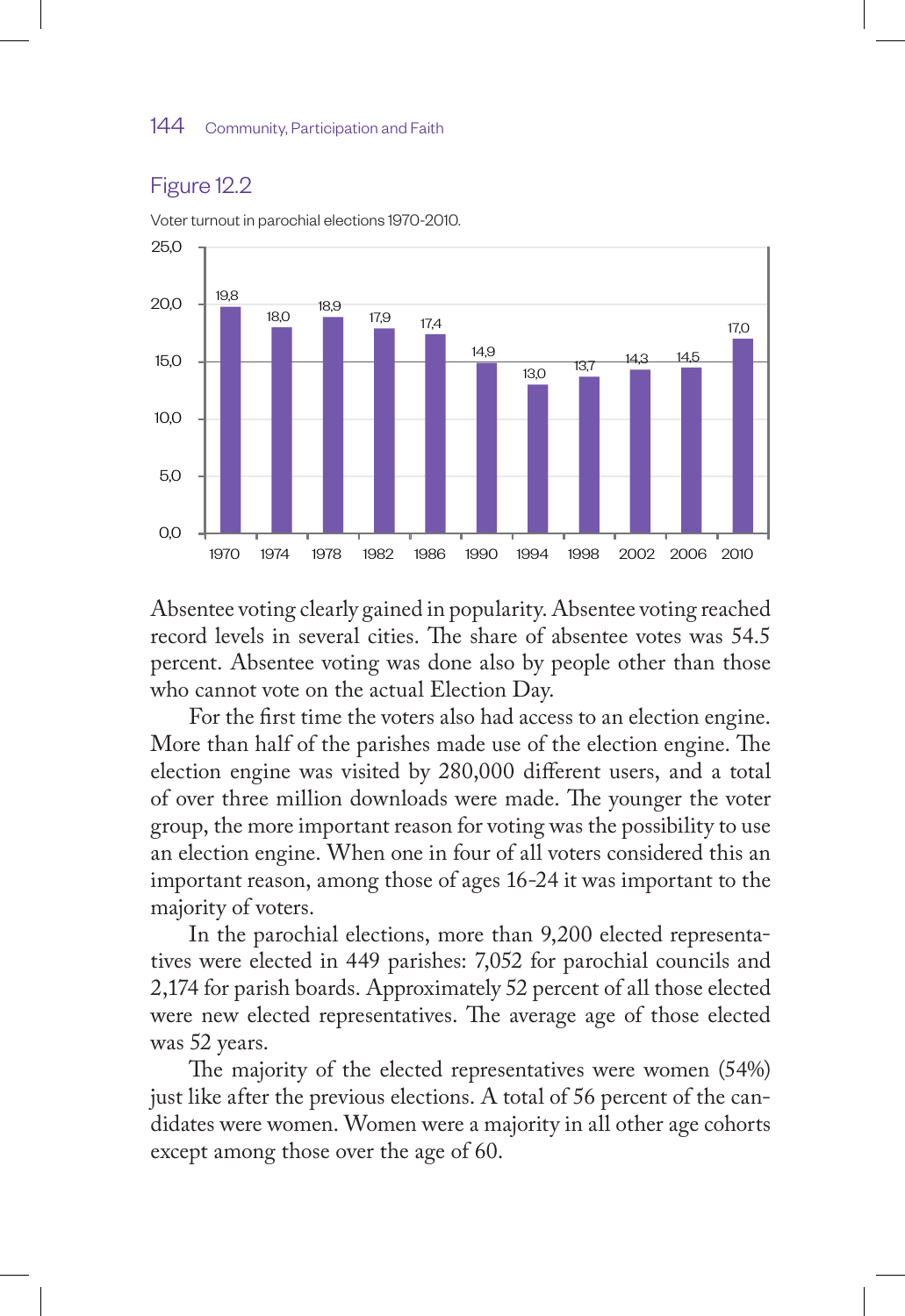The most important reasons for voting were positive attitude toward parish activities, a desire to influence in parish activities, suitable voting locality and the feeling that voting is a civic duty as well as knowing a candidate personally. The young people emphasised more than others the campaign advertising in parochial elections and their parents' example in going to vote.

Those who did not vote were asked what issues would get them to vote in parochial elections. Of all those who did not vote a third said they would certainly vote if they could vote through the post or electronically through the internet. Among those aged 18-29, a total of 44 percent said they would certainly vote if they could do it electronically.

Since 1994, using political emblems has been allowed in parochial elections. In the 2010 elections, their use was still variable, however, and some slates of candidates did not use political emblems even though a political reference group was in the background. In the parochial councils, there were more of those elected from political slates (61%) and in parish boards there were more of those elected from non-political slates of candidates (62%).

# **12.2 Dioceses**

The Evangelical Lutheran Church of Finland is composed of nine dioceses, eight of which are regional. The remaining one covers all of the country's Swedish-speaking parishes or parishes in which the majority of members are Swedish-speaking. In addition the German-speaking parish and Olaus Petri parish belong to that diocese. The Swedish-speaking parishes are for the most part scattered around the Finnish coastline and in the Åland Islands. Of all church members six percent speak Swedish as their native language.

The archbishop's seat is in the city of Turku. Since 1998, there has also been a second bishop in the diocese of Turku. The archbishop has many administrative tasks pertinent to the whole Church, but he does not act as a supervisor of the other bishops, having instead the status of *primus inter pares*.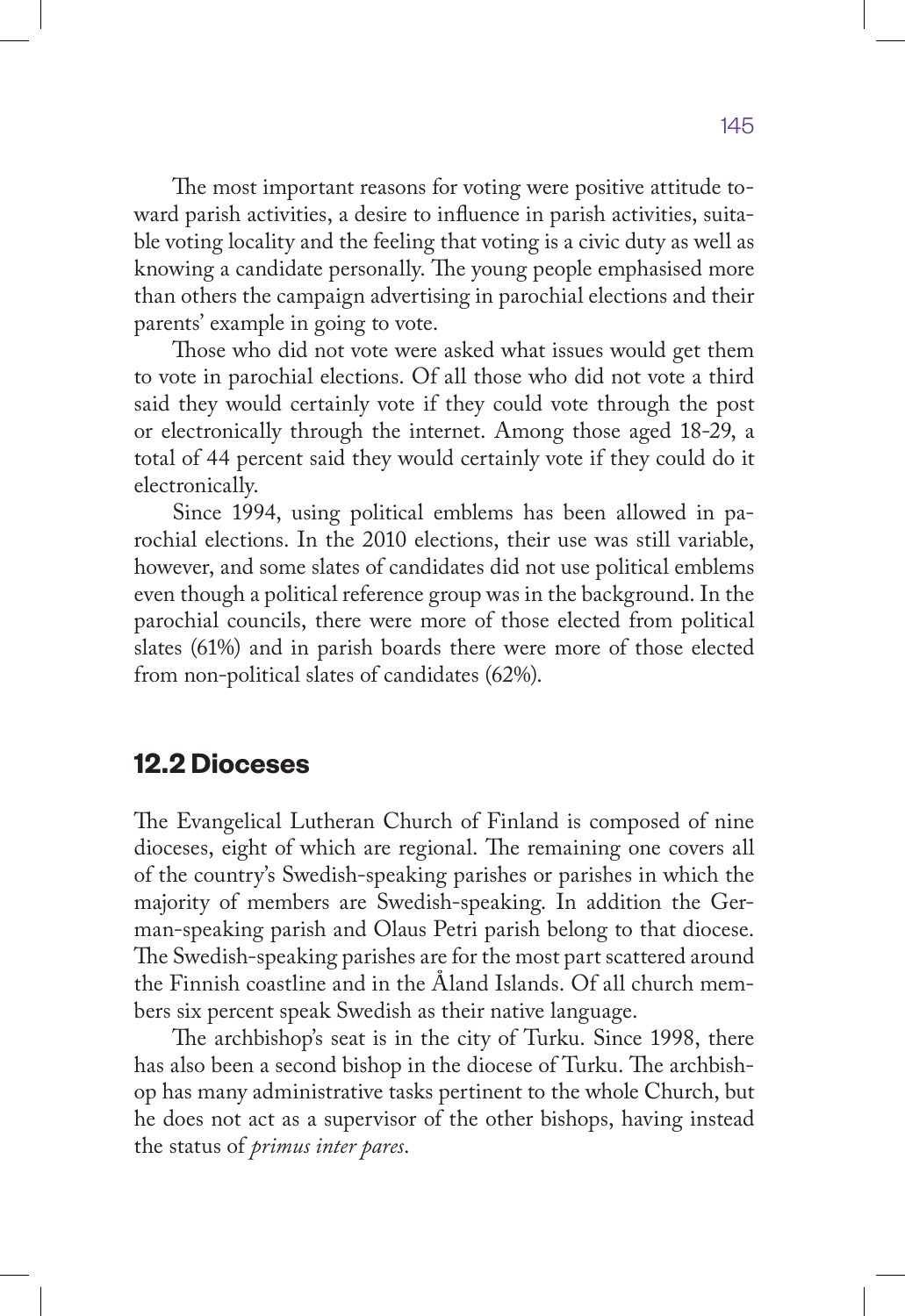Jukka Paarma was the archbishop of the Archdiocese of Turku, and starting in 2010, Kari Mäkinen; he was the former Bishop of Turku. The same year Kaarlo Kalliala was elected to be the bishop of Turku. Juha Pihkala was the bishop of the Diocese of Tampere, and Matti Repo starting in 2008. The bishop of the Diocese of Oulu was Samuel Salmi, the bishop of the Diocese of Mikkeli was Voitto Huotari and starting in 2009, Seppo Häkkinen. Gustav Björkstrand was the bishop of the Diocese of Porvoo till the year 2009, and after him Björn Vikström. Wille Riekkinen was the bishop of the Diocese of Kuopio, and starting in 2012, Jari Jolkkonen. The bishop of the Diocese of Lapua was Simo Peura, the bishop of the Diocese of Helsinki was Eero Huovinen and starting in 2010, Irja Askola. The bishop of the Diocese of Espoo was Mikko Heikka and starting in 2012, Tapio Luoma.

A bishop is the leader of his (or her) diocese's administration. He is the highest shepherd over its parishes and pastors. All of the pastors in a diocese as well as its lay representatives take part in the election of the new bishop.

The bishop is assisted by the diocesan chapter, which also acts as an independent administrative body. The bishop is the chairperson of the chapter, with the cathedral dean acting as vice-chair. The rest of the membership is composed of two canons responsible for theology, one lay member, the canon responsible for legal matters and the diocesan dean. The canons responsible for theology are elected for three years at a time from among the permanent pastors of the diocese, with all the pastors of the diocese being eligible to vote.

# **12.3 General administration of the Church**

The Evangelical Lutheran Church of Finland has had its own autonomous administration ever since 1869. At present, its general administrative bodies are the General Synod, the Church Council and the Bishops' Conference.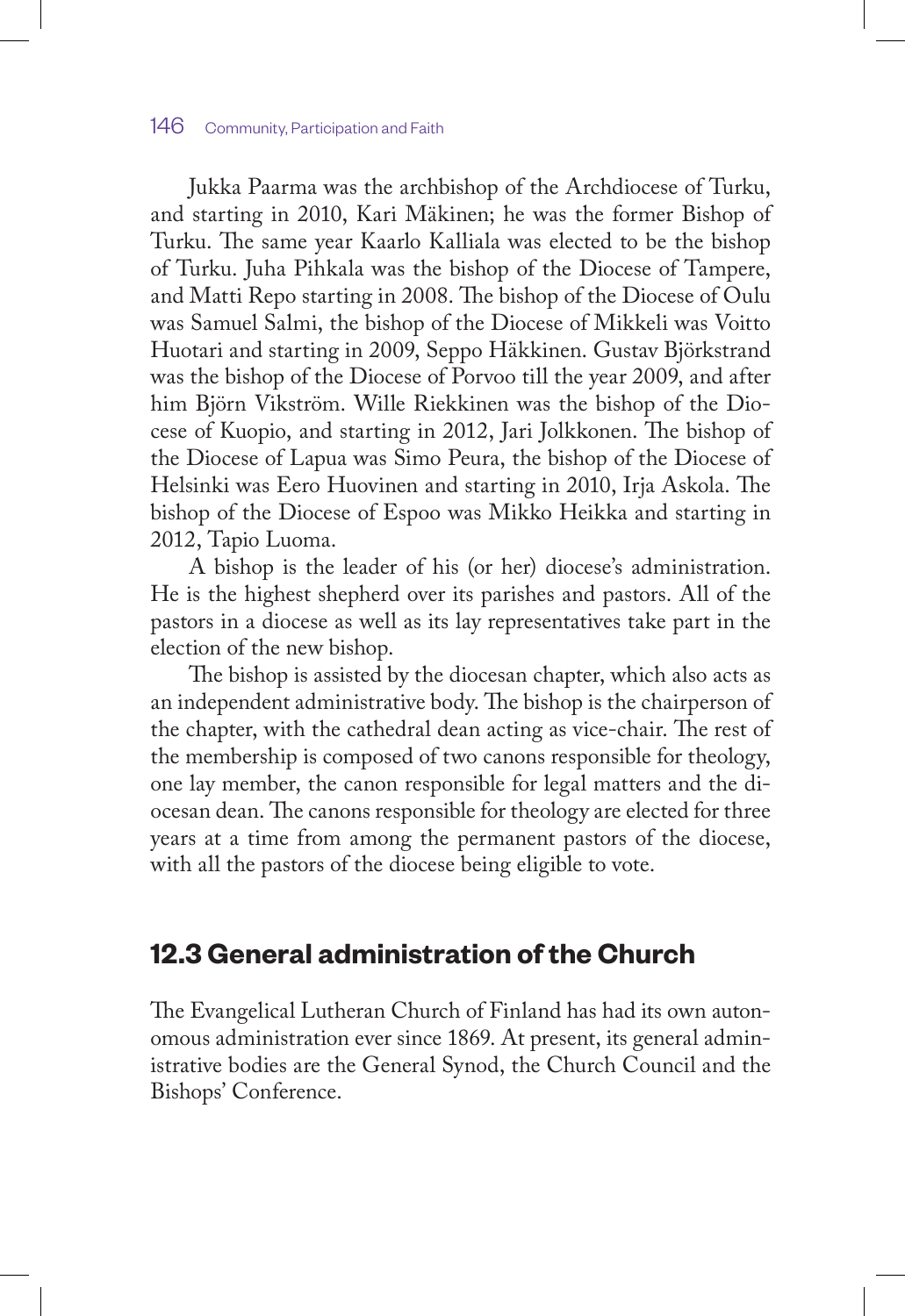#### General synod

Prior to 1974 the General Synod gathered only once in every five years, but that was changed by a major administrative reform. Currently, the Synod gathers twice a year, generally for a five-day meeting each time. These meetings are held in Turku, even though the Church Council offices are in Helsinki. The Synod includes 64 lay representatives, 32 representatives of the clergy, all the bishops (including the field bishop of the Finnish Defence Forces), a Sami representative, and a representative of the Finnish Government. Members of the parish boards elect lay representatives and the pastors of the dioceses elect representatives of the clergy to the Synod for a four-year term. The Archbishop serves as the chairperson, and the Synod selects two vice-chairs (in practice always laypersons).

The General Synod has the task of approving the Church's confessional and liturgical books. Another task of the Synod is to decide on changes in the Church Act, the Church Order, and Church Election Systems. Changes to the Church Act require the approval of the national parliament and the signature of the President of the Republic. Parliament may not, however, make any changes in the Church Act proposals. Approval of the confessional and liturgical books, and changes to the Church Act and Church Order, require a 3/4 majority vote in the Synod.

The General Synod also decides on official relationships with other church organisations and confessional groups and inter-church organisations, evaluates doctrinal statements, approves the Church budget and evaluates the operational plans and annual reports prepared by the Church Council offices. The Church's common organ for general administrative functions is the Church Council. Its task is to take care of the Church's common administrative, economic and strategic needs. The Church Council generally meets on a monthly basis. The Archbishop serves as chairperson, and other members include two bishops, two pastors and eight lay persons. Apart from the bishops, these members are selected by the Synod. The Church Council's leading officers form the Cabinet.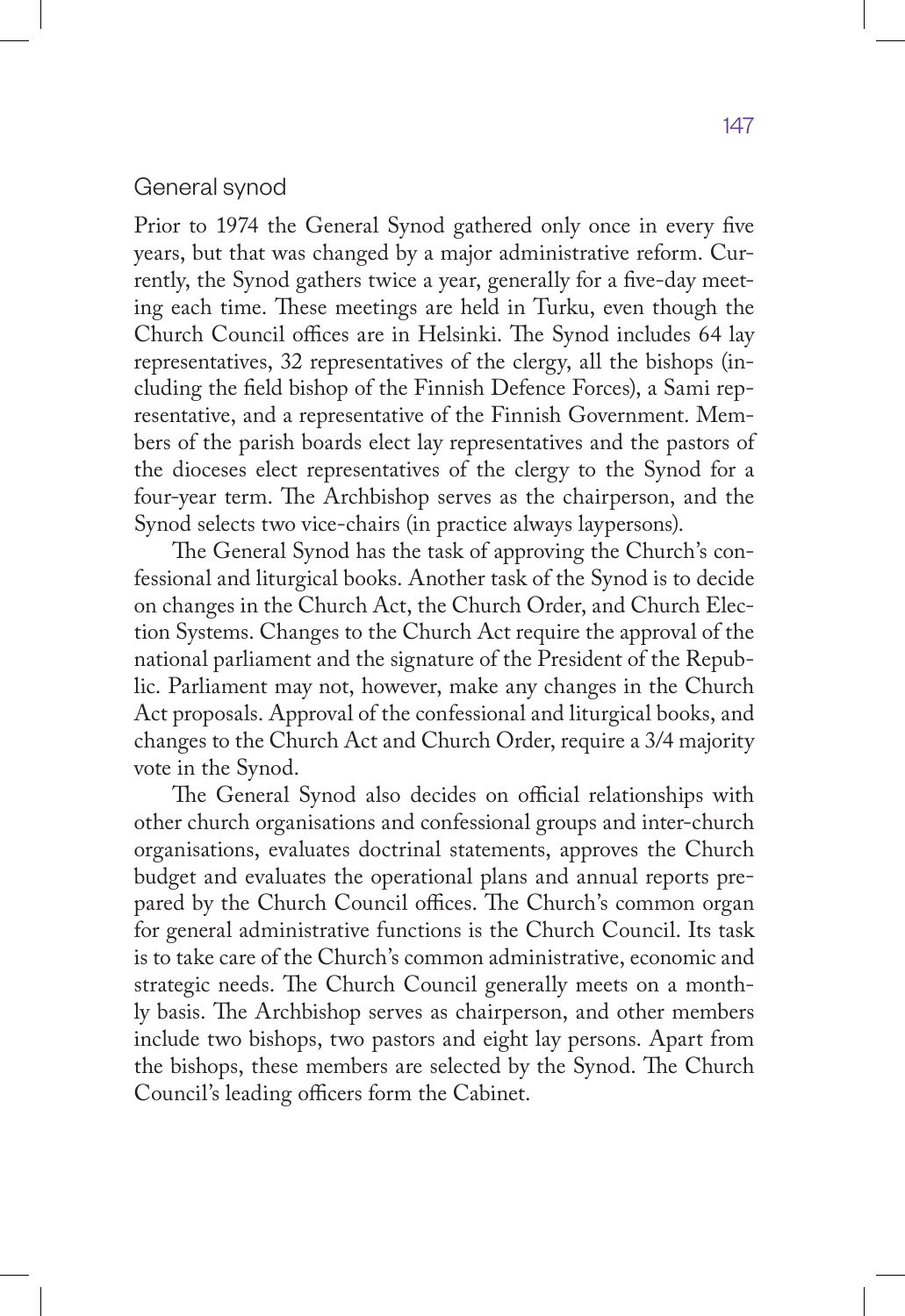# Church Council

In the offices of the Church Council (including the Institute for Advanced Training in Järvenpää and the Church Research Institute in Tampere) there are approximately 200 full-time employees. Within the offices of the Church Council, there are special experts for consultancy on many different areas of parish work, financial management, and personnel issues, as well as for issues of inter-church relationships. The office of the Church Council is headed by a Chief Secretary.

Until 2010, Dean Risto Junttila was the Chief Secretary. In the autumn of 2010, Dr.Th. Jukka Keskitalo was appointed Chief Secretary.

#### Bishops' Conference

The Bishops' Conference handles issues relating to the faith, proclamations, and work of the Church, as well as those relating to diocesan administration and care. Decisions of the Bishops' Conference are binding when the Church Act and Church Order specifically stipulates the Bishops' Conference to resolve such cases. Otherwise they are recommendations. The Bishops' Conference generally meets twice a year for a two-day meeting. One special Finnish feature is that in addition to the bishops and the military field bishop, one canon responsible for theology from each diocese is also present at these meetings. In addition to these meetings, the bishops gather occasionally for brief meetings and once a year for a long residential meeting, which are not of an administrative nature.

In the past few years, bishops have been discussing various issues associated with families. In 2008, the bishops' family book *Rakkauden lahja* (Gift of Love) was completed; it handles marriage, family and sexuality. In 2010, the Bishops' Conference approved the report on the consequences of the act on registered partnerships in the Church (*Parisuhdelain seuraukset kirkossa*). The General Synod approved the conclusions presented in the Bishops' Conference's report on Christian marriage, human value and the possibility of prayer concerning registered partnerships, and assigned the Bishops' Conference to draft pastoral operating instructions. The possibility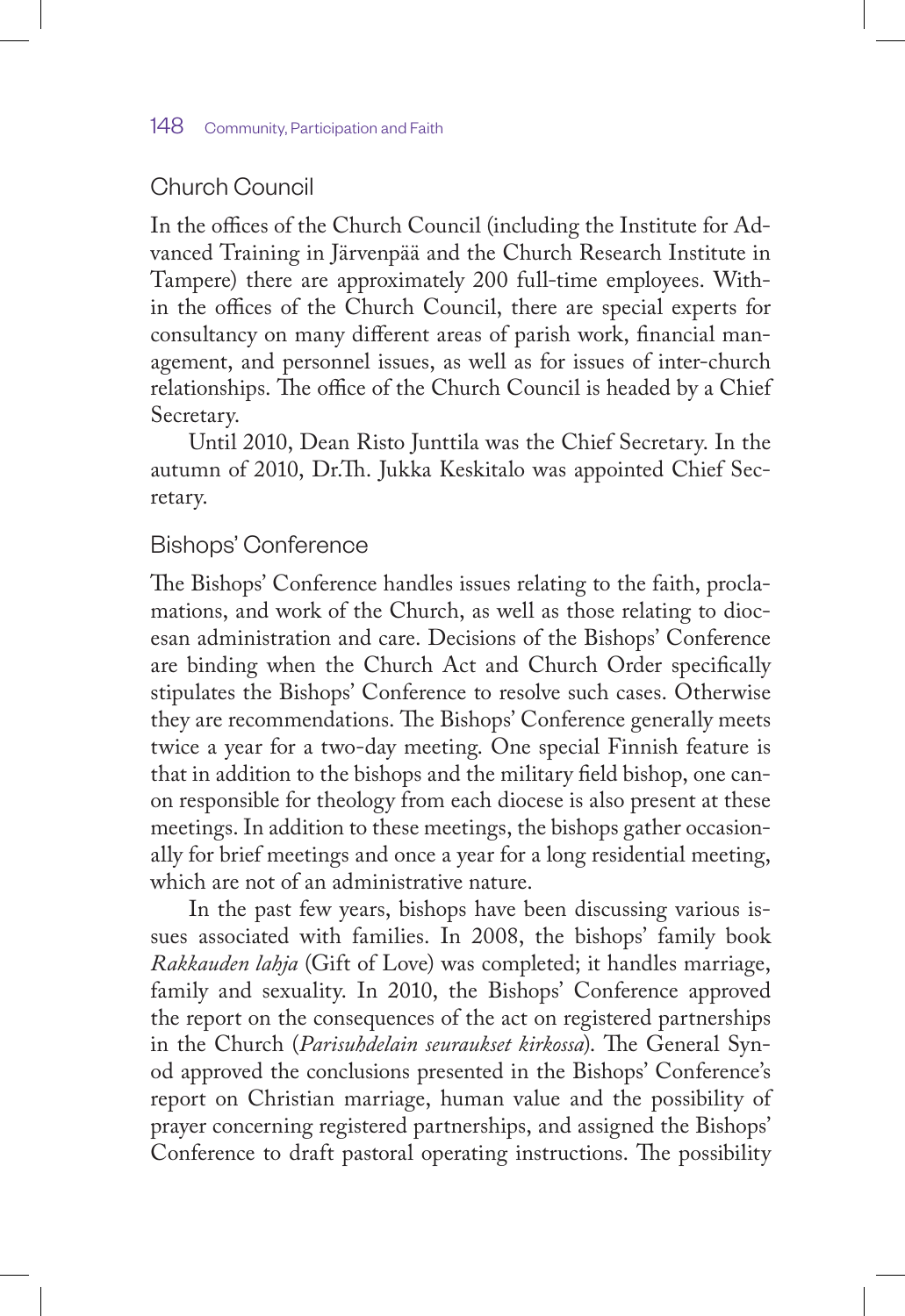for having a moment of prayer for and with those having registered their partnership was approved in the Bishops' Conference in 2011. In practice, these prayer moments are fairly rare, however. They were held reportedly only in four percent of the parishes in 2011 (a total of 30 times). In 2011, approximately 300 couples registered their partnerships and there were approximately 4,000 couple living in registered partnerships.

## **Conclusions**

The goal of future parishes is to continue to be local and close, but also to ensure an entirety that is financially feasible. The Church's challenge in the near future is to find a model or models for reforming the structure of parishes that takes into consideration the differences between parishes.

As the unification of parishes continues, ever fewer decision makers are elected into the bodies of the parishes. The influence of the elected representatives increases. At the same time there is the risk of weakening the local democracy.

Increasing the voter turnout and ensuring the local features challenge the Church and the parishes to develop the elections so that they are as transparent as possible with clear emblems, and to present the candidates and the goals of the slates of candidates in a versatile way. According to studies, the possibility to use an elections engine, the possibility for absentee voting and extending the voting venues inspire people to vote. Communication about the elections is especially significant.

The rapid change in the operating environment influences the operations of the parishes, dioceses and Church's central administration. The significance of strategic work and proactive approach to the future are emphasised in arranging the administrative structures and in supporting the performance of the fundamental tasks.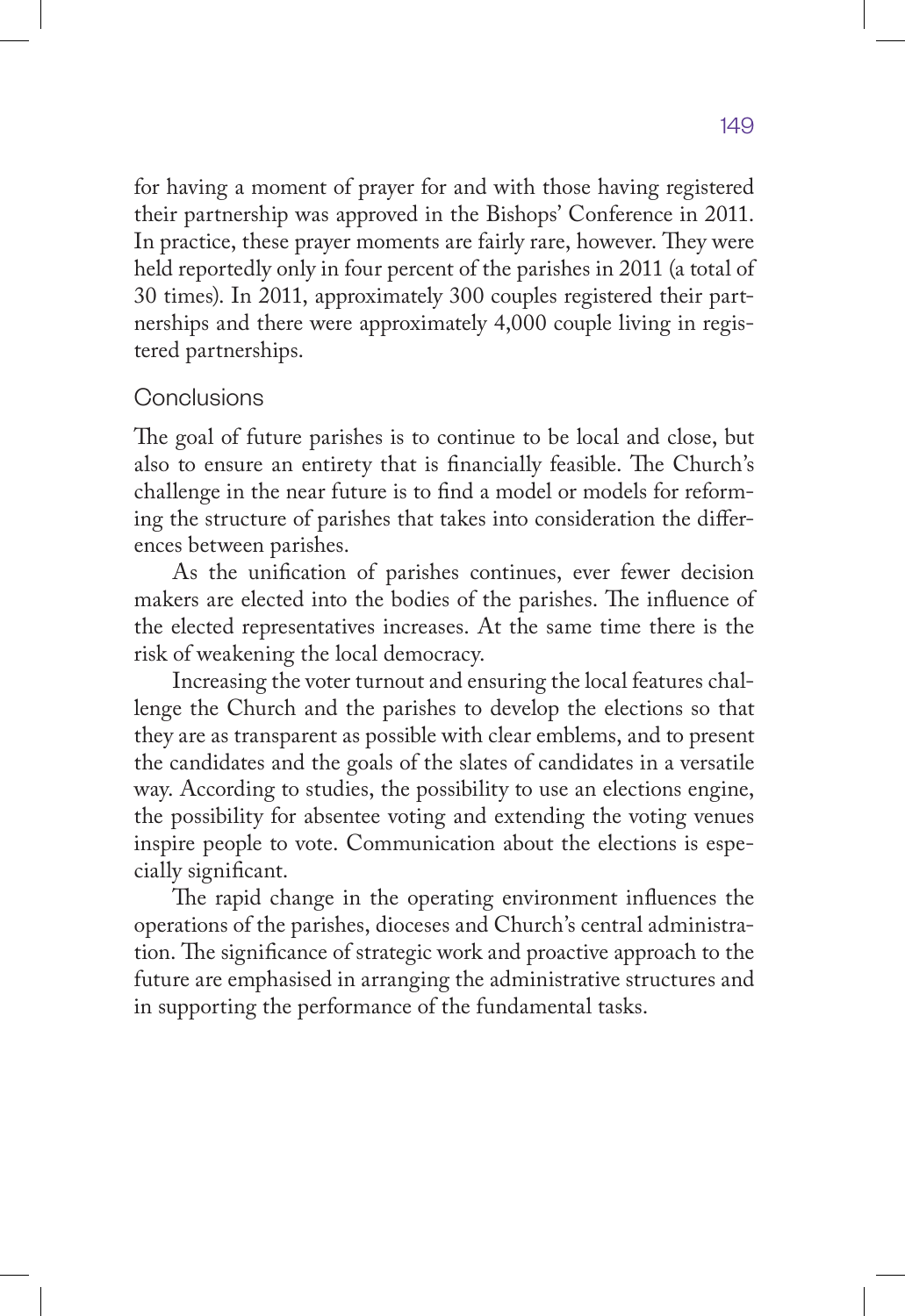# **13 Economy**

# **13.1 General trend in the economy of parishes**

Most of the income of the parishes comes from the Church taxes paid by members. Each member of the Evangelical Lutheran Church of Finland pays a certain percentage of his/her income in the form of Church tax. Each parish determines its Church tax rate on the basis of its financial standing. The rate varies from parish to parish, the average in 2011 being 1.33%. The parishes also receive part of the corporate tax levied by the state. The parishes' share of the revenue accruing from municipal tax in the country as a whole was 1.75% in 2008, and 2.55% in the period 2009-2011.

The basis of the corporate tax revenue has been the idea of compensating the parishes for their services to the society. Burial services, census records and maintaining cultural property have been considered services to society. The net cost to the parishes for performing these services was 514 million euros and at the same time their share of the corporate tax revenue was 462 million euros.

Each parish is fiscally independent. However, as some of the parishes are poor and some are rich, the differences in income are evened out through the aid mechanism of the Church Central Fund. Each parish pays some of its tax revenues to this fund, which then assists the financially weaker parishes.

The general economic trend in the parishes was characterised by decreasing tax revenues and continuing increase of the operating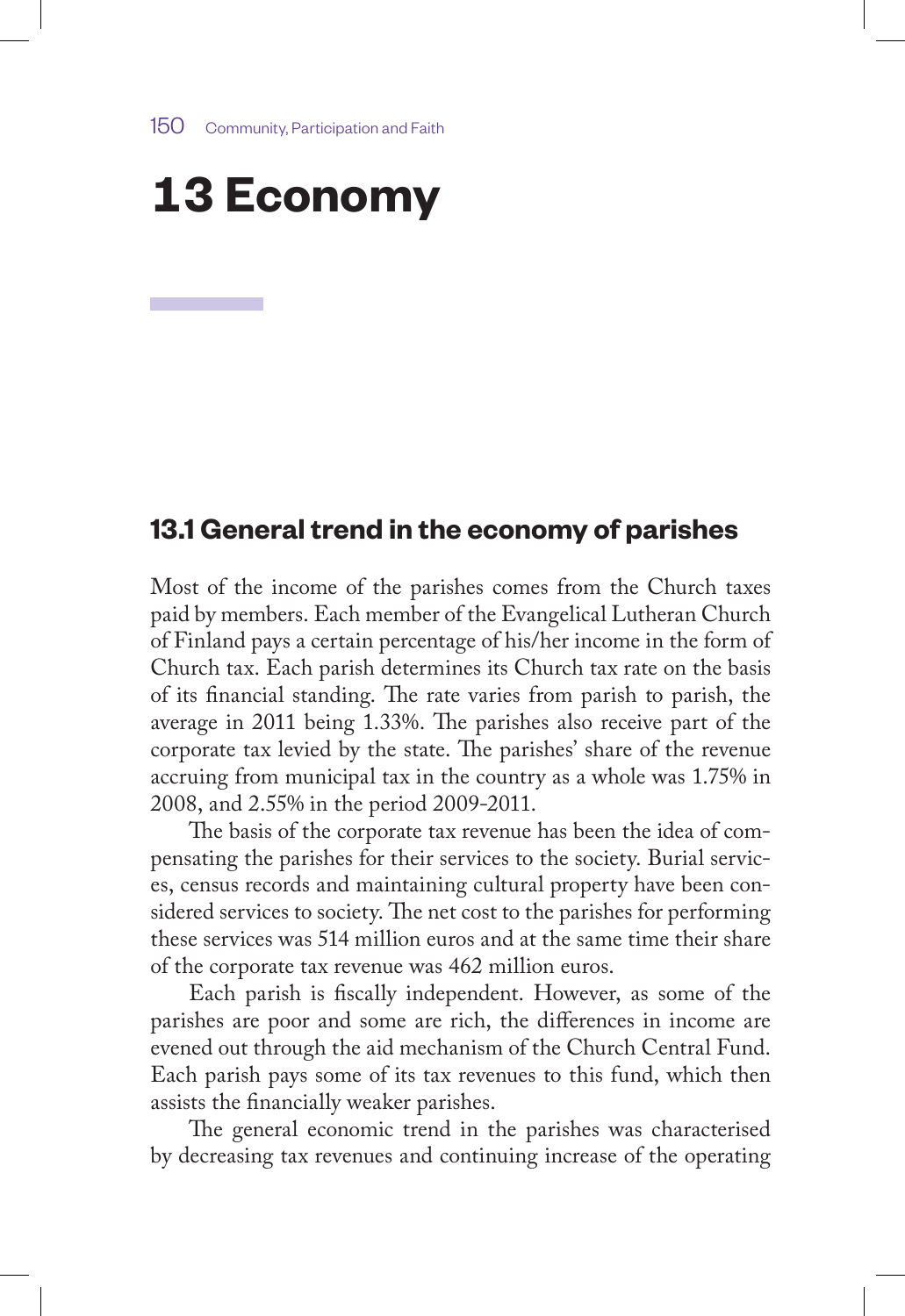expenses. A considerable sum of money continued to be put into investments – more than the annual contribution margin would permit. To obtain additional funding, the parishes sold properties and took out loans.

In 2009, there was a historic drop in Finland's GNP. The financial market recession in 2008-2009 had the strongest impact on businesses, and the profits of businesses crashed temporarily. The economy continues to be unstable. The indebtedness of states in Europe has become an additional economic liability also in Finland.

# **13.2 Parish economy**

Parishes are not safe from changes in general economy. The Church Tax revenue is linked to membership and employment. Demand for goods and services increases employment and allows the businesses to increase their results. The corporate tax revenue comes from the profits of organisations and companies.

The income of parishes increased, but not as much as their expenses. The income financing of parishes, i.e. tax revenue and operating and financing profits, were not enough to cover the operating expenses in all parishes. The accrued annual contribution margin (=income financing) was also not enough to cover more than just over half of the investments. In 2008-2011, the annual contribution margin accrued was 314 million euros. In the same period, 592 million euros were spent on investments and loan repayments.

A total of 63 parishes raised their Church Tax rate in 2008-2011. The average increase of Church Tax revenue was 2 percent, corporate tax 4 percent and the overall increase of tax revenue was 2 percent.

Tax revenues cover approximately 80 percent of the parishes' expenses. Most of the parishes' income, approximately 70 percent, comes from the Church Tax paid by the parishioners. The parishes also receive a share of the corporate tax collected by the state. Its share of the parishes' income is approximately 10 percent. In the reporting period, the parishes paid the tax administration an average of 19 million euros annually for colleting the taxes and paying them to the parishes.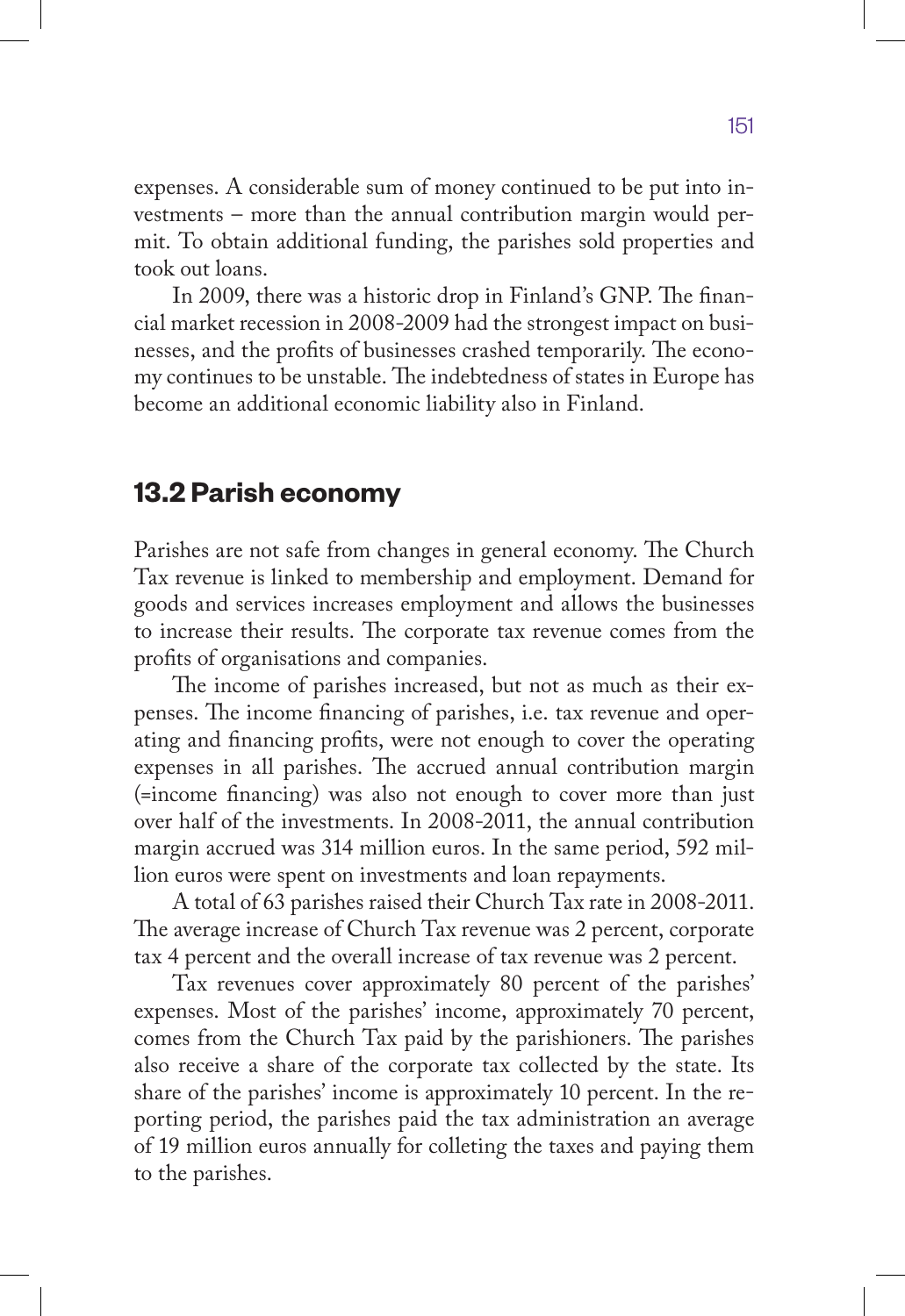In 2011, the Church Tax payments were 857 million euros. The share of corporate tax revenues was 133 million euros. In 2011, the total tax revenue was 954 million euros.

# Figure 13.1

Tax revenue of parishes 2000–2011 (million euros).



## Table 13.1

Tax revenues in euros per member 2008-2011.

|                       | או זו זי | 2009 |       | ווו א |
|-----------------------|----------|------|-------|-------|
| Church Tax            | 198      |      | ו )∩י | 205   |
| Corporate tax revenue |          |      |       |       |
| Tax revenue total     |          | ۰,۸  |       |       |

## Operating proceeds and operating expenses

In 2011, the share of operating proceeds of the operating expenses was 16 percent. The operating proceeds increased by 10 percent and operating expenses by 6.5 percent. The operating balance, i.e. the difference between proceeds and expenses, increased by 6 percent.

The share of personnel expenses of the operating expenses was 61 percent. In purchase of services, the largest individual group was construction and maintenance services.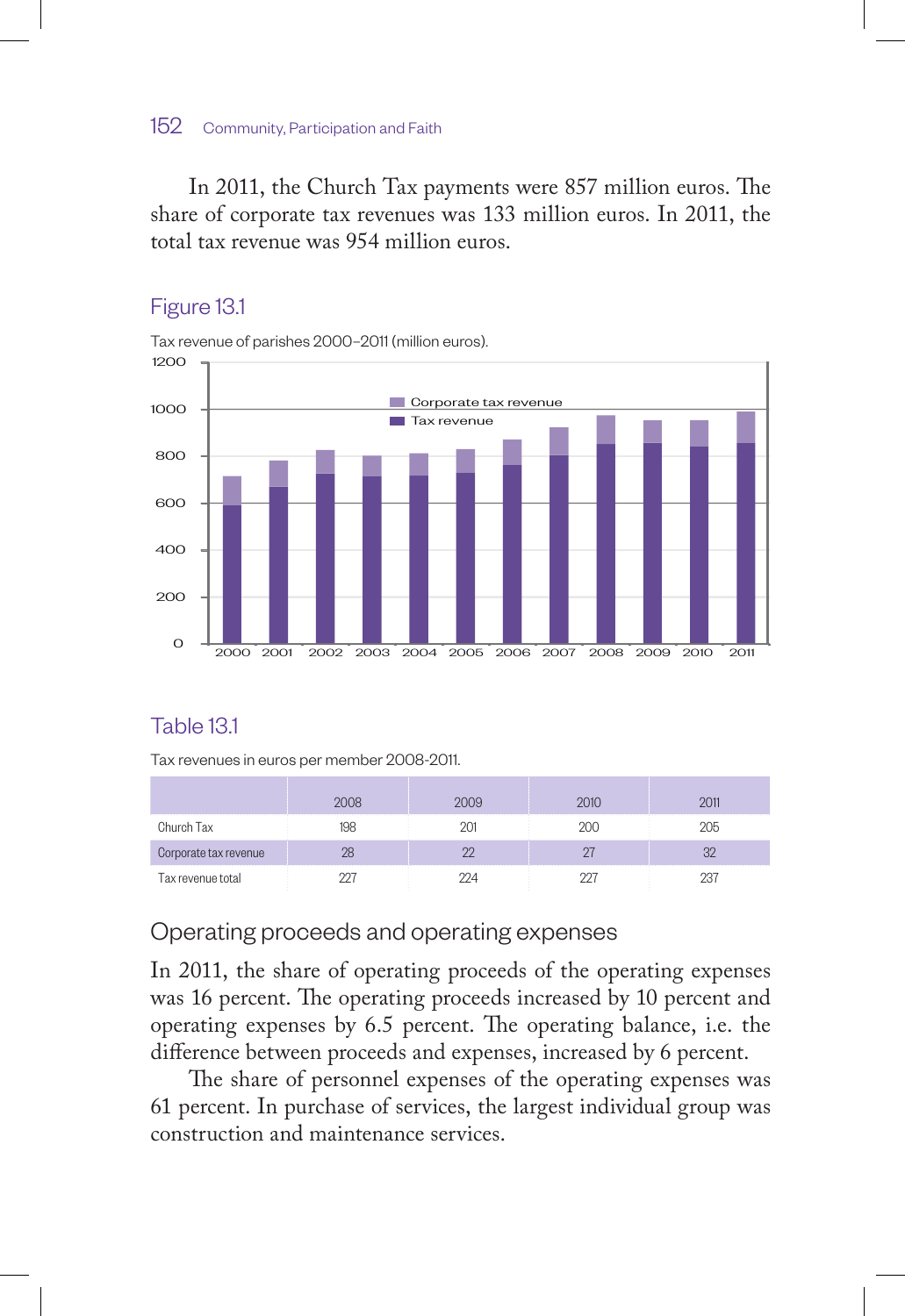In 2011, of the subsidies given by the parishes, the share of mission work was 19 million euros, of Finn Church Aid 4 million euros, of diaconial aid 8 million euros and the share of other subsidies was 10 million euros. Other subsidies included for example subsidies to the Finnish Seamen's Mission and organisations and societies, whose operation supports that of the parish.

The largest operating expense was the property tax of 10 million euros paid to the municipalities.

#### Figure 13.2



The distribution of the parishes' actual expenses between different tasks 2008–2011.

A total of 55 percent of the parishes' operating expenses were spent on general parish work and managing parish tasks, eight percent on burial services, 20 percent on property management and 16 percent on general administration. The overall operating balance increased by six percent in the reporting period. Administration operating expenses increased the most. Also the operating expenses of burial services and property management increased.

Most expenses came from work with children and youth (335 million euros). 243 million euros were spent on general parish work (worship services, Church ceremonies, work with adults and other parish events) and 114 million euros on burial services. The group named Service includes diaconia (112 million euros), family counselling (11 million euros), hospital pastoral care (10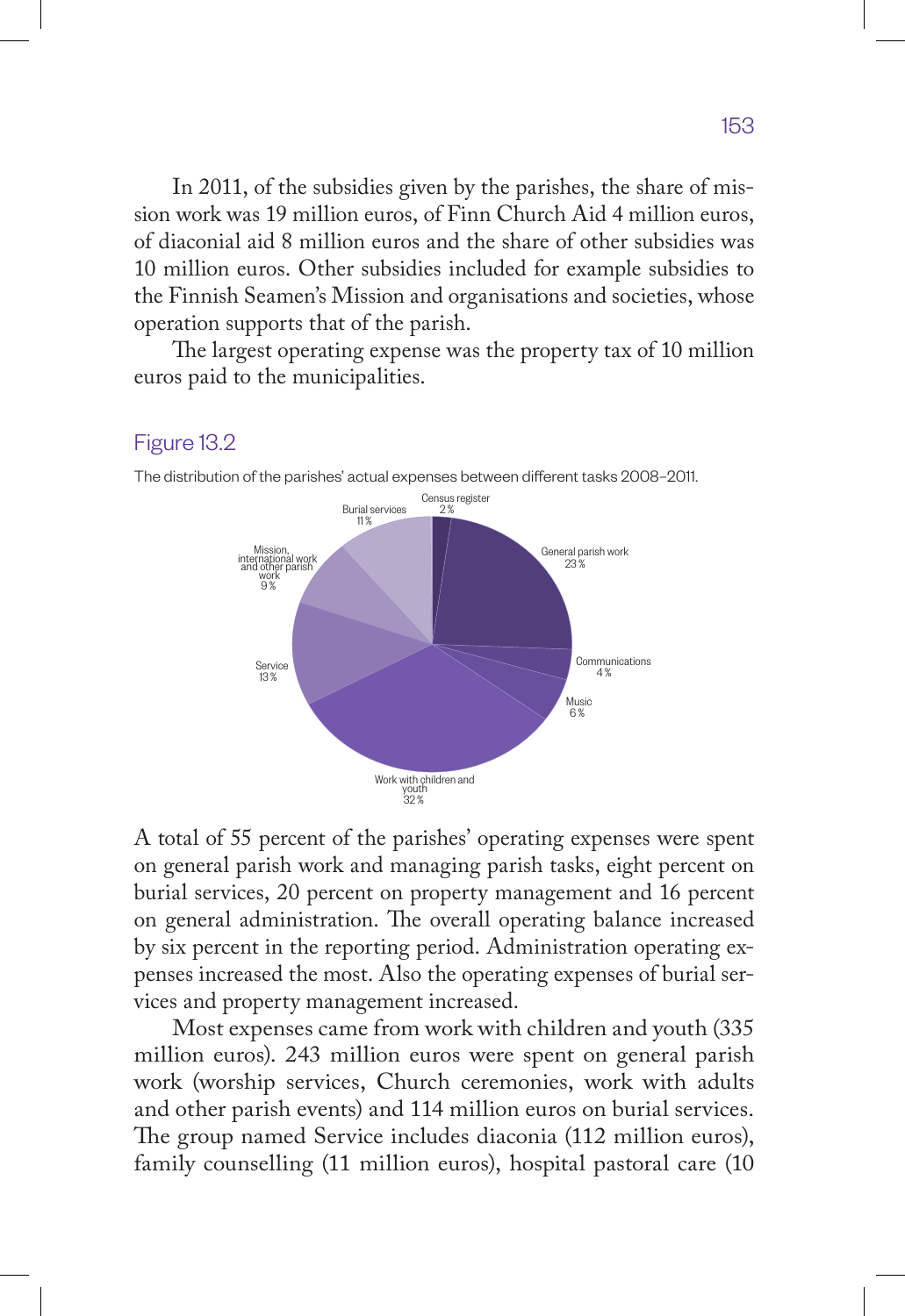million euros) and telephone helpline and other service (3 million euros).

# Investments and result of the financial period

The parishes increased their investments 2008-2011. 13 million euros of the investments completed during 2011 were used on new constructions and 60 million euros on repairs. Of these expenses the share of churches, chapels and parish halls was 48 million euros, that or camp centres and course centres was 11 million euros. Other investments consisted of machinery and equipment, land and water structures and organ purchases. Investments related to burial service were a total of 17 million euros.

The result of the parishes' financial period weakened dramatically. There was an increase in the number of negative annual contribution margins and financial period results. The financial subsidies for investment expenses were primarily subsidies from the Central Church Fund. The parishes also received investment subsidies from the European Union.

# **13.3 Central Church Fund's economy**

The Central Church Fund is intended to serve as a pensions fund for the Church, to even out differences in income between the parishes and to finance the activities of the central administration and the dioceses. The pension fund constitutes 75% of the finances of the Central Church Fund, aid constitutes 8% and other operations 17%.

The Central Church Fund has three separate parts: Church's joint activities, Church pension fund and the worship service Centre that began its operation in 2012. The different parts of the Central Church Fund are financed differently and they are kept apart from each other.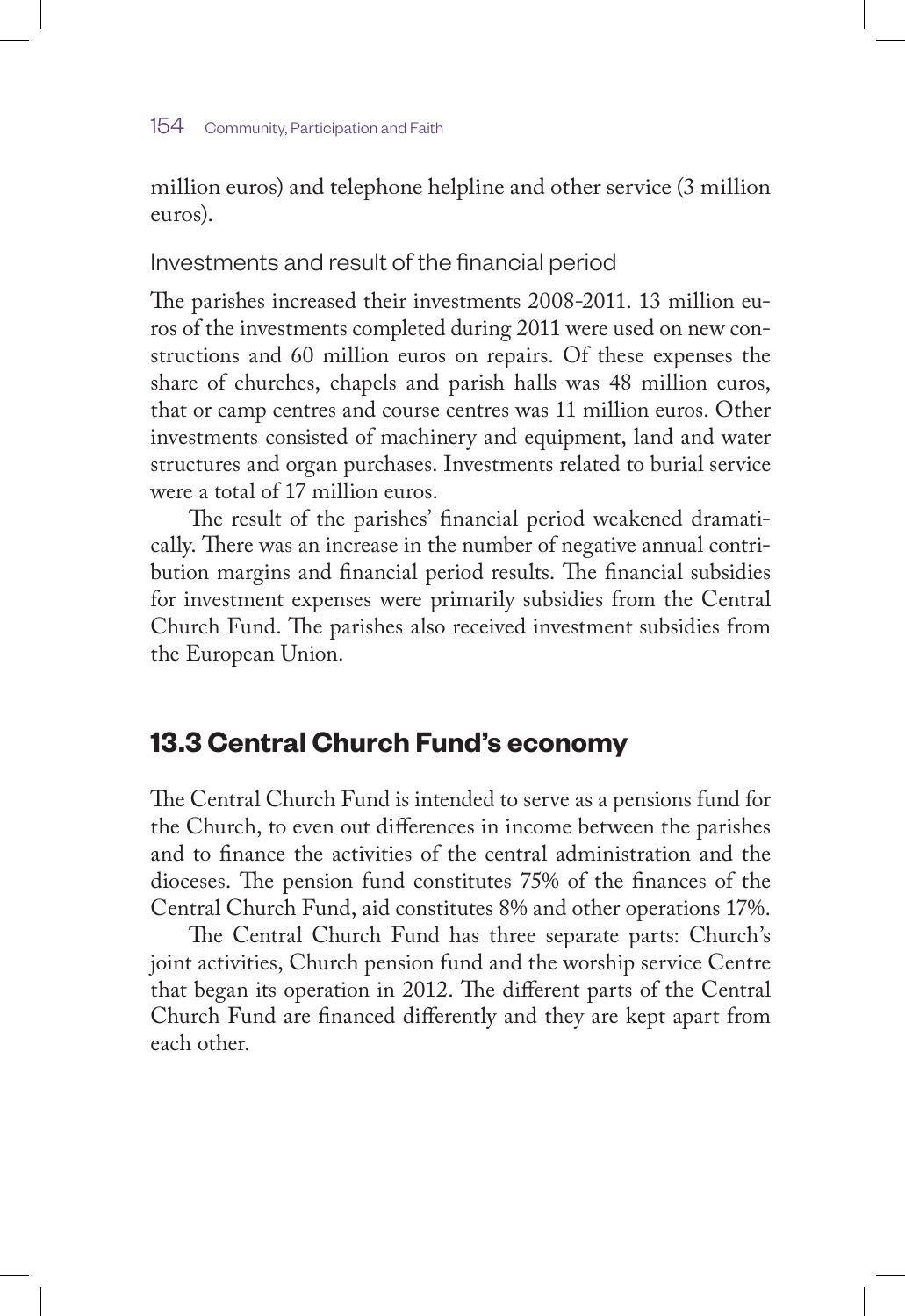### Figure 13.3

Central Church Fund's operation



### Church's joint operation

Church Council, diocese operations and subsidies belong to the Church's joint operations. The Church's joint operation is financed by the basic fees paid by the parishes and collected only based on the computational Church Tax. At the end of 2011, the basic fee was approximately 8 percent.

The operation of the Church Council is divided into basic operation and strategic projects. The surplus accrued from previous years is to be used to finance new projects that benefit the parishes equally so that no pressure to increase the parish fees emerges. In practice, the final accounts of the coming years will show a deficit in the income statement. The deficit is covered by the surplus of previous years, which at the end of 2011 was approximately 45 million euros.

Financing and developing the Central Church Fund's subsidy system has been an important focus ever since the year 2000. The subsidies are divided into traditional (tax revenue supplement, discretionary and construction subsidies) and development subsidies.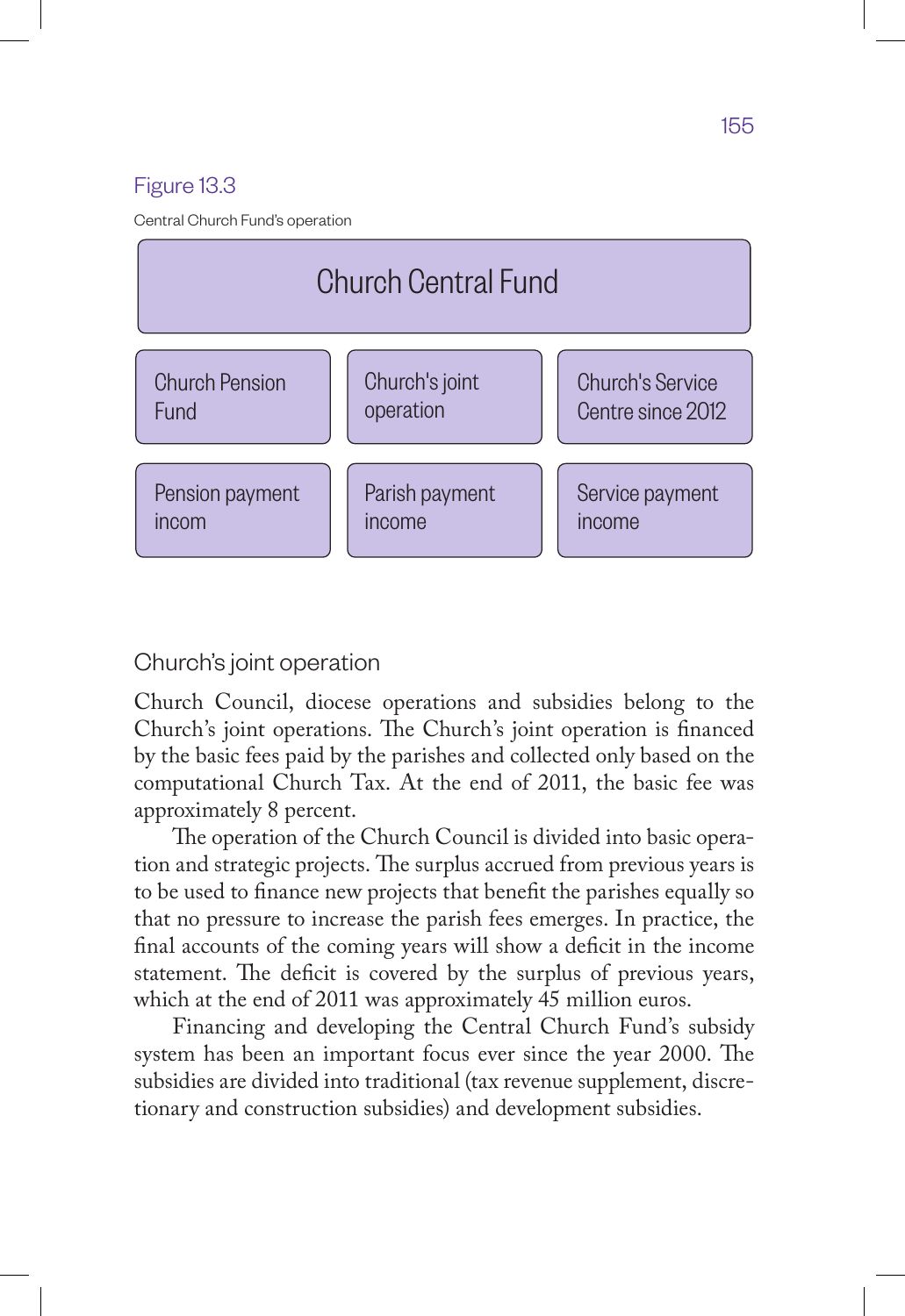### Church pension fund

The Church's pension fund has been deliberately developed with the objective of operating on the same principles as other pension funds. The pension fund of the Church adopted the reformed procedures in the beginning of 2004. Under the new system, all pensions will be paid and all the functions of the pension institution will be managed by the pension applicant's most recent pension institution. All changes to the pension system in Finnish law have been incorporated into the Church Legislation.

The aim of the pension fund is to ensure that pensions will be paid and to even out the development in pensions payments of the parishes, including the time when the large age cohorts retire. The pension fund investment is long-term. At the end of 2011, the market value of the pension fund was 932 million euros, i.e. the fund grew by 18% (140 million euros) in 2008– 2011. This covered 22% of the Church's calculatory pensions' liability.

On December 31st, 2011, the Church pensions' liability was approximately 4,296 million euros. Pensions' liability increased considerably compared with the previous prognosis. The increase is due to the increase in the sum of salaries paid.

All Church employees have pension insurance contracts with the Central Church Fund which functions as the Church pension fund. The primary indicator annually monitored in pension operations is to see whether the annual pension revenue i.e. the pension payments made by the employers and employees are sufficient to cover the expenses, i.e. to pay the pensions and the administration costs. The difference between the pension payments and the pension costs are transferred into the pension fund. According to the pension prognosis, the annual pension expenses will increase faster than the pension revenues, so in a couple of years the money transfers are negative, i.e. pensions are financed partly also with the proceeds of the pension fund investment operations.

Starting in 2012, the Central Church Fund is responsible for collecting pension payments, financing the pension system and making the pension fund investments. The payments of 2012 were approximately 178 million euros, of which approximately 174.5 million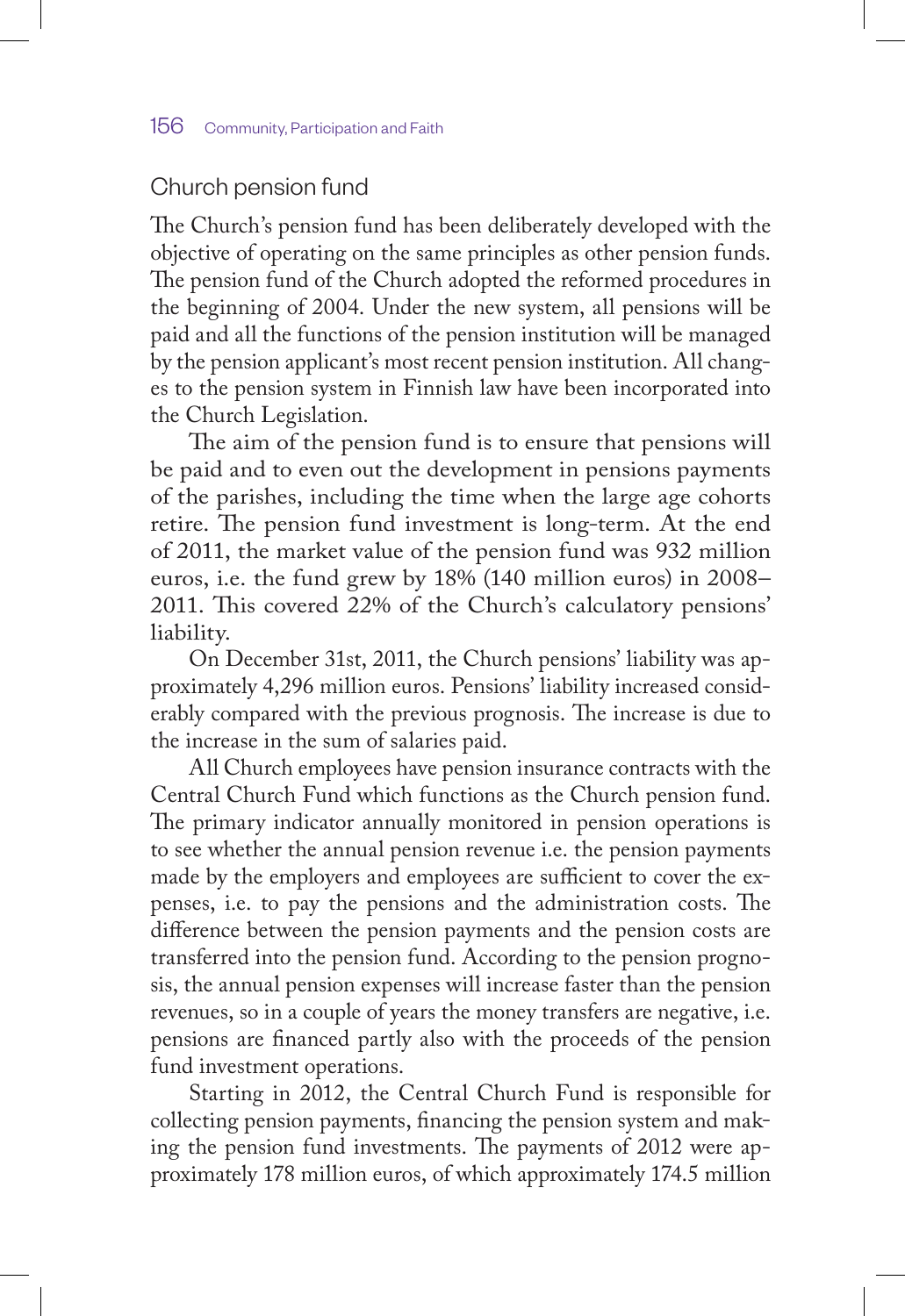euros consisted of pensions and approximately 3 million euros consisted of management expenses.

Church Council decided to increase the Church's resources to develop responsible investment operations and started the Church's responsible investment project for the years 2008-2010. The primary tasks of the project were to increase the parishes' level of awareness of responsible investment operations, to develop the Church's role as an active owner, to network with other investors, to support various initiatives and to clarify the concepts of responsible investment and general communication on the subject. After the ownership policy was completed in 2009, the Central Church Fund has attended the shareholders' general meetings of Finnish companies. Central Church Fund signed the United Nations' principles for responsible investment (UN PRI) in the spring of 2008, and ever since has applied the international approach to responsible investment. On the Central Church Fund's initiative, Finland's Sustainable Investment Forum FINSIF was founded in Finland in 2010.

## Church's Service Centre (Kipa)

In its 2010 spring session, the General Synod approved the Church Act amendment proposal, according to which a bookkeeping and payroll computation service unit will be established in the Evangelical Lutheran Church. The Church's Service Centre (Kipa) serves all economic units of the Church. The Church's Service Centre got its first customers in the autumn of 2012.

In 2008, the plenary of the Church Council approved the service centre model (HeTa). The goal was to enhance the Church's human resource and economic management by centralising bookkeeping and payroll computation tasks under one common organisation of the Church. According to the model, the Church Council offers the parishes centralised services for a fee through several places of business. This means using one economic and human resource management programme, which reduces software expenses. At the same time, digital data transfer is adopted. The savings are an estimated 5 million euros a year when all parishes have transferred the above tasks to be handled by the Service Centre.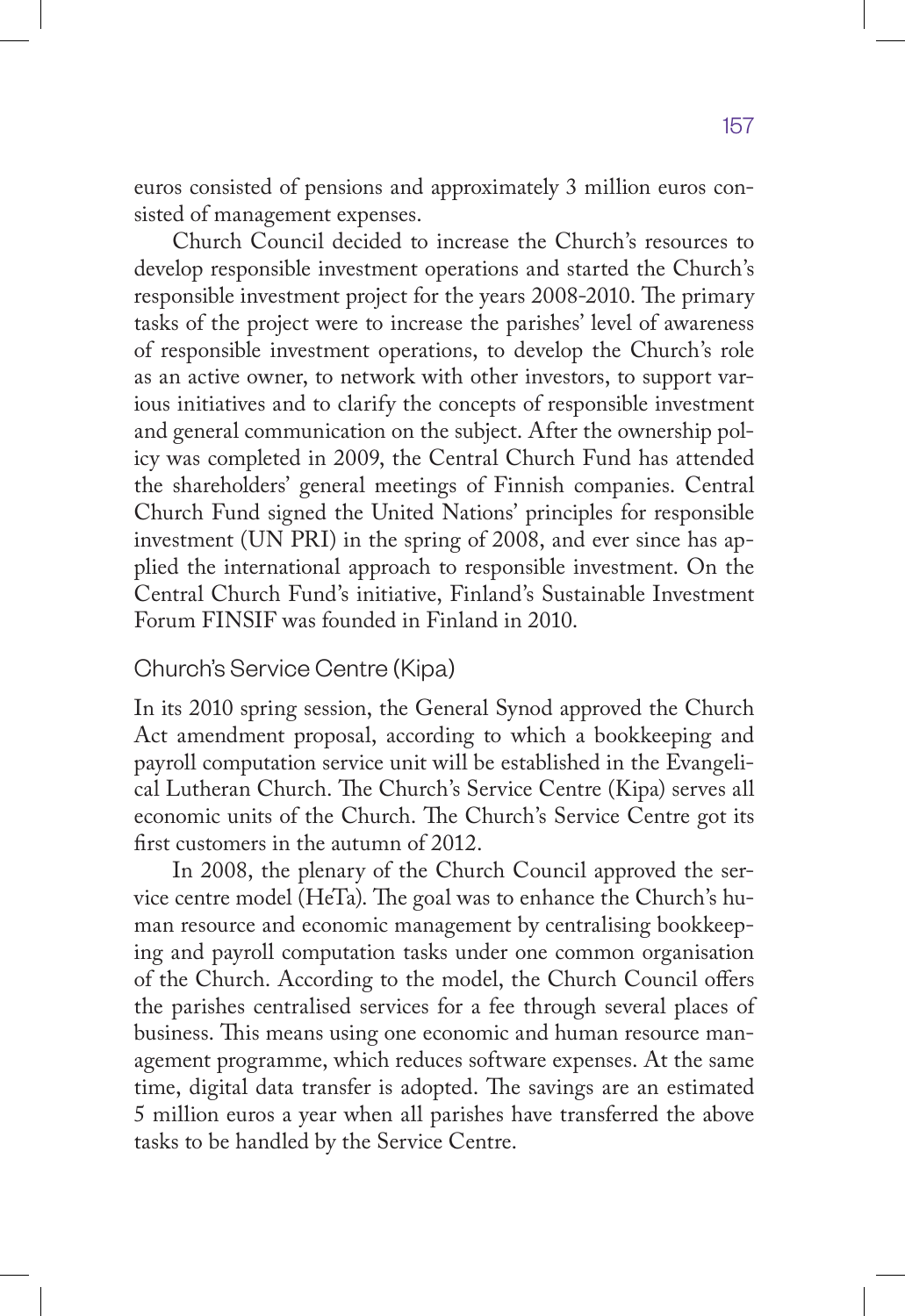# Conclusions

The parishes' economic situation weakened strongly and the regional inequality development continued. The parishes continued to use more money than their income would warrant on operating expenses and investments. Financing was done by using savings, borrowing and by selling property. In the long run, this development is unsustainable.

The increase in Church Tax revenue is marginal and there is the risk that tax revenue may begin to decrease. Property maintenance and personnel expenses as part of the operating expenses form the majority of the parishes' expenses. In the future, this means not only focusing resources into the basic operations but also developing new kind of cooperation and property sales, for example.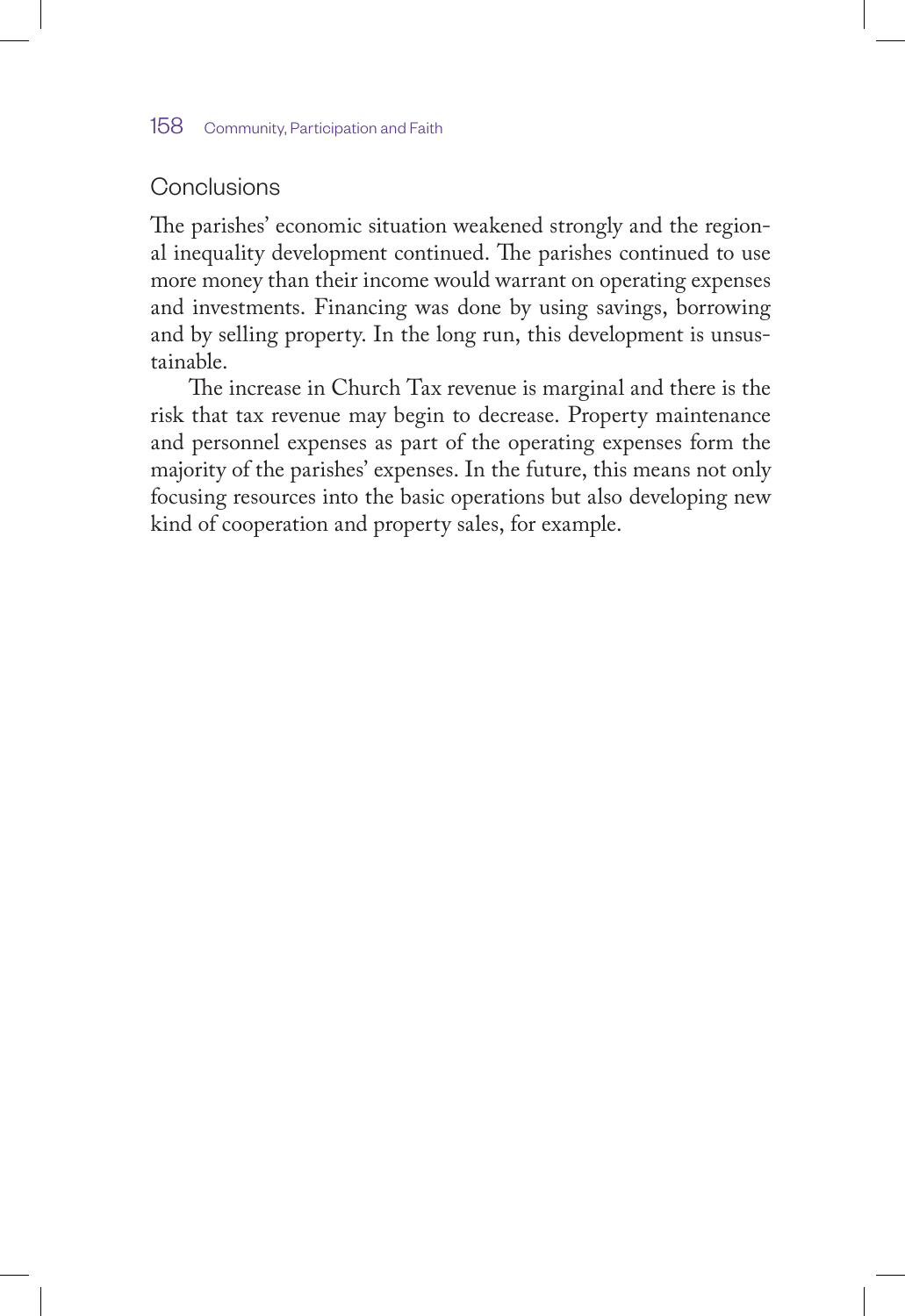# **14 Personnel, education and elected representatives**

# **14.1 Quantity and structure of personnel**

According to Our Church strategy, the strength of the Church is its professional and versatile personnel that is motivated and sees its work as meaningful. However, the parish operating culture has become employee-centred and layman duties and voluntary operations are not given adequate possibilities in parish life.

Competition over trained labour force is a challenge for the Church in the future. Ever fewer persons qualifying for employment in the Church have any practical links with parish work prior to qualifying. The educating units must support professional competence and the formation of a spiritual identity. As an employer, the Church must also manage well recruiting, induction and generating commitment as well as strengthening a spiritual identity.

In 2011, the Church had approximately 21,160 employees. Measured in man-years, the quantity was just under 14,800. In 2011, less than half (46%) of Church employees were doing parish work. Those working with children numbered just under 2,700 and formed the largest group among those doing parish work. Parish pastors (approximately 2,230 in number) formed the second largest group. Two thirds (66%) of parish workers were permanent employees in 2011.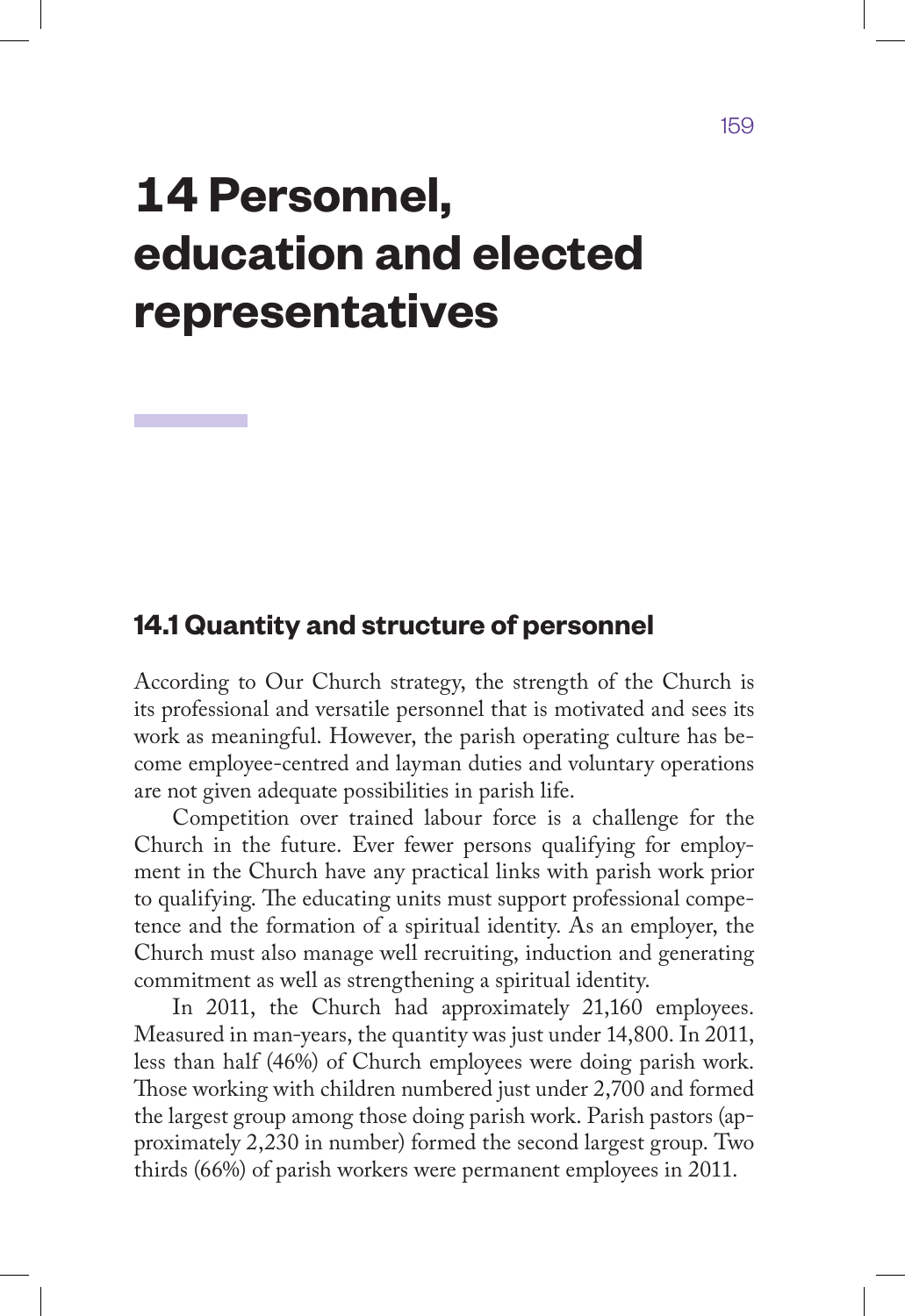# Figure 14.1

Church personnel by duty groups in 2011. Commission for Church Employers.



There was increase in the share of parishes that were planning to cut their personnel. Half of the parishes reported that they either will cut (21%) or are likely to cut (31%) their personnel in 2012-2013. The share was even greater among parish unions: three out of four parish unions either intended to cut (42%) or was likely to cut (30%) their personnel.

# Age and gender structure

Slightly over one tenth (12%) of the parishes' permanent personnel was under the age of 35 and one third (35 %) was over the age of 55. Especially among the youth workers, there were many employees (35%) under the age of 35. The largest number of employees over the age of 55 was in property and worship services and hospital pastoral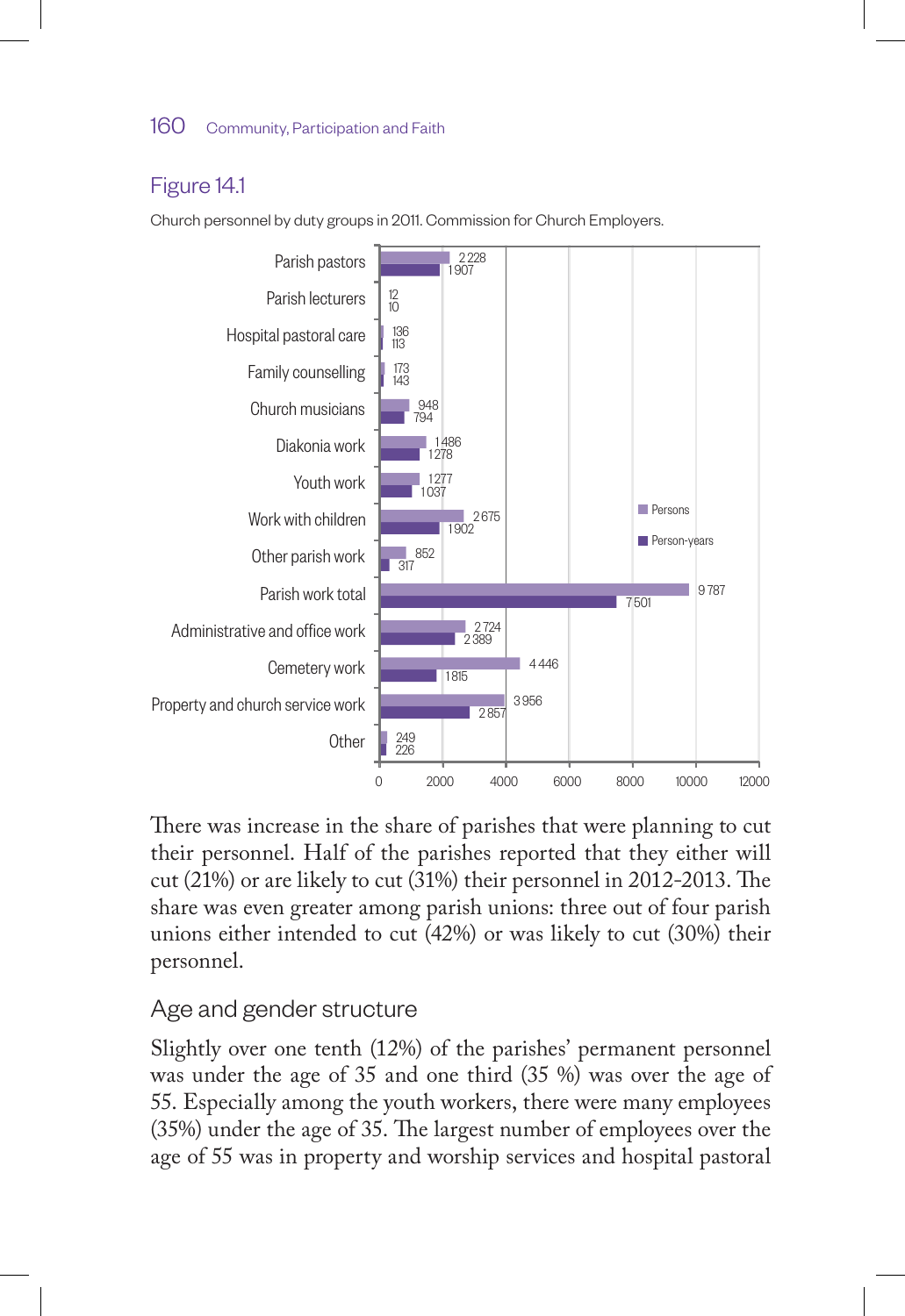care as well as among the parish lectors. Along with them, among the employees doing spiritual work, retiring in large numbers concerns especially the clergy, those working with children and in special tasks such as family counselling. In these employee groups, more than 15 percent have been estimated to retire during the period 2009-2014.

#### Figure 14.2



Division by age of the permanent personnel of the Church in different employee groups. Employee survey 2012. (%)

It is a characteristic trend of the Church's personnel that the proportion of women is increasing. In 2011, a total of 71 percent of the Church employees were women and 29 percent were men. The share of women is great especially in education and diaconal work. Excluding the parish pastors, all employee groups have a female majority. In the clergy, the proportion of women has increased continuously in the 2000s.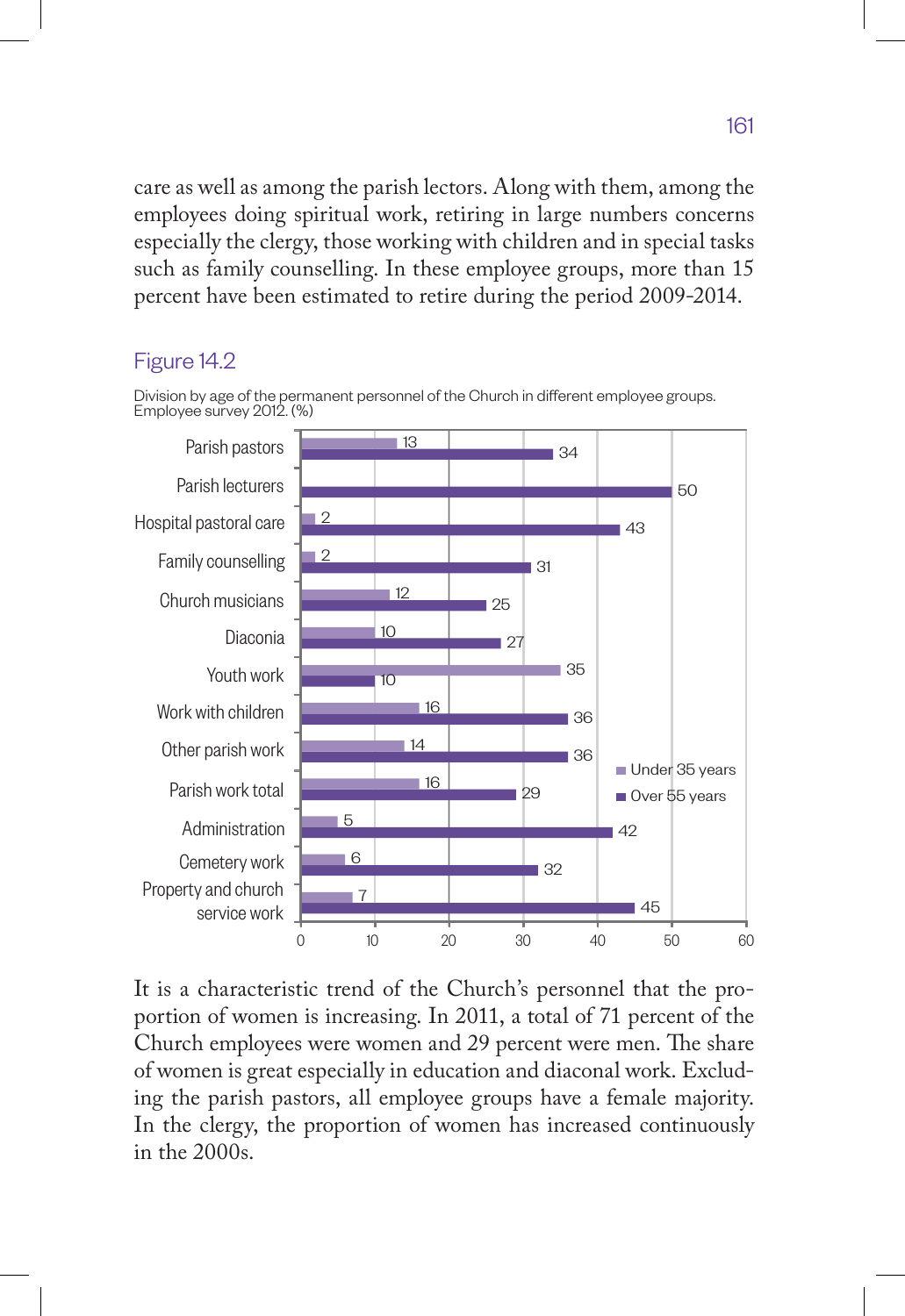#### Figure 14.3

Proportion of women in Church personnel by duty group in 2003, 2007 and 2011. (%)



In the Church, the feeling that the work is meaningful and gives a possibility to utilise one's competence is typical. According to the Church sector's work condition barometer (2011), the majority of Church employees either completely agree (68%) or somewhat agree (28%) with the statement that they can use their abilities and competencies in their work. However, the work is felt to be mentally taxing. Three out of five (59%) employees were of this opinion. 13 percent of employees considered serious burnout a clear risk.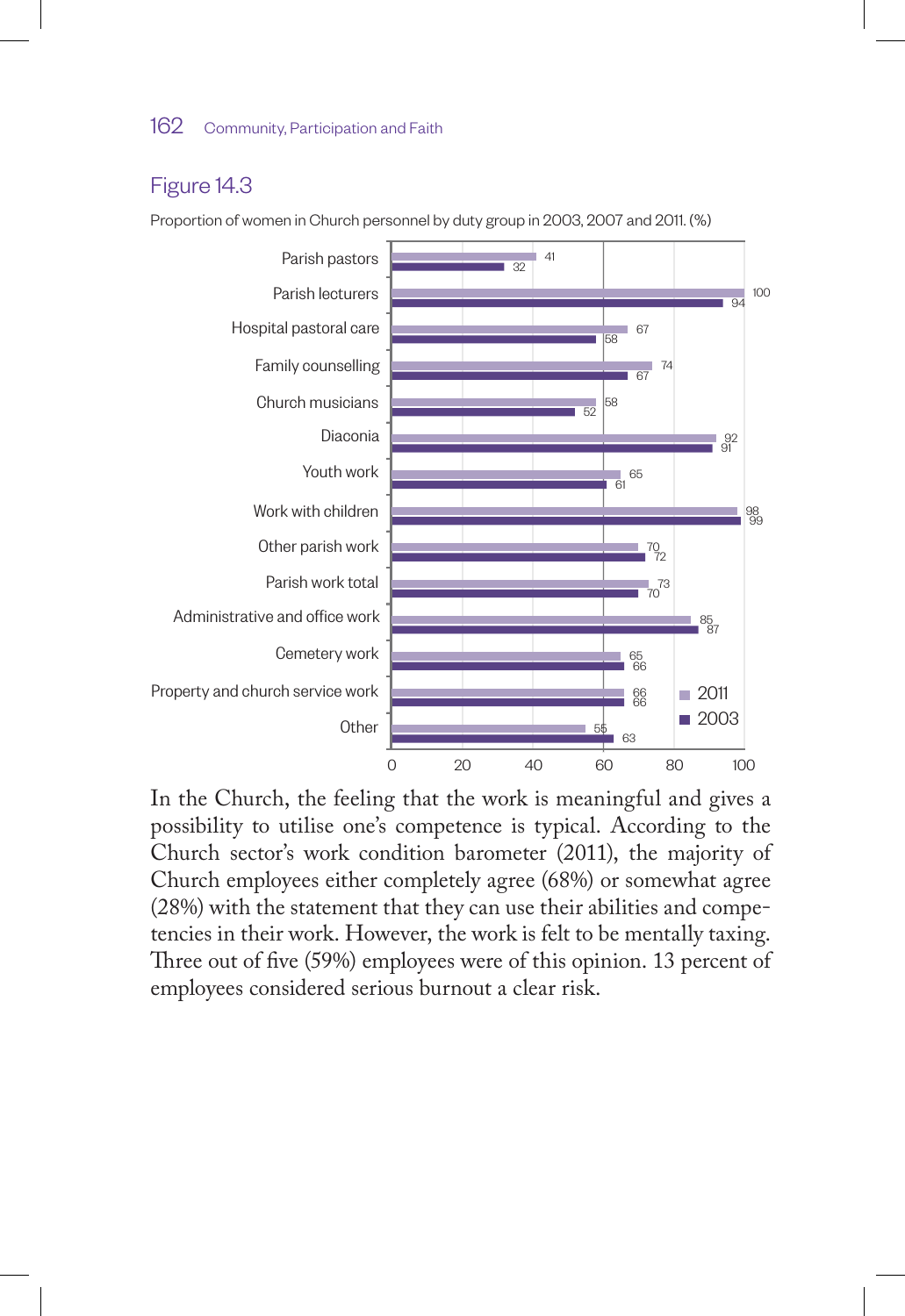# **14.2 Employees' views of directions of Church's development**

In the past few years, there has been a lively debate on how the Church's work should be directed in the future. In an employee survey, the employees were asked how they wished the Church to be developed. More than half of the employees agreed that the Church should speak more boldly about God. The employees considered it important that the Church offer more opportunities for volunteers. Two out of five employees underlined that the Church should be a defender of the disadvantaged and that the Church is open to spiritual quest.

An examination of those who completely agreed or somewhat agreed with the statement shows that the employees' views coincided with those of Finns in general. Both groups emphasise the elements associated with helping: helping the poor and marginalised and speaking for them.

The least popular with the employees were increasing collaboration with other denominations and giving the use of facilities to communities operating within the Church but differing from its policy. A tenth (9%) completely agreed, 16 percent partly agree that these kinds of communities should be given more room. A total of 42 percent of the respondents somewhat disagreed or completely disagreed with this statement. Attitudes toward those opposing the ordination of women were rejecting. A tenth (12%) completely agreed and 15 percent somewhat agreed with the statement. Half of the employees (54%) somewhat or completely disagreed.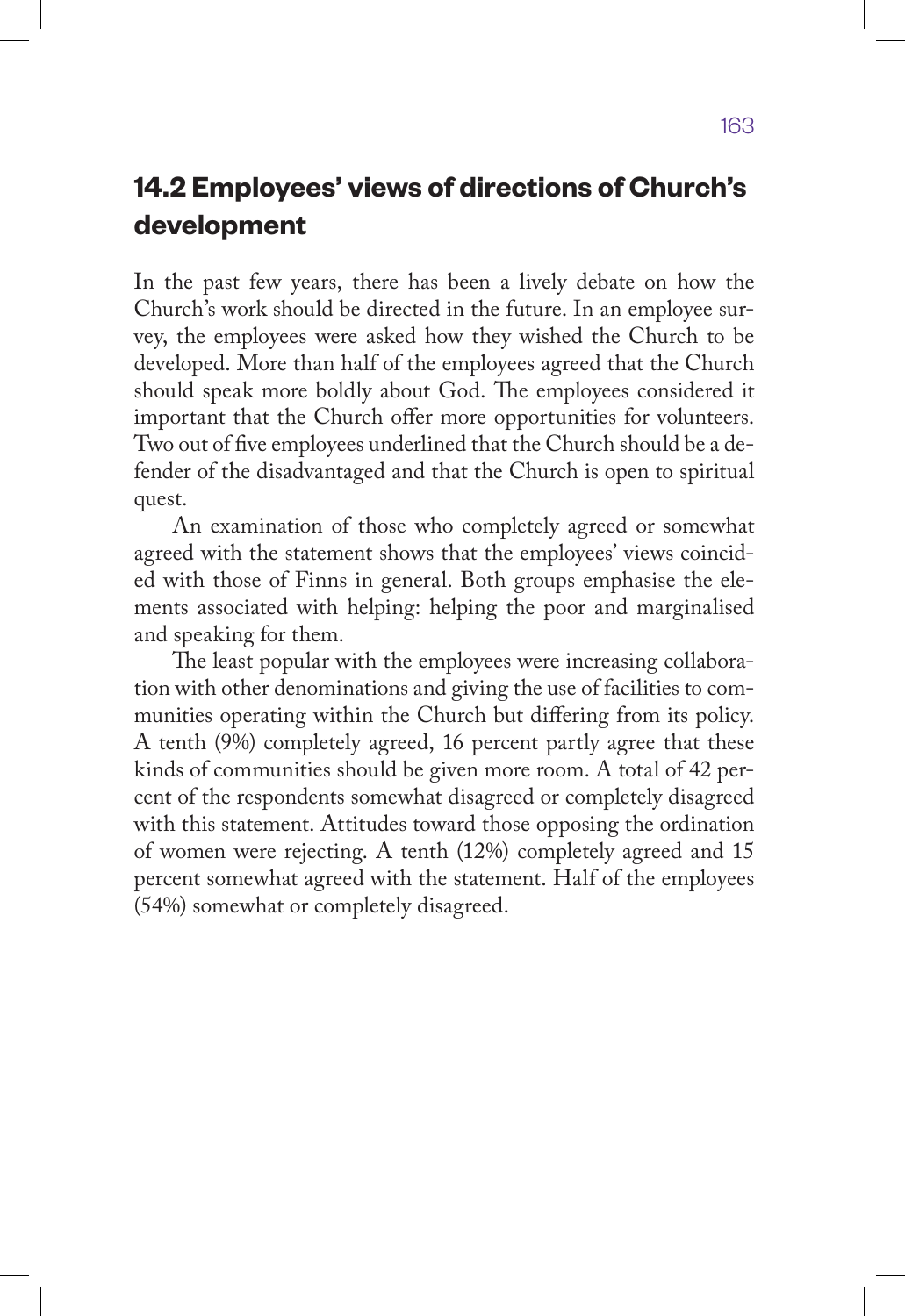# Figure 14.4

Views of church employees about the direction in which the church should be developed. (%)



# **14.3 Recruiting, education for office in the Church and labour situation**

In the future, the Church will have to compete ever more strongly for employees. The challenge will be significant also as the economic resources thin out, because during the period 2009-2014 more than 3,600 persons employed by the Church will retire.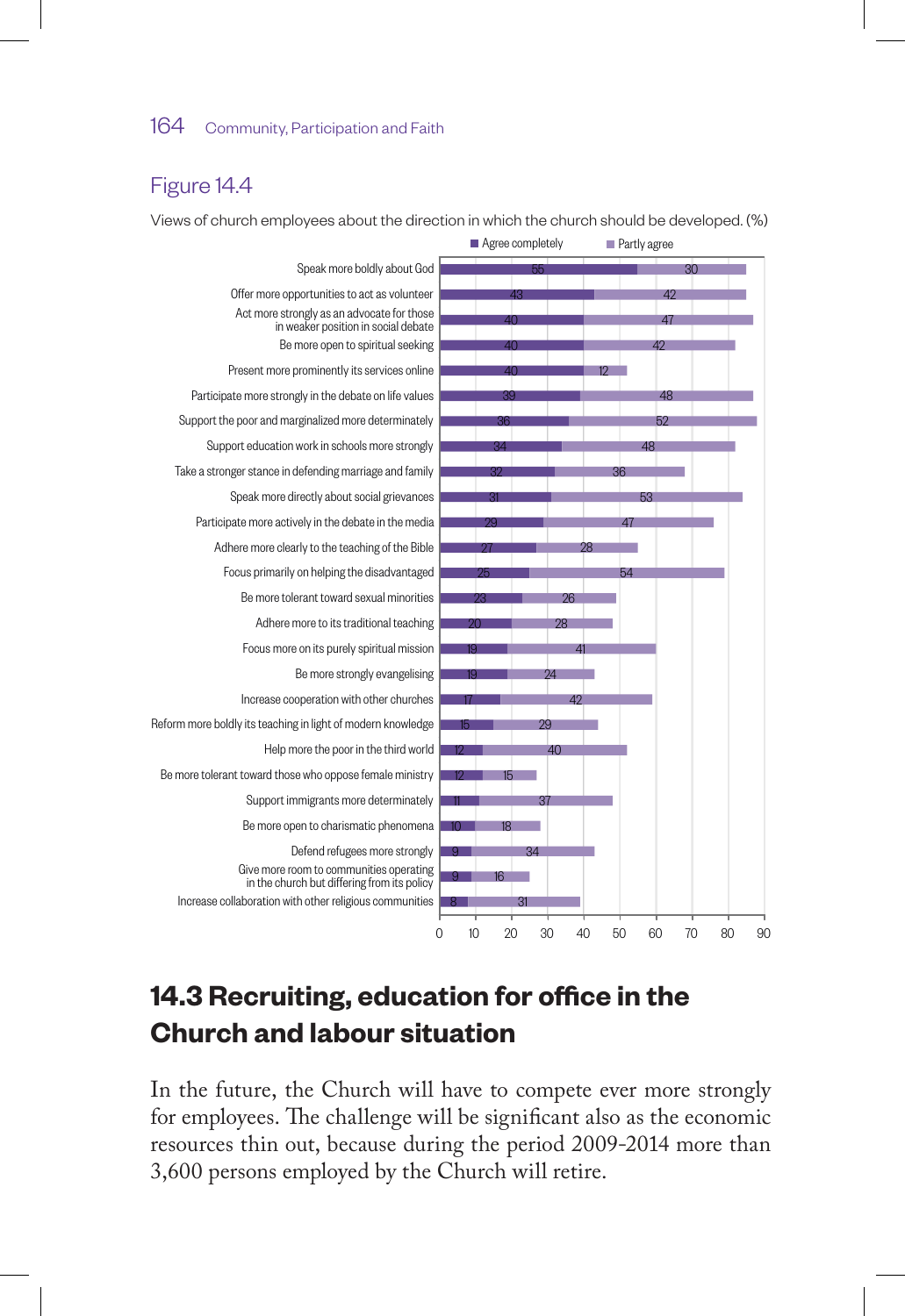The Church Council has made various efforts to further recruiting into Church jobs. Annually, more than 1,200 job training sessions are carried out in the parishes for students in the Church sector. Recruiting can be furthered with good induction. Induction is centrally associated with the stage in which the student is seeking a job in the Church for the first time. Traditionally, pastors have been invited to so-called ordination training before ordination to priesthood, but similar needs have been detected also in other fields of work.

The young people's and young adults' relationship with the Church has become less tight. The proportion of men has clearly decreased among Church sector students and those certified in the field. At the moment, one sixth is men, whereas nearly 30 percent of the Church's personnel are men. The operation of the parishes is the most central thing in recruiting people to Church sector education and jobs. How are the Church jobs introduced to children and youth in the parish for example during school visits or during their period of work experience? Also, appropriate implementation of on-the-job learning and apprenticeships is essential. As a rule, there have been an adequate number of students in Church sectors. However, it seems that the Church sectors' appeal is waning and in the next few years, ever stronger efforts must be put into student recruitment.

## Education leading to Church professions

The education qualifying for offices and jobs in the Church are carried out as part of the education system of society. In order for the parishes to have competent employees in different parts of the country, at the national level, the Church must make sure that the education and competence needs of the Church sector are known and taken into consideration then the education system of society is being developed.

# Theology education

Theology education is organised in the Faculty of Theology at the University of Helsinki, University of Eastern Finland (Joensuu) and Åbo Akademi. Many youth prefer to study near their home locality and also find their jobs either in the locality of their studies or of their home. Ever larger numbers of students graduate as Masters of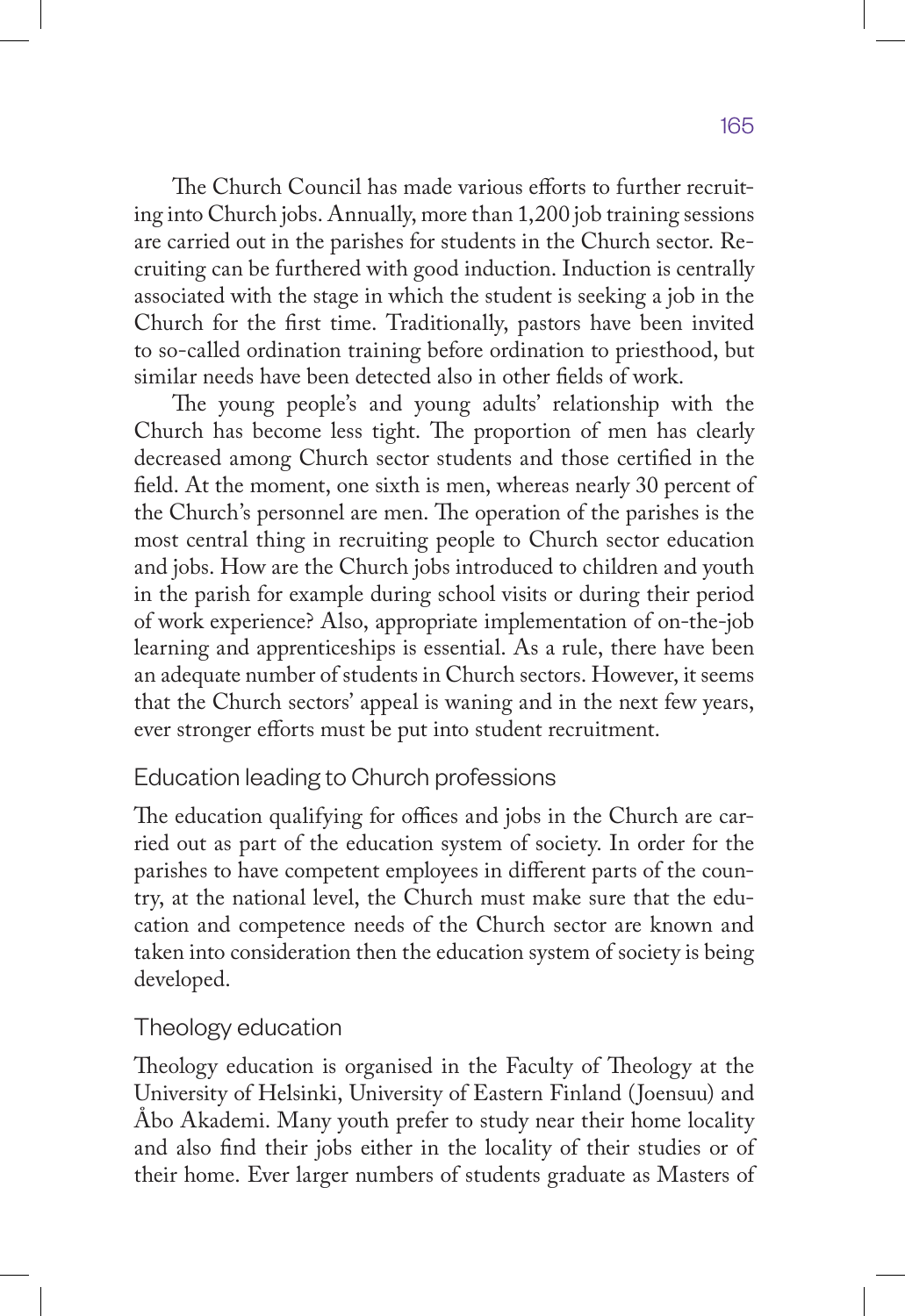Theology without the qualification for Church jobs. The majority of those ordained as pastors are young adults, but among them, there is an increasing number of those who are over the age of 41 and are switching careers; often they already have a previous university degree. In the period 2008-2011, nearly 480 persons were ordained as pastors. 62 percent of those ordained were women.

#### Organists' education

The Master's Degree required for the office of Church organist can be completed in the Church music degree programme of Sibelius Academy at the University of Helsinki and the University of Eastern Finland (Kuopio).

In the past few years, the overall number of applicants has risen but there is still only scarce interest in the Swedish-language education. As a rule, the graduated organists are recruited by the parishes. Approximately 140 persons qualified as organists in the period 2008- 2011.

## Diaconia and youth work education

Diaconia and youth work education is centred in the Diakonia School of Applied Sciences DIAK. The number of students at DIAK has remained high and a significant part of the students seek jobs in the Church. However a slight decrease is detected in the number of students seeking Church sector education, and this is true of other groups as well, not only those applying to deaconess education. In the period 2008-2011, approximately 420 students graduated with qualifications to diaconia offices.

Youth worker education is also offered by Central Ostrobothnia University of Applied Sciences (Centria) which offers qualification as community pedagogues. Primarily, they are employed in the northern dioceses of the country. In the period 2008-2011, approximately 370 students graduated with qualifications to youth worker's offices.

A novelty in the education of the field is a professional master's degree focusing on diaconia and Christian education; the first such degree students graduated in 2008. The second group of students began their studies in January 2009. The profile of the education remained the same but youth work replaced Christian education in the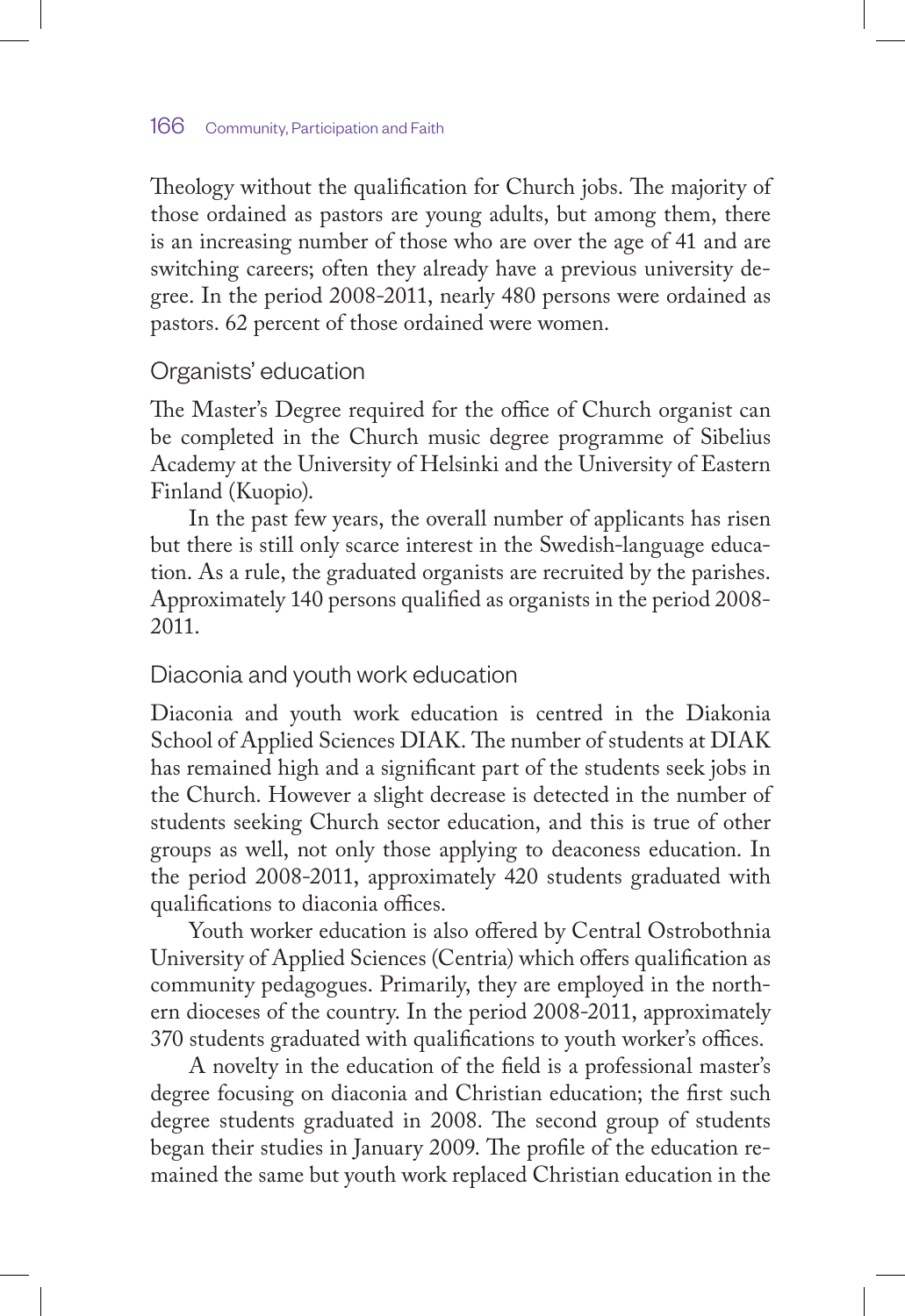title. The students also have the possibility to get an international joint degree called *Master in Diaconia and Christian Social Practice*.

# Education for early childhood education

Ten folk high schools and two vocational schools offer vocational upper secondary qualification in work with children and families. There have been enough applicants for the education in the past few years: nearly twice the number of students beginning the studies each year. However, there is a continued shortage of male students. The students of these schools primarily come from the diocese, in which the school is located, or from neighbouring dioceses. Presumably, this enhances the graduated persons' employment in different parts of Finland. A nationwide network of educational institutions ensures that students from different dioceses apply for education. In the period 2008-2011 a total of approximately 1,900 persons graduated with a vocational upper secondary qualification in work with children and families.

# Ushers' education

Church custodian's vocational qualification studies are available at seven schools (six in Finnish and one in Swedish language) that geographically cover the country. Most of those applying for the studies are switching careers and are without a permanent employment with a parish.

The parishes are employing an ever greater number of employees with Church custodian's qualification and usually those selected for the Church custodian's job are required to have this qualification. In the next few years, an increasing number of Church custodians are retiring and presumably there will be a growing need of those with the qualification. In 2011, a total of 70 persons graduated with this qualification.

# Mission secretaries

The number of offices of parish mission secretaries has continued to increase since 1995. In 2011, the total number of mission secretaries employed or in office were 167. A person appointed as parish mission secretary is required to have an applicable professional degree qual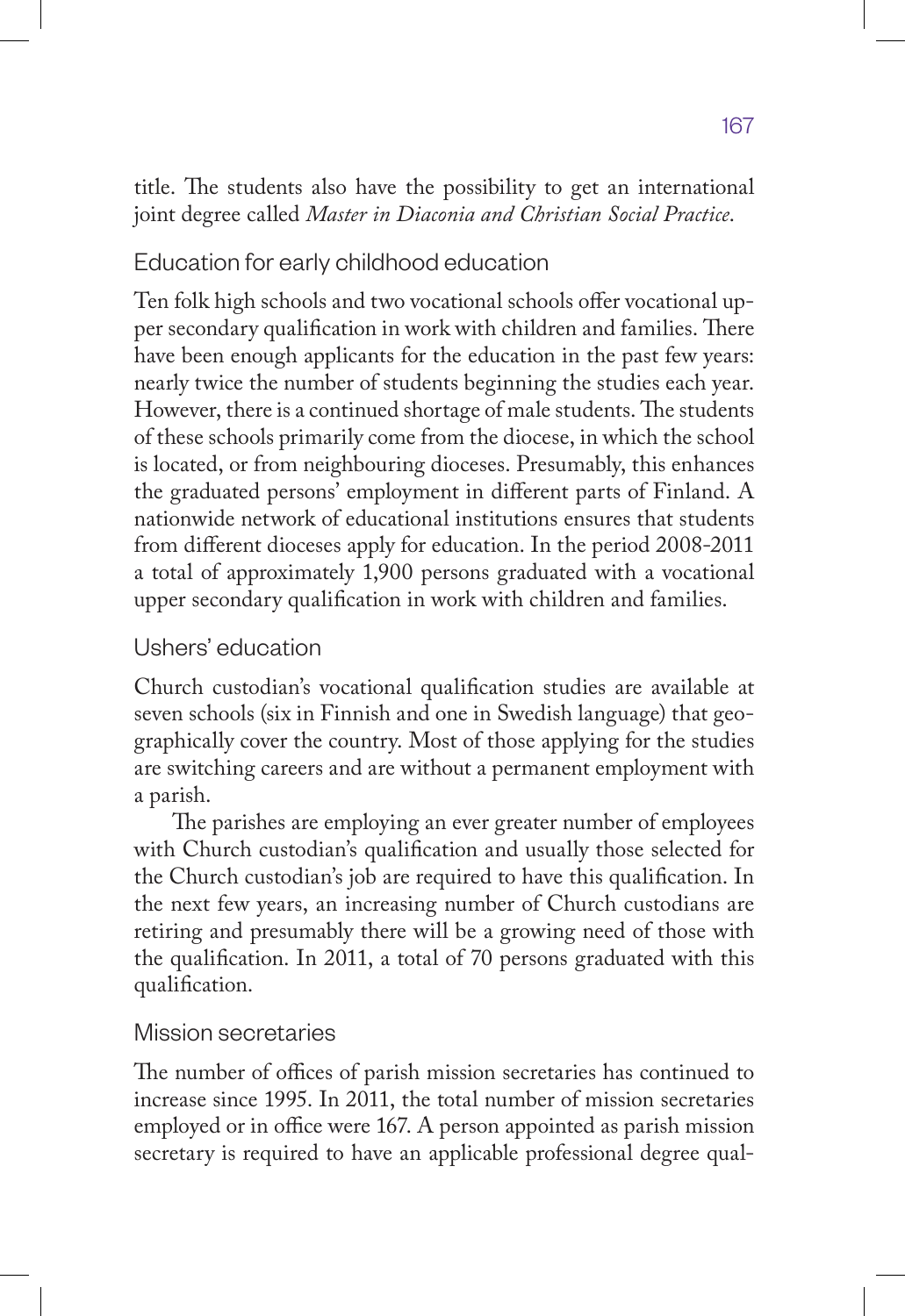ifying for work in the Church and having completed a minimum of eight credits of special studies in mission and international diaconia. The special studies can also be performed after graduation. The parishes also have mission secretaries for a fee and on voluntary basis and the Church's mission work centre and the dioceses tend to their training.

# **14.4 Developing and training personnel**

Personnel training refers to training organised or purchased for the personnel by the employer. Some of it is intended for those in the early stages of their careers (induction and orientation training, basic skills of Church employee, supplementary training, and pastoral degree). Some is intended for more experienced employees (specialisation training, special training, leadership training). Training for competence updating and on topical issues are short-term training sessions on topical issues pertinent to the work. The Institute for Advanced Training coordinates the Church's personnel training.

Personnel training of central sectors

An essential part of uniform Church personnel training is the pastoral training. It refers to the training path for clergy organised by the Church and beginning during theology studies and concluding with a higher pastoral examination and leadership training. The training is based on reflection on the theology education offered by the university and the experiences had in the work as pastor. The goal is to help a pastor in the early stages of his or her career to develop into a Church work professional. In the period 2008-2011, approximately 280 persons passed the pastoral examination, and 55% of them were women. Approximately 40 persons passed the higher pastoral examination (28% were women).

The Church has continued to develop leadership training. The basis of the Church's leadership training is the leadership training programme approved by the Bishops' Conference (Kirjo 2005). In the period 2008-2011, more than 250 persons qualified in leadership.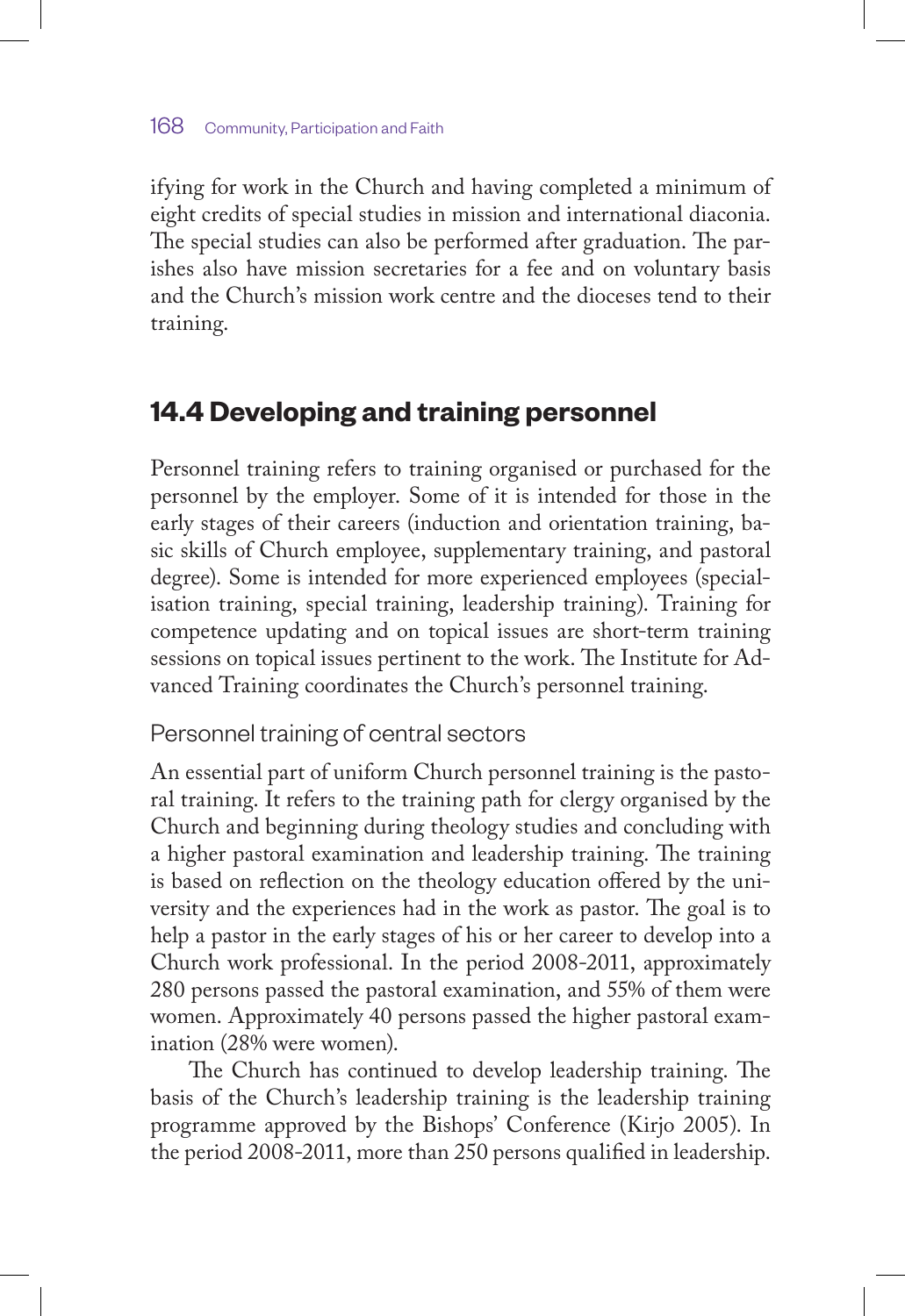In the past few years, the proportion of women has grown among those with leadership qualification. Two out of five (40%) persons with leadership qualification were women.

# **14.5 Elected representatives**

The parishes' highest decision making power belongs to Church's elected representatives. The Church has more than 9,200 elected representatives. Church's elected representatives are more active than Finns on the average in their private and public practice of religion. One in seven (14%) elected representatives of the Church attended a worship service at least once a week. Two out of five (40%) reported that they attend at least once a month. Also two out of five (41%) attended a couple of times a year and five percent said they attend at least once a year or more seldom than once a year. A fifth (19%) of the elected representatives says they pray several times a day. Two out of five (44%) prayed daily and 16% at least once a week. A tenth (8%) of elected representatives prayed monthly and five percent prayed at least once a year or never.

In the past few years, there has been debate in the Church about polarisation and the fact that the Church is being divided into camps with different emphases. The elected representative survey examined to what extent the elected representatives consider themselves theologically conservative or liberal. One in seven (13%) elected representatives of the Church considered themselves conservative and a third (33%) somewhat conservative. One in ten (11%) considered themselves liberal and one in five (22%) somewhat liberal. A total of 14 percent of elected representatives did not think they are either one.

When asked in which direction the Church should be developed, the elected representatives underlined bolder speech about God the most. Three in five (57%) elected representatives completely agreed and more than a fourth somewhat agreed with this. Mostly this was thought by those above the age of 55 (62% completely agreed). The lowest figure was among elected representatives under the age of 35 (46%) and among those of ages 35-44 (44%). At least two out of five in all age groups considered the Church's stronger speech about God very important.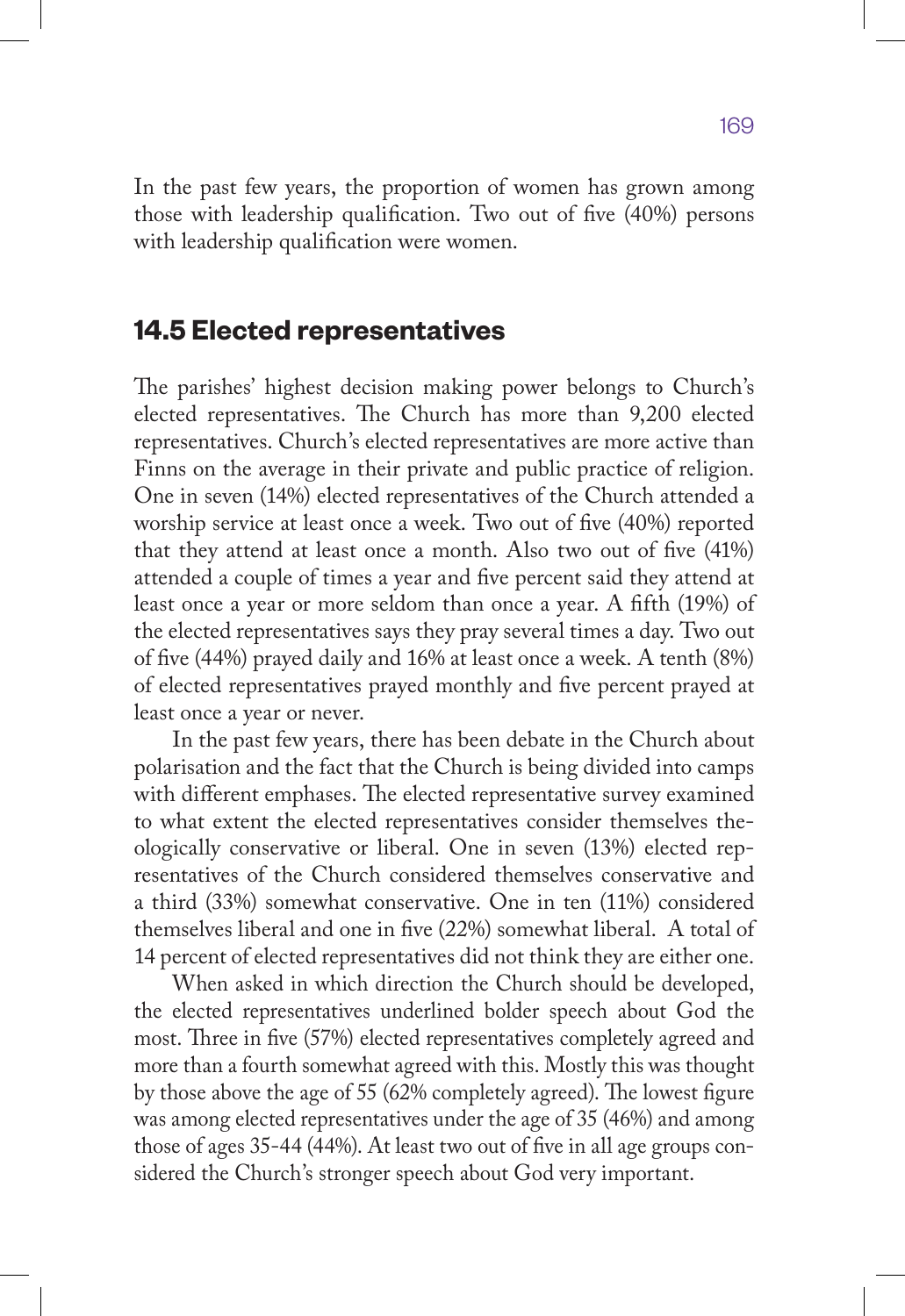# Figure 14.5

Views of Church's elected representatives about the direction in which the church should be developed. (%)



The elected representatives also thought that the Church should speak more strongly for family and marriage. The older the elected representative, the stronger the support for this idea. Three out of five (58%) elected representatives over the age of 55 were of this opinion, a fifth (19%) of those under 35 years of age. Furthermore, the Church's more active participation in the debate on values and the Church's offering more opportunities for the volunteers emerged as the most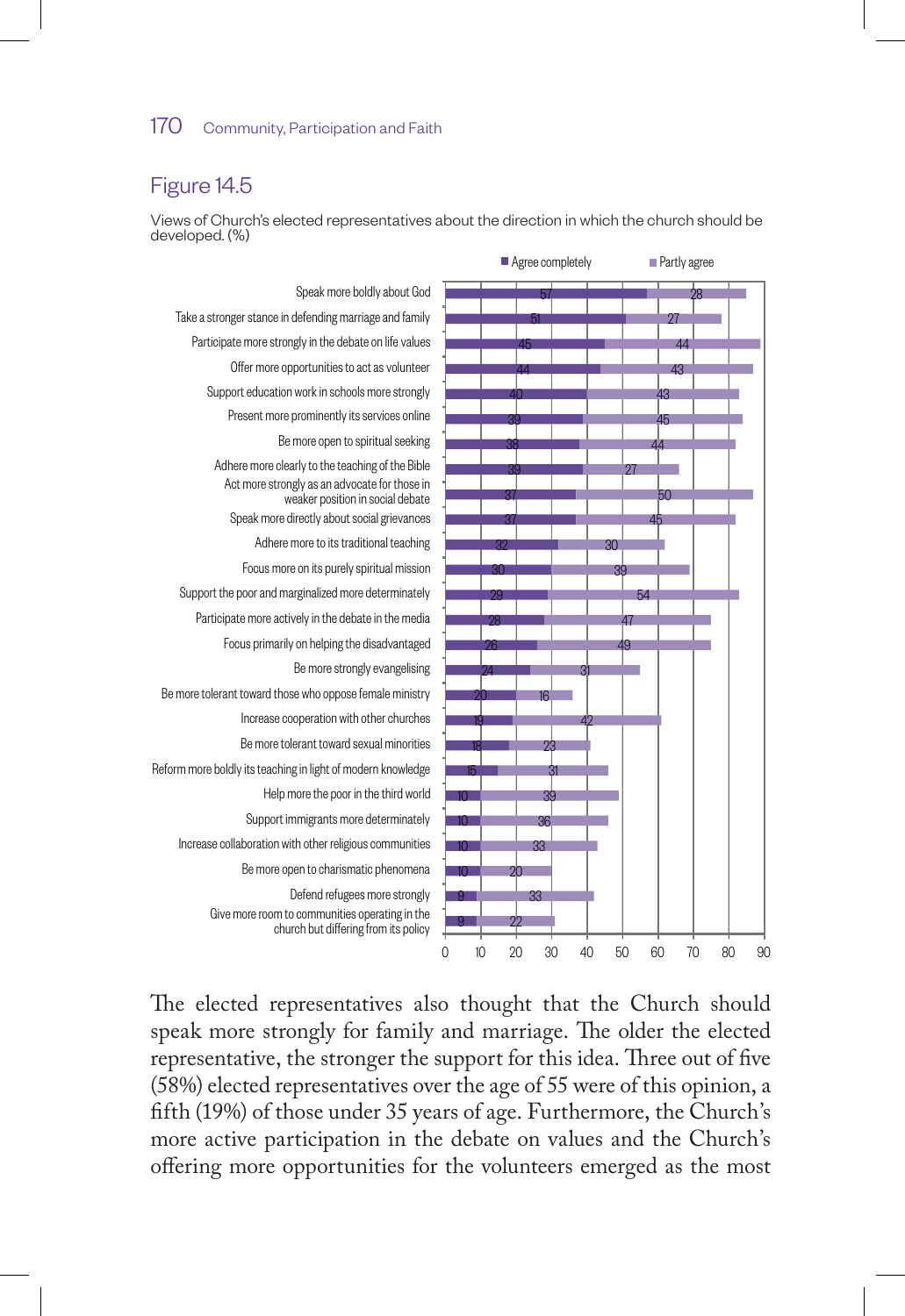important directions of development for the elected representatives. Defending refugees, stronger support for development cooperation and giving the use of facilities to communities operating within the Church but differing from its policy were considered less important by the elected representatives.

#### **Conclusions**

The changing environment requires new competencies of the employees. Enhancing volunteer activities changes the employee-centred operating methods of the parish. The employees are required to adopt a new communication culture when the internet has become a more significant operating environment than before.

The Finns' weakening commitment to doctrine challenges the parish employees to speak about faith understandably. Knowledge of Christian faith can no longer be considered a given. Our Church strategy underlines enhancing spiritual identity and bold speech of the foundation of faith. The core competence of the Church's spiritual work is thought to be knowledge of faith and doctrine, and knowing the Bible and the Confessions of the Church. The core competence of the employees becomes ever more important when an ever increasing group of people do not share the beliefs of the Church.

Half of the parishes estimate that they will cut their personnel in the period 2012-2013. This requires proactiveness and also makes recruiting volunteers and organising the work ever more crucial. Due to retiring personnel, the Church needs a lot of highly trained professionals to replace the competence of experienced employees. The parish experience of young employees is scarcer than before, which introduces an additional challenge to the development of the professional identity of Church employees. The Church is expected to communicate actively with Church sector students and to support the building of professional identity and spiritual growth.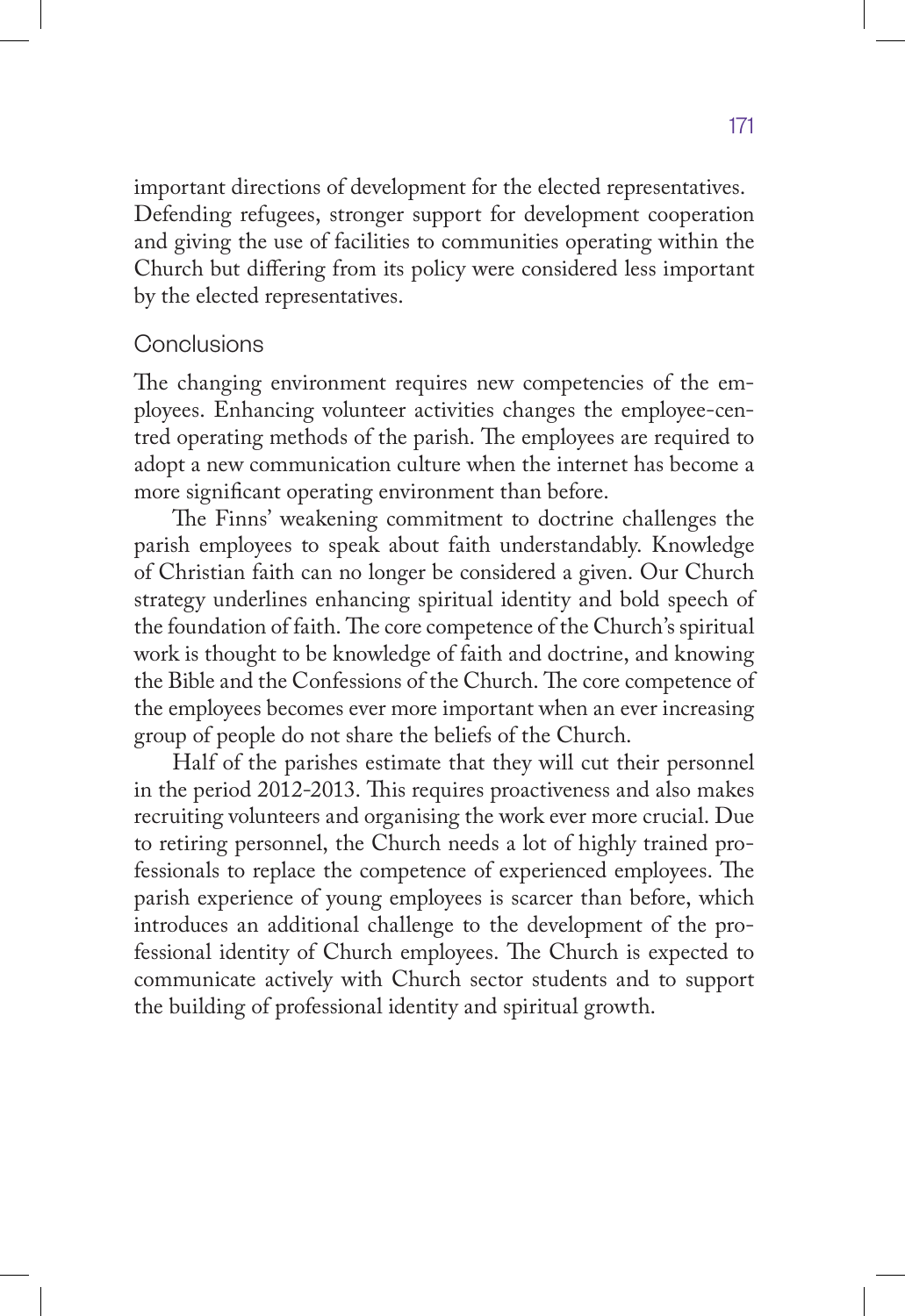# **15 Revival movements and organisations**

# **15.1 Revival movements as part of Church**

Revival movements refer to spiritual movements which originate from a larger folk revival. Emphasising a personal relationship with God is typical of the movements. In Finland, it is typical that the revival movements stay within the Lutheran Church unlike in other Nordic countries for example.

The oldest revival movements were born as a result of the 18<sup>th</sup> century revivals. The revival movements include the Prayer Movement, the Awakening Movement, the Finnish Evangelical Movement and Laestadian Movement. The revival movement born after these and consisting of several organisations is called the Fifth Revival Movement. Starting in the 1970s, a Charismatic trend has become ever stronger within the Church; it also has characteristics typical of a revival movement.

The revival movements and parishes cooperate in many ways. They organise common activities together, parish employees participate in the movements' events as speakers and the movements get to use parish facilities. Some revival movements are the Church's official mission organisations and their work is partly financed by the parishes.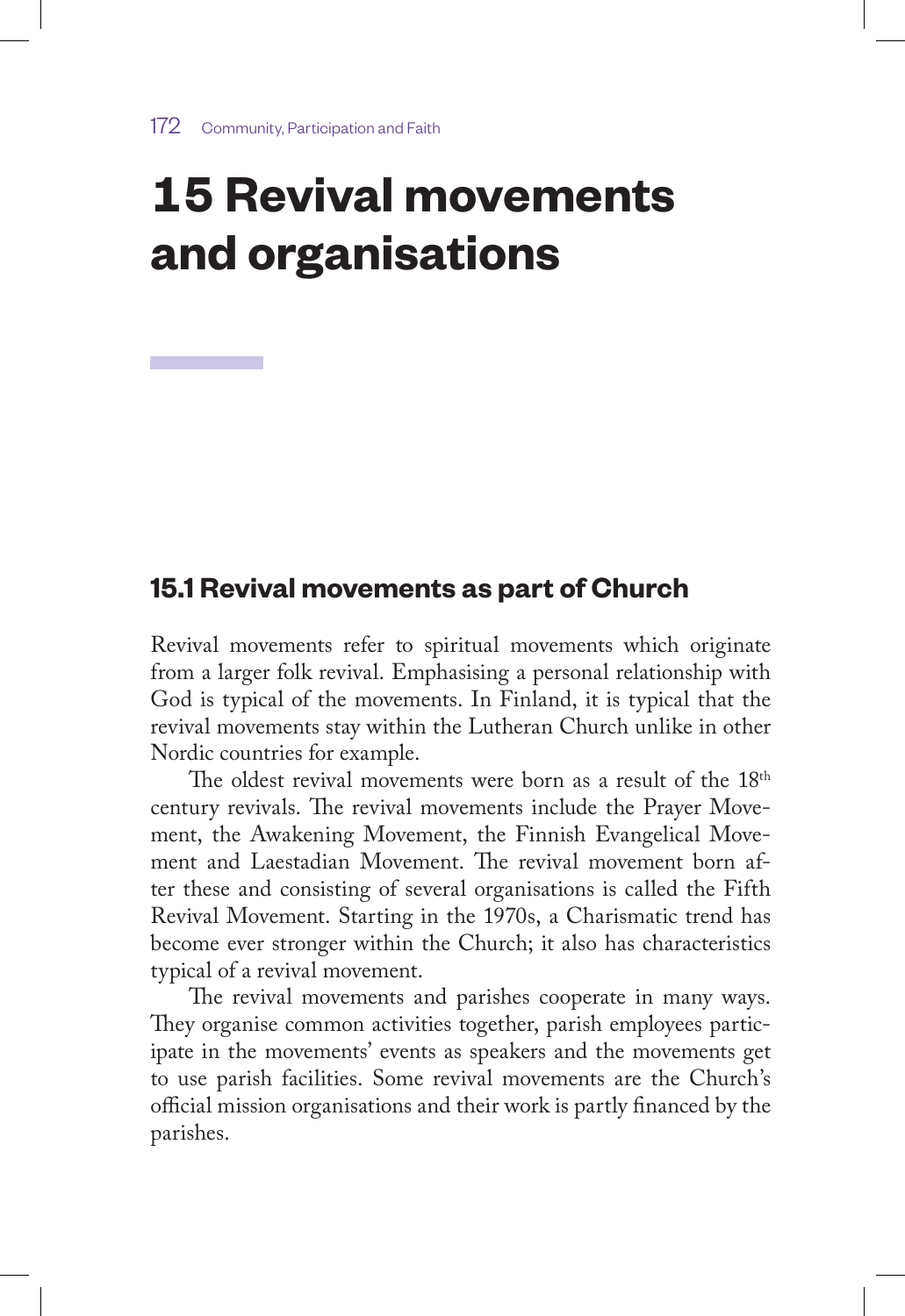According to Our Church strategy, a considerable part of the Church's activities are channelled through the revival movements and Christian organisations. The strategy underlines that different ways to experience Christian unity and to deepen spiritual growth are needed in the Church. The Church wants to support the generation of small operative groups and communities and to enhance the members' opportunities to develop the operation and to create something new.

In the past few years, the revival movements have been in public debate more than usual. At the same time as there is close collaboration between the revival movements and the Church in the local parishes, the tone of the debate is getting tenser. Some revival movements are strongly criticising the Church, its decisions and its decision makers. Primarily, this kind of antagonism was caused by the debate on homosexuality, which also became a topic in the debate in the Church after the parliament approved the law on the registration of partnerships of same-sex couples. Within the Church, a debate began on whether the same-sex couples should be blessed or married in church.

Paedophilia in religious communities became a discussion topic after members of the Conservative Laestadian Movement were convicted of sexual abuse of children. The perpetrators included preachers and other responsible persons in the movement. Conservative Laestadianism was also in the media after two women belonging to the movement were ordained as pastors. After doing so, they no longer could have responsible positions in the movement and also, in the movement, there were restrictions of the activities of persons with a positive attitude toward the ordination of women.

The ordination of women and homosexuality sparked debate also in some other revival movements. Some pastors rejecting the ordination of women refused to collaborate with female pastors, which led to litigation. Some of them left the parishes to work for the revival movements. The movements with a rejecting attitude toward the ordination of women, such as Finnish Lutheran Mission and Lutheran Evangelical Movement (SLEY), made an effort to enhance their own worship service communities. The issue became ever more topical as more women were ordained. Some parishes banned the revival movements' own worship services in the parish facilities.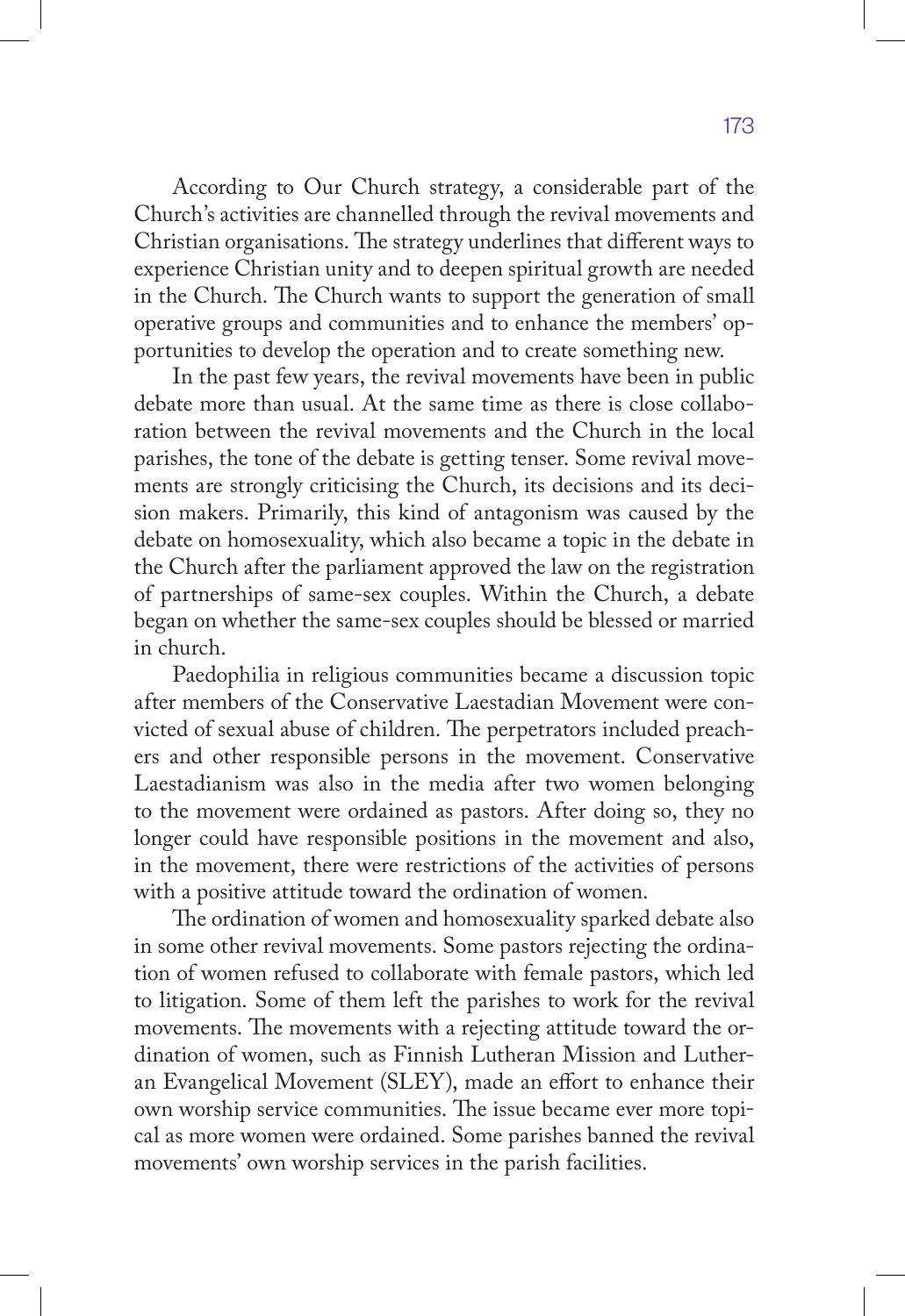In the past few years, the Luther Foundation has enhanced its operation; its central operating method is organising worship services. The foundation belongs to a Swedish mission diocese (Missionsprovinssen) which has ordained pastors for Finnish worship service communities. They are not entitled to priesthood in the Evangelical Lutheran Church of Finland. In March 2010, a retired pastor was ordained bishop in the Luther Foundation, which resulted in his being dismissed from priesthood in the Evangelical Lutheran Church of Finland. Luther Foundation organises worship service in nearly 30 localities in Finland. In the spring of 2013, the foundation founded its own mission diocese and new bishop was ordained.

The Finns' attitude toward homosexuality is one of the fastest changing moral views. In the folk Church, the change in its members' views is expressed as pressure to change the Church's sexual ethics teaching. Instead, in the majority of the revival movements, attitudes toward homosexuality have not changed much, just like they have not among those actively participating in religious activities. Thus, the Church is under conflicting pressures: the religiously passive majority expects the moral views to change while the active minority expects them to remain unchanged. The different views also cause conflict in the field of revival movements: some parish unions stopped giving financial support to such mission organisations of the revival movement, which had a rejecting attitude toward homosexuality.

In the past few years, there has been renewed discussion on the independence of the revival movements and their commitment to the Church. On one hand, accepting many interpretations in issues of dogma and practices has been characteristic of the folk Church, but on the other hand, the Church's role in holding to the common decisions and in intervening with abuse has been called for lately.

# **15.2 Support and distribution of revival movements**

The revival movements have great influence in the Finnish religious life. According to *Church Monitor 2004* survey, one in ten Finns be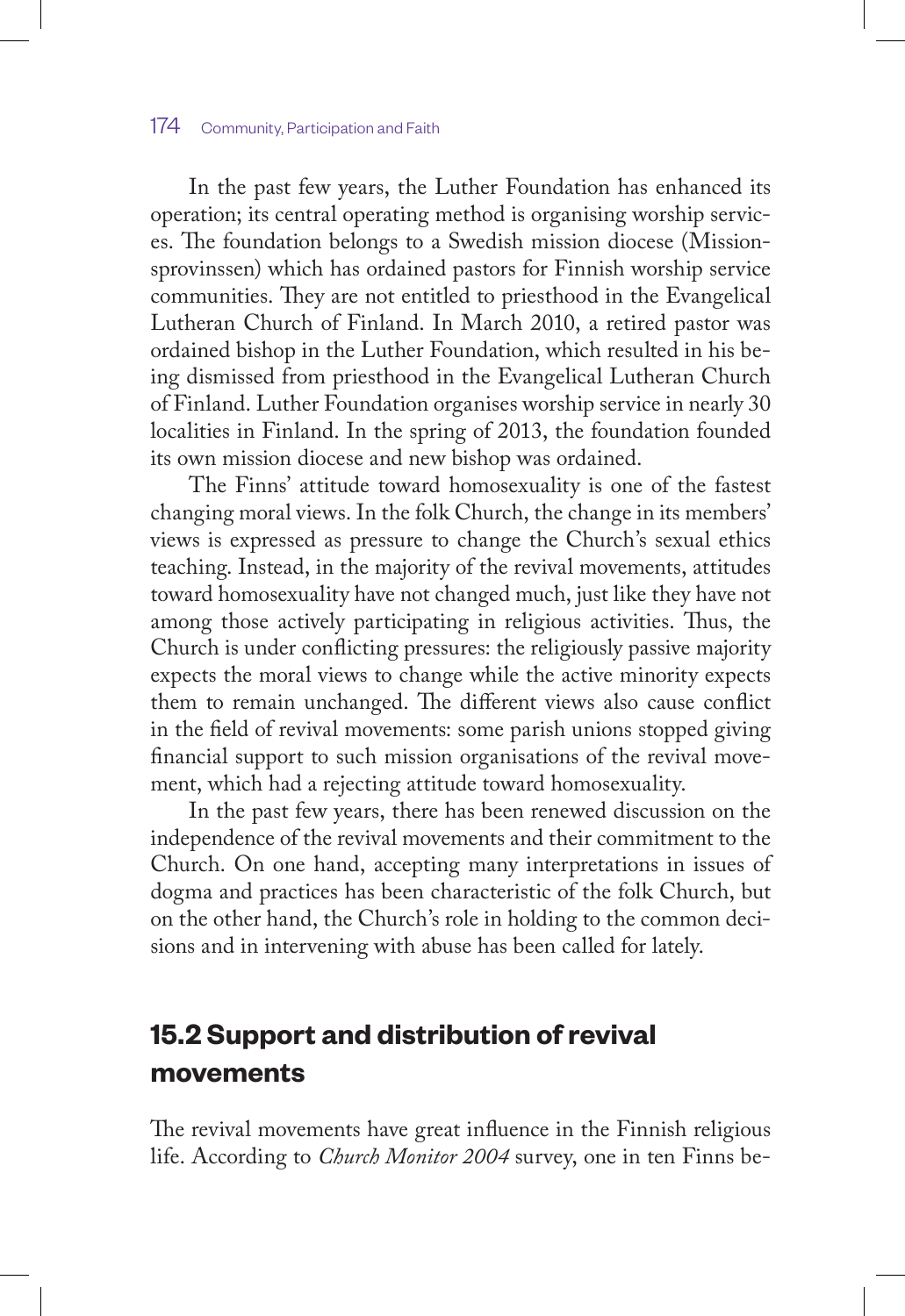long to some revival movement and in addition, one in ten has been influenced by them in their thinking although they do not actually belong to a movement. The impact of revival movements is also evident among the Church's elected representatives. The supporters of revival movements are active in taking responsibilities both in parishes and at the national level. The activities organised by the revival movements supplement and diversify the religious offer of local parishes.

#### Figure 15.1

Church's employees' commitment to revival movements and Christian organisations in 1999, 2002 and 2009. Those belonging to the movements firmly and loosely (%).



The revival movements are a reference group to a large part of Church employees. Two out of five (42%) Church employees consider themselves belonging to some revival movement or movements. In the 2000s, the Church employees' belonging to revival movements and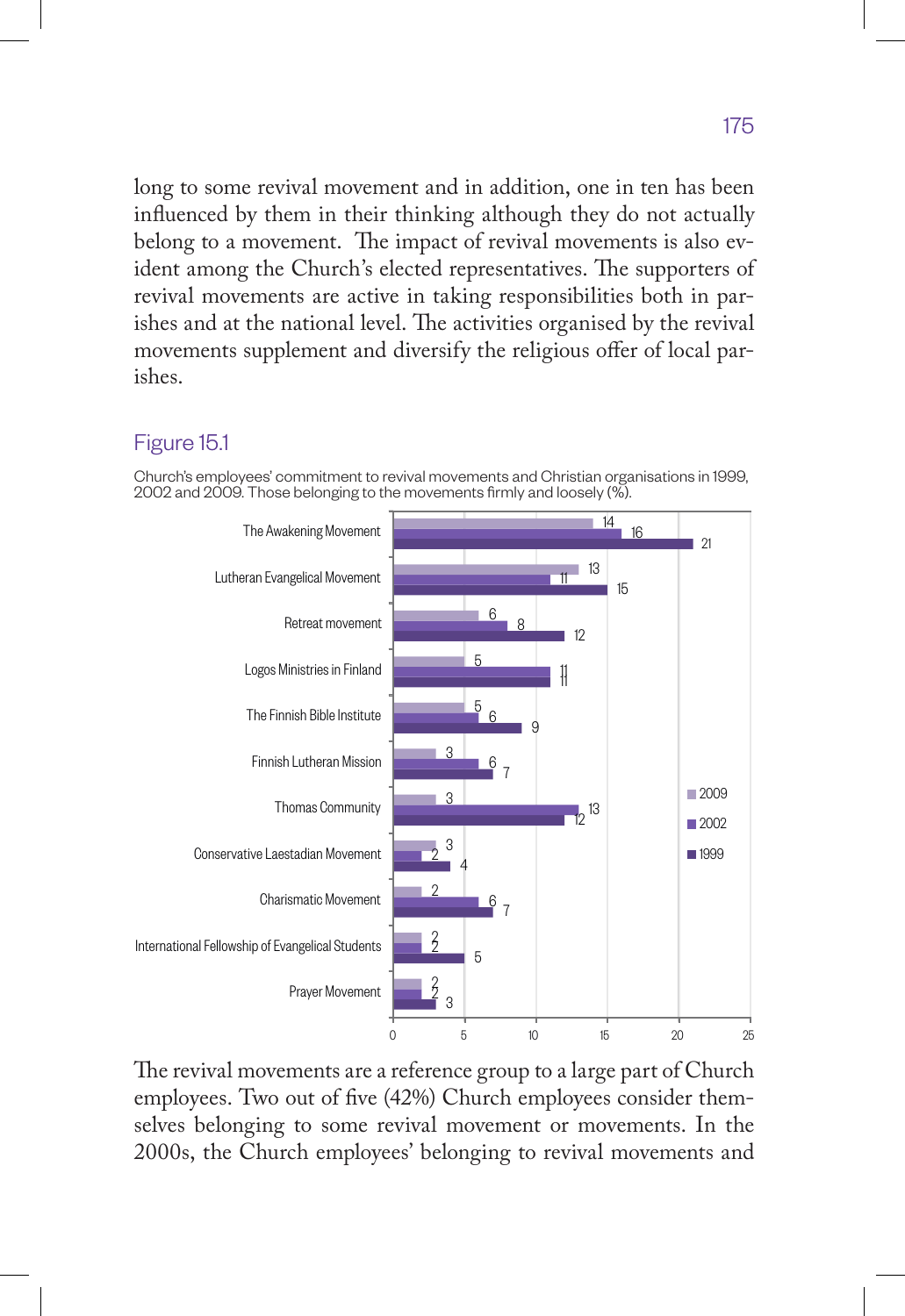organisations has decreased in all movements. The drop has been especially clear in St Thomas Community, but also the proportion belonging to the Awakening Movement and the Retreat Movement has decreased clearly. Belonging to revival movement is clearly less common among the younger Church employees than among the older employees.

## Figure 15.2





According to Church's employee survey, in 2009, the revival movements closest to the Church employees were the Awakening Movement and the Finnish Evangelical Movement. A total of 14 percent belonged to the Awakening Movement, and 13% belonged to the Finnish Evangelical Movement. According to studies by Niemelä<sup>11</sup>

11 Kati Niemelä: Uskonko niinkuin opetan, 2004; Papisto ja kanttorit 2010. (Clergy and Organists).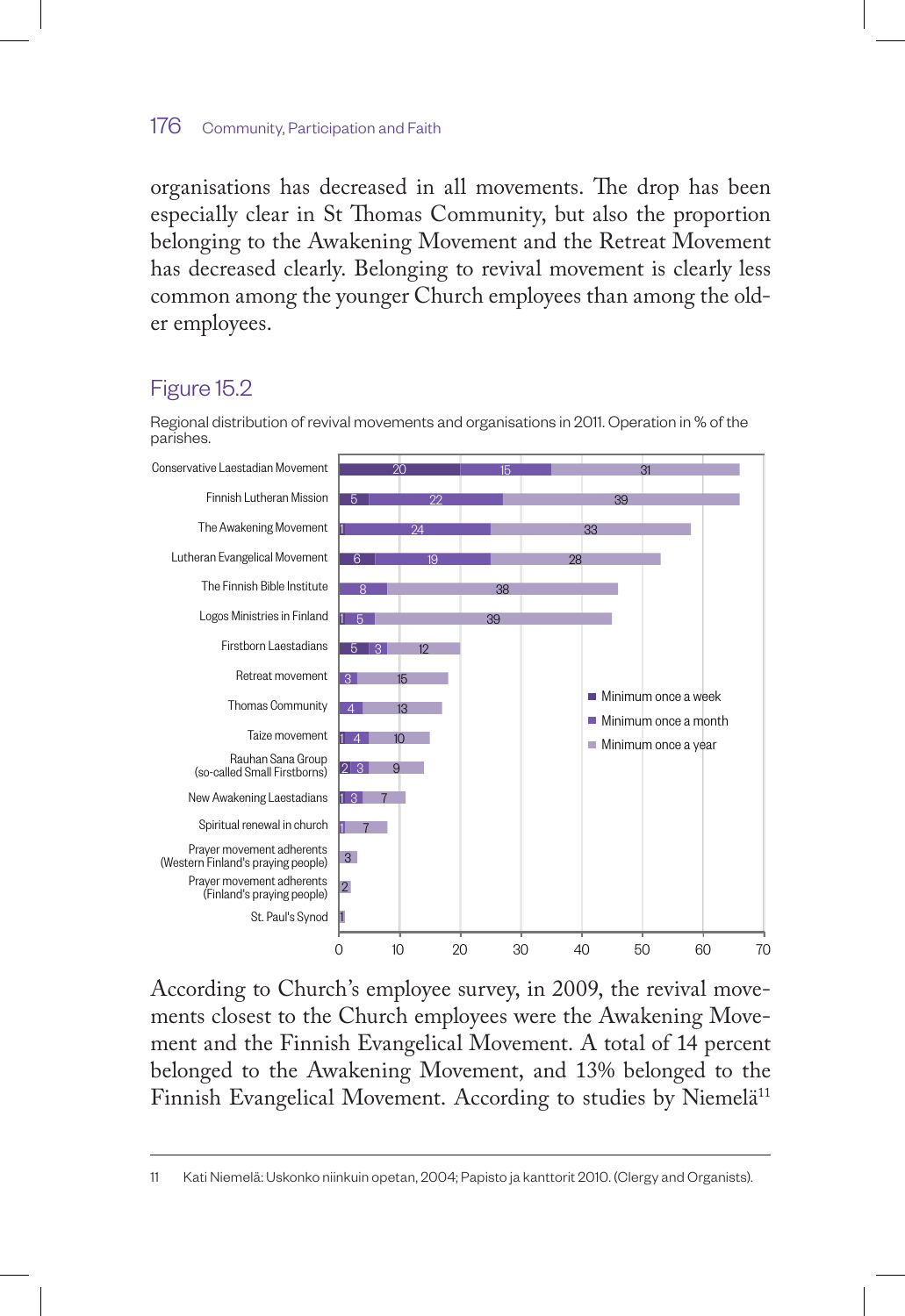(2004, 2010), the Church employees belonging to revival movements were more strongly than others committed to the Church doctrine and practiced religion more actively. Commitment to revival movements was also expressed in their work orientation. In their work, those belonging to revival movements emphasised Bible teaching and mission work more than others.

Conservative Laestadians operate in the largest area geographically. In 2011, they had monthly activities in one out of five parishes. The movement had activities at least once a year in two out of three (69%) parishes (68% in 2007). Fairly equally widely spread is the Finnish Lutheran Mission, which has had activities in two out of three (66%) parishes.

In addition to revival movement, many Church organisations and foundations act in cooperation with the Church. They operate in mission work, diaconal work, evangelising, work with children and youth, and they do publishing, for example. The organisations also play an important role in educating the employees. Most of the organisations' employees work in the Church's mission organisations and diaconia and social sector organisations. The operation of mission organisations is examined in more detail in Chapter 9. The operation of diaconia and social sector organisations focuses mainly on care and service facilities and educational institutions, and they cooperate closely with state and local authorities. The Church's youth, education and cultural organisations carry out various tasks associated with developing child and youth work, producing material and advanced training.

# **15.3 Religiosity of revival movement supporters**

A study of the participants of revival movements' summer events<sup>12</sup> showed that revival movement supporters are active in both private practice of religion and religious participation. In addition to this, movement supporters are actively involved in secular organisations.

<sup>12</sup> Hanna Salomäki: *Herätysliikkeisiin sitoutuminen ja osallistuminen*, 2010 (Commitment and participation in revival movements)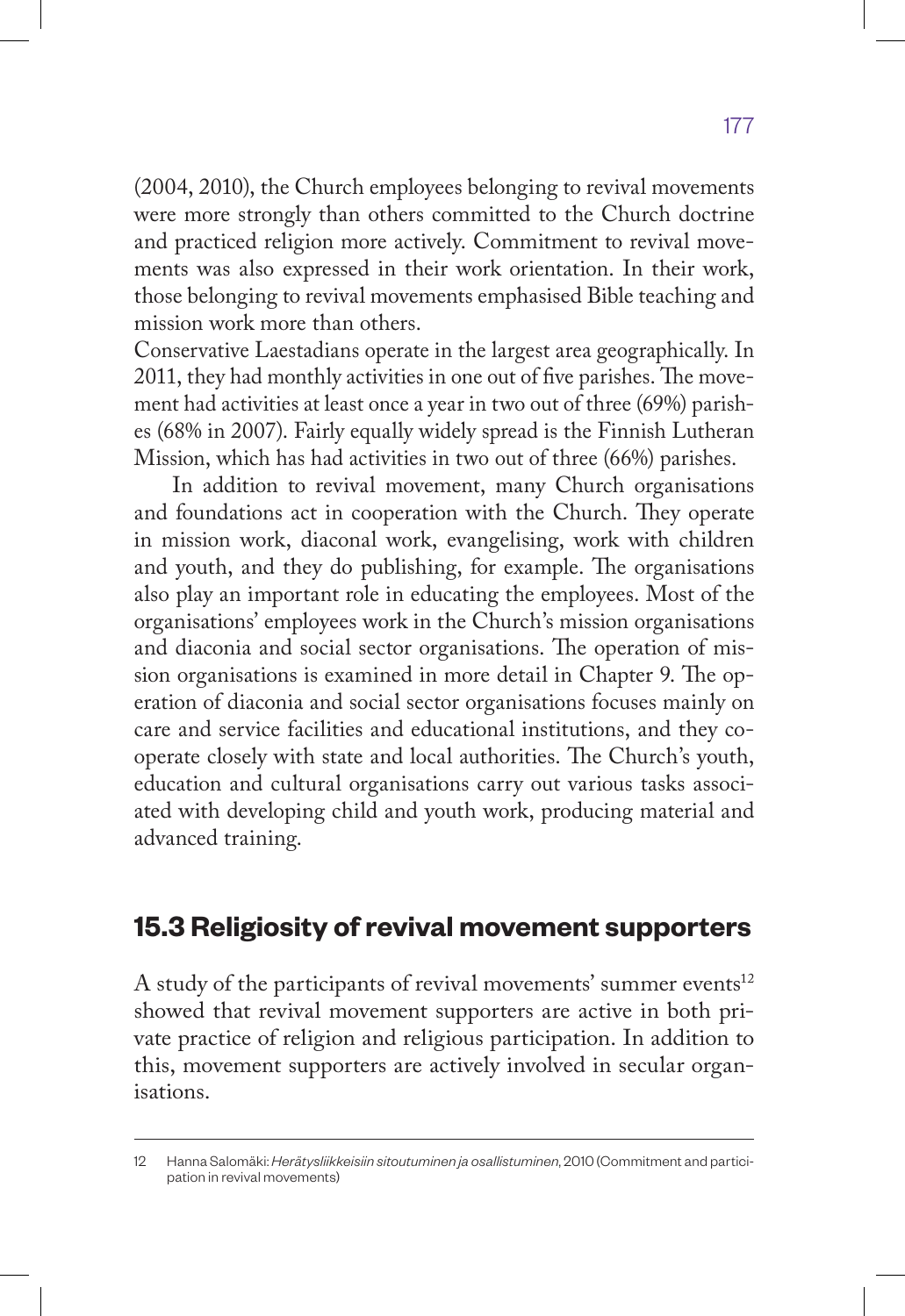Three out of five attendants of revival movements' summer events attended local parish activities at least once a month. Those belonging to the Fifth revival movement are the most active attendants of the Lutheran Church's activities. More than four in five participants of the summer events of the Finnish Lutheran Mission, the Logos Ministries in Finland and the Finnish Bible Institute attended parish activities at least once a month.

Also the *Gallup Ecclesiastica* survey (2011) indicated that among the active Church people, there is a large proportion of those belonging to revival movements: half of those attending Church activities monthly belonged to revival movements. In addition to this, revival movement supporters were rather closely involved in the activities of the revival movements. According to the summer event survey, half of those participating in the summer events were involved in their revival movement's activities at least once a month. Conservative Laestadians attending the summer events were clearly the most active. 84 percent of them participated in their movement's events every week and in addition, a tenth at least once a month. Conservative Laestadianism was characterised by close community commitment and a strong feeling of belonging to the movement. Half of the participants in the summer events of the Finnish Lutheran Mission and the Finnish Evangelical Movement were involved in their movement's activities at least once a month.

Active use of the Bible was common to most revival movement supporters. Half of the summer event participants read the Bible at least once a week. One in four (28%) read the Bible daily. Bible reading is clearly more common than with Finns on the average - five percent of them read the Bible daily (Gallup Ecclesiastica 2007). In most movements, daily Bible reading was also more common than Bible reading among pastors for their own personal devotion. (Niemelä 2010).

Bible reading varied much between the supporters of different revival movements. Especially those participating in the events of the Fifth revival movement (Finnish Bible Institute, Finnish Lutheran Mission, Logos Ministries in Finland) read the Bible regularly.

The participants of the Conservative Laestadian summer events read the Bible least; two percent of them read the Bible daily. The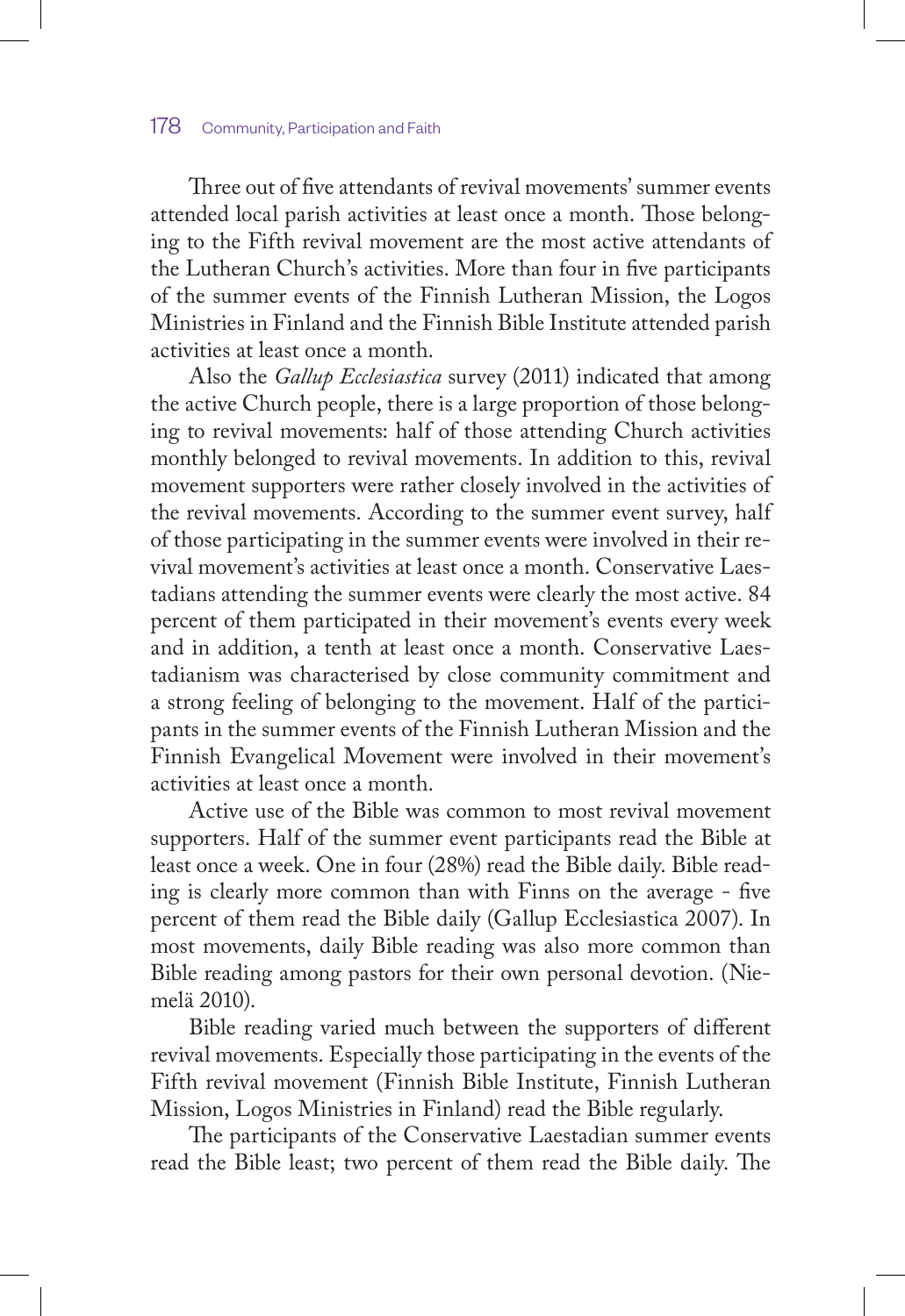movement emphasises attending common meetings and obedience to the community's common Bible interpretation.

*Gallup Ecclesiastica* survey (2011*)* indicated that revival movement supporters were quite committed to the doctrine expressed in the creed. For example nine out of ten revival movement members or those influenced by them believed that Jesus was the Son of God.

Belonging to religious movements seems to give community support to the individual's religiosity when it comes to being involved in activities, private practice of religion and commitment to doctrine.

# **15.4 Prayer Movement**

Revivals of the 18th and 19th centuries in Western Finland and Satakunta are on the background of the Prayer Movement (*rukoilevaisuus*). In accordance with the focuses of Pietism, the movement emphasises personal faith and rigorous Christian life. Devotion literature and song collections function as support to personal faith in life. Prayer is in a central position in the movement. Using old literature is characteristic of the movement. The Bible translation of 1776 is in use, similarly the Church handbook of 1694 and hymnal of 1701. Alongside these, also newer literature is used.

Differences of opinion concerning the ordination of women divided the Prayer Movement into two groups in the 1980s. The background society of those approving the ordination of women was the Praying People of Finland (*Suomen rukoilevaisen kansan yhdistys*)with a membership of 65 at the end of 2011. In 2011, the association had activities at least once a year in two percent of the parishes. The association for those rejecting the ordination of women is the Western Finland Prayer Association (*Länsi-Suomen Rukoilveaisten Yhdistys*), which had 60 members at the end of 2011. Western Finland Prayer Movement had activities in three percent of the parishes.

Among the Church employees, the Prayer Movement does not have much influence. Two percent of the employees reported they belong to the Prayer Movement.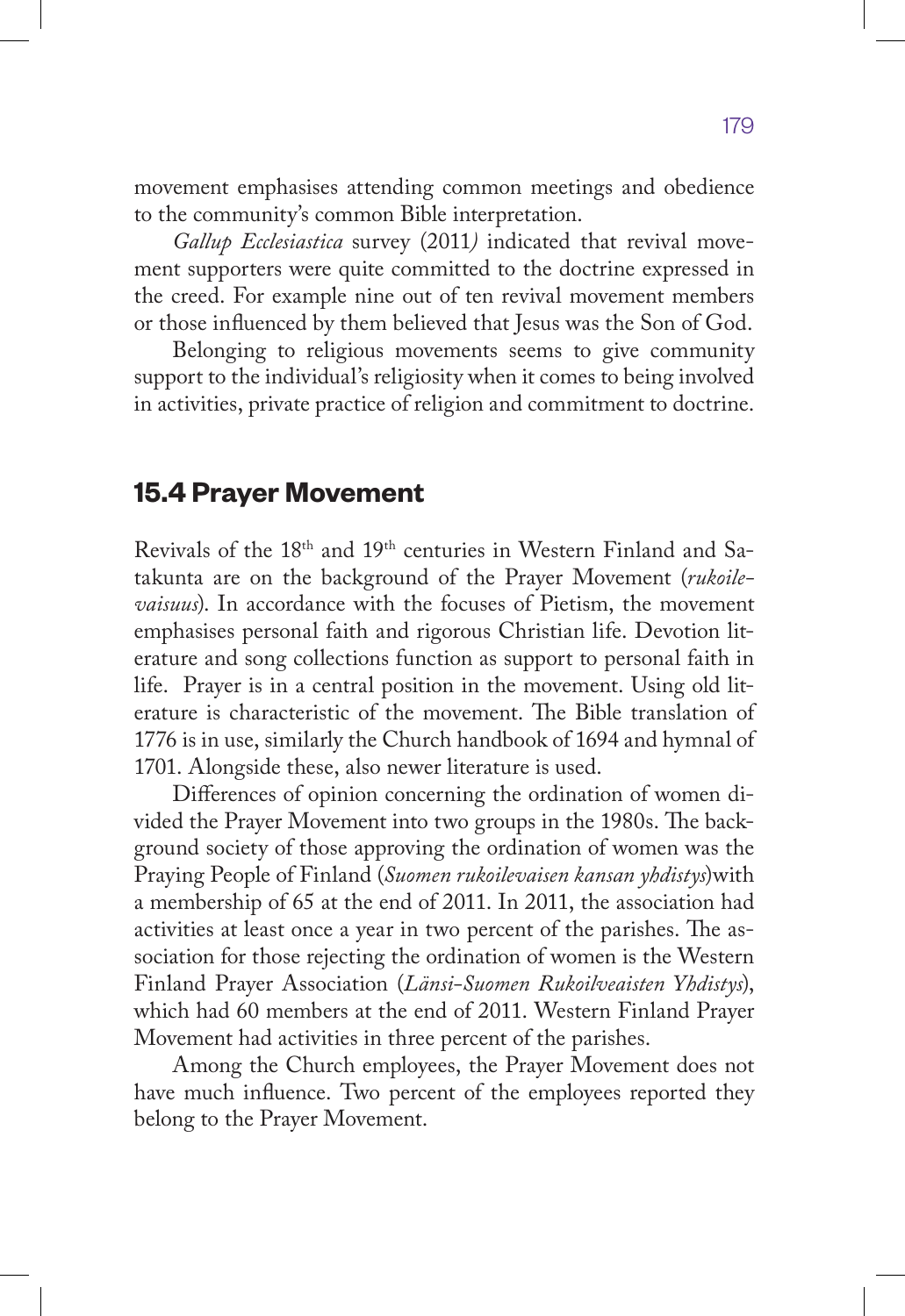# **15.5 Awakening Movement**

The Awakening Movement (*herännäisyys*) was born in Savo and Ostrobothnia based on the folk revivals in the 18th and 19th centuries. The Awakening Movement emphasises timid and searching faith, greatness of God and smallness of humans. The basic feeling is that of one's own inadequacy. The teaching stresses also justice and carrying responsibilities in the society.

The Awakening Movement became organised already in the 19<sup>th</sup> century when it founded a magazine, published a book collection and established a publishing company. The parent organization (Herättäjä-Yhdistys) had just fewer than 6,000 members by the end of 2011. The Awakening Movement had activities at least once a year in three out of five (58%) parishes in 2011.

# **15.6 Evangelical Movement**

The Evangelical Movement *(evankelisuus)* detached from the Awakening Movement after Fredrik Gabriel Hedberg, who became the movement's leader, abandoned the emphases of the Awakening Movement. Instead of the "longing faith" of the Awakening Movement, Hedberg underlined that humans can possess salvation and rejoice for it. Hedberg and friends left the Awakening Movement in the mid-19th century. Evangelism became a movement of its own in the 1870s and 1880s.

The movement became organised at an early stage. In the 1870s, it founded a magazine in Finnish and Swedish. The movement began to organise meetings and use its own song collection. The umbrella association of the Finnish-language activities was the Lutheran Evangelical Association in Finland and of the Swedish-language activities the *Swedish Lutheran Evangelical Association in Finland*. Both are official mission organisations of the Church.

The local chapters of the Lutheran Evangelical Association (*Suomen Luterilainen Evankeliumiyhdistys*) in Finland had approximately 10,000 members and at the end of 2011, the main organ-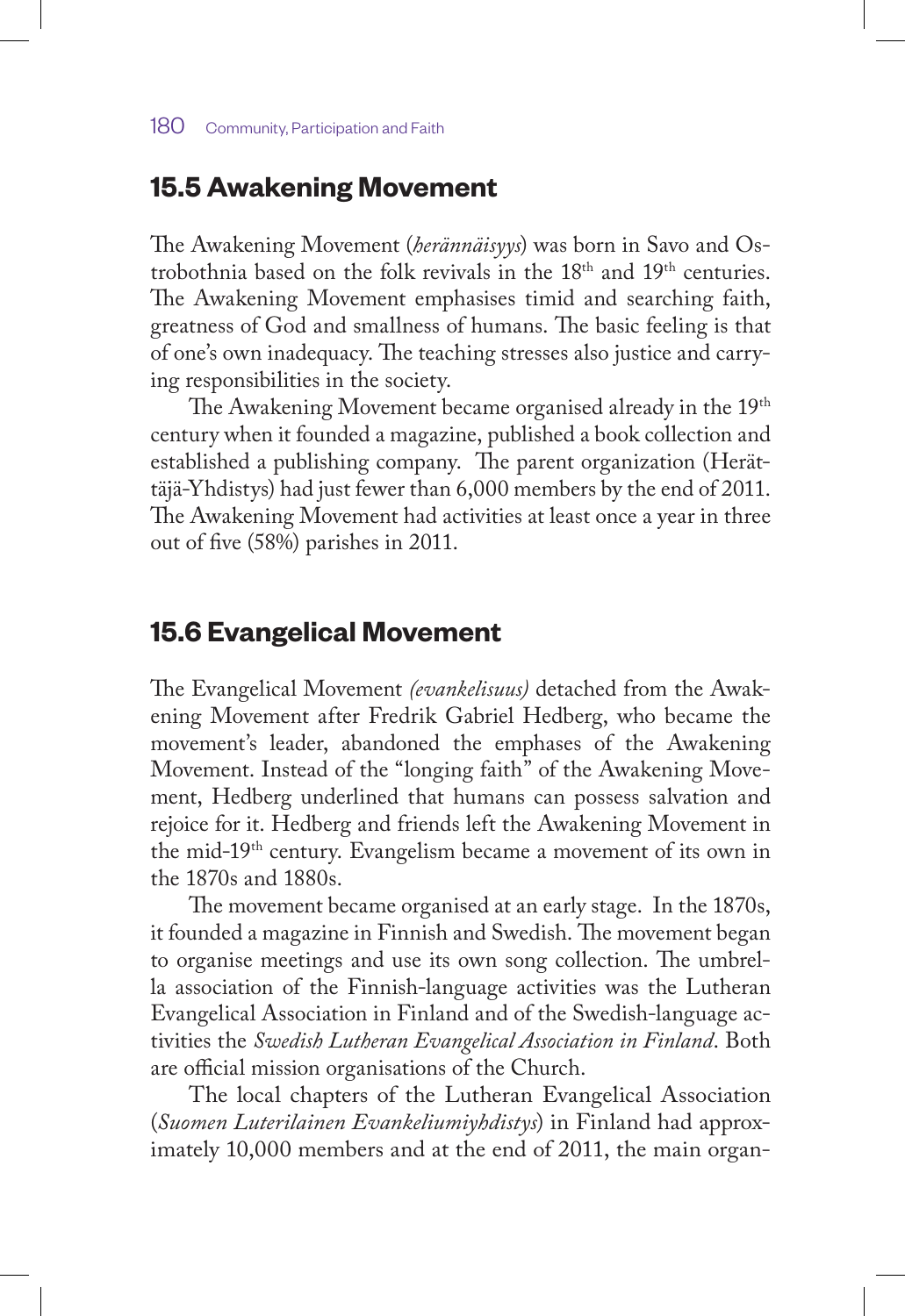isation had 1,900 persons as members. LEAF organised activities at least once a year in half (53%) of the parishes.

The movement's internal disputes over the ordination of women resulted in the foundation of a new organisation, the Evangelical Mission Association (*Evankelinen Lähetysyhdistys*), in 2008 by those approving the ordination of women. At the end of 2011, the movement had 620 members. The movement organised activities at least once a year in less than a fifth (17%) or parishes, monthly activities in three percent of parishes.

In 2011, the membership of the *Swedish Lutheran Evangelical Association in Finland* was approximately 990 persons.

# **15.7 Laestadian Movement**

Laestadianian Movement (*lestadiolaisuus*) began from the activities of Lars Leevi Laestadius (1800-1861), a vicar in the Swedish Lapland. The movement spread quickly into the northern parts of Norway and Finland. The central position of confession of sins and absolution is characteristic of the Laestadian understanding of faith.

Laestadianism has dispersed several times. The largest one of the factions is Conservative Laestadians which has been estimated to have more than 100,000 supporters in Finland. Its umbrella organisation is the Central Committee of Conservative Laestadian Congrecations (Suomen Rauhanyhdistysten Keskusyhdistys). The Conservative Laestadians is the largest of revival movements, and more than 70,000 supporters convene in its summer event.

The Conservative Laestadian movement organised activities at least once a year in two out of three (66%) parishes. In spite of its extensive range, Conservative Laestadianism is seldom a reference group of Church employees: three percent of them reported they belong to the movement.

Strong commitment to the activities of the movement and close community spirit are typical of Conservative Laestadianism. Commitment to the movement's policies and to its common position is in an emphasised position. (Salomäki 2010). The internet has introduced into public debate the disunity of thinking of the movement's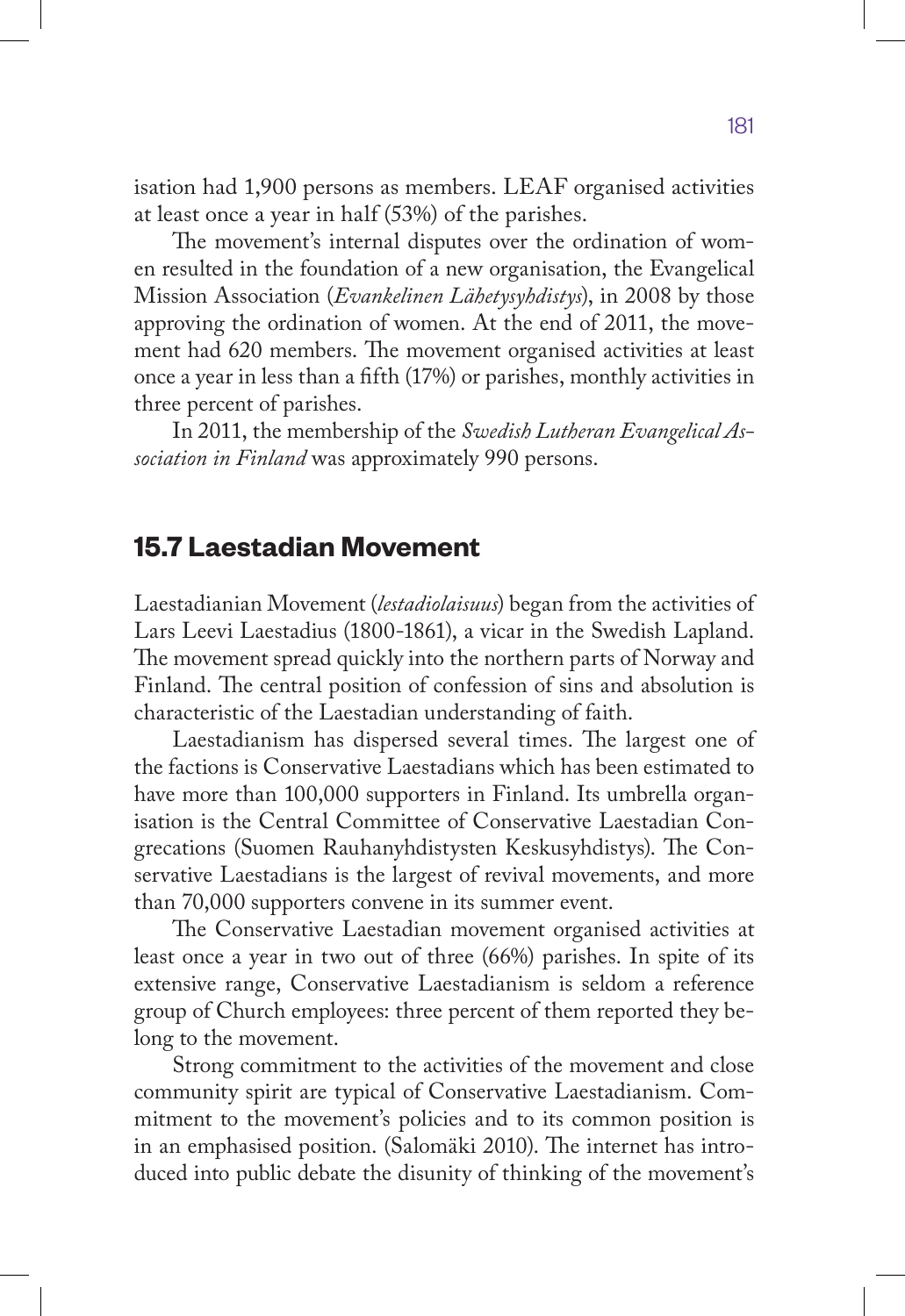supporters. This concerned lifestyle issues (birth control) and the Church office (ordination of women), for example.

In 2011, the Firstborn Laestadianism (*esikoislestadiolaisuus*) had 4,500 persons as members. The movement has activities at least once a year in one fifth (20%) of the parishes.

Mission Association Rauhan Sana (*Rauhan Sana -lestadiolaisuus*) organised activities at least once a year in 14 percent of parishes in 2011.

The New Awakening Laestadians (*Lestadiolainen Uusheräys*) organised activities at least once a year in one tenth (11%) of parishes.

# **15.8 Fifth revival Movement**

The movements born after the four "old" revival movements are called the Fifth revival movement. The movement emphasises faith and healing and the significance of evangelising, and the position of the Bible. In the background it has the Anglo-American Evangelical movement and Pietistic revival Christianity.

The movement consists of several different organisations. In 2011, the Finnish Lutheran Mission (*Suomen Evankelisluterilainen Kansanlähetys*) was one of the most active revival movements and it has activities at least once a year in two out of three (67%) parishes. In 2009, three percent of parish employees said they belong to the movement. The Finnish Lutheran Mission has approximately 3,300 members.

In 2011, the Finnish Bible Institute (*Suomen Raamattuopisto*) had activities at least once a year in half (46%) of the parishes. In 2009, five percent of the employees of parishes belonged to the Finnish Bible Institute.

The Bible Institute Foundation has no individual members, but the mission rings have a total of approximately 11,100 members and the youth work support and contact ring has approximately 1,780 persons as members. A total of 2,460 persons belong to the Finnish Bible Institute's Friends association.

The Logos Ministries in Finland (*Kansan Raamattuseura*) organised activities in half (46%) of the parishes in 2011. Five percent of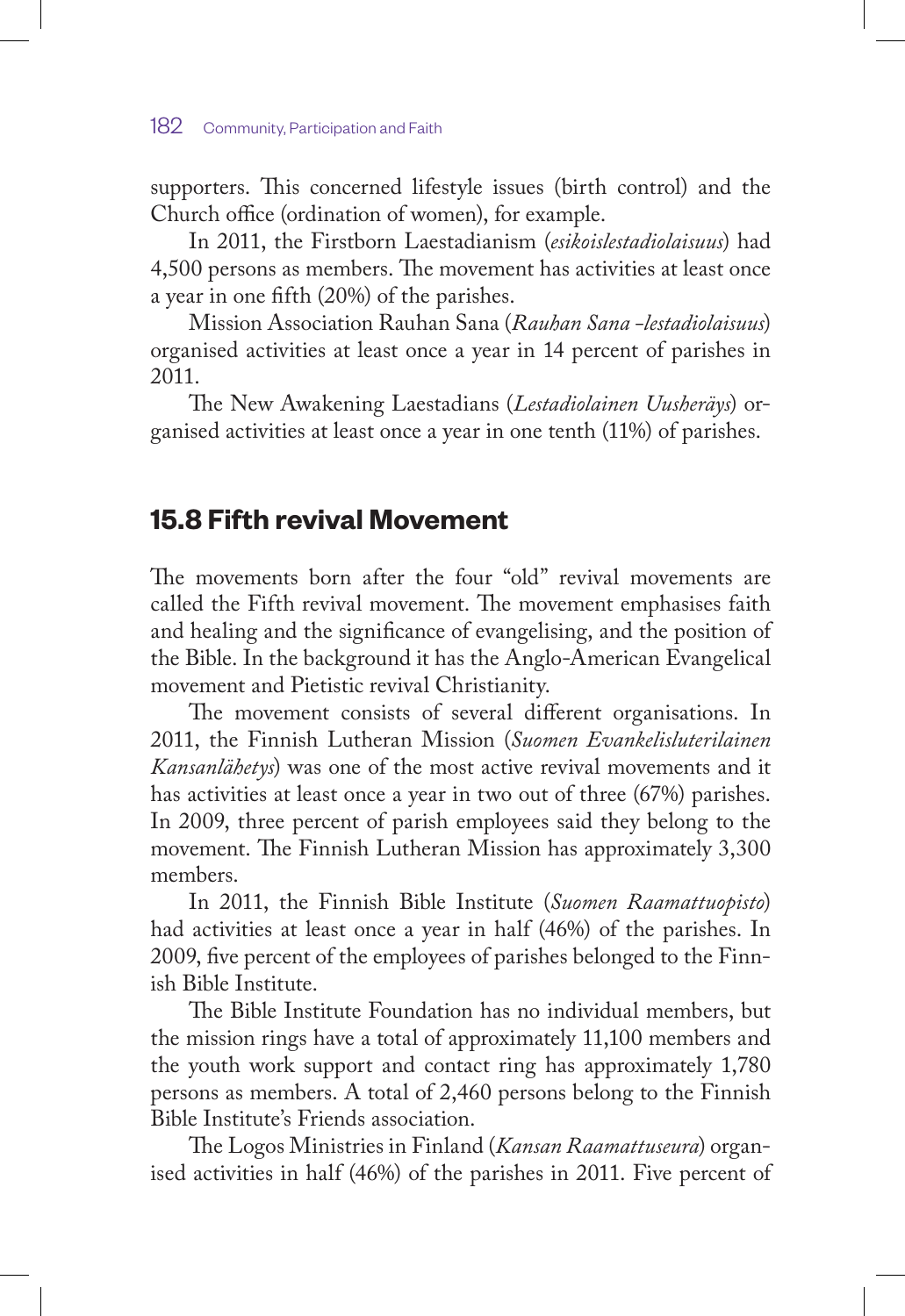the employees of parishes said they belong to The Logos Ministries in Finland.

# **15.9 Charismatic Movement**

The charismatic movement has spread in the Lutheran parishes since the 1970s. The movement emphasises the gifts of the spirit, such as healing the sick, prophecy and speaking in tongues. In the parishes, the movement's activities are channelled into the so-called word and prayer evenings.

One of the charismatic movements the Spiritual Renewal Movement, whose goal is to encourage the Church and spiritual movements in continuous spiritual renewal and to underline the significance of the Holy Spirit, gifts of the Spirit, prayer and connection in the life of the Christian Churches, communities and individual Christians. The Spiritual Renewal Movement has activities in three percent of Finnish parishes.

Since the 1990s, one of the most visible charismatic movements in the Church has been the Nokia Mission. The operation of the movement extended gradually and the group began turning into its own community. Conflicts emerged between the Lutheran Church and the movement and, sorting them out continued for several years. Attention was paid to the theology of its leader Markku Koivisto, his role as the leader of the movement and the dark side of charismatic phenomena. In the spring of 2008, Nokia Mission announced that it will establish a Church of its own.

The Nokia Mission Church began was founded in the autumn of 2008. This movement that gathered supporters from the Lutheran Church and from the free denominations adopted the use of both adult and infant baptism. In 2011, it had more than 300 members. Markku Koivisto was the leader of the Church. In August 2011, the movement announced that there has been "overstepping of sexual boundaries" in his life and he was dismissed form his position. Nokia Mission association has operated alongside the church. The operation in Finland has been centralised in Nokia Mission Church and mission work and media work in Mission World.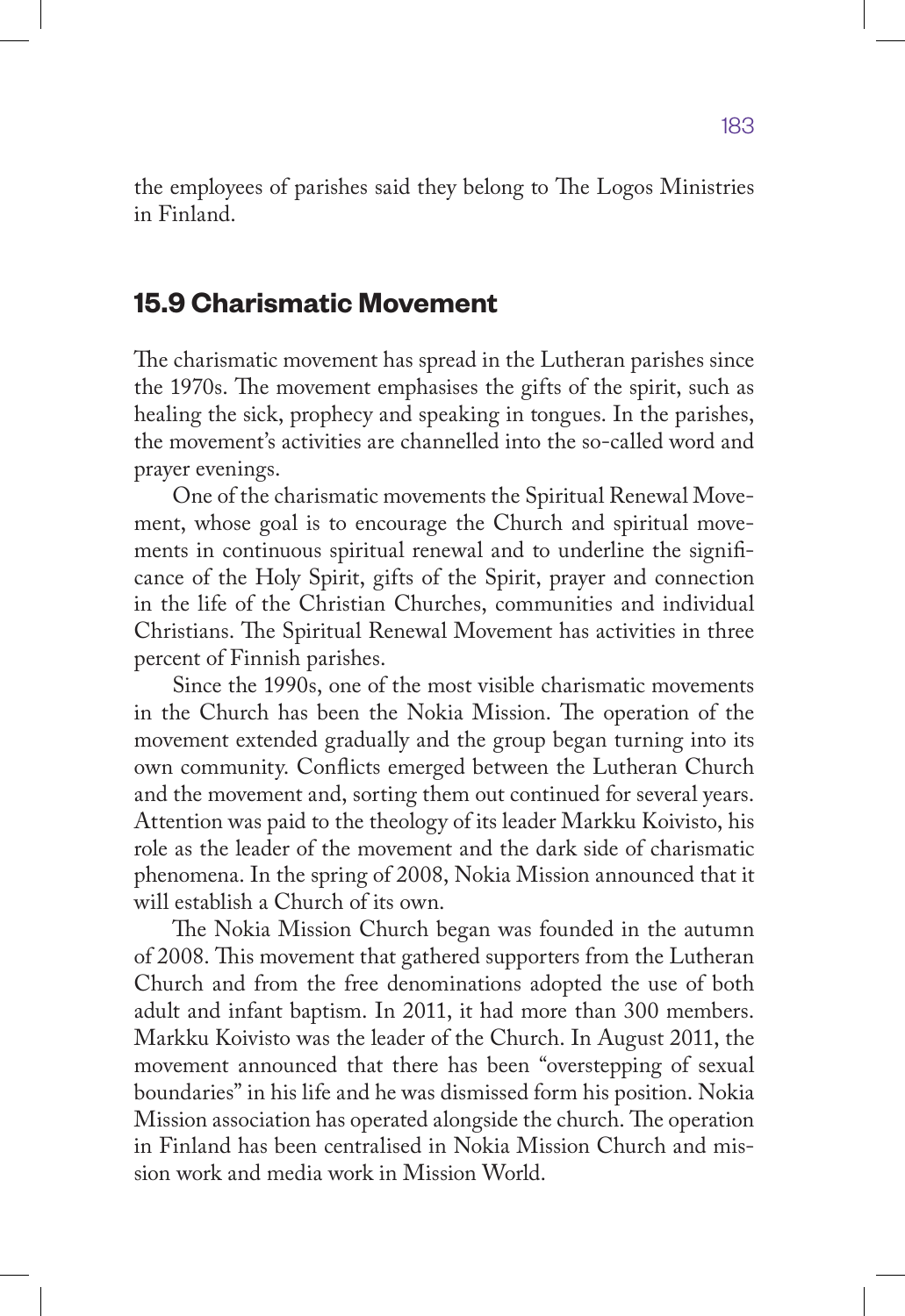## Conclusions

According to Our Church strategy, different ways to experience Christian unity and to deepen spiritual growth are needed in the Church. The Church wants to support the generation of small groups and to enhance the members' opportunities to develop the activity and to create something new. For many Church members, the revival movements have become such small communities that support commitment to the Church's doctrine and operation. The same can be seen in Church employees: the employees belonging to revival movements are more strongly than others committed to the Church's doctrine.

So far, the supporters of most revival movements are strongly committed to the activities of the local parish: half of those actively attending worship services belong to revival movements. However, there is a great chasm in issues concerning the ordination of women and sexual ethics. Already now in some movements there is a detectable moving of those who attend actively to attend the worship services of the movement itself or of the Luther Foundation. Also themes associated with the Church doctrine (for example understanding of parish, baptism or Holy Communion) require constant dialogue with the movements.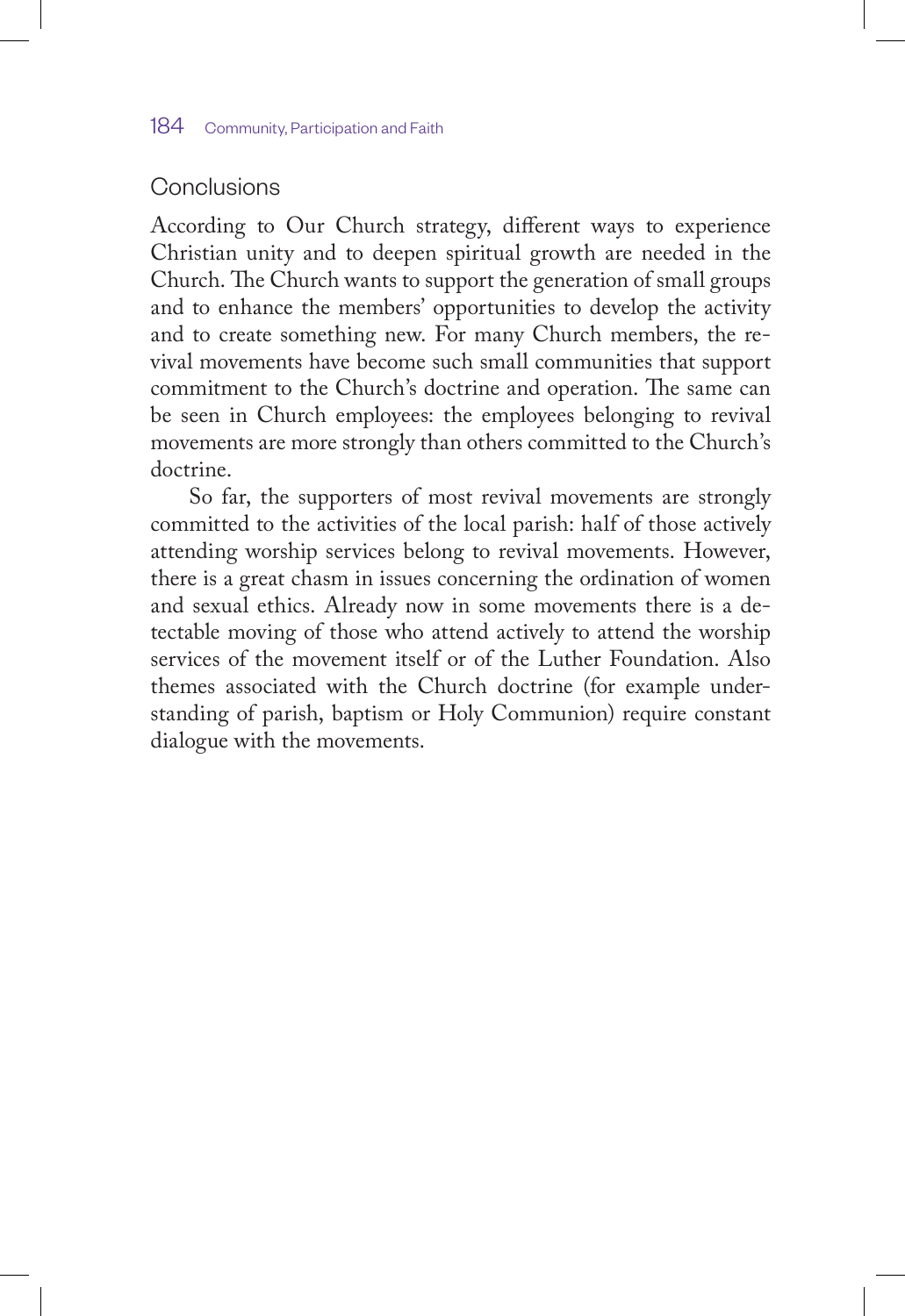# **16 Services maintained by the state**

The Finnish state maintains and funds certain activities based on legislated basic human rights. Freedom of religion entails that society has the obligation to ensure the opportunity to practice one's own religion. Religious education, the life of worship and pastoral counselling are implemented in institutions maintained by society such as children's daycare centres, schools and other educational institutions. The services are also provided in the Finnish Defence Forces and prisons.

# **16.1 Religious education**

There is a division of labour between the school and the Church. The school is responsible for offering the pupils a versatile general education that gives material for discussing worldviews. The Church for its part gives baptism education and guides its members to grow as Christians.

Religious education is offered widely in Finland at different levels of the education and school system. In elementary school and upper secondary school, religion is one of the school subjects. Actual religious education is not offered in vocational schools, universities and schools of applied sciences. The teaching in vocational schools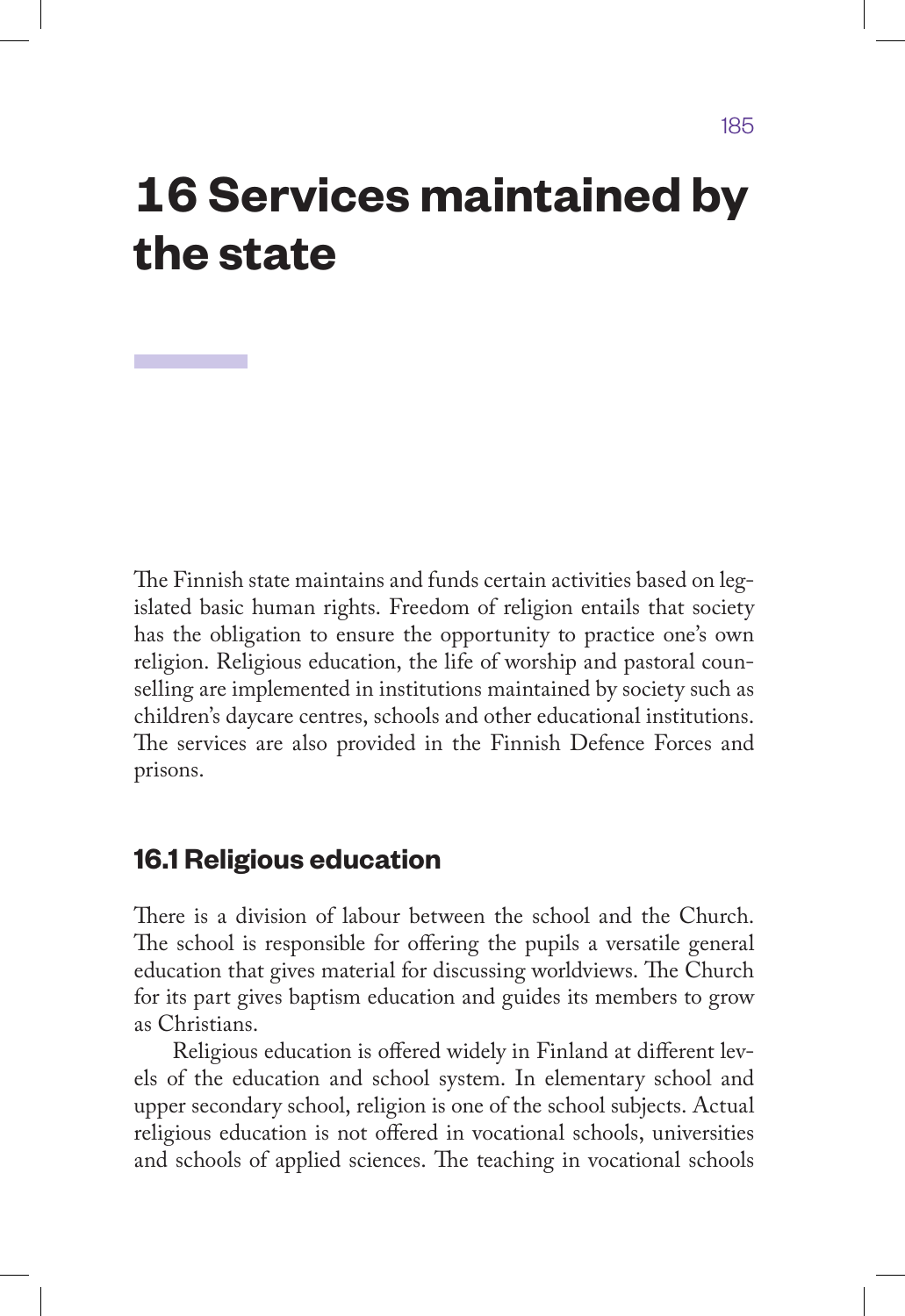#### 186 Community, Participation and Faith

can include ethics, education in multiculturalism and teaching about different cultures.

## Religious education in daycare

Early childhood education is carried out in collaboration with a wide network serving the child and the family, including social, healthcare and education sector and various organisations and communities working with children and families and their early childhood education services. In this collaboration, the Church is involved as an organiser of early childhood education services available to all, and by supporting the religious education of public early childhood education. Religious education has been part of daycare curriculum ever since the early 1980s.

Most parishes have contacts with the daycare services in their area. Religious education is also carried out by daycare personnel because they know best the children's questions and way of thinking and also the views of their families. Parish employees support the daycare personnel in different ways (see Chapter 5.2).

Together with the parishes' children's work centre, the Church's education and youth work organises mentoring in early childhood religious education. The Church also organises training in early childhood religious education for daycare personnel.

Attending preschool became a subjective right of each child starting in the autumn of 2001. Preschool curriculum section "ethics and worldview" includes cultural worldview education with the goal of developing worldview thinking for example by getting to know the customs in different religions and convictions.

## Religious education

The central content of the Freedom of Religion Act that entered into force in 2003 was the idea of the positive and negative aspect of the freedom of religion. The first one refers to the right to belong to a religious community, to have teaching in one's own religion and to practice one's religion privately and publicly. The negative freedom of religion refers to the right not to belong to any religious community and not to practice any religion. The current national core curriculum for elementary school and upper secondary school were completed af-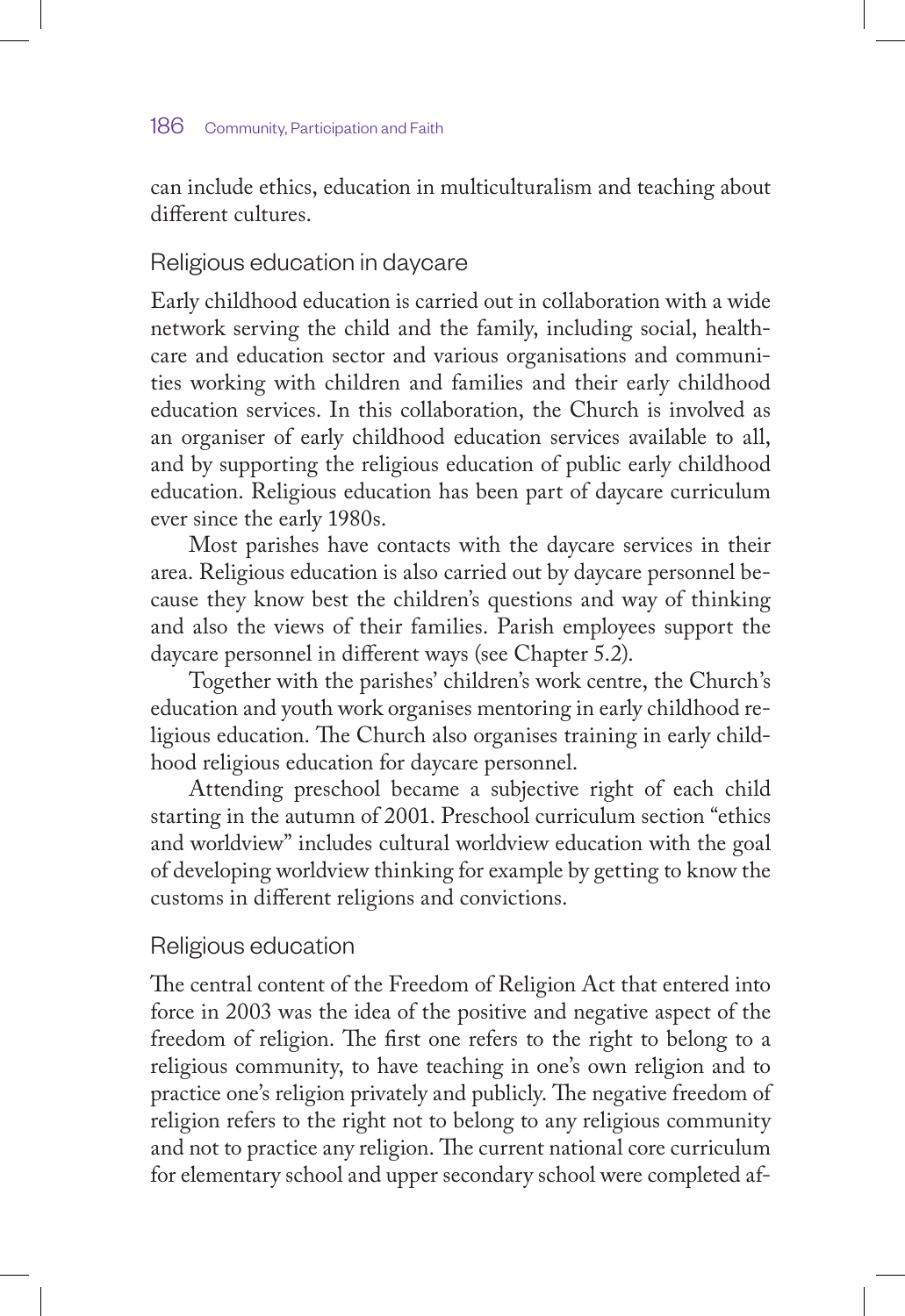ter this in 2004. In it, religion teaching is defined as teaching in one's own religion. One can no longer speak about confessional teaching, and teaching one's own religion is not the same as practicing religion.

The changes in terminology were considered to reflect the prevailing practice, because in spite of its name, for decades, the confessional religion teaching had no longer meant teaching based on the doctrine of a religious community. The prevailing unclarity and incoherence concerning the concept of confessional contributed to giving up the use of the term. The requirement that religion teachers must belong to the Church was also removed from the law. The teacher teaches religion subject to public liability the same way as other school subjects.

If the pupil does not belong to any religious community, he may attend the teaching of ethics and worldview. If the pupil so desires, he or she can attend the religion teaching provided for the majority. Also those students, for whom it is not possible to provide their own religion teaching, may attend the teaching of ethics.

The school's religious events are part of religious education. The school may organise religious events such as school worship services, religious school day opening sessions and spiritual concerts. These events are considered practice of religion. For this reason, these events are attended by students whose parent so desire. Those studying in upper secondary school decide for themselves whether to attend or not.

There has been some confusion in interpreting the law especially in association with the school's common celebration traditions. Also, referring to the Freedom of Religion Act, some schools have refused to collaborate with the parish or have demanded for the school day opening sessions to be universally humane without Christian content. However, Finns have positive attitudes toward having religion and Christian cultural tradition visible in school. According to Gallup Ecclesiastica 2011 survey, nearly three fourths had a positive attitude toward Christian programme in schools' Christmas celebrations. More than 60 percent of respondents also had a positive attitude toward religion teaching in schools. Correspondingly, approximately 20 percent of the respondents had a negative attitude toward it.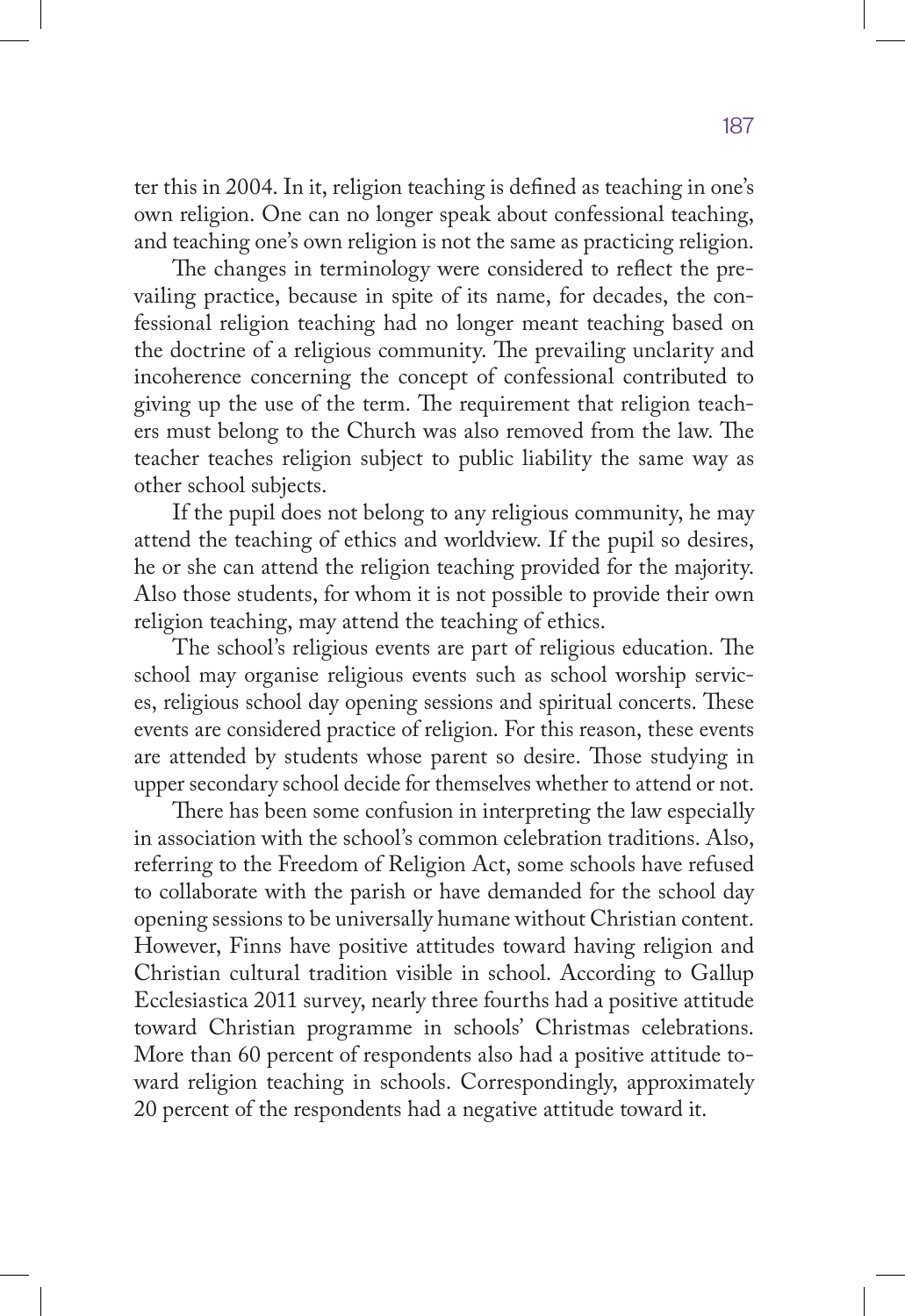# **16.2 Church work in the Finnish Defence Forces**

Church work in the Defence Forces is basically army pastoral care, which entails pastoral care of individual conscripts and members of the military community, and tending to their spiritual needs. The purpose of the work is to support mentally and spiritually those serving in the Defence Forces and Border Guard and to maintain their ethical ability to function in all circumstances.

Church work is led by the Chaplain General and it is done by 28 full-time Lutheran military chaplains. In addition to them, there are 15 part-time military chaplains and some working for a fee; four of these are Orthodox. Furthermore, there are Church sector conscripts and reserve military chaplains and military deaconesses used in military refresher courses and crisis management troops. The number of military chaplains remained unchanged in the structural reform of the Defence Forces carried out in 2008, in which the leadership and administration systems were renewed.

Approximately 87 percent of the approximately 27,000 conscripts that began their military service in 2011 belonged to the folk Churches and approximately 11 percent in the population register. Approximately one percent were members of other Churches and half percent were Muslim. The practice of religion has been ensured and prerequisites for equal treatment of different religions and convictions have been created in the Defence Forces.

The Church work of the Defence Forces has lately oriented ever more toward maintaining international relations. Annually, the military chaplains participate in numerous international meetings and seminars as well as training of military chaplains. In the reporting period, Finnish military chaplains have operated in crisis management missions in Bosnia, Kosovo, Afghanistan, Chad, in the ATALAN-TA operation on the coast of Somalia and in the battle units of the European Union. Especially the personnel in the battle units has been coached to handle the long-term stress of crisis management operations and to manage in stressful special situations. Nearly all military chaplains have participated in peacekeepers' integration training.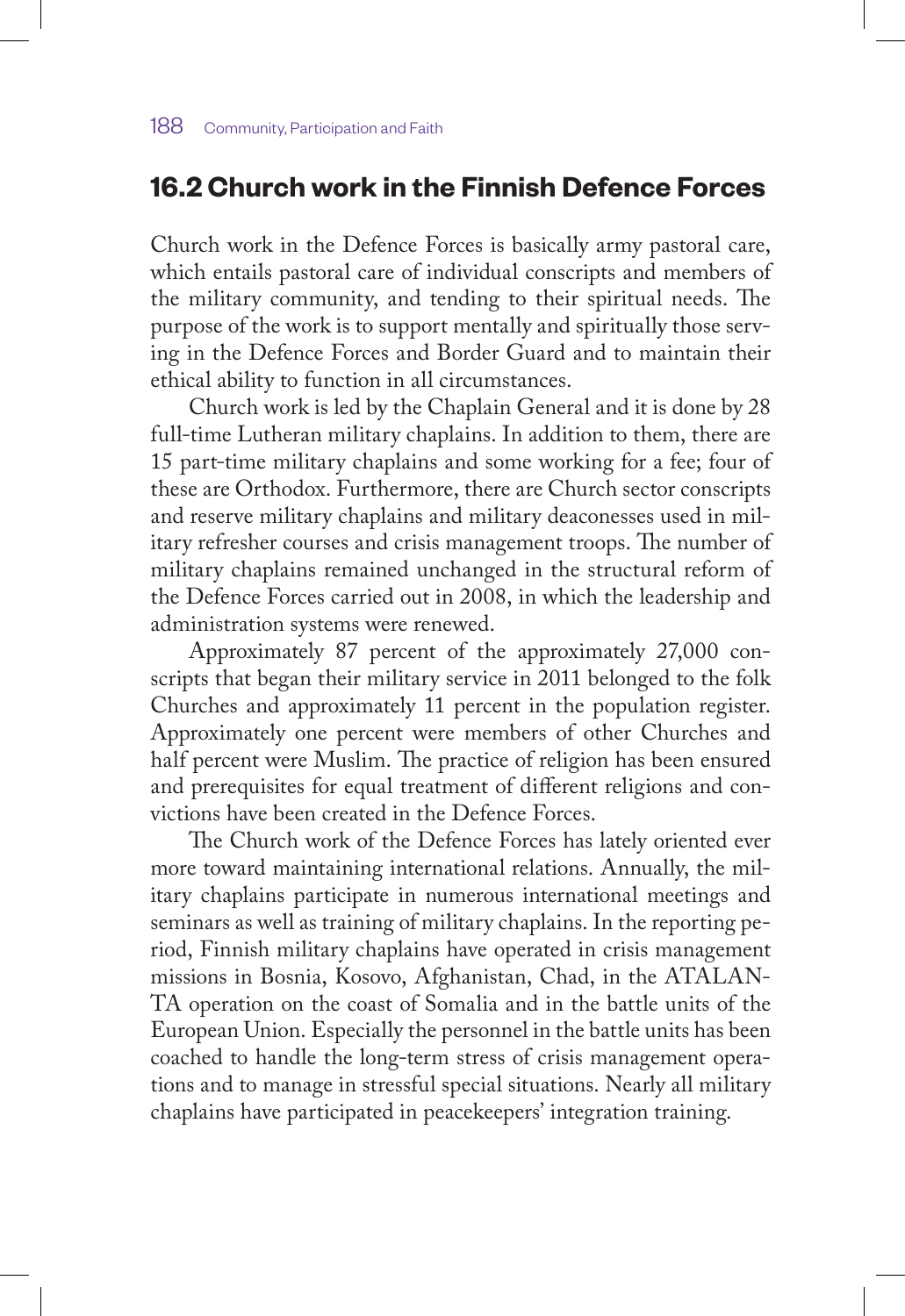# Table 16.1

Church operation in the Defence Forces in 2008-2011

| <b>Function</b>                         | 2008   | 2009   | 2010   | 2011   |
|-----------------------------------------|--------|--------|--------|--------|
| Worship services without Holy Communion | 169    | 144    | 163    | 123    |
| Mass                                    | 459    | 437    | 549    | 529    |
| Devotions                               | 1.510  | 1.326  | 1.405  | 1.121  |
| Communicants                            | 36,373 | 34,426 | 36.146 | 36,719 |
| Church ceremonies                       | 456    | 354    | 444    | 477    |
| Lessons to conscripts                   | 1.475  | 1.460  | 1.850  | 1.508  |
| Lessons to personnel                    | 215    | 224    | 290    | 370    |
| Personal discussions                    | 4.647  | 4.102  | 4.674  | 5.185  |

The change that began in the worship services of the Defence Forces in the 1990s still continues: the soldiers' worship service is ever more often a Holy Communion out in the terrain. Out of all worship services of the garrisons, approximately four out of five are Field Masses in the terrain. In 2010, the monitoring of field Holy Communions was transferred from the local parishes to the Chaplain General of the Defence Forces.

The conscripts' education about the Church was increased in 2009. At the same time the military chaplains became responsible also for organising the substitute teaching of those freed from Church work. National courses for conscript chaplains and conscript deaconesses have been organised in the Reserve Officer School and Land Army School. The lectures and lessons offered by the military chaplains to the personnel have increased. Military confirmation schools, family education events, concerts and Most Beautiful Christmas Songs events, Bible and discussion circles have been organised in the garrisons as well as excursions to Church events.

In the Defence Forces, the military chaplains have an important duty to tend to social relations. They keep in touch with local parishes, voluntary defence work, war veterans, crisis workers and various educational institutions. In the garrisons, important collaborating partners are the canteen associations.

For two decades, the military chaplains have collaborated with the association for preserving the memory of those killed in wars concerning the search and burial of those killed in action in the Winter War and Continuation War. In 2011, several deceased found in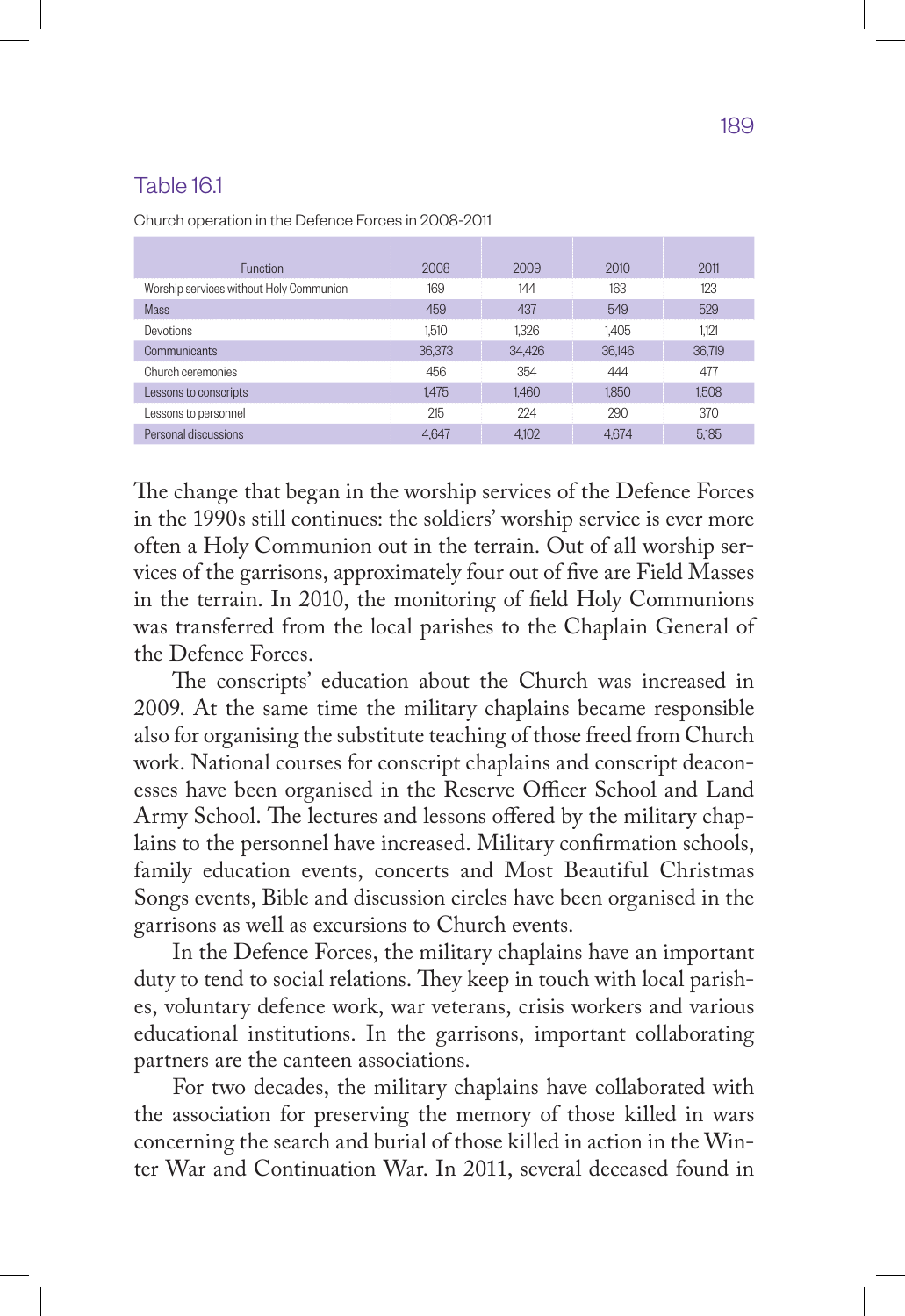#### 190 Community, Participation and Faith

the war zone and identified as military were buried with military tributes in different parts of the country.

Because more than a half of the parishes need updating of their malfunction and emergency plans, the Defence Forces and the military chaplains began in 2011 a several-year project, in which the readiness plans of folk Churches, diocesan chapters and local parishes are coordinated, guided and supported.

# **16.3 Work with convicts**

The right to practice one's religion referred to in the Freedom of Religion Act applies also to the life in prison. The entire prison system and prison pastoral care workers tend to this. In prisons, the pastors are employees of the Correctional Services Institution and part of the prison's rehabilitation activities. Prison deaconesses hold offices in the dioceses. In 2012, there were 13 prison chaplains and three deaconesses operating in the prisons. In addition to this, the Evangelical Free Church of Finland has a deacon coordinating the work in prison.

According to a 2011 survey of prison chaplains, 65 percent of the convicts belonged to the Evangelical Lutheran Church. In the past year, one in four convicts participated in religious activities. The spiritual operations included Mass, devotionals, Bible study, music events and group activities. The chaplains had pastoral care discussions with one in five convicts.

One of the central issues in Church work in prisons was how to develop the collaboration of the correctional services sector and the parishes, and how to organise pastoral care and Church work as a whole with the inmates and their families. In the background, there are the savings goals set for the correctional services sector by the state administration, which presents considerable challenges to prison work and also to the Church's work in the prison. In 2012, the Correctional Services Department proposed transferring the hiring of prison chaplains from the state to the Church. However, the Ministry of Justice decided to continue hiring prison chaplains as employees of the Correctional Services Department.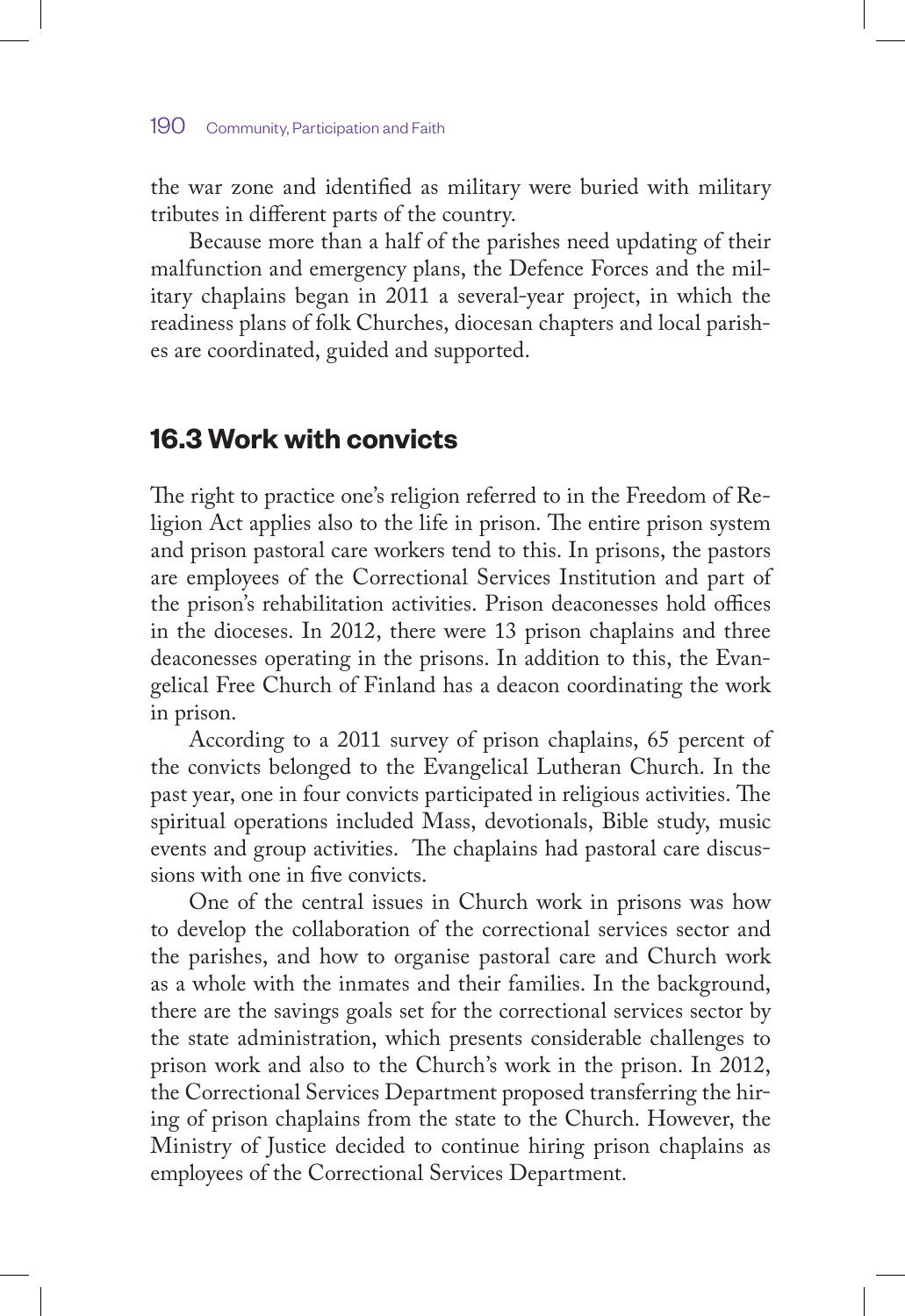# **Challenged Church – conclusions**

The strategy of the Lutheran Church emphasises that the Christian Church exists so that faith in the Holy Triune God and love for our neighbours would be generated in people. Mutual unity, inclusion, has always been characteristic of a community of Christians. Faith also generates good deeds, and caring for our neighbours and the creation.

Commitment to the Church has been examined in theology through three dimensions. The theoretical dimension expresses doctrinal and confessional commitment. This means, for example, commitment to certain fundamental convictions or dogmas of the Church. The practical dimension describes how the theoretical truth of faith is expressed as worship service and spiritual life both in the understanding of individuals and in ethics. This includes both public and private practice of religion. Both of the dimensions mentioned above are supplemented by the communal dimension. This kind of institutional commitment is carried out as formal membership in the community, for example.

The findings of the surveys show that Finns' attachment to the Church has become weaker than before as regards the commitment to the Church's doctrine to its operation and its membership. In each of these areas, a long-term weakening of commitment has been detected. However, in the past few years, the change has been expe-

191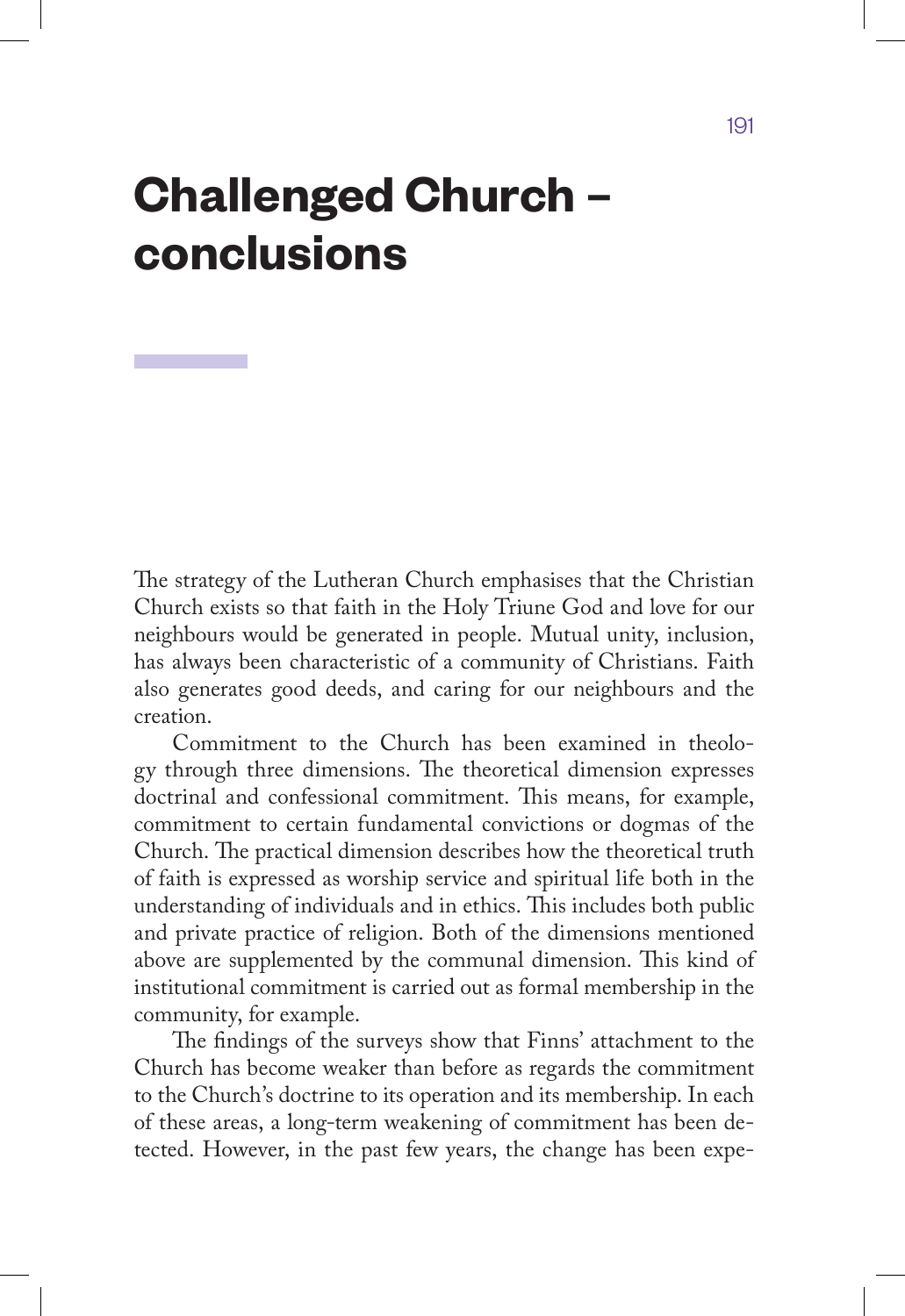#### 192 Community, Participation and Faith

cially powerful and visible in the Church in several areas. The trend occurs also in many other European countries.

## Commitment to Church's doctrine weakens

According to *Our Church* strategy, the task of the Church is to call people to salvation. In order to generate and increase faith, the Church tells the message of Jesus' death and resurrection, baptises in the name of the Father, Son and Holy Spirit, invites to the Holy Communion and declares the forgiveness of sins. The survey indicated that ever fewer Finns share these teachings of the Church. For example, the proportion of those, who believe in Jesus as the Son of God, in the resurrection, the last judgement and life after death and the veracity of the miracles occurring in the Bible, is about twenty percentage points lower than four years earlier (Gallup Ecclesiastica 2011, N=4930).

The share of those, who do not believe in God at all, has doubled in four years. That share (21%) is now higher than in any previous year. Only one in four (27%) said they believe in God in the way taught by Christianity. Among those under the age of 30, only 15 percent said they believe in this way.

According to Our Church strategy, ever more attention should be paid to the meaning of Church membership, and enhancing the Christian identity should be supported. Church membership has a spiritual significance. According to the survey, however, reasons having to do with conviction were the most important reason for Church membership to a smaller group of Church members than before. One third (34%) thinks it important that the Church enhances faith in God (51%in 2007) and two out of five (40%) that the Church maintains hope of life after death (54% in 2007).

## Public and private practice of religion have lessened

According to Our Church strategy, the local parish and its worship service are the central and supporting content core of the Church's operation. However, two out of three (66%) Finns say they attend worship services more seldom than once a year or not at all in the past few years. Sporadic attendance has ever more often turned into total non-attendance. This is also seen in attendance on holidays. For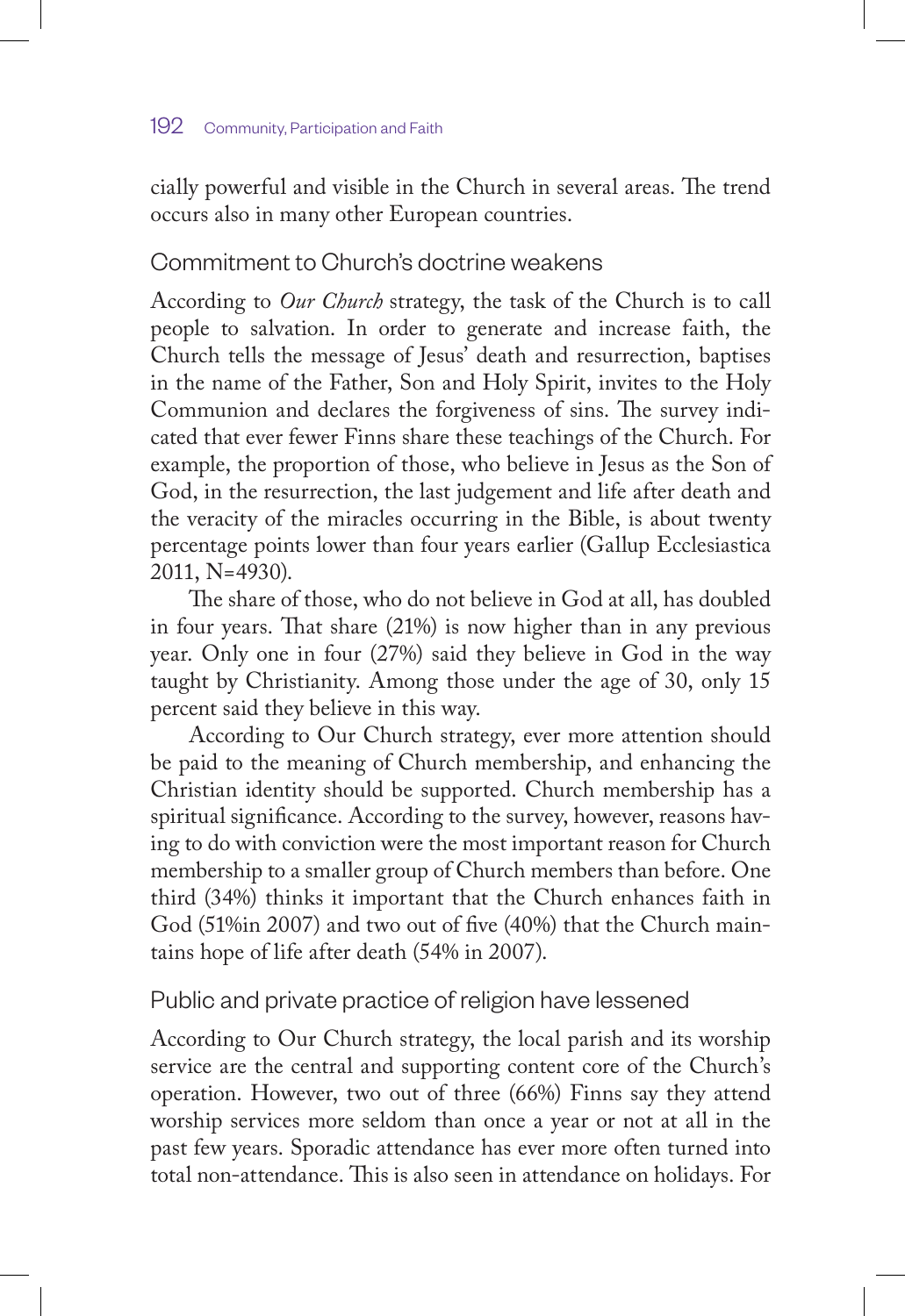example, Church attendance during Christmas has dropped by more than 133,000 in four years. It is also typical that Church is no longer attended as a family.

According to Our Church strategy, the Church must develop its work as a community of inclusion so that as many as possible find the meaning of faith and their own places in the Church's activities. It gathers people together to grow as Christians. Increasing the number of those participating in the activities in all age groups is also a goal. This has not come true. On the contrary, participation dropped drastically also in other parish activities (such as music events, revival meetings and devotional meetings) and there were approximately 20 percent fewer participants that four years earlier.

Also private practice of religion has weakened. Half of Finns said they pray at least once a year (66% in 2007). One fifth prayed daily. Also Bible reading lessened. Now, only one fifth of Finns read the Bible at least once a year, when four years earlier the share was 43 percent.

According to Our Church strategy, in Church ceremonies, the parish serves its members in various stages of their lives, preaches the Gospel and prays with them. Ever fewer Finns encounter the Church in such celebrations of life events. A total of 78% of infants born in 2011 were baptised (84% in 2007). In Helsinki, only half of the children were baptised. Only 53 percent of Finns were married in Church (60% in 2007). Approximately 95 percent of the deceased had Church funerals.

## Share of those uncertain about membership is growing

According to Our Church strategy, the goal is to enhance the positive meaning of Church membership. Ever larger numbers, however, question their membership in the Church. In 2011, only one fifth said they would not resign from the Church under any circumstances (38% in 2007). Instead, the share of those has increased rapidly, who have thought of resigning from the Church or consider it likely. Now, already one fourth of Finns have such potential for resigning.

Ever weaker commitment to membership leads also to resigning from the Church. Resigning from the Church has continued to increase throughout the 2000s. In the period 2000-2003, less than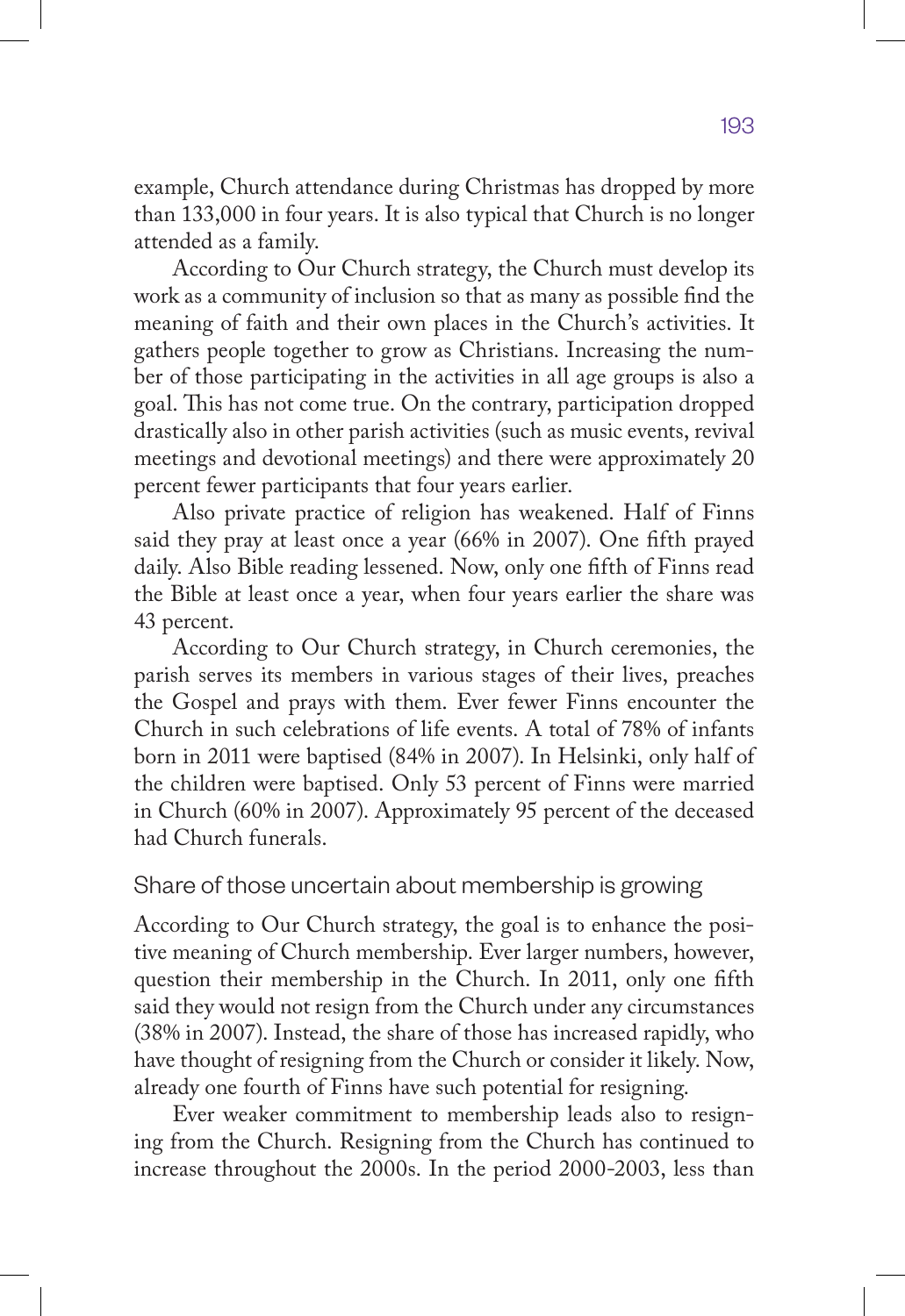70,600 persons resigned from the Church, in 2004-2007 approximately 132,900 persons and in 2008-2011 more than 225,000 persons (5.4% of members) resigned from the Church. Also joining the Church increased. More than 49,800 persons joined the Church in the past four years.

The folk Church concept emphasises that the Church is the Church of all its members. According to Häkkinen<sup>13</sup>, belonging to the Church has been underlined in this thinking, whereas the elements of commitment to the doctrine and to operation have been less prominent. The ideal of commitment is Church membership, cognitive mastery of certain fundamental issues in the Christian doctrine and daily practice of faith linked to these, as well as daily Christian life. It is good to note that the different elements of religiosity are interlinked and enhance one another. The strategy *Our Church – a Participatory Community* emphasises the meaning of community spirit in the essence of the Church. The experience of unity is in a crucial role also in leaving the Church. Two out of three such Church members, who think it likely that they resign the Church, have not been contacted in any way (for example letter or personal encounter) by the parish in the past year. Correspondingly, it is typical of those who are strongly committed to Church membership that during the year, they have had several contacts with the parish.

## Questions of worldview in central role

Until the past few years, maintaining some kind of ties to the Church regardless of one's own religiosity has been typical of Finns. Belonging to Church and sporadically attending services has been a usual feature, just like in the rest of Scandinavia. However, new development trends indicate that this kind of operating model linked with tradition and culture is breaking. A great change is occurring in this very mainstream group that attends religious activities only seldom. In this group, an ever larger proportion has stopped attending altogether in the past few years. The phenomenon has been detected also elsewhere in Europe. According to religion sociologist David Voas<sup>14</sup>,

<sup>13</sup> Seppo Häkkinen: *Ihanne ja todellisuus*, 2010 (Ideal and Reality)

<sup>14</sup> "The Rise and Fall of Fuzzy Fidelity in Europe", *European Sociological Review*, 2009.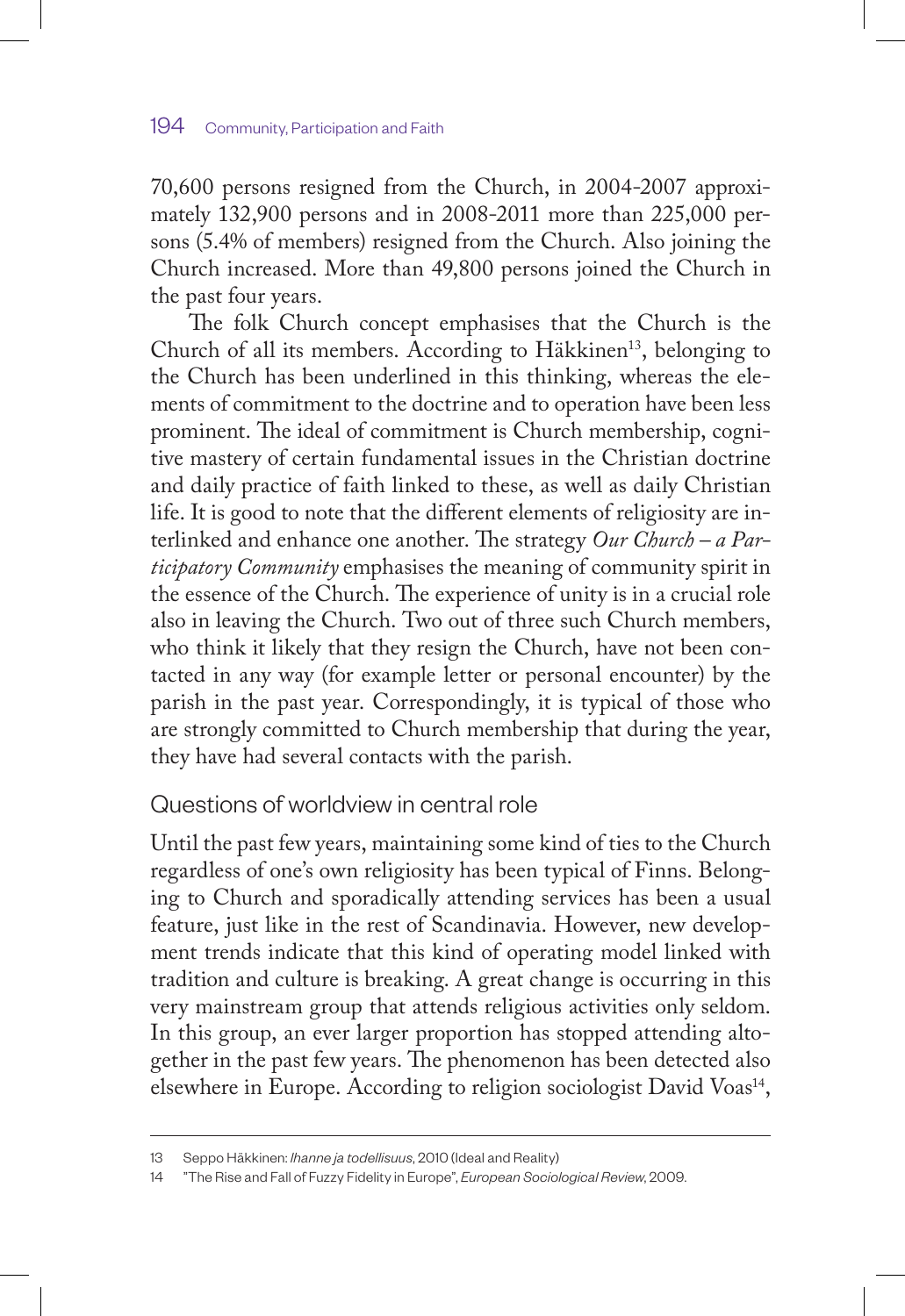a significant change has occurred in the behaviour of the group that is not characterised by regular Church attendance and that is not consciously non-religious.

Primarily, people seek personal significance in religion. In the changing world, the worldview element is in an essential role in generating meaning. If this is lacking, mere tradition or cultural significance is not adequate to persuade a person to consider Church membership necessary in the long run. Based on the recent development one can observe that great changes can occur in commitment to the Church even in a short period of time. It is good for the Church to be prepared for a rapid drop in its membership in a short period of time because for a large group of Finns, the ties to Church membership are weaker than before.

The community dimension is a central element in commitment. Gathering around shared beliefs is an expression of faith and also enhances it. According to United States' religion sociologist Rodney Stark<sup>15</sup>, the central challenge of religions is generating trust in religious beliefs and assertions that cannot be verified through human means. The social group has a strong significance in this process. The more other people express their trust in religious concepts, the stronger the people's trust in them. According to Stark, participation in public and private practice of religion is the most central factor in generating trust in religious doctrines. According to him, trust in the doctrine increases in direct proportion to participation.

According to Stark, the increase in religious diversity leads to conflicts especially between the strongly religious and the weakly religious people. This kind of polarisation has been seen clearly in the Finnish debate. For example in value questions, the ways of thinking of religiously active and religiously passive people are ever further apart. Building unity in the folk Church among people with very different ways of thinking is a special challenge.

The downward curves in believing, participation and Church membership mean also a change in the social environment. Especially the younger generation has in its vicinity an ever larger group of people who do not belong to the Church, do not baptise their

15 *One true God*, 2001.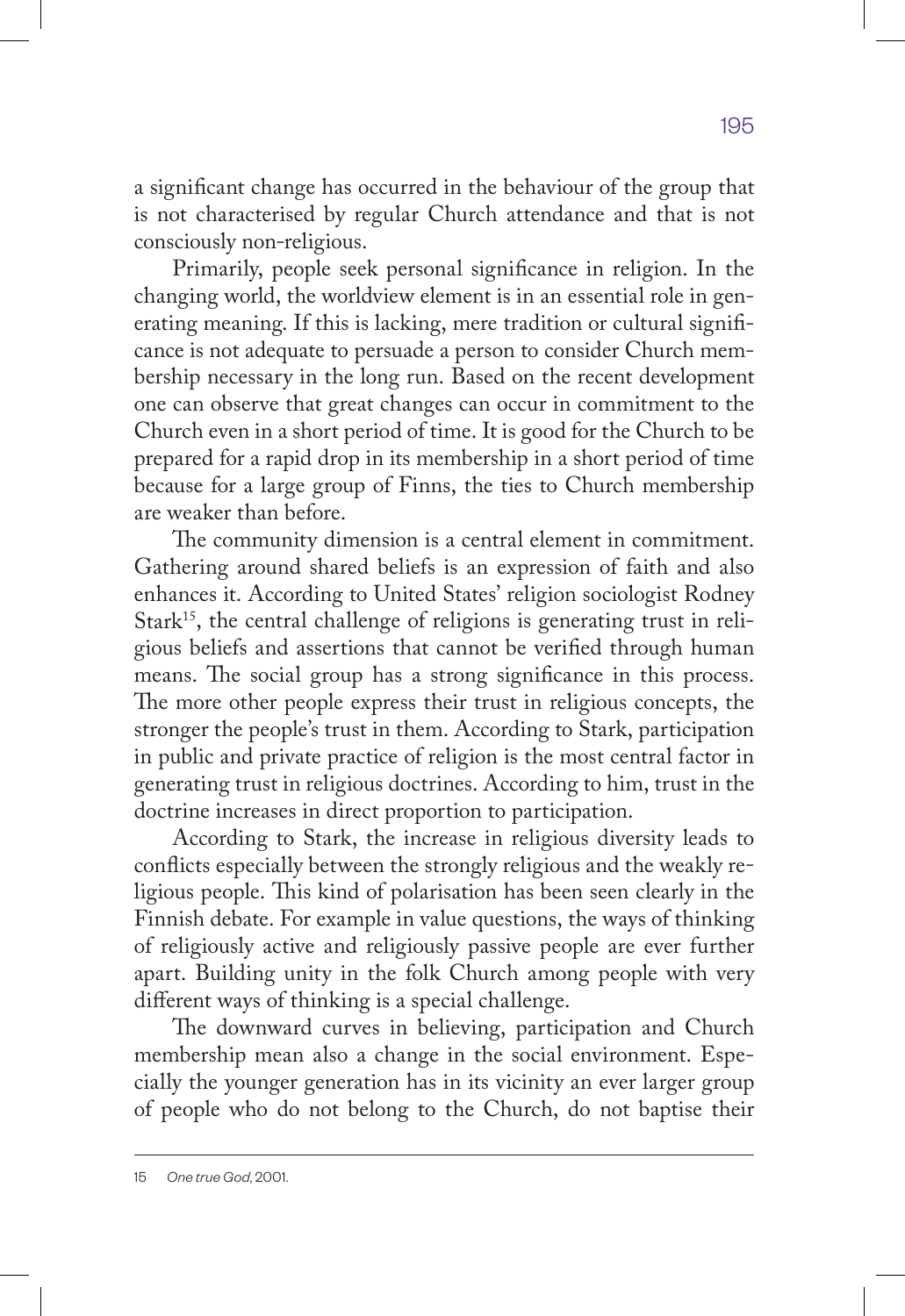children or attend confirmation school. Thus, each decision linked with religion becomes a choice instead of a given: you need to expressly decide whether to baptise the child or get married in Church. This situation also challenges the traditionally popular Church work forms. In the changed situation for example the confirmation school may not necessarily automatically remain a part of youth culture. For many, the motive for completing confirmation school is to have a Church wedding or to be eligible for godparenting. When the significance of Church ceremonies decreases, they no longer provide a motive for completing confirmation school. According to a study on Europeans, the new generations are less religious than the earlier ones, and religiosity does not change significantly with age (Voas 2009).

In the future, passing on Christian faith to the new generations seems even more challenging than today, because Christian upbringing reaches ever smaller portion of Finns and only a small part of youth intend to give their children a Christian upbringing. Half of Finns have had a Christian upbringing in their home. Although the confirmation school reaches a large share of youth, leaving the Church occurs only a few years after completing the confirmation school. Up to a third (34%) of those under the age of 30 say that they do not believe God exists. It is good to pay attention to how the Church encounters this age group and their offspring.

European studies show that the central factor in furthering secularisation is the weakening of Christian upbringing. David Voas and Alasdair Crockett<sup>16</sup> say that it is precisely the failure in religious socialisation that leads to the new generations' being less active and with weaker commitments to beliefs. The weakening of religious socialisation means that an ever larger group of Finnish children and youth do not adopt their own religion's teachings, customs, the Christian content of holidays or various forms of religion occurring in daily life, and they have no contact with a community practicing the faith. The lack of Christian upbringing in childhood often predicts that the persons will remain far from religion even as an adult. One's own parents' religiosity is particularly significant.

16 "Religion in Britain, Neither Believing nor Belonging", *Sociology* 2005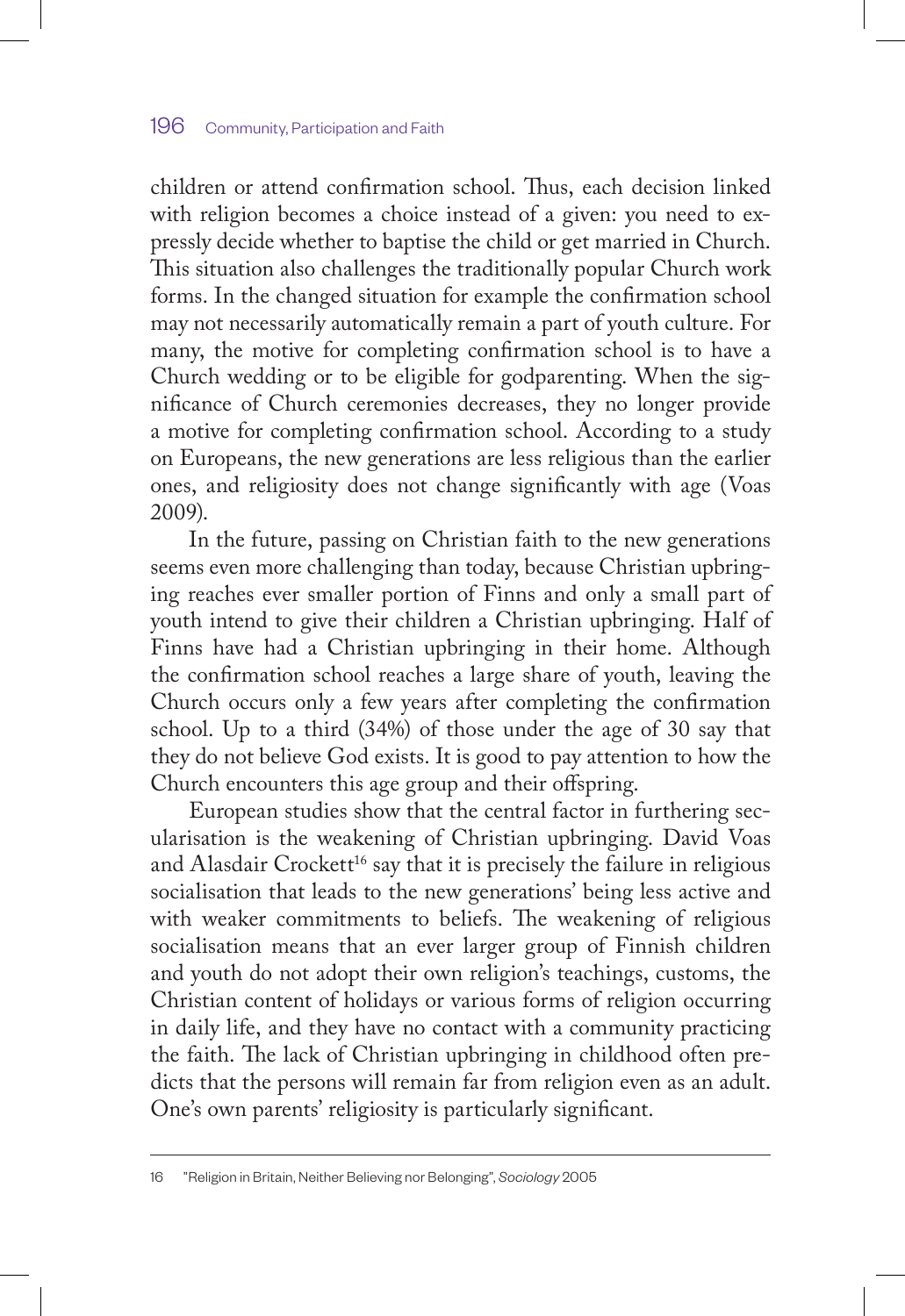## Reforming traditions enhances accessibility

Although the changes in society challenge the traditional forms of community life, the development is not inevitable. Institutions also have the possibility to slow down with their own actions the separation from them. Regardless of the fact that national statistics indicate alienation from dogma, operation and membership, at the same time at the local level there are examples of a different development. According to new research, for example worship service attendance has increased in places where special effort has been put into this operation. New, functional ways that attract modern people have been found in the Church. Examples of these are wedding night events organised in some urban parishes, for example. Therefore, institutions can also renew their tradition and make them meaningful without giving up their basis.

There are many groups and communities operating within the Church, in which the members are strongly committed. For example many revival movements are such. Strong commitment to Church doctrine, active practice of religion publicly and privately and committing to Church membership are characteristic of the persons belonging to them. This tells about the significance of community support also in religion. Usually, the revival movements have few salaried employees, which is why the participants are in a central role in organising the activities. This offers an experience of inclusion that enhances the commitment to the group. Along with active participation, also social networks get stronger so that a social element is linked with religious participation. This kind of elements can be found in many different small groups. These elements of community spirit and inclusion have also been enhanced in different way in the Church. In accordance with the Church strategy, much effort has been put into enhancing volunteer operations. Tens of thousands of volunteers are involved in the different work forms of the Church and the number of volunteers has increased in many areas of work such as diaconia and mission work.

Regardless of the fact that ever larger numbers of Finns say they do not believe in God at all, mental and spiritual seeking is characteristic of the Finnish society. Many kinds of worldview issues interest people. For example the rise of alternative spirituality reflects this.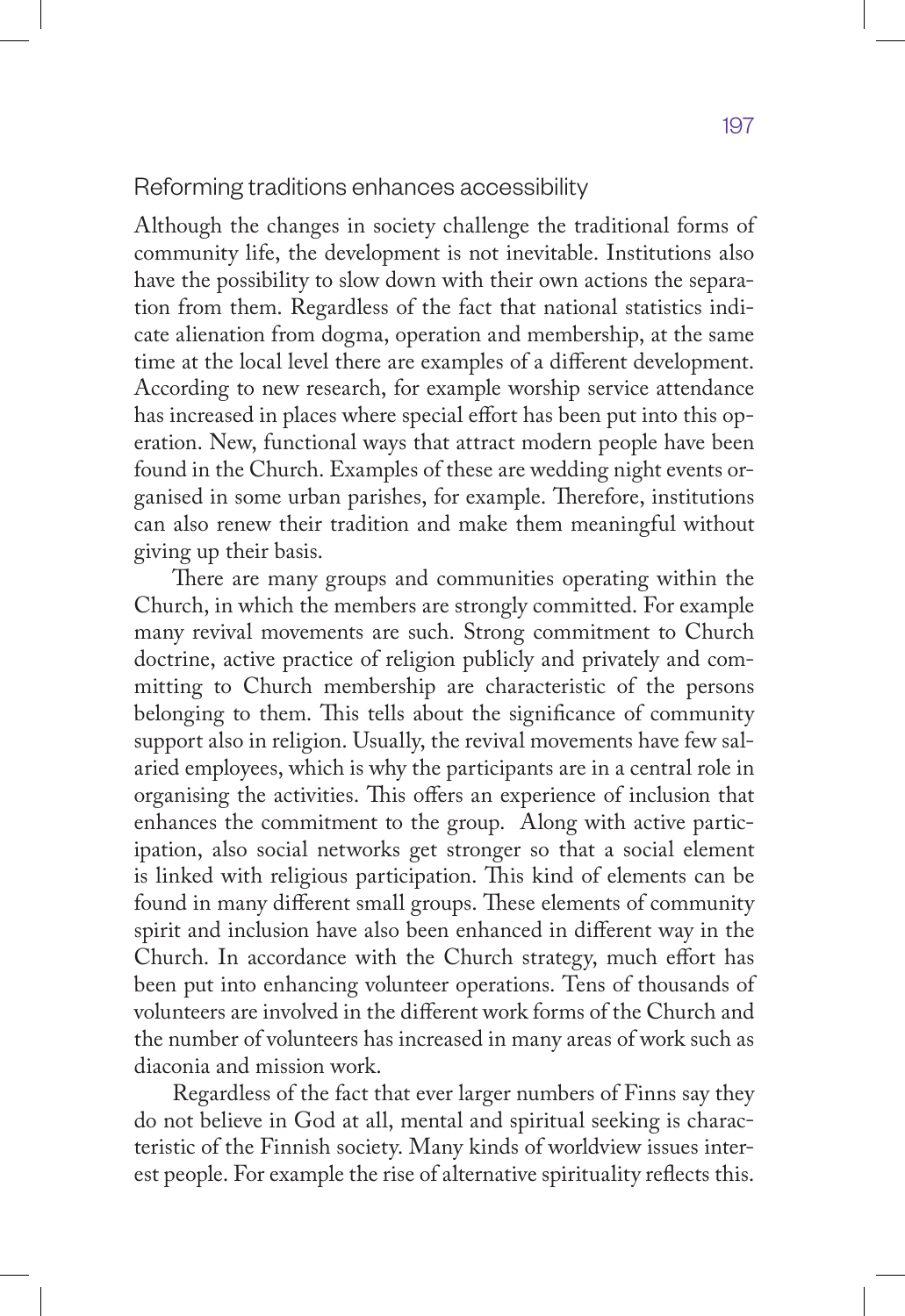The phenomenon challenges the Church to have a dialogue about worldview and values. According to the Church's strategy, in 2015 the Church has readiness to encounter people's seeking and to discuss the foundation of the Church's faith in clear and understandable language. This is what the Finns expect of the Church. Three out of five (63%) Finns think that the Church should participate more strongly in the discussion about values. Discussing values has become especially topical along with many crises. Accidents, school shootings and family killings have touched a large group of Finns and introduced a need for communities of care and security.

Discussing the foundation of faith requires that the Church employees have broad and deep knowledge of their own tradition. According to the Church's core competence description, competence in spiritual work requires knowledge of the Church's faith, the Bible and other fundamental documents of the Church and an ability to apply their content in the work of the parish. Enhancing the Church employees' spiritual identity has been thought important because ever fewer persons obtaining competence for working in the Church have a connection with a parish before they graduate. Studies also show that the private practice of religion of Church employees has lessened.17

Due to lessened Church contacts, ever larger numbers of Finns form their impression of the Church and religion thought the image given in the media. For this reason, it is significant that those using the Church's voice are actively involved in public discussion. In the past few years, there has been lively discussion about the role of religion in the Finnish society. Although Finns are ever less committed to religious activities and beliefs, most of them see that religion has its place in the life of schools and other public institutions. In spite of religion criticism and religious passiveness, the Church has been discussed quite a bit in the society. This indicates that the Church, its decisions and statements are meaningful to Finns, and they are not considered indifferently.

According to Our Church strategy, diaconia and social responsibility are part of the basic task of the Church. This includes both

<sup>17</sup> For example Kati Niemelä: *Papisto ja kanttorit* 2010 (Clergy and Organists).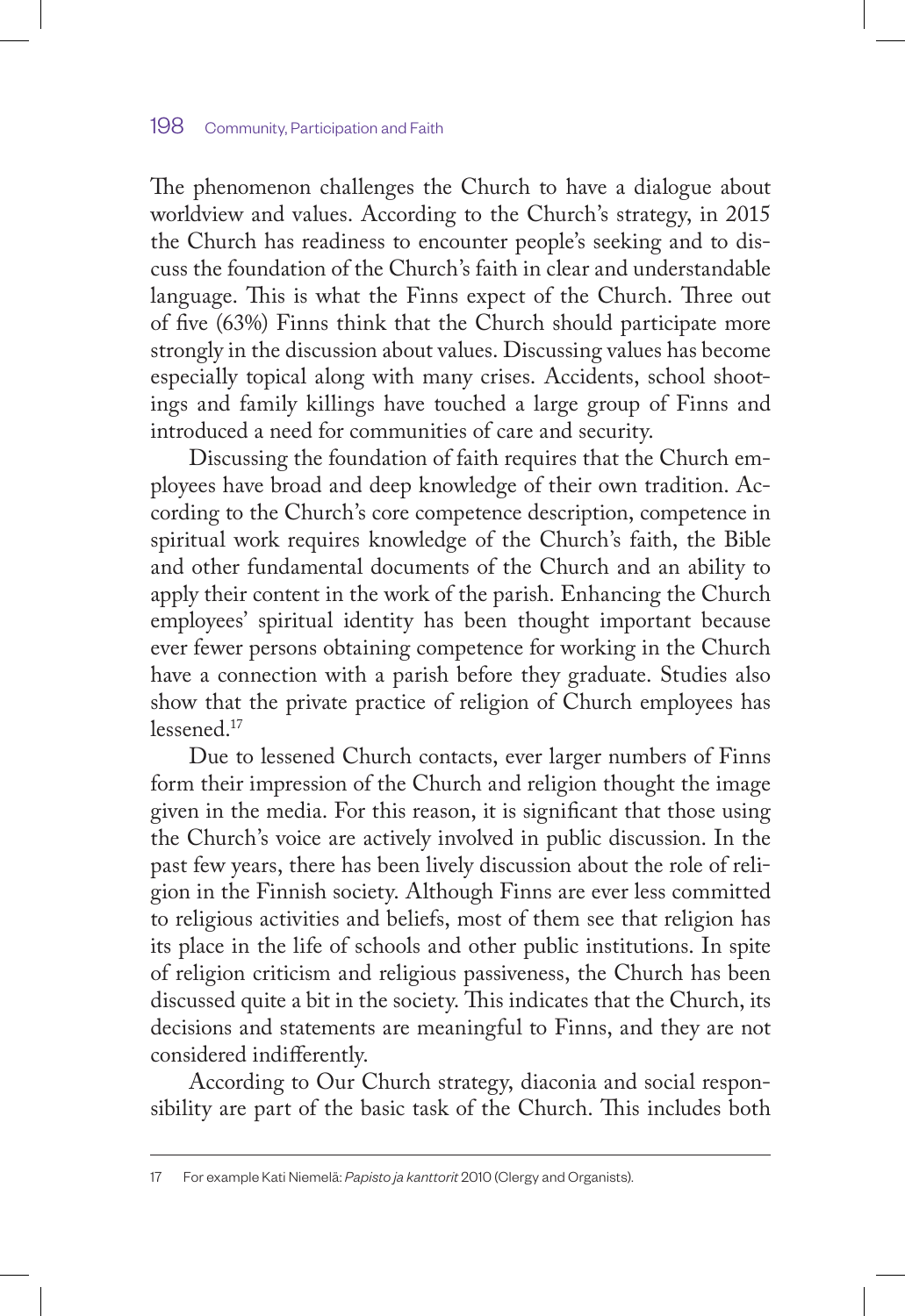helping the disadvantaged and speaking for them in public discussion. Ever since the beginning of the Church, Christians have cared for the disadvantaged. This dimension resonates well with Finns. Finns consider the factors linked with helping primary when they are asked in which direction the Church should be developed. Factors linked with helping were also the primary reasons to belong to the Church.

## Toward a community of participation

This survey indicates that the folk Church has come to a new situation. The earlier role and position cannot be considered self-evident among the members or in the society. Decreasing and less committed membership, pressures for change in society and the weakening of the Christian tradition in culture in the broad sense require rethinking of the folk Church's position. For example in Helsinki, only 60 percent of people are members of the Church.

Reconciling the tensions between the unchanging message and the changing operating environment has always been a challenge for the Church. Preaching the Gospel must be done in a fresh way with theologically sound arguments and in a way that even a person alienated from the Church's use of language can understand. The tension between community spirit and individualism is another cause of friction. The crucial thing is, whether the Church is able to generate a new kind of community spirit. The relevant thing is how the Church takes into consideration the members' individualicity without losing its communal nature.

In the Church's strategy, these goals have been crystallised as follows: In 2015, the members see the value of their Church and hear the voice of God in it. People come to church to find answers to life's big questions and they leave church to serve God's world.